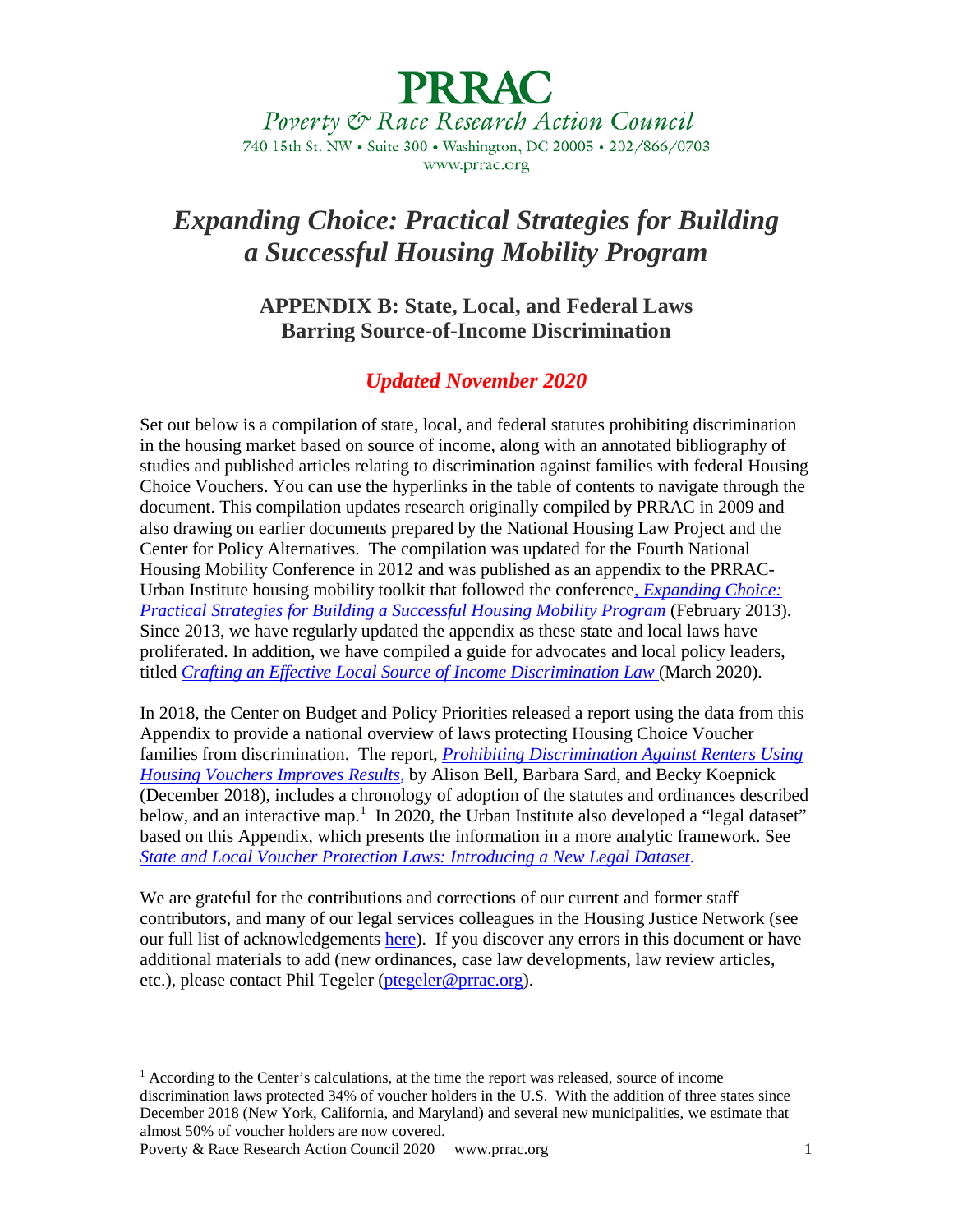## **TABLE OF CONTENTS**

# **I. STATE STATUTES**

- A. [California](#page-6-0)
- B. [Connecticut](#page-8-0)
- C. [Delaware](#page-9-0) (limited protection for housing vouchers)
- D. [District of Columbia](#page-12-0)
- E. [Maine](#page-13-0) (weakened by court interpretation)
- F. [Maryland](#page-15-0)
- G. [Massachusetts](#page-14-0)
- H. [Minnesota](#page-18-0) (weakened by court interpretation)
- I. [New Jersey](#page-19-0)
- J. [New York](#page-21-0)
- K. [North Dakota](#page-23-0)
- L. [Oklahoma](#page-24-0)
- M. [Oregon](#page-25-0)
- N. [Utah](#page-27-0)
- O. Vermont
- P. [Virginia](#page-29-0)
- Q. Washington
- R. [Wisconsin](#page-34-0) (does not cover housing vouchers)

## **II. LOCAL ORDINANCES**

## A. [Cities/Counties](#page-36-0) in California

- 1. [Alameda, CA](#page-36-1)
- 2. [Berkeley](#page-37-0)
- 3. Corte Madera
- 4. [East Palo Alto](#page-39-0)
- 5. [Fairfax](#page-40-0)
- 6. [Los Angeles](#page-40-1)
- 7. [Los Angeles County](#page-41-0) (unincorporated areas only)
- 8. [Marin County](#page-42-0)
- 9. [Mill Valley](#page-43-0)
- 10. [Novato](#page-43-1)
- 11. [San Anselmo](#page-44-0)
- 12. [San Diego](#page-49-0)
- 13. [San Francisco](#page-46-0)
- 14. [San Rafael](#page-47-0)
- 15. [Santa Clara County](#page-47-1) (unincorporated areas only)
- 16. [Santa Monica](#page-48-0)
- 17. Woodland
- B. Cities in Colorado
	- 1. [Denver](#page-49-1)
- C. [Cities in Delaware](#page-50-0)
	- 1. [Wilmington](#page-50-1)
- D. [Counties in Florida](#page-51-0)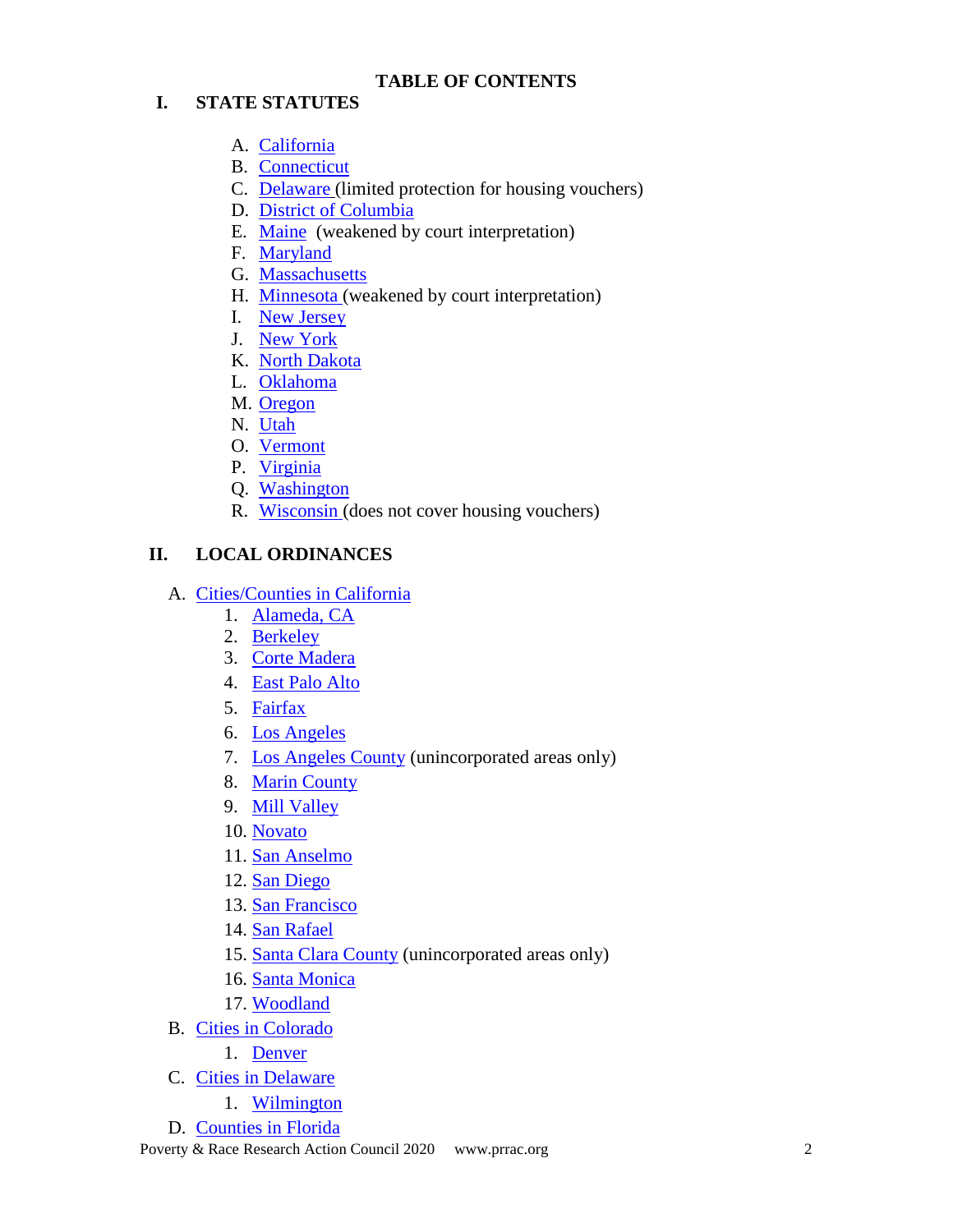- 1. [Broward County](#page-51-1)
- 2. [Miami-Dade County](#page-52-0)
- E. [Cities in Georgia](#page-53-0)
	- 1. [Atlanta](#page-53-1)
- F. [Cities/Counties](#page-53-2) in Illinois
	- 1. [Chicago](#page-55-0)
	- 2. [Cook County](#page-55-1)
	- 3. [Harwood Heights](#page-56-0)
	- 4. [Naperville](#page-57-0)
	- 5. [Urbana](#page-58-0)
	- 6. [Wheeling](#page-59-0) (does not cover housing vouchers)
- G. [Cities in Iowa](#page-60-0)
	- 1. [Des Moines](#page-59-1)
	- 2. Iowa City
	- 3. [Marion](#page-61-0)
- H. Cities in Kentucky
	- 1. Louisville
- I. Cities in Maine
	- 1. Portland
- J. [Cities/Counties in Maryland](#page-64-0)
	- 1. [Annapolis](#page-64-1)
	- 2. [Anne Arundel County](#page-65-0)
	- 3. [Baltimore](#page-66-0) City
	- 4. [Baltimore County](#page-67-0)
	- 5. [Frederick](#page-69-0)
	- 6. [Frederick County](#page-70-0)
	- 7. [Howard County](#page-70-1)
	- 8. [Montgomery County](#page-71-0)
	- 9. [Prince George's County](#page-72-0)
- K. [Cities in Massachusetts](#page-72-1)
	- 1. [Boston](#page-73-0)
	- 2. [Cambridge](#page-74-0)
	- 3. [Quincy](#page-75-0)
	- 4. [Revere](#page-75-1)
- L. [Cities in Michigan](#page-77-0)
	- 1. [Ann Arbor](#page-77-1)
	- 2. [East Lansing](#page-77-2)
	- 3. [Grand Rapids](#page-78-0)
	- 4. Holland
	- 5. [Jackson](#page-80-0)
	- 6. Kalamazoo
	- 7. [Kentwood](#page-82-0)
	- 8. [Lansing](#page-84-0)
	- 9. [Wyoming](#page-85-0)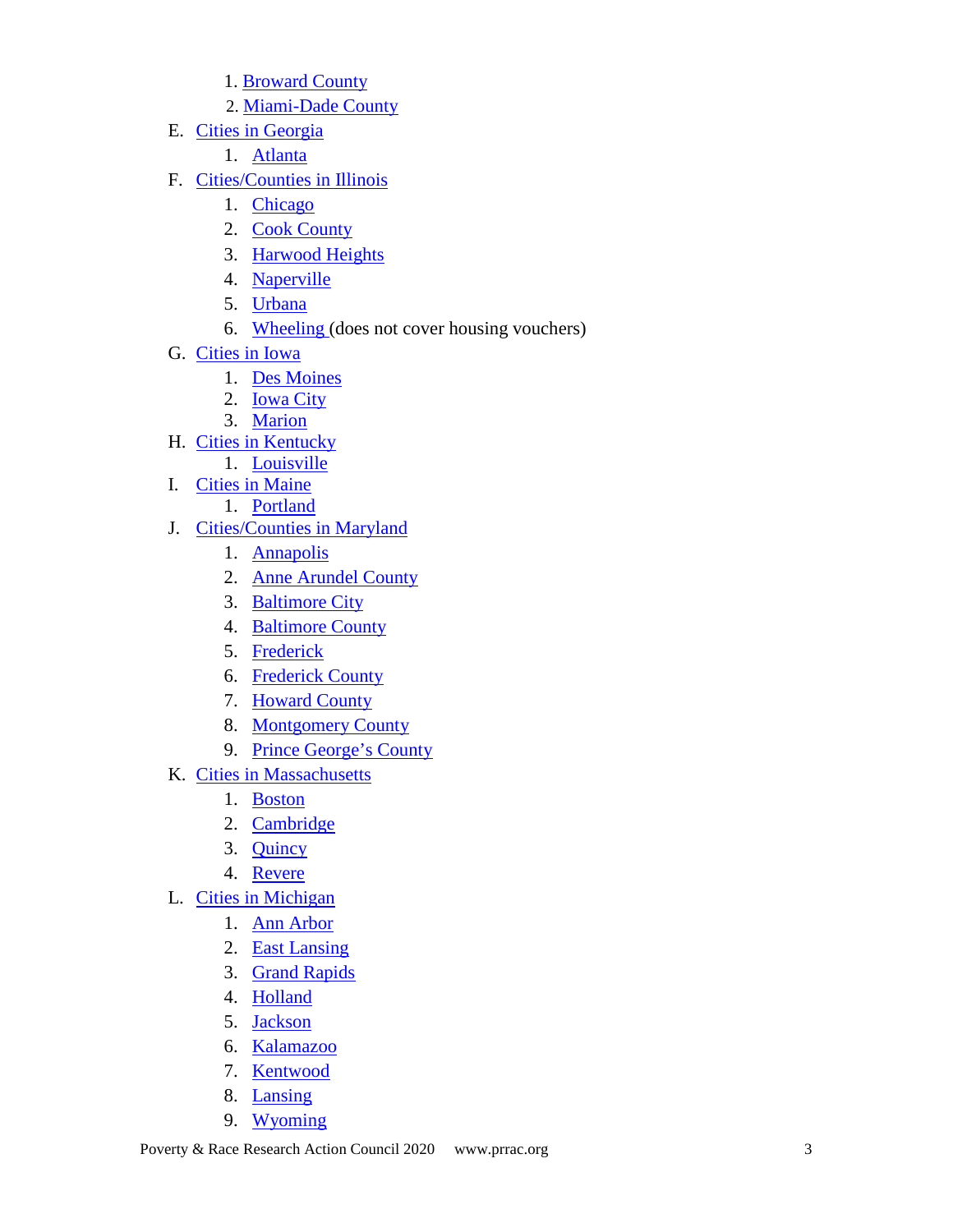- M. [Cities in Minnesota](#page-86-0)
	- 1. [Minneapolis](#page-86-1)
- N. [Cities in Missouri](#page-87-0)
	- 1. [Clayton](#page-87-1)
	- 2. [Saint Louis](#page-89-0)
	- 3. [Webster Groves](#page-90-0)
- O. [Cities/Counties](#page-91-0) in New York
	- 1. [Buffalo](#page-91-1)
	- 2. [Erie County](#page-92-0)
	- 3. [Hamburg](#page-93-0)
	- 4. [Nassau Cou](#page-94-0)nty
	- 5. [New York City](#page-95-0)
	- 6. [Rochester](#page-96-0)
	- 7. [Suffolk County](#page-97-0)
	- 8. [Syracuse](#page-98-0)
	- 9. [Westchester](#page-99-0) County
	- 10. [West Seneca](#page-100-0)
- P. [Cities in Ohio](#page-101-0)
	- 1. Bexley
	- 2. Cincinnati
	- 3. [Linndale](#page-103-0)
	- 4. [South Euclid](#page-104-0)
	- 5. [University Heights](#page-105-0)
	- 6. [Warrensville Heights](#page-105-1)
	- 7. [Wickliffe](#page-106-0)
- Q. [Cities in Pennsylvania](#page-107-0)
	- 1. [Borough of State College](#page-107-1)
	- 2. [Philadelphia](#page-108-0)
	- 3. Pittsburgh
- R. [Cities in Tennessee](#page-110-0)
	- 1. [Memphis](#page-111-0)
- S. [Cities in Texas](#page-112-0)
	- 1. [Austin](#page-112-1)
	- 2. [Dallas](#page-114-0)
- T. [Cities/Counties](#page-115-0) in Washington
	- 1. [Bellevue](#page-115-1)
	- 2. [King County](#page-116-0) (unincorporated areas only)
	- 3. [Kirkland](#page-117-0)
	- 4. [Olympia](#page-118-0)
	- 5. [Redmond](#page-119-0)
	- 6. [Renton](#page-120-0)
	- 7. [Seattle](#page-121-0)
	- 8. [Spokane](#page-122-0)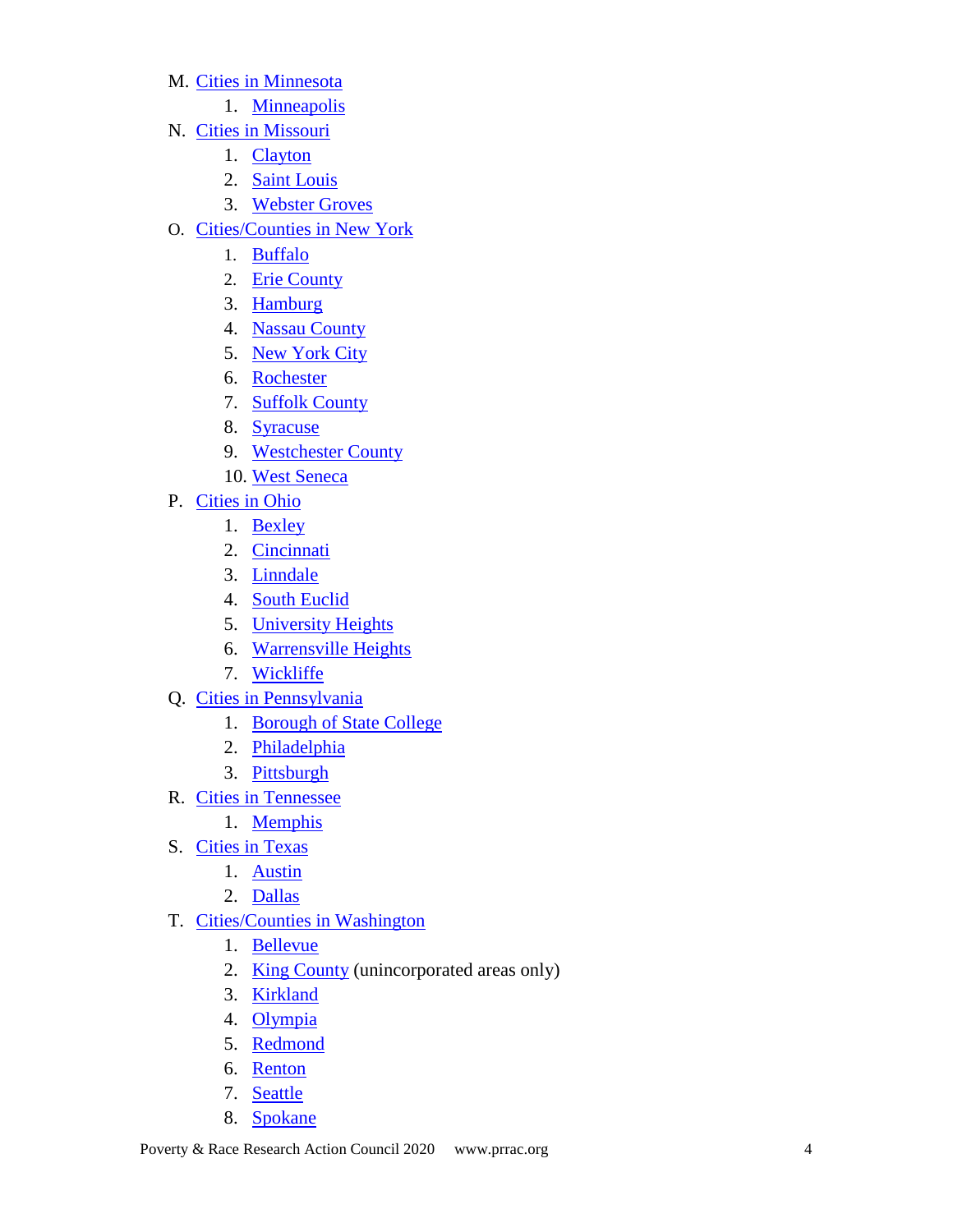- 9. [Tumwater](#page-123-0)
- 10. [Vancouver](#page-124-0)

## U. [Cities/Counties](#page-124-1) in Wisconsin

- 1. [Cambridge](#page-125-0) (does not cover housing vouchers)
- 2. [Dane County](#page-126-0)
- 3. [Madison](#page-127-0)
- 4. [Milwaukee](#page-128-0) County
- 5. [Ripon](#page-130-0) (does not cover housing vouchers)
- 6. [Sun Prairie](#page-131-0) (does not cover housing vouchers)
- 7. [Wauwatosa](#page-133-0) (does not cover housing vouchers)

# **III. [STATE AND LOCAL INCENTIVES TO PROMOTE ACCEPTANCE OF](#page-135-0)  [HOUSING CHOICE VOUCHERS](#page-135-0)**

- A. [Illinois](#page-135-1)
- B. [Oregon](#page-136-0)
- C. Virginia
- D. [Washington](#page-138-0)

## **IV. PROPOSED LEGISLATION (and ABA RESOLUTION)**

- A. [Colorado](#page-141-0)
- B. [Hawaii](#page-142-0)
- C. [Ohio](#page-142-1)
- D. [Rhode Island](#page-143-0)
- E. Saint [Louis County, MO](#page-144-0) (unincorporated areas only)
- F. [King County, WA](#page-145-0)
- G. [ABA Resolution](#page-146-0)
- H. Federal Bills

## **V. FEDERAL LAWS PROHIBITING DISCRIMINATION AGAINST HOUSING CHOICE VOUCHER FAMILIES**

- A. [HOME Program](#page-148-0)
- B. [Low-Income Housing Tax Credit Program](#page-148-1)
- C. [Mark to Market](#page-149-0)
- D. [Multifamily Units Purchased from HUD](#page-149-1)
- E. [HUD Regulations and Notices](#page-151-0)
- F. [Neighborhood Stabilization Act of 2008](#page-151-1)
- G. [Capital Magnet Fund](#page-148-2)
- H. [Preemption](#page-151-2)

## **VI. ADDITIONAL RESOURCES**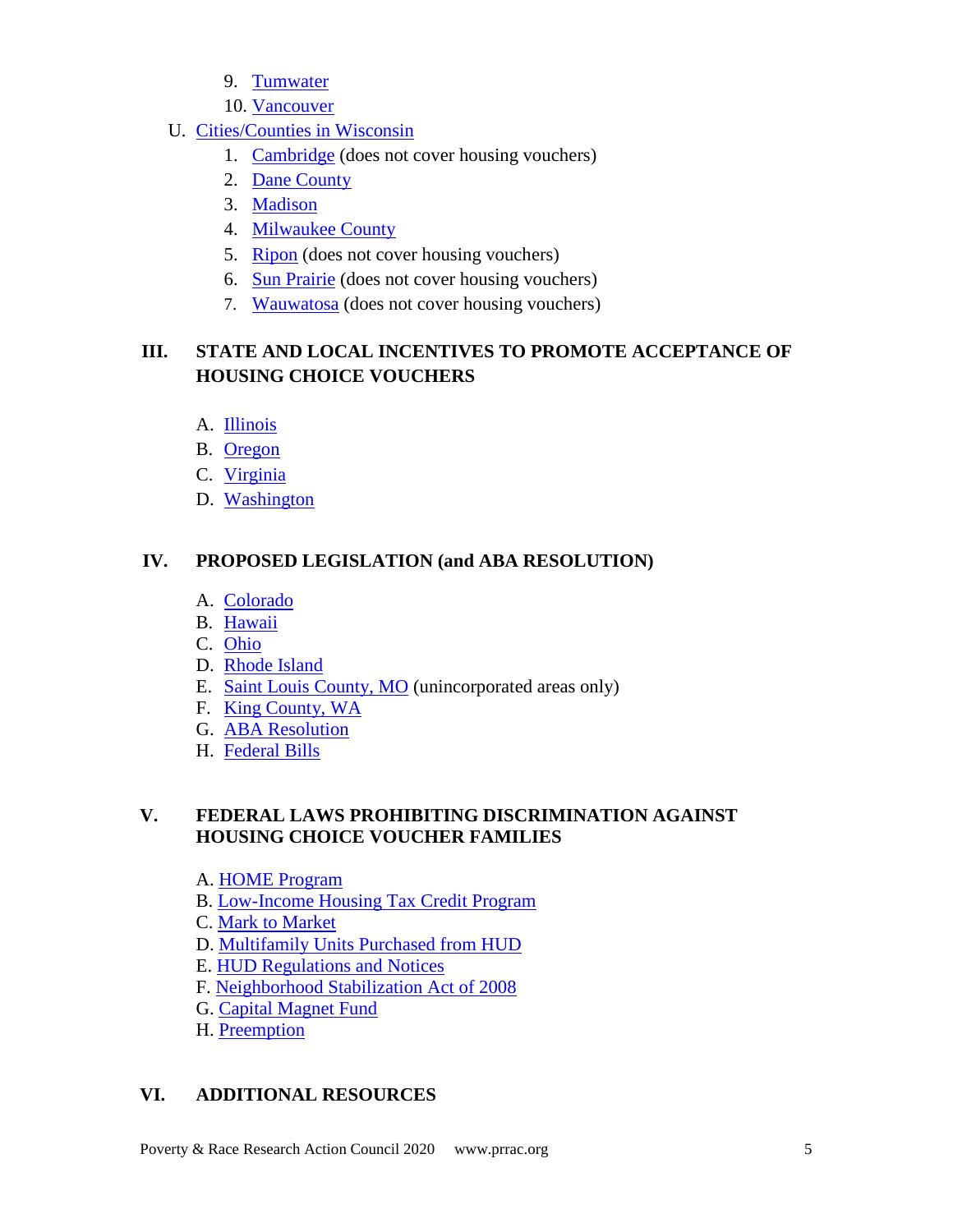[Law Review Articles on Source-of-Income Discrimination](#page-152-0)

[Recent Studies of Source-of-Income Discrimination](#page-162-0)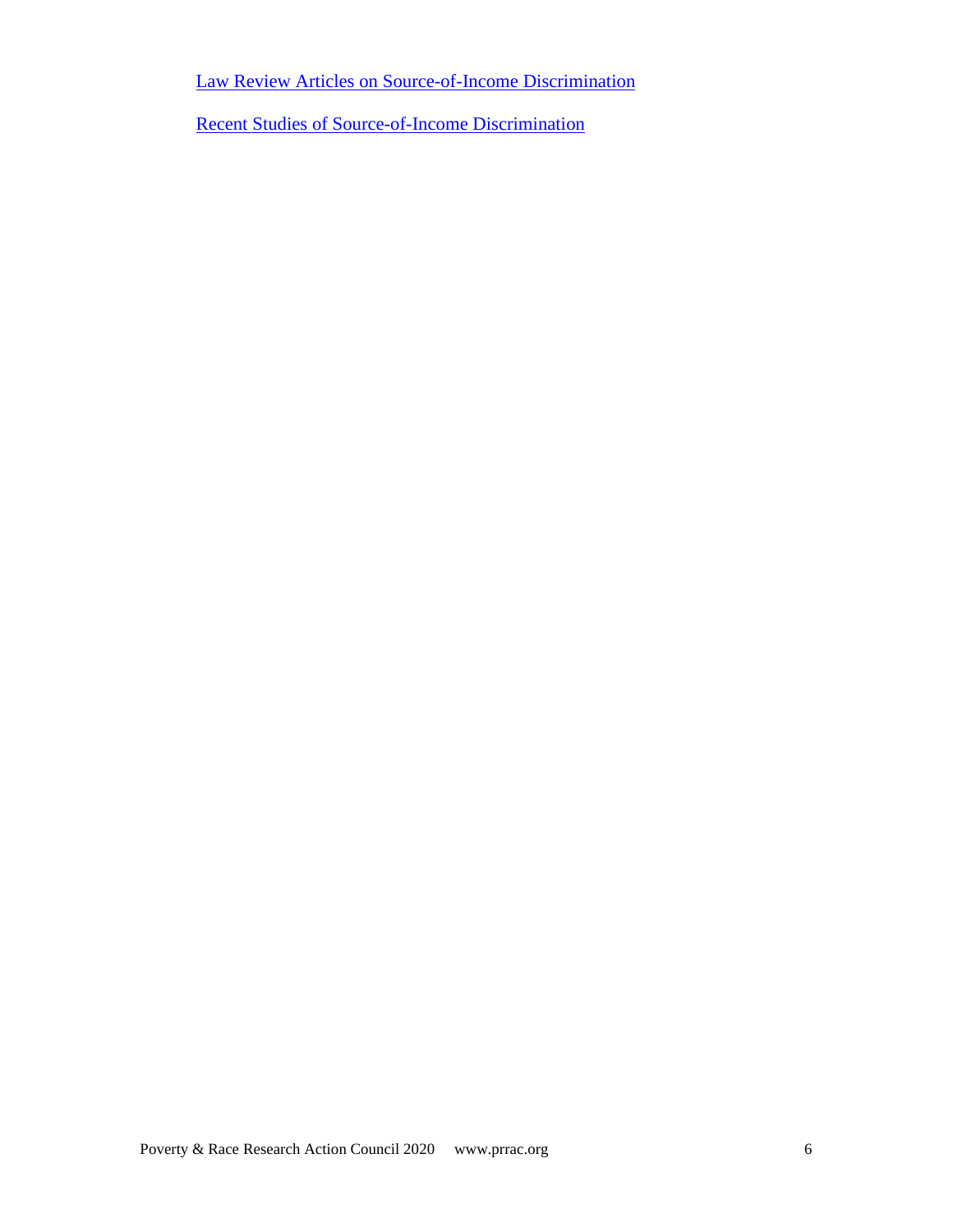## **STATE LAWS**

# **California**

<span id="page-6-0"></span>Historically, the California source of income discrimination law did not protect Section 8 voucher tenants. *See SABI v. Sterling*, 183 Cal.App.4<sup>th</sup> 916 (2010). However, in October 2019, the Governor signed into law an amendment to California State Code that expanded source of income discrimination to include any verifiable income paid directly to a tenant, to a representative of a tenant, or to a housing owner or landlord on behalf of a tenant, including Housing Choice Vouchers.

The updated California Government Code Section 12927 includes in the definition of "source of income" funds as "paid to a housing owner or landlord on behalf of a tenant, including federal, state, or local public assistance, and federal, state, or local housing subsidies, including, but not limited to, federal housing assistance vouchers issued under Section 8 of the United States Housing Act of 1937."

The state law is augmented by ordinances in several California cities, including Los Angeles, Santa Monica, San Francisco, East Palo Alto, Berkeley, Marin County, Santa Clara County, Corte Madera, and Woodland (see discussion of local ordinances below).

## **Date Enacted**

Source of income discrimination was added to §12955 in January 2000 and further amended in 2005. Protections for voucher holders under source of income discrimination were added in October 2019.

Cal.Gov.Code § 12921 effective January 1, 2014; Amendments to § 12927 and § 12955 approved October 8, 2019

Related state regulations: 25 CCR § 12005

## **Relevant Case Law:**

*Sisemore v. Master Financial, Inc.*, 60 Cal. Rptr. 3d 719, 724 (Cal. Ct. App. 2007) (finding that despite the language of subsection  $(p)(1)$ , protection against discrimination on the basis of source of income is not limited to landlords and tenants and may be applied to borrowers and lenders).

#### **Operative Language:**

[Cal. Gov't Code § 12955;](http://web2.westlaw.com/find/default.wl?tf=-1&rs=WLW9.09&fn=_top&sv=Split&tc=-1&docname=CAGTS12955&ordoc=0342899523&findtype=L&mt=WestlawGC&db=1000211&utid=%7bB77F81B7-7E1C-4470-B9CB-700E5C5FF2FF%7d&vr=2.0&rp=%2ffind%2fdefault.wl&pbc=2C241B8D) effective January 1, 2005, amended October 8, 2019 (Section of the Fair Employment and Housing Act):

"For the purposes of this section, 'source of income' means lawful, verifiable income paid directly to a tenant or to a representative of a tenant, or paid to a housing owner or landlord on behalf of a tenant, including federal, state, or local public assistance, and federal, state, or local housing subsidies, including, but not limited to, federal housing assistance vouchers issued under Section 8 of the United States Housing Act of 1937. For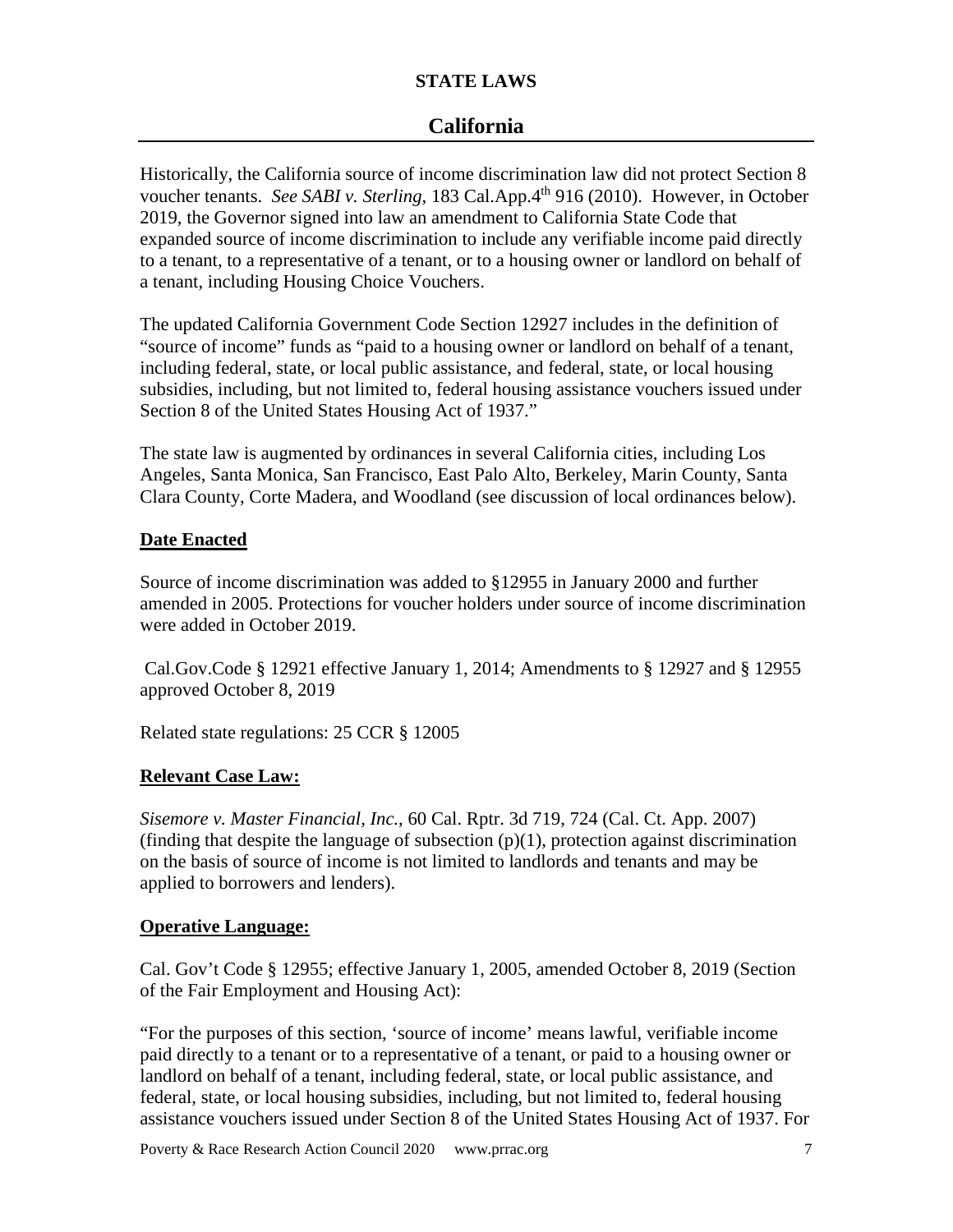the purposes of this section, a housing owner or landlord is not considered a representative of a tenant."

## **Rules Pertaining to Source of Income**

Source of income discrimination applies to landlords; real estate brokers, home sellers, mortgage companies, and banks may not refuse to deal with you because of the source of your income. They also cannot charge a higher deposit or treat you differently because of your source of income.

A landlord cannot advertise or state a preference for certain sources of income. However, a landlord can have a minimum income requirement, such as two or three times the rent.

A landlord can require each person in the household to meet the minimum income requirement separately only if he or she would make a husband and wife who applied each meet the income requirement separately. Otherwise, the landlord must consider all household members' incomes combined to determine whether the household as a whole meets the minimum income requirement.

If the applicant receives a governmental rent subsidy, such as Section 8 or Shelter Plus Care, landlords can only use a minimum income requirement that relates to the tenant's portion of the rent. For example, suppose a landlord requires that a tenant's income must be three times the rent of \$900. If an applicant has a Section 8 voucher with a tenantportion of the rent being only \$200 (because of her income), then the landlord can only require her income to be \$600 (three times her portion of the rent), not \$2700 (three times the total rent).

A landlord can ask what an applicant's source of income is as long as he/she do not discriminate based on that information.

The fair housing protections for source of income apply to all housing EXCEPT a home in which the landlord lives and rents out only one room.

#### **Enforcement Process**

The Fair Employment and Housing Act may be enforced under § 12980 by filing a complaint with the California Department of Fair Employment and Housing (DFEH). One can also file a civil action in an appropriate court. The DFEH can be contacted at (800) 884-1684. See also:<http://www.dfeh.ca.gov/Complaints.htm> for general information about complaints and<http://esq5.houdiniesq.com/dfeh2/esq/reg/> to directly file a complaint online.

If the department indicates that it will not issue a notice of the complaint, the complainant has the right to bring a civil action against the person named in the verified complaint. (§ 12980(h)). A filing with the department for a discrimination claim does not bar an individual from seeking redress in the courts, but once an individual files a civil action, the department shall terminate its proceedings. A civil action must be brought within 2 years after the "occurrence or the termination of an alleged discriminatory housing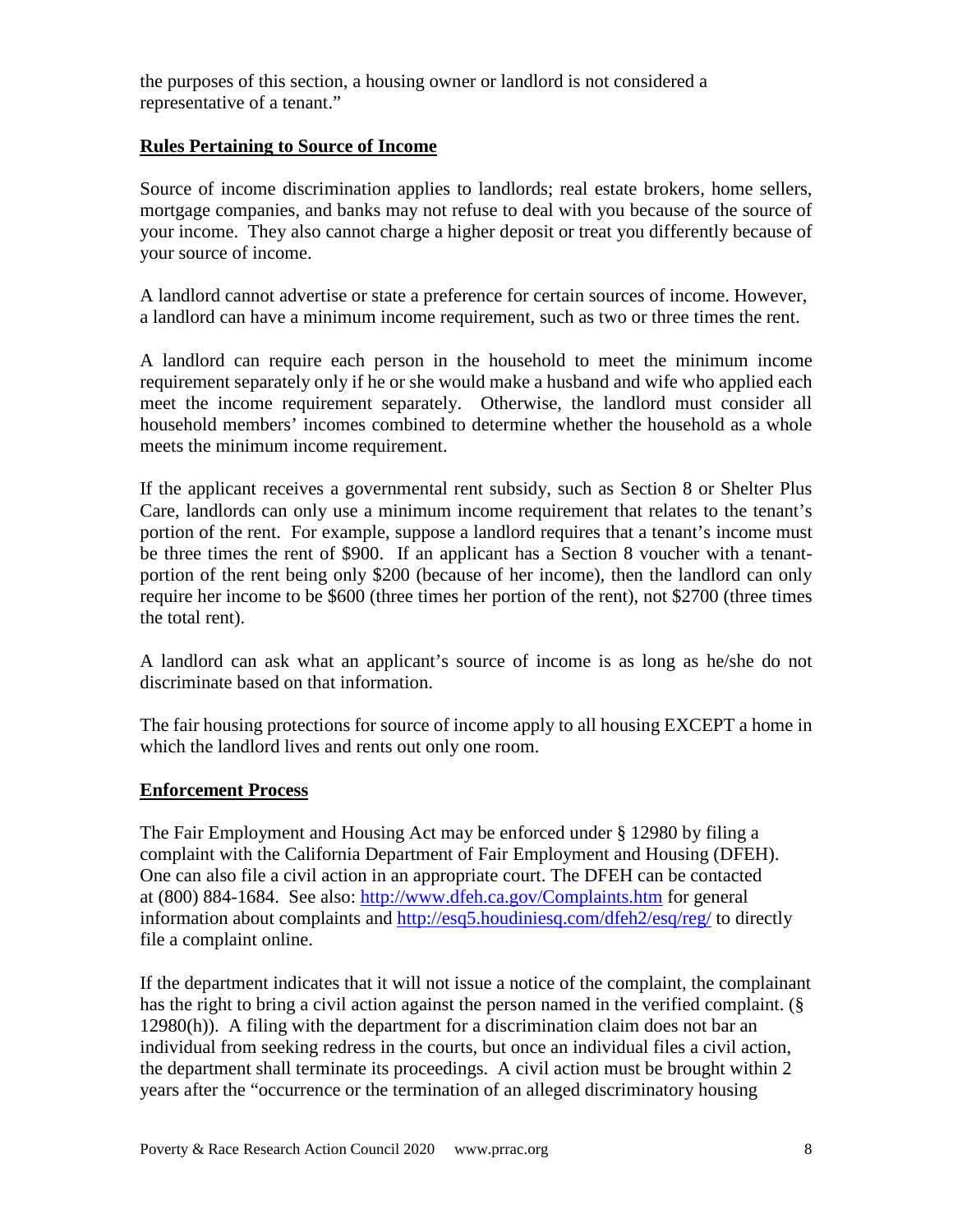practice, or the breach of a conciliation agreement entered into, whichever occurs last." § 12989.1.

# **Connecticut**

<span id="page-8-0"></span>Connecticut's source of income discrimination statute, Connecticut General Statutes, section 46a-64c, was passed in 1989. The law prohibits discrimination against all lawful forms of income, including state and federal housing vouchers, federal welfare or disability assistance, etc. The statute has been challenged twice in court; in both cases, the Connecticut Supreme Court upheld the law. *See Commission on Human Rights & Opportunities v. Sullivan Associates*, 739 A.2d 238 (Conn. 1999); *Commission on Human Rights & Opportunities v. Sullivan*, 939 A.2d 541 (Conn. 2008).

In Connecticut, each of the following programs are considered a lawful source of income: Section 8 housing voucher; state housing assistance, such as the Rental Assistance Program (RAP) and Transitionary Rental Assistance Program (T-RAP); and using the Security Deposit Guarantee Program in lieu of paying cash for a security deposit.

## **Date Enacted**

Connecticut's source of income discrimination statute was enacted in 1989.

## **Relevant Case Law**

*Commission on Human Rights & Opportunities v. Sullivan Associates*, 739 A.2d 238 (Conn. 1999) (*Sullivan I*) (upholding the statute and finding that landlords may only consider the Section 8 recipient's personal rent obligation and other reasonable obligations associated with the rental when assessing sufficiency of income).

*Commission on Human Rights & Opportunities ex rel. Palmer v. Burkamp*, CVH7749, 2012 WL 2850985 (Conn. Super. May 21, 2012) (Housing assistance which is public or state administered is a lawful source of income.)

*Francia v. Mount Vernon Fire Ins. Co.,* CV084032039S, 2012 WL 1088544 (Conn. Super. Ct. Mar. 6, 2012). Denying motion to strike complaint by landlord against insurance company and insurance broker for refusing to provide general liability insurance on his multi-family property because more than 20% of his tenants paid with HCV.

*Commission on Human Rights & Opportunities Ex Rel. Arnold v. Forvil,* 302 Conn. 263, 274 (Conn. 2011) (Security Deposit Guarantee issued by the State is a lawful source of income under statute).

*Commission on Human Rights & Opportunities v. Sullivan*, 939 A.2d 541 (Conn. 2008) (upholding the statute and affirming *Sullivan I*).

## **Operative Language**

Poverty & Race Research Action Council 2020 www.prrac.org 9 Conn. Gen. Stat. Ann. § 46a-63: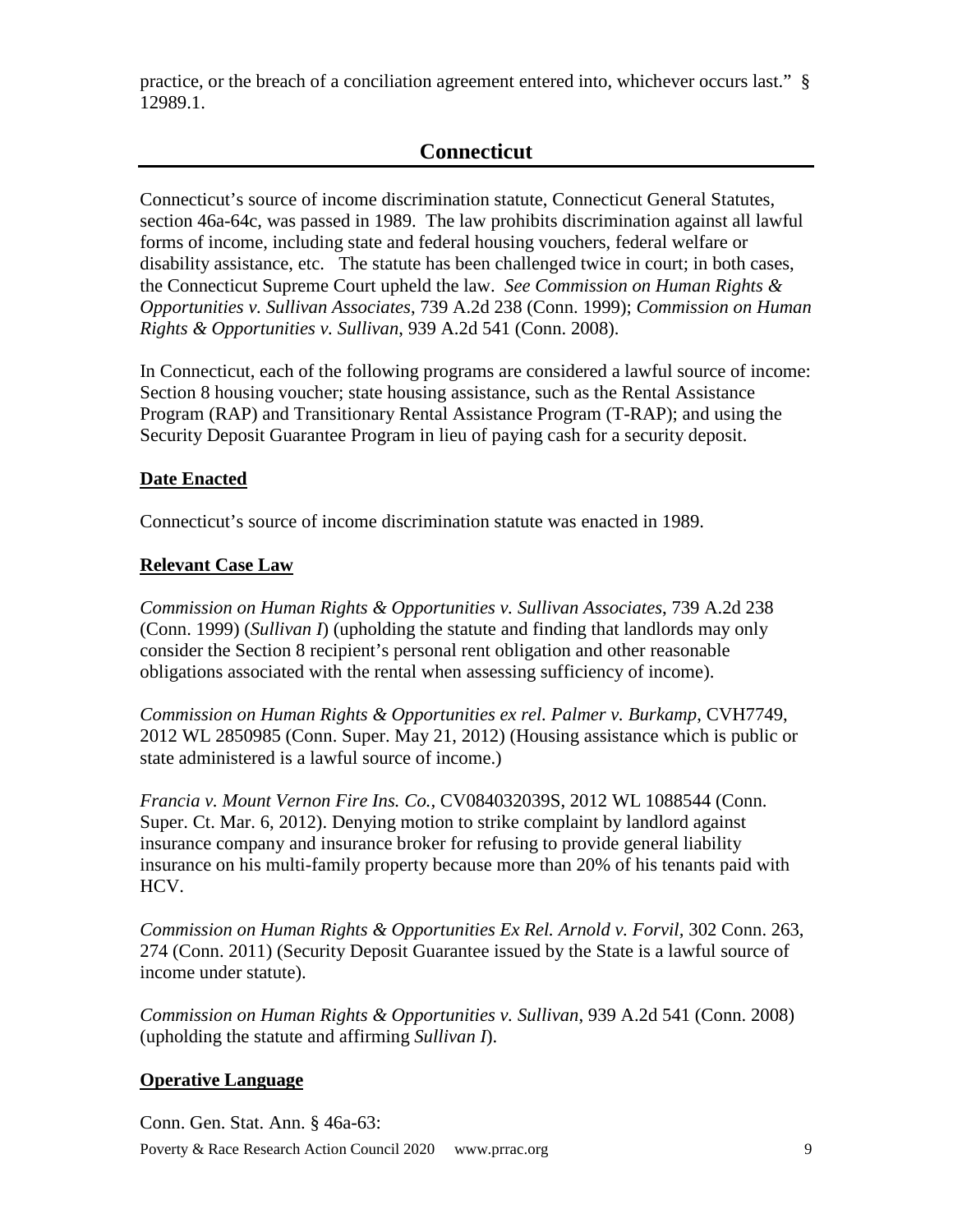"'Lawful source of income' means income derived from Social Security, supplemental security income, housing assistance, child support, alimony or public or stateadministered general assistance."

## **Enforcement Process**

The Connecticut source of income law can be enforced either through the state Commission on Human Rights and Opportunities or in state court. Complaints may be filed with the Commission's Fair Housing Unit at (860) 541-3403 or (800) 477-5737 ext. 3403. See also:<http://www.ct.gov/chro/cwp/view.asp?a=2524&Q=316274>

The Commission's responsibilities include issuing a complaint of its own volition if discrimination is suspected; investigating and mediating discriminatory practice complaints; and holding hearings relating to any matter under investigation. A private cause of action remains after the Commission's release, which can be filed in the superior court for the judicial district in which the discriminatory practice is alleged to have occurred. Any action involving state agency or official may be brought in the superior court for the judicial district of Hartford.

A private cause of action may be brought in certain circumstances, but must be brought within one year of the alleged discriminatory practice or of a breach of a conciliation agreement entered into pursuant to this chapter.

## **Attorney's Fees**

The Commission can award attorney fees, or seek them in court on the complainant's behalf. *See*, *Commission on Human Rights and Opportunities v. Sullivan* 939 A.2d 541 (Conn. 2008) (finding that a landlord challenging prospective tenant's claim for attorney fees had the right to call the tenant's attorney as a witness in order to question her regarding her affidavit and billing records and test reasonableness of fees); *see also*, Commission on Human Rights and Opportunities v. Litchfield Housing Authority, 978 A.2d 136 (Conn. 2009). (seeking an award of costs and reasonable attorney's fees)

#### **Organizations Helping Victims of Discrimination**

Victims of source of income discrimination can contact the Connecticut Fair Housing Center at (888) 247-4401.

#### <span id="page-9-0"></span>**Delaware** (limited protection for housing vouchers)

The Delaware Fair Housing Act (Section 4601, Title 6 of the Delaware Code) prohibits discrimination on the basis of source of income.

#### **Date Enacted**

Source of Income discrimination was added to the Delaware Fair Housing Act on August 3, 2016.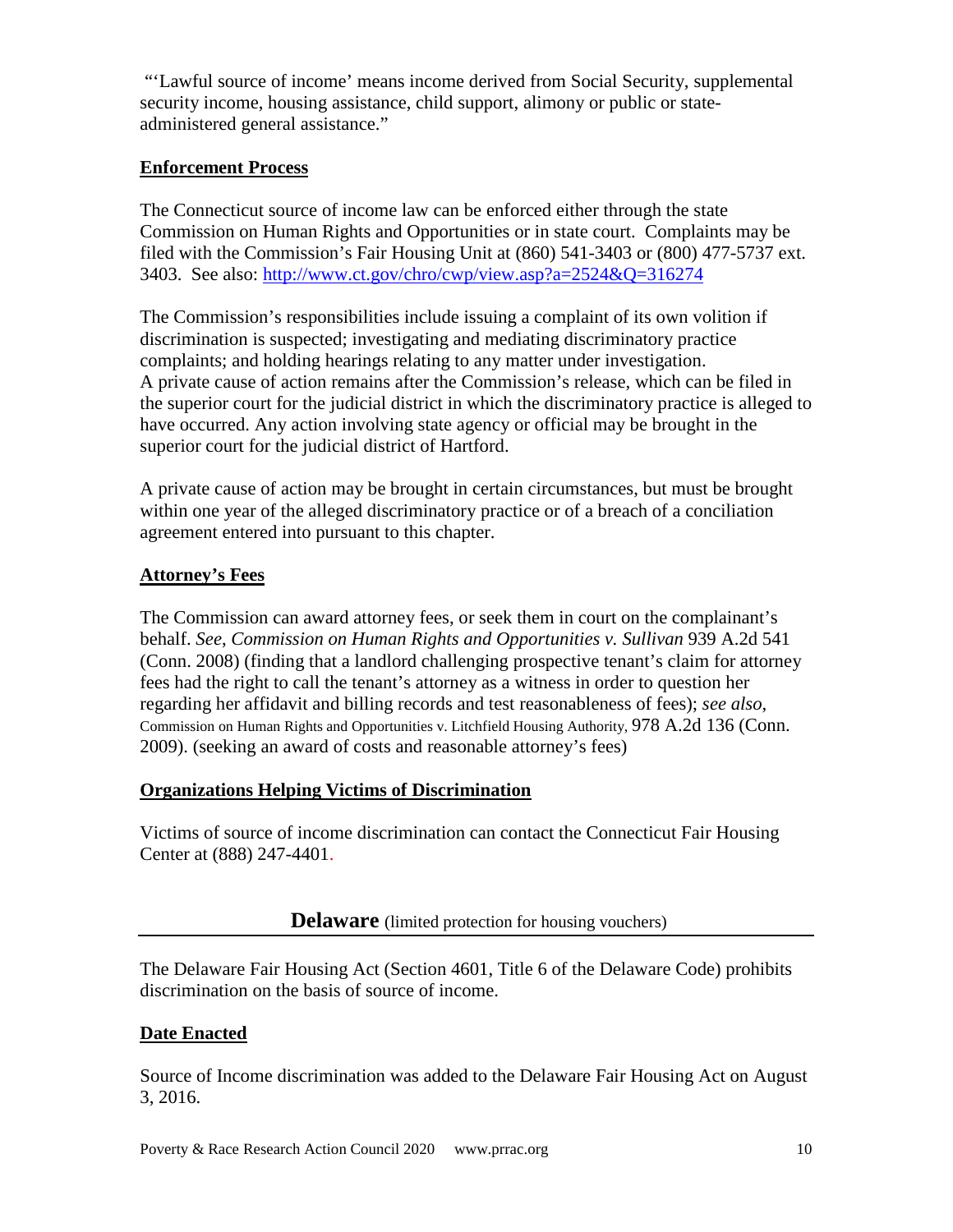# **Relevant Case Law**

## **Operative Language**

4601. Declaration of purpose and construction.

"This chapter is intended to eliminate, as to housing offered to the public for sale, rent or exchange, discrimination based upon race, color, national origin, religion, creed, sex, marital status, familial status, source of income, age, sexual orientation or disability, and to provide an administrative procedure through which disputes concerning the same may effectively and expeditiously be resolved with fairness and due process for all parties concerned."

4602. Definitions.

(25) "Source of income means any lawful source of money paid directly, indirectly, or on behalf of a renter or buyer of housing including:

a. Income derived from any lawful profession or occupation;

b. Income or rental payments derived from any government or private assistance, grant, or loan program."

4607. Exemptions in certain situations.

(h) "The prohibitions in this chapter against discrimination based on source of income shall not limit the ability of any person to consider the sufficiency or sustainability of income, or the credit rating of a renter or buyer, so long as sufficiency or sustainability of income, and the credit requirements, are applied in a commercially reasonable manner and without regard to source of income.

(i) The prohibitions in this chapter against discrimination based on source of income shall not limit the ability of any housing authority or related agency having oversight over the provision of housing assistance from prohibiting such authority's employees or agents from renting housing to persons who receive such assistance, where such prohibition is intended to prevent conflicts of interest or the appearance of impropriety, nor shall this chapter prohibit such agents and employees from complying with any such prohibition on renting housing to persons receiving such assistance.

(j) A landlord is not required to participate in any government sponsored rental assistance program, voucher, or certificate system. A landlord's non-participation in any government sponsored rental assistance program, voucher, or certificate system may not serve as the basis for any administrative or judicial proceeding under this chapter. (k) The prohibitions in this chapter against discrimination based on source of income shall not limit the ability of a landlord participating in any government sponsored rental assistance program, voucher, or certificate system from reserving rental units for tenants who qualify for such governmental program."

## §5116, Title 25. Fair housing provisions.

(e) "A landlord not be required to participate in any government sponsored rental assistance program, voucher, or certificate system. A landlord's non-participation in any government sponsored rental assistance program, voucher, or certificate system may not serve as the basis for any administrative or judicial proceeding under this chapter. (f) The prohibitions in this section against discrimination based on source of income shall not limit the ability of a landlord participating in any government sponsored rental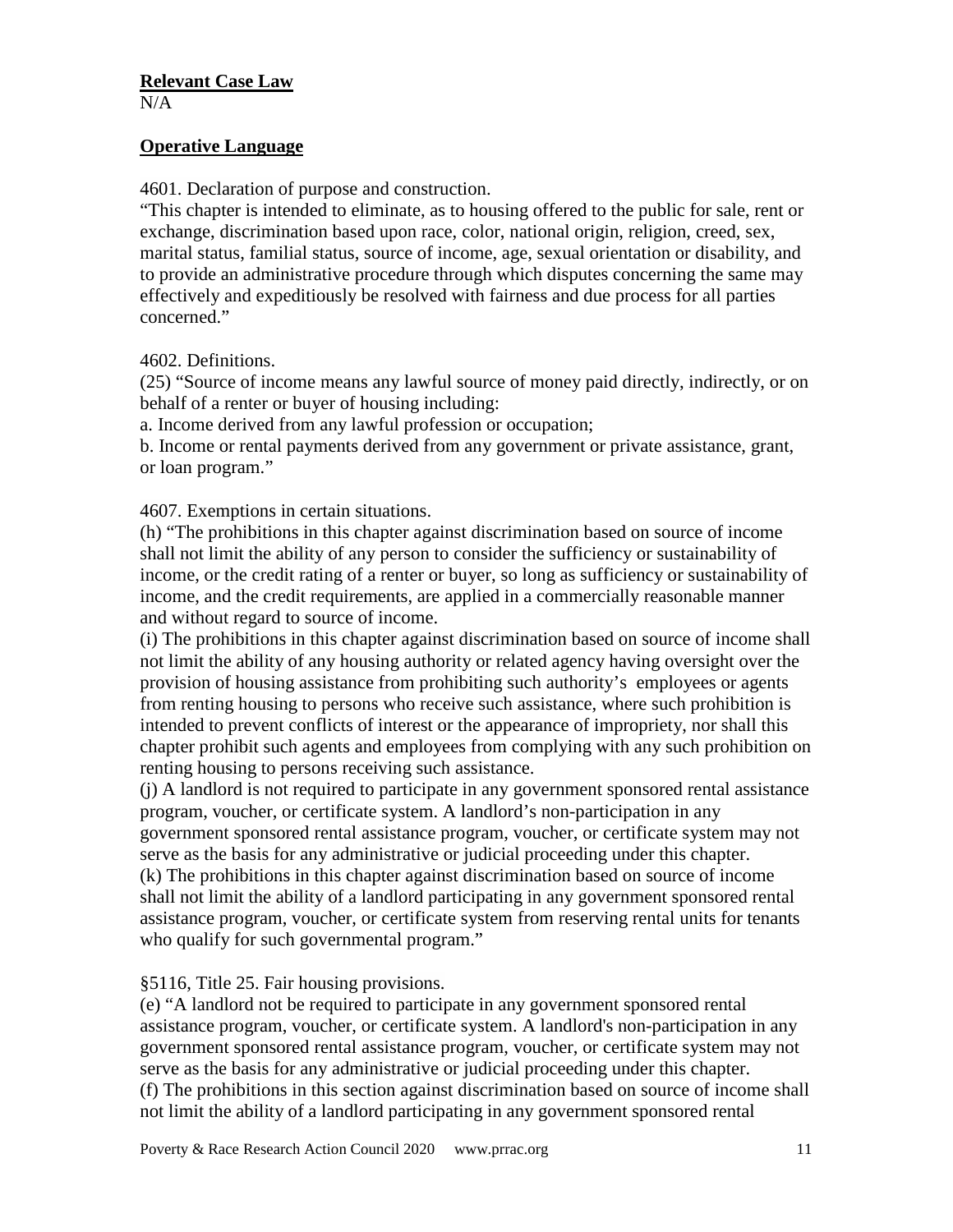assistance program, voucher, or certificate system from reserving rental units for tenants who qualify for such governmental program.

(g) The prohibitions in this chapter against discrimination based on source of income shall not limit the ability of any landlord or prospective landlord to consider the sufficiency or sustainability of income of, or the credit rating of, a tenant or prospective tenant, so long as sufficiency or sustainability of income, and the credit requirements, are applied in a commercially reasonable manner and without regard to source of income."

#### **Enforcement Process**

Title 6. § 4612 Enforcement by Commission.

(g) *Hearings; findings and conclusions; orders.* —

(3) "If the Administrative Hearing Officer or Panel finds that a respondent has engaged or is about to engage in a discriminatory housing practice, such Administrative Hearing Officer or Panel shall promptly issue an order for such relief as may be appropriate, which may include actual damages suffered by the aggrieved person, costs, expenses, attor'ey's fees and injunctive or other equitable relief. Such order may, to vindicate the public interest, assess a civil penalty against the respondent to be paid to the Special Administration Fund:

a. In an amount not exceeding \$10,000 for each discriminatory practice if the respondent has not been adjudged to have committed any prior discriminatory housing practice;

b. In an amount not exceeding \$25,000 for each discriminatory practice if the respondent has been adjudged to have committed 1 other discriminatory housing practice during the 5-year period ending on the date of the filing of this charge; and c. In an amount not exceeding \$50,000 for each discriminatory practice if the respondent has been adjudged to have committed 2 or more discriminatory housing practices during the 7-year period ending on the date of the issuing of this charge; except that if the acts constituting the discriminatory housing practice that is the object of the charge are committed by the same natural person who has been previously adjudged to have committed acts constituting a discriminatory housing practice, then the civil penalties set forth in paragraphs  $(g)(3)$ b. and c. of this section may be imposed without regard to the period of time within which any subsequent discriminatory housing practice occurred."

# **Attorney's Fees**

Yes

#### **Organizations Helping Victims of Discrimination**

• [Delaware Division of Human Relations](http://statehumanrelations.delaware.gov/) <http://statehumanrelations.delaware.gov/index.shtml>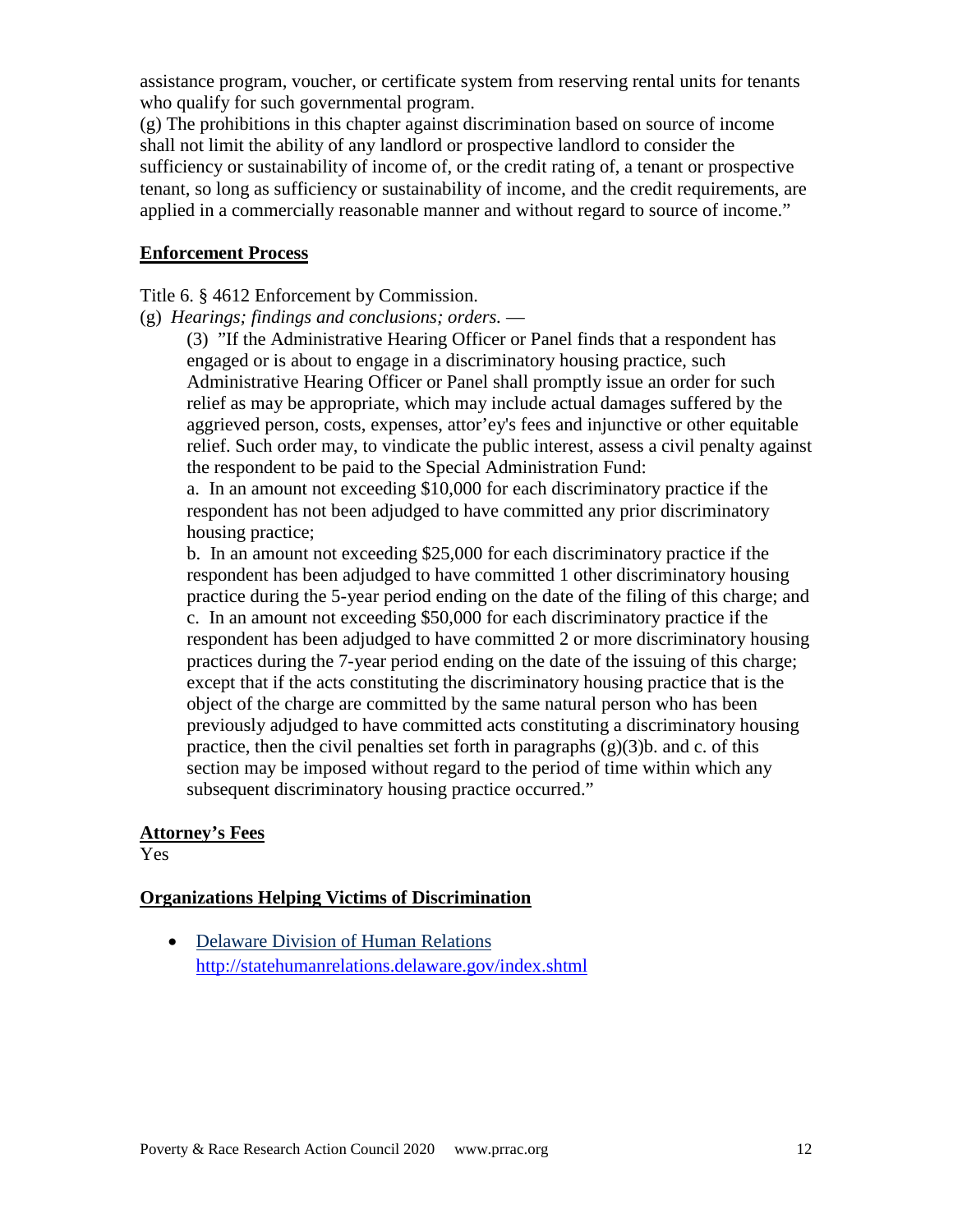<span id="page-12-0"></span>The D.C. Human Rights Act of 1977 (D.C. Code Ann. §2-1402.21) prohibits discrimination on the basis of income or its derivation, including Section 8 voucher assistance.

## **Date Enacted**

Source of Income discrimination was added to the D.C. Human Rights Act (DCHRA) on February 9, 2005.

## **Relevant Case Law**

*Bourbeau v. Jonathan Woodner Co.*, 549 F. Supp. 2d 78 (D. D.C. 2008) (holding that the DCHRA, prohibiting source of income housing discrimination against federally funded rental assistance voucher holders, did not alter, amend, or conflict with federal statute establishing Housing Choice Voucher Program (HCVP), permitting landlords to accept as many or as few voucher holders as they chose, as required for preemption of DCHRA, under the Supremacy Clause, since preemption would affect District's power to regulate matter of local concern, and DCHRA's nondiscrimination requirement neither compelled nor permitted parties to violate any provision of HCVP and advanced HCVP's objective of aiding low-income families in obtaining decent place to live).

*Feemster v. BSA Limited Partnership*, 471 F. Supp. 2d 87 (D.D.C. 2007) (mem.) (stating that DCHRA requires a showing that a landlord's refusal to accept vouchers is based on discrimination rather than the desire to ready the property for sale).

## **Operative Language**

D.C. Code Ann. § 2-1401.02: Definition of Source of Income:

"'Source of income' means the point, the cause, or the form of the origination, or transmittal of gains of property accruing to a person in a stated period of time; including, but not limited to, money and property secured from any occupation, profession or activity, from any contract, agreement or settlement, from federal payments, courtordered payments, from payments received as gifts, bequests, annuities, life insurance policies and compensation for illness or injury, except in a case where conflict of interest may exist."

D.C. Code Ann. § 2-1402.21(e): "The monetary assistance provided to an owner of a housing accommodation under Section 8 of the United States Housing Act of 1937, approved August 22, 1974 (88 Stat. 662; 42 U.S.C. § 1437f), either directly or through a tenant, shall be considered a source of income under this section."

D.C. Code Ann. § 42-2851.06(c): "The owner of a housing accommodation shall not refuse to rent a dwelling unit to a person because the person will provide his or her rental payment, in whole or in part, through a Section 8 voucher."

## **Enforcement Process**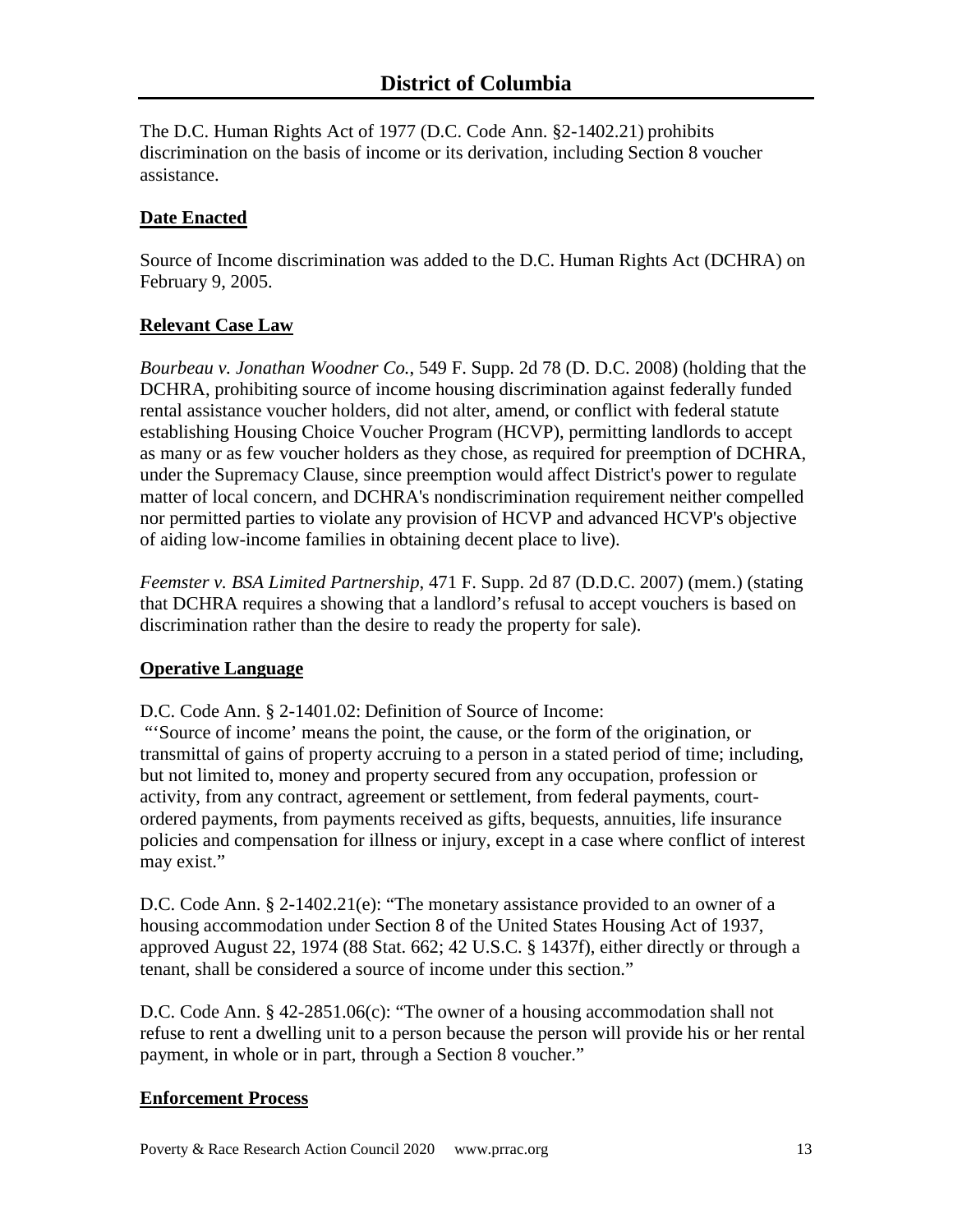The D.C. source of income law can be enforced either through the Commission on Human Rights or in the D.C. courts. The DCOHR may be contacted at (202) 727-4559. For more information on fair housing, go to

[http://www.ohr.washingtondc.gov/ohr/cwp/view,a,3,q,627574,ohrNav,%7C30953%7C.as](http://www.ohr.washingtondc.gov/ohr/cwp/view,a,3,q,627574,ohrNav,%7C30953%7C.asp) [p](http://www.ohr.washingtondc.gov/ohr/cwp/view,a,3,q,627574,ohrNav,%7C30953%7C.asp) or see<http://ohr.dc.gov/complaint> for more information about how to file a complaint.

The commission can hear and decide cases of unlawful discrimination. Additionally, a private cause of action can be filed as provided in Sec. 2-1403.16 for anyone claiming to be aggrieved by an unlawful discriminatory practice.

## **Attorney's Fees**

The District of Columbia Human Rights Act does not require courts to award reasonable attorney's fees to prevailing parties, but rather, confirms court's discretionary authority over attorney's fee applications. *See*, D.C.Code 1981, §§ 1-2501 et seq., 1-2553, 1- 2553(a)(1), 1-2556, 1-2556(b); *see also*, *Thompson v. International 'ss'n of Machinists and Aerospace Workers*, 664 F. Supp. 578 (1987) (holding that the goal of awarding attorney's fees in civil rights cases is to attract competent counsel for these cases, but not to provide them with windfalls).

## **Organizations Helping Victims of Discrimination**

- Equal Rights Center [http://www.equalrightscenter.org/site/PageServer?pagename=issues\\_housing](http://www.equalrightscenter.org/site/PageServer?pagename=issues_housing)
- Washington Lawyers Committee for Civil Rights & Urban Affairs (established in 1968) with pro bono assistance from private law firms. <http://www.washlaw.org/projects/fair-housing>

## **Maine** (weakened by court interpretation)

<span id="page-13-0"></span>The Maine Human Rights Act protects recipients of both state and federal housing assistance from discrimination on the basis of their status as a recipient. ME. REV. STAT. ANN. tit. 5, § 4582. However, in *Dussault v. RRE Coach Lantern Holdings*, 86 A.3d 52 (2014), the Maine Supreme Judicial Court (in a 4-3 decision) held that discrimination against a voucher tenant because of the voucher program's required lease form did not constitute discrimination based on the voucher tenant's "status" as a recipient of housing assistance. Based on this odd decision, landlords in Maine are free to discriminate against families with Housing Choice Vouchers, as long as they know the correct excuse to give.

## **Date Enacted**

In 1975 the Maine Human Rights Act was amended to include a provision prohibiting the refusal to rent or the imposition of different tenancy terms to individuals receiving public assistance. The law was further amended in 1985, making the provisions applicable to any person furnishing public accommodations, and made discrimination unlawful where refusal to rent or imposition of different tenancy terms is done primarily because an individual is receiving public assistance.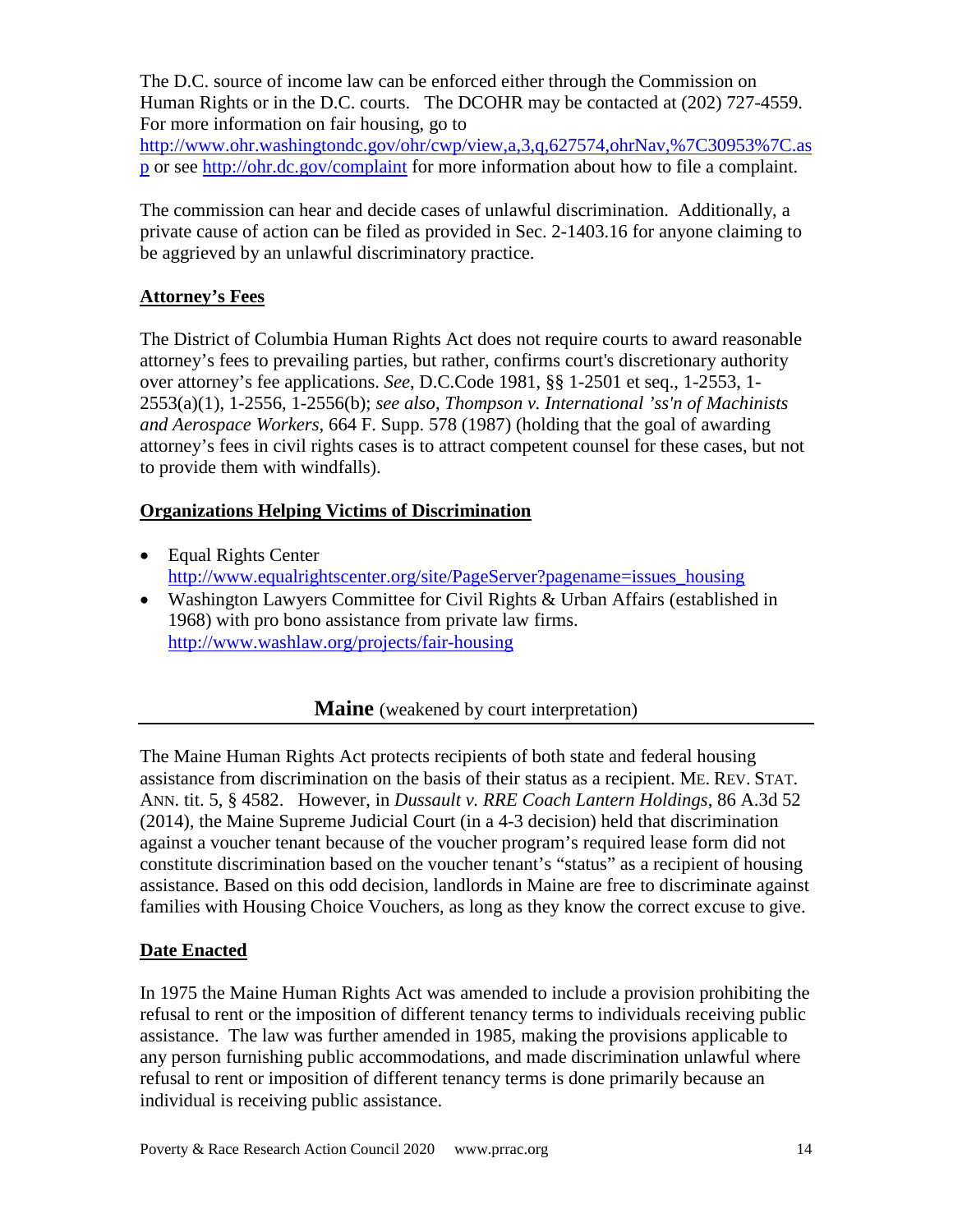## **Operative Language**

ME. REV. STAT. ANN. tit. 5, § 4581-A:

"It is unlawful housing discrimination, in violation of this Act:

For any person furnishing rental premises or public accommodations to refuse to rent or impose different terms of tenancy to any individual who is a recipient of federal, state or local public assistance, including medical assistance and housing subsidies primarily because of the individ'al's status as recipient."

#### **Enforcement Process**

The Maine Human Rights Act may be enforced by filing a charge with the Maine Human Rights Commission. The Commission must issue a right-to-sue letter before a civil complaint may be filed in state court.

The Commission can investigate all conditions and practices that alleged"y "detract from the enjoyment, by each inhabitant of the State, of full human rights and personal digni"y," including investigating all forms of discrimination, whether carried out legally or illegally, and whether by pubic agencies or private perso"s." (ME. REV. STAT. ANN. tit. 5, § 4566).

The Commission may hold hearings on any case being investigated and may also file an action in the superior court.

#### **Attorney's Fees**

Attorney's fees are covered under § 4614. Attorneys' fees and costs may be awarded in the court's discretion to the prevailing party, other than the commission, under ME. REV. STAT. ANN. tit. 5, § 4614.

Housing applicant was "prevailing party" in his action alleging that federally subsidized housing project ow'er's use of application that inquired into nature of per'on's disability was illegal, and thus, applicant was entitled to attorney's fee award under Maine Human Rights Act. *Robards v. Cotton Mill Associates*, 713 A.2d 952 (Me. 1998)*.* 

#### **Organizations Helping Victims of Discrimination**

#### **Advocacy Groups and Legal Resources**

<span id="page-14-0"></span>Maine Volunteer Lawyers Project Tel: 1-800-442-4293 Maine Equal Justice Project Tel: 207-626-7058 or 866-626-7059

Disability Rights Center Statewide Hotline: 800- 452-1948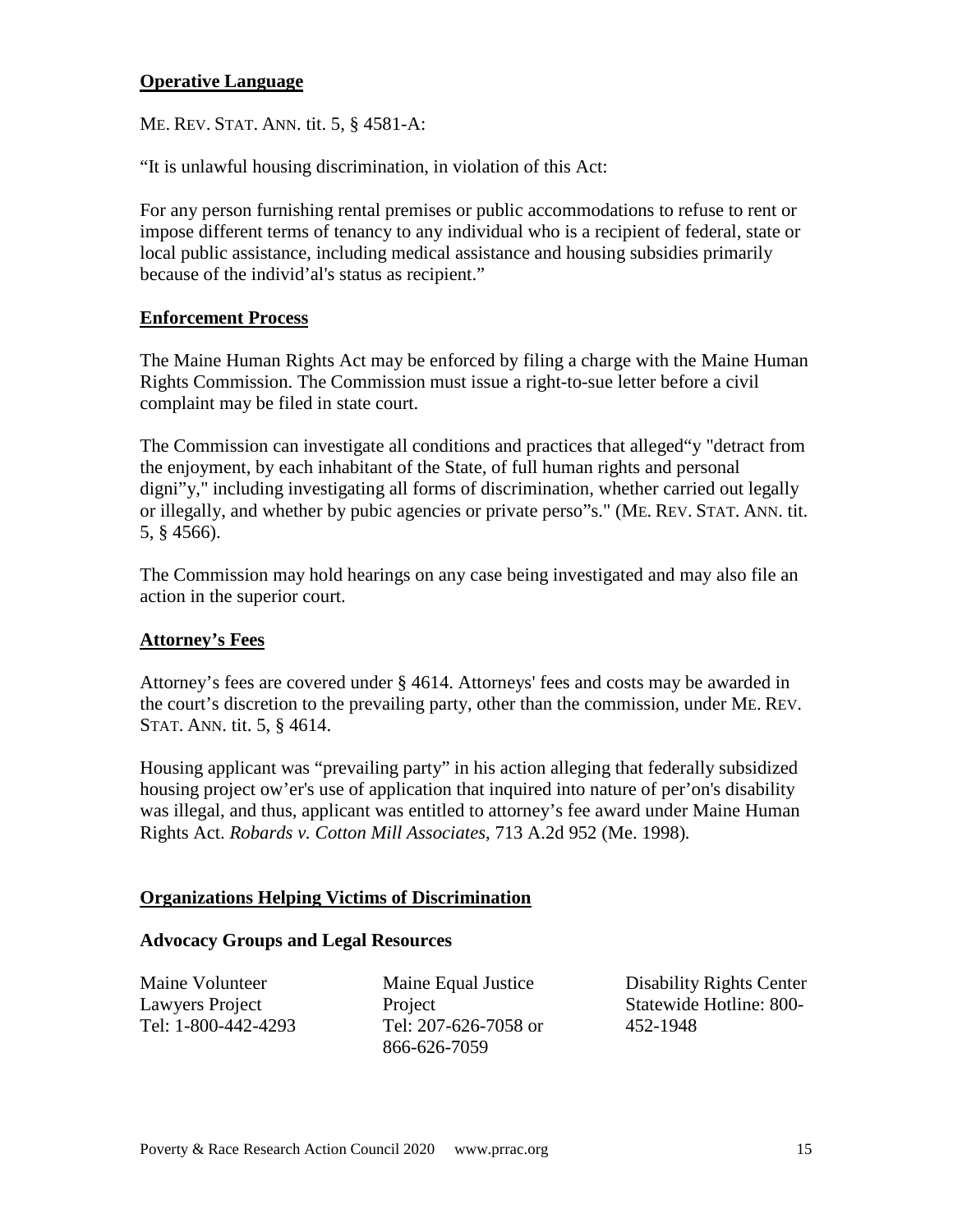<span id="page-15-0"></span>The Maryland General Assembly passed the Housing Opportunities Made Equal Act in 2020. The Act amended Maryland law to prohibit discrimination based on source of income. [http://mgaleg.maryland.gov/2020RS/bills/sb/sb0530t.pdf.](http://mgaleg.maryland.gov/2020RS/bills/sb/sb0530t.pdf) The law becomes effective on October 2, 2020.

#### **Operative Language**

MD. CODE. ANN. §20-701:

- "(j) (1)'Source of income' means any lawful source of money paid directly or indirectly to or on behalf of a renter or buyer of housing.
	- (2) 'Source of income' includes income from:
		- (I) A lawful profession, occupation, or job;

(II) Any government or private assistance, grant, loan, or rental assistance program, including low-income housing assistance certificates and vouchers issued under the United States Housing Act of 1937;

(III) A gift, an inheritance, a pension, an annuity, alimony, child support, or any other consideration or benefit; or

(IV) The sale or pledge of property or an interest in property

#### MD. CODE. ANN. §20-702:

"(a) It is the policy of the State:

(1) to provide for fair housing throughout the State to all, regardless of race, color, religion, sex, familial status, national origin, marital status, sexual orientation, gender identity, disability, or source of income

#### MD. CODE. ANN. §20-704:

(a) This subtitle does not apply to:

(2) with respect to discrimination on the basis of sex, sexual orientation, gender identity or marital status, or source of income if the source of income is low-income housing assistance certificates or vouchers issued under the United States Housing Act of 1937:

> (i) the rental of frooms in any dwelling, if the owner maintains the dwelling as the owner's principal residence or

(ii) the rental of any apartment in a dwelling that contains not more than five rental units, if the owner maintains the dwelling as the owner's principal residence

(d) The prohibitions in this subtitle against discrimination based on source of income do not:

> (1) Prohibit a person from determining the ability of a potential buyer or renter to pay a purchase price or pay rent by verifying in a commercially reasonable and nondiscriminatory manner the source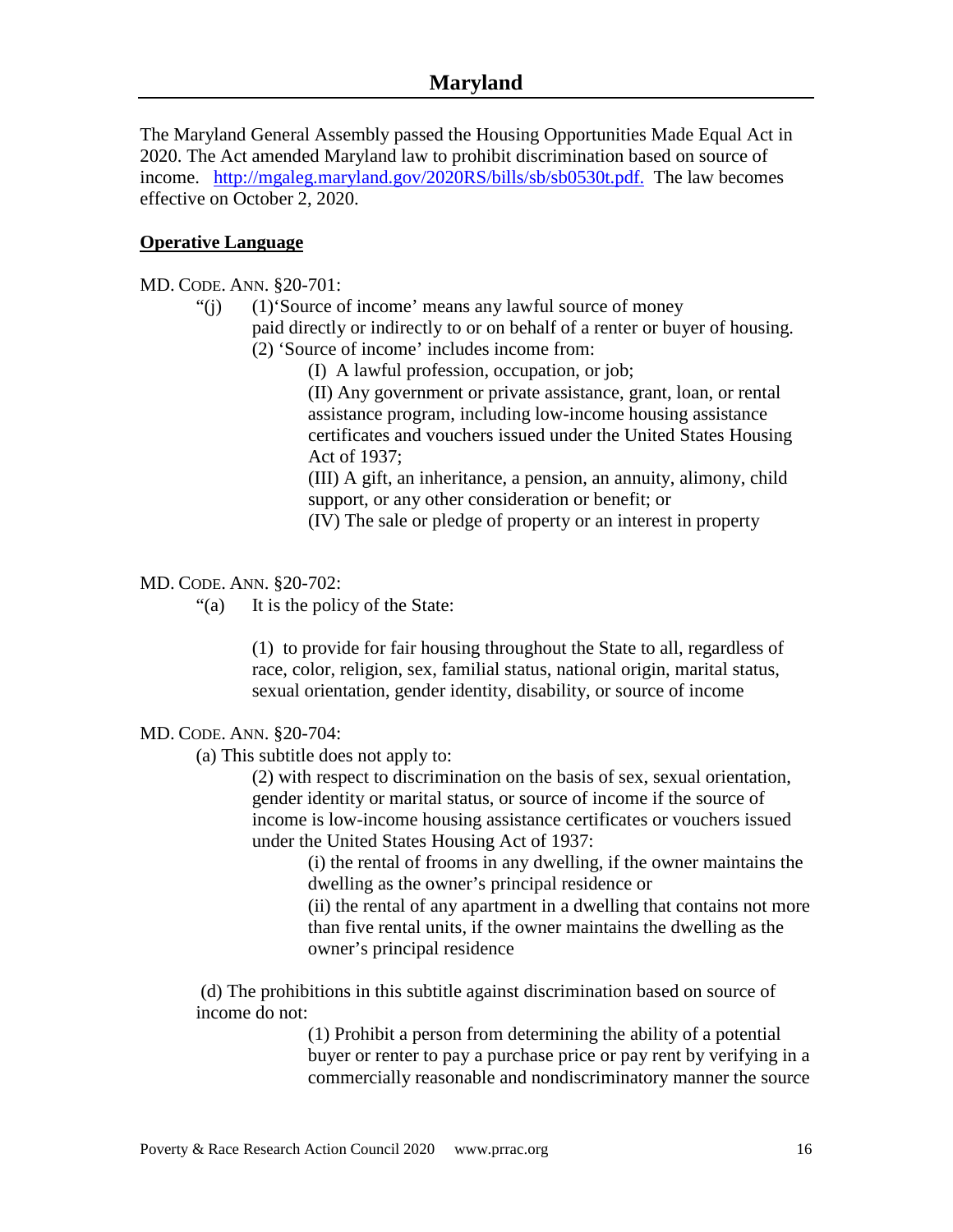and amount of income or creditworthiness of the potential buyer or renter;

(2) Prevent a person from refusing to consider income derived from any criminal activity; or

(3) Prohibit a person from determining, in accordance with applicable federal and state laws, the ability of a potential buyer to repay a mortgage loan.

## **Enforcement**

Source of income protections are enforced by the Maryland Commission on Civil Rights. Individuals can file a complaint with the Commission and the Commission may also file its own complaint. The Commission investigates complaints and also engages in conciliation. If the Commission determines that there is probable cause that a discriminatory housing practice occurred and conciliation has failed, the commission can issue a charge for further proceedings. When a charge is issued, the complainant may choose to have an administrative hearing or an individual may elect to have the commission commence and maintain a civil action on their behalf. MD. CODE. ANN. §20-1026. If an administrative law judge finds that a discriminatory housing practice has occurred, they can issue an order for relief which can injunctive or equitable relief as well as monetary penalties. There is an opportunity for judicial review of a final order arising from an administrative hearing.

If an individual chooses to have the Commission pursue a civil action on their behalf instead of going through an administrative hearing, the action must be commenced within 60 days after a decision to undertake a civil action instead of an administrative hearing. The action must be filed in the circuit court for the county where dwelling that is the subject of the alleged discriminatory housing practice is located. A court can assess civil penalties and issue equitable or injunctive relief.

## **Attorney's Fees**

Maryland's allows attorney's fees to be awarded in actions enforcing anti-discrimination laws. Under MD CODE ANN. §20-1033, an administrative law judge in an administrative proceeding may allow the prevailing party, including the Maryland Commission on Civil Rights, to receive reasonable attorney's fees and costs. A court may also allow reasonable attorney's fees in a civil action or a court proceeding arising from an administrative proceeding.

## **Organizations Helping Victims of Discrimination**

**Fair Housing Action Center of Maryland** is a program of the Maryland Consumer Rights Coalition that engages in fair housing enforcement and tenant advocacy. <https://www.fairhousingmd.org/>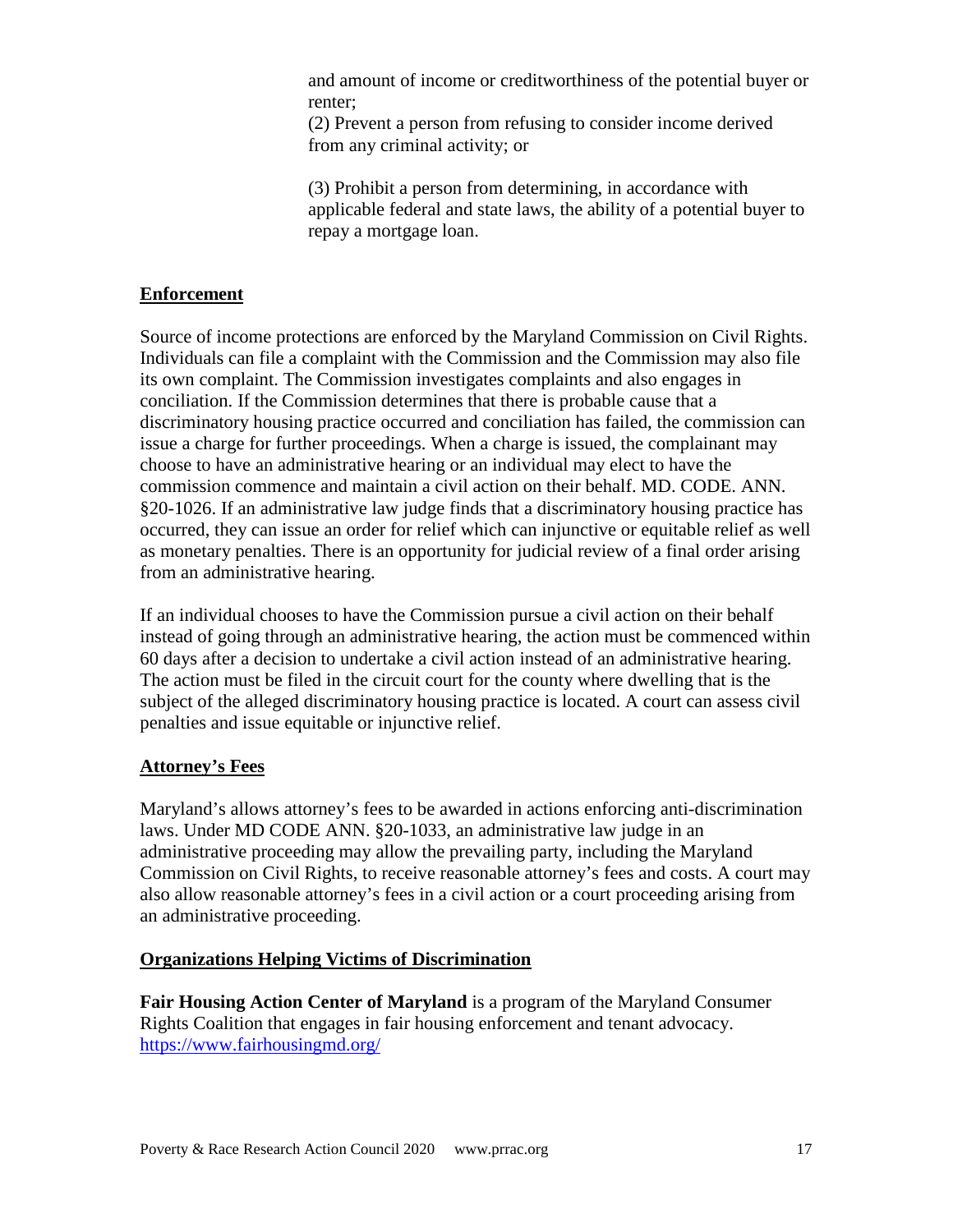**Maryland Commission on Civil Rights** enforces the state's anti-discrimination laws. Individuals who believe they have been the victim of housing discrimination may file a complaint with the Commission. Phone: 410-767-8600 or 1-800-637-6247 <https://mccr.maryland.gov/Pages/default.aspx>

**Maryland Legal Aid** is the largest provider of free, direct civil legal services in Maryland. The organization has 12 offices across the state. <https://www.mdlab.org/>

## **Massachusetts**

The Massachusetts source of income discrimination, MASS. GEN. LAWS ANN. ch. 151B, § 4, prohibits discrimination against individuals or families receiving public assistance or rental subsidies, or because of any of the requirements of these programs.

Related state regulations: 804 CMR 2.01

## **Date Enacted**

Source of income was originally included in subsection 10 of the Massachusetts law on Aug. 31, 1971. The law was later amended in 1989 to clarify language in order to overcome a damaging State Supreme Court interpretation *(Attorney Gen. v. Brown*)

#### **Relevant Case Law**

*DiLiddo v Oxford Street Realty, Inc.*, 876 N.E.2d 421 (Mass. 2007) (holding that the terms of the voucher program lease are requirements that cannot be rejected by landlords or their agents, and that agents can be held liable for discrimination; discriminatory anius is not required).

*Attorney Gen. v. Brown*, 511 N.E.2d 1103 (Mass. 1987) (finding that because a landlord did not discriminate against a Section 8 voucher holder "solely" on the basis of the tenant's status as a participant in the program, that the landlord's actions were lawful. The legislature subsequently removed "solely" and added new language that made it unlawful for a landlord to discriminate either because the person is a housing subsidy recipient or because of any requirements of the program.).

*Clemons v. Niedzwiecki,* Mass. Housing Court, docket no 15-cv-0488 (2016) (no discriminatory animus necessary to prove violation of statute)

*J.A. v. Lorilee I, LLC et al* (D. Mass. 2018) (federal court reviews state statute and state court decisions to conclude that liability for discrimination under the statute does not require discriminatory animus against persons with housing subsidies; e.g., even good faith safety concerns are not a defense to discrimination)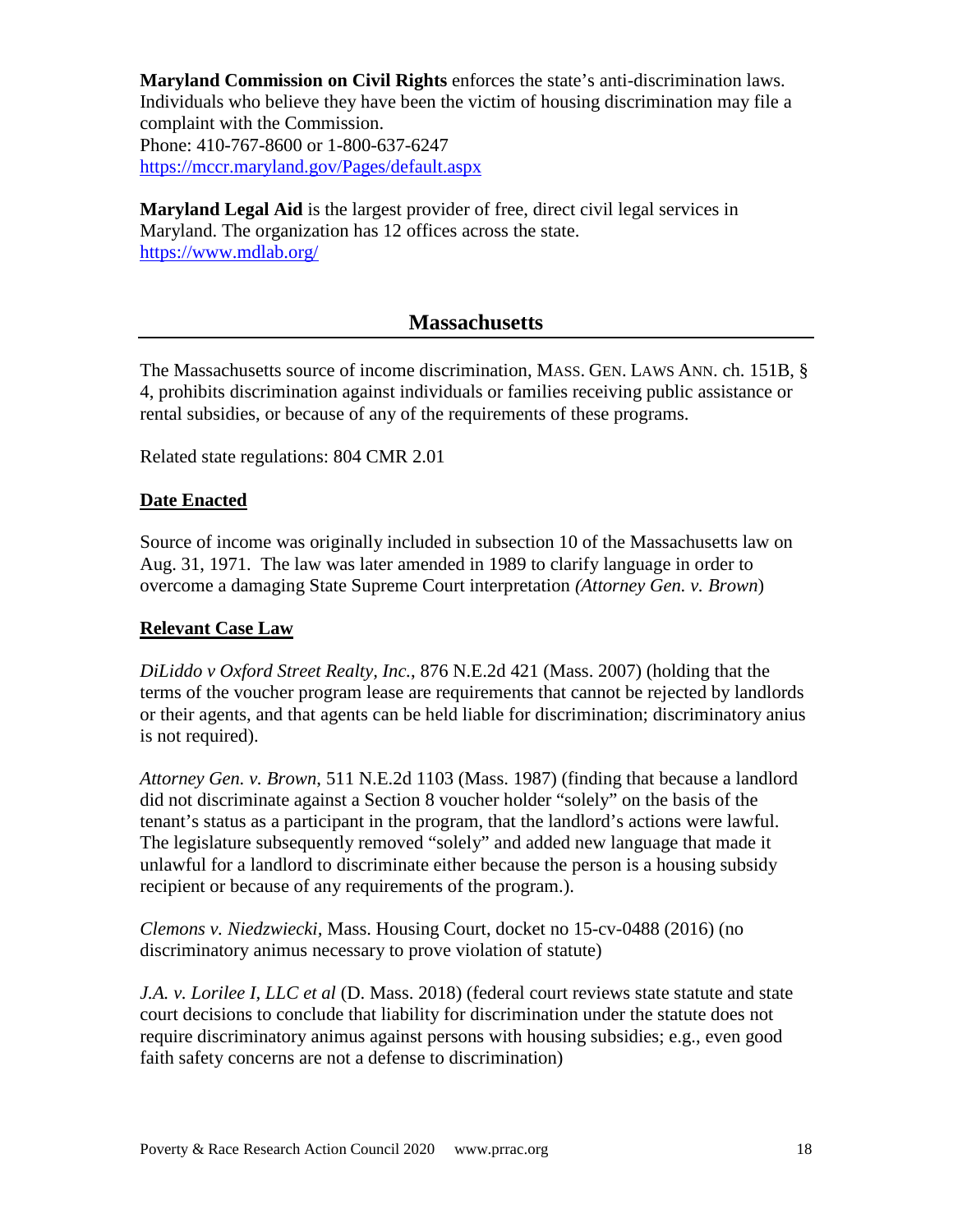## **Operative Language**

#### Mass. Gen. Laws Ann. ch. 151B § 4:

"It shall be an unlawful practice: . . . For any person furnishing credit, services or rental accommodations to discriminate against any individual who is a recipient of federal, state, or local public assistance, including medical assistance, or who is a tenant receiving federal, state, or local housing subsidies, including rental assistance or rental supplements, because the individual is such a recipient, *or because of any requirement of such public assistance, rental assistance, or housing subsidy program.*" [emphasis added]

## **Enforcement**

Massachusetts source of income discrimination law can be enforced through the Human Rights Commission or the Massachusetts Commission against Discrimination. A plaintiff can file a complaint with the Commission against Discrimination. If the Commission finds probable cause, then it can commence a suit against the offender. If the offender so chooses, this suit may be resolved in the Superior Court. Additionally, the injured party can substitute herself in this suit so as to seek damages against the landlord. Mass. Gen. Laws Ann. ch. 151B § 3(1-7).

#### **Attorney's Fees**

Mass. Gen. Laws Ann. ch. 151B § 9 requires that a prevailing petitioner be awarded reasonable attorney's fees and costs "unless special circumstances would render such an award unjust." See also, *Bandera v. City of Quincy*, 220 F. Supp. 2d 26 (D. Mass*.* 2002). (holding that mediation fees were includable as part of the reasonable attorney fees and costs allowed by court under Massachusetts civil rights statute).

#### **Organizations Helping Victims of Discrimination**

• **Massachusetts Commission Against Discrimination** (www.state.ma.us/mcad/)

| <b>Boston Office</b> |  |
|----------------------|--|
| $(617)$ 994-6000     |  |
| Springfield Office   |  |
| $(413)$ 739-2145     |  |

<span id="page-18-0"></span>[Worcester Office](http://www.mass.gov/mcad/offices.html#3) (508) 799-8010 [New Bedford Office](http://www.mass.gov/mcad/offices.html#4) (508) 990-2390

## **Minnesota** (weakened by court interpretation)

Minnesota's source of income ("public assistance") law was enacted in 1990. It was later undermined by judicial interpretation in 2010 (*Edwards v. Hopkins Plaza Ltd. Partnership*)

#### **Date Enacted**

Minnesota's source of income ("public assistance") law was enacted in 1990.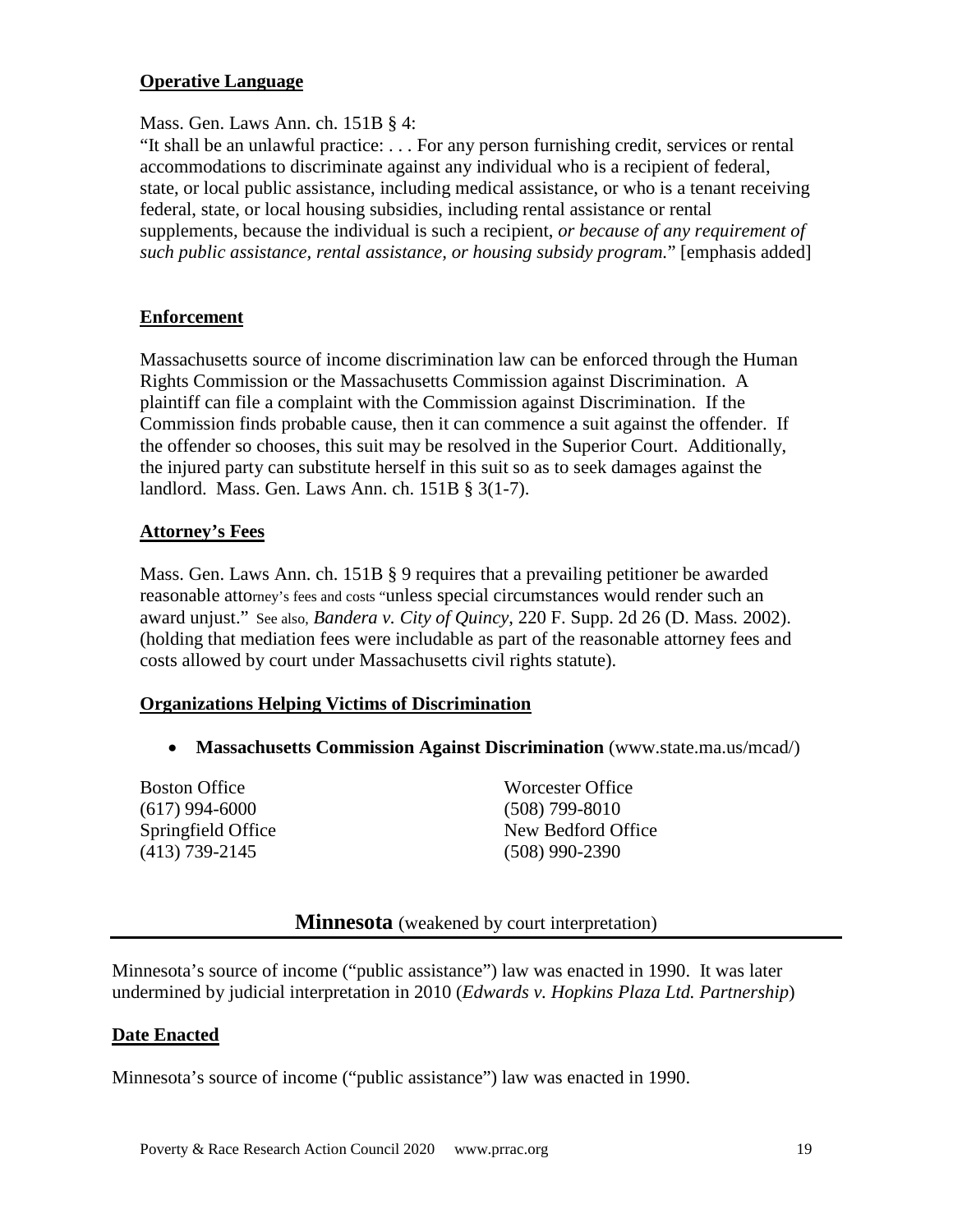## **Relevant Case Law**

*Edwards v. Hopkins Plaza Ltd. Partnership*, 783 N.W.2d 171 (Minn. App., 2010) held that participation in Section 8 programs was voluntary and thus it is not "unlawful for property owners to either refuse to rent, or refuse to continue renting, to tenant-based Section 8 recipients based on a legitimate business decision not to participate in Section 8 programs."

#### **Operative Language**

MINN. STAT. ANN. § 363A.09:

"'Status with regard to public assistance' means the condition of being a recipient of federal, state, or local assistance, including medical assistance, or of being a tenant receiving federal, state, or local subsidies, including rental assistance or rent supplements."

## **Enforcement:**

In Minnesota, unfair discriminatory practice must be brought as a civil action pursuant to section 363A.33, subdivision 1, filed in a charge with the Department of Human Rights Commission pursuant to section 363A.07, subdivision 3. One may also file a private cause of action as granted in Sec. 363A.28.

- The department can issue complaints, receive and investigate charges alleging unfair discrimination, determine whether probable cause exists for a hearing, subpoena witnesses, take testimony, require production of materials for examination, attempt to eliminate unfair discriminatory practice (Sec. 363A.06).
- There is a private cause of action granted in Sec. 363A.28. Any person can either bring a civil action or file a verified charge with the commissioner.

## **Attorney's Fees**

Minn. Stat. Ann. § 363A.33 governs allocation of attorney's fees and allows for an award of reasonable attorney's fees to the prevailing party at the court's discretion.

# **New Jersey**

<span id="page-19-0"></span>New Jersey law makes it illegal for a landlord to refuse to rent to a person because the person has a Section 8 voucher or another type of housing assistance. N.J. STAT. ANN. § 10:5-12(g). This applies to tenants who obtain Section 8 assistance while already tenants in a house or apartment and to tenants who are seeking to rent from a landlord for the first time. A landlord cannot refuse to accept rental assistance from a tenant and then turn around and sue to evict that tenant for nonpayment of rent. *See* Franklin Tower One, L.L.C. v. N.M*.,* 157 N.J. 602 (1999).

## **Date Enacted**

The New Jersey Law Against Discrimination: N.J. STAT. ANN. §10:5-12 was amended in 2002 to include source of income discrimination.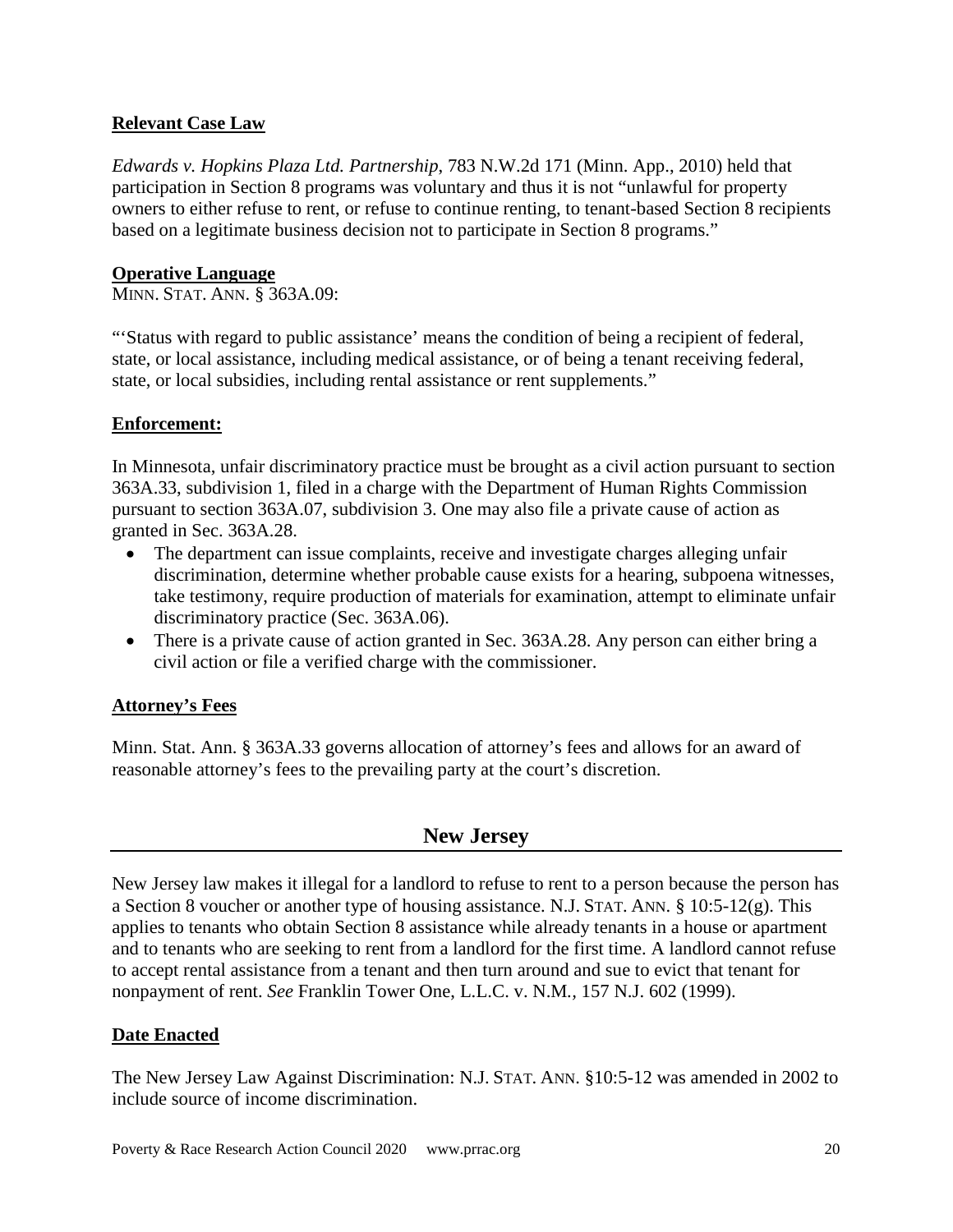Related state regulations: N.J.A.C. **§** 11:5-6.4, N.J.A.C. **§** 13:9-1.1

## **Relevant Case Law**

*Bell v. Tower Mgmt. Services, L.P*., A-3165-08T3, 2010 WL 2346651 (N.J. Super. Ct. App. Div. June 11, 2010). Reversing and remanding dismissal of complaint alleging SOI and reasonable accommodation violations by landlord refusing to accept housing subsidy for persons with disabilities because it didn't meet annual income limitations. "The complaint clearly states a cause of action for discrimination based on the adoption of a policy that is allegedly not justified by business necessity but which allegedly has the impact of excluding almost all applicants who intend to pay their rent through an S-RAP subsidy."

The leading case on section 8 voucher law, *Pasquince v. Brighton Arms Apartments*, 378 N.J. Super. 588 (App. Div. 2005), has not set positive precedent in the state, but is very fact specific. In *Pasquince*, the court held that a person with a Section 8 voucher could be denied an apartment if he/she had a poor credit history, even though the poor credit was a result of disability.

*Franklin Tower One v. N.M.*, 157 N.J. 602 (1999) (upholding the statute stating that Section 8 vouchers are covered by source of income protection because the statute prohibits discrimination not only against source of income but also against the source of a lawful rent payment).

*T.K. v. Landmark West,* 802 A.2d 527, (N.J. Super. App., 2002) (finding that trial court did not violate statute and substitute its standards for landl'rd's business judgment in determining ten'nt's creditworthiness when it found that ten'nt's disputed credit problems were used by landlord as a pretext; though statute did not limit landlords from refusing to rent based on creditworthiness, it was up to trial court to make assessment of credibility).

#### **Operative Language**

N.J. STAT. ANN. §10:5-4 (2002):

"All persons shall have the opportunity to obtain employment, and to obtain all the accommodations, advantages, facilities, and privileges of any place of public accommodation, publicly assisted housing accommodation, and other real property without discrimination because of race, creed, color, national origin, ancestry, age, marital status, affectional or sexual orientation, familial status, disability, nationality, sex or source of lawful income used for rental or mortgage payments, subject only to conditions and limitations applicable alike to all persons. This opportunity is recognized as and declared to be a civil right."

#### **Enforcement**

Housing discrimination claims in New Jersey can be handled either administratively, through the New Jersey Division of Civil Rights, or via civil action.

## **Attorney's Fees**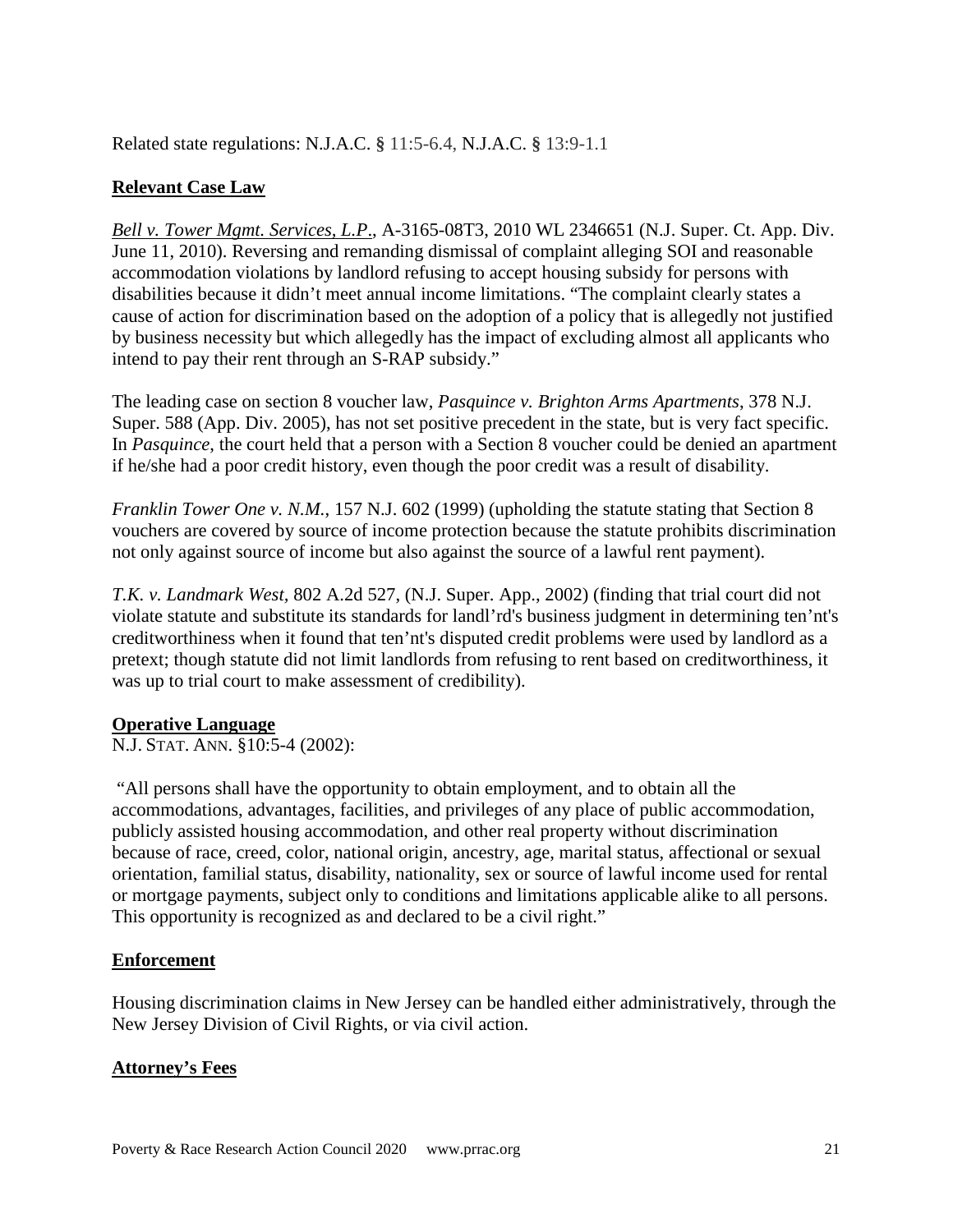N.J. STAT. ANN. 10:5-27.1 governs attorney's fees and allows the prevailing party to be awarded "reasonable attorney's fees" but also includes a bad faith exception.

#### **Organizations Helping Victims of Discrimination**

Low-income New Jerseyans can get free legal help by calling toll-free hotline at 1-888-LSNJ-LAW (1-888-576-5529), Monday through Friday, 8:00 a.m. to 5:30 p.m. Outside of New Jersey; they can call 732-572-9100 and ask to be transferred to the hotline.

## **New York**

<span id="page-21-0"></span>**Date Enacted:** The "Lawful Source of Income Non-Discrimination Act of 2019" was added to the NY State Human Rights Law in April 2019 (not yet codified) [\(https://www.nysenate.gov/legislation/bills/2019/A6360\)](https://www.nysenate.gov/legislation/bills/2019/A6360)

Related state regulations: 9 CRR-NY 466.14

**Operative Language:** "THE TERM "LAWFUL SOURCE OF INCOME" SHALL INCLUDE, BUT NOT BE LIMITED TO, CHILD SUPPORT, ALIMONY, FOSTER CARE SUBSIDIES, INCOME DERIVED FROM SOCIAL SECURITY, OR ANY FORM OF FEDERAL, STATE, OR LOCAL PUBLIC ASSISTANCE OR HOUSING ASSISTANCE INCLUDING, BUT NOT LIMITED TO, SECTION 8 VOUCHERS, OR ANY OTHER FORM OF HOUSING ASSISTANCE PAYMENT OR CREDIT WHETHER OR NOT SUCH INCOME OR CREDIT IS PAID OR ATTRIBUTED DIRECTLY TO A LANDLORD, AND OTHER FORMS OF LAWFUL INCOME." (Amd §§292 & 296, Exec L)

S 3. Paragraphs (a), (b) and (c) of subdivision 2-a of section 296 of the executive law, as amended by chapter 106 of the laws of 2003, are amended to read as follows:

> (a) To refuse to sell, rent or lease or otherwise to deny to or withhold from any person or group of persons such housing accommodations because of the race, creed, color, disability, national origin, sexual orientation, military status, age, sex, marital status, [or] familial status, OR SOURCE OF INCOME of such person or persons, or to represent that any housing accommodation or land is not available for inspection, sale, rental or lease when in fact it is so available.

 (b) To discriminate against any person because of his or her race, creed, color, disability, national origin, sexual orientation, military status, age, sex, marital status, [or] familial status, OR SOURCE OF INCOME in the terms, conditions or privileges of any publicly-assisted housing accommodations or in the furnishing of facilities or services in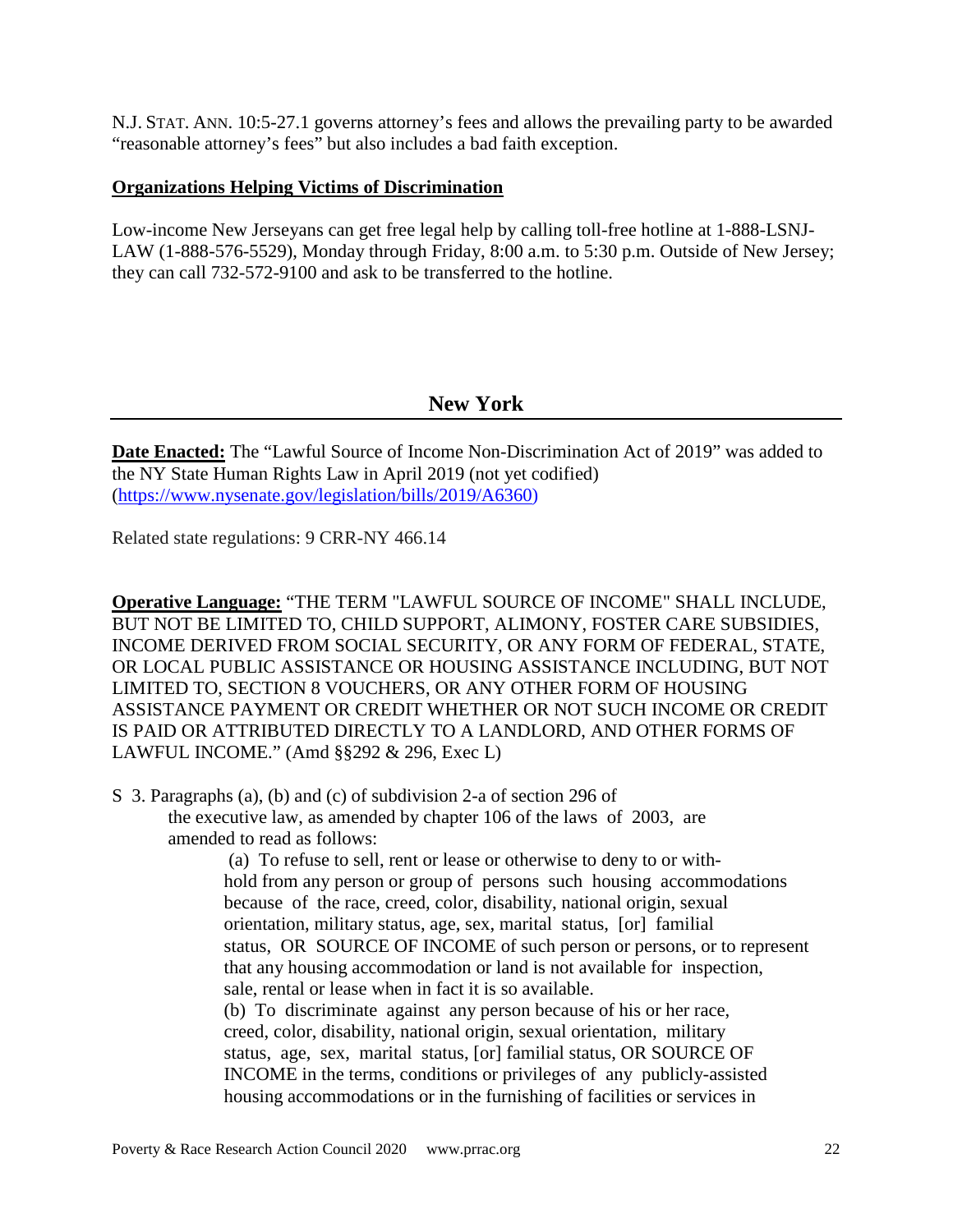connection therewith.

(c) To cause to be made any written or oral inquiry or record concerning the race, creed, color, disability, national origin, sexual orientation, membership in the reserve armed forces of the United States or in the organized militia of the state, age, sex, marital status, [or] familial status, OR SOURCE OF INCOME of a person seeking to rent or lease any publicly-assisted housing accommodation; provided, however, that nothing in this subdivision shall prohibit a member of the reserve armed forces of the United States or in the organized militia of the state from voluntarily disclosing such membership.

S 4. Subdivision 5 of section 296 of the executive law, as amended by chapter 106 of the laws of 2003, is amended to read as follows:

> 5. (a) It shall be an unlawful discriminatory practice for the owner, lessee, sub-lessee, assignee, or managing agent of, or other person having the right to sell, rent or lease a housing accommodation, constructed or to be constructed, or any agent or employee thereof:

> > (1) To refuse to sell, rent, lease or otherwise to deny to or withhold from any person or group of persons such a housing accommodation because of the race, creed, color, national origin, sexual orientation, military status, sex, age, disability, marital status, [or] familial status, OR SOURCE OF INCOME of such person or persons, or to represent that any housing accommodation or land is not available for inspection, sale, rental or lease when in fact it is so available.

> > (2) To discriminate against any person because of race, creed, color, national origin, sexual orientation, military status, sex, age, disability, marital status, [or] familial status, OR SOURCE OF INCOME in the terms, conditions or privileges of the sale, rental or lease of any such housing accommodation or in the furnishing of facilities or services in connection therewith.

(3) To print or circulate or cause to be printed or circulated any statement, advertisement or publication, or to use any form of application for the purchase, rental or lease of such housing accommodation or to make any record or inquiry in connection with the prospective purchase, rental or lease of such a housing accommodation which expresses, directly or indirectly, any limitation, specification or discrimination as to race, creed, color, national origin, sexual orientation, military status, sex, age, disability, marital status, [or] familial status, OR SOURCE OF INCOME, or any intent to make any such limitation, specification or discrimination.

#### **Enforcement**

The Act is incorporated into the general NY State Human Rights Law, which provides for administrative enforcement through the NY State Division of Human Rights, or court enforcement in the NY State trial courts.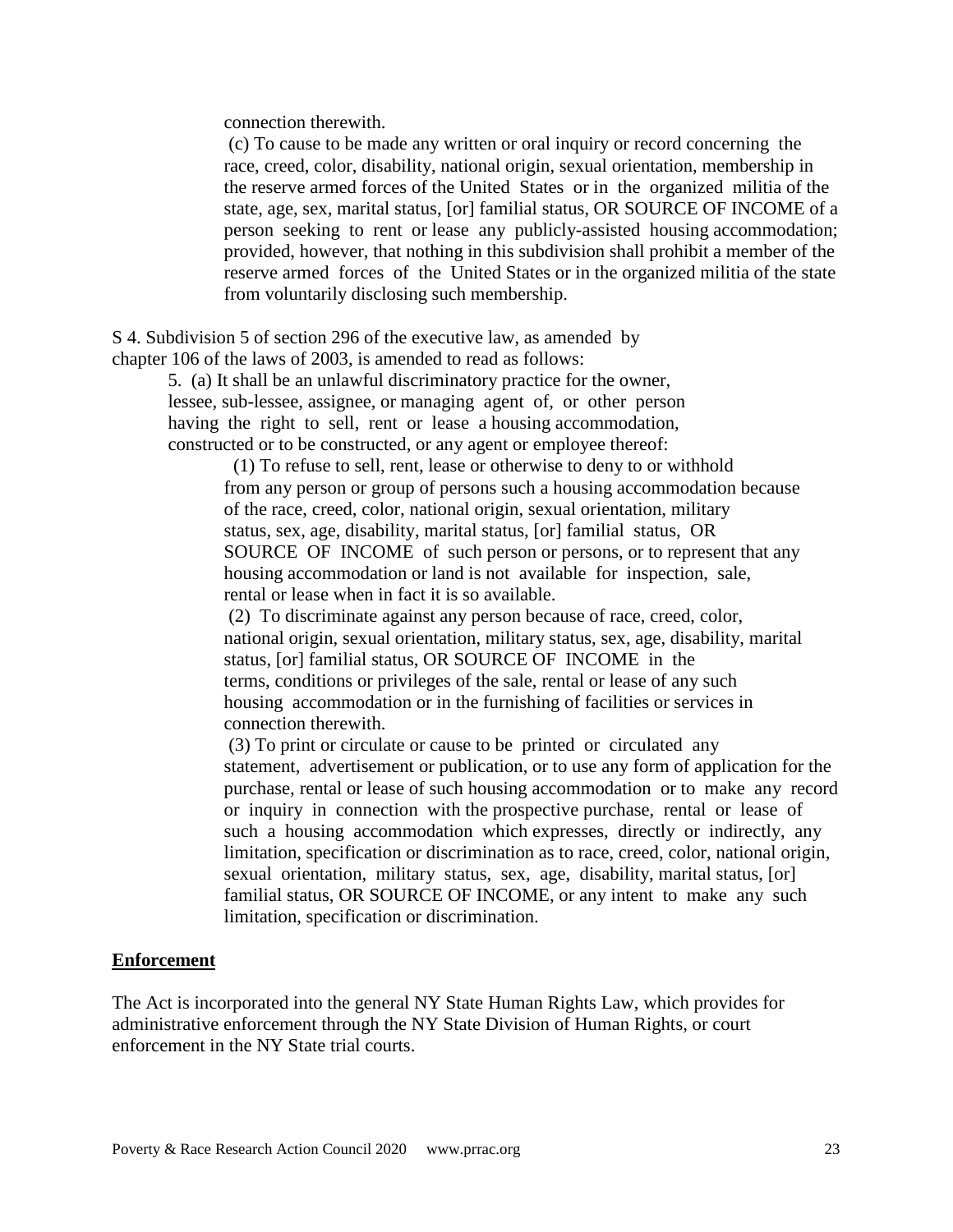## **Attorney's Fees**

NY State Human Rights Law permits the award of both damages and attorneys fees in housing discrimination cases.

# **Organizations Helping Victims of Discrimination**

<span id="page-23-0"></span>NY State Division of Human Rights, (800) 496-4294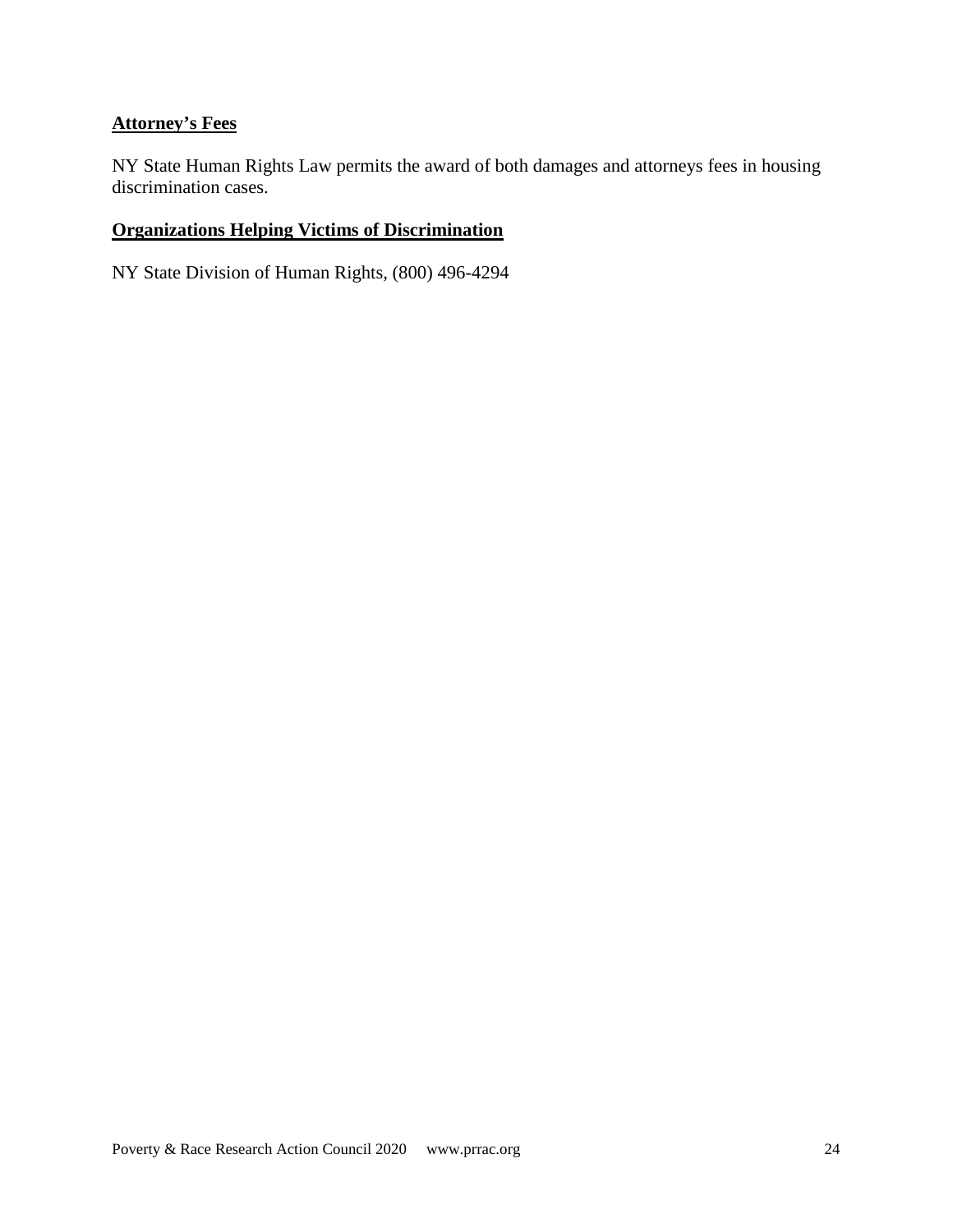The North Dakota Code Chapter 14-02.4 and 14-02.5, the Human Rights laws and Housing Discrimination code, govern source of income discrimination ("status with regard to public assistance"). It became the policy of North Dakota not to discriminate based on source of income in 1983 under N.D. CENT. CODE § 14-02.4-01. Source of income discrimination is also specifically prohibited under N.D. CENT. CODE § 14-02.5-07, passed in 1999.

#### **Date Enacted**

N.D. CENT. CODE, § 14-02.4-01 was passed in 1983 N.D. CENT. CODE § 14-02.5-07 was passed in 1999.

#### **Operative Language:**

N.D. CENT. CODE § 14-02.4-02:

"'Status with regard to public assistance' means the condition of being a recipient of federal, state, or local assistance, including medical assistance, or of being a tenant receiving federal, state, or local subsidies, including rental assistance or rent supplements."

#### **Enforcement**

North Dakota's source of income discrimination can be enforced through filing a complaint with the Human Rights Division within the Department of Labor, or by filing a private right of action. If the department determines that there is probable cause but cannot resolve the complaint through negotiations or conciliation, the department will provide for an administrative hearing.

#### **Attorney's Fees**

§ 14-02.5-44 governs the allocation of attorney's fees and provides for the allocation of "reasonable attorney's fees" to the prevailing party.

## **Oklahoma**

<span id="page-24-0"></span>Oklahoma's source of income discrimination statute, OKLA. ST. tit. 25, § 1452 was added by Laws 1985, c. 289, § 2 and amended by Laws 1991, c. 177, § 3.

#### **Date Enacted**

Oklahoma's source of income discrimination law was added in 1985 and amended in 1991.

#### **Operative Language**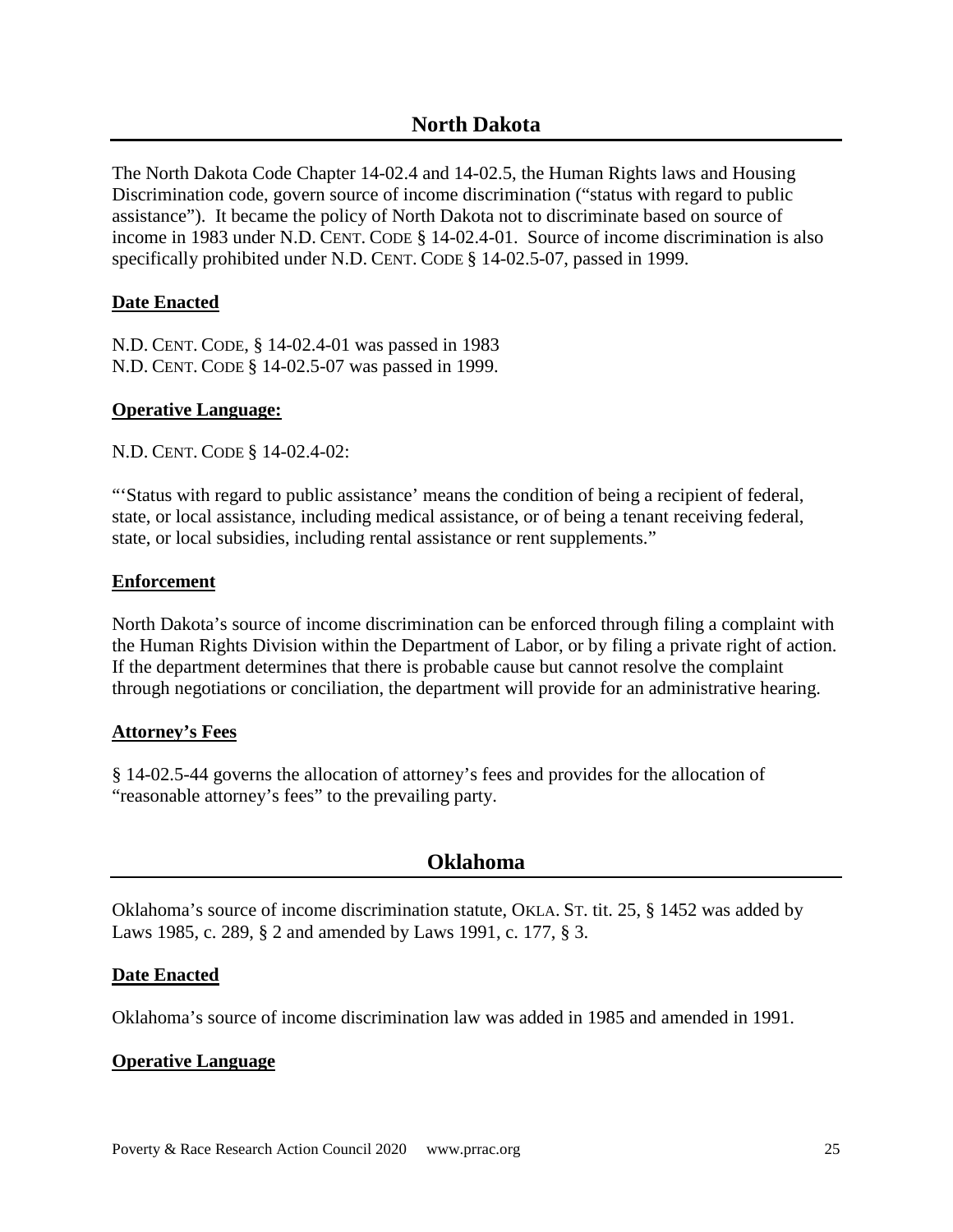OKLA. ST. tit. 25, § 1452:

"A. It shall be an unlawful discriminatory housing practice for any person, or any agent or employee of such person:

. . . 8. To refuse to consider as a valid source of income any public assistance, alimony, or child support, awarded by a court, when that source can be verified as to its amount, length of time received, regularity, or receipt because of race, color, religion, gender, national origin, age, familial status, or handicap…."

## **Enforcement**

Oklahoma's source of income discrimination law may be enforced by filing a complaint with the Human Rights Commission or by filing a private cause of action suit within the required statutory period.

## **Attorney's Fees**

Attorney's fees are governed by OKLA. ST. tit. 25, §1506.8, which provides for "reasonable attorney's fees" to the prevailing party.

## **Oregon**

<span id="page-25-0"></span>The Housing Choice Act of 2013 was passed in 2013 (HB 2639). It went into effect on July 1, 2014 (Oregon Laws Chapter 740). Amends ORS 659A.421(1)(d) to include "federal rent subsidy payments under 42 U.S.C 1437f, and any other local, state, or federal housing assistance, in the definition of the term "source of income."

Related state regulations: Or. Admin. R. 839-005-0205

## **Date Enacted**:

2013

#### **Operative Language**

OR. REV. STAT. § 659A.421:

"Source of income" includes federal rent subsidy payments under 42 U.S.C. 1437f and any other local, state or federal housing assistance."

"(2) A person may not, because of the race, color, religion, sex, sexual orientation, national origin, marital status, familial status or source of income of any person:

(a) Refuse to sell, lease or rent any real property to a purchaser. This paragraph does not prevent a person from refusing to lease or rent real property to a prospective renter or prospective lessee: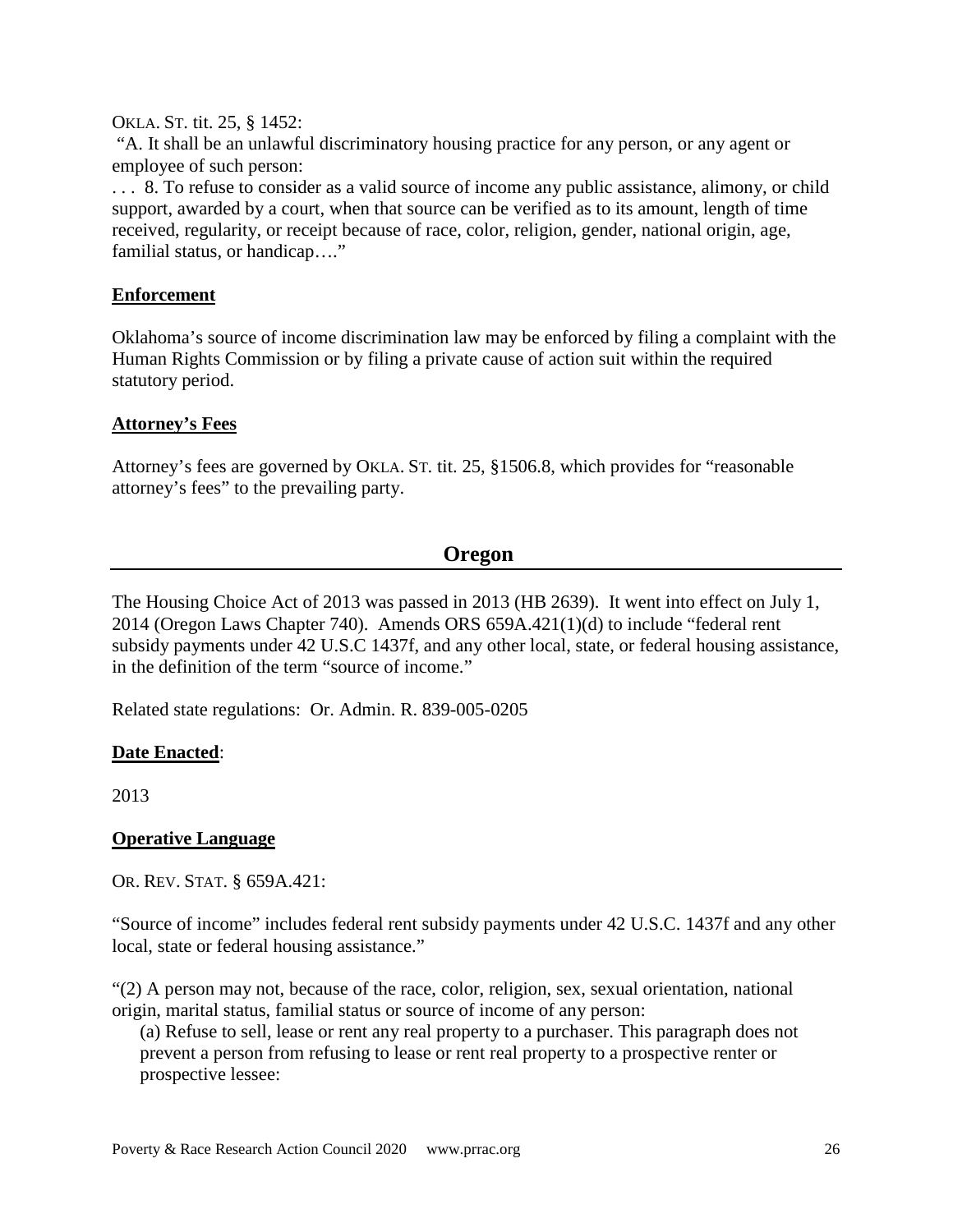(A) Based upon the past conduct of a prospective renter or prospective lessee provided the refusal to lease or rent based on past conduct is consistent with local, state and federal law, including but not limited to fair housing laws; or

(B) Based upon the prospective renter's or prospective lessee's inability to pay rent, taking into account the value of the prospective renter's or prospective lessee's local, state and federal housing assistance, provided the refusal to lease or rent based on inability to pay rent is consistent with local, state and federal law, including but not limited to fair housing laws.

(b) Expel a purchaser from any real property

 (c) Make any distinction, discrimination or restriction against a purchaser in the price, terms, conditions or privileges relating to the sale, rental, lease or occupancy of real property or in the furnishing of any facilities or services in connection therewith.

(d) Attempt to discourage the sale, rental or lease of any real property to a purchaser.

(e) Publish, circulate, issue or display, or cause to be published, circulated, issued or displayed, any communication, notice, advertisement or sign of any kind relating to the sale, rental or leasing of real property that indicates any preference, limitation, specification or unlawful discrimination based on race, color, religion, sex, sexual orientation, national origin, marital status, familial status or source of income.

(f) Assist, induce, incite or coerce another person to commit an act or engage in a practice that violates this section.

(g) Coerce, intimidate, threaten or interfere with any person in the exercise or enjoyment of, or on account of the person having exercised or enjoyed or having aided or encouraged any other person in the exercise or enjoyment of, any right granted or protected by this section. (h) Deny access to, or membership or participation in, any multiple listing service, real estate brokers' organization or other service, organization or facility relating to the business of selling or renting dwellings, or discriminate against any person in the terms or conditions of the access, membership or participation.

(i) Represent to a person that a dwelling is not available for inspection, sale or rental when the dwelling in fact is available for inspection, sale or rental.

(j) Otherwise make unavailable or deny a dwelling to a person.

(3)(a) A person whose business includes engaging in residential real estate related transactions may not discriminate against any person in making a transaction available, or in the terms or conditions of the transaction, because of race, color, religion, sex, sexual orientation, national origin, marital status, familial status or source of income.

(b) As used in this subsection, "residential real estate related transaction" means any of the following:

- (5) (A) The making or purchasing of loans or providing other financial assistance For purchasing, constructing, improving, repairing or maintaining a dwelling; or
- (ii) Secured by residential real estate; or

(B) The selling, brokering or appraising of residential real property.

 (4) A real estate licensee may not accept or retain a listing of real property for sale, lease or rental with an understanding that a purchaser may be discriminated against with respect to the sale, rental or lease thereof because of race, color, religion, sex, sexual orientation, national origin, marital status, familial status or source of income.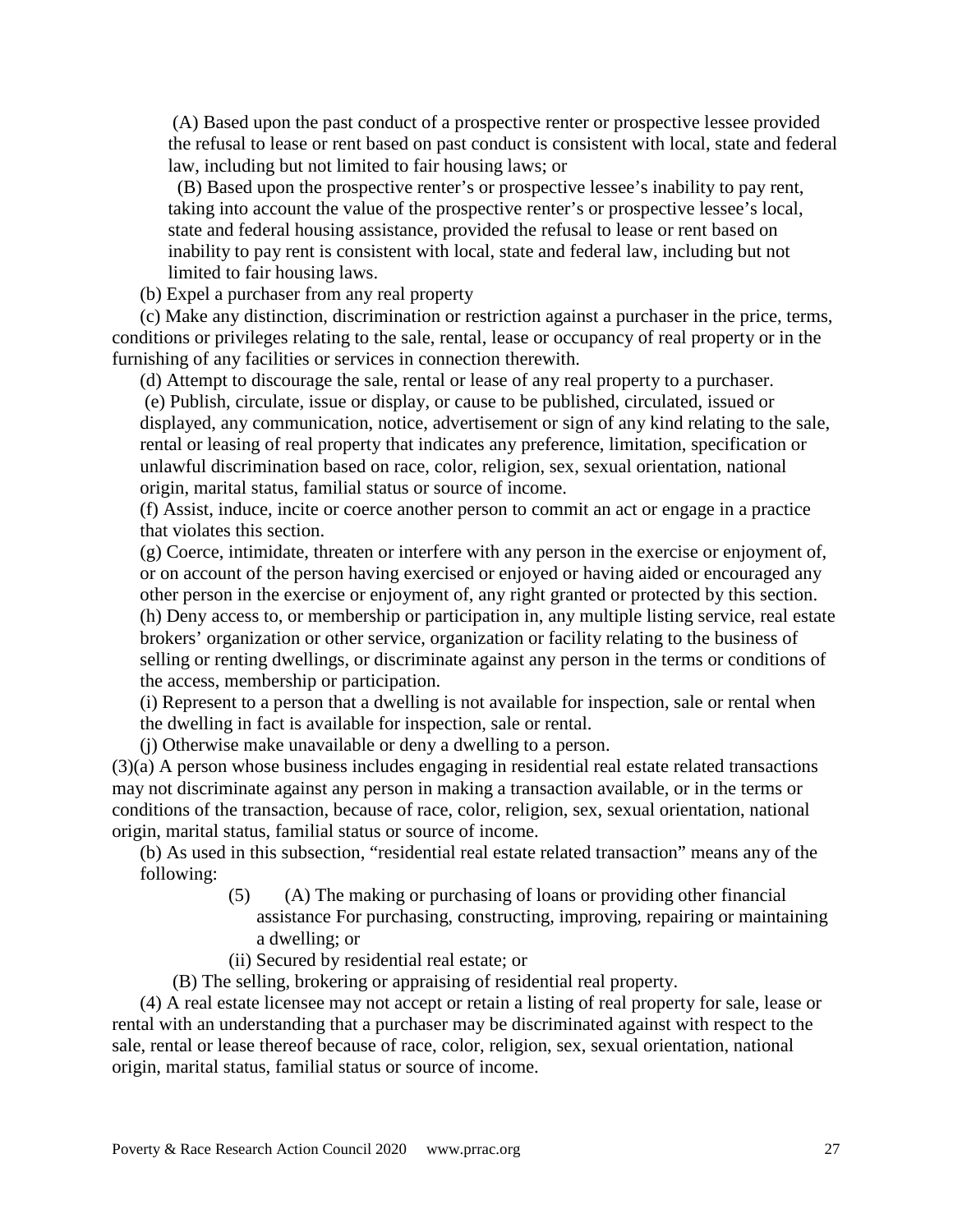(5) A person may not, for profit, induce or attempt to induce any other person to sell or rent any dwelling by representations regarding the entry or prospective entry into the neighborhood of a person or persons of a particular race, color, religion, sex, sexual orientation, national origin, marital status, familial status or source of income."

## **Enforcement**

Enforcement is governed by OR. REV. STAT. § 659A.825. The statute may be enforced by filing a complaint with the Bureau of Labor and Industries or by filing a private cause of action in circuit court. A complaint may similarly be filed by the Attorney General.

## **Attorney's Fees**

The allocation of attorney's fees is governed by OR. REV. STAT. § 659A.885. Reasonable attorney's fees are allowable at the court's discretion subject to certain exceptions. In a housing discrimination case, the court "shall award reasonable attorney fees to the commissioner if the commissioner prevails in the action." OR. REV. STAT. § 659A.885(8). The aggrieved party can also sue and recover compensatory damages or \$200, whichever is greater, punitive damages and attorney fees. *See* ORS 649A.885 (1) and (3).

## **Utah**

<span id="page-27-0"></span>Utah's Fair Housing Act, UTAH CODE ANN. § 57-21-5**, w**as passed in 1989 and amended to add source of income discrimination in 1993. In 2016, Utah introduced a bill which would explicitly exclude vouchers from their definition of source of income. After pressure from advocates, the state senate decided not to move forward with the bill.

#### **Date Enacted**

UTAH CODE ANN. § 57-21-5 was amended to add source of income discrimination in 1993.

#### **Operative Language:**

UTAH CODE ANN. § 57-21-5:

"(1) It is a discriminatory housing practice to do any of the following because of a per'on's race, color, religion, sex, national origin, familial status, source of income, or disability:

(a) refuse to sell or rent after the making of a bona fide offer, refuse to negotiate for the sale or rental, or otherwise deny or make unavailable any dwelling from any person;

(b) discriminate against any person in the terms, conditions, or privileges of the sale or rental of any dwelling or in providing facilities or services in connection with the dwelling;  $\mathcal{F}(c)$  represent to any person that any dwelling is not available for inspection, sale, or rental when in fact the dwelling is available."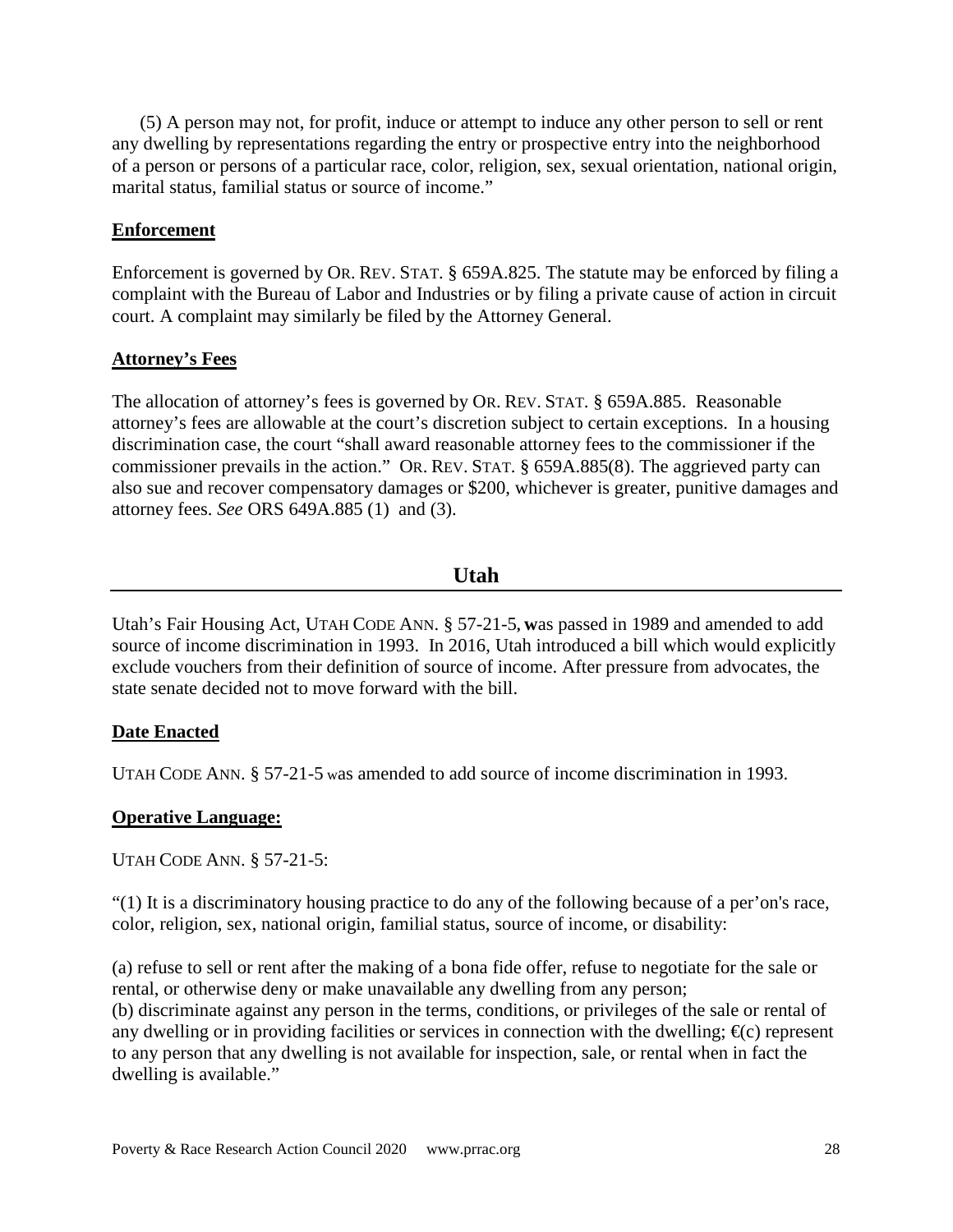#### **Enforcement:**

Utah's source of income discrimination laws may be enforced pursuant to UTAH CODE ANN. § 57-21-(8-12) by filing a complaint with the Division of Antidiscrimination and Labor under the Labor Commission. One may also file a private right of action. A civil action may be filed by an individual or by the division.

#### **Attorney's Fees**

Reasonable attorney's fees are provided for under UTAH CODE ANN. § 57-21-11 at the court's discretion, whichever is greater, punitive damages and attorney fees. *See* ORS 649A.885 (1) and (3).

## **Vermont**

## **Date Enacted**

Vermont's source of income discrimination law VT. STAT. ANN. tit. 9, § 4503 was passed in 1987.

Related state regulations: CVR 80-250-001(defining public assistance to include federal housing assistance)

#### **Statutory Language**

VT. STAT. ANN. tit. 9, § 4503:

"(a) It shall be unlawful for any person

(5) (1) To refuse to sell or rent, or refuse to negotiate for the sale or rental of, or otherwise make unavailable or deny, a dwelling or other real estate to any person because of the race, sex, sexual orientation, gender identity, age, marital status, religious creed, color, national origin, or handicap of a person, or because a person intends to occupy a dwelling with one or more minor children, or because a person is a recipient of public assistance."

#### **Enforcement:**

Vermont source of income discrimination may be enforced pursuant to VT. STAT. ANN. tit. 9, § 4506 by filing a claim with the Human Rights Commission established under sec. 4551, or a private right of action in state or federal court. The commission has jurisdiction to investigate and enforce complaints of unlawful discrimination, including that based upon receiving public assistance.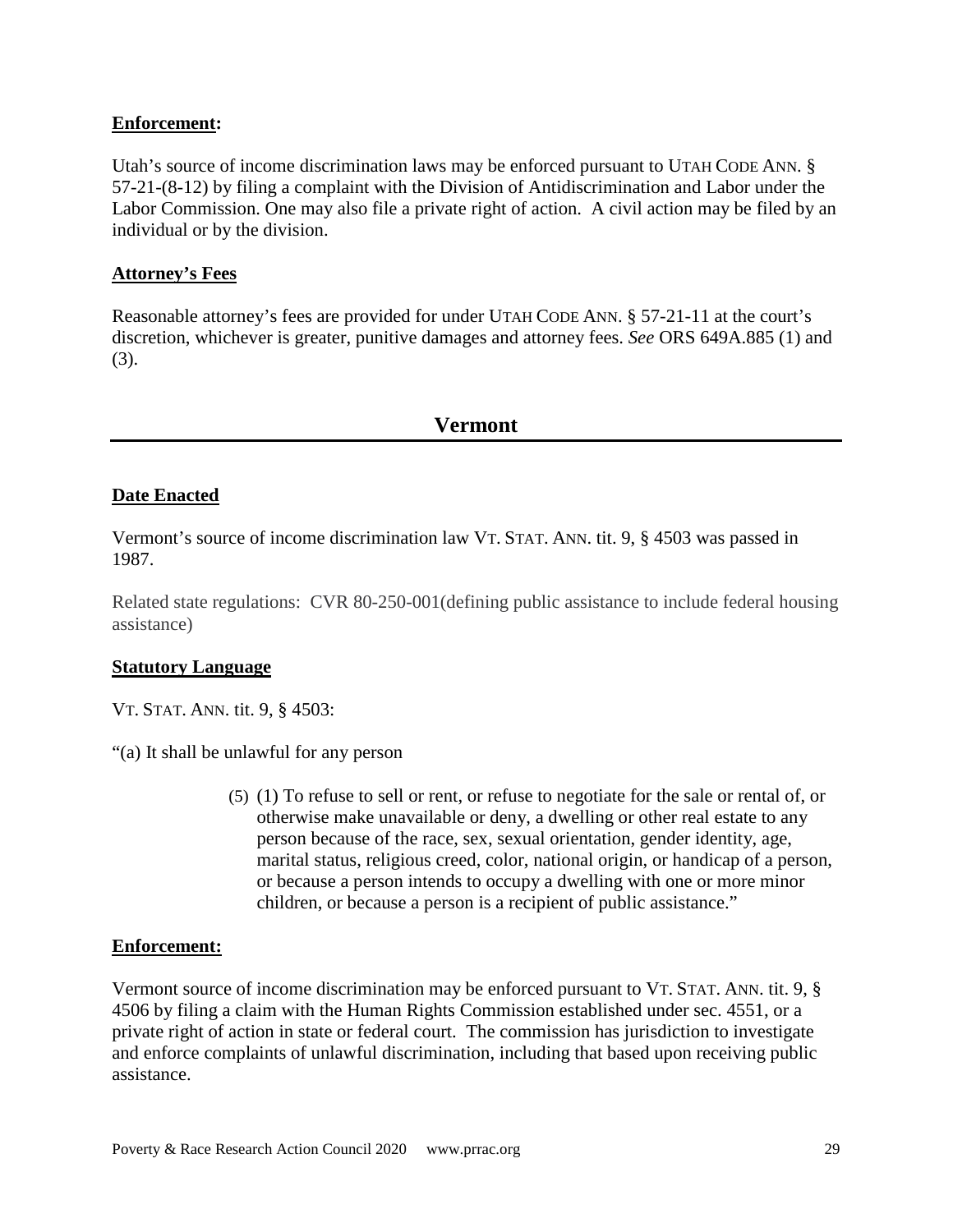**Attorney's Fees:** Under VT. STAT. ANN. tit. 9, § 4506 (b), "the court may award costs and reasonable attorney's fees to an aggrieved person who prevails in an action . **. ."**

#### **Organizations Helping Victims of Discrimination**

**Vermont Legal Aid, Inc.** is a non-profit organization that provides free civil legal services including for housing issues. Phone: 800-889-2047

**The Vermont Human Rights Commission** is a Vermont State Agency that investigates and adjudicates charges of housing discrimination. It is a neutral body. Phone: 800-416-2010

**Champlain Valley Office of Economic Opportunity** (CVOEO)'s Fair Housing Project does intake and referral of housing discrimination victims to the HRC and to VLA. Phone: 802-862-2771

# **Virginia**

<span id="page-29-0"></span>Virginia's Fair Housing Law, VA. CODE ANN. §36-96.1 et. Seq., was amended in 2020 to add protections against discrimination based on source of income <https://lis.virginia.gov/cgi-bin/legp604.exe?201+ful+CHAP0477> Effective date 7-1-20

#### **Operative Language**

VA. CODE. ANN. § 36-96.1. Declaration of policy:

"(B) It is the policy of the Commonwealth of Virginia to provide for fair housing throughout the Commonwealth, to all its citizens, regardless of race, color, religion, national origin, sex, elderliness, familial status, *source of funds*, or handicap, and to that end to prohibit discriminatory practices with respect to residential housing by any person or group of persons, in order that the peace, health, safety, prosperity, and general welfare of all the inhabitants of the Commonwealth may be protected and ensured. This law shall be deemed an exercise of the police power of the Commonwealth of Virginia for the protection of the people of the Commonwealth.

VA. CODE. ANN. § 36-96.1.1 Definitions:

"For the purposes of this chapter, unless the context clearly indicates otherwise:

'*Source of funds'* means any source that lawfully provides funds to or on behalf of a renter of buyer of housing, including any assistance, benefit, or subsidy program, whether such program is administered by a governmental or nongovernmental entity."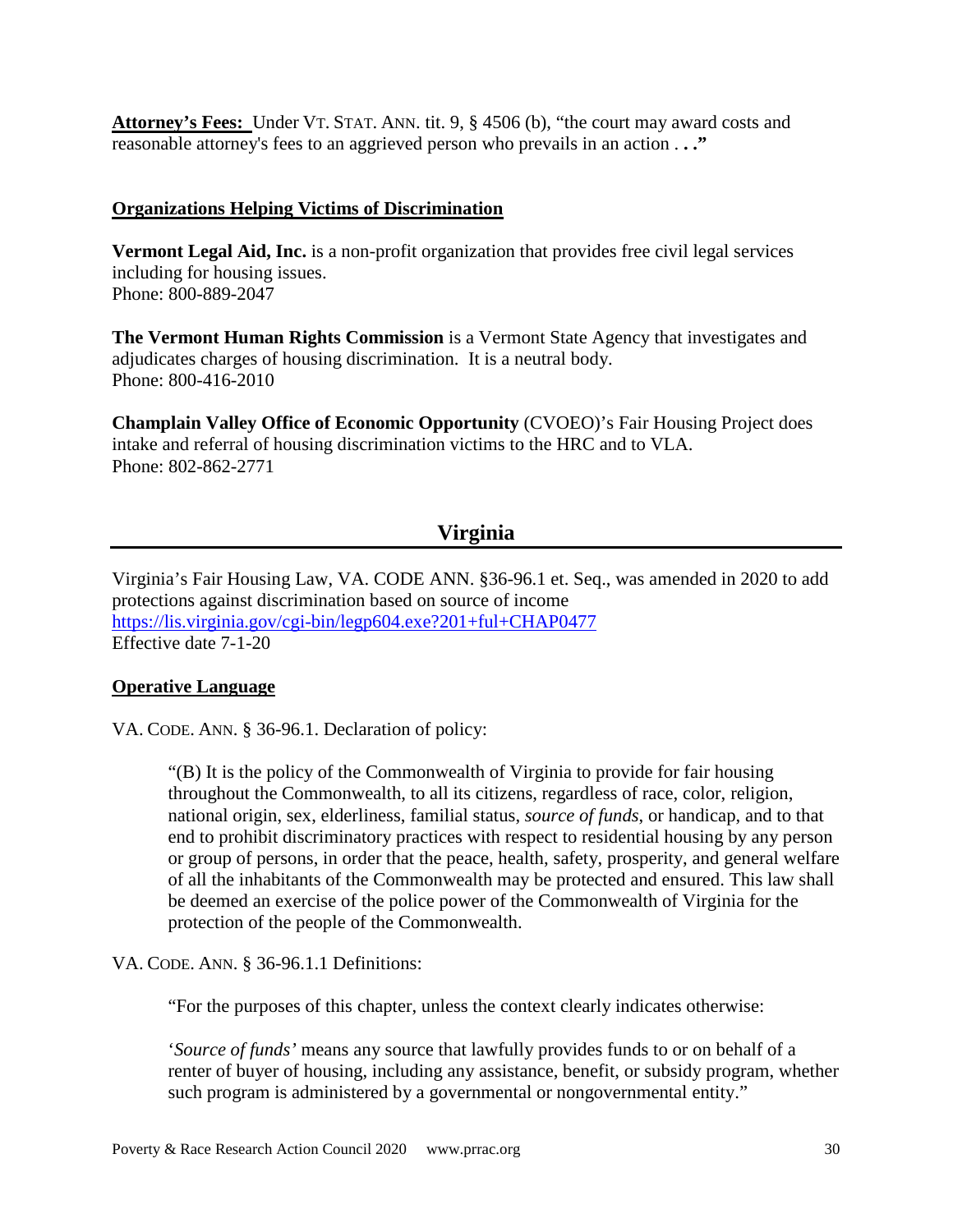VA. CODE. ANN. § 36-96.2. Exemptions:

(H). Nothing in this chapter shall prohibit an owner or an owner's managing agent from denying or limiting the rental or occupancy of a rental dwelling unit to a person because of such person's source of funds, provided that such owner does not own more than four rental dwelling units in the Commonwealth at the time of the alleged discriminatory housing practice. However, if an owner, whether individually or through a business entity, owns more than a 10 percent interest in more than four rental dwelling units in the Commonwealth at the time of the alleged discriminatory housing practice, the exemption provided in this subsection shall not apply.

(I). It shall not be unlawful under this chapter for an owner or an owner's managing agent to deny or limit a person's rental dwelling unit based on the person's source of funds for that unit if such source is not approved within 15 days of the person's submission of the request for tenancy approval.

VA. CODE. ANN. § 36-96.3. Unlawful discriminatory housing practices

A. It shall be an unlawful discriminatory housing practice for any person to:

1. Refuse to sell or rent after the making of a bona fide offer or to refuse to negotiate for the sale or rental of, or otherwise make unavailable or deny, a dwelling to any person because of race, color, religion, national origin, sex, elderliness, *source of funds,* or familial status;

2. Discriminate against any person in the terms, conditions, or privileges of sale or rental of a dwelling, or in the provision of services or facilities in the connection therewith to any person because of race, color, religion, national origin, sex, elderliness, *source of funds,* or familial status;

3. Make, print, or publish, or cause to be made, printed, or published any notice, statement, or advertisement, with respect to the sale or rental of a dwelling that indicates any preference, limitation, or discrimination or an intention to make any such preference, limitation*,* or discrimination based on race, color, religion, national origin, sex, elderliness, familial status, *source of funds,* or handicap. The use of words or symbols associated with a particular religion, national origin, sex, or race shall be prima facie evidence of an illegal preference under this chapter which *that* shall not be overcome by a general disclaimer. However, reference alone to places of worship*,* including, but not limited to, churches, synagogues, temples, or mosques*,* in any such notice, statement*,* or advertisement shall not be prima facie evidence of an illegal preference; 4. Represent to any person because of race, color, religion, national origin, sex, elderliness, familial status, *source of funds,* or handicap that any dwelling is not available for inspection, sale, or rental when such dwelling is in fact so available;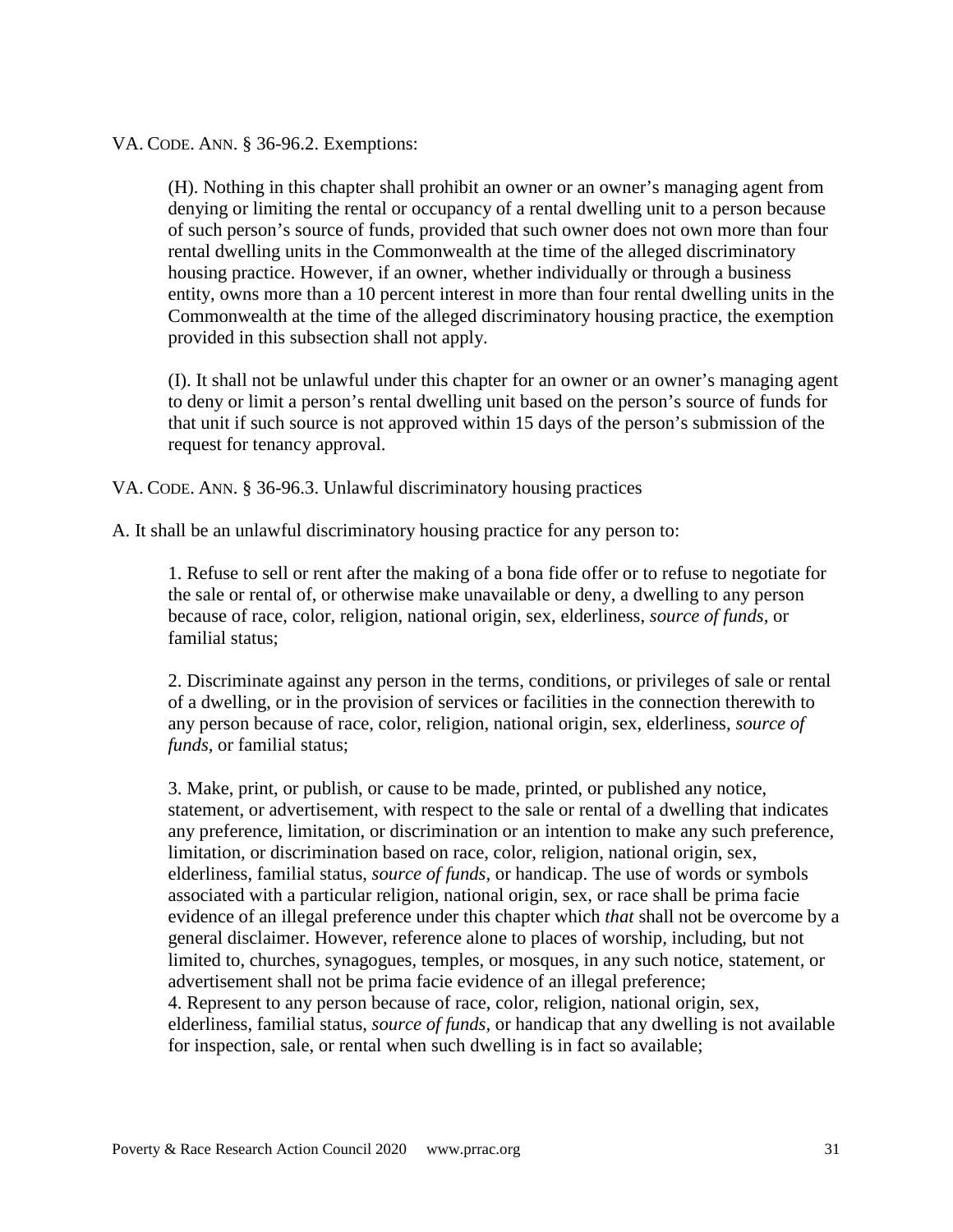5. Deny any person access to membership in or participation in any multiple listing service, real estate brokers' organization, or other service, organization*,* or facility relating to the business of selling or renting dwellings, or to discriminate against such person in the terms or conditions of such access, membership, or participation because of race, color, religion, national origin, sex, elderliness, familial status, *source of funds,* or handicap;

6. Include in any transfer, sale, rental, or lease of housing, any restrictive covenant that discriminates because of race, color, religion, national origin, sex, elderliness, familial status, *source of funds,* or handicap or for any person to honor or exercise, or attempt to honor or exercise*,* any such discriminatory covenant pertaining to housing;

7. Induce or attempt to induce to sell or rent any dwelling by representations regarding the entry or prospective entry into the neighborhood of a person or persons of a particular race, color, religion, national origin, sex, elderliness, familial status, *source of funds,* or handicap;

## **Enforcement:**

Provisions of Virginia's Fair Housing Law may be enforced pursuant to VA. CODE. ANN. §36- 96.8. An individual who has suffered from housing discrimination may file a complaint with the Virginia Real Estate Board and Virginia Fair Housing Board. Each Board investigates claims through the Virginia Fair Housing Office. If the complaint is not resolved, each Board can issue a charge on behalf of the claimant and refer the charge to the Attorney General. The Attorney General has 30 days after a charge is referred to commence a civil action in the circuit court for the city, county, or town in which the discriminatory housing practice has occurred.

Under VA. CODE. ANN. §36-96.18, individuals may file a civil action in an appropriate United States district court or state court to enforce the Fair Housing Law. The action must be commenced within 180 days after the conclusion of the administrative process with respect to a complaint or within 2 years after the occurrence of an alleged discriminatory housing practice. Individuals can also file a civil action within 2 years of the breach of a conciliation agreement entered to obtain relief with respect to a discriminatory housing practice.

**Attorney's Fees:** Under VA. CODE. ANN. §36-6.18(C): "if the court or jury finds that a discriminatory housing practice has occurred or is about to occur…the court may award reasonable attorney's fees and costs…"

#### **Organizations Helping Victims of Discrimination**

**The Legal Aid Justice Center (LAJC)** is a non-profit organization that provides free civil legal services including for housing issues. LAJC has offices in Charlottesville, Falls Church, Richmond, and Petersburg.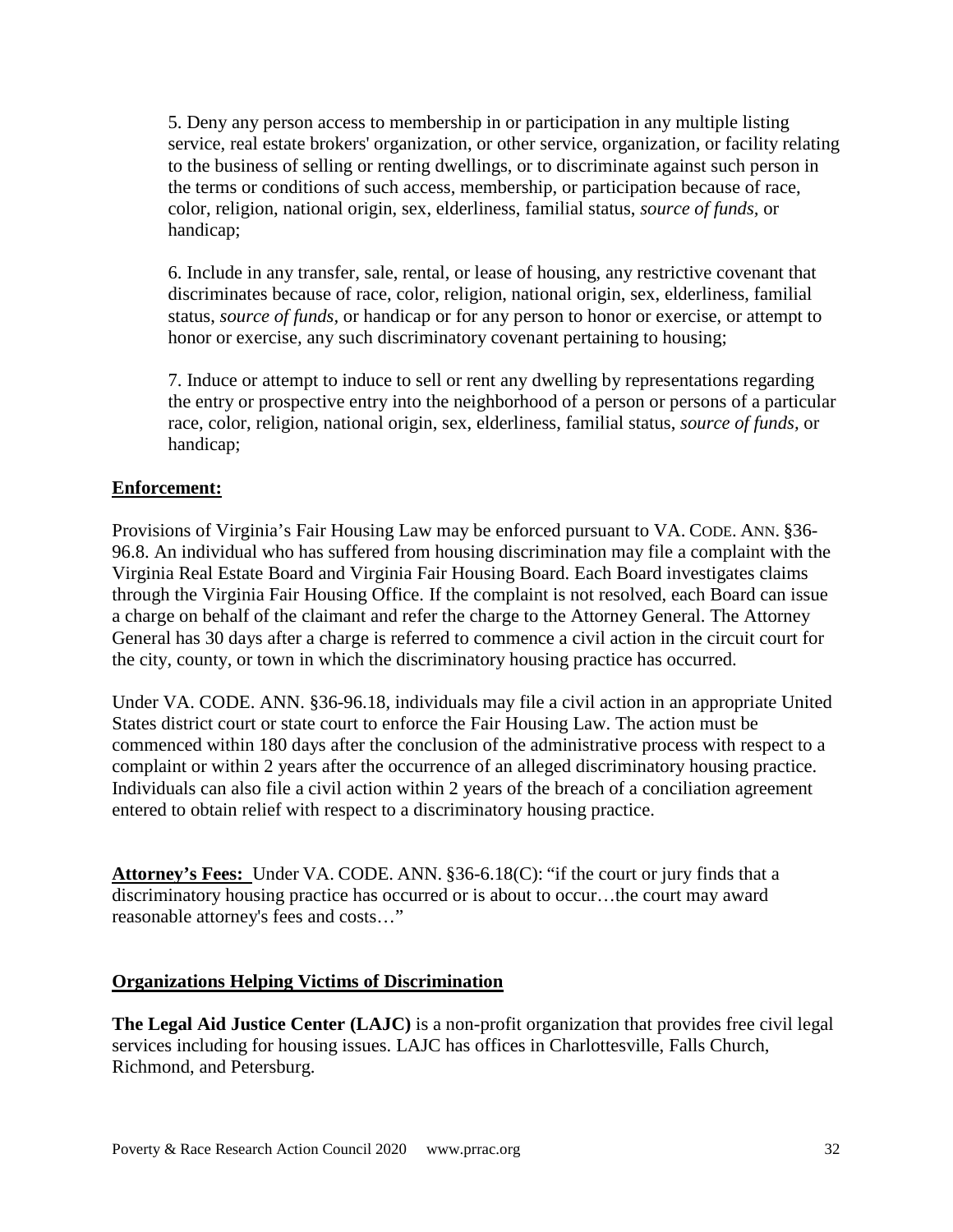Charlottesville Office Phone: 434-977-0553 Falls Church Office Phone: 703-778-3450 Richmond/Petersburg Office Phone: 803-643-1086

#### <https://www.justice4all.org/>

**Legal Aid Society of Eastern Virginia** is a non-profit organization that provides representation in civil matters to low-income residents of the Hampton Roads region Phone: 757-627-5423 <https://www.laseva.org/>

**Legal Services of Northern Virginia** is a non-profit organization that provides free civil legal services including fair housing cases. Phone: 703-778-6800 [www.lsnv.org](http://www.lsnv.org/)

**The Virginia Fair Housing Office** investigates housing discrimination complaints. Anyone who believes that they have been discriminated against in housing may file a complaint with the Office. Phone: 804-367-8530 <http://www.dpor.virginia.gov/FairHousing/>

# **Washington**

Washington's Residential-Landlord Tenant Act, WASH. REV. CODE §59.18, was amended to add a chapter that prohibits source of income discrimination. The law becomes effective on September 30, 2018.

[http://lawfilesext.leg.wa.gov/biennium/2017-18/Pdf/Bills/Session%20Laws/House/2578-](http://lawfilesext.leg.wa.gov/biennium/2017-18/Pdf/Bills/Session%20Laws/House/2578-S2.SL.pdf#page=1) [S2.SL.pdf#page=1](http://lawfilesext.leg.wa.gov/biennium/2017-18/Pdf/Bills/Session%20Laws/House/2578-S2.SL.pdf#page=1)

#### **Date Enacted**

2018

#### **Statutory Language**

(1) A landlord may not, based on the source of income of an otherwise eligible prospective tenant or current tenant:

(a) Refuse to lease or rent any real property to a prospective tenant or current tenant, unless the: (i) Prospective tenant's or current tenant's source of income is conditioned on the real property passing inspection; (ii) written estimate of the cost of improvements necessary to pass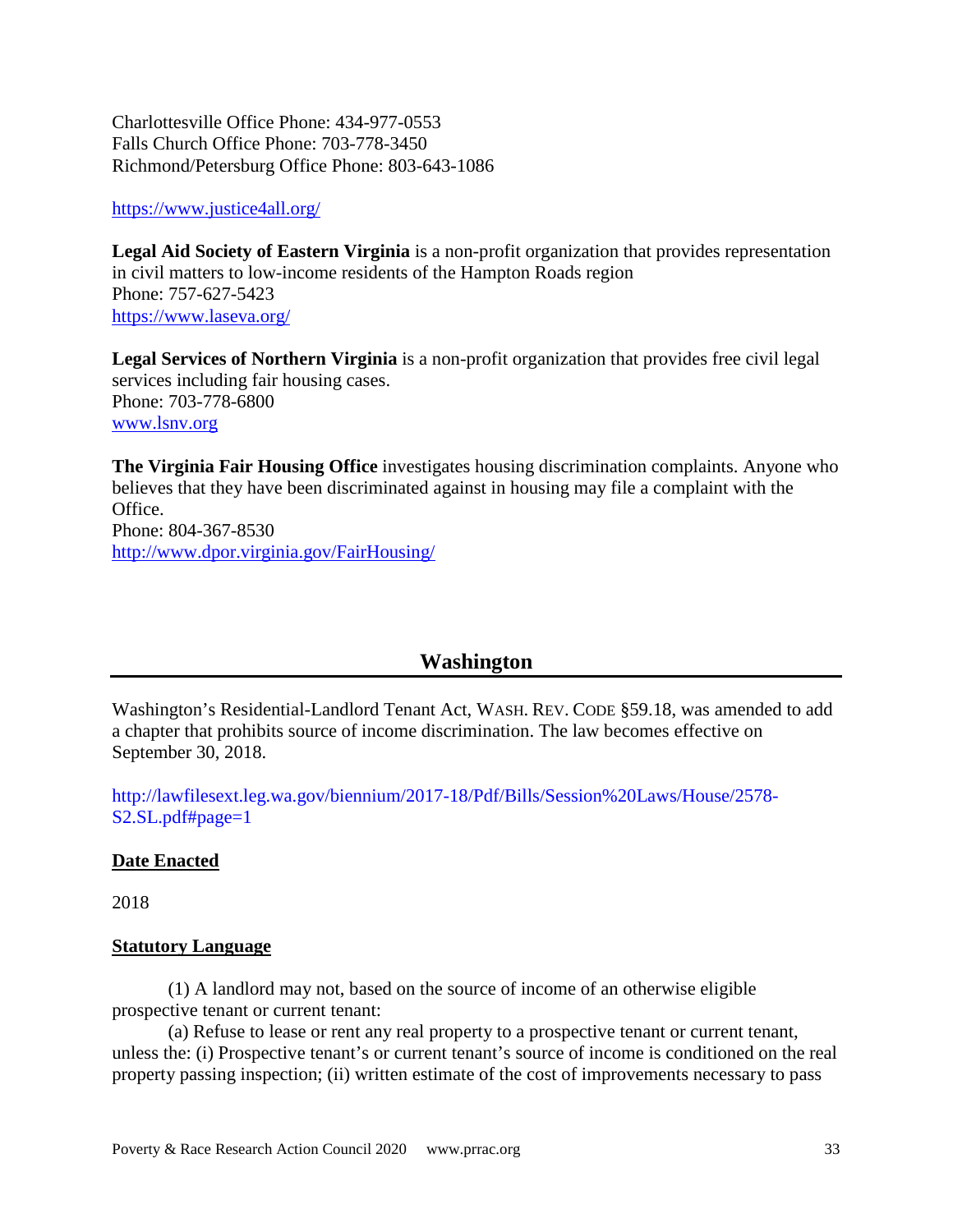inspection is more than one thousand five hundred dollars; and (iii) landlord has not received moneys from the landlord mitigation program to make the improvements;

(b) Expect a prospective tenant or current tenant from any real property

(c) Make any distinction, discrimination, or restriction against a prospective tenant or current tenant in the price, terms, conditions, fees, or privileges relating to the rental, lease, or occupancy of real property or in the furnishing of any facilities or services in connection with the rental, lease, or occupancy of real property;

(d) Attempt to discourage the rental or lease of any real property to a prospective tenant or current €ant;

(e) Assist, induce, incite, or coerce another person to commit an act or engage in a practice that violates this section;

(f) Coerce, intimidate, threaten, or interfere with any person in the exercise or enjoyment of, or on account of the person having exercised or enjoyed or having aided or encouraged any other person in the exercise or enjoyment of, any right granted or protected under this section;

(g) Represent to a person that a dwelling unit is not available for inspection or rental when the dwelling unit in fact is available for inspection or rental; or

(h) Otherwise make unavailable or deny a dwelling unit to a prospective tenant or current tenant that, but for his or her source of income, would be eligible to rent real property.

(2) A landlord may not publish, circulate, issue, or display, or cause to be published, circulated, issued, or displayed, any communication, notice, advertisement, or sign of any kind relating to the rental or lease of real property that indicates a preference, limitation, or requirement based on any source of income.

(3) If a landlord requires that a prospective tenant or current tenant have a certain threshold level of income, any source of income in the form of a rent voucher or subsidy must be subtracted from the total of the monthly rent prior to calculating if the income criteria have been met.

(4) A person in violation of this section shall be held liable in a civil action up to four and one-half times the monthly rent of the real property at issue, as well as court costs and reasonable attorneys' fees.

(5) As used in this section, "source of income" includes benefits or subsidy programs including housing assistance, public assistance, emergency rental assistance, veterans benefits, social security, supplemental security income or other retirement programs, and other programs administered by any federal, state, local, or nonprofit entity. "Source of income does not include income derived in an illegal manner.

#### **Enforcement**

Individuals can file a private civil suit in court. The Washington State Attorney General does not have the authority to enforce the Residential Landlord-Tenant Act.

#### **Attorney's Fees**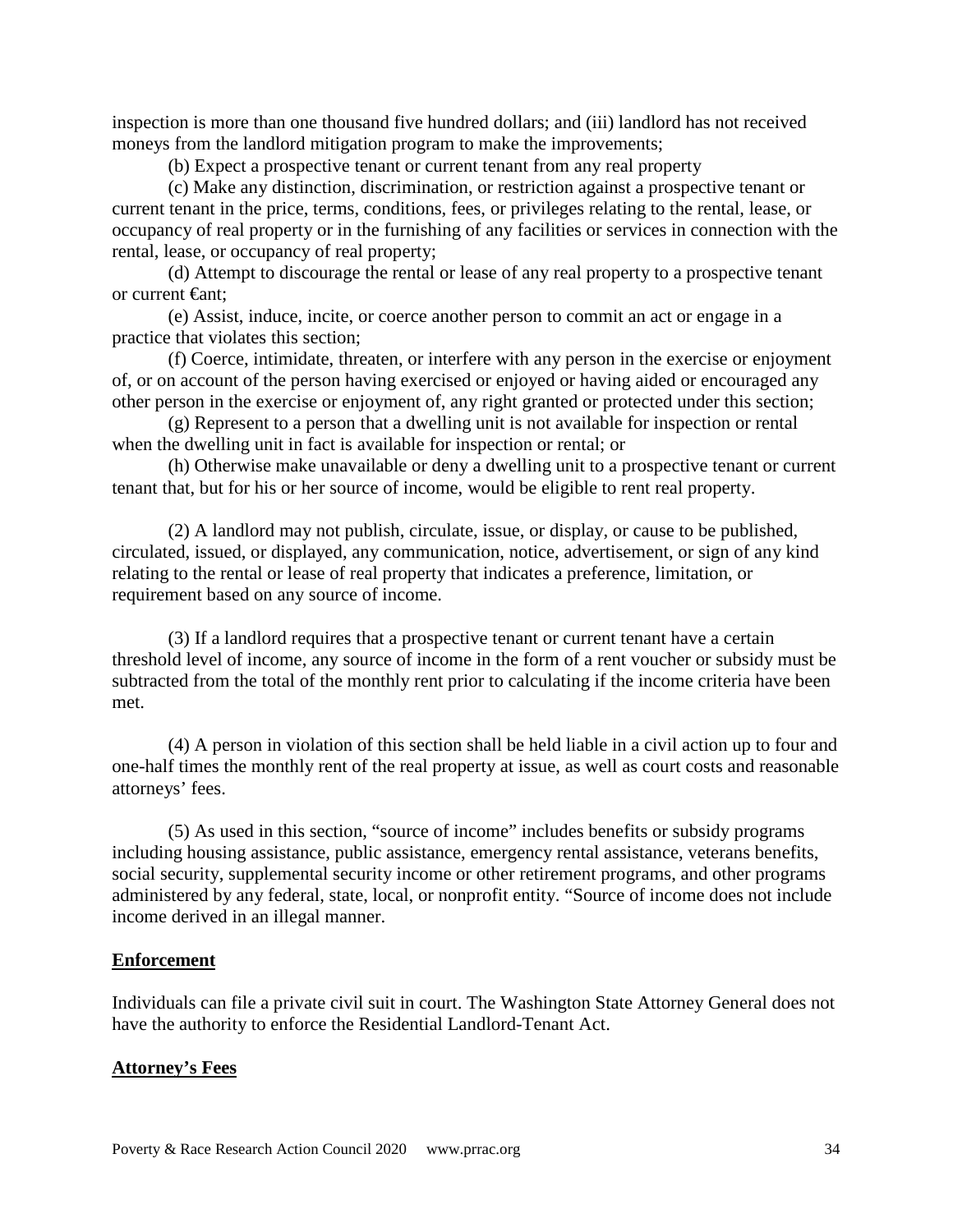Yes. "A person in violation of this section shall be held liable in a civil action…as well as court costs and reasonable attorneys' fees."

## **Organizations Helping Victims of Discrimination**

Fair Housing Center of Washington serves western and central Washington. Northwest Fair Housing Alliance serves eastern Washington.

## **Wisconsin** (does not cover housing vouchers)

<span id="page-34-0"></span>WIS. STAT. § 106.50 was amended in 1980 to include lawful source of income discrimination protection and authorizes the Department to promulgate such rules as are necessary to carry out this section. Lawful source of income includes: wages, a voucher having monetary value, social security, public assistance or other related payments. However, the Wisconsin law has been interpreted to exclude Section 8 federal rent assistance from the definition of lawful source of income. *See Knapp v. Eagle Property Management Corp.*, 54 F.3d 1272 (Wis. 1995).

Related state regulations: Wis. Admin. Code §DWD 220.02(8)

## **Date Enacted**

1980

#### **Relevant Case Law**

*Knapp v. Eagle Property Management Corp.*, 54 F.3d 1272 (Wis. 1995) (finding that Section 8 federal rent assistance vouchers were not "lawful source of income" within meaning of Wisconsin Open Housing Act provision prohibiting landlords from discriminating in housing on basis of lawful source of income).

*Metropolitan Milwaukee Fair Housing Council v. South Side Spirit*, ERD Case No. 9052484 (August 26, 1992) (finding a violation of sec. 101.22 (2) (d), Stats. by publishing an advertisement which stated or indicated discrimination).

*Fernandez-Tome v. Joseph* (LIRC, 07/25/90) (finding a violation of the statute where Respondent stated he preferred"to rent to "two working people" where complainant was known to accept social security).

#### **Statutory Language**

#### WIS. STA–. § 106.50 **-** Open housing

"(1) Intent. It is the intent of this section to render unlawful discrimination in housing. It is the declared policy of this state that all persons shall have an equal opportunity for housing regardless of sex, race, color, sexual orientation, disability, religion, national origin, marital status, family status, lawful source of income, age or ancestry and it is the duty of the political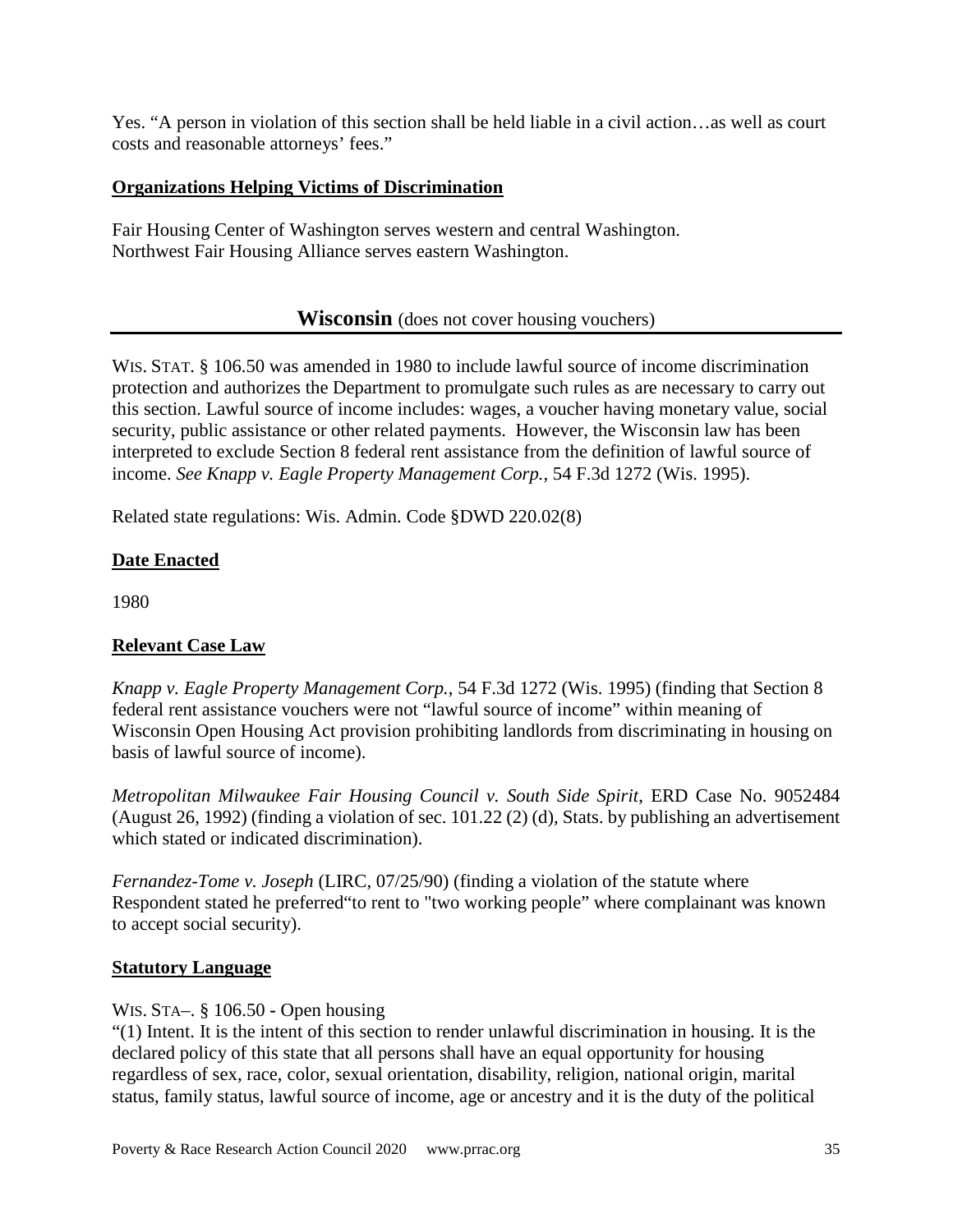subdivisions to assist in the orderly prevention or removal of all discrimination in housing through the powers granted under ss.  $66.0125$  and  $66.1011...$ "

"…1(m) Definition: (h) "Discriminate" means to segregate, separate, exclude or treat a person or class of persons unequally in a manner described in sub. (2), (2m) or (2r) because of sex, race, color, sexual orientation, disability, religion, national origin, marital status, family status, lawful source of income, age or ancestry."

## **Enforcement**

Wisconsin's source of income discrimination law may be enforced by filing a complaint with the Equal Rights Division, or by filing a private cause of action in court. Individuals can file complaints charging discrimination violations.

#### **Attorney's Fees**

WIS. STAT. §106.50(6) allows for reasonable attorney's fees for the prevailing complainant.

#### **Organizations Helping Victims of Discrimination**

#### **Metropolitan Milwaukee Fair Housing Council**

- Fair Housing Council can help one understand one's rights under the law and outline a variety of ways to pursue a complaint.
- To determine if a Fair Housing Council serves your area of the state, contact the Metropolitan Milwaukee Fair Housing Council at (414) 278-1240.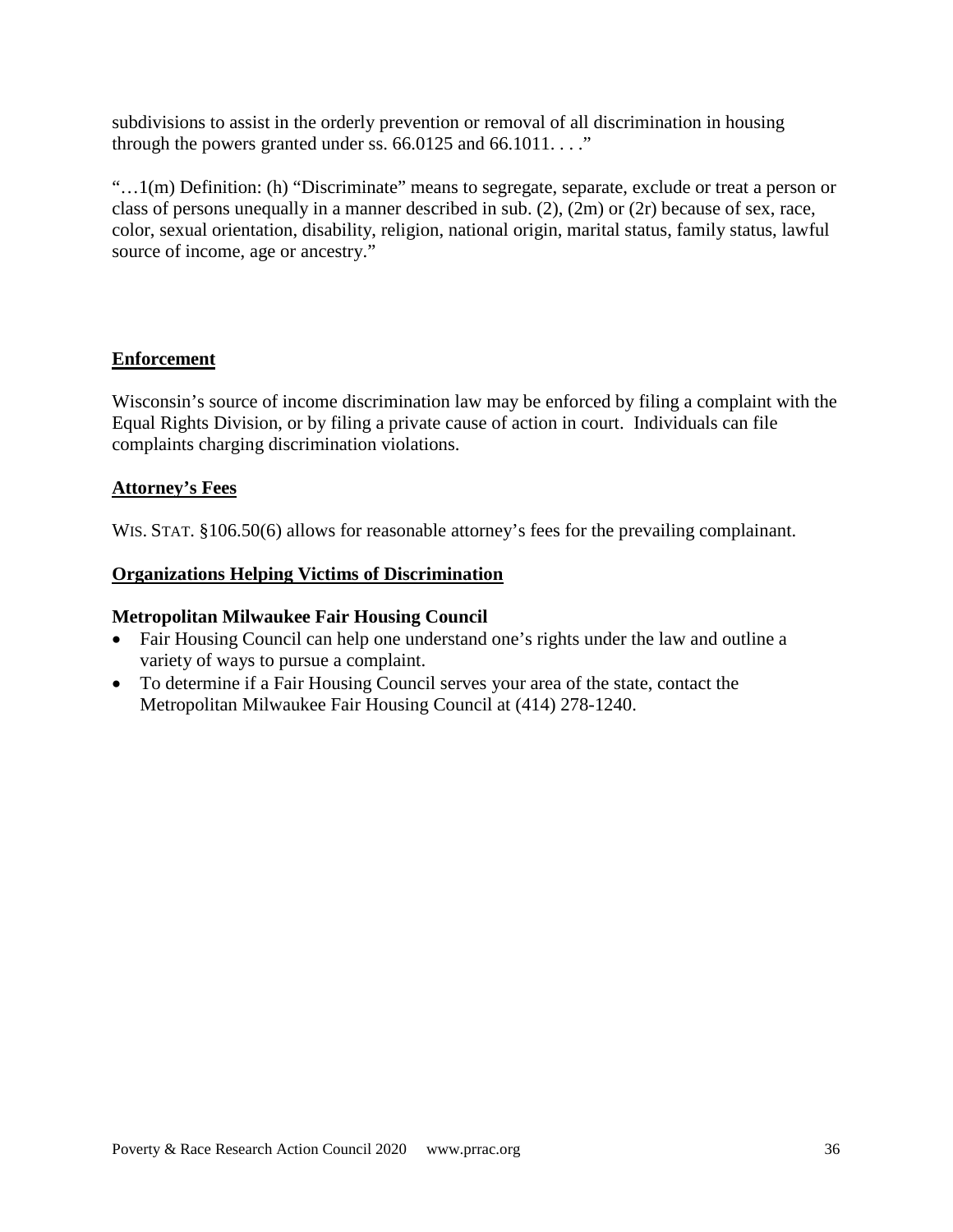# **LOCAL ORDINANCES**

## **Cities/Counties in California**

Although an earlier trial court case in Los Angeles (2006) had raised the issue of state preemption of local source of income discrimination laws, a more recent appellate court case has clarified that local California source of income discrimination laws are not preempted by state law. See *City and County of San Francisco et. al. v. Chuck M. Post et al*., 22. Cal. App. 5th 121 (Cal. Ct. App. 2018).

| - 11<br>.<br>.<br>.<br>ucua.<br>Ald<br>----------- |
|----------------------------------------------------|
|                                                    |

**Citation**: Alameda Municipal Code Chapter VI, Article XVIII (Ordinance No. 3251) [\(https://library.municode.com/ca/alameda/ordinances/code\\_of\\_ordinances?nodeId=979045\)](https://library.municode.com/ca/alameda/ordinances/code_of_ordinances?nodeId=979045)

**Date enacted:** September 17, 2019

**Operative Language:** "It shall be unlawful for any Landlord to do or attempt to do any of the following: Refuse to rent or lease a Housing Accommodation or access to or use of the common areas and facilities of the Housing accommodation, serve a notice of termination of tenancy, commence an unlawful detainer action, or otherwise deny to or withhold from any person or persons, a Housing Accommodation on the basis of disability, age, source of income, parenthood, pregnancy, or the potential or actual occupancy of a minor child." 6-61.50(A).

"For the purposes of this Section 6-61.50, "source of income" includes any lawful source of income or rental assistance from any federal, State, local or non-profit administered benefit or subsidy program including, but not limited to, the Section 8 voucher program." 6-61.50(I).

## **Exemptions for certain property types:** Yes:

The section does not apply to or affect housing accommodations designed and operated exclusively for senior adults and their spouses, or any nursing home, convalescent home, or retirement home; or any housing accommodation where the landlord owns and lives and the property and shares living quarters such as kitchens, bathrooms, bedrooms or living rooms, with tenant(s).  $6-61.50(J)(1)-(2)$ .

In addition, the following are also exempt from the Article: rooms in hotels, motels, inns, tourist homes, short term rentals, rooming or boarding houses, provided that such rooms are not occupied by the same occupant9s) for more than 30 consecutive days; commercial units such as storage units and office condominiums; rooms in any hospital or facilities for assisted living, skilled nursing, convalescence or extended care; rooms in facilities that provide services including meals, continuing care, medication management, case management, counseling, wellness; rooms in a convent, monastery, fraternity or sorority house in a building owned, operated or managed by a bona fide education institution for occupancy by students; rooms in a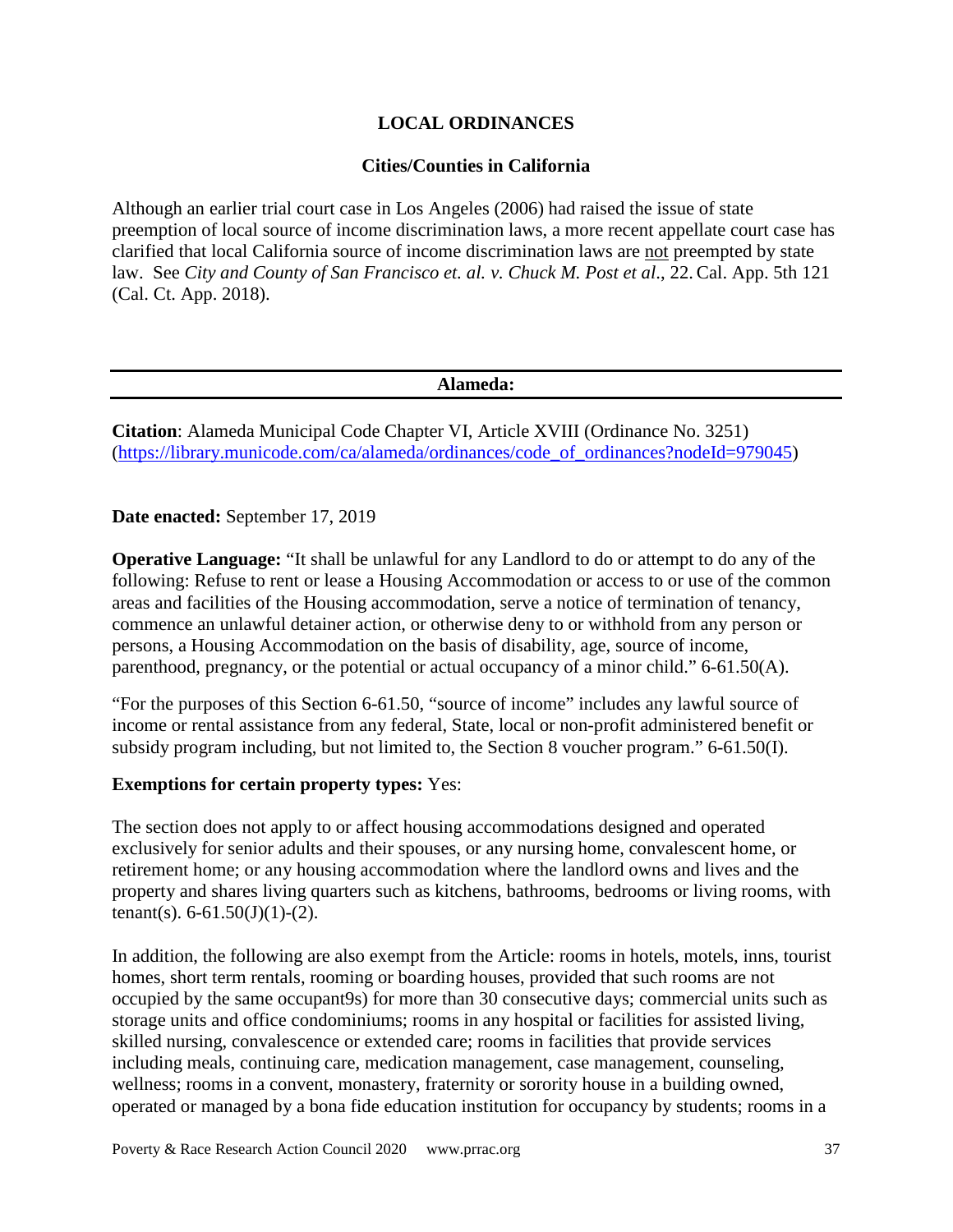building or a dwelling unit where the primary use is providing short-term treatment, assistance or therapy for alcohol, drug or other substance abuse where the room is provided incident to tthe recovery program and where the occupant has been informed in writing of the temporary or transitional nature of the arrangement at the inception of the occupancy; community cabins. 6-  $61.20(B)(1)-(7)$ .

# **Administrative complaint, private action, or both:** Both . 6-61.60(A)-(C) and (E).

## **Identifies enforcement agency:** No

**Injunctive relief, damages, civil penalties or attorney's fees:** Injunctive relief, damages, and civil penalties available:

The City may issue an administrative citation to any Landlord for a violation of this Article, which can be accompanied by a \$250 fine for the first offense, \$500 for a second offense within a one year period, and \$1000 for a third offense within a one year period. A person in violation of this Article shall also be guilty of an infraction punishable by a fine not exceeding \$250, or a misdemeanor punishing by a fine not exceeding \$1000 per violation, or by imprisonment in the County jail for a period not exceeding 6 months, or by both fine and imprisonment. Aggrieved persons may also enforce and seek to enjoin against any violation of this Article by means of civil action. In civil actions brought by the People of the State of California or by the City of Alameda to enforce this article, courts may assess civil penalties in an amount up to \$2500 per violation per day or \$10,000 per violation, with 50% payable to the City and 50% payable to the victims. Any violator shall be liable for an additional civil penalty of up to \$5,000 for each offense committed against a disabled or senior adult victim. The Court may also award punitive damages, and nothing in this Article precludes any person from seeking any other remedies, penalties, or procedures provided by law.  $6-61.60$  (A)-(C), (E).

**Landlord incentives:** No

**Language re: minimum income or HCV program features:** No

**Includes risk mitigation fund:** No

**Provides tax abatement for HCV participation:** No

## **Berkeley:**

**Citation**: Berkeley Municipal Code Title 13 Ch. 13.31 [\(https://www.codepublishing.com/CA/Berkeley/html/Berkeley13/Berkeley1331/Berkeley1331.ht](https://www.codepublishing.com/CA/Berkeley/html/Berkeley13/Berkeley1331/Berkeley1331.html) [ml\)](https://www.codepublishing.com/CA/Berkeley/html/Berkeley13/Berkeley1331/Berkeley1331.html)

**Date enacted:** July 25, 2017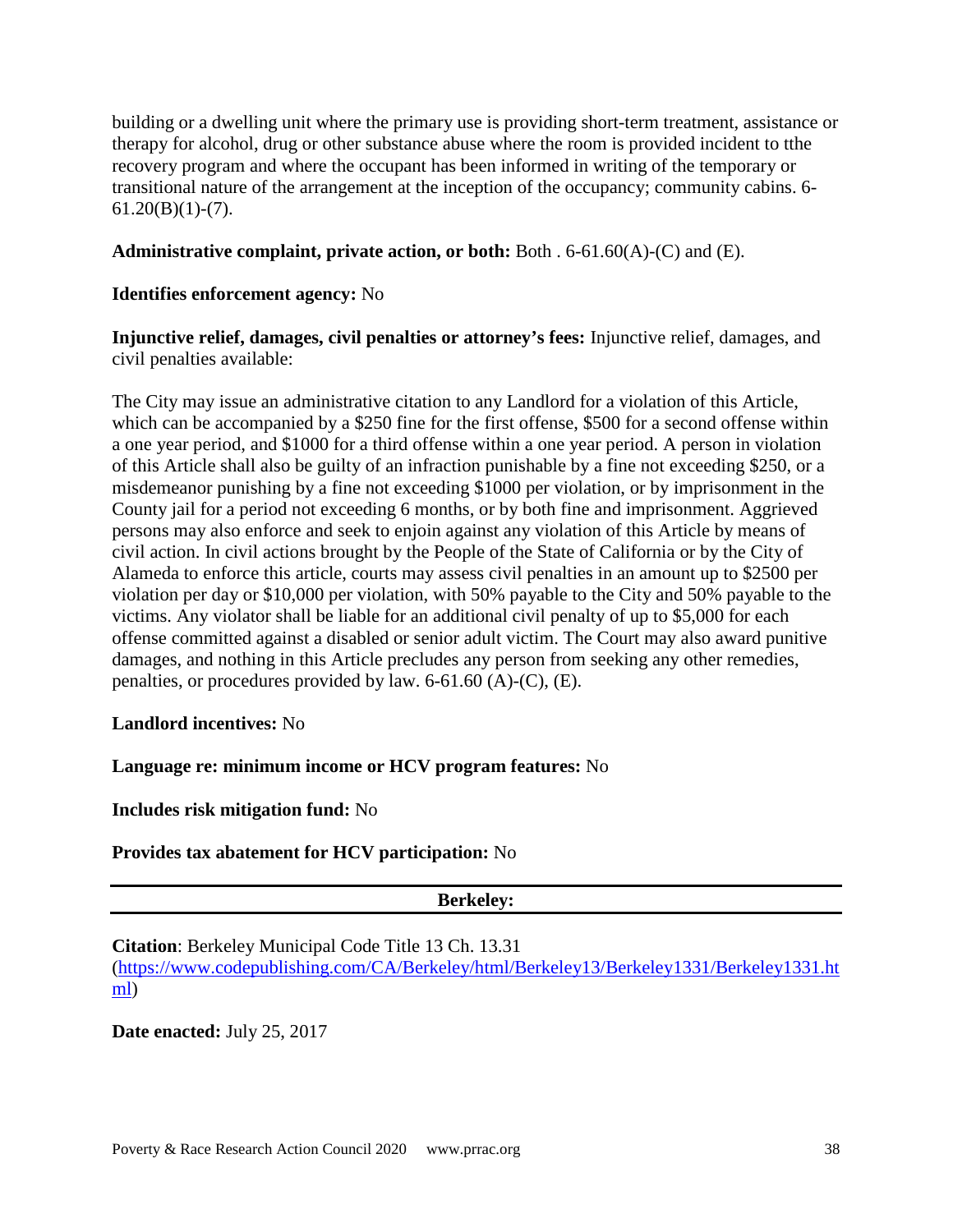**Operative Language:** "Source of income" includes any lawful source of income or rental assistance from any Federal, State, local or non-profit-administered benefit or subsidy program including, but not limited to, the Section 8 voucher program." (Sec. 13.31.020)

## **Exemptions for certain property types:** No

# **Administrative complaint, private action, or both:** Both

## **Identifies enforcement agency:** No

**Injunctive relief, damages, civil penalties or attorney's fees:** All. Civil penalties: "The court may award in addition thereto not less than two hundred dollars (\$200.00) but not more than four hundred dollars (\$400.00), together with attorney's fees, costs of action, and punitive damages. Civil actions filed pursuant to this section must be filed within one year of the alleged violations. 2. Any person who violates any provision of this chapter or who aids in the violation of any provision of this chapter shall be liable for a separate civil action for each provision of this chapter that he or she violates, and for each instance in which he or she violates a provision of this chapter."

## **Landlord incentives:** No

## **Language re: minimum income or HCV program features:** No

**Includes risk mitigation fund:** No

**Provides tax abatement for HCV participation:** No

# **Corte Madera:**

**Citation**: Corte Madera Code of Ordinances Title 5 Ch. 5.30 [\(https://library.municode.com/ca/corte\\_madera/codes/code\\_of\\_ordinances\)](https://library.municode.com/ca/corte_madera/codes/code_of_ordinances)

**Date enacted:** 2000

**Operative Language:** "It is unlawful for the owner or manager of rental housing to discriminate against an existing tenant on the basis of that tenant's use of a Section 8 rent subsidy. It is a violation of this prohibition for a property owner or manager to refuse to accept a Section 8 rent subsidy for which an existing tenant qualifies, or to terminate the tenancy of an existing tenant based on the property owner'' or manager's refusal to participate in a Section 8 rent subsidy program for which an existing tenant has qualified." (Sec. 5.30.020)

**Exemptions for certain property types:** "Nothing in this chapter shall be construed to apply to rental or leasing of any housing unit located in a structure or on the same property containing ten or fewer dwelling units."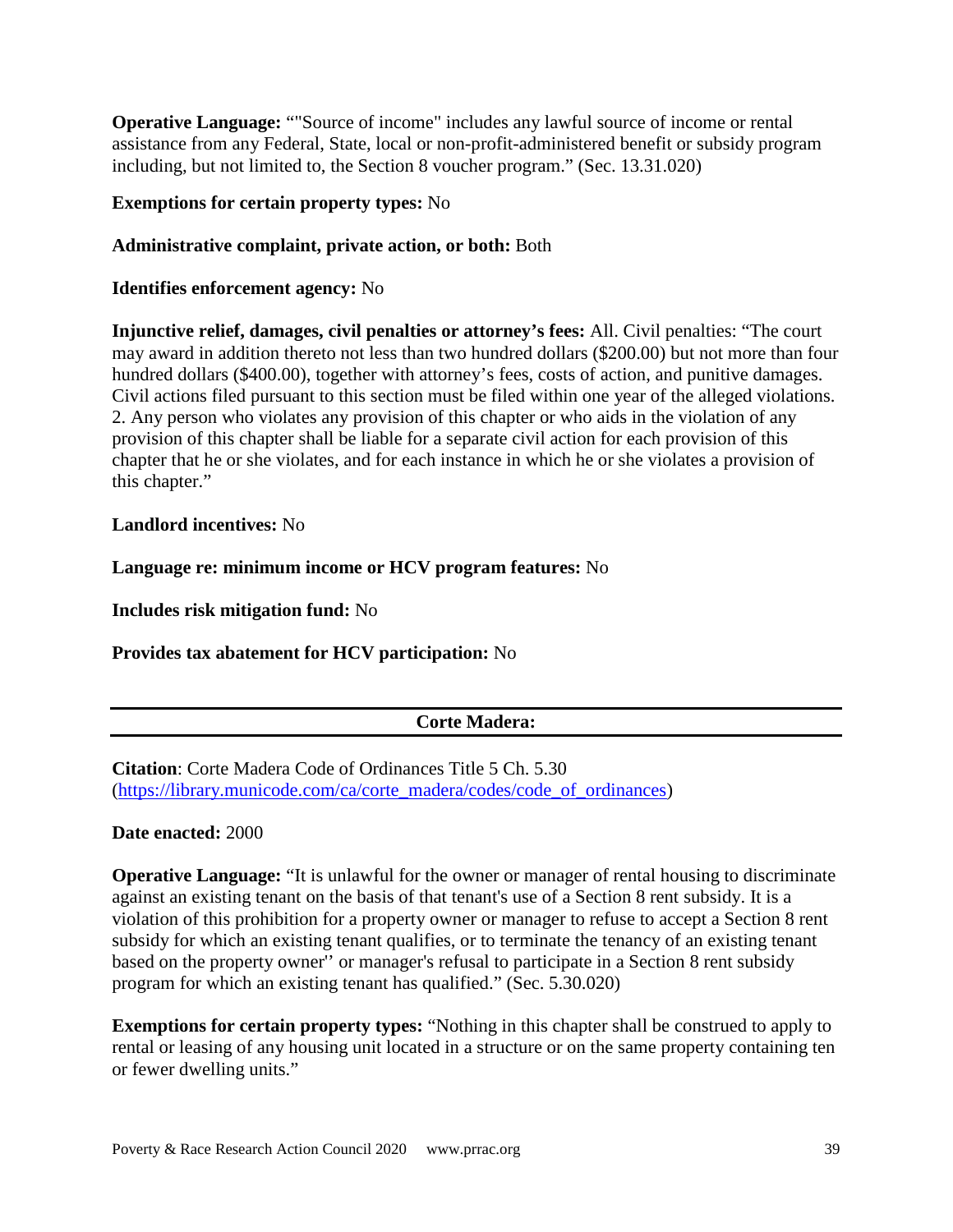**Administrative complaint, private action, or both:** Administrative with limited right to private action (complainant must first offer to mediate the controversy)

**Identifies enforcement agency:** "Marin County Mediation Services, Fair Housing of Marin, or any free mediation service that the town may establish for this purpose in the future"

## **Injunctive relief, damages, civil penalties or attorney's fees:** Unknown

**Landlord incentives:** No

**Language re: minimum income or HCV program features:** No

**Includes risk mitigation fund:** No

**Provides tax abatement for HCV participation:** No

# **East Palo Alto:**

**Citation**: East Palo Alto Code of Ordinances Title 14 Ch. 14.16 [\(https://library.municode.com/ca/east\\_palo\\_alto/codes/code\\_of\\_ordinances?nodeId=TIT14HO\\_C](https://library.municode.com/ca/east_palo_alto/codes/code_of_ordinances?nodeId=TIT14HO_CH14.16INSEREHODI) [H14.16INSEREHODI\)](https://library.municode.com/ca/east_palo_alto/codes/code_of_ordinances?nodeId=TIT14HO_CH14.16INSEREHODI)

## **Date enacted:** November 6, 2000

**Operative Language: "**For purposes of this subsection, 'source of income' means all lawful sources of income or rental assistance program, homeless assistance program, security deposit assistance program or housing subsidy program. Source of income includes any requirement of any such program or source of income or rental assistance." (Sec. 14.16.010)

**Exemptions for certain property types:** "Nothing in this chapter shall be construed to apply to the rental or leasing of any housing unit in which the owner or any member of his/her family occupies one of the living units and (1) it is necessary for the owner to use either a bathroom or kitchen facility common with the prospective tenant, or (2) the structure contains fewer than three dwelling units."

## **Administrative complaint, private action, or both:** Private action

## **Identifies enforcement agency:** No

**Injunctive relief, damages, civil penalties or attorney's fees:** All. Civil penalties: "The court may award in addition thereto not less than two hundred dollars (\$200.00) but not more than four hundred dollars (\$400.00), together w'th attorney's fees, costs of action, and punitive damages."

## **Landlord incentives:** No

## **Language re: minimum income or HCV program features:** No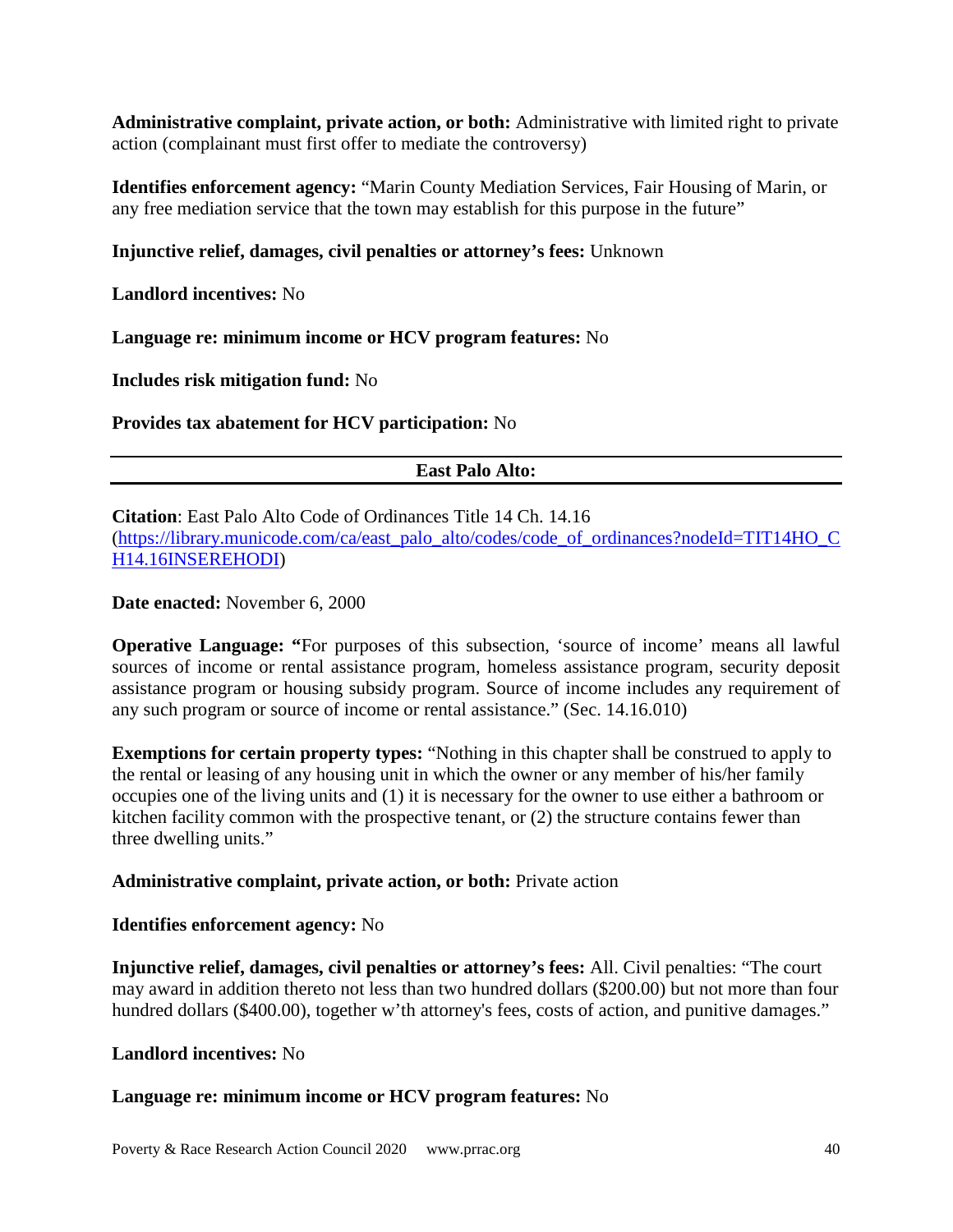#### **Includes risk mitigation fund:** No

#### **Provides tax abatement for HCV participation:** No

**Citation**: Fairfax Code of Ordinances Title 5 Div. II Ch. 5.52 [T\(http://library.amlegal.com/nxt/gateway.dll/California/fairfax\\_ca/townoffairfaxcaliforniamunici](http://library.amlegal.com/nxt/gateway.dll/California/fairfax_ca/townoffairfaxcaliforniamunicipalcodeofor?f=templates$fn=default.htm$3.0$vid=amlegal:fairfax_ca) [palcodeofor?f=templates\\$fn=default.htm\\$3.0\\$vid=amlegal:fairfax\\_ca\)](http://library.amlegal.com/nxt/gateway.dll/California/fairfax_ca/townoffairfaxcaliforniamunicipalcodeofor?f=templates$fn=default.htm$3.0$vid=amlegal:fairfax_ca)

#### **Date enacted:** April 4, 2018

**Operative Language:** "SOURCE OF INCOME. All payments from a rental assistance program, homeless assistance program, security deposit assistance program or housing subsidy program, provided such funds are not paid directly to the tenant." (Sec. 5.52.060)

**Exemptions for certain property types:** "(1) Nothing in this chapter shall be construed to apply to the rental or leasing of any housing unit in which the owner or any member of his/her family occupies one of the living units and it is necessary for the owner to use either a bathroom or kitchen facility common with the prospective tenant(s)."

#### **Administrative complaint, private action, or both:** Private action

#### **Identifies enforcement agency:** No

**Injunctive relief, damages, civil penalties or attorney's fees:** All. Civil penalties: "The court may award in addition thereto not less than \$200 but not more than \$400, together w'th attorney's fees, costs of action, and punitive damages. Civil actions filed pursuant to this section must be filed within one year of the alleged discriminatory acts."

#### **Landlord incentives:** No

## **Language re: minimum income or HCV program features:** No

**Includes risk mitigation fund:** No

## **Provides tax abatement for HCV participation:** No

#### **Los Angeles:**

**Citation**: Los Angeles Municipal Code Ch. IV Sec. 1 Art. 5.6.1 [\(http://clkrep.lacity.org/onlinedocs/2018/18-0462\\_ord\\_draft\\_06-06-2019.pdf\)](http://clkrep.lacity.org/onlinedocs/2018/18-0462_ord_draft_06-06-2019.pdf)

**Date enacted:** June 24, 2019 (effective January 1, 2020)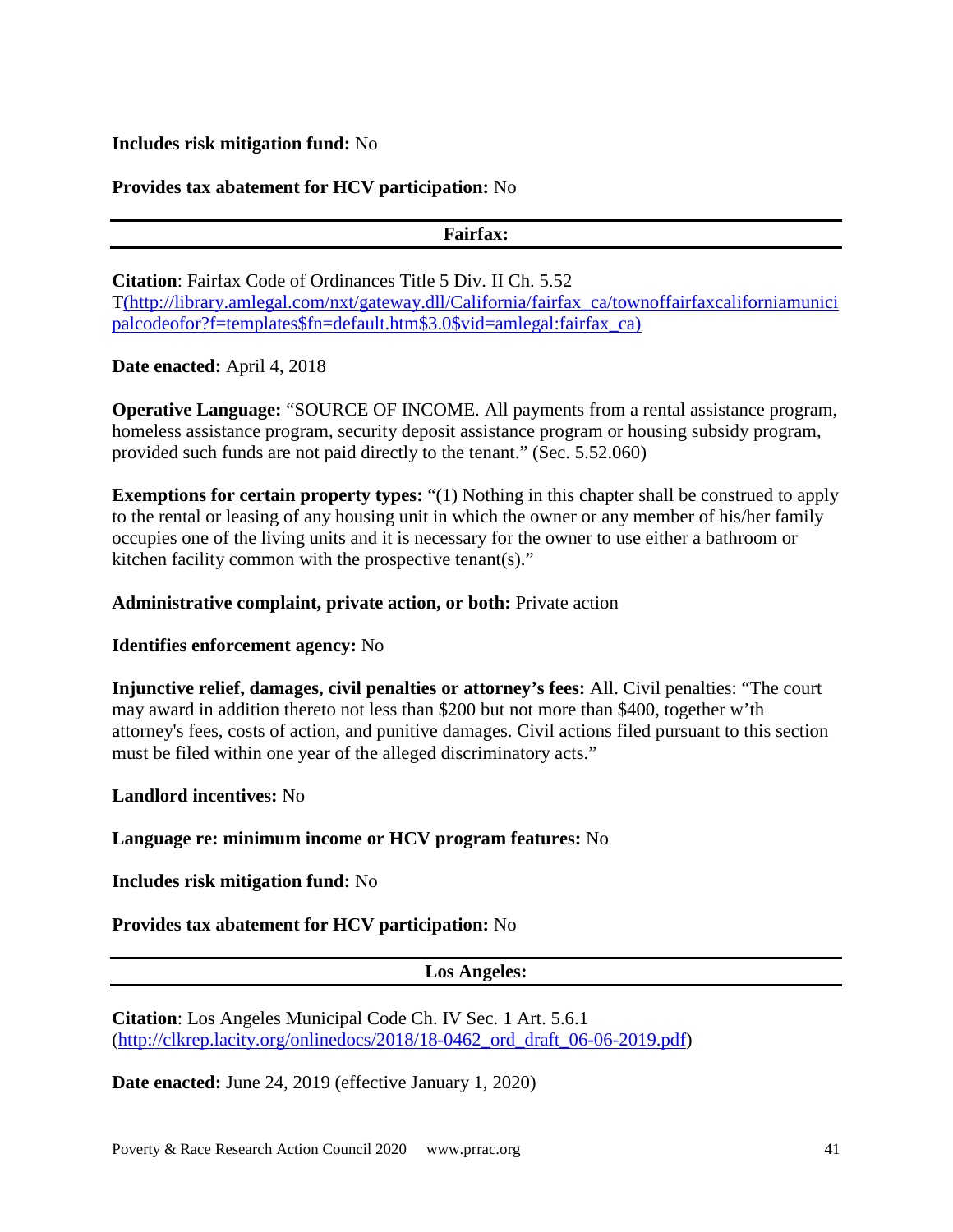**Operative Language:** "**Source of Income.** Any lawful source of income, rental assistance, subsidy, or financial aid from any person, including but not limited to a federal, state or local government, or non-profit or charitable agency, whether paid directly to the program participant, landlord or his or her representative, including but not limited to the Section 8 voucher program, the Los Angeles Homeless Services Authority's Rapid Re-Housing program or any other housing subsidy program, homeless assistance or prevention program or security deposit assistance program." (Sec. 45.66)

## **Exemptions for certain property types:** No

**Administrative complaint, private action, or both:** Private action

**Identifies enforcement agency:** No

**Injunctive relief, damages, civil penalties or attorney's fees:** Injunctive relief, damages, and attorney's fees

**Landlord incentives:** Incentives available for housing homeless individuals [\(http://home.hacla.org/hip\)](http://home.hacla.org/hip)

#### **Language re: minimum income or HCV program features:** No

**Includes risk mitigation fund:** Risk mitigation funds for homeless individuals [\(http://home.hacla.org/hip\)](http://home.hacla.org/hip)

#### **Provides tax abatement for HCV participation:** No

## **Los Angeles County (unincorporated areas only):**

**Citation**: Los Angeles County Code of Ordinances Ch. 858 [\(http://Prrac.org/pdf/Los-Angeles-](http://prrac.org/pdf/Los-Angeles-County-SOI-Ordinance.pdf)[County-SOI-Ordinance.pdf\)](http://prrac.org/pdf/Los-Angeles-County-SOI-Ordinance.pdf)

**Operative Language:** ""Source of Income" means any lawful source of income for rental payment from a rental assistance program, homeless assistance program, security deposit assistance program, or housing subsidy program from any federal, State or local government, or nonprofit or charitable agency, whether paid directly to the program participant, landlord or representative, including, but not limited to the Section 8 Housing Choice Vouchers Program, other federally-funded rental assistance programs, the Flexible Housing Subsidy Pool, and rapid re-housing rental assistance." (Sec. 8.58.020)

**Exemptions for certain property types:** "The rental or leasing of any dwelling unit in which the owner or any member of his/her immediate family occupies one of the dwelling units and it is necessary for the owner to use either a bathroom or kitchen facility common with the Tenant."

# **Administrative complaint, private action, or both:** Private action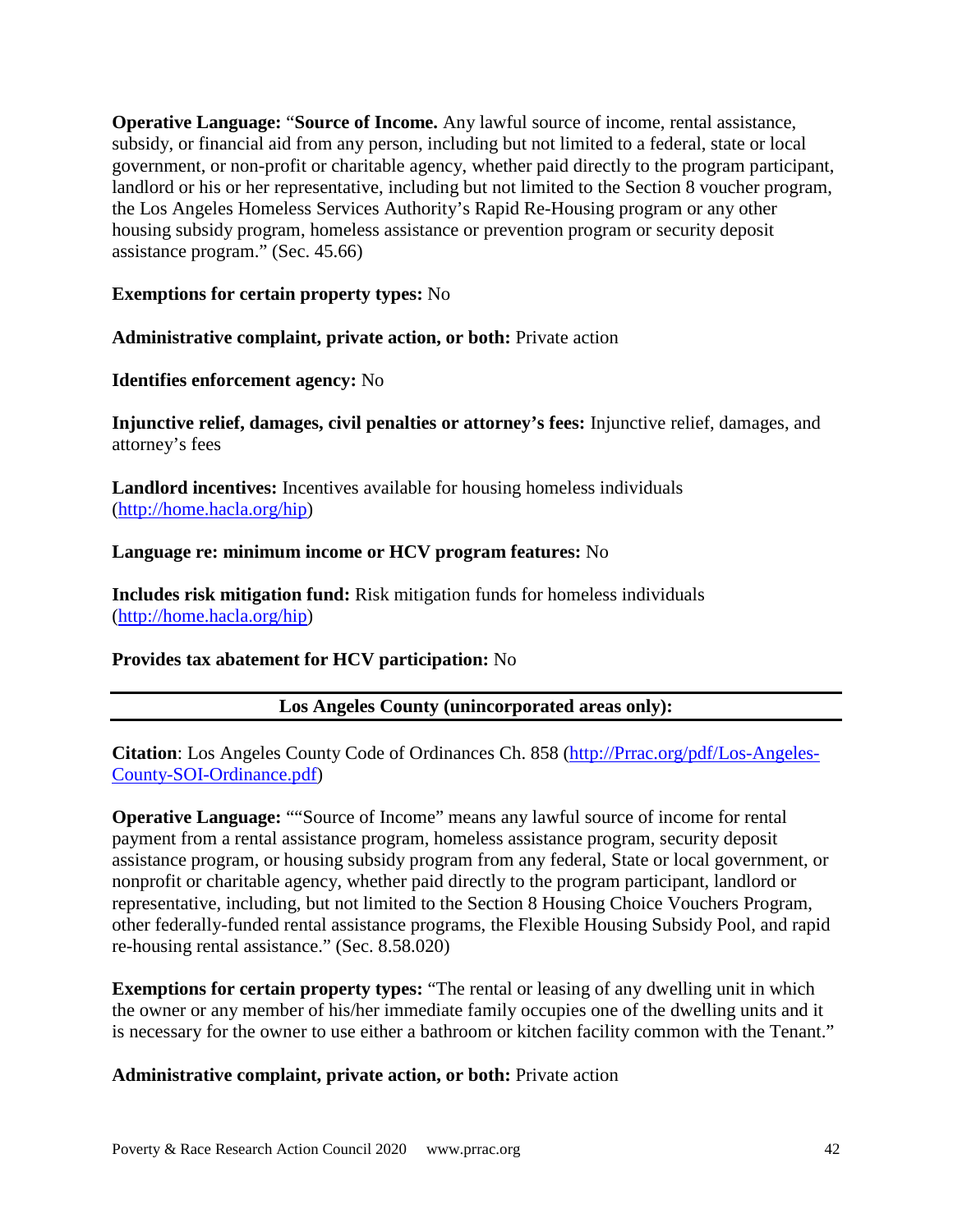## **Identifies enforcement agency:** No

## **Injunctive relief, damages, civil penalties or attorney's fees:** All

**Landlord incentives:** Incentives available for housing homeless individuals [\(http://file.lacounty.gov/SDSInter/dmh/246499\\_HACoLA.pdf\)](http://file.lacounty.gov/SDSInter/dmh/246499_HACoLA.pdf)

## **Language re: minimum income or HCV program features:** No

**Includes risk mitigation fund:** No

## **Provides tax abatement for HCV participation:** No

**Marin County:**

**Citation**: Marin County Code of Ordinances Title 5 Ch. 5.53 [\(https://library.municode.com/ca/marin\\_county/codes/code\\_of\\_ordinances?nodeId=TIT5BUREL](https://library.municode.com/ca/marin_county/codes/code_of_ordinances?nodeId=TIT5BURELI_CH5.53INSEREHODI) [I\\_CH5.53INSEREHODI\)](https://library.municode.com/ca/marin_county/codes/code_of_ordinances?nodeId=TIT5BURELI_CH5.53INSEREHODI)

**Date enacted:** November 8, 2018 (amended to remove exception for owner-occupied structures March 21, 2017) [\(https://www.marincounty.org/main/county-press-releases/press](https://www.marincounty.org/main/county-press-releases/press-releases/2017/cda-fairhousing-032117)[releases/2017/cda-fairhousing-032117\)](https://www.marincounty.org/main/county-press-releases/press-releases/2017/cda-fairhousing-032117)

**Operative Language: "**For purposes of this subsection, "source of income" means all lawful sources of income or rental assistance program, homeless assistance program, security deposit assistance program or housing subsidy program. Source of income includes any requirement of any such program or source of income or rental assistance." (Sec. 5.53.010)

## **Exemptions for certain property types:** No

**Administrative complaint, private action, or both:** Private action

**Identifies enforcement agency:** No

**Injunctive relief, damages, civil penalties or attorney's fees:** All. Civil penalties: "The court may award in addition thereto not less than two hundred dollars but not more than four hundred dollars, together with attorney's fees, costs of action, and punitive damages. Civil actions filed pursuant to this section must be filed within one year of the alleged discriminatory acts."

**Landlord incentives:** Access to a dedicated landlord liaison through a 24-hour hotline; enhanced security deposit beyond the standard tenant payments; access to special loans for property rehabilitation up to \$25,000 per unit; vacancy loss coverage in the event that an unforeseen vacancy should occur; waived building and planning permit fees for some repairs or improvements in the unincorporated area of the county.

[\(https://www.marincounty.org/main/county-press-releases/press-releases/2016/cda-landlords-](https://www.marincounty.org/main/county-press-releases/press-releases/2016/cda-landlords-092916)[092916\)](https://www.marincounty.org/main/county-press-releases/press-releases/2016/cda-landlords-092916)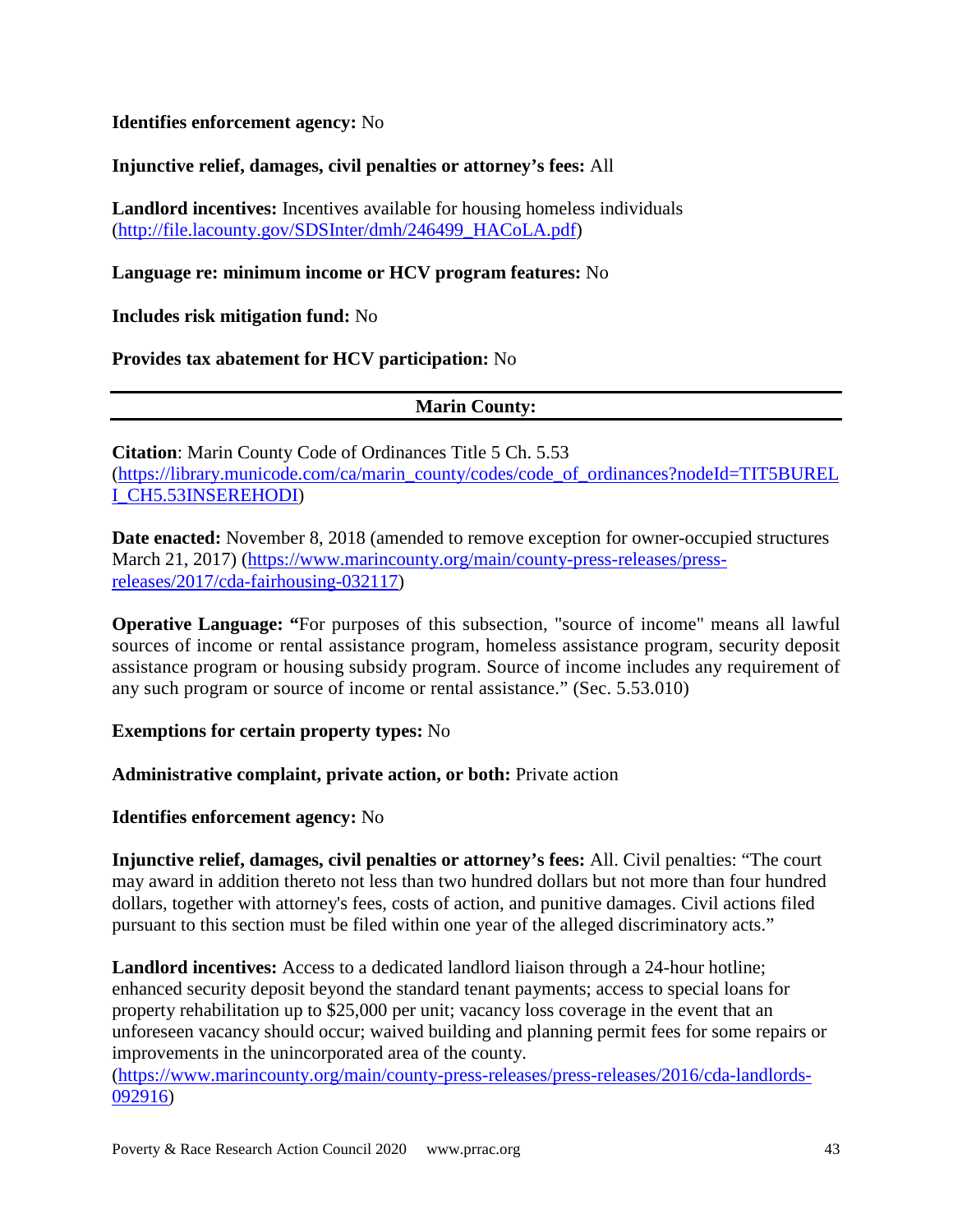## **Language re: minimum income or HCV program features:** No

**Includes risk mitigation fund:** Yes [\(https://www.marincounty.org/main/county-press](https://www.marincounty.org/main/county-press-releases/press-releases/2016/cda-landlords-092916)[releases/press-releases/2016/cda-landlords-092916\)](https://www.marincounty.org/main/county-press-releases/press-releases/2016/cda-landlords-092916)

#### **Provides tax abatement for HCV participation:** No

## **Mill Valley:**

**Citation**: Mill Valley Municipal Code Title 5 Ch. 5.33 [\(http://www.qcode.us/codes/millvalley/?view=desktop&topic=5-5\\_33\)](http://www.qcode.us/codes/millvalley/?view=desktop&topic=5-5_33)

#### **Date enacted:** 2005

**Operative Language: "**For purposes of this chapter, 'source of income' means all lawful sources of income or rental assistance program, security deposit assistance program or housing subsidy program." (Sec. 5.33.020)

**Exemptions for certain property types:** "Nothing in this chapter shall be construed to apply to the rental or leasing of any housing unit in a multi-family development that contains five or fewer dwelling units."

**Administrative complaint, private action, or both:** Administrative with limited right to private action (complainant must first offer to mediate the controversy)

**Identifies enforcement agency:** "Marin County Mediation Services, Fair Housing of Marin, or any free mediation service that the City may establish for this purpose in the future"

**Injunctive relief, damages, civil penalties or attorney's fees:** Injunctive relief and damages

**Landlord incentives:** No

**Language re: minimum income or HCV program features: No** 

**Includes risk mitigation fund:** No

**Provides tax abatement for HCV participation:** No

**Novato:**

**Citation**: Novato Code of Ordinances Ch. IV Sec. 4-16 [\(https://library.municode.com/ca/novato/codes/code\\_of\\_ordinances?nodeId=CHIVBUHO\\_4-](https://library.municode.com/ca/novato/codes/code_of_ordinances?nodeId=CHIVBUHO_4-16INSEREHODI) [16INSEREHODI\)](https://library.municode.com/ca/novato/codes/code_of_ordinances?nodeId=CHIVBUHO_4-16INSEREHODI)

**Date enacted:** September 11, 2018 (effective October 11, 2018)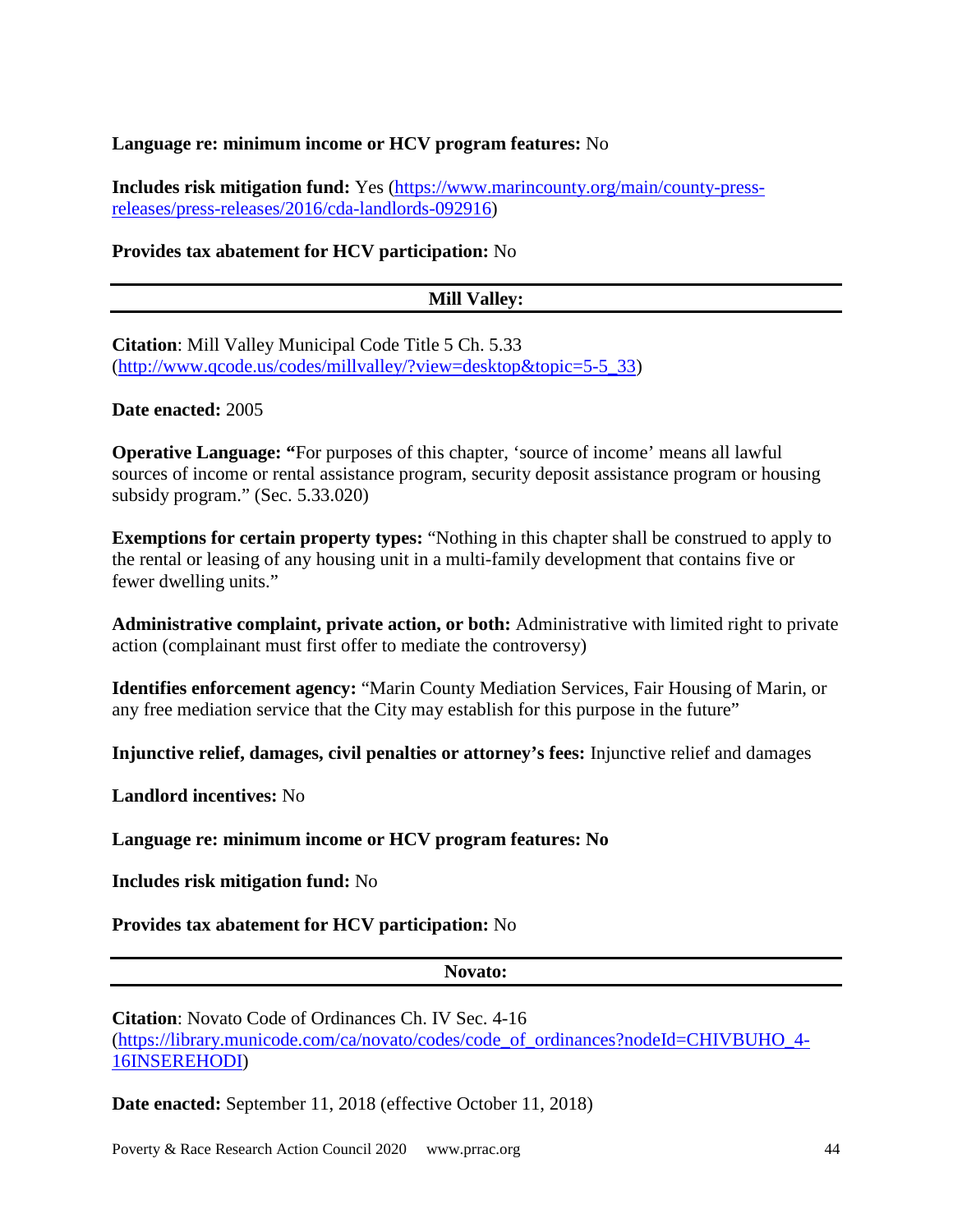**Operative Language:** ""Source of income" as used in this chapter means all payments from a rental assistance program, homeless assistance program, security deposit assistance program or housing subsidy program, provided such funds are not paid directly to the tenant." (Sec. 4- 16.8)

**Exemptions for certain property types:** "Nothing in this chapter shall be construed to apply to the rental or leasing of any housing unit in which the owner or any member of his/her family occupies one of the living units and it is necessary for the owner to use either a bathroom or kitchen facility common with the prospective tenant(s)."

## **Administrative complaint, private action, or both:** Private action

#### **Identifies enforcement agency:** No

**Injunctive relief, damages, civil penalties or attorney's fees:** All. Civil penalties: "The court may award in addition thereto not less than two hundred (\$200.00) dollars but not more than four hundred (\$400.00) dollars, together with attorney's fees, costs of action, and punitive damages."

## **Landlord incentives:** No

**Language re: minimum income or HCV program features:** "Nothing in this chapter shall be construed to prohibit a requirement for a guarantor or co-signer based on amount of income or credit worthiness."

#### **Includes risk mitigation fund:** No

## **Provides tax abatement for HCV participation:** No

#### **San Anselmo:**

**Citation**: San Anselmo Code of Ordinances Title 10 Ch. 14 [\(https://library.municode.com/ca/san\\_anselmo/ordinances/code\\_of\\_ordinances?nodeId=928453\)](https://library.municode.com/ca/san_anselmo/ordinances/code_of_ordinances?nodeId=928453)

**Date enacted:** December 11, 2018 (effective January 10, 2019)

**Operative Language:** "Source of income' means all lawful sources of income or rental assistance program, homeless assistance program, security deposit assistance program or housing subsidy program. Source of income includes any requirement of any such program or source of income or rental assistance." (Sec. 10.14.010)

**Exemptions for certain property types:** "Nothing in this chapter shall be construed to apply to the rental or leasing of any housing unit in which the owner or any member of his/her family occupies one (1) of the living units and (1) it is necessary for the owner to use either a bathroom or kitchen facility common with the prospective tenant, or (2) the structure contains fewer than three (3) dwelling units."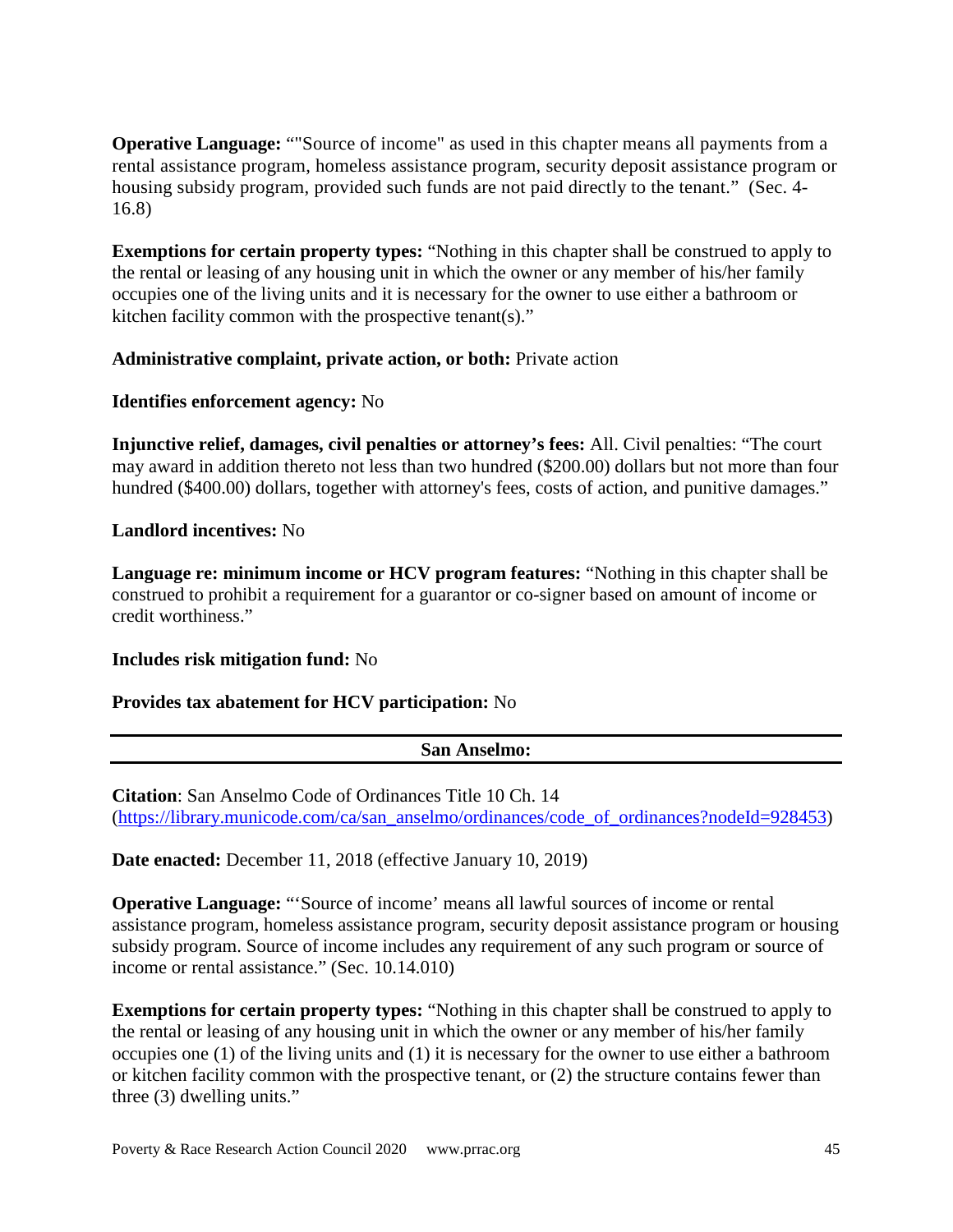# **Administrative complaint, private action, or both:** Private action

#### **Identifies enforcement agency:** No

**Injunctive relief, damages, civil penalties or attorney's fees:** All. Civil penalties: "The court may award in addition thereto not less than two hundred dollars (\$200.00) but not more than four hundred dollars (\$400.00), together with attorney's fees, costs of action, and punitive damages."

**Landlord incentives:** No

**Language re: minimum income or HCV program features:** No

**Includes risk mitigation fund:** No

**Provides tax abatement for HCV participation:** No

## **San Diego:**

**Citation**: San Diego Municipal Code Ch. 9 Art. 8 Div. 8 [\(http://docs.sandiego.gov/municode/MuniCodeChapter09/Ch09Art08Division08.pdf\)](http://docs.sandiego.gov/municode/MuniCodeChapter09/Ch09Art08Division08.pdf)

**Date enacted:** September 18, 2018 (effective October 18, 2018)

**Operative Language: "***Source of income* means all lawful, verifiable sources of income, or rental assistance from any federal, state, local, or nonprofit-administered benefit or subsidy program, or any financial aid from any rental assistance program, homeless assistance program, security deposit assistance program, or housing subsidy program, whether paid directly to the program participant, landlord, or representative of either." (Sec. 98.0802)

**Exemptions for certain property types:** "Nothing in this Division shall apply to any tenancy in which the owner or any member of his or her family resides within the same residential building as the tenant and the owner or family member share a bathroom or a kitchen facility with the tenant or prospective tenant."

#### **Administrative complaint, private action, or both:** Private action

**Identifies enforcement agency:** No

**Injunctive relief, damages, civil penalties or attorney's fees:** All

**Landlord incentives:** No

**Language re: minimum income or HCV program features:** No

**Includes risk mitigation fund:** No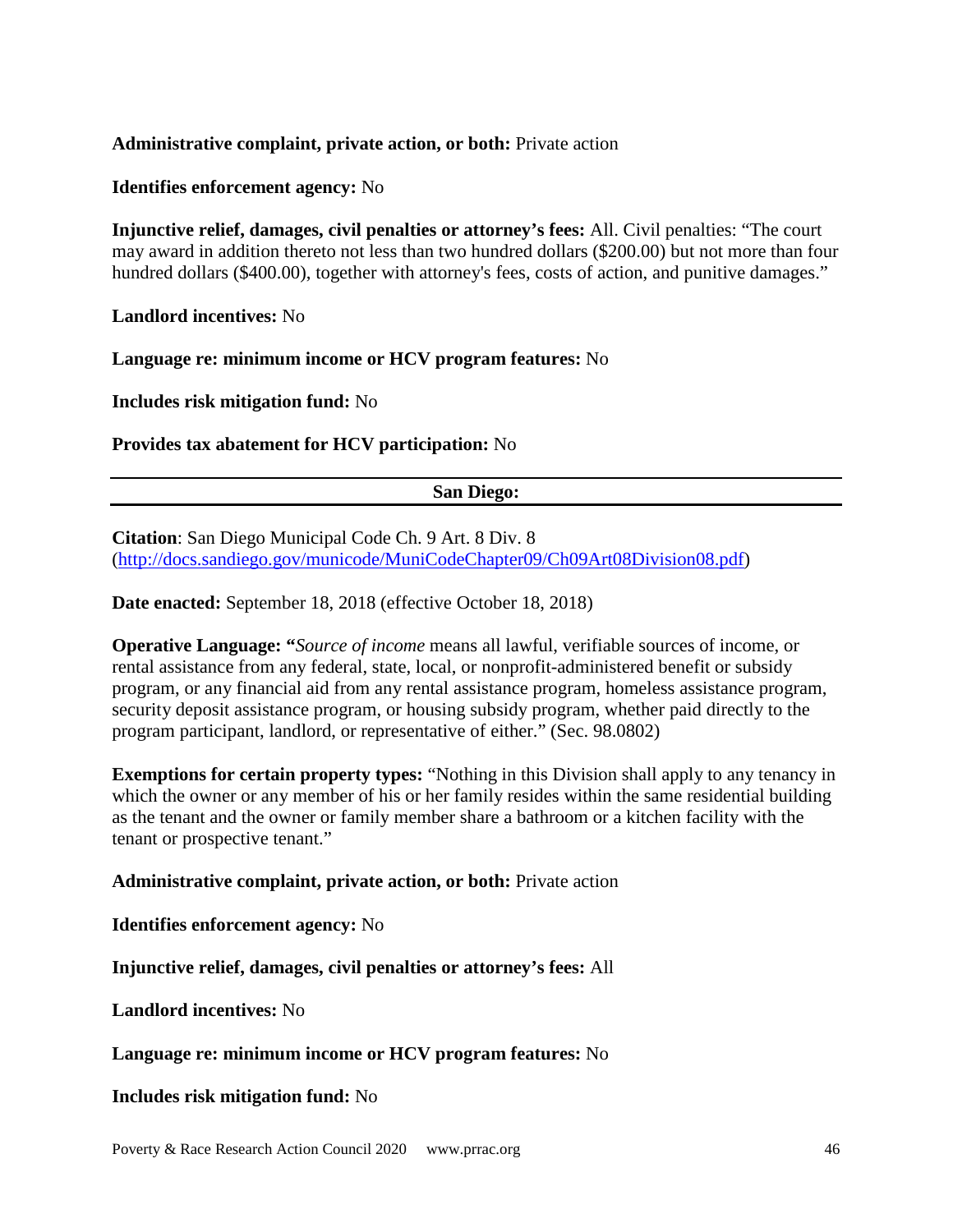## **Provides tax abatement for HCV participation:** No

#### **San Francisco:**

**Citation**: San Francisco Police Code Art. 33 Sec. 3304 [\(https://sf](https://sf-hrc.org/sites/default/files/Documents/Governing_Laws/Police_Code_Article_33_9_24_12.pdf)[hrc.org//sites/default/files/Documents/Governing\\_Laws/Police\\_Code\\_Article\\_33\\_9\\_24\\_12.pdf\)](https://sf-hrc.org/sites/default/files/Documents/Governing_Laws/Police_Code_Article_33_9_24_12.pdf)

**Date enacted:** July 31, 1998

**Operative Language: "**For purposes of this Subsection (a), source of income means all lawful sources of income or rental assistance from any federal, State, local, or nonprofit-administered benefit or subsidy program. "Source of income" also means a rental assistance program, homeless assistance program, security deposit assistance program or housing subsidy program. "Source of income" includes any requirement of any such program or source of income, or rental assistance." (Sec. 3304)

**Exemptions for certain property types:** "Nothing in this Article shall be construed to apply to the rental or leasing of any housing unit in which the owner or any member of his or her family occupies one of the living units and: (1) it is necessary for the owner to use either a bathroom or kitchen facility in common with the prospective tenant; or (2) the structure contains less than three dwelling units"

#### **Administrative complaint, private action, or both:** Both

**Identifies enforcement agency:** Human Rights Commission

**Injunctive relief, damages, civil penalties or attorney's fees:** All. Civil penalties: "In all cases, the court may award in addition thereto, not less than \$200 but not more than \$400, together with attorney's fees, costs of action, and punitive damages."

**Landlord incentives:** No

#### **Language re: minimum income or HCV program features:** No

**Includes risk mitigation fund:** No

#### **Provides tax abatement for HCV participation:** No

**Legal challenges:** A challenge to the ordinance was brought in 2016, claiming that the ordinance was preempted by California's FEHA (Fair Housing and Employment Act). The preemption argument was rejected by the trial court. The Appellate Division upheld the trial court decision, agreeing that the local ordinance was not preempted. First Appellate District, Div. 2. *City and County of San Francisco et. al. v. Chuck M. Post et al*., 22 Cal. App. 5th 121 (Cal. Ct. App. 2018)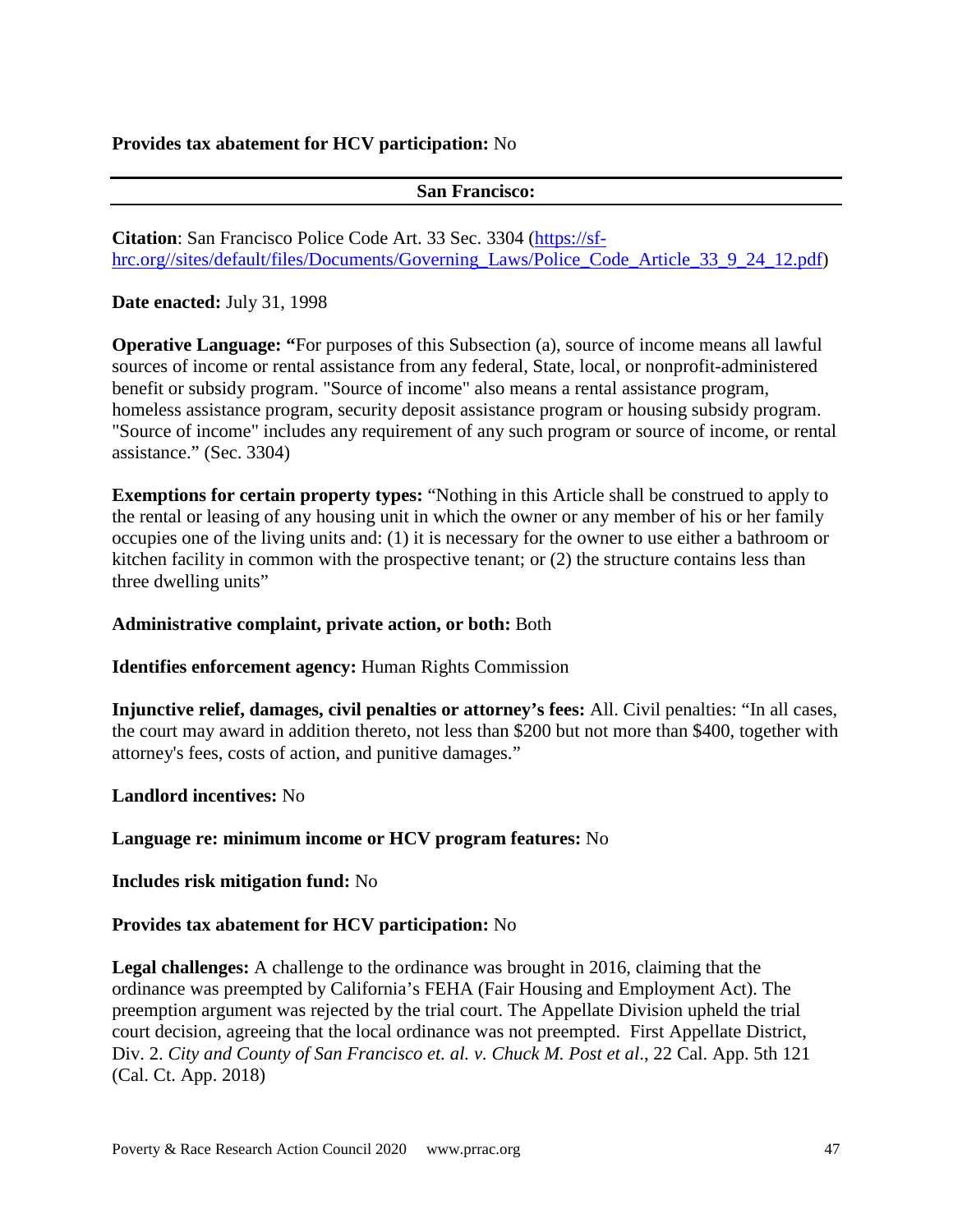## **San Rafael:**

**Citation**: San Rafael Code of Ordinances Title 10 Ch. 10.98 [\(https://library.municode.com/ca/san\\_rafael/codes/code\\_of\\_ordinances?nodeId=TIT10BUPROC](https://library.municode.com/ca/san_rafael/codes/code_of_ordinances?nodeId=TIT10BUPROCINTR_CH10.98REHOSOINDI) [INTR\\_CH10.98REHOSOINDI\)](https://library.municode.com/ca/san_rafael/codes/code_of_ordinances?nodeId=TIT10BUPROCINTR_CH10.98REHOSOINDI)

#### **Date enacted:** December 17, 2018

**Operative Language:** ""Source of income" as used in this chapter means all lawful sources of income and/or all payments from a rental assistance program, homeless assistance program, security deposit assistance program or housing subsidy program, provided such funds are not paid directly to the tenant." (Sec. 10.98.020)

**Exemptions for certain property types:** No

**Administrative complaint, private action, or both:** Private action

**Identifies enforcement agency:** No

**Injunctive relief, damages, civil penalties or attorney's fees:** All

**Landlord incentives:** No

**Language re: minimum income or HCV program features:** "Nothing in this chapter shall be construed to prohibit a requirement for a guarantor or cosigner based on amount of income or credit worthiness."

**Includes risk mitigation fund:** No

**Provides tax abatement for HCV participation:** No

**Santa Clara County (unincorporated areas only):**

**Citation**: Santa Clara Code of Ordinances Title B Div. B37 [\(https://library.municode.com/ca/santa\\_clara\\_county/codes/code\\_of\\_ordinances?nodeId=TITBR](https://library.municode.com/ca/santa_clara_county/codes/code_of_ordinances?nodeId=TITBRE_DIVB37AFHO) [E\\_DIVB37AFHO\)](https://library.municode.com/ca/santa_clara_county/codes/code_of_ordinances?nodeId=TITBRE_DIVB37AFHO)

## **Date enacted:** April 15, 2017

**Operative Language:** "For purposes of this Division, "housing assistance" includes all housing and rental assistance programs, homeless assistance programs, security deposit assistance programs, and housing subsidy programs." (Sec. B37-3)

**Exemptions for certain property types:** "Nothing in this Division shall be construed to apply to the rental or leasing of a dwelling unit that is occupied by its owner or members of his or her family and that has no more than a single roomer or boarder."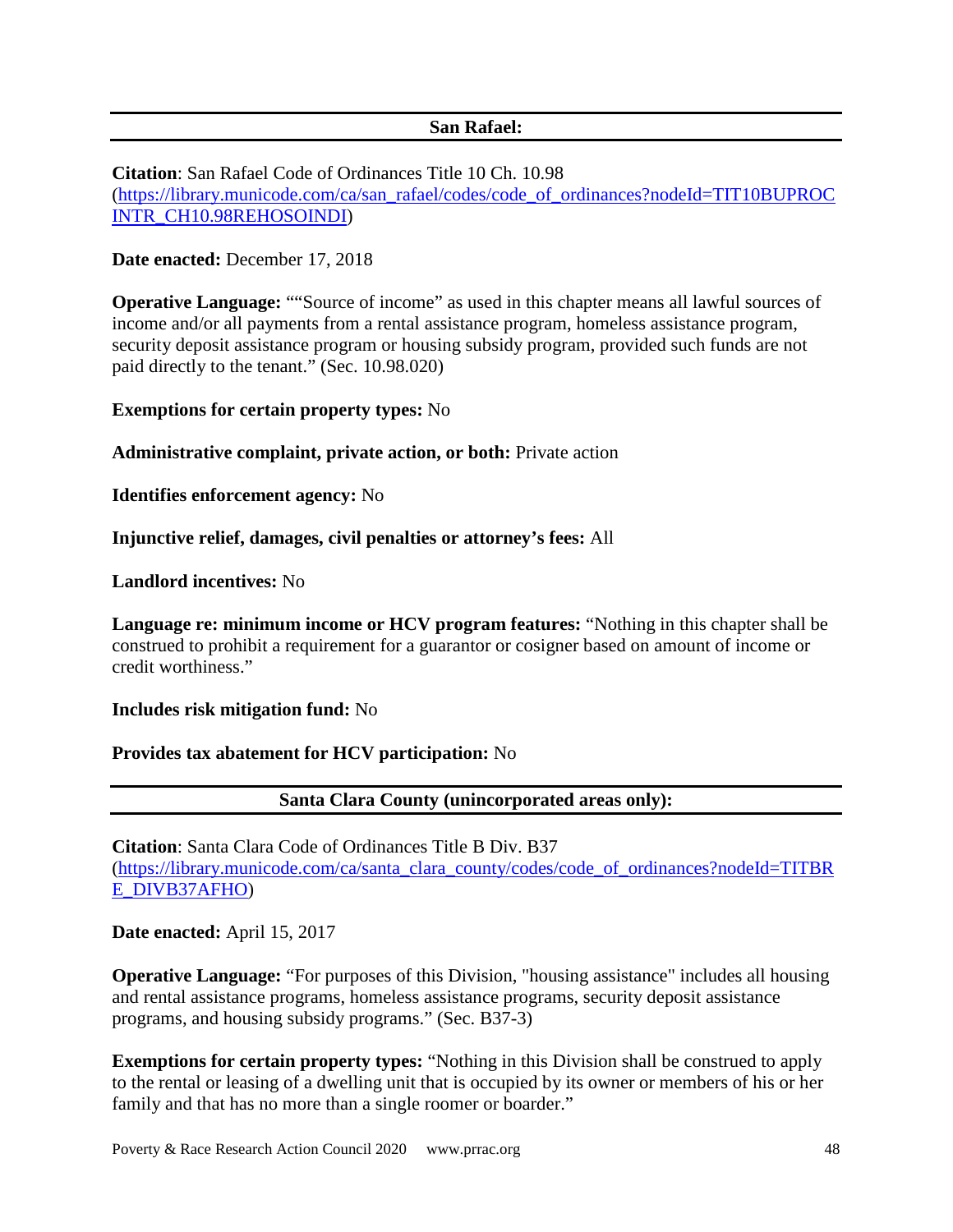# **Administrative complaint, private action, or both:** Private action

**Identifies enforcement agency:** No

**Injunctive relief, damages, civil penalties or attorney's fees:** Damages and attorney's fees

**Landlord incentives:** No

**Language re: minimum income or HCV program features:** No

**Includes risk mitigation fund:** No

**Provides tax abatement for HCV participation:** No

**Santa Monica:**

**Citation**: Santa Monica Municipal Code Art. 4 Ch. 4.28. The Santa Monica ordinance was challenged in 2015 but the city prevailed and the ordinance remains in effect. [\(http://www.qcode.us/codes/santamonica/view.php?topic=4-4\\_28-4\\_28\\_030\)](http://www.qcode.us/codes/santamonica/view.php?topic=4-4_28-4_28_030)

**Date enacted:** May 2015

**Operative Language:** "For purposes of this part, "source of income" includes any lawful source of income or rental assistance from any federal, State, local or non-profit-administered benefit or subsidy program including, but not limited to, the Section 8 voucher program." (Sec. 4.28.030)

**Exemptions for certain property types:** No

**Administrative complaint, private action, or both:** Private action

**Identifies enforcement agency:** No

**Injunctive relief, damages, civil penalties or attorney's fees:** All

**Landlord incentives:** "A signing bonus of \$5,000 will be awarded to the first 45 property owners of non-deed restricted, rent-controlled apartments who lease a vacant apartment to a new Santa Monica Housing Voucher holder." [\(https://beta.smgov.net/strategic-goals/inclusive](https://beta.smgov.net/strategic-goals/inclusive-diverse-community/landlord-incentive-program)[diverse-community/landlord-incentive-program\)](https://beta.smgov.net/strategic-goals/inclusive-diverse-community/landlord-incentive-program)

## **Language re: minimum income or HCV program features:** No

**Includes risk mitigation fund:** Yes [\(https://beta.smgov.net/strategic-goals/inclusive-diverse](https://beta.smgov.net/strategic-goals/inclusive-diverse-community/landlord-incentive-program)[community/landlord-incentive-program\)](https://beta.smgov.net/strategic-goals/inclusive-diverse-community/landlord-incentive-program)

## **Provides tax abatement for HCV participation:** No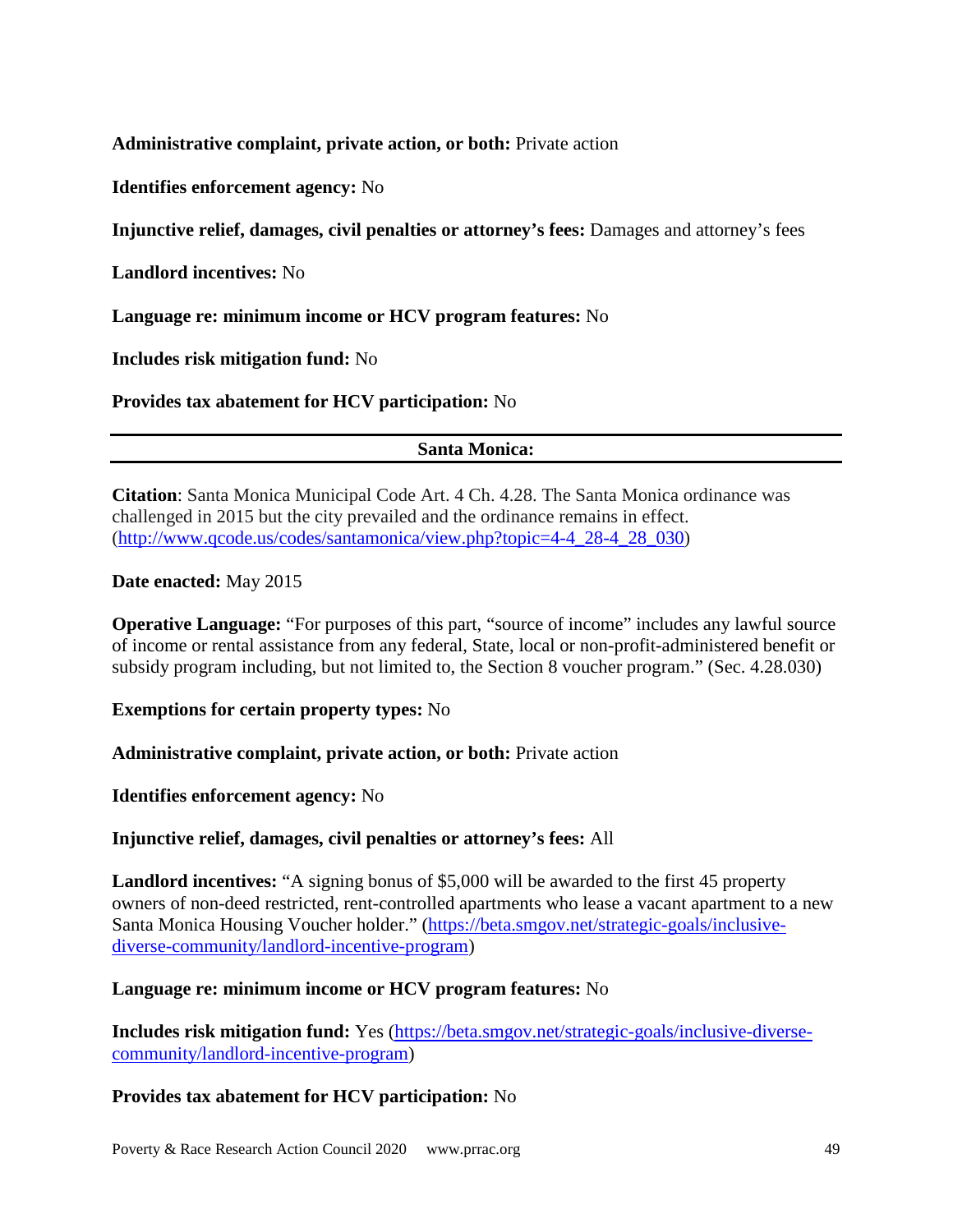## **Woodland:**

**Citation:** Woodland Municipal Code Title 15 Ch. 15.16 Sec. 15.16.130 [\(http://qcode.us/codes/woodland/\)](http://qcode.us/codes/woodland/)

#### **Date enacted:** 2018

**Operative Language:** "Owner shall not discriminate based on any government rental subsidy, including but not limited to HUD Section 8 assistance. Tenants may utilize Section 8 vouchers to assist in renting inclusionary units; however, the rent levels collected for inclusionary units occupied by tenants using Section 8 vouchers shall remain at the affordable level determined pursuant to Section 6A-4-40 of Chapter 6A of this code"

#### **Exemptions for certain property types:**

**Administrative complaint, private action, or both:** Both, but must exhaust all administrative remedies before any court action can be filed.

**Identifies enforcement agency:** No

**Injunctive relief, damages, civil penalties or attorney's fees:** All

**Landlord incentives:** No

**Language re: minimum income or HCV program features:** No

**Includes risk mitigation fund:** No

**Provides tax abatement for HCV participation:**

**Cities in Colorado**

**Denver:**

**Citation**: Denver Revised Municipal Code Ch. 3 Art. IV Sec. 28-95 [\(https://library.municode.com/co/denver/codes/code\\_of\\_ordinances?nodeId=TITIIREMUCO\\_C](https://library.municode.com/co/denver/codes/code_of_ordinances?nodeId=TITIIREMUCO_CH28HURI_ARTIVPRDIEMHOCOSPPUACEDINHEWESE_S28-95DIPRREESTR) [H28HURI\\_ARTIVPRDIEMHOCOSPPUACEDINHEWESE\\_S28-95DIPRREESTR\)](https://library.municode.com/co/denver/codes/code_of_ordinances?nodeId=TITIIREMUCO_CH28HURI_ARTIVPRDIEMHOCOSPPUACEDINHEWESE_S28-95DIPRREESTR)

**Date enacted:** August 6, 2018 (effective January 1, 2019)

**Operative Language: "**Source of income: Any lawful, verifiable source of income or housing assistance paid to or on behalf of a renter or buyer including, but not limited, to monies from any occupation or activity, from any contract, agreement, loan or settlement, from any court-ordered payments such as child support, from payments received as gifts, bequests, annuities or life insurance policies, or from federal, state or local payments, including disability benefits and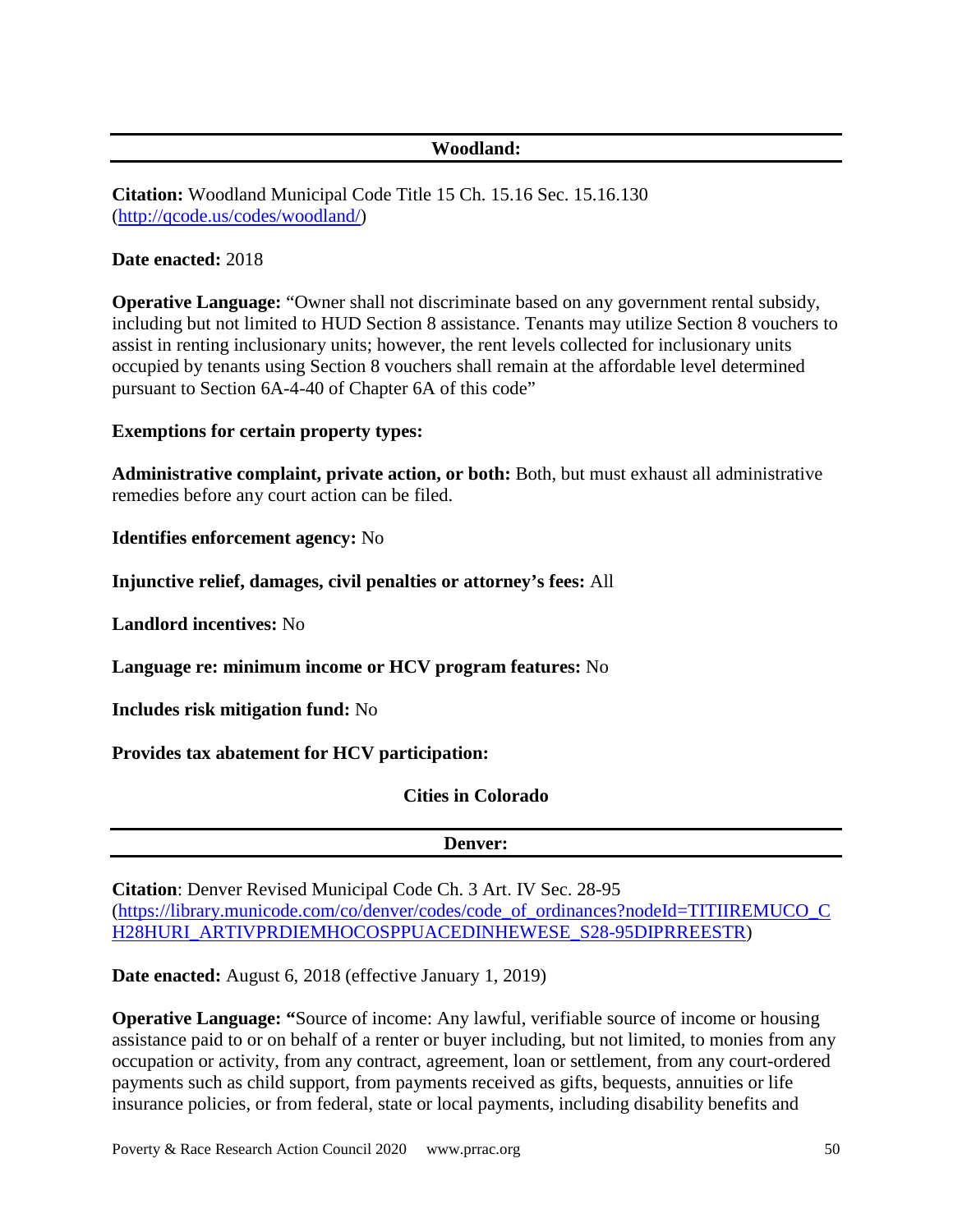housing choice vouchers or any other rent subsidy or rent assistance program and related program requirements." (Sec. 28-92)

**Exemptions for certain property types: "**2) This section shall not apply to multiple-unit dwellings of not more than two dwelling units where at least one of the units is owner-occupied. 4) This article shall not apply to religious organizations or associations."

**Administrative complaint, private right of action, or both:** Both, but must exhaust all administrative remedies before any court action can be filed.

**Enforcement agency:** The Agency for Human Rights and Community Partnerships

**Injunctive relief, damages, civil penalties or attorney's fees:** Injunctive relief, civil penalties, and damages. Civil penalties of up to \$5,000

**Landlord incentives:** No

**Language re: minimum income or HCV program features:** No

**Includes risk mitigation fund:** No

**Provides tax abatement for HCV participation:** No

**Cities in Delaware**

**Wilmington:** 

**Citation**: Wilmington City Code Ch. 35 Art. III

[\(https://library.municode.com/de/wilmington/codes/code\\_of\\_ordinances?nodeId=PTIIWICO\\_C](https://library.municode.com/de/wilmington/codes/code_of_ordinances?nodeId=PTIIWICO_CH35HURI_ARTIIIFAHO) [H35HURI\\_ARTIIIFAHO\)](https://library.municode.com/de/wilmington/codes/code_of_ordinances?nodeId=PTIIWICO_CH35HURI_ARTIIIFAHO)

#### **Date enacted:** 1998

#### **Operative Language:**

"Fixed income means unearned income and shall include pension income, social security benefits and any other income from other than gainful employment. Unlawful acts**:** "Except as provided in section 35-80 it shall be an unlawful practice for any person because of race, age, marital status, creed, color, sex, sexual orientation, handicap, national origin, or economic or family status to: (1) Refuse to sell or rent to those who are welfare recipients, or who are dependent upon other fixed incomes, or to a parent with minor children, or to handicapped persons, if such refusal is based only upon the status of the applicant as stated above. . . ."" (Sec. 35-76)

## **Exemptions for certain property types:** Religious organizations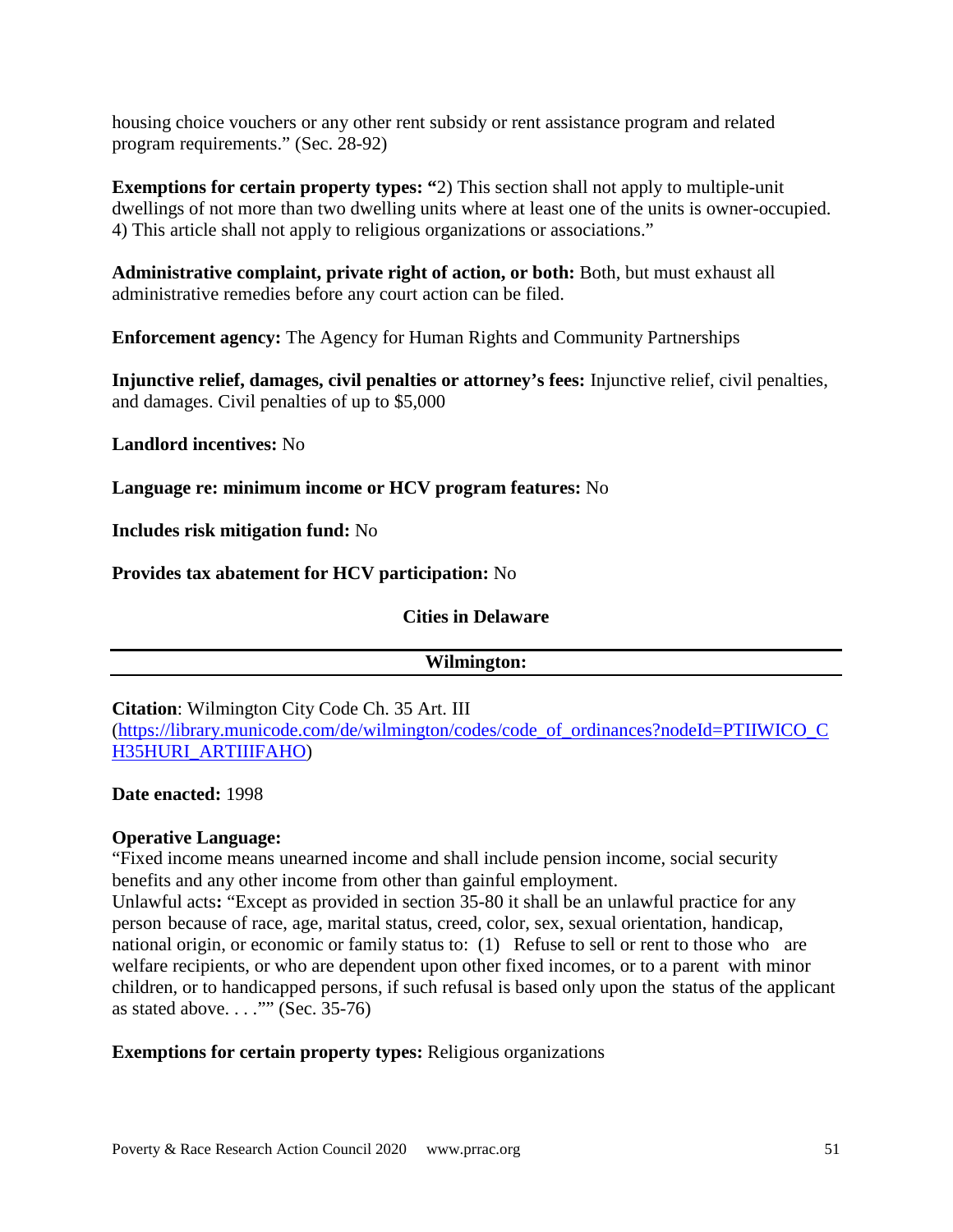**Administrative complaint, private right of action, or both:** Administrative complaint (but see Sec. 35-86)

**Enforcement agency:** Division of Human Relations

**Injunctive relief, damages, civil penalties or attorney's fees:** Civil penalties up to \$2,500

## **Landlord incentives:** No

**Language re: minimum income or HCV program features:** Exception to fixed income discrimination includes inability to pay: "Refusal (to sell or rent) must be based upon the grounds that indicate inability to pay, poor payment record at previous occupancy or a documented record of destruction at previous place of occupancy." (Sec 35-78). **"**"Inability to pay" means that if the amount of rent to be charged for lease of the premises is more than 40 percent of a prospective tenant's net income, there shall be a conclusive presumption of inability of such person to pay such rent. Conversely, if the amount of such rent is equal to 40 percent or less of such prospective tenant's net income, there shall be a conclusive presumption that such person does have the ability to pay such rent." (Sec. 35-76)

# **Includes risk mitigation fund:** No

# **Provides tax abatement for HCV participation:** No

## **Counties in Florida**

| <b>Broward County:</b> |  |
|------------------------|--|
|                        |  |

**Citation:** Broward County Code of Ordinances Ch. 16 ½ Art. III Div. 3 [\(https://library.municode.com/fl/broward\\_county/codes/code\\_of\\_ordinances?nodeId=PTIICOOR](https://library.municode.com/fl/broward_county/codes/code_of_ordinances?nodeId=PTIICOOR_CH16_1-2HURI_ARTIIIDIPR_DIV3DIREESTR) [\\_CH16\\_1-2HURI\\_ARTIIIDIPR\\_DIV3DIREESTR\)](https://library.municode.com/fl/broward_county/codes/code_of_ordinances?nodeId=PTIICOOR_CH16_1-2HURI_ARTIIIDIPR_DIV3DIREESTR)

## **Date enacted:** December 5, 2017

**Operative Language:** "*Lawful source of income* means the origin or cause of a legal gain or recurrent benefit, often measured in money or currency, including, but not limited to, income derived from social security, supplemental security income, child support, alimony, veteran's benefits, disability benefits, unemployment, pension and retirement benefits, an annuity, a gift, an inheritance, the sale or pledge of or interest in property, or any form of federal, state, or local public, food, or housing assistance or subsidy, including assistance from the Supplemental Nutrition Assistance Program (SNAP) and the Housing Choice Voucher Program or "Section 8" vouchers, whether such income is received directly or indirectly by the renter or purchaser and even if such income includes additional federal, state, or local requirements." (Sec. 16 1/2 -3)

## **Exemptions for certain property types:**

"(1) Any single-family house sold or rented by its private, individual owner, provided that such owner does not: a. Own more than three such single-family houses at any one time; or b. Own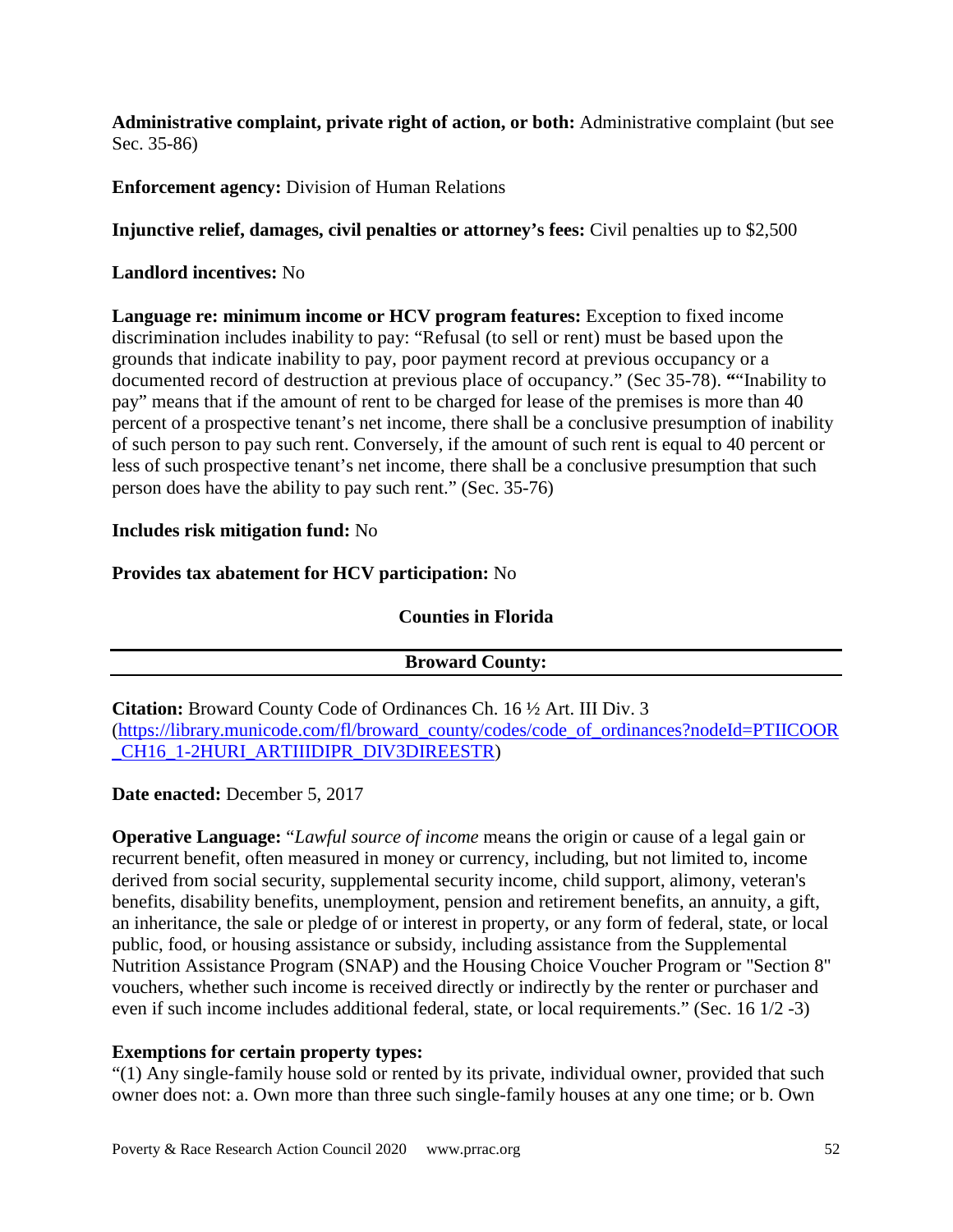any interest in, nor is there owned or reserved on his or her behalf, under any express or voluntary agreement, title to or any right to any part of the proceeds from the sale or rental of more than three single-family houses at any one time.

(2) The sale or rental of any such single-family house shall be exempted only if the house is sold or rented without: a. The use of the sales or rental facilities, or services for sale or rental, of any real estate broker, agent, or salesperson or any person in the business of selling or renting a dwelling, or of any employee or agent of such; and b. The making, printing, publication, posting, or mailing of any advertisement or written notice in violation of this section.

Nothing in this section prohibits the use of attorneys, escrow agents, abstractors, title companies, and other such professional assistance as necessary to perfect or transfer title to real property. (3) The sale or rental of rooms or units in dwellings containing living quarters occupied or intended to be occupied by no more than four families living independently of each other, if the owner actually maintains and occupies any such living quarters as his or her residence. For the purposes of this section, a person is deemed to be in the business of selling or renting dwellings if: a. He or she has, within the preceding twelve months, participated as a principal in three or more transactions involving the sale or rental of any dwelling or interest therein; b. He or she has, within the preceding twelve months, participated as an agent, other than in the sale or rental of his or her own personal residence, in providing sales or rental facilities or sales or rental services in two or more transactions involving the sale or rental of any dwelling or interest therein; or c. He or she is the owner of any dwelling designed or intended for occupancy by, or occupied by, five or more families."

## **Administrative complaint, private right of action, or both:** Both

#### **Identifies enforcement agency:** Human Rights Board

**Injunctive relief, damages, civil penalties or attorney's fees:** All. "Eleven thousand dollars (\$11,000) if the respondent has been adjudged by order of the Board to have committed a prior discriminatory housing practice; (2) Except as provided in subparagraph (d) below, twenty-seven thousand five hundred dollars (\$27,500) if the respondent has been adjudged by order of the Board to have committed one (1) other discriminatory housing practice during the five-year period ending on the date of the filing of the charge; and (3) Except as provided by subparagraph (d) below, fifty-five thousand dollars (\$55,000) if the respondent has been adjudged by order of the Board to have committed two (2) or more discriminatory housing practices during the sevenyear period ending on the date of the filing of the charge."

#### **Landlord incentives:** No

#### **Language re: minimum income or HCV program features:** No

#### **Includes risk mitigation fund:** No

**Provides tax abatement for HCV participation:** No

#### **Miami-Dade County:**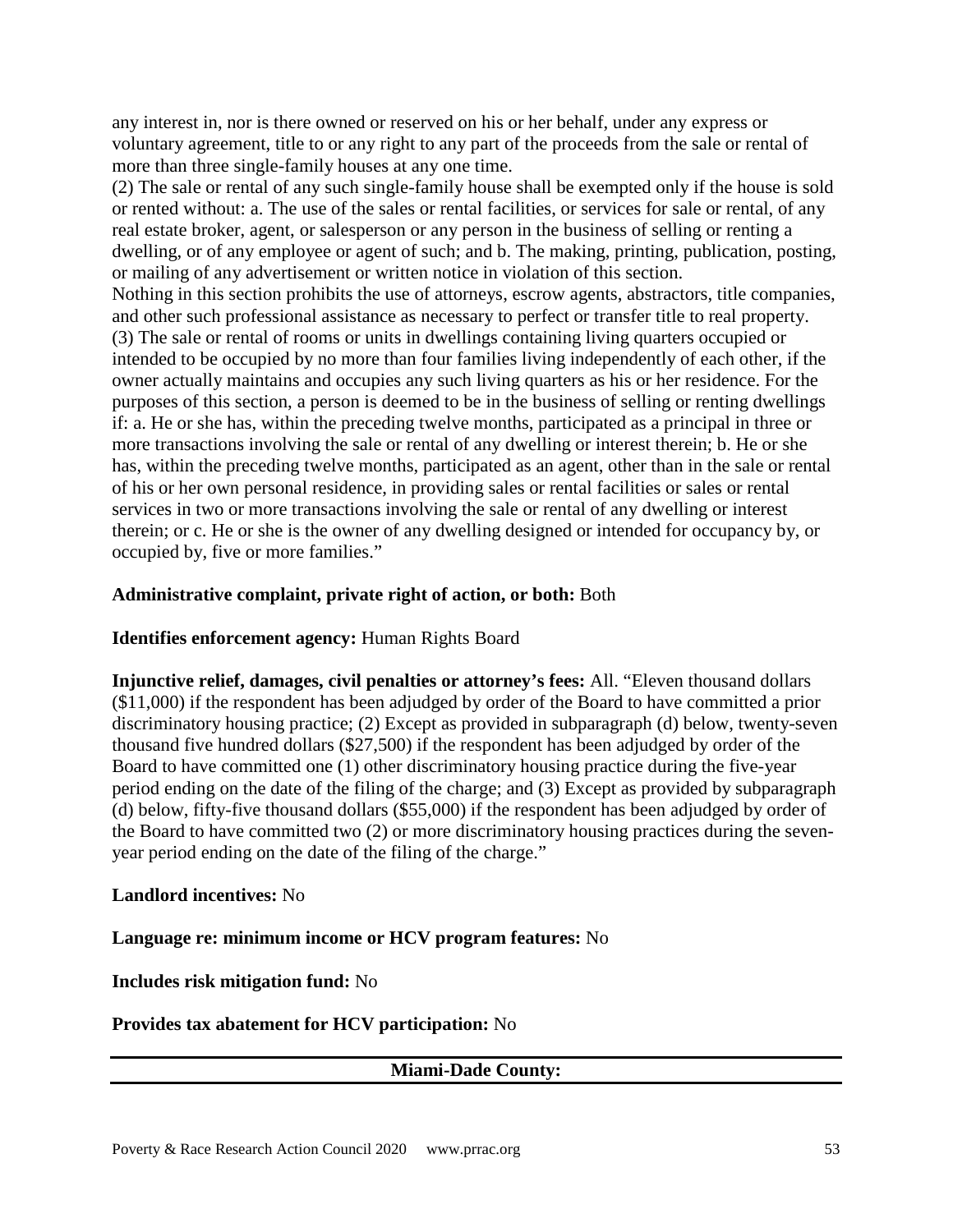**Citation**: Miami-Dade County Code of Ordinances Ch. 11A Art. II Sec. 11A-12 [\(](https://library.municode.com/fl/miami_-_dade_county/codes/code_of_ordinances?nodeId=PTIIICOOR_CH11ADI_ARTIIHO)[https://library.municode.com/fl/miami\\_](https://library.municode.com/fl/miami_-_dade_county/codes/code_of_ordinances?nodeId=PTIIICOOR_CH11ADI_ARTIIHO_S11A-12UNHOPR) dade\_county/codes/code\_of\_ordinances?nodeId=PTIIICOOR\_CH11ADI\_ARTIIHO\_S11A-[12UNHOPR\)](https://library.municode.com/fl/miami_-_dade_county/codes/code_of_ordinances?nodeId=PTIIICOOR_CH11ADI_ARTIIHO_S11A-12UNHOPR)

**Date enacted:** August 3, 2009 (updated November 5, 2014)

**Operative Language:** "*Source of income* shall mean the lawful, verifiable income paid directly to a tenant or paid to a representative of a tenant, including, but not limited to, Section 8 Housing Choice Vouchers, Supplemental Security Income, Social Security, pensions and other retirement benefits." (Sec. 11A-11)

**Exemptions for certain property types:** Owner-occupied four-family dwellings, religious organizations and other limited exemptions

## **Administrative complaint, private right of action, or both:** Both

**Enforcement agency:** Commission on Human Rights

**Injunctive relief, damages, civil penalties or attorney's fees:** All. Civil penalties: "(a)Up to ten thousand dollars (\$10,000.00) if the respondent has not previously been found guilty of a violation of this article;(b)Up to twenty-five thousand dollars (\$25,000.00) if the respondent has been found guilty of one (1) prior violation of this article within the preceding five (5) years prior to filing of a complaint;(c)Up to fifty thousand dollars (\$50,000.00) if the respondent has been found guilty of two (2) or more violations of this article within the preceding seven (7) years prior to filing of a complaint."

**Landlord incentives:** No

**Language re: minimum income or HCV program features:** No

**Includes risk mitigation fund:** No

**Provides tax abatement for HCV participation:** No

## **Cities in Georgia**

#### **Atlanta:**

**Citation:** City of Atlanta Code of Ordinances Part 94 – Human Relations; Article IV – Fair Housing Sec. 94-91, Sec. 94-92, Sec. 94-94

**Date enacted:** Adopted by City Council on February 17, 2020. Effective 6 months from adoption by City Council.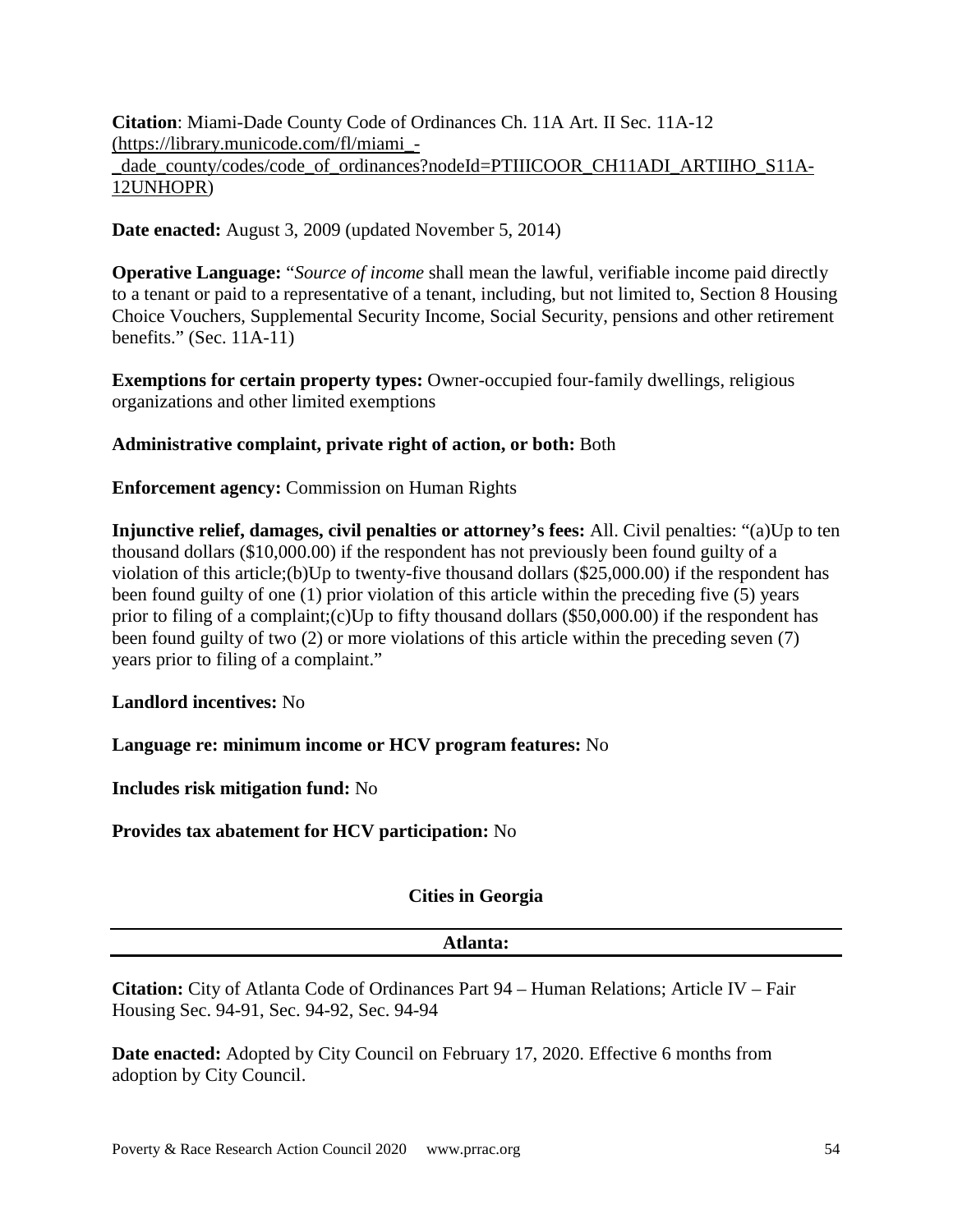## **Operative Language:**

Sec. 94-91. - Definitions.

*Source of income*: Any lawful, verifiable source of income or housing assistance paid to or on behalf of a renter or buyer including, but not limited to monies from any occupation or activity, from any contract, agreement, loan or settlement, from any courtordered payments such as child support, from payments received as gifts, bequests, annuities or life insurance policies, or from federal, state or local payments, including disability benefits and housing choice vouchers or any other rent subsidy or rent assistance program and related program requirements.

Sec. 94-94. – Unlawful practices in selling or renting dwellings.

(a) Except as exempted by subsection (b) or (d) of this section or section 94-97 it shall be unlawful:

(1)To refuse to sell or rent, after the making of a bona fide offer, or refuse to negotiate for the sale or rental of or otherwise make unavailable or deny a dwelling to any person because of the person's, or a perception of the person's, race, color, creed, religion, sex, domestic relationship status, parental status, familial status, sexual orientation, national origin, gender identity, age, disability, or the use of a service animal, or *refuse to consider any source of income in the same manner as ordinary wage income*.

#### **Exemptions for certain property types:**

Single-family dwelling sold or rented by an owner if: (1) the private owner does not own more than 3 single-family swellings at a time; and (2) the owner does now have any interest in, title to, or right to all or a portion of the proceeds from the sale or rental of more than 3 single-family dwellings at a time; and (3) such dwelling is sold or rented without any sales or rental services or any real estate broker or agent. There is also an exemption for property owned by religious organizations or private clubs

**Administrative complaint, private right of action, or both:** Both

**Enforcement Agency:** Atlanta Human Rights Commission

**Injunctive relief, damages, civil penalties or attorney's fees:** Injunctive relief through administrative hearing

**Landlord incentives:** No

**Language re: minimum income or HCV program features:** Yes

**Includes risk mitigation fund:** No

**Provides tax abatement for HCV participation:** No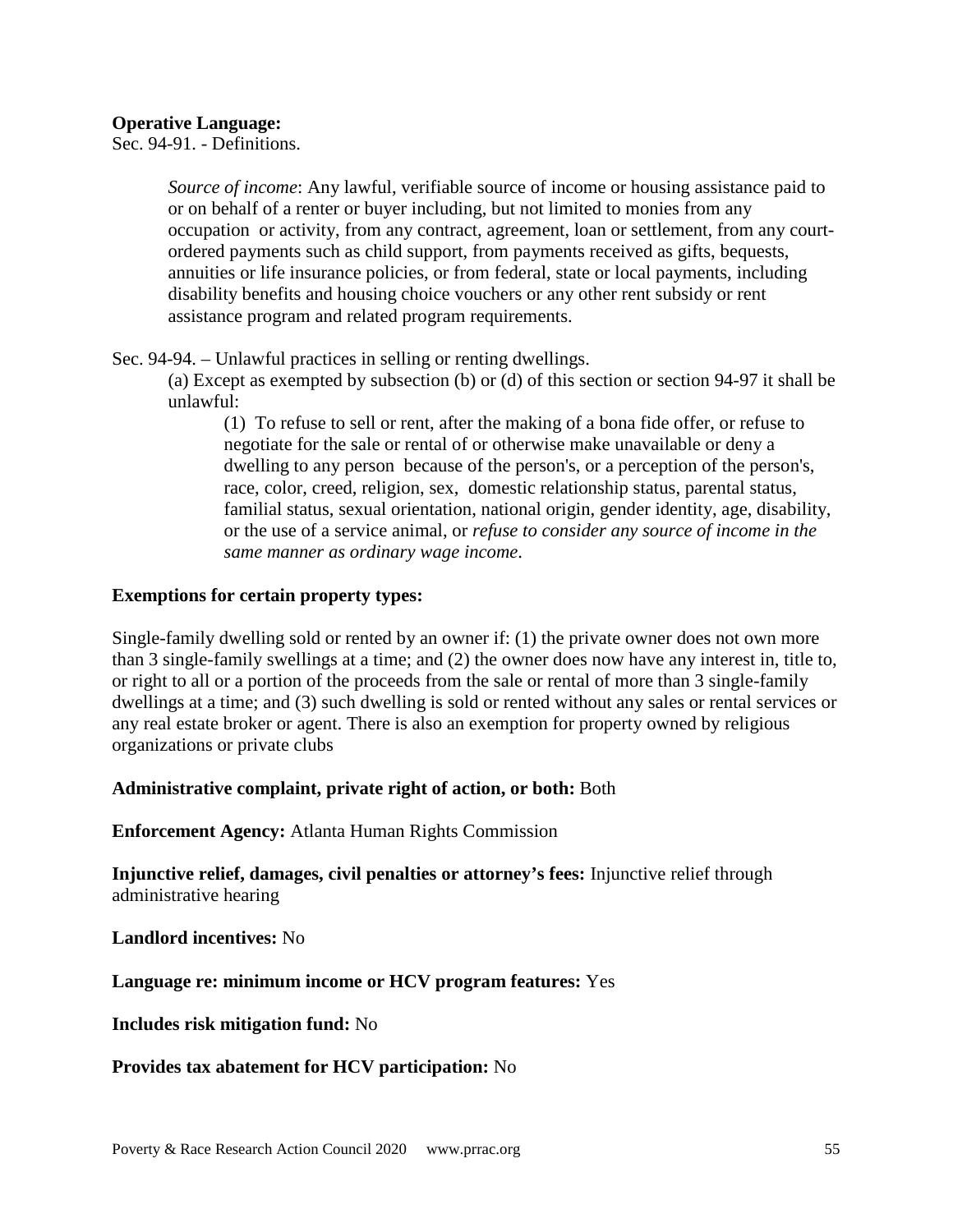## **Cities/Counties in Illinois**

## **Chicago:**

**Citation**: Municipal Code of Chicago Title 5 Ch. 5-8 Sec. 5-8-040 [\(http://library.amlegal.com/nxt/gateway.dll/Illinois/chicago\\_il/municipalcodeofchicago?f=templa](http://library.amlegal.com/nxt/gateway.dll/Illinois/chicago_il/municipalcodeofchicago?f=templates$fn=default.htm$3.0$vid=amlegal:chicago_il) [tes\\$fn=default.htm\\$3.0\\$vid=amlegal:chicago\\_il\)](http://library.amlegal.com/nxt/gateway.dll/Illinois/chicago_il/municipalcodeofchicago?f=templates$fn=default.htm$3.0$vid=amlegal:chicago_il)

**Date enacted:** 1990

**Operative Language:** ""Source of income" means the lawful manner by which an individual supports himself or herself and his or her dependents." (Sec 2-160-020)

**Exemptions for certain property types**: Religious organizations

**Administrative complaint, private right of action, or both:** Administrative; private right of action unclear ("Nothing herein contained shall be construed so as to preclude any aggrieved person from pursuing such other and further legal and equitable relief to which he may be entitled.")

**Enforcement agency:** Chicago Commission on Human Relations

**Injunctive relief, damages, civil penalties or attorney's fees:** All. Civil penalties limited to \$500 per violation

**Landlord incentives:** Yes

**Language re: minimum income or HCV program features:** No

**Includes risk mitigation fund:** No

**Provides tax abatement for HCV participation:** Yes – under Illinois code, see Section 3 of this document below

## **Cook County:**

**Citation**: Cook County Human Rights Ordinance Ch. 42 Art. II Sec. 42-38 [\(https://library.municode.com/il/cook\\_county/codes/code\\_of\\_ordinances?nodeId=PTIGEOR\\_CH](https://library.municode.com/il/cook_county/codes/code_of_ordinances?nodeId=PTIGEOR_CH42HURE_ARTIIHURI_S42-38HO) [42HURE\\_ARTIIHURI\\_S42-38HO\)](https://library.municode.com/il/cook_county/codes/code_of_ordinances?nodeId=PTIGEOR_CH42HURE_ARTIIHURI_S42-38HO)

**Date enacted:** May 8, 2013 (effective 60 days after)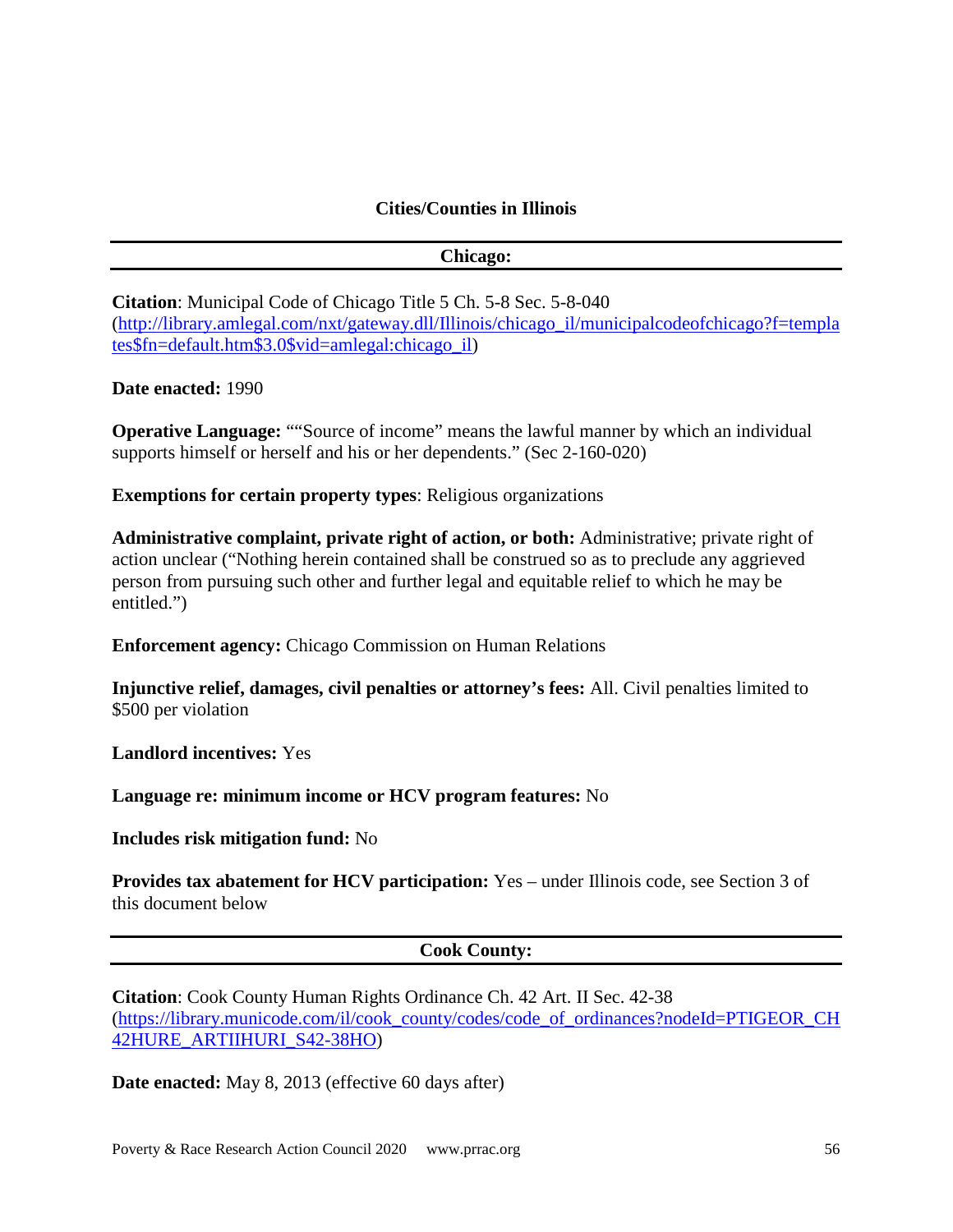**Operative Language: "***Source of income* means the lawful manner by which an individual supports himself or herself and his or her dependents." (Sec. 42-31)

**Exemptions for certain property types:** Religious organizations; "rental of a room or rooms in a private home by an owner if the owner or a member of the owner's family resides therein or, while absent for a period of not more than 12 months, if the owner or a member of the owner's family intends to return to reside therein."

## **Administrative complaint, private action, or both:** Both

**Identifies enforcement agency:** Cook County Commission on Human Rights

**Injunctive relief, damages, civil penalties or attorney's fees:** All. Civil penalties: "of not less than \$100 and not more than \$500 for each offense. Every day that a violation shall continue shall constitute a separate and distinct offense."

## **Landlord incentives:** No

**Language re: minimum income or HCV program features:** No

**Includes risk mitigation fund:** No

**Provides tax abatement for HCV participation:** Yes – under Illinois code, see Section 3 of this document below

**Harwood Heights:**

**Citation**: Harwood Heights Municipal Code Title 19

[\(https://library.municode.com/il/harwood\\_heights/codes/code\\_of\\_ordinances?nodeId=TIT19FA](https://library.municode.com/il/harwood_heights/codes/code_of_ordinances?nodeId=TIT19FAHO) [HO\)](https://library.municode.com/il/harwood_heights/codes/code_of_ordinances?nodeId=TIT19FAHO)

**Date enacted:** August 13, 2009

**Operative Language:** "Discrimination against any person in the terms, conditions, or privileges of sale or rental of a dwelling, or in the provision of services or facilities in connection therewith, because of factors set forth in Section 19.04.010." (Sec. 19.08.010)

"It is declared to be the public policy of the village and the purpose of this chapter, in the exercise of its power to regulate for the protection of the public health, safety, morals and welfare, and to maintain and promote commerce and good government in the village and to acknowledge the value of diversity within the village, to assure fair housing and freedom from the effects of residential segregation by race, color, creed, sex, age, religion, disability, national origin, ancestry, sexual orientation, marital status, parental status, military discharge status, source of income, gender identity, or housing status, to promote population diversity in a free and open community, to secure for all persons in the village equal opportunities to view, purchase, lease, rent or otherwise occupy real estate without discrimination, and to secure for its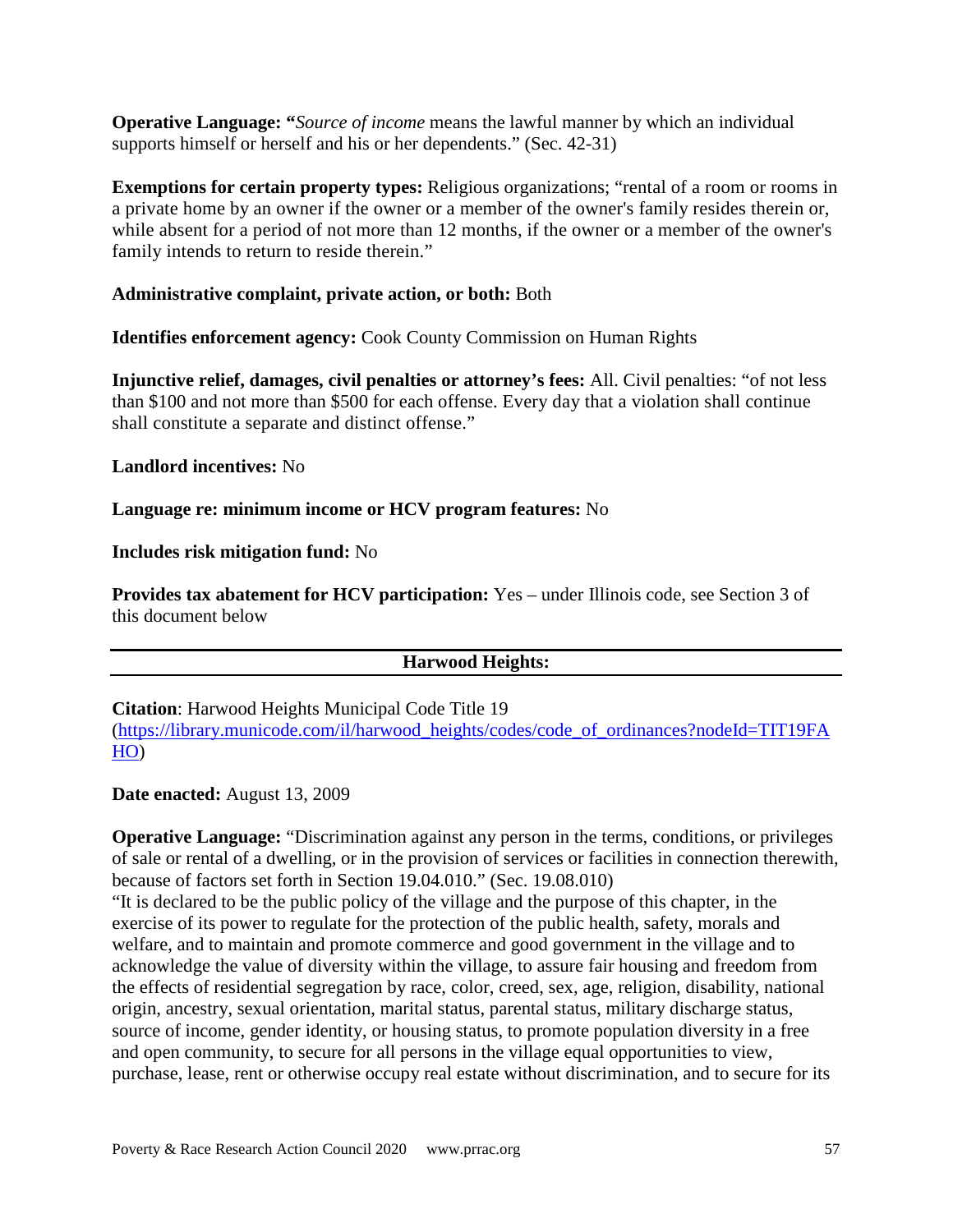citizens the economic, social and professional benefits of living in an integrated society." (Sec. 19.04.010)

**Exemptions for certain property types:** Single rooms in owner-occupied single-family dwellings and religious organizations

**Administrative complaint, private action, or both:** Administrative

**Identifies enforcement agency:** Village of Harwood Heights Board of Trustees

**Injunctive relief, damages, civil penalties or attorney's fees:** All. Civil penalties between \$100 and \$500 for each violation.

**Landlord incentives:** No

**Language re: minimum income or HCV program features:** No

**Includes risk mitigation fund:** No

**Provides tax abatement for HCV participation:** Yes – under Illinois code, see Section 3 of this document below

**Naperville:**

**Citation**: Naperville Code of Ordinances Title 10 Ch. 5 Sec. 10-5-1 [\(https://library.municode.com/il/naperville/codes/code\\_of\\_ordinances?nodeId=TIT10PORE\\_CH](https://library.municode.com/il/naperville/codes/code_of_ordinances?nodeId=TIT10PORE_CH5FAHO) [5FAHO\)](https://library.municode.com/il/naperville/codes/code_of_ordinances?nodeId=TIT10PORE_CH5FAHO)

**Date enacted:** June 6, 2000

**Operative Language:** "LEGAL SOURCE OF INCOME**:** Any lawful income, subsidy or benefit with which an individual supports himself or herself and his or her dependents, including but not limited to, child support, maintenance, and any federal, state or local public assistance, medical assistance or rental assistance program." (Sec. 10-5-2)

## **Exemptions for certain property types:** No

**Administrative complaint, private action, or both:** Administrative with limited right to private action ("Nothing in this Subsection shall be construed as prohibiting the complainant from taking independent legal or administrative action against the respondent for any violation of this Chapter or any other applicable law or ordinance.")

**Identifies enforcement agency:** Housing Advisory Commission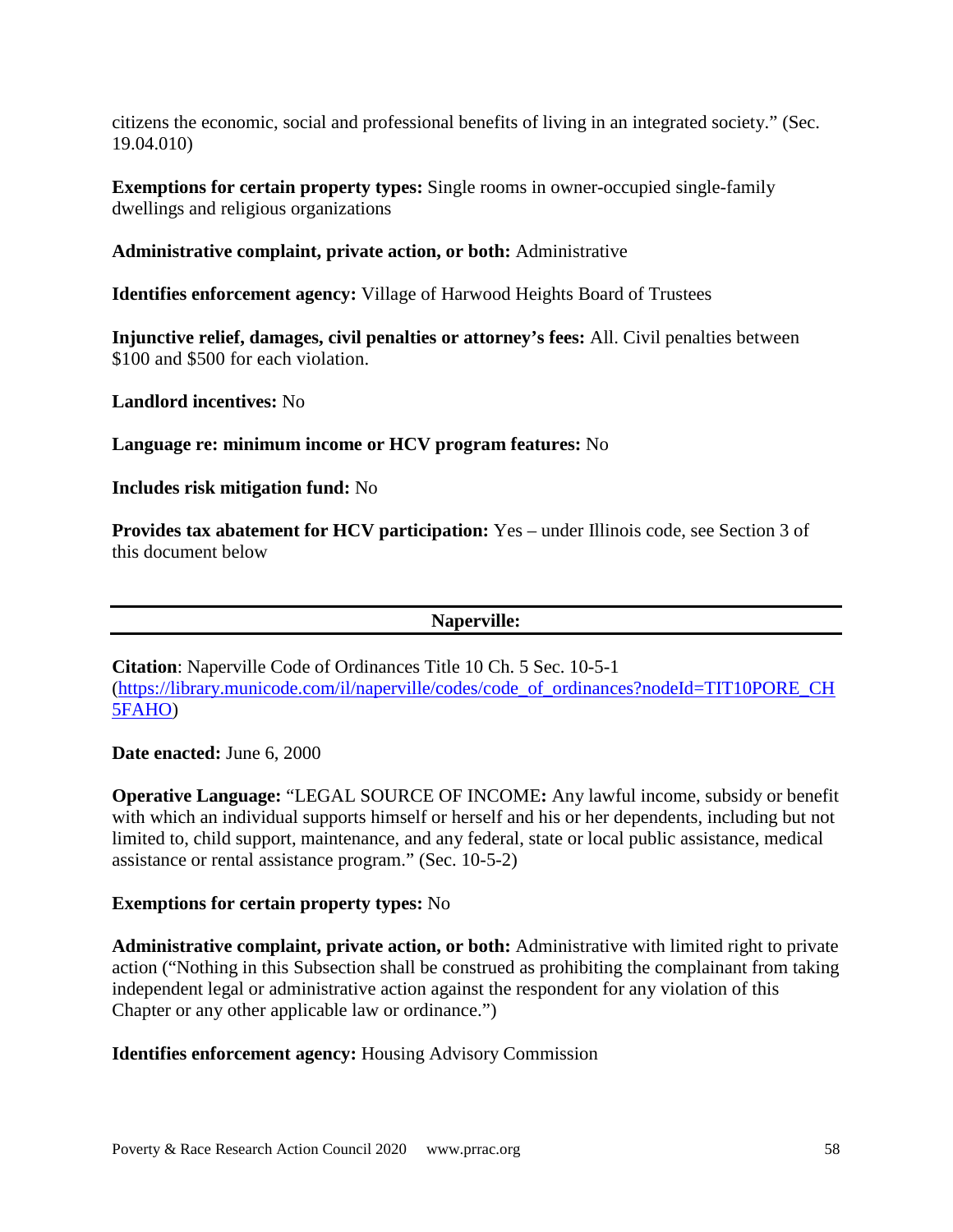**Injunctive relief, damages, civil penalties or attorney's fees:** Injunctive relief and civil penalties between \$1,000 and \$5,000 for each offense.

#### **Landlord incentives:** No

**Language re: minimum income or HCV program features:** "(1) Nothing in this Chapter prevents an owner or agent acting in good faith from taking into consideration factors other than legal sources of income such as credit history, criminal history or reference; (2) nothing in this Chapter shall require or prevent any person whose property, upon inspection by the Housing Authority, fails to meet federal housing quality standards in connection with the federal Housing Choice Voucher program to lease or rent a unit to a prospective tenant who is relying on such subsidy, payment assistance contribution or voucher for payment of part or all of the rent for such unit; (3) in addition, in such time as a landlord is waiting for an inspection or other agency response relative to a Housing Choice Voucher participant's application for rental of the landlord's housing unit, this Chapter shall not prohibit such landlord from choosing to rent such unit to another applicant who may or may not be a Housing Choice Voucher participant."

## **Includes risk mitigation fund:** No

**Provides tax abatement for HCV participation:** Yes – under Illinois code, see Section 3 of this document below

**Urbana:**

**Citation**: Urbana Code of Ordinances Ch. 12 Art. III Div. 1 Sec. 12-37 [\(https://library.municode.com/il/urbana/codes/code\\_of\\_ordinances?nodeId=COOR\\_CH12HURI](https://library.municode.com/il/urbana/codes/code_of_ordinances?nodeId=COOR_CH12HURI_ARTIIIDI) [\\_ARTIIIDI\)](https://library.municode.com/il/urbana/codes/code_of_ordinances?nodeId=COOR_CH12HURI_ARTIIIDI)

#### **Date enacted:** 1996

**Operative Language:** "*Source of Income*. The point or form of the origination of legal gains of income accruing to a person in a stated period of time; from any occupation, profession or activity, from any contract, agreement or settlement, from federal, state or local payments, including Section 8 or any other rent subsidy or rent assistance program, from court ordered payments or from payments received as gifts, bequests, annuities or life insurance policies." (Sec. 12-39)

**Exemptions for certain property types:** Owner-occupied dwellings and religious organizations

**Administrative complaint, private action, or both:** Administrative

**Identifies enforcement agency:** City of Urbana Human Relations Commission

**Injunctive relief, damages, civil penalties or attorney's fees:** Injunctive relief and civil penalties up to \$500 for each violation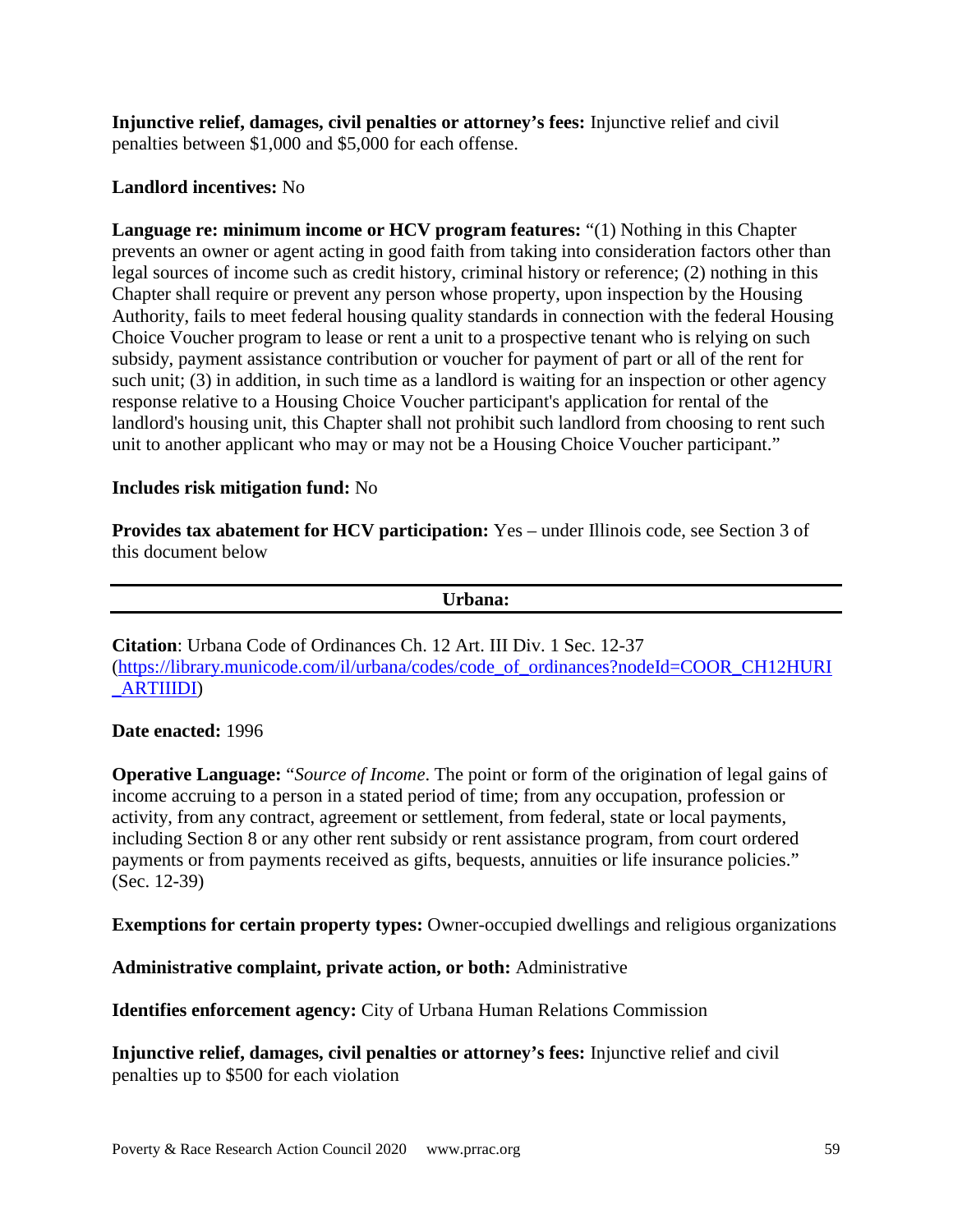#### **Landlord incentives:** No

#### **Language re: minimum income or HCV program features:** No

**Includes risk mitigation fund:** No

**Provides tax abatement for HCV participation:** Yes – under Illinois code, see Section 3 of this document below

#### **Wheeling (does not cover housing vouchers):**

**Citation**: Wheeling Code of Ordinances Ch. 6.14 [\(https://library.municode.com/il/wheeling/codes/code\\_of\\_ordinances?nodeId=TIT6HURI\\_CH6.](https://library.municode.com/il/wheeling/codes/code_of_ordinances?nodeId=TIT6HURI_CH6.14REESFAHO) [14REESFAHO\)](https://library.municode.com/il/wheeling/codes/code_of_ordinances?nodeId=TIT6HURI_CH6.14REESFAHO)

**Date enacted:** 1995

**Operative Language:** "Source of income" means the lawful manner by which an individual supports himself or herself and his or her dependents." (Sec. 6.04.190)

**Exemptions for certain property types:** HCVs and religious organizations (Sec. 6.14.100)

**Administrative complaint, private action, or both:** Administrative

**Identifies enforcement agency:** City of Wheeling Human Rights Commission

**Injunctive relief, damages, civil penalties or attorney's fees:** Unknown

**Landlord incentives:** No

**Language re: minimum income or HCV program features:** No

**Includes risk mitigation fund:** No

**Provides tax abatement for HCV participation:** Yes – under Illinois code, see Section 3 of this document below

#### **Cities in Iowa**

#### **Des Moines:**

**Citation**: Des Moines Code of Ordinances Ch. 62 [\(http://Prrac.org/pdf/Des-Moines-SOI-](http://prrac.org/pdf/Des-Moines-SOI-Ordinance.pdf)[Ordinance.pdf\)](http://prrac.org/pdf/Des-Moines-SOI-Ordinance.pdf)

**Date enacted:** May 9, 2019 (effective September 1, 2019)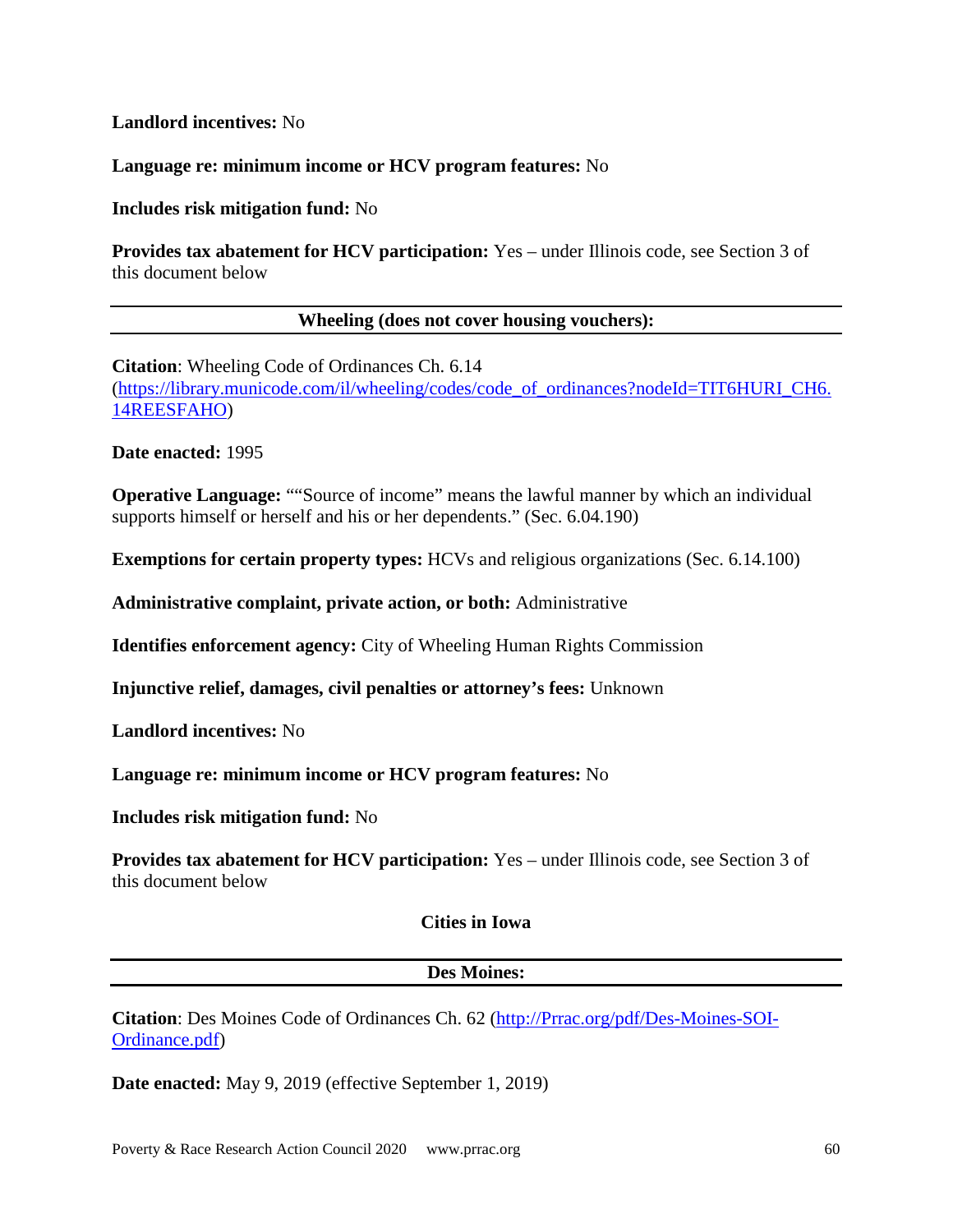**Operative Language: "**Sources of income: Any sources of income or support received directly or indirectly on behalf of a renter or buyer of housing to purchase or rent housing. It includes any pension, annuity, child support, or alimony, or any tax supported federal, state or local funds, including social security, supplemental security income temporary assistance, general relief, food stamps, unemployment compensation, housing choice voucher rent subsidies or similar programs."

**Exemptions for certain property types:** "(1) The rental or leasing of a dwelling in a building which contains dwellings for not more than two families living independently of each other, if the owner resides in one of such dwellings. (2) Any bona fide religious institution with respect to any qualifications it may impose based on religion, sexual orientation, or gender identity when such qualifications are related to a bona fide religious purpose, unless the religious institution owns or operates property for a commercial purpose or membership in the religion is restricted on account of race, color or national origin. (3) The rental or leasing of less than four rooms within a single dwelling by the occupant or owner of such dwelling, if the occupant or owner resides in the dwelling. (5) The rental or leasing of a dwelling in a building which contains dwellings for not more than four families living independently of each other, if the owner resides in one of the dwellings for which the owner qualifies for the homestead tax credit under I.C. § 425.1."

**Administrative complaint, private action, or both:** Administrative with limited right to private action. ("(1) The election must be made not later than 20 days after the date of receipt by the electing person of service under subsection 62-4(h)(2) of this chapter, or for the human rights commission not later than 20 days after the date of such service. (2) The person making the election shall give notice to the commission and to all other complainants and respondents to whom the election relates. (3) The election to have the charges of a complaint decided in a civil action as provided in this subsection is only available if it is alleged that there has been a violation of section 62-101 or 62-102 of this article." (Sec. 62-106)

**Identifies enforcement agency:** Des Moines Civil and Human Rights Commission.

**Injunctive relief, damages, civil penalties or attorney's fees:** All. Civil penalties up to fifty thousand dollars for a first violation and one hundred thousand dollars for a second or subsequent violation.

**Landlord incentives:** No

**Language re: minimum income or HCV program features:** No

**Includes risk mitigation fund:** No

**Provides tax abatement for HCV participation:** No

**Iowa City:** 

**Citation**: Iowa City Code Title 2 Ch. 3 Sec. 2-3-5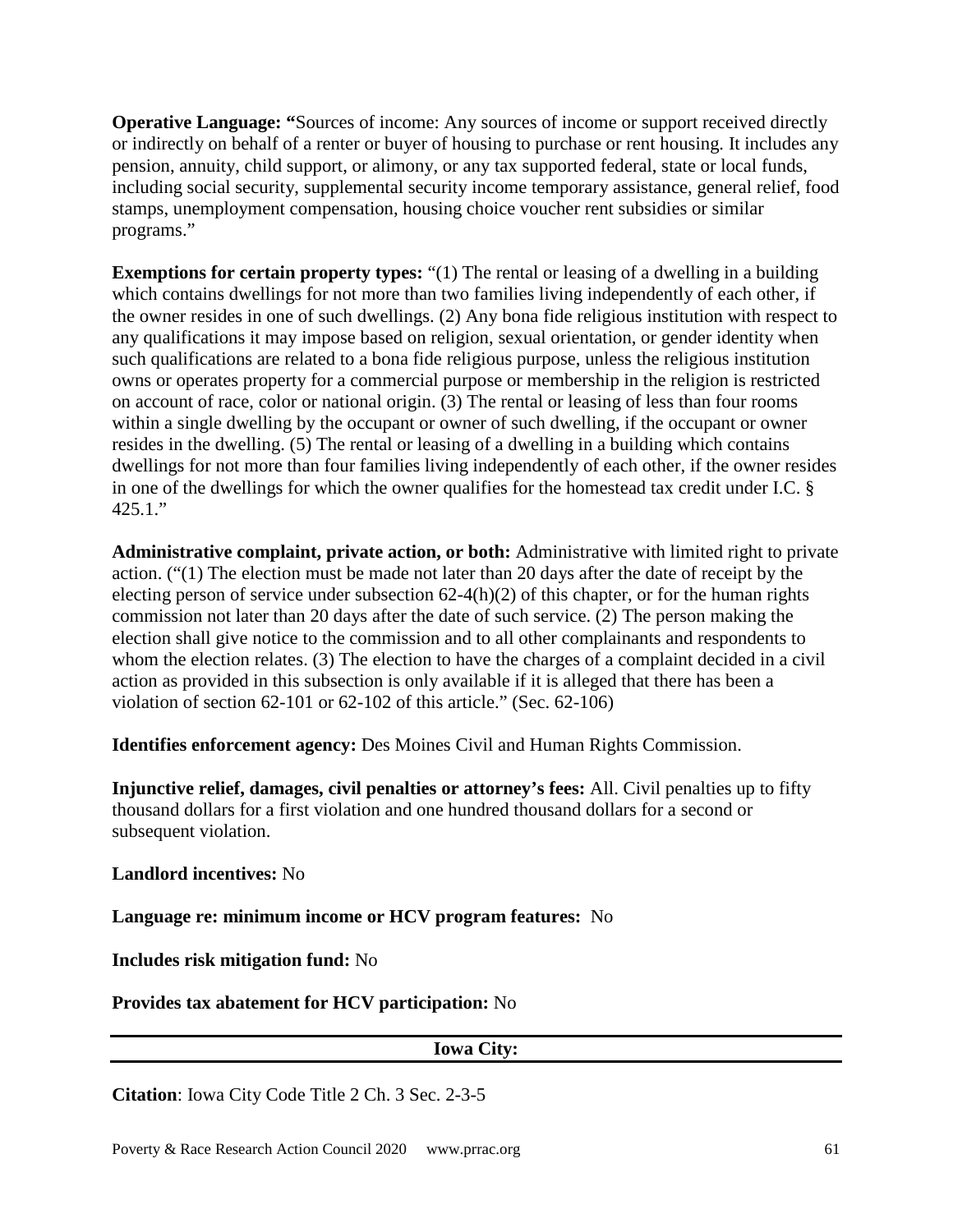[\(https://www.sterlingcodifiers.com/codebook/getBookData.php?chapter\\_id=76455#s1136177\)](https://www.sterlingcodifiers.com/codebook/getBookData.php?chapter_id=76455#s1136177)

# **Date enacted:** December 15, 2015

**Operative Language:** "PUBLIC ASSISTANCE SOURCE OF INCOME: Income and support derived from any tax supported Federal, State or local funds, including, but not limited to, social security, supplemental security income, temporary assistance for needy families, family investment program, general relief, food stamps, and unemployment compensation, housing choice voucher subsidies and similar rent subsidy programs." (Sec. 2-1-1)

**Exemptions for certain property types:** Religious organizations; "the rental or leasing of four (4) or fewer rooms within a single dwelling by the owner of such dwelling, if the owner resides therein, and rooms or units in dwellings containing living quarters occupied or intended to be occupied by no more than four (4) families living independently of each other, if the owner occupies the premises, or some portion thereof, and actually resides therein."

**Administrative complaint, private action, or both:** Administrative

**Identifies enforcement agency:** Iowa City Human Rights Commission

**Injunctive relief, damages, civil penalties or attorney's fees:** All

**Landlord incentives:** No

**Language re: minimum income or HCV program features:** No

**Includes risk mitigation fund:** No

**Provides tax abatement for HCV participation:** No

**Marion:** 

**Citation:** Marion Code of Ordinances Ch. 31.18 [\(http://www.cityofmarion.org/home/showdocument?id=4238\)](http://www.cityofmarion.org/home/showdocument?id=4238)

## **Date enacted:** 2000

**Operative Language:** "Prohibitions/Unfair or Discriminatory Practices – Housing. It is an unfair or discriminatory practice for any person, owner of rights to housing or real property, or a person acting for an owner of rights to housing or real property, with or without compensation, including (but not limited to) persons licensed as real estate brokers or salespersons, attorneys, auctioneers, architects, builders, developers, agents, or representatives by power of attorney or appointment, or any person acting under court order, deed of trust, or will – collectively referred to in this chapter as a "housing provider":

[...] F. To discriminate against an individual who is receiving or has a Federal, State or local housing subsidy, including rental assistance or Section 8 vouchers, because the individual is such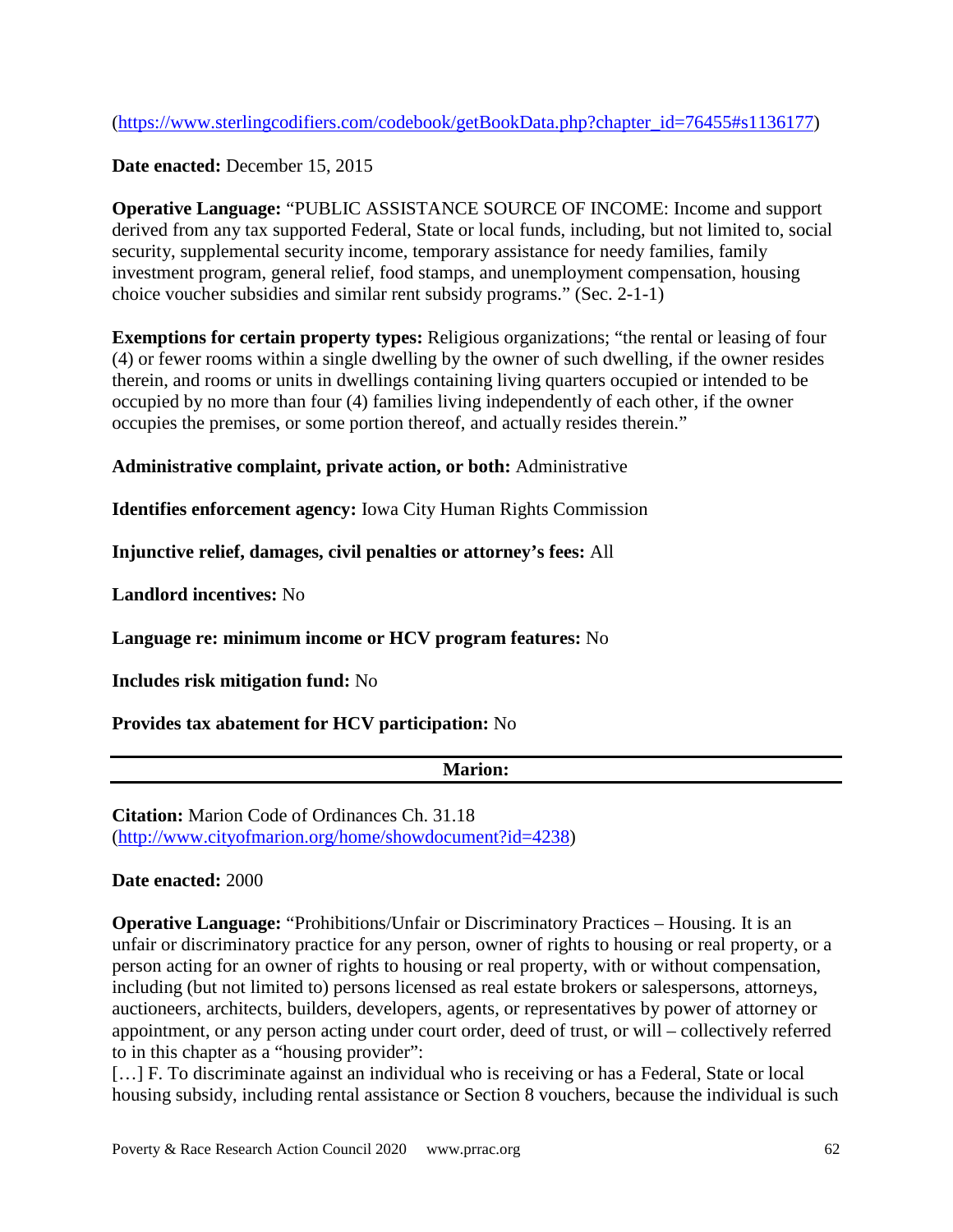a recipient or because of any requirement of such rental assistance or housing subsidy or voucher program, subject to the exemptions in Section 31.21 of this chapter."

# **Exemptions for certain property types:** No

# **Administrative complaint, private action, or both:** Administrative

**Identifies enforcement agency:** Marion Civil Rights Commission

**Injunctive relief, damages, civil penalties or attorney's fees:** All. Civil penalties: must not exceed "(1) \$10,000 if the respondent has not been adjudged by the order of the commission or a court to have committed a prior discriminatory housing or real estate practice. (2) Except as provided by paragraph "c", \$25,000 if the respondent has been adjudged by order of the commission or a court to have committed one other discriminatory housing or real estate practice during the five-year period ending on the date of the filing of the complaint. (3) Except as provided by paragraph "c", fifty thousand dollars if the respondent has been adjudged by order of the commission or a court to have committed two or more discriminatory housing or real estate practices during the seven-year period ending on the date of the filing of the complaint." (Code of Iowa Ch. 216.15A)

## **Landlord incentives:** No

**Language re: minimum income or HCV program features: "**The protection against lawful source of income discrimination shall not prohibit a person from: 2. Determining the ability of any potential buyer or renter to pay a purchase price or pay rent by: A. Verifying, in a commercially reasonable manner, the source and amount of income of the potential buyer or renter, including any rental or purchase payments or portions of rental or purchase payments that will be made by other individuals, organizations or voucher and rental assistance payment programs on the same basis as payments to be made directly by the potential buyer or renter B. Evaluating, in a commercially reasonable manner, the prospective stability, security and credit worthiness of the potential buyer or renter or any source of income of the potential buyer or renter, including any rental or purchase payments or portions of rental or purchase payments that will be made by other individuals, organizations or voucher and rental assistance payment programs."

## **Includes risk mitigation fund:** No

# **Provides tax abatement for HCV participation:** No

## **Cities in Kentucky**

#### **Louisville:**

**Citation**: [\(https://louisville.legistar.com/View.ashx?M=F&ID=8931981&GUID=CF3BEEFA-](https://louisville.legistar.com/View.ashx?M=F&ID=8931981&GUID=CF3BEEFA-2DFC-4B8E-9D60-2223A89D348D)[2DFC-4B8E-9D60-2223A89D348D\)](https://louisville.legistar.com/View.ashx?M=F&ID=8931981&GUID=CF3BEEFA-2DFC-4B8E-9D60-2223A89D348D)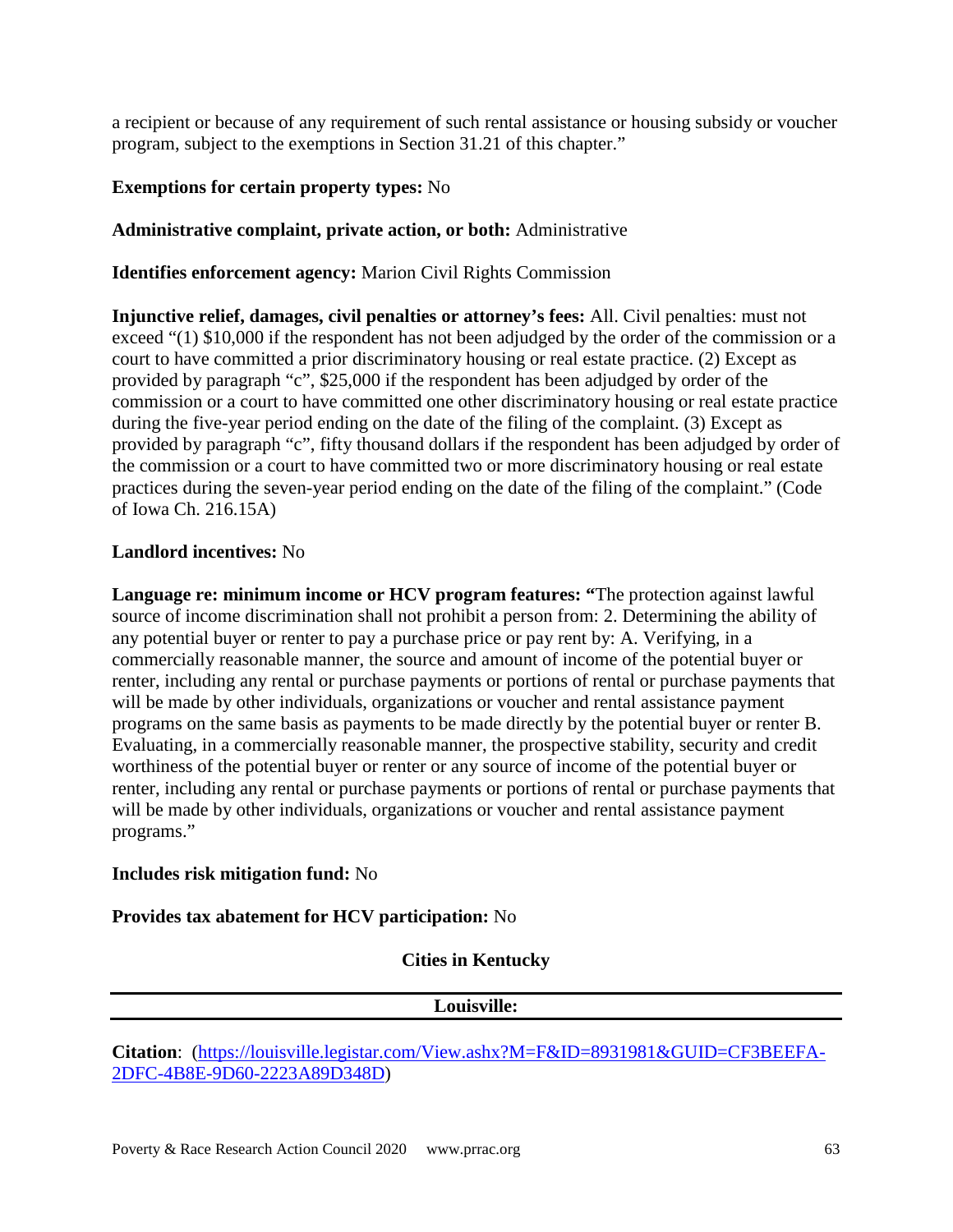## **Date enacted:** November 19, 2020

**Operative Language:** "Lawful Source of Income" is defined as including "child support, alimony, foster care subsidies, income derived from social security, grants, pension, or any form of federal, state, or local public assistance or housing assistance including, but not limited to, section 8 vouchers, or any other form of housing assistance payment or credit whether or not such income or credit is paid or attributed directly to a landlord, and any other forms of lawful income." It shall be prohibited to refuse sale or lease, to discriminate against, to refuse to receive a bona fide offer to sell, to refuse to negotiate for sale or lease, to represent that a unit is not for sale or lease, to post policy indicating intent to discriminate, or to induce the sale or lease of a unit to any person "because of…lawful source of income."

**Exemptions for certain property types:** No

**Administrative complaint, private action, or both:** Unclear

**Identifies enforcement agency:** Unclear

**Injunctive relief, damages, civil penalties or attorney's fees:** Unclear

**Landlord incentives:** No

**Language re: minimum income or HCV program features:** No

**Includes risk mitigation fund:** No

**Provides tax abatement for HCV participation:** No

## **Cities in Maine**

| <b>Portland:</b> |
|------------------|
|                  |
|                  |
|                  |

**Citation**: [\(https://www.portlandmaine.gov/DocumentCenter/View/29039/Ballot-Question-](https://www.portlandmaine.gov/DocumentCenter/View/29039/Ballot-Question-Initiative-language-Nov-2020)[Initiative-language-Nov-2020\)](https://www.portlandmaine.gov/DocumentCenter/View/29039/Ballot-Question-Initiative-language-Nov-2020)

**Date Enacted:** Ballot referendum passed on Nov. 3rd, 2020

**Operative Language:** "It shall be prohibited for a landlord to refuse to rent or negotiate for the rental of, or otherwise make unavailable or deny a dwelling to any tenant because of the tenant's source of income or because of the requirements of any program providing the source of income." Landlords are also banned from refusing to participate in rental assistance programs that include source of income non-discrimination requirements.

**Exemptions for certain property types:** Yes, exemptions for: (1) municipal housing authority units, (2) hospital, extended care, or church housing, (3) higher education dormitories, (4)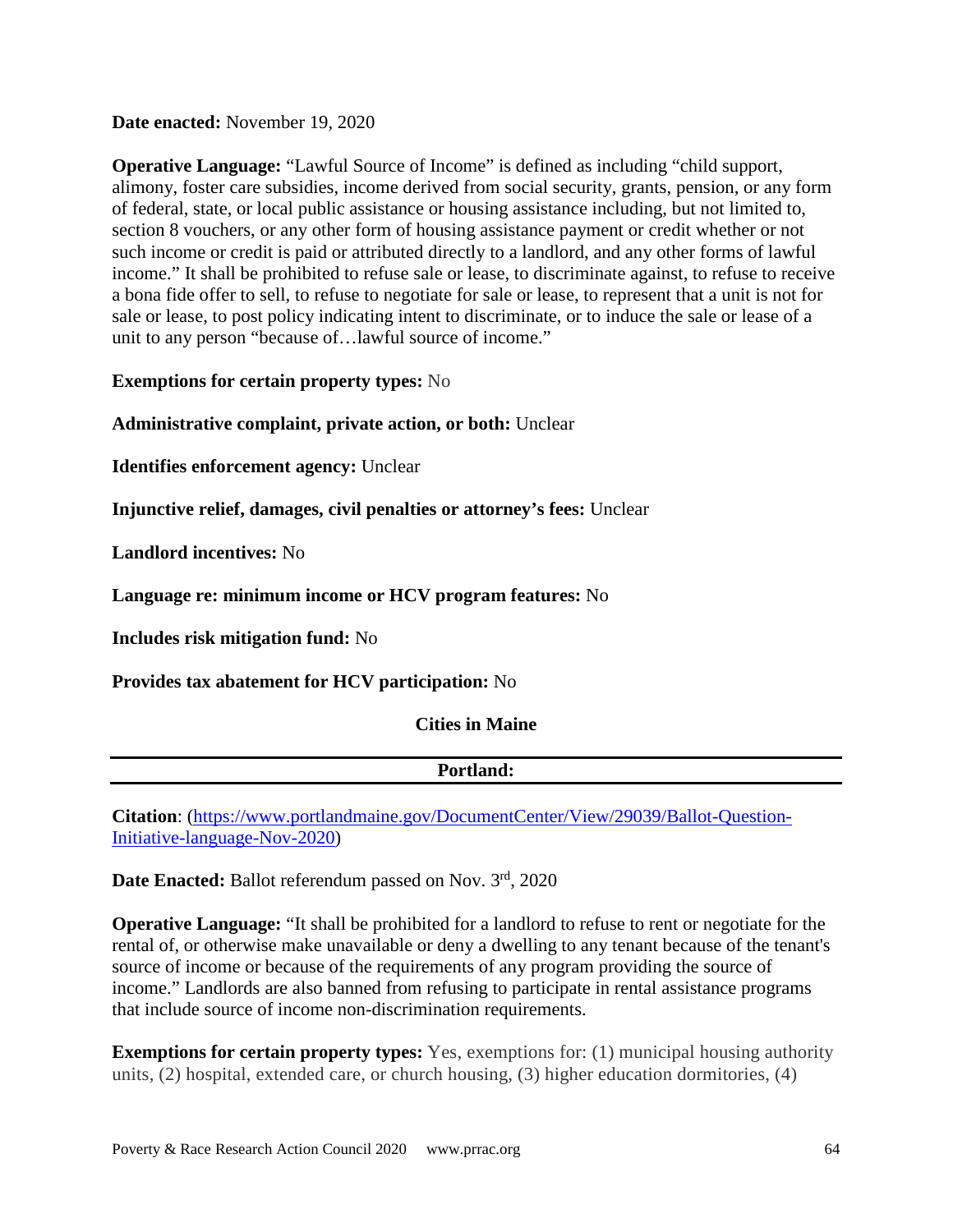landlord-occupied buildings with less than 5 dwelling units, (5) rent-controlled units, and (6) accessory dwelling units.

**Administrative complaint, private action, or both:** Administrative complaints may be filed with the Rent Board; private right of action likely under state UDAP statute.

**Identifies enforcement agency:** Portland Rent Board generally takes housing related complaints and adjudicates civil penalties.

**Injunctive relief, damages, civil penalties or attorney's fees:** Civil penalties.

**Landlord incentives:** No

**Language re: minimum income or HCV program features:** No

**Includes risk mitigation fund:** No

**Provides tax abatement for HCV participation:** No

# **Cities/Counties in Maryland**

| ______ |  |
|--------|--|
|        |  |

**Citation**: Annapolis Code of Ordinances Ch. 11.32.030 [\(https://library.municode.com/md/annapolis/codes/code\\_of\\_ordinances?nodeId=TIT11PUPEMO](https://library.municode.com/md/annapolis/codes/code_of_ordinances?nodeId=TIT11PUPEMOWE_CH11.32FAHO_11.32.020DE&showChanges=true) [WE\\_CH11.32FAHO\\_11.32.020DE&showChanges=true\)](https://library.municode.com/md/annapolis/codes/code_of_ordinances?nodeId=TIT11PUPEMOWE_CH11.32FAHO_11.32.020DE&showChanges=true)

**Date enacted:** April 13, 2009

**Operative Language:** "Source of income" means any lawful verifiable source of money paid directly or indirectly to a renter or buyer of housing including: 1. Income received through any lawful profession or occupation; 2. Federal, state, or local government assistance including, but not limited to, Section 8 housing choice vouchers, medical assistance subsidies, rental assistance, or rent supplements; 3. Any gift, inheritance, pension, annuity, alimony, child support, trust or investment accounts. A gift may only be considered income where it is verified by a letter or other means and unless it is recurring throughout a tenancy, may only support one time only expenses including a security deposit, pet fee, or other such fees, or other consideration or benefit; and 4. Any sale or pledge of property where the sale or pledge of property will result in proceeds inuring to the recipient's benefit within sixty days of the application to rent or purchase a property, or interest in property."

**Exemptions for certain property types:** Rental or leasing of a room or rooms in a personal residence and religious organizations.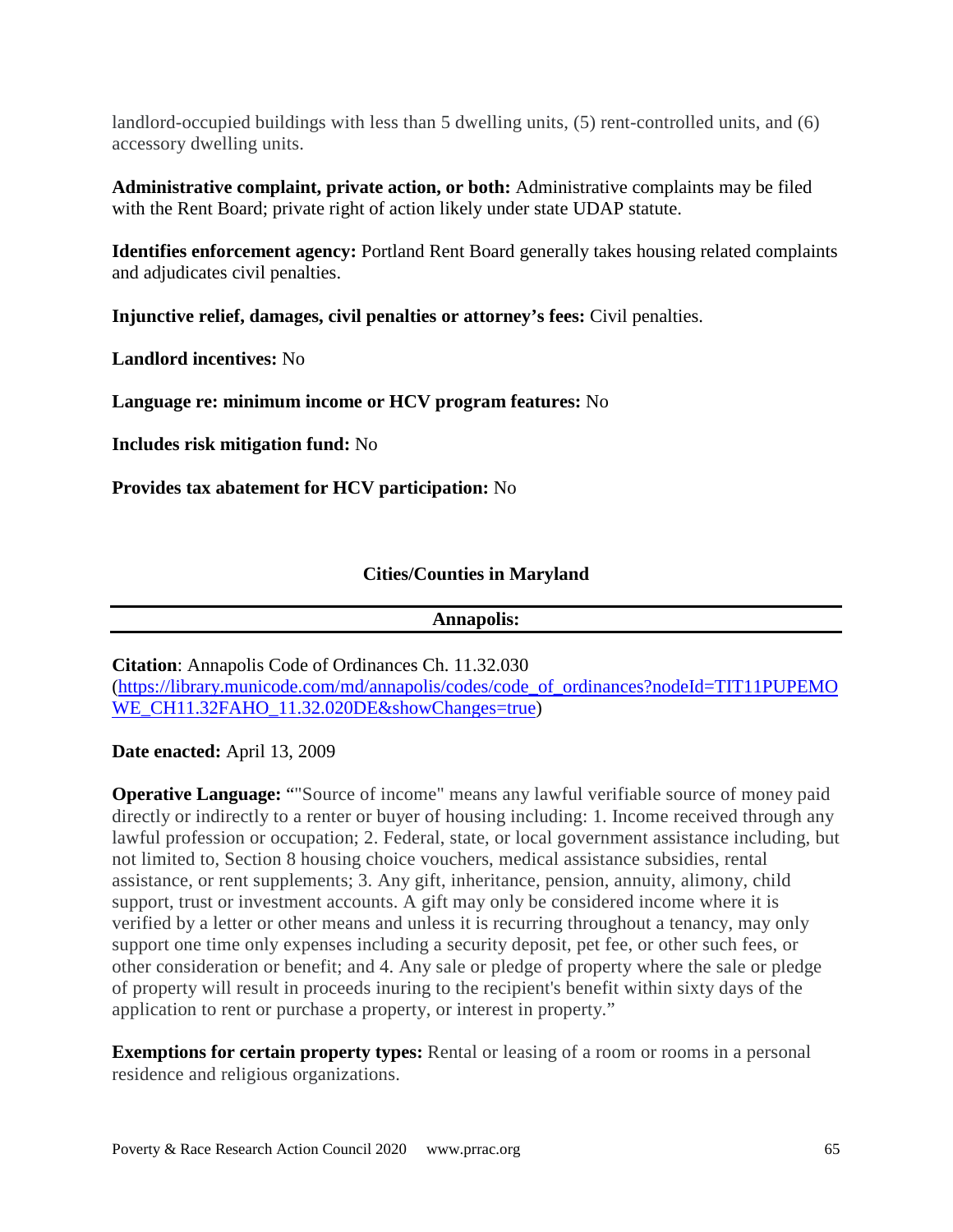**Administrative complaint, private action, or both:** Administrative

**Identifies enforcement agency:** Annapolis Human Relations Commission

**Injunctive relief, damages, civil penalties or attorney's fees:** All

**Landlord incentives:** No

**Language re: minimum income or HCV program features:** No

**Includes risk mitigation fund:** No

**Provides tax abatement for HCV participation:** No

**Anne Arundel County:**

**Citation:** Anne Arundel Fair Housing Bill (https://www.aacounty.org/departments/county-council/legislation/bills-and-resolutions/55- 191.pdf)

**Date Enacted:** September 12, 2019

**Operative Language:** "(I) 'Source of Income' means any lawful source of money that is paid to or for the benefit of a buyer or renter of housing, including money from: (1) A lawful profession or occupation; (2) A federal, state, or local government assistance, grant, or loan program; (3) A gift or inheritance, otherwise legally considered a source of income, provided that a purchase or lease agreement is executed; (4) A pension or annuity; (5) Alimony or child support; (6) Financial holdings, such as bank, trust, or investment accounts, stocks, and bonds; (7) Any contract right, sale, or pledge of an interest in property; (II) 'Source of income' does not include the determination of a person's ability to pay a purchase price or to pay rent, which is determined by such reasonable and customary standards as verification of income and its source, the creditworthiness of the renter or buyer, and the creditworthiness of any source of income." (1-9-101).

**Exemptions for certain property types:** (A) "(1) A medical, health, or education institution established for a specific age group; (2) Assisted living facilities, adult independent dwelling units; housing for the elderly of moderate means, and nursing homes; (3) child care centers and any other facilities for preschool children; (4) Age restricted residential development" and (B) Private membership clubs, "open to the public, that as incidental to its primary purpose provides housing, white it owns or operates for other than a commercial purpose" and (C) Religious organizations

#### **Administrative complaint, private action, or both:** Both

**Identifies enforcement agency:** Housing Commission of Anne Arundel County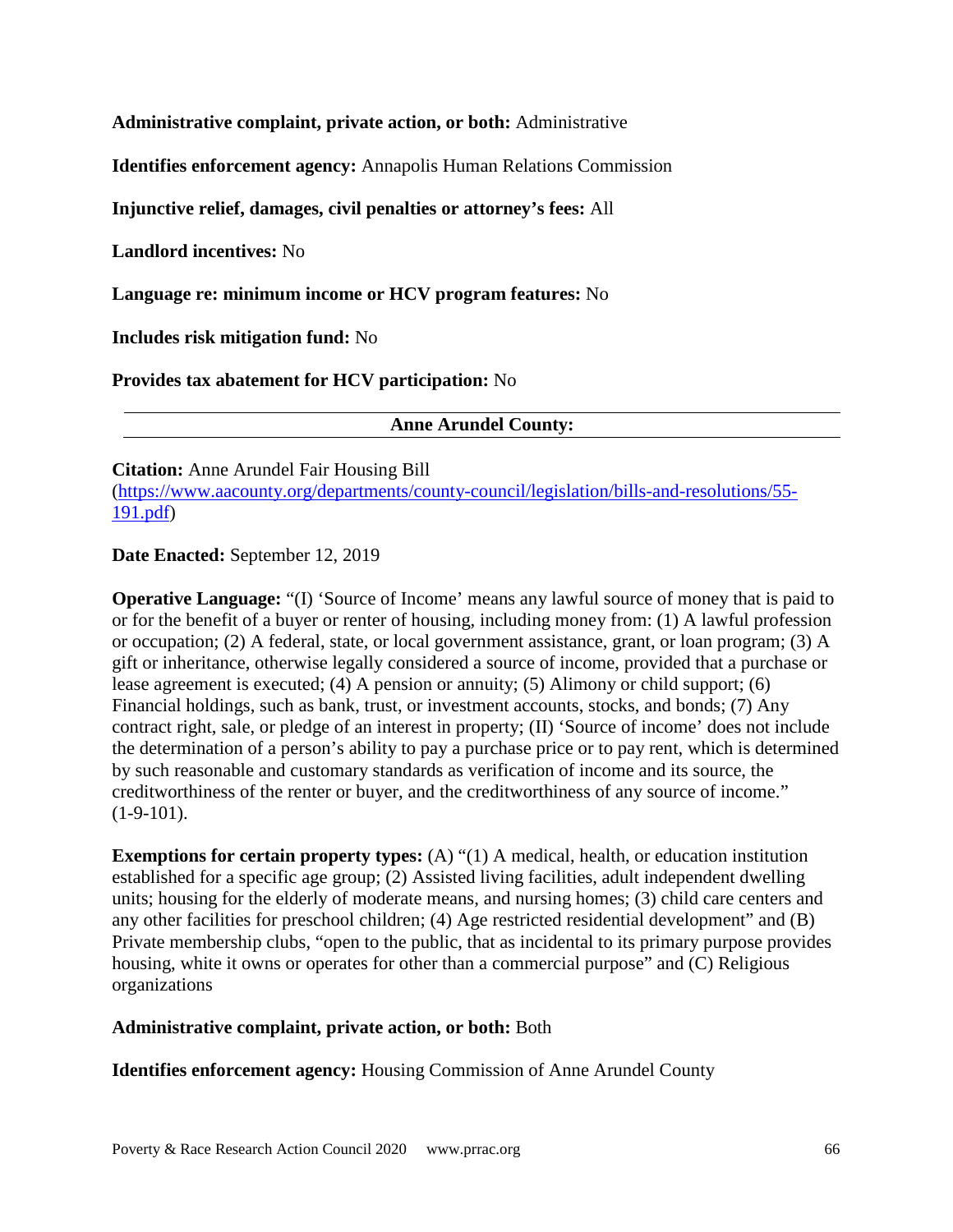**Injunctive relief, damages, civil penalties, or attorney's fees:** "A person who violates any provision of the laws…is subject to a fine not exceeding \$1,000 or imprisonment not exceeding six months or both…Each day that a violation continues constitutes a separate offense" 9-1-101

**Landlord incentives:** No

## **Language re: minimum income or HCV program features:** No

**Includes risk mitigation fund:** No

**Provides tax abatement for HCV participation:** No

**Baltimore City:** 

**Citation**: Baltimore City Code Art. 4 Sec. 3-5 [\(http://ca.baltimorecity.gov/codes/Art%2004%20-%20CommunRel.pdf\)](http://ca.baltimorecity.gov/codes/Art%2004%20-%20CommunRel.pdf)

## **Date enacted:** April 12, 2019

**Operative Language:** "Source of income", as used in § 3-5 { "Housing" } of this article, means any lawful source of money paid directly or indirectly to, or on behalf of, a renter or buyer of housing. (2) Inclusions. "Source of income" includes income from: (i) a lawful profession, occupation, or job; (ii) any government or private assistance, grant, loan, or rental assistance program, including low-income housing assistance certificates and vouchers issued under the United States Housing Act of 1937; or (iii) a gift, an inheritance, a pension, an annuity, alimony, child support, or other consideration or benefit." (Sec. 1-2)

**Exemptions for certain property types:** Religious organizations; "(1) to the rental of a dwelling unit in a building which contains not more than 4 dwelling units, provided the owner resides in 1 of the units; (2) to the rental of not more than 2 rooming units in a dwelling unit by any person if the person resides in the dwelling unit"

**Administrative complaint, private action, or both:** Administrative

**Identifies enforcement agency:** Baltimore Equal Opportunity Commission

**Injunctive relief, damages, civil penalties or attorney's fees:** Injunctive relief, damages, and civil penalties. Civil penalties: "[T]he Commission may also impose a civil penalty of not more than \$1,000, and each day that a violation continues constitutes a separate offense, with maximum amounts assessable as follows: (i) in an amount not exceeding \$10,000, if the respondent has not been adjudged to have committed any prior discriminatory housing practice; (ii) in an amount not exceeding \$25,000, if the respondent has been adjudged to have committed 1 other discriminatory housing practice during the 5-year period ending on the date of the filing of this complaint; and (iii) in an amount not exceeding \$50,000, if the respondent has been adjudged to have committed 2 or more discriminatory housing practices during the 7-year period ending on the date of the filing of this complaint; except that if the acts constituting the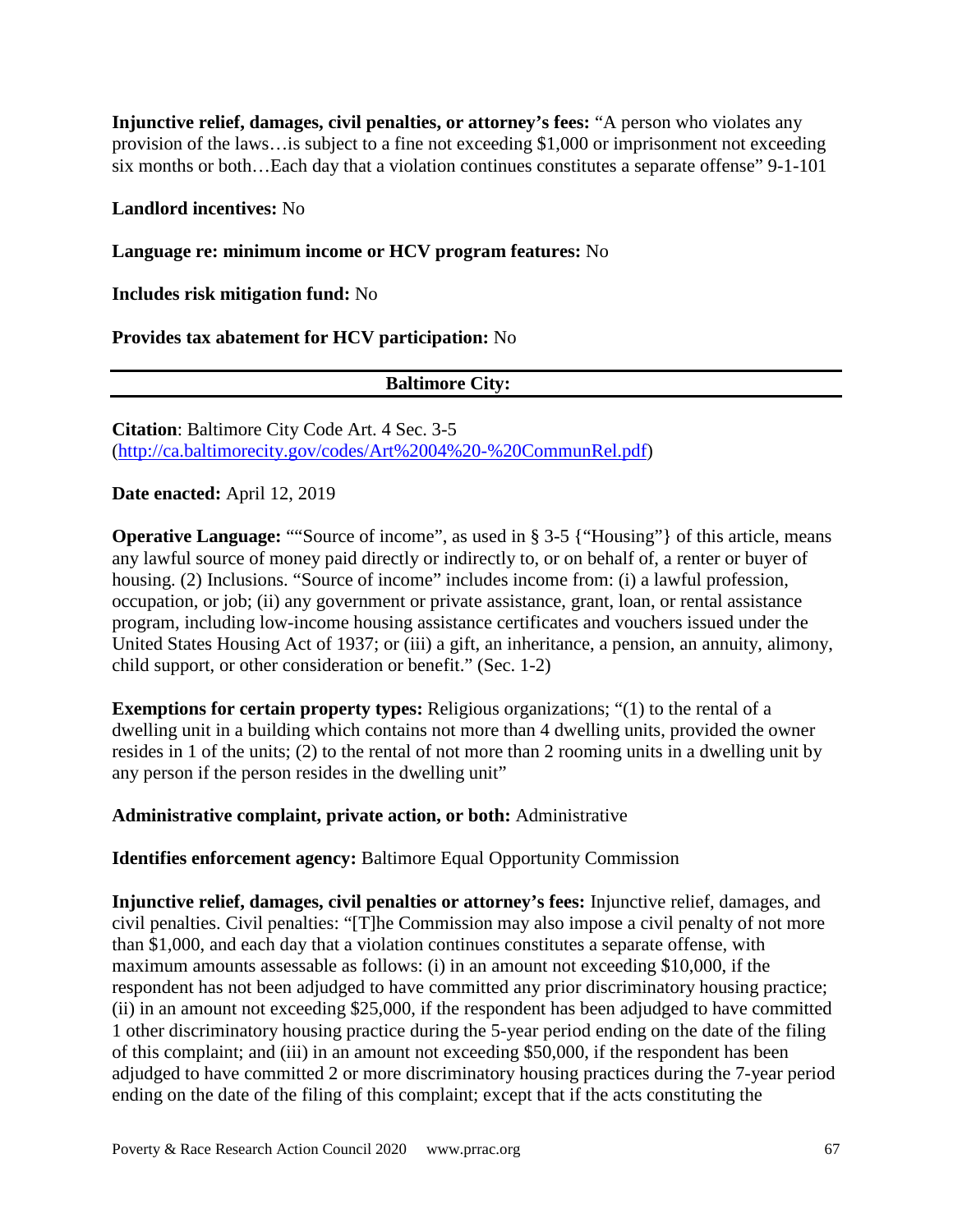discriminatory housing practice that is the object of the complaint are committed by the same natural person who has been previously adjudged to have committed acts constituting a discriminatory housing practice, then the civil penalties set forth in subparagraphs (ii) and (iii) may be imposed without regard to the period of time within which any subsequent discriminatory housing practice occurred."

#### **Landlord incentives:** No

**Language re: minimum income or HCV program features:** "(a-1) Source of income exception. (1) Qualifying housing development defined. In this subsection, "qualifying housing development" means a development consisting of 5 or more contiguous rental dwelling units in which 20% or more of the dwelling units are rented to persons whose source of income is derived in whole or in part from housing assistance certificates or vouchers issued under the United States Housing Act of 1937. (2) Exception. The prohibitions in subsection (a) of this section, as they relate to source of income, do not apply to a qualifying housing development in Baltimore City."

#### **Includes risk mitigation fund:** No

#### **Provides tax abatement for HCV participation:** No

#### **Baltimore County:**

**Citation**: Baltimore County Code, Article 29, Title 1

[\(https://prrac.org/pdf/baltimore-source-of-income-discrimination-ordinance-11-2019.pdf;](https://prrac.org/pdf/baltimore-source-of-income-discrimination-ordinance-11-2019.pdf) [https://library.municode.com/md/baltimore\\_county/codes/code\\_of\\_ordinances?nodeId=ART29H](https://library.municode.com/md/baltimore_county/codes/code_of_ordinances?nodeId=ART29HURE_TIT2PRPR_SUBTITLE_1HODI_S29-2-102PR) URE TIT2PRPR\_SUBTITLE\_1HODI\_S29-2-102PR)

#### **Date enacted:** October 7, 2019

**Operative Language:** ""Discrimination" includes discrimination based on source of income" § 29-2-101(b). ""Discriminatory restrictive covenant" means a specification limiting the transfer or rental of a dwelling because of the person's race, creed, religion, color, sex, age, national origin, marital status, sexual orientation, gender identity or expression, status as a veteran, source of income, or physical or mental disability" § 29-2-101(c). "Source of income" means any lawful source of money paid directly or indirectly to, or on behalf of, a renter or buyer of housing. "Source of income" includes income from: (I) a lawful profession, occupation, or job; (II) receipt of a federal, state, or local benefit, including (1) Receipt of federal, state, or local public assistance, including medical assistance or disability benefits, or receipt of federal, state or local housing subsidies, including rental assistance or rent supplements, or because a person is such a recipient, or because of any requirement of such public assistance, rental assistance or housing subsidy; (2) Having a history of receiving benefits as providing under sub-sub-paragraph 1 of this sub-paragraph; or (3) Being regarded as having a history of receiving benefits as provided under Sub-sub-paragraph 1 of this sub-paragraph; IIII) a gift, an inheritance, a pension, annuity, alimony, child support, or other consideration or benefits; or (IV) The sale or pledge of property or an interest in property" 29-2-101(F).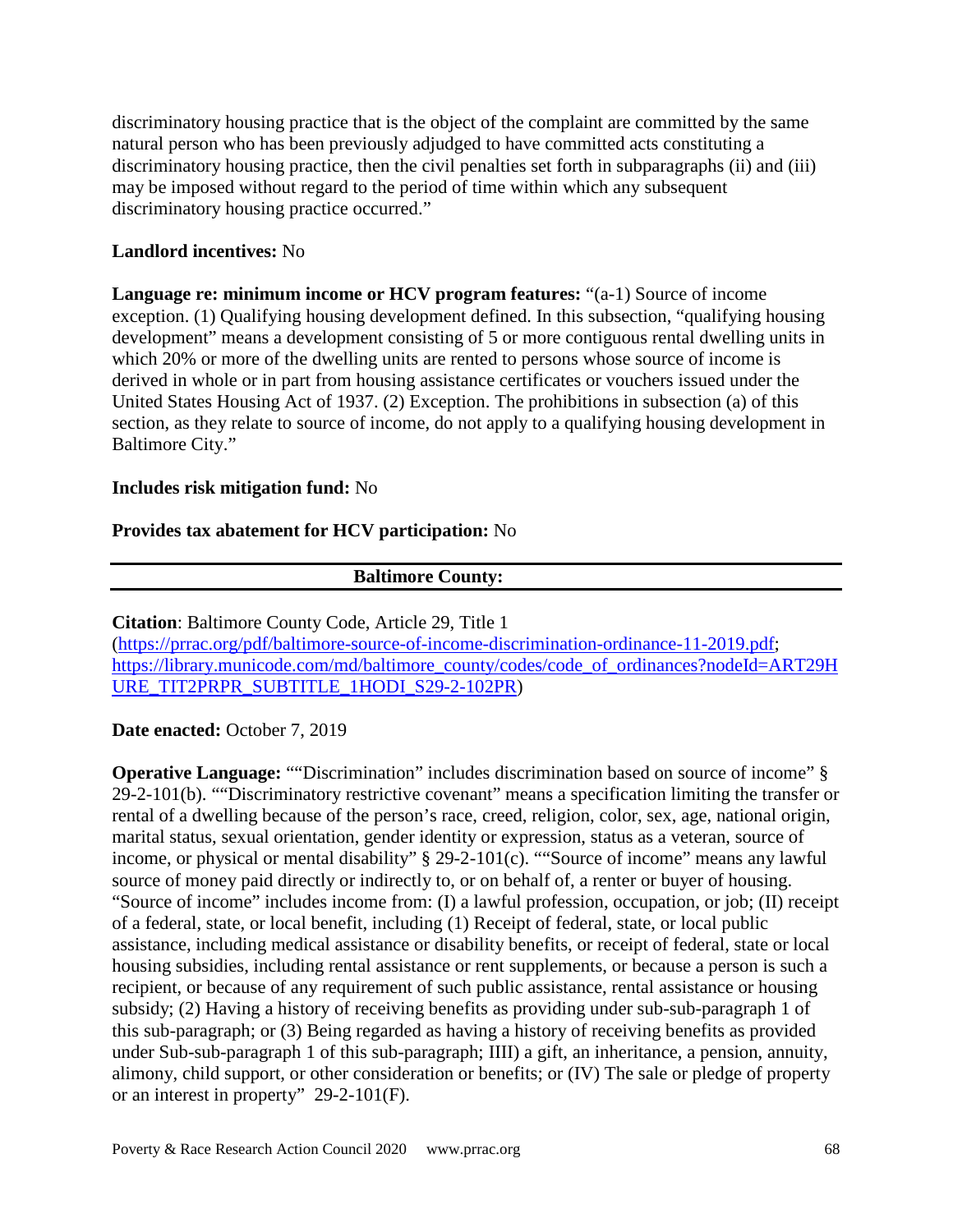**Exemptions for certain property types:** "dwellings containing no more than four separate living quarters therein if (1) the owner does not own more than three such dwellings at one time; and (2) the dwelling is sold or rented without (A) the us of the sales or rental facilities or services of any (1) real estate broker, agent or salesperson; (2) Agent of any real estate broker, agent or salesperson; (3) person in the business of selling or renting dwellings as defined in § 20-701 of the state government article of the annotated code of Maryland; or (4) Agent of a person in the business of selling or renting dwellings as defined in § 20-701 of the state government article of the annotated code of Maryland; or (B) the publication, posting, or mailing after notice, of any advertisement or written notice in violation of this title; or (II) Rooms or units in dwellings containing living quarters occupied or intended to be occupied by no more than four families living independently of each other, if the owner actually maintains and occupies one such living quarters in the residence" § 29-2-104(F)

Additionally, Subtitle 1 (Housing Discrimination) of Article 29 (Human Relations) does not apply in the rental of a room or apartment in an owner-occupied dwelling containing only one rental unit; does not prohibit a private club, which as an incident to its primary purpose provides lodgings, from limiting the rental or occupancy of lodgings to members; does not prohibit a religious organization, association, or society, or a nonprofit controlled in conjunction with a religious organization, from limiting the sale or sale of dwellings it owns and operates for reasons other than commercial purposes to persons of the same religion; and does not prohibit a person from providing preferences in the sale, rental, or occupancy of dwellings or other facilities to a veteran to the extent authorized by state and federal law. 29-2-104(b)-(e).

**Administrative complaint, private action, or both:** Administrative: The Commission may hold administrative hearings and issue decisions and orders on its own, or bring an action in circuit court to enforce compliance with a final decision and order issued by the Commission § 29-3-  $101(c)(1)-(2)$ . A person claiming to be aggrieved by an alleged violation of this article may file a complaint with the Commission not more than 6 months after the alleged violation has occurred or has been discovered by the complainant. § 29-3-103(a)-(b). The Commission or any member of the Commission may also file a complaint when the Commission or member has reasonable cause to believe that a person is engaging in a pattern or practice of discrimination that is unlawful under this article, in which case the Board of Appeals shall hear an administrative hearing on the complaint.  $29-3-104(a)-(c)$ .

**Identifies enforcement agency:** Baltimore County Human Relations Commission

**Injunctive relief, damages, civil penalties or attorney's fees:** Injunctive relief: The Commission may order the rental or sale of housing if a violation is found to have occurred. §  $29-3-109(k)(2)(i)$ . The Commission may also order "(vii) the filing of statistical or other reports with the Commission regarding compliance with the provisions of this article or of any order issued under this title; (viii) nonmonetary relief; or (ix) other equitable relief or action that the Commission considers appropriate"  $\S 29-3-109(k)(2)(vi)$ -(ix).

## **Landlord incentives:** No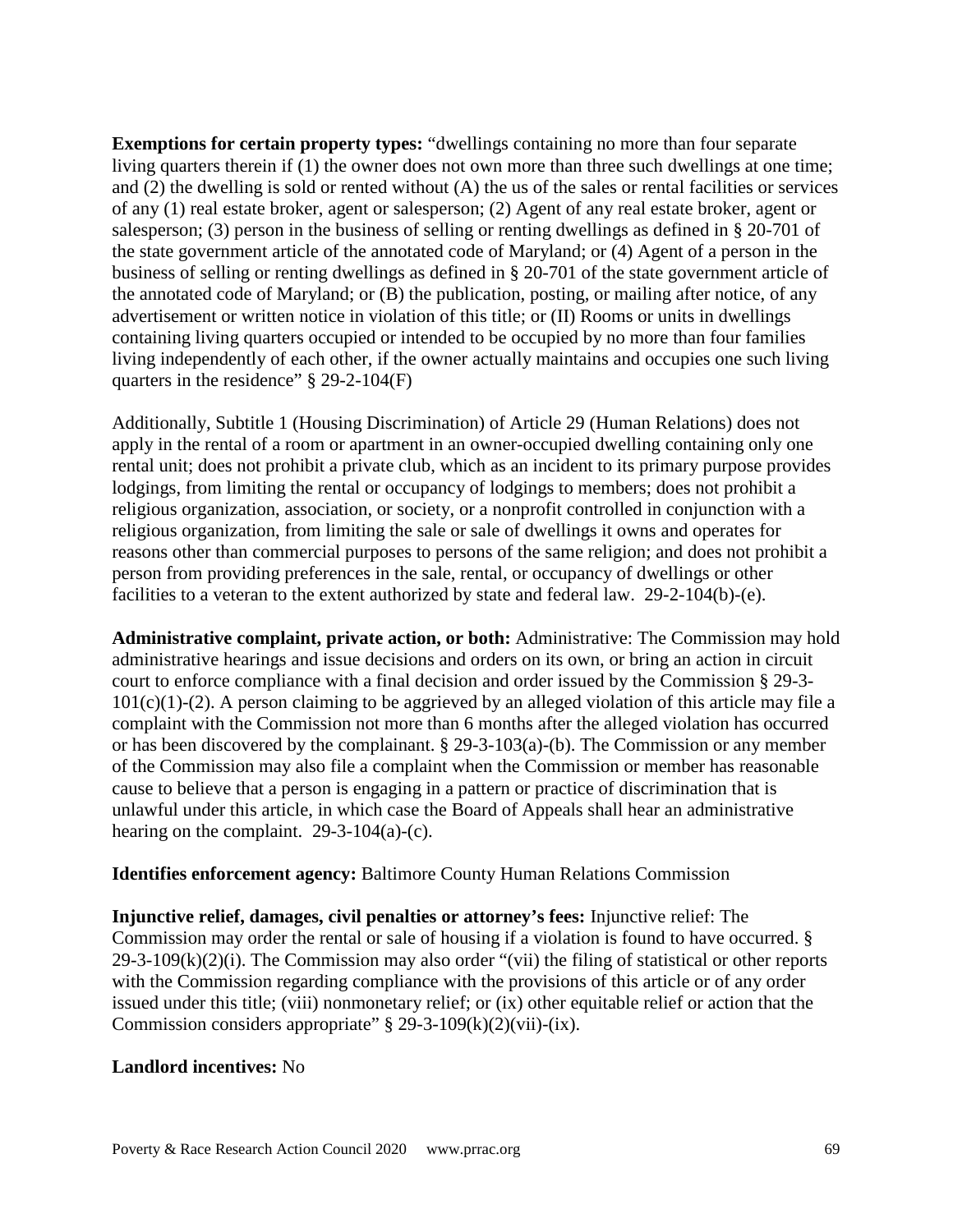#### **Language re: minimum income or HCV program features:** No

**Includes risk mitigation fund:** No

**Provides tax abatement for HCV participation:** No

| Frederick.<br>. | легіск |
|-----------------|--------|
|                 |        |

**Citation**: Frederick City Code Appendix F Sec. 1 [\(https://library.municode.com/md/frederick/codes/code\\_of\\_ordinances?nodeId=PTIITHCO\\_AP](https://library.municode.com/md/frederick/codes/code_of_ordinances?nodeId=PTIITHCO_APXFHODI) [XFHODI\)](https://library.municode.com/md/frederick/codes/code_of_ordinances?nodeId=PTIITHCO_APXFHODI)

## **Date enacted:** May 16, 2002

**Operative Language:** "Source of Income' means any lawful, verifiable source of money paid directly or indirectly to a renter or buyer of housing including: (1) Any lawful profession or occupation; (2) The condition of being a recipient of federal, state, or local government assistance, including medical assistance, subsidies, rental assistance, or rent supplements; (3) Any gift, inheritance, pension, annuity, alimony, child support, trust or investment accounts, or other consideration or benefit; and (4) Any sale or pledge of property or interest in property." (Sec. 2)

**Exemptions for certain property types:** Owner-occupied four-unit dwellings and religious organizations

**Administrative complaint, private action, or both:** Administrative

**Identifies enforcement agency:** Frederick Fair Housing Commission

**Injunctive relief, damages, civil penalties or attorney's fees:** Injunctive relief, damages, and civil penalties up to \$500 if the violation was willful

#### **Landlord incentives:** No

**Language re: minimum income or HCV program features: "**The prohibitions in this Ordinance against discrimination because of source of income do not prohibit: (1) a commercially reasonable verification of a source and amount of income; (2) a commercially reasonable evaluation of the stability, security, and creditworthiness of any source of income; (3) the eviction of any individual for lease violation behaviors; or (4) the refusal to consider income derived from any criminal activity."

#### **Includes risk mitigation fund:** No

## **Provides tax abatement for HCV participation:** No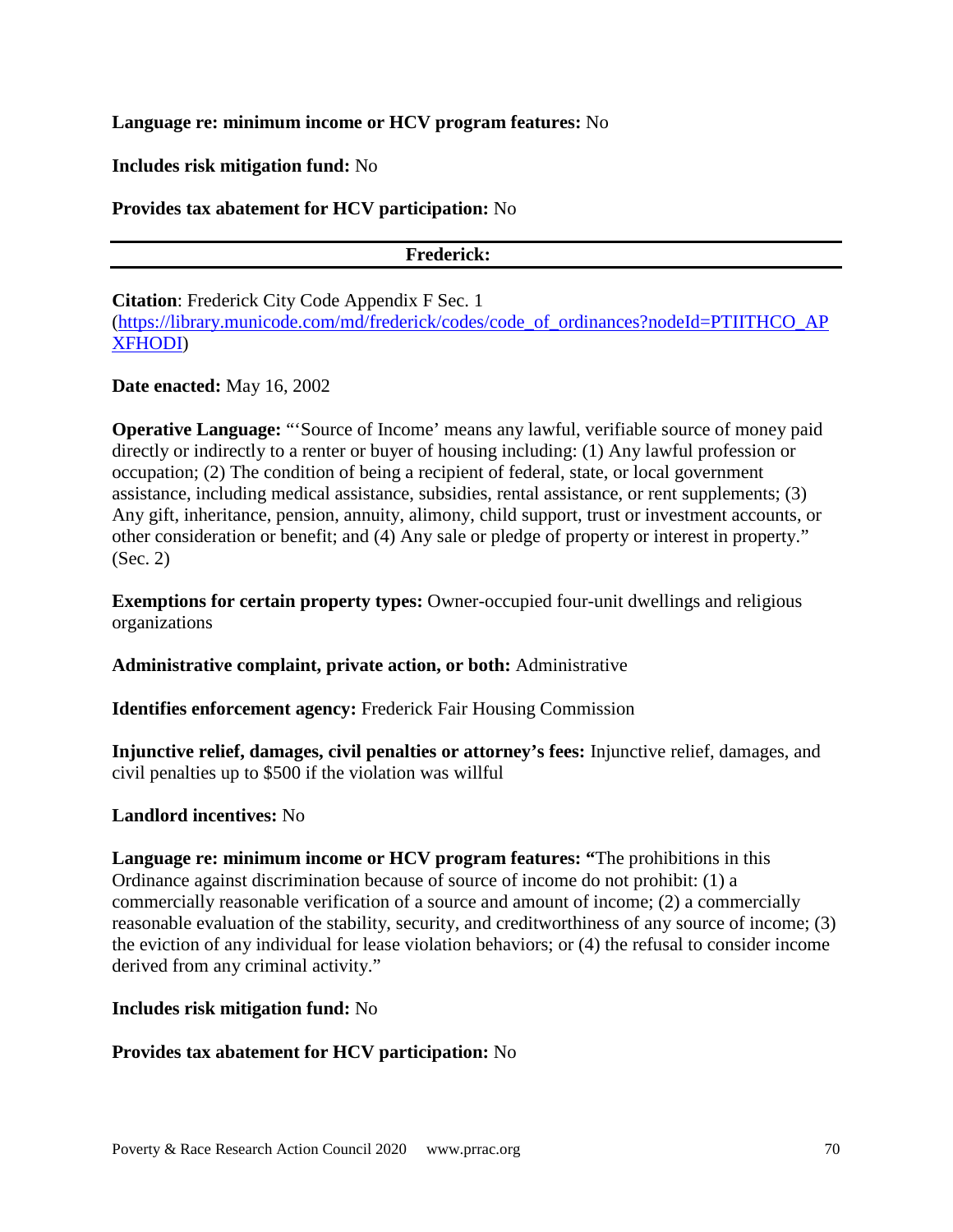# **Frederick County:**

**Citation**: Frederick County Code Ch. 1-2 Art. VII Sec. 1-2-93 [\(http://library.amlegal.com/nxt/gateway.dll/Maryland/frederickco\\_md/frederickcountymarylandc](http://library.amlegal.com/nxt/gateway.dll/Maryland/frederickco_md/frederickcountymarylandcodeofordinances?f=templates$fn=default.htm$3.0$vid=amlegal:frederickco_md) [odeofordinances?f=templates\\$fn=default.htm\\$3.0\\$vid=amlegal:frederickco\\_md\)](http://library.amlegal.com/nxt/gateway.dll/Maryland/frederickco_md/frederickcountymarylandcodeofordinances?f=templates$fn=default.htm$3.0$vid=amlegal:frederickco_md)

## **Date enacted:** April 21, 2009

**Operative Language: "**(B) Discrimination based upon the following is unlawful in Frederick County: (1) Race, color, religion, national origin, sex, age, marital status or disability in employment, housing, or public accommodations, (2) Familial status in housing or employment, and (3) Source of income in housing."

**Exemptions for certain property types:** No

**Administrative complaint, private action, or both:** Administrative

**Identifies enforcement agency:** Frederick County Human Relations Commission

**Injunctive relief, damages, civil penalties or attorney's fees:** No attorney's fees or civil penalties. Injunctive relief and damages allowed.

**Landlord incentives:** No

**Language re: minimum income or HCV program features:** No

**Includes risk mitigation fund:** No

**Provides tax abatement for HCV participation:** No

## **Howard County:**

**Citation**: Howard County Fair Housing Ordinances Title 12 Subtitle 2 Sec. 12.207 [\(https://library.municode.com/md/howard\\_county/codes/code\\_of\\_ordinances?nodeId=HOCOCO](https://library.municode.com/md/howard_county/codes/code_of_ordinances?nodeId=HOCOCO_TIT12HESOSE_SUBTITLE_2HURI_S12.207UNHOPR) [\\_TIT12HESOSE\\_SUBTITLE\\_2HURI\\_S12.207UNHOPR\)](https://library.municode.com/md/howard_county/codes/code_of_ordinances?nodeId=HOCOCO_TIT12HESOSE_SUBTITLE_2HURI_S12.207UNHOPR)

#### **Date enacted:** 1992

**Operative Language: "**Source of income means any lawful source of money that is paid to or for the benefit of a renter or buyer of housing, including:

- (1) A lawful profession or occupation;
- (2) A Federal, State or local government assistance, grant or loan program;
- (3) A private assistance, grant or loan program . . ."

**Exemptions for certain property types:** Religious organizations; " (b)Owner occupied dwelling. Discrimination shall not be unlawful with regard to the leasing of a room or apartment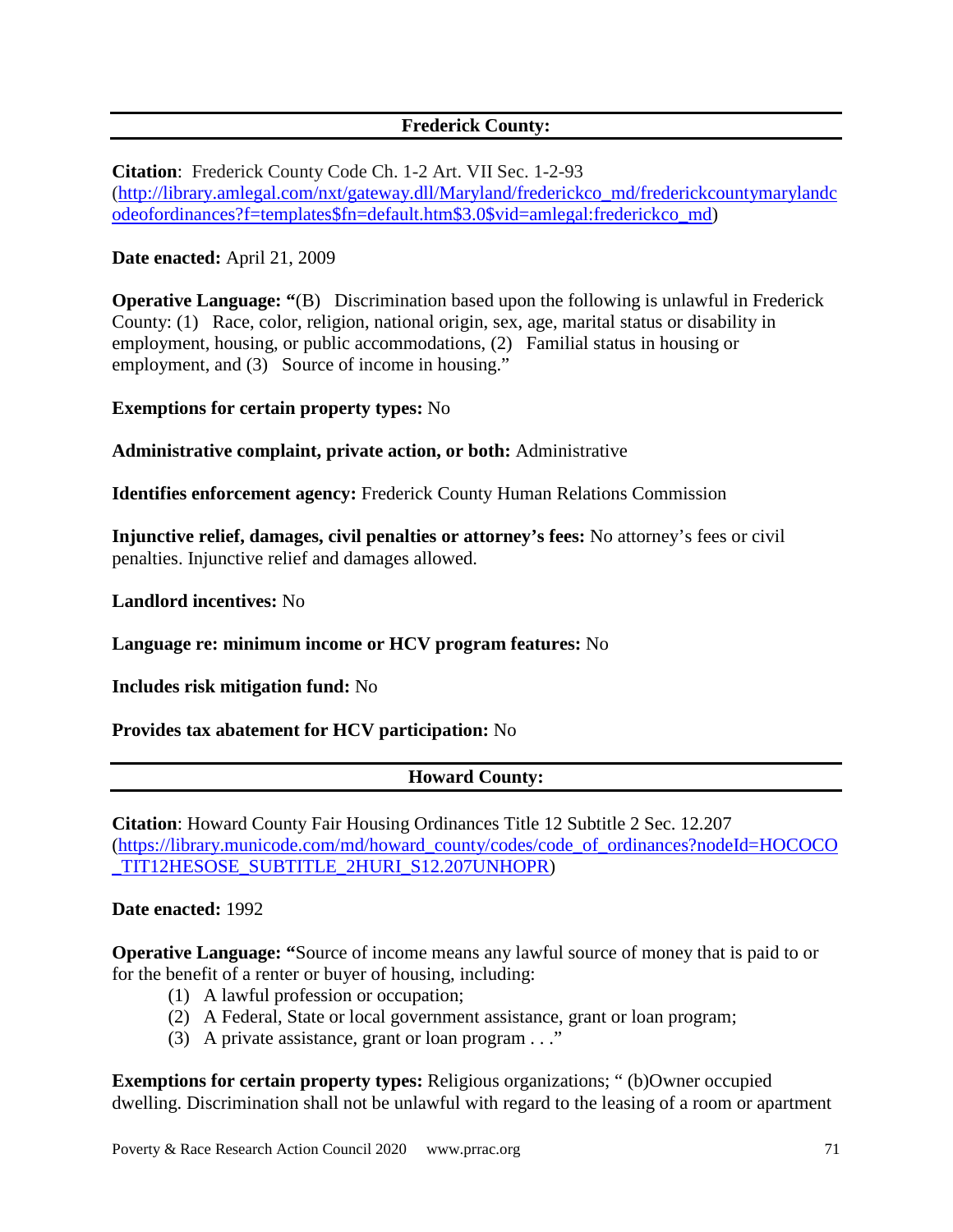in an owner occupied dwelling containing only one rental unit. […] (e)Sale or rental of singlefamily dwellings without broker, agent, advertising, etc. The provisions of section 12.207 shall not apply to the sale or rental of a single-family dwelling if it is sold or rented without:(1)Using the services of a real estate broker, agent, or salesman, or person in the business of selling or renting dwellings or an agent of any of the preceding persons.(2)The publication, posting or mailing, after notice, of any advertisement or written notice in violation of section 12.207."

# **Administrative complaint, private action, or both:** Both (Sec. 12.217)

**Identifies enforcement agency:** Howard County Human Rights Commission

**Injunctive relief, damages, civil penalties or attorney's fees:** All. Civil penalties not exceeding: "(a) Ten thousand dollars may be assessed if the respondent has not been adjudged to have committed any prior unlawful housing practice; (b) Twenty-five thousand dollars may be assessed if the respondent has been adjudged to have committed one other unlawful housing practice during the five-year period prior to the filing of this complaint; and (c) Fifty thousand dollars may be assessed if the respondent has been adjudged to have committed two or more unlawful housing practices during the seven-year period prior to the filing of this complaint. If the unlawful housing practice was committed by the same individual who has been previously adjudged to have committed unlawful housing practice(s), then the civil penalties set forth in paragraphs (b) and (c) of this subsection may be imposed without regard to the period of time within which any subsequent unlawful housing practice occurred."

## **Landlord incentives:** No

## **Language re: minimum income or HCV program features:** No

## **Includes risk mitigation fund:** No

## **Provides tax abatement for HCV participation:** No

## **Montgomery County:**

**Citation**: Montgomery County Code Part II Chapter 27 Article I (http://library.amlegal.com/nxt/gateway.dll?f=templates&fn=default.htm&vid=amlegal:montgo meryco md mc)

#### **Date enacted:** 1991

**Operative Language: "**Source of income means any lawful source of money, paid directly or indirectly to a renter or buyer of housing, including income from:

- (1) any lawful profession or occupation;
- (2) any government or private assistance, grant, or loan program;
- (3) any gift, inheritance, pension, annuity, alimony, child support, or other lawful compensation or benefit; or
	- (4) any sale or pledge of any property or interest in property." (Sec. 27.6)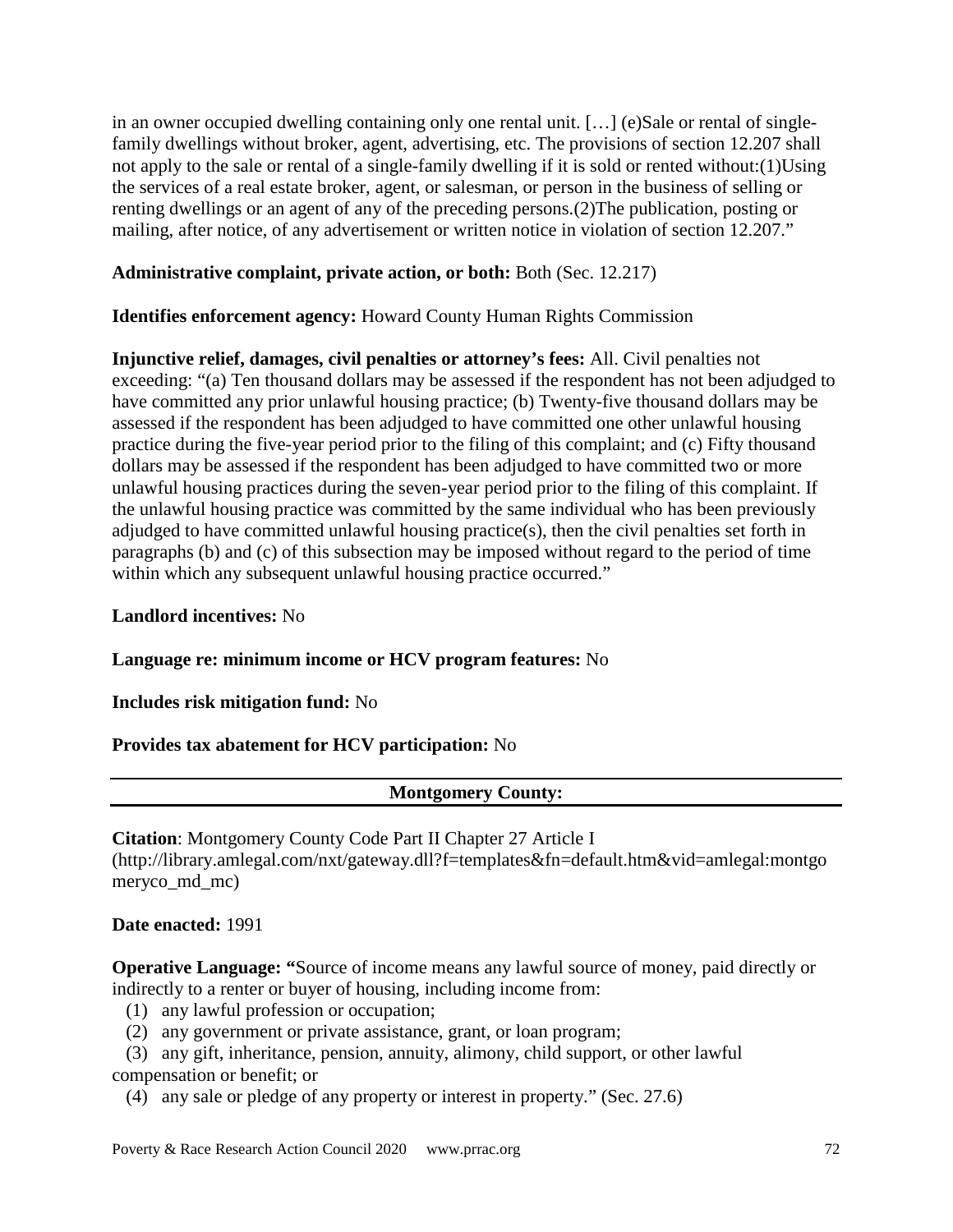**Exemptions for certain property types:** Religious organizations; "the rental or leasing of a part of a dwelling in which the owner is residing; provided, that the dwelling must continue to be used by the owner thereof as a bona fide residence for himself or herself and any member of his or her family; provided further, that the dwelling does not contain more than two (2) rental or leasing units."

# **Administrative complaint, private action, or both:** Both

**Identifies enforcement agency:** Montgomery County Commission on Human Rights

**Injunctive relief, damages, civil penalties or attorney's fees:** All. Civil penalties for each violation: "(i) up to \$10,000, if no court or administrative agency has found that the respondent committed any previous discriminatory act or practice involving discrimination in housing; (ii) up to \$25,000, if any court or administrative agency has found that the respondent committed a previous act or practice involving discrimination in housing during the 5 years before this complaint was filed with the Commission; and (iii) up to \$50,000, if any court or administrative agency has found that the respondent committed 2 or more previous acts or practices involving discrimination in housings during the 7 years before this complaint was filed with the Commission"

**Landlord incentives:** No

**Language re: minimum income or HCV program features:** No

**Includes risk mitigation fund:** No

**Provides tax abatement for HCV participation:** No

# **Prince George's County**

**Citation:** Prince George's Policy of Fair Housing [\(https://princegeorgescountymd.legistar.com/View.ashx?M=F&ID=7911258&GUID=D0827FD](https://princegeorgescountymd.legistar.com/View.ashx?M=F&ID=7911258&GUID=D0827FDC-E31D-49DF-A1B2-57C1742ACBD9) [C-E31D-49DF-A1B2-57C1742ACBD9\)](https://princegeorgescountymd.legistar.com/View.ashx?M=F&ID=7911258&GUID=D0827FDC-E31D-49DF-A1B2-57C1742ACBD9)

**Date Enacted:** February 3, 2020

**Operative Language: "(17) "Source of income" means any lawful verifiable source of money** paid directly or indirectly to a renter or a buyer of a housing unit, including: (A) Income received through any lawful profession or occupation, including but not limited to, bank statements, official government issued letters, pay stub or letter from an employer; (B) Federal, state, or local government assistance including housing vouchers, medical assistance subsidies, rental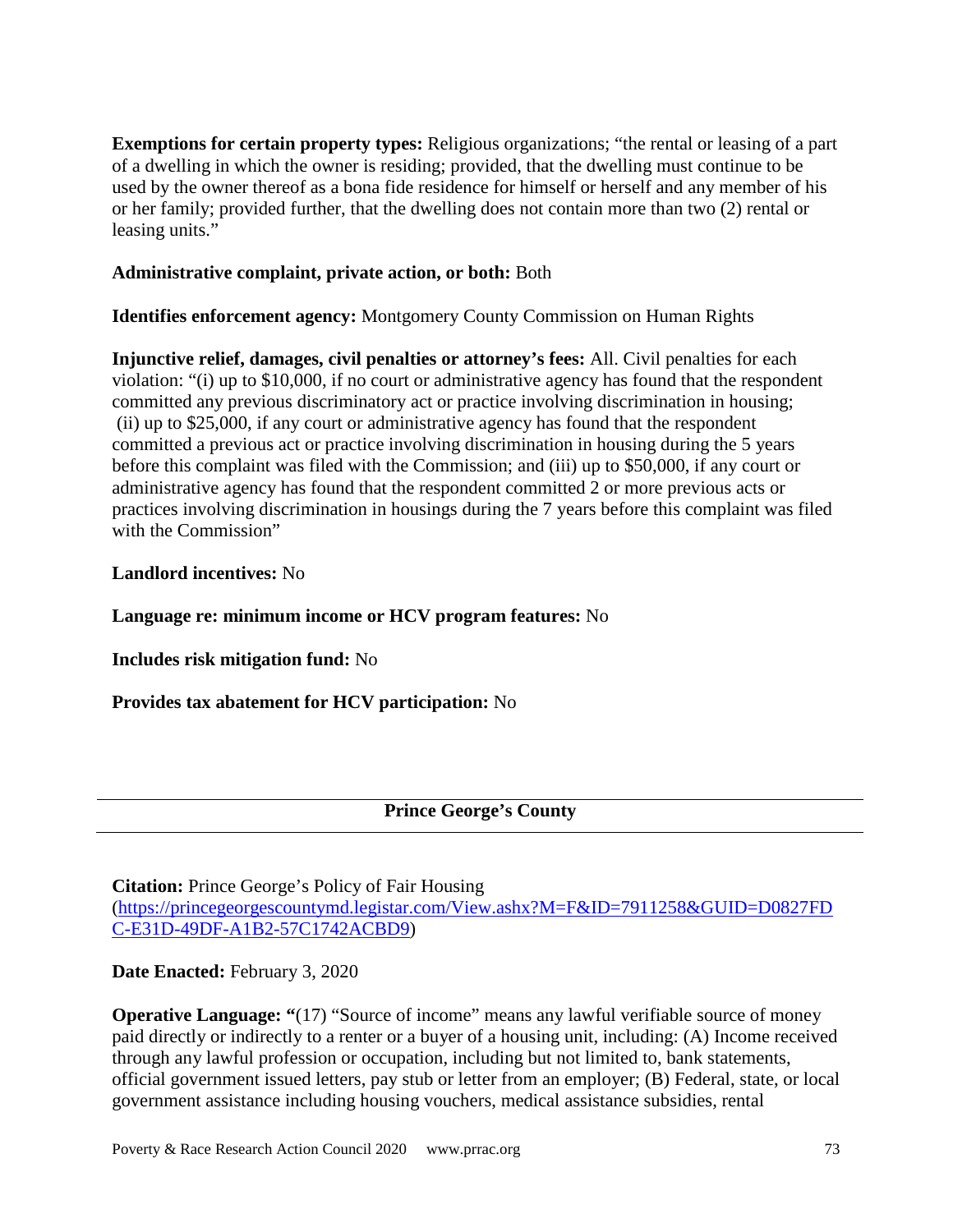assistance, and rent supplements as issued under the United States Housing Act of 1937; (C ) Any inheritance, pension, annuity, alimony, child support, trust, or investment accounts; (D) Any gift verified by a letter or other means but, unless it is recurring throughout a tenancy, the gift may support one-time expenses only, such as a security deposit or pet fee; and (E ) Any sale or pledge of property if the sale or pledge will result in proceeds inuring to the recipient's benefit within sixty days of the application to rent a housing unit, purchase a housing unit, or purchase an interest in a housing unit." Sec 2-186.

**Exemptions for certain property types: "**Nothing in this Subsection requires…. (c) Discrimination shall not be wrongful with regard to the leasing of a room(s) or apartment(s) in an owner-occupied dwelling consisting of not more than three (3) rental units except as specified in (a)(4) of this Section"…."Nothing in this Division shall prohibit a religious organization, association, or society, or any nonprofit institution or organization operated, supervised, or controlled by or in conjunction with a religious organization, association, or society, from limiting the sale, rental, or occupancy of housing which it owns or operates, for other than commercial purposes, to persons of the same religion, or from giving preference to such persons, unless membership in such religion is restricted on account of race, color, sex, national origin, immigration status, citizenship status, source of income, age, occupation, marital status, political opinion, personal appearance, sexual orientation, physical or mental disability, or familial status." Sec. 2-210

## **Administrative complaint, private action, or both:** Both

**Identifies enforcement agency:** Prince George's Housing Commission

**Injunctive relief, damages, civil penalties, or attorney's fees:** 

**Landlord incentives:** No

**Language re: minimum income or HCV program features:** No

**Includes risk mitigation fund:** No

**Provides take abatement for HCV participation:** no

## **Cities in Massachusetts**

### **Boston:**

**Citation**: City of Boston Municipal Code Ch. 10-3 [\(http://library.amlegal.com/nxt/gateway.dll/Massachusetts/boston/chapterxhousingservices?f=te](http://library.amlegal.com/nxt/gateway.dll/Massachusetts/boston/chapterxhousingservices?f=templates$fn=default.htm$3.0$vid=amlegal:boston_ma$anc=JD_10-3) [mplates\\$fn=default.htm\\$3.0\\$vid=amlegal:boston\\_ma\\$anc=JD\\_10-3\)](http://library.amlegal.com/nxt/gateway.dll/Massachusetts/boston/chapterxhousingservices?f=templates$fn=default.htm$3.0$vid=amlegal:boston_ma$anc=JD_10-3)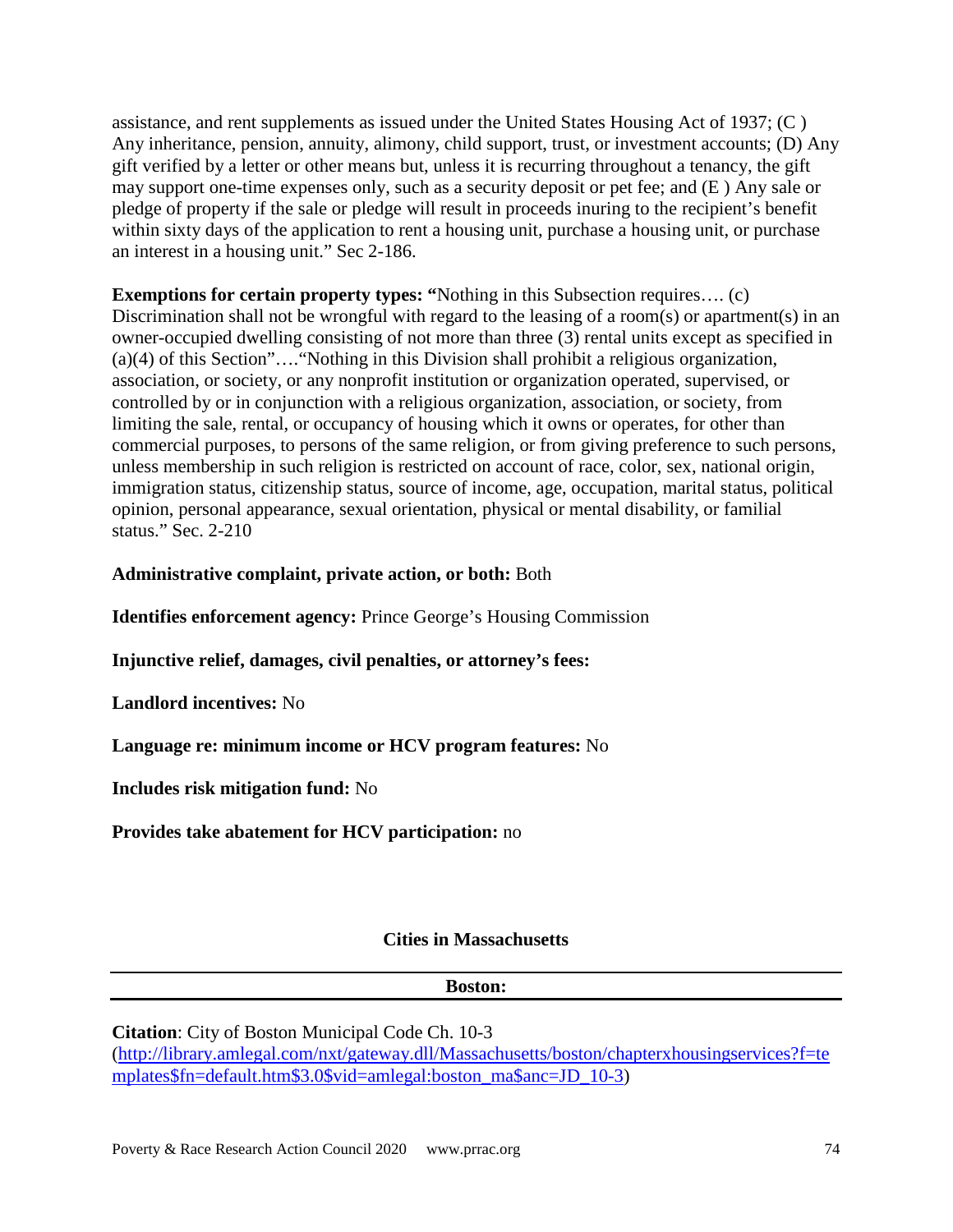## **Date enacted:** 1980

**Operative Language:** "It is the policy of the City of Boston to see that each individual, regardless of his/her race, color, religious creed, marital status, military status, handicap, children, national origin, sex gender identity or expression, age, ancestry, sexual preference or source of income shall have equal access to housing and to encourage and bring about mutual understanding and respect among all individuals in the City by the elimination of prejudice, intolerance, bigotry and discrimination in the area of housing."

**Exemptions for certain property types:** No

**Administrative complaint, private action, or both:** Administrative

**Identifies enforcement agency:** Boston Fair Housing Commission

**Injunctive relief, damages, civil penalties or attorney's fees:** Unknown

**Landlord incentives:** No

**Language re: minimum income or HCV program features:** No

**Includes risk mitigation fund:** No

**Provides tax abatement for HCV participation:** No

## **Cambridge:**

**Citation**: Cambridge Municipal Code Title 14 [\(https://library.municode.com/ma/cambridge/codes/code\\_of\\_ordinances?nodeId=TIT14FAHO\\_](https://library.municode.com/ma/cambridge/codes/code_of_ordinances?nodeId=TIT14FAHO_CH14.04FAHO) [CH14.04FAHO\)](https://library.municode.com/ma/cambridge/codes/code_of_ordinances?nodeId=TIT14FAHO_CH14.04FAHO)

**Date enacted:** 1992

**Operative Language:** ""Source of income" means public assistance recipiency. "Source of income" shall not include income derived from criminal activity." (Sec. 14.04.030)

**Exemptions for certain property types:** Religious organizations

**Administrative complaint, private action, or both:** Administrative

**Identifies enforcement agency:** Cambridge Human Rights Commission

**Injunctive relief, damages, civil penalties or attorney's fees:** All. Civil penalties: not to exceed "\$10,000 for the first offense, \$25,000 for the second offense within a five-year period ending at the time of filing the complaint; \$50,000 for a third or subsequent offense within a seven-year period ending at the time of filing the complaint"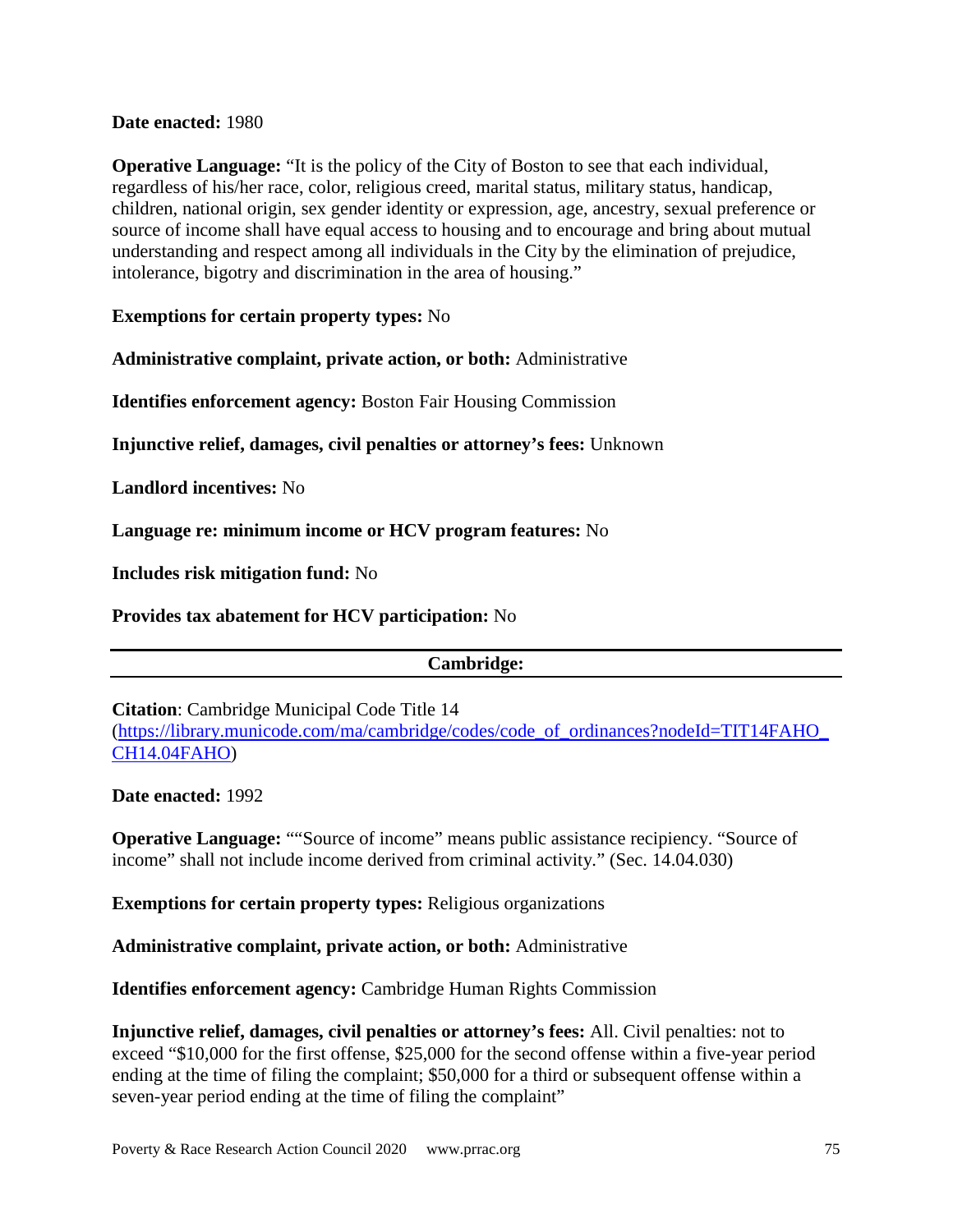## **Landlord incentives:** No

### **Language re: minimum income or HCV program features:** No

**Includes risk mitigation fund:** No

**Provides tax abatement for HCV participation:** No

### **Quincy:**

**Citation**: Quincy Municipal Code Title 2 Ch. 2.150 [\(https://library.municode.com/ma/quincy/codes/code\\_of\\_ordinances?nodeId=TIT2ADPE\\_CH2.1](https://library.municode.com/ma/quincy/codes/code_of_ordinances?nodeId=TIT2ADPE_CH2.150HURICO) [50HURICO\)](https://library.municode.com/ma/quincy/codes/code_of_ordinances?nodeId=TIT2ADPE_CH2.150HURICO)

### **Date enacted:** 1992

**Operative Language:** "No person in our city shall be unlawfully discriminated against in matters of housing, employment, education, contracts, purchasing or public accommodations, on the basis of age, ancestry, citizenship status, color, disability, economic status, ethnicity, family/marital status, gender, military status, national origin, race, religion, sexual orientation or source of income."

**Exemptions for certain property types:** No

**Administrative complaint, private action, or both:** Administrative

**Identifies enforcement agency:** Quincy Human Rights Commission

**Injunctive relief, damages, civil penalties or attorney's fees:** Civil penalties

**Landlord incentives:** No

**Language re: minimum income or HCV program features:** No

**Includes risk mitigation fund:** No

**Provides tax abatement for HCV participation:** No

**Revere:**

**Citation**: Revere Code of Ordinances Title 9 Ch. 9.24 [\(https://library.municode.com/ma/revere/codes/code\\_of\\_ordinances?nodeId=TIT9PUPESAWE\\_](https://library.municode.com/ma/revere/codes/code_of_ordinances?nodeId=TIT9PUPESAWE_CH9.24FAHO) [CH9.24FAHO\)](https://library.municode.com/ma/revere/codes/code_of_ordinances?nodeId=TIT9PUPESAWE_CH9.24FAHO)

**Date enacted:** 1994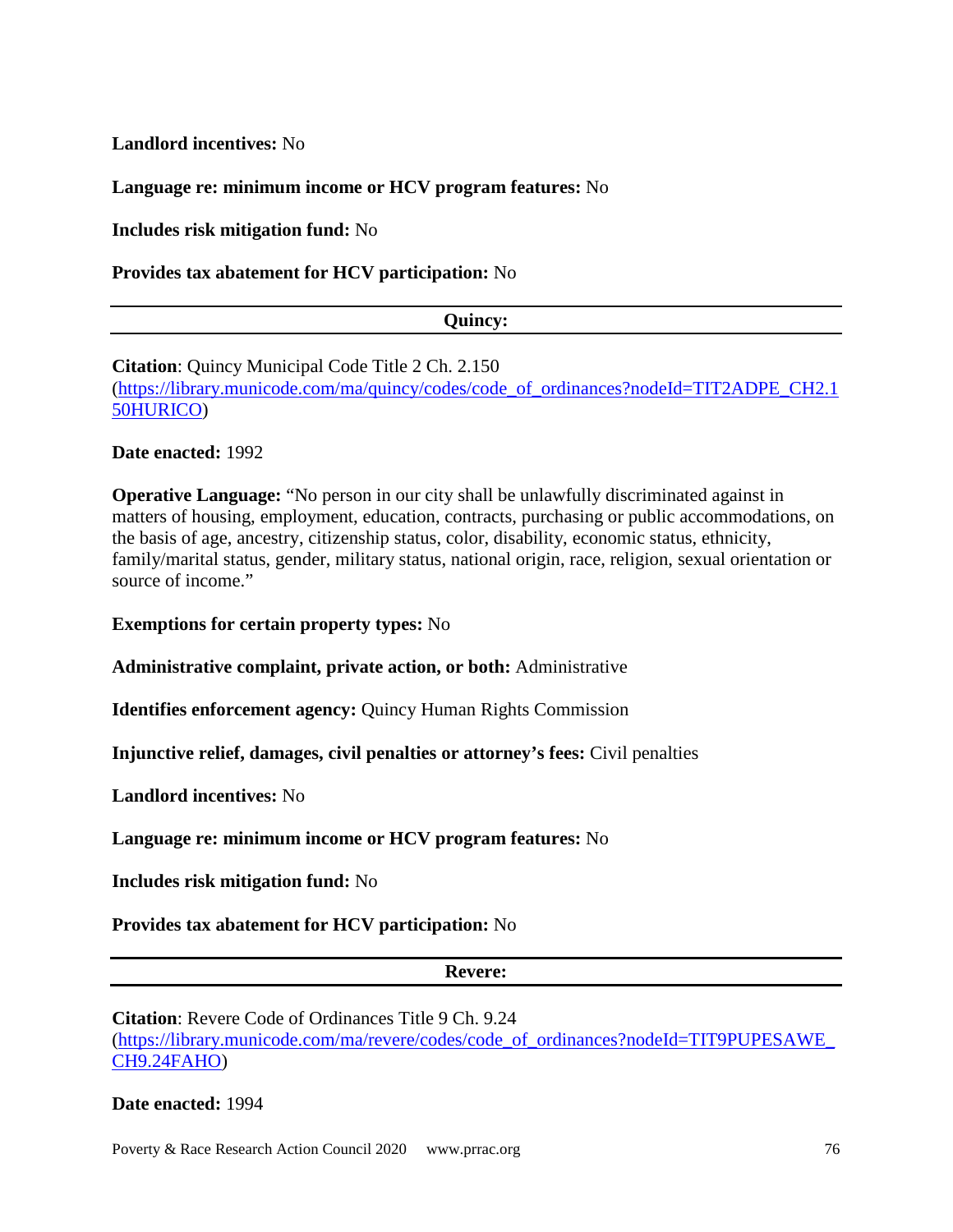**Operative Language:** "Source of income" means the manner or means by which an individual supports herself or himself and his or her dependents, except in this chapter it shall not include any criminal activity from which a source of income is derived." (Sec. 9.28.080)

**Exemptions for certain property types:** Religious organizations; "C) Any single-family house sold or rented by an owner; provided, that such private individual owner does not own more than three such single-family houses at any one time; provided further, that in the case of the sale of any such single-family house by a private individual owner not residing in such house at the time of such sale or who was not the most recent resident of such house at the time of such sale or who was not the most recent resident of such house prior to such sale, the exemption granted by this subsection shall apply only with respect to one such sale within any twenty-four-month period; provided further, that such bona fide private individual owner does not own any interest in, nor is there owned or served on his or her behalf, under any express or voluntary agreement, title to or any right to all or a portion of the proceeds from the sale or rental of more than three such single-family houses at any one time; provided further, the sale or rental of any such singlefamily house shall be excepted from the application of this chapter only if such house is sold or rented: 1. Without the use in any manner of the sales or rental facilities or the sales or rental services of any real estate broker, agent, or salesman, or of such facilities or services of any person in the business of selling or renting dwellings or of any employee or agent of any such broker, agent, salesman, or person, and 2. Without the publication, posting or mailing, after notice, of any advertisement or written notice in violation of the provisions of 42 United States Code Section 3604(c), or of Section 9.24.030 of this revision; but nothing in this chapter shall prohibit the use of attorneys, escrow agents, abstractors, title companies, and other such professional assistance as necessary to perfect or transfer the title. D) Rooms or units in dwellings containing living quarters occupied or intended to be occupied by no more than four families living independently of each other, if the owner actually maintains and occupies one of such living quarters as his or her residence."

## **Administrative complaint, private action, or both:** Administrative

## **Identifies enforcement agency:** Revere Human Rights Commission

**Injunctive relief, damages, civil penalties or attorney's fees:** Civil penalties: "not more than three hundred dollars for each offense. Except where otherwise specifically provided, each day any violation of any provision of these Revised Ordinances or any other such ordinance continues shall constitute a separate offense." (Sec. 9.24.070, citing to Ch. 1.16)

**Landlord incentives:** No

## **Language re: minimum income or HCV program features:** No

**Includes risk mitigation fund:** No

## **Provides tax abatement for HCV participation:** No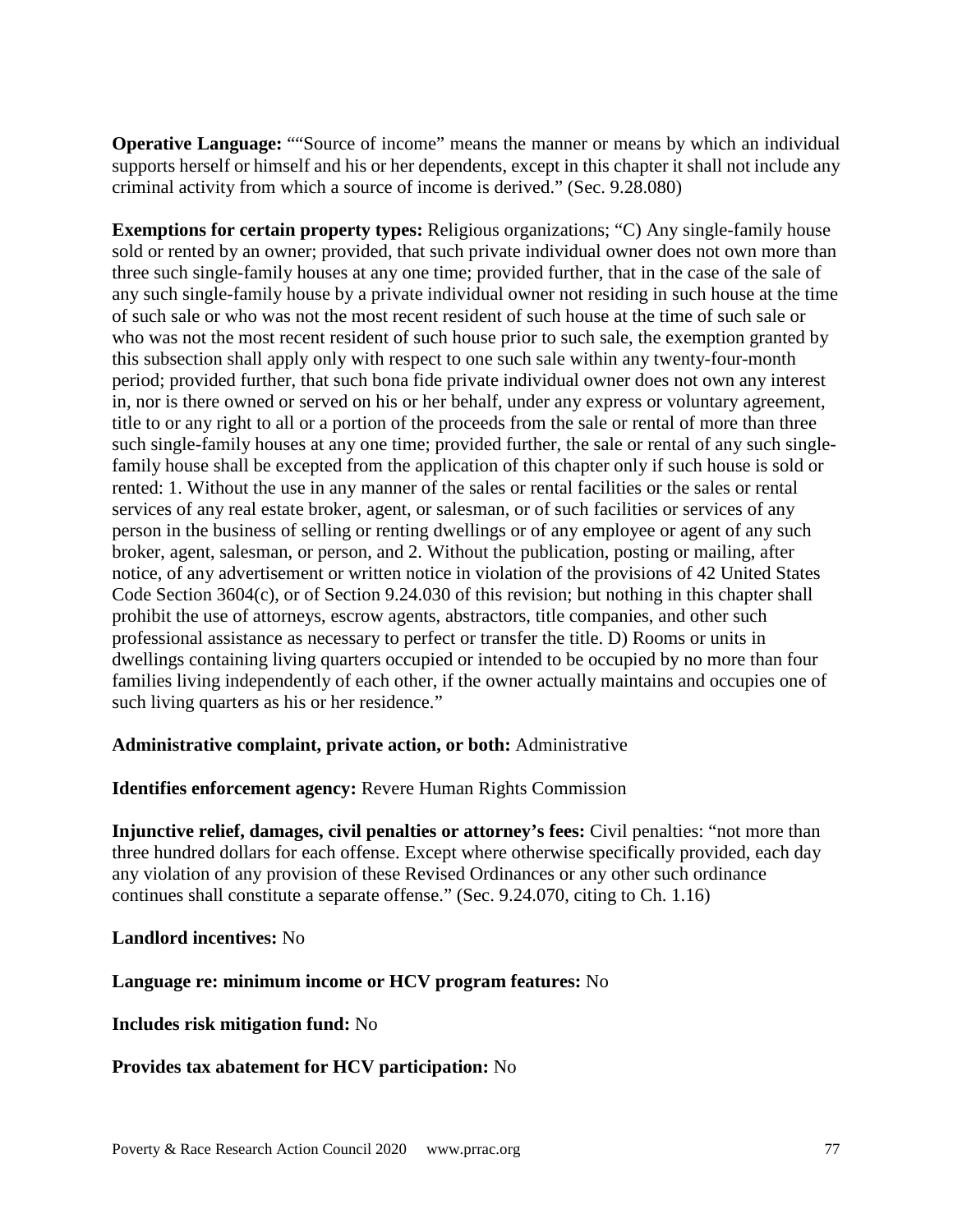# **Cities in Michigan**

### **Ann Arbor:**

**Citation**: Ann Arbor City Code Title IX Ch. 112 Sec. 9:152 [\(https://library.municode.com/mi/ann\\_arbor/codes/code\\_of\\_ordinances?nodeId=TITIXPORE\\_C](https://library.municode.com/mi/ann_arbor/codes/code_of_ordinances?nodeId=TITIXPORE_CH112NSC_9_152DIHOPR) [H112NSC\\_9\\_152DIHOPR\)](https://library.municode.com/mi/ann_arbor/codes/code_of_ordinances?nodeId=TITIXPORE_CH112NSC_9_152DIHOPR)

**Date enacted:** March 17, 1978

**Operative Language:** "*Source of income.* Any legal source from which a person obtains money." (Sec. 91:151)

**Exemptions for certain property types:** Religious organizations; "(2) For the owner of an owner-occupied 1-family or 2-family dwelling, or a housing facility or public accommodation facility, respectively, devoted entirely to the housing and accommodation of individuals of 1 sex, to restrict occupancy and use on the basis of sex."

### **Administrative complaint, private action, or both:** Both

**Identifies enforcement agency:** Ann Arbor Human Rights Commission

**Injunctive relief, damages, civil penalties or attorney's fees:** All. Civil penalties: "(1) A violation of any provision of this chapter is a civil infraction punishable by a fine of not more than \$500.00 for each day upon which a violation occurs, plus all costs of the action. The court may issue and enforce any judgment, writ, or order necessary to enforce this chapter. This may include reinstatement, payment of lost wages, hiring and promotion, sale, exchange, lease or sublease of real property, admission to a place of public accommodation, and other relief deemed appropriate. (2) A violation proved to exist on a particular day shall be presumed to exist on each subsequent day unless it is proved that the violation no longer exists."

### **Landlord incentives:** No

## **Language re: minimum income or HCV program features:** No

**Includes risk mitigation fund:** No

**Provides tax abatement for HCV participation:** No

### **East Lansing:**

**Citation**: East Lansing Code of Ordinances Ch. 22 Art. II Sec. 22-34 [\(https://library.municode.com/mi/east\\_lansing/codes/code\\_of\\_ordinances?nodeId=PTIICOOR\\_C](https://library.municode.com/mi/east_lansing/codes/code_of_ordinances?nodeId=PTIICOOR_CH22HURE_ARTIICIRI) [H22HURE\\_ARTIICIRI\)](https://library.municode.com/mi/east_lansing/codes/code_of_ordinances?nodeId=PTIICOOR_CH22HURE_ARTIICIRI)

**Date enacted:** March 19, 2002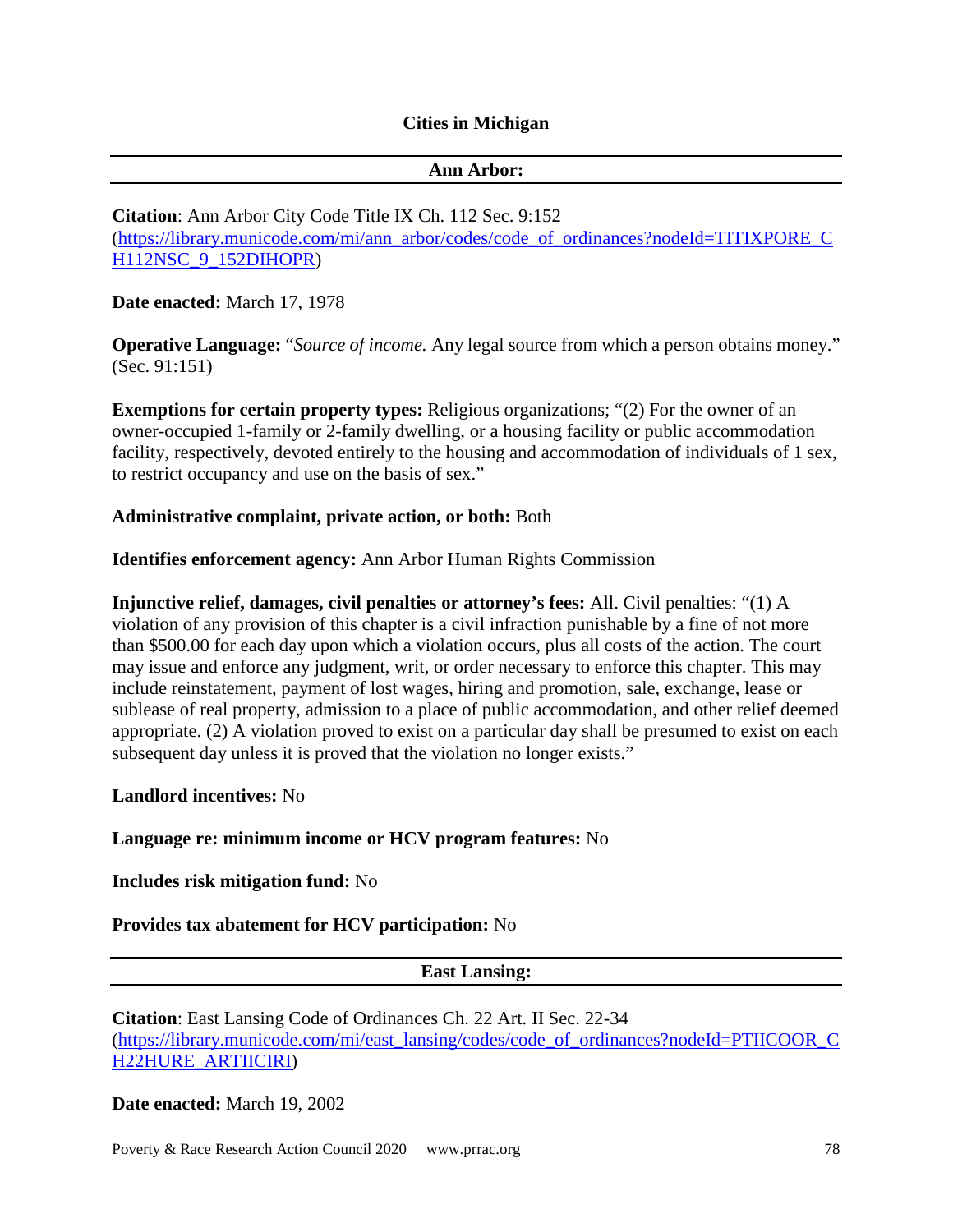**Operative Language:** "The opportunity to purchase, lease, sell, hold, use, and convey dwelling houses or dwelling units or engage in any other type of real estate transaction as protected in this section or under state and federal law is hereby recognized and declared to be a civil right. This includes, but is not limited to seeking, inspecting, advertising, offering, or listing of real property without discrimination because of religion, race, color, national origin, age, height, weight, disability, sex, marital status, sexual orientation, gender identity or expression, student status, use of adaptive devices or aids, or legal source of income, except with respect to age or income only, where necessary to meet the requirements of federal, state, or local programs."

**Exemptions for certain property types:** "(c)It shall not be a violation of this section for the owner of an owner-occupied, one-family dwelling to restrict occupancy in the rental unit, or to the rental of a housing accommodation for not more than 12 months by the owner or lessor where it was occupied by him/her for at least three months immediately preceding occupancy by the tenant and is temporarily vacated while maintaining legal residence."

**Administrative complaint, private action, or both:** Administrative; private right of action unclear ("This article shall not be so construed as to diminish the rights of a person to direct or immediate legal or equitable remedies in the courts of this state.")

**Identifies enforcement agency:** East Lansing Human Relations Commission

**Injunctive relief, damages, civil penalties or attorney's fees:** All. Civil penalties of not more than \$1,000.

**Landlord incentives:** No

**Language re: minimum income or HCV program features:** No

**Includes risk mitigation fund:** No

**Provides tax abatement for HCV participation:** No

**Grand Rapids:**

**Citation**: Grand Rapids City Code Title IX Ch. 160 Sec. 9.364 [\(https://library.municode.com/mi/grand\\_rapids/codes/code\\_of\\_ordinances?nodeId=TIOLRE\\_CH](https://library.municode.com/mi/grand_rapids/codes/code_of_ordinances?nodeId=TIOLRE_CH160DIREPRTR_S9.364DIPR) [160DIREPRTR\\_S9.364DIPR\)](https://library.municode.com/mi/grand_rapids/codes/code_of_ordinances?nodeId=TIOLRE_CH160DIREPRTR_S9.364DIPR)

## **Date enacted:** July 11, 2000

**Operative Language:** "*Source of lawful income* means consistent income derived from wages, social security, supplemental security income, all forms of federal, state or local assistance payments or subsidies, Section 8 assistance, child support, alimony and public assistance which can be verified and substantiated." (Sec. 9.363)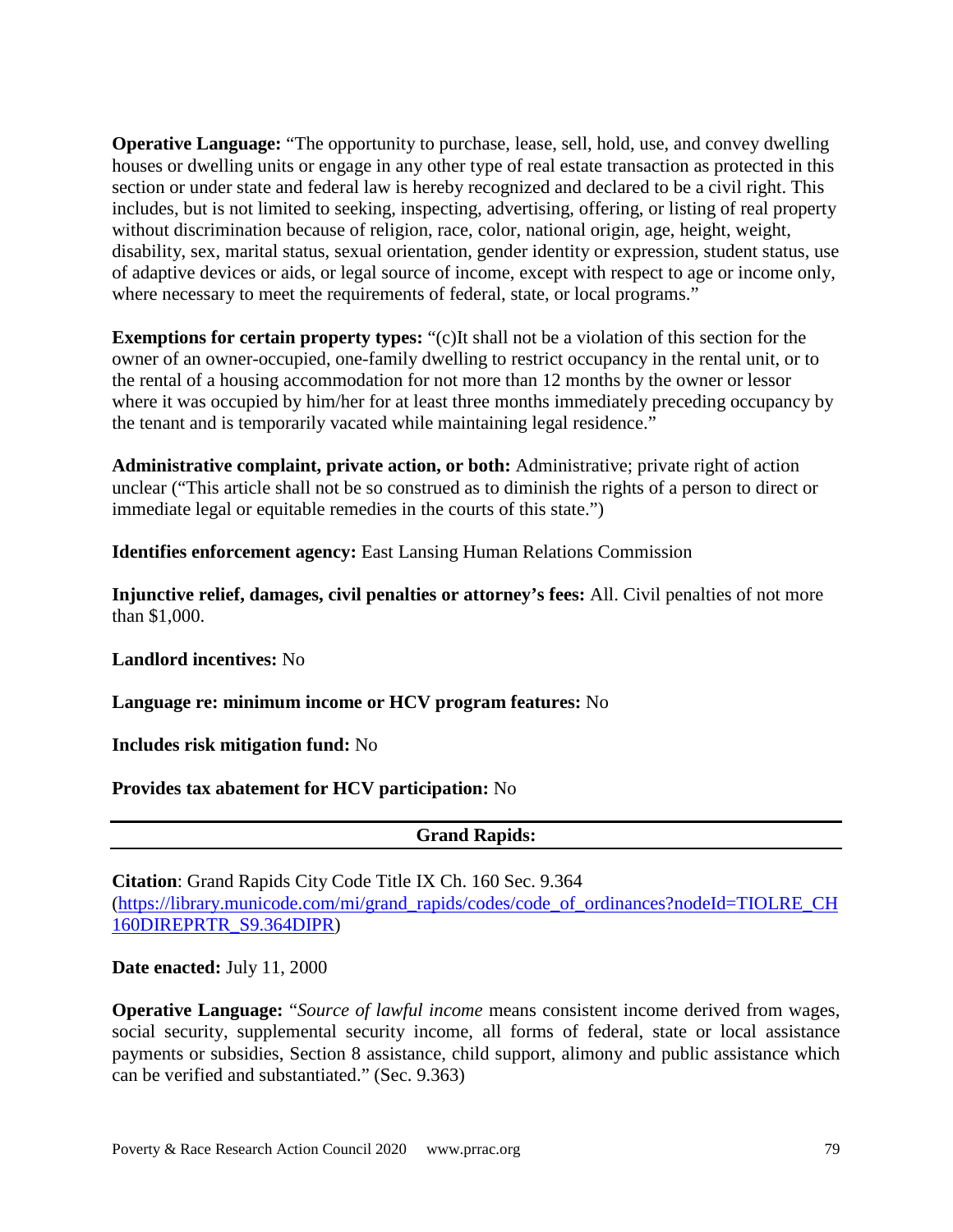**Exemptions for certain property types:** Religious or organizations; "1) the rental of a housing accommodation in a building which contains housing accommodations for not more than two (2) families living independently of each other, if the lessor or a member of his or her family resides in one (1) of the housing accommodations; 2) the rental of a room or rooms in a single dwelling unit by an individual if he or she or a member of his or her family resides therein."

# **Administrative complaint, private action, or both:** Administrative

**Identifies enforcement agency:** No

**Injunctive relief, damages, civil penalties or attorney's fees:** Unknown

**Landlord incentives:** No

**Language re: minimum income or HCV program features:** No

**Includes risk mitigation fund:** No

**Provides tax abatement for HCV participation:** No

## **Holland:**

**Citation**: Holland Code of Ordinances Ch. 14 Art. III Sec. 14-7 [\(https://ecode360.com/27622720\)](https://ecode360.com/27622720)

**Date Enacted:** July 17, 2002

**Operative Language:** "Source of income shall mean any legal source from which a person obtains money. This section shall not prevent reasonable inquiry regarding a person's source of income or the ability to meet the financial obligations of housing. This definition shall not be construed to prevent a good faith business determination relating to a person's ability to meet the financial burdens involved." (Sec. 14-6)

**Exemptions for certain property types:** "(a) To the rental of a housing accommodation in a building which contains housing accommodations for not more than two families living independently of each other, if the owner or lessor or a member of his family resides in one of the housing accommodations. (b) To the rental of one or more rooms in a single-family dwelling by the owner or lessor if he or a member of his family resides therein. (c) To the sale or rental by the owner or lessor of a housing accommodation in a building which contains housing accommodations for not more than two families living independently of each other which was not in any manner listed or publicly advertised for sale or rental. (d) To the rental of a housing accommodation for not to exceed 12 months by the owner or lessor where it was occupied by him and maintained as his home for at least three months immediately preceding occupancy by the tenant and is temporarily vacated while maintaining legal residence."

## **Administrative complaint, private action, or both:** Administrative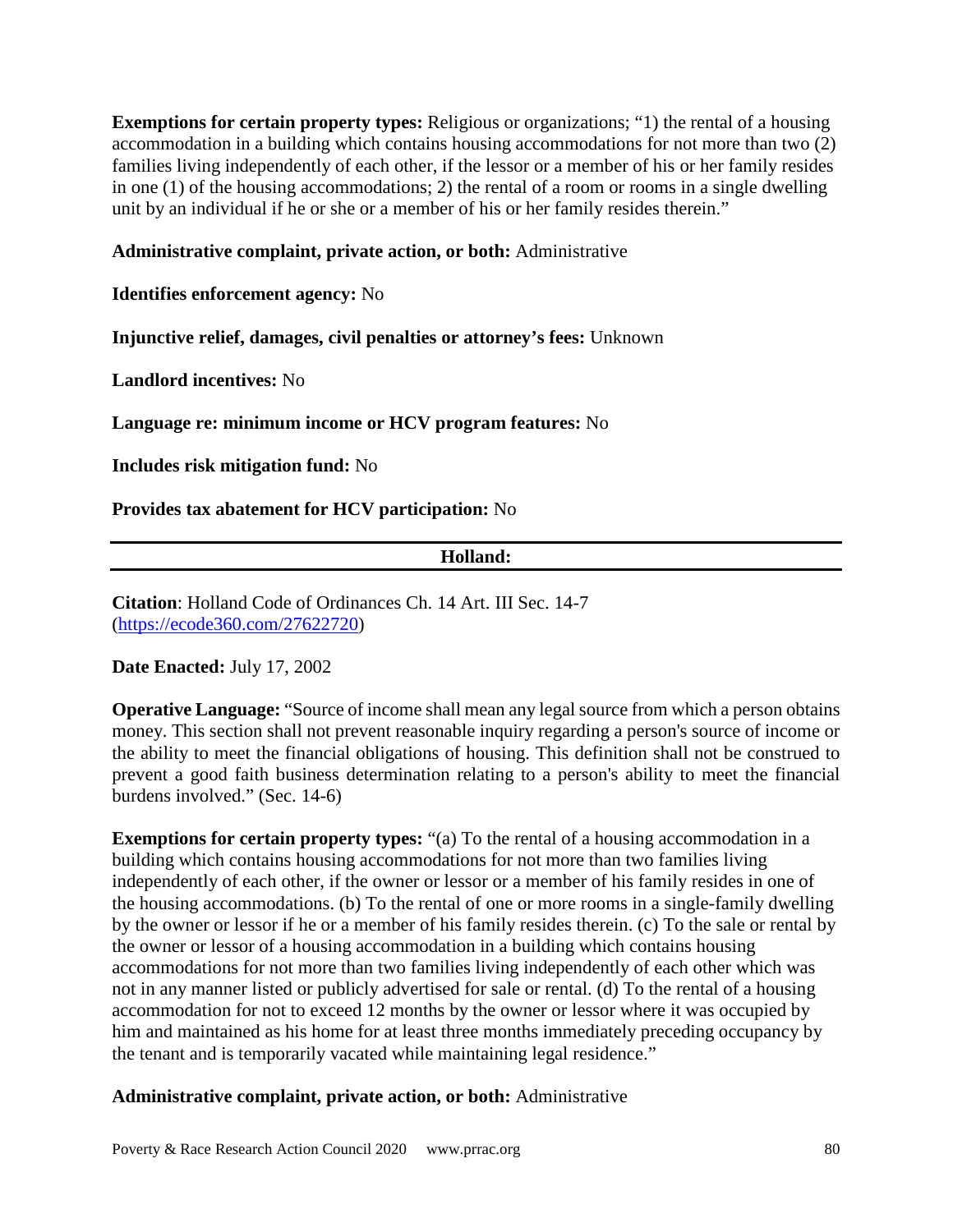**Identifies enforcement agency:** The Human Relations Commission of the City

**Injunctive relief, damages, civil penalties or attorney's fees:** Injunctive relief and civil penalties. Civil penalties: "Whenever in this Code or in any ordinance of the City an act is prohibited or is made or declared to be unlawful or an offense or a misdemeanor, or the doing of any act is required or the failure to do any act is declared to be unlawful or an offense or a misdemeanor, where no specific penalty is provided therefore, the violation of any such provision of this Code or any other ordinance of the City shall be punished by a fine and costs, the total of which fine and costs shall not exceed \$500, or by imprisonment for not more than 90 days, or by both such fine and imprisonment. Each act of violation, and every day upon which such violation shall occur or continue, shall constitute a separate offense. The penalty provided in this section, unless another penalty is expressly provided therein, shall apply to every addition to this Code and to the amendment of any section thereof without the necessity of providing such penalty in the ordinance making any such addition or amendment. In addition to the penalty prescribed in this section, the City may pursue any equitable remedy for a violation of this Code or any ordinance of the City provided by a provision of this Code, or a provision of a technical or other code adopted by reference in this Code, or a rule, regulation or order promulgated or made under the authority of either, or provided by state law, or a rule, regulation or order promulgated or made under the authority of state law, including, but not limited to, the enforced removal of prohibited conditions, injunctive relief and revocation of licenses or permits." (Sec. 14-13, citing to Sec. 1-10)

## **Landlord incentives:** No

## **Language re: minimum income or HCV program features:** No

## **Includes risk mitigation fund:** No

### **Provides tax abatement for HCV participation:** No

**Jackson:**

**Citation**: Jackson Code of Ordinances Ch. 14 Art. IV [\(https://library.municode.com/mi/jackson/codes/code\\_of\\_ordinances?nodeId=PTIICOOR\\_CH14](https://library.municode.com/mi/jackson/codes/code_of_ordinances?nodeId=PTIICOOR_CH14HO_ARTIVFAHO) [HO\\_ARTIVFAHO\)](https://library.municode.com/mi/jackson/codes/code_of_ordinances?nodeId=PTIICOOR_CH14HO_ARTIVFAHO)

**Date enacted:** June 26, 2018

**Operative Language:** "The term "source of income" means only lawful sources from which income is derived." (Sec. 14.131)

**Exemptions for certain property types:** "(1) Rental of a housing accommodation in a building which contains housing accommodations for not more than two (2) families living independently of each other, if the owner or lessor or a member of his family resides in one (1) of the housing accommodations. (2) Rental of a room in a single-family dwelling by the owner of lessor if he or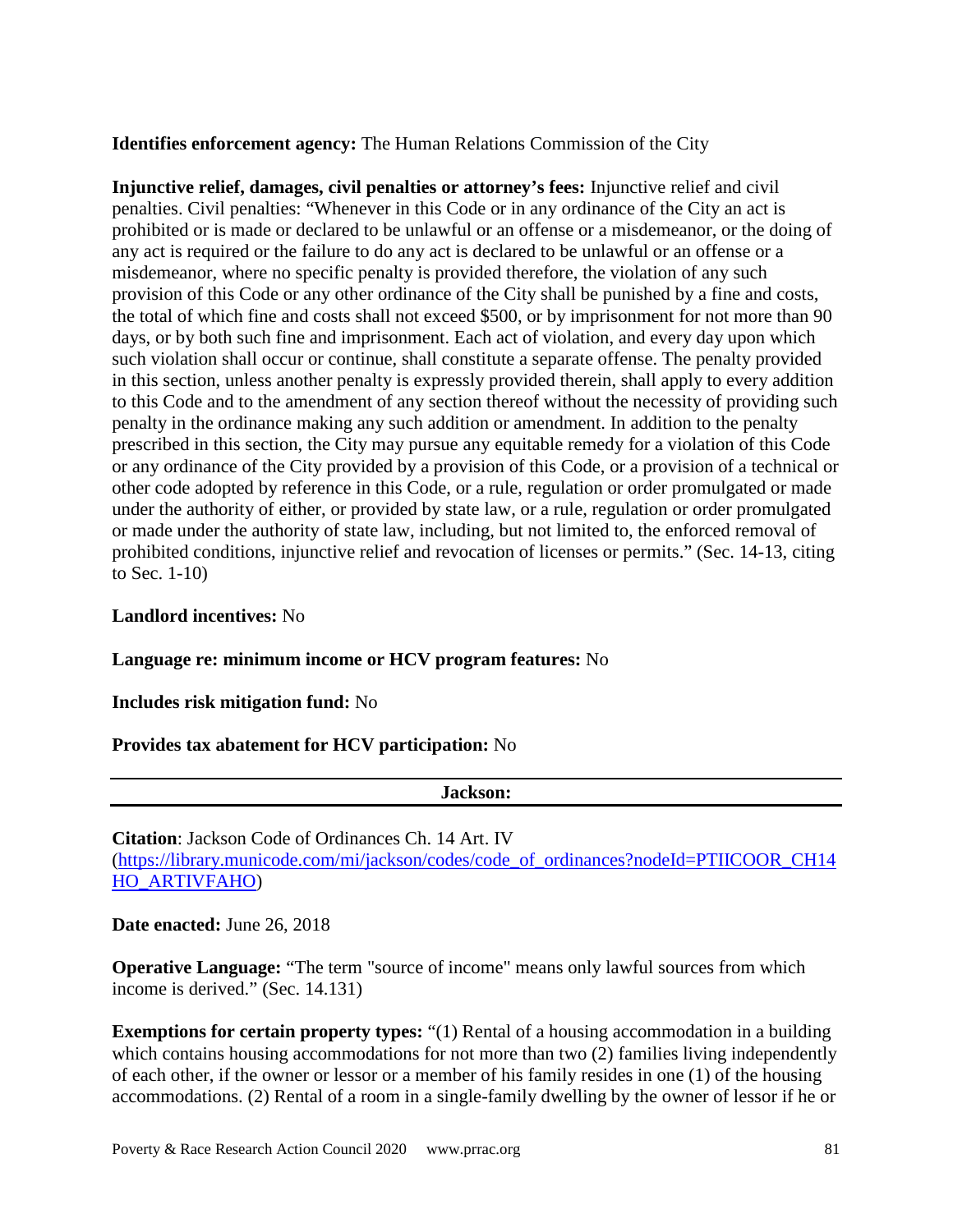a member of his family resides therein. (3) Rental of a housing accommodation for a period of time not to exceed twelve (12) months by the owner or lessor where it was occupied and maintained as his home for at least three (3) months immediately prior to occupancy by the tenant and is temporarily vacated while being maintained as a legal residence. (4) Restriction by a religious organization or institution of facilities for housing or accommodation, to persons of the denomination involved. (7) Practice by the owner of an owner-occupied one- or two-family dwelling, housing accommodations"

# **Administrative complaint, private action, or both:** Administrative

## **Identifies enforcement agency:** No

**Injunctive relief, damages, civil penalties or attorney's fees:** Civil penalties of not more than five hundred dollars (\$500.00)

## **Landlord incentives:** No

**Language re: minimum income or HCV program features:** "When used in this article this term [source of income) shall not be deemed to preclude a good faith business decision by an owner, lessee or sublessee of real property that an individual be denied access to housing due to his inability to meet the financial burdens attendant to the purchase, lease or sublease of such housing accommodation." (Sec. 14.131)

## **Includes risk mitigation fund:** No

## **Provides tax abatement for HCV participation:** No

### **Kalamazoo:**

**Citation**: Kalamazoo, Mich. Code Ch. 18, 18a. [\(https://kalamazoocity.org/docman/chapter-18/6678-chapter-18a-fair-housing/file;](https://kalamazoocity.org/docman/chapter-18/6678-chapter-18a-fair-housing/file) [https://kalamazoocity.org/docman/chapter-18/6679-chapter-18-non-discrimination/file\)](https://kalamazoocity.org/docman/chapter-18/6679-chapter-18-non-discrimination/file)

## **Date enacted:** September 8, 2020

**Operative Language:** Defines discriminate as "To make a decision, offer to make a decision, or refrain from making a decision based in whole or in part on an individual's actual or perceived race, color, religion, national origin, sex, age, height, weight, marital status, physical or mental disability, family status, sexual orientation or gender identity, educational affiliation, source of income, status as a victim of domestic violence, governmental identification method, arrest record and conviction record (collectively "protected classes")." (Sec. 18-2)

Source of income is defined as "Lawful verifiable income derived from wages, salaries or other compensation for employment, money derived from a gift or bequest, contract (including insurance proceeds), loan, or the settlement or award for a claim for personal injury. It also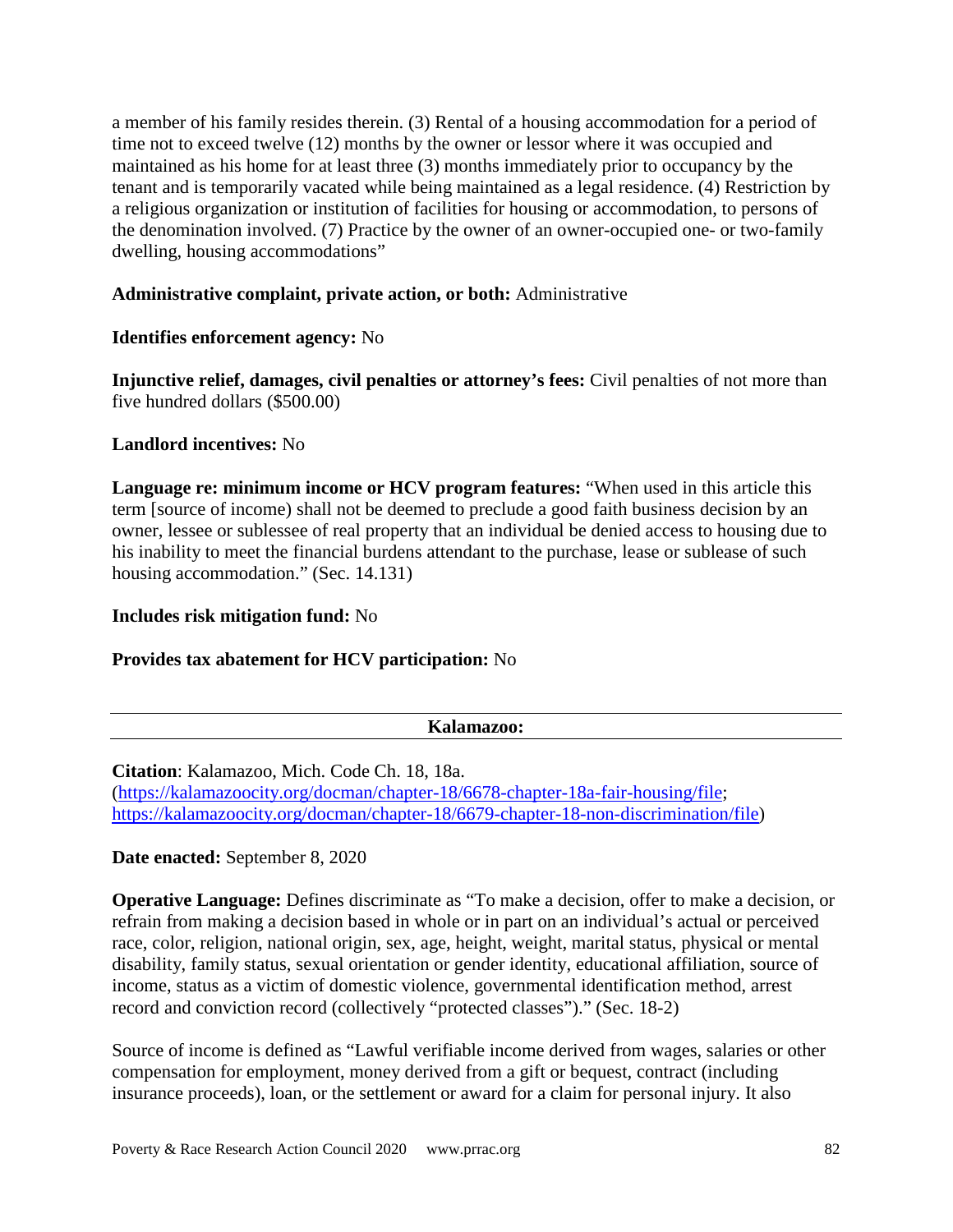includes but is not limited to social security benefits, supplemental security income, unemployment benefits, retirement income, alimony, child support, Federal Housing Choice Voucher, Local Housing Assistant Fund Millage, or any other housing subsidy." (Sec. 18A-2)

Source of income also mentioned in prohibited conduct under discriminatory effects: "No person shall adopt, enforce or employ any policy, practice, or requirement which has the effect of creating unequal opportunities according to actual or perceived…source of income…" (Sec. 18- 6)

Certain prohibited conduct related to source of income are also referenced under discriminatory housing practices:

"No person shall fail to account for any tenant or prospective tenant's entire source of income when using a financial income standard for entering into or renewing a tenancy or lease for a housing facility." (Sec. 18A-3(I))

"A landlord may not require an individual who receives housing assistance of dedicated rent via voucher or any other housing subsidies to earn any more than what is needed to pay for utilities as a requirement for tenancy." (Sec. 18A-3(J))

# **Exemptions for certain property types:** No

**Administrative complaint, private action, or both:** Administrative complaint

**Identifies enforcement agency:** City Manager's office

**Injunctive relief, damages, civil penalties or attorney's fees:** Injunctive relief, civil penalties, attorney fees.

**Landlord incentives:** No

**Language re: minimum income or HCV program features:** No

**Includes risk mitigation fund:** No

**Provides tax abatement for HCV participation:** No

## **Kentwood:**

**Citation**: Kentwood Code of Ordinances Ch. 74 Art. 6 [\(https://library.municode.com/mi/kentwood/codes/code\\_of\\_ordinances?nodeId=SPBLADEOR\\_](https://library.municode.com/mi/kentwood/codes/code_of_ordinances?nodeId=SPBLADEOR_CH74BUBURE_ART6FAHO) [CH74BUBURE\\_ART6FAHO\)](https://library.municode.com/mi/kentwood/codes/code_of_ordinances?nodeId=SPBLADEOR_CH74BUBURE_ART6FAHO)

**Date enacted:** September 11, 2018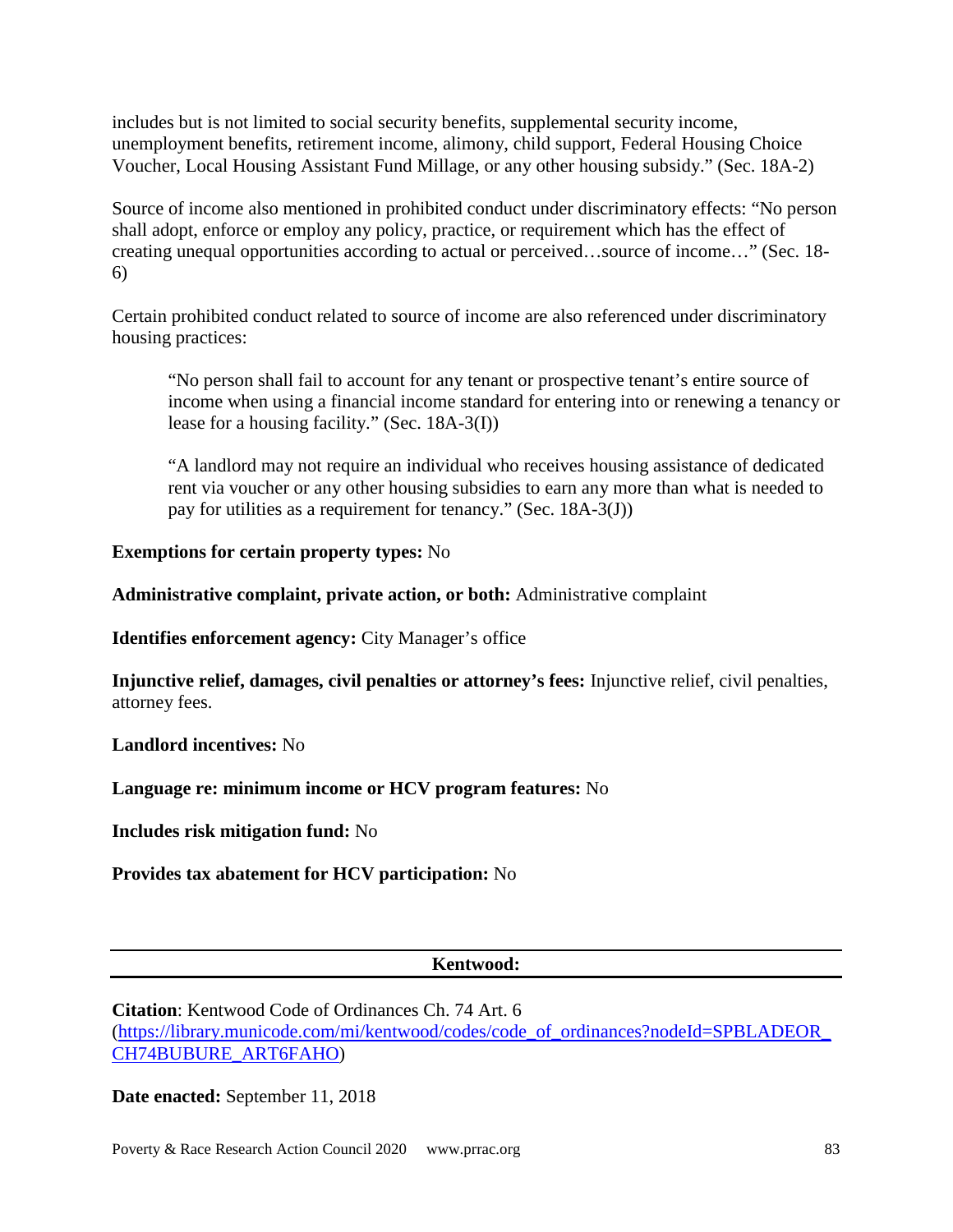**Operative Language:** "It shall be an unlawful housing practice and a violation of this article:(1)For any person or real estate agent to: a. Discriminate against any person in the selling, leasing, subleasing, renting, assigning or otherwise transferring of any interest in housing." (Sec. 74-205)

"*Discrimination, discriminating* and *discriminate* mean to render any difference in treatment to any person in the sale, lease, rental or financing of a dwelling or housing unit because of a person's race, creed, color, sex, marital status, religious belief, age, height, weight, national origin, disability or source of income." (Sec. 74-201)

**Exemptions for certain property types:** Religious organizations; "(3) Any single-family house sold or rented by an owner, provided that such private individual owner does not own more than three such single-family houses at any one time; provided, further, that in the case of the sale of any such single-family house by a private individual owner not residing in such house at the time of such sale or who was not the most recent resident of such house prior to such sale, the exemption granted by this subsection shall apply only with respect to one such sale within any 24-month period; provided, further, that such bona fide private individual owner does not own any interest in, nor is there owned or served on his behalf, under any express or voluntary agreement, title to or any right to all or a portion of the proceeds from the sale or rental of more than three single-family houses at any one time; provided, further, that the sale or rental of any such single-family house shall be excepted from the application of this article only if such house is sold or rented: a.Without the use in any manner of the sales or rental facilities or the sales or rental services of any real estate broker, agent or any person in the business of selling or renting dwellings, or of any employee or agent of any such broker, agent, salesman or person; and b. Without the publication, posting or mailing after notice of any advertisement or written notice in violation of [section 74-206,](https://library.municode.com/mi/kentwood/codes/code_of_ordinances?nodeId=SPBLADEOR_CH74BUBURE_ART6FAHO_S74-206COPR) but nothing in this provision shall prohibit the use of attorneys, escrow agents, abstractors, title companies and other such professional assistance, as necessary, to perfect or transfer the title; or (4) Rooms or units in dwellings containing living quarters occupied, or intended to be occupied, by no more than four families living independently of each other, if the owner actually maintains and occupies one of such living quarters as his residence."

**Administrative complaint, private action, or both:** Administrative; private action unclear ("Nothing contained in this article shall prevent any person from exercising any right or seeking any remedy to which he might otherwise be entitled or from filing any complaint with any other agency or court.")

### **Identifies enforcement agency:** Mayor or his designee

**Injunctive relief, damages, civil penalties or attorney's fees:** "(a) Every person convicted of a violation of this article shall be guilty of a misdemeanor. (b) Further, to the extent permitted by law, the court in any civil case arising under this section may award damages to the aggrieved party and injunctive relief, if the circumstances so require."

#### **Landlord incentives:** No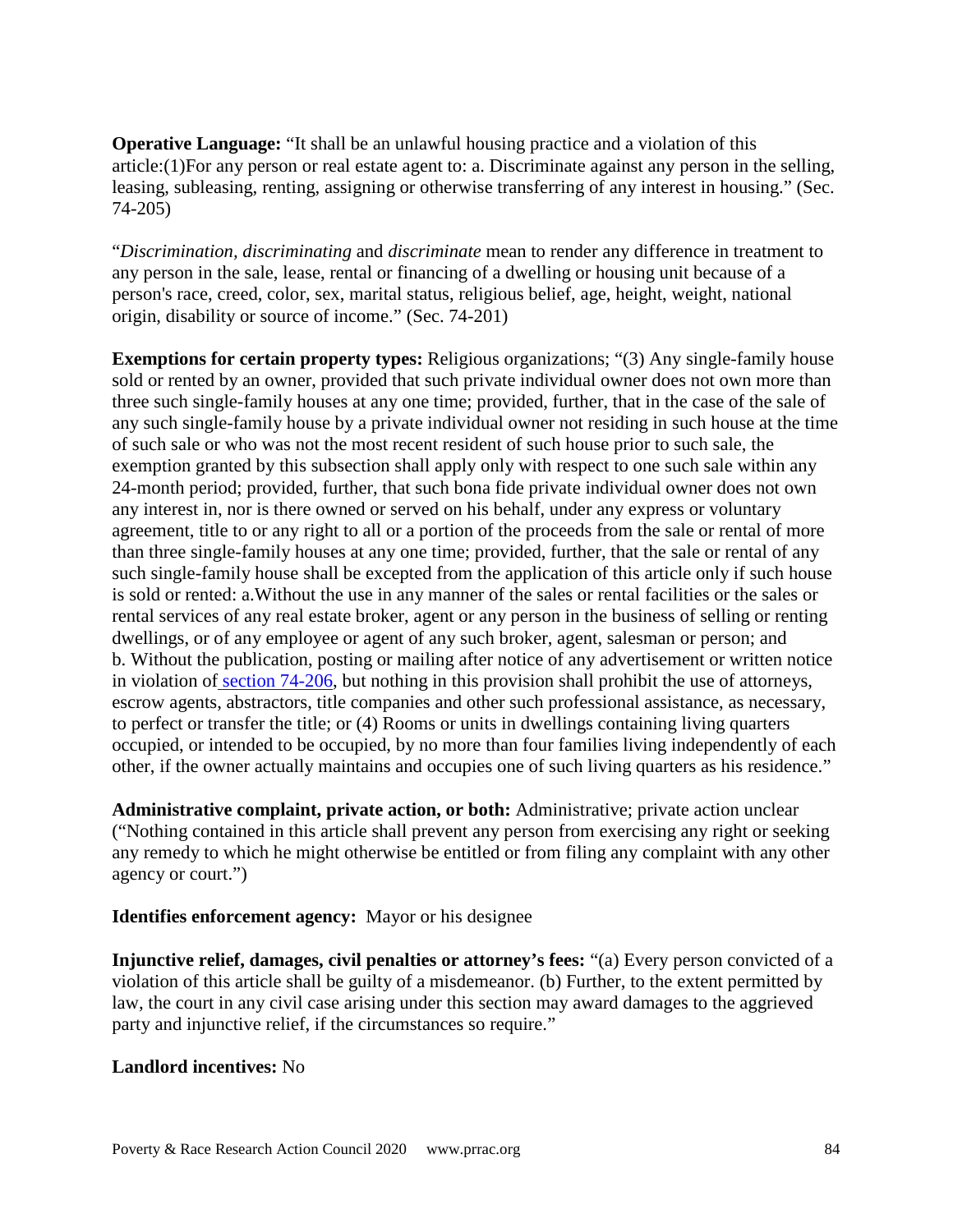## **Language re: minimum income or HCV program features:** No

**Includes risk mitigation fund:** No

**Provides tax abatement for HCV participation:** No

| <b>Lansing</b> |
|----------------|
|                |

**Citation**: Lansing Code of Ordinances Title 12 Ch. 296 [\(https://library.municode.com/mi/lansing/codes/code\\_of\\_ordinances?nodeId=COOR\\_PT2ADCO](https://library.municode.com/mi/lansing/codes/code_of_ordinances?nodeId=COOR_PT2ADCO_TIT12CIRI_CH296FAHO) [\\_TIT12CIRI\\_CH296FAHO\)](https://library.municode.com/mi/lansing/codes/code_of_ordinances?nodeId=COOR_PT2ADCO_TIT12CIRI_CH296FAHO)

**Date Enacted:** March 10, 1986 (supplemented with new definition in 2006)

**Operative Language:** "*Source of income:* Any legal source from which a person obtains money." (Sec. 297.02)

**Exemptions for certain property types:** Religious organizations; "rental of a room or rooms to three or fewer persons in a single dwelling or two-family unit, the remainder of which dwelling is occupied by either the owner or a member of his or her immediate family or a lessee of the entire dwelling unit or a member of his or her immediate family"

**Administrative complaint, private action, or both:** Administrative; private right of action unclear ("Nothing in this chapter shall be construed to limit the rights of access by an individual to remedies before the State Civil Rights Commission or before any State court on an individual basis, or to prohibit cooperation between the City and the State Civil Rights Commission.")

**Identifies enforcement agency:** Lansing Human Relations and Community Services Department

**Injunctive relief, damages, civil penalties or attorney's fees:** All. Civil penalties: "not less than \$150.00, plus costs and other sanctions, for each infraction. A. The fine for any offense which is a first repeat offense shall be not less than \$250.00, plus costs. B. The fine for any offense which is a second repeat offense or any subsequent repeat offense shall be not less than \$500.00 plus costs." (Sec. 296.99 (citing Sec. 202.99))

## **Landlord incentives:** No

**Language re: minimum income or HCV program features: "**With respect to the source of income provision only, nothing contained in this chapter shall be construed to preclude the making of a good faith business determination involving a person's ability to meet the financial burden involved in the sale, lease, rental, sublease, assignment or transfer of housing accommodations. A determination by a person to accept or not to accept rental payments in advance and/or arrearages shall not constitute a violation of this chapter."

## **Includes risk mitigation fund:** No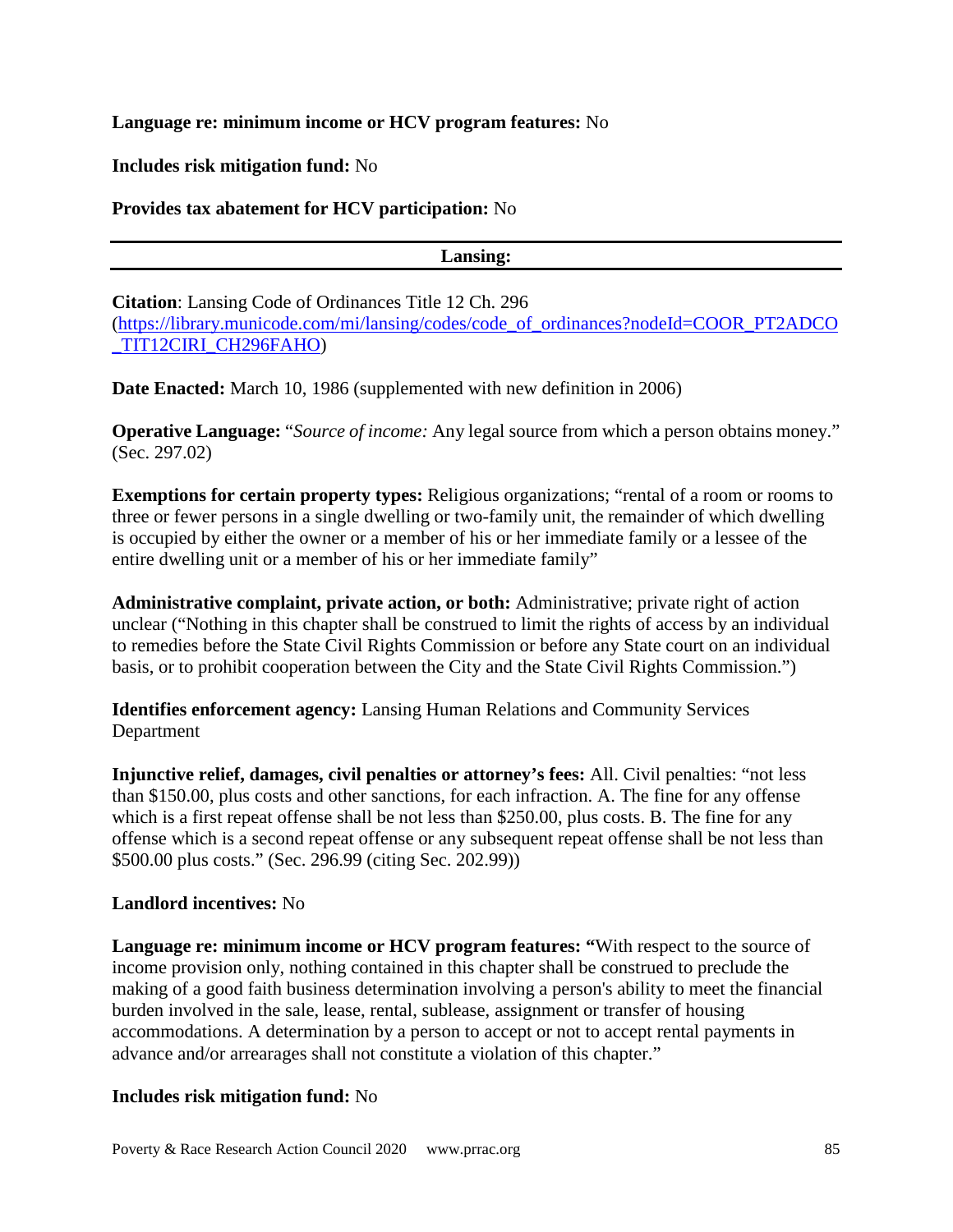# **Provides tax abatement for HCV participation:** No

**Wyoming:**

**Citation**: Wyoming Code of Ordinances Ch. 42 Art. II Div. 2 [\(https://library.municode.com/mi/wyoming/codes/code\\_of\\_ordinances?nodeId=PTIICOOR\\_CH](https://library.municode.com/mi/wyoming/codes/code_of_ordinances?nodeId=PTIICOOR_CH42HURE_ARTIIDI_DIV2FAHO) [42HURE\\_ARTIIDI\\_DIV2FAHO\)](https://library.municode.com/mi/wyoming/codes/code_of_ordinances?nodeId=PTIICOOR_CH42HURE_ARTIIDI_DIV2FAHO)

## **Date enacted:** May 31, 2018

**Operative Language:** "It is an unfair housing practice for an owner, a real estate broker or real estate salesman, or any other person to perform any of the following: (1) Refuse to negotiate for a real estate transaction with a person because of race, color, religion, national origin, age, sex, height, weight, handicap, source of income, familial status or marital status. (2) Refuse to engage in a real estate transaction with a person because of race, color, religion, national origin, age, sex, height, weight, handicap, source of income, familial status or marital status." (Sec. 42-53)

**Exemptions for certain property types:** "(1) The rental or lease of a housing accommodation in a building which contains housing accommodations for not more than three families living independently of each other, if the owner or lessor or a member of his family resides in one of the housing accommodations. (2) The rental or lease of rooms in a single-family dwelling by the owner or lessor if he or a member of his family resides therein. (3) The rental or lease of a housing accommodation for not to exceed 12 months by the owner or lessor where it was occupied by him and maintained as his home for at least three months immediately preceding occupancy by the tenant and is temporarily vacated while maintaining legal residence."

## **Administrative complaint, private action, or both:** Administrative

## **Identifies enforcement agency:** City manager

## **Injunctive relief, damages, civil penalties or attorney's fees:** Unknown

## **Landlord incentives:** No

**Language re: minimum income or HCV program features: "**Nothing in this division shall be deemed to prohibit an owner, lender or his agent from requiring that any person who seeks to buy, rent, lease or obtain financial assistance for housing accommodations to supply information concerning his financial and business status, but not concerning race, color, religion, national origin, age, sex, height, weight, handicap, source of income, familial status or marital status." (Sec. 42-54)

### **Includes risk mitigation fund:** No

## **Provides tax abatement for HCV participation:** No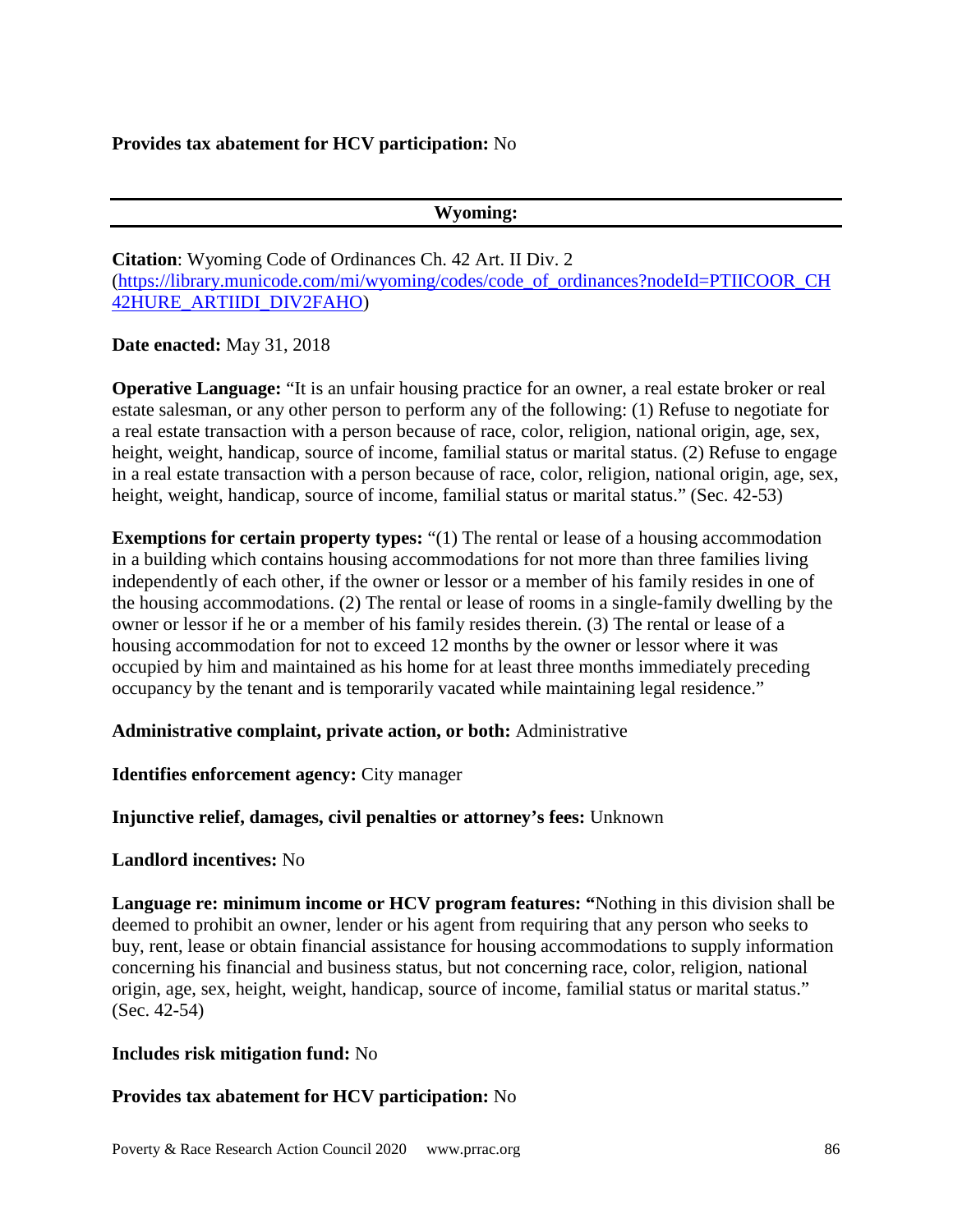### **Cities in Minnesota**

#### **Minneapolis:**

**Citation**: Minneapolis Code of Ordinances Title 7 Ch. 139 [https://library.municode.com/mn/minneapolis/codes/code\\_of\\_ordinances?nodeId=CD\\_ORD\\_TI](https://library.municode.com/mn/minneapolis/codes/code_of_ordinances?nodeId=CD_ORD_TIT7CIRI_CH139INGE_139.10FIDEPOPUJUCOEFDA) [T7CIRI\\_CH139INGE\\_139.10FIDEPOPUJUCOEFDA](https://library.municode.com/mn/minneapolis/codes/code_of_ordinances?nodeId=CD_ORD_TIT7CIRI_CH139INGE_139.10FIDEPOPUJUCOEFDA)

**Date enacted:** March 24, 2017 (effective May 1, 2018)

**Operative Language:** "*Public assistance program*: Federal, state or local assistance, including medical assistance, or tenant-based federal, state or local subsidies, including, but not limited to, rental assistance, rent supplements, and housing choice vouchers.

*Status with regard to a public assistance program*: The condition of being a recipient of or participant in a public assistance program.

*Status with regard to public assistance*: The condition of being a recipient of federal, state or local assistance, including medical assistance, or of being a tenant receiving federal, state or local subsidies, including rental assistance, or rent supplements." (Sec. 139-20)

Section 139.10 (b) Declaration of policy and purpose. It is the public policy of the City of Minneapolis and the purpose of this title to: (1) Prevent and prohibit all discriminatory practices in the City of Minneapolis in the following protected areas…..(f) In property rights: When race, color, creed, religion, ancestry, national origin, sex, sexual orientation, gender identity, disability, marital status, familial status, emancipated minor status, status with regard to a public assistance program, or any requirement of a public assistance program is a motivating factor*.* 

**Exemptions for certain property types:** "(b) Property rights and public assistance; The provisions of section 139.40(e) relating to tenant-based federal, state or local subsidies, including, but not limited to, rental assistance, rent supplements, and housing choice vouchers, or any requirement of such a program, shall not apply to:

(1) Renting or leasing a room in an owner occupied single-family dwelling.

(2) Renting or leasing a single-family dwelling, a single dwelling unit, or a single dwelling unit of a condominium, townhouse, or housing cooperative, by the owner of the dwelling or dwelling unit, for no more than thirty-six (36) months, when such dwelling or dwelling unit is an owner occupied homestead at the start of the thirty-six (36) month period.

(3) Renting or leasing a dwelling with two dwelling units when a person who owns or has an ownership interest in the dwelling is residing in the other dwelling unit.

(4) Renting or leasing a single-family dwelling, a single dwelling unit, or a single dwelling unit of a condominium, townhouse, or housing cooperative, by the owner of the dwelling or dwelling unit, while the owner is on active military duty and when such dwelling or dwelling unit is an owner occupied homestead at the start of the active military duty."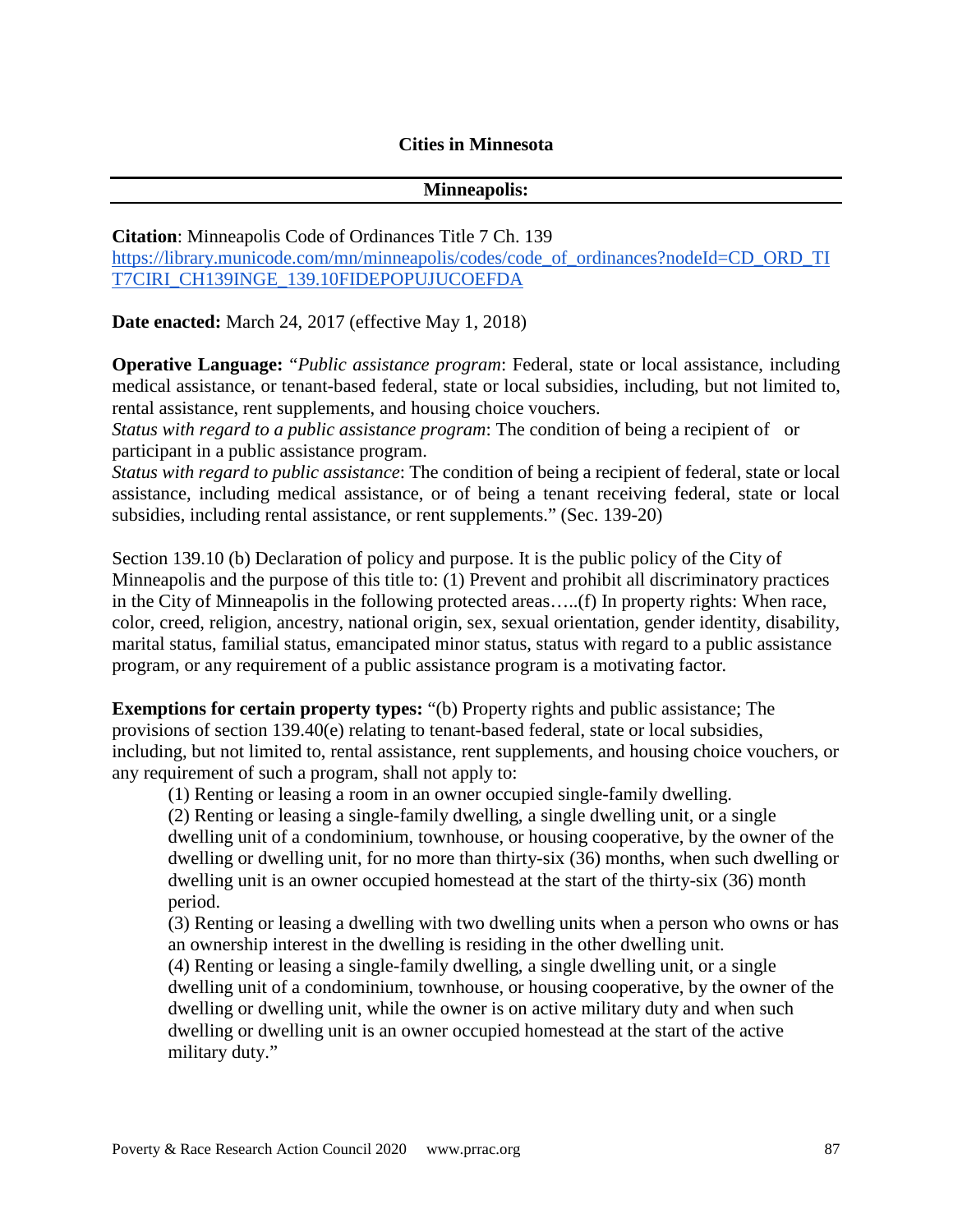**Administrative complaint, private action, or both:** Administrative with limited private action options (Sec. 141-60)

**Identifies enforcement agency:** Minneapolis Commission on Civil Rights

**Injunctive relief, damages, civil penalties or attorney's fees:** All (Sec. 141-50)

**Landlord incentives:** No

**Language re: minimum income or HCV program features:** "(c) Property rights; The provisions of section 139.40(e) do not prohibit an owner of a dwelling or dwelling unit from: (2) Screening any person who will occupy a dwelling unit based on rental or lease history as allowed by the public assistance program applicable to the rental or lease, or any other nondiscriminatory criteria, including, but not limited to, past conduct or the ability to pay their applicable portions of the rent or lease." (Sec. 139.30)

### **Includes risk mitigation fund:** No

### **Provides tax abatement for HCV participation:** No

**Relevant Case Law:** A local court found the ordinance unconstitutional but the decision was reversed on appeal. *Fletcher Properties, Inc. v. City of Minneapolis*, File No. 27-CV-17-9410 (Minn. Ct. App. June 10, 2019). The appellate court found that Fletcher, the group of landlords suing on the basis that the ordinance violated their due process rights, had not met its burden to show that the amended ordinance does not use means that are rationally related to the public purpose of increasing housing opportunities for voucher holders. The court held that prohibiting source of income discrimination was rationally related to the public purpose of increasing housing opportunities for voucher holders.

Opinion available at:<https://prrac.org/pdf/Fletcher-v-Minneapolis-MNCtApp-6-10-19.pdf>

**Cities in Missouri**

**Clayton:** 

**Citation**: City of Clayton, Missouri Ordinance Article I Ch. 225 Sec. 225.020 [\(https://prrac.org/pdf/clayton\\_ord6608.pdf;](https://prrac.org/pdf/clayton_ord6608.pdf) [https://ecode360.com/27565566\)](https://ecode360.com/27565566)

**Date enacted:** August 13, 2019

**Operative Language:** "Source of income" means "the point or form of the origination of legal gains of income accruing to a person in a stated period of time; from any occupation, profession or activity, from any contract, agreement or settlement, from federal, state or local payments, including Section 8 or any other rent subsidy or rent assistance program, from court ordered payments or from payments received as gifts, bequests, annuities or life insurance policies." Sec. 225.020.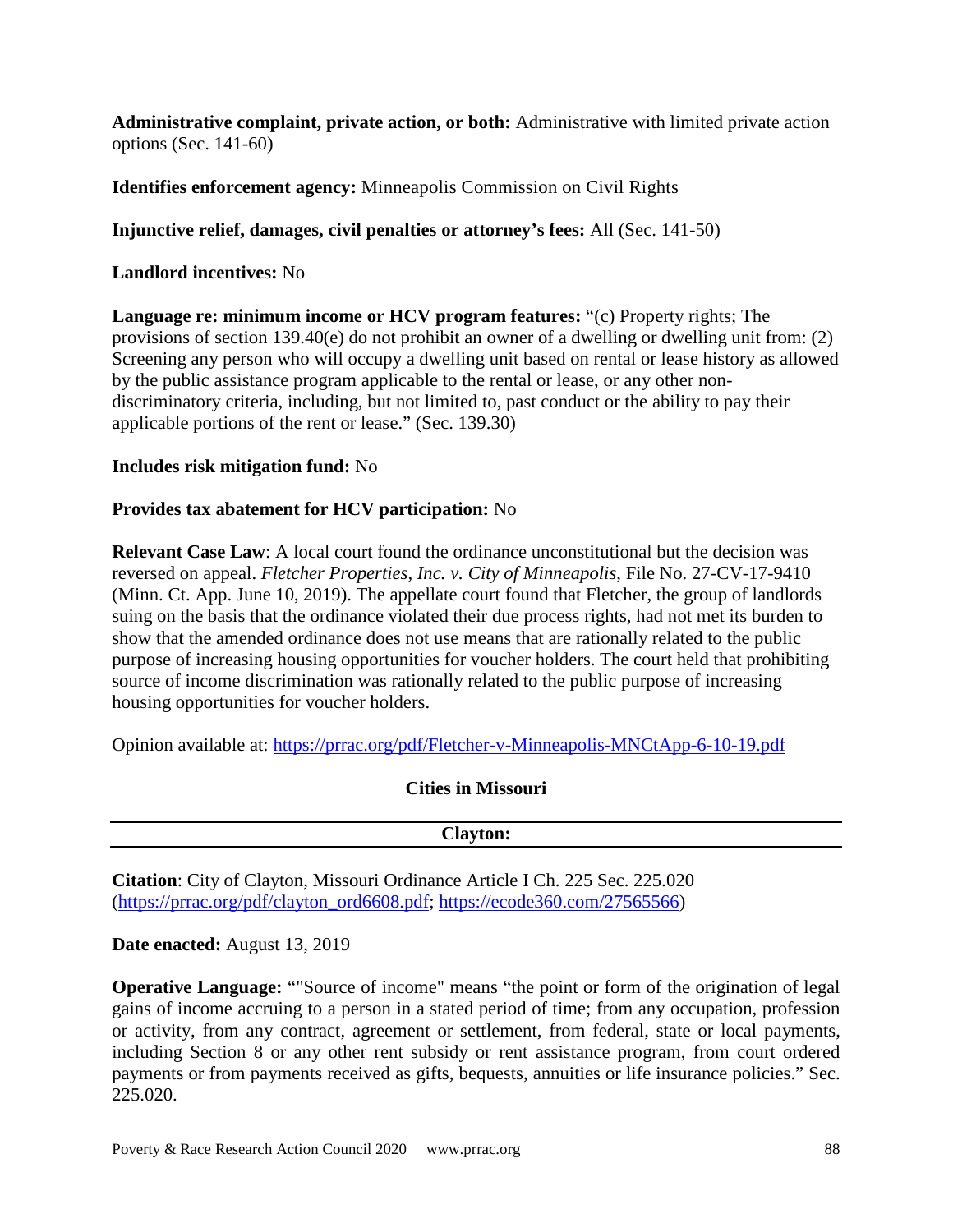"It shall be an unlawful housing practice... To discriminate against any person in the terms, conditions or privileges of sale or rental of a dwelling, or in the provision of services or facilities in connection therewith, because of race, color, religion, national origin, ancestry, sex, gender identity, sexual orientation, disability, **lawful source of income** or familial status." Sec. 225.030(A)(2).

It is also unlawful to make, print or publish notices or advertisements with respect to the sale or rental of a dwelling indicating preferences or limitations based on the abovementioned protected classes, including lawful source of income; to represent to any protected class member that any dwelling is not available when it is in fact so available; and to induce any person to sell or rent any dwelling by representations regarding the entry or prospective entry into the neighborhood. Sec.  $225.030(A)(3)-(5)$ .

**Exemptions for certain property types:** "The provisions of this Section shall not apply to a private club, a place of accommodation owned by or operated on behalf of a religious corporation, association or society or other establishment which is not in fact open to the public, unless the facilities of such establishments are made available to the customers or patrons of a place of public accommodation as defined in Section 225.020 and this Section." Sec. 225.060

"Nothing in this Chapter shall prohibit a religious organization, association or society or any non-profit institution or organization operated, supervised or controlled by or in conjunction with a religious organization, association or society from limiting the sale, rental or occupancy of dwellings which it owns or operates for other than a commercial purpose to persons of the same religion, or from giving preference to such persons, unless membership in such religion is restricted on account of race, color or national origin. Nor shall anything in this Chapter prohibit a private club not in fact open to the public, which as an incident to its primary purpose or purposes provides lodging which it owns or operates for other than a commercial purpose, from limiting the rental or occupancy of such lodging to its members or from giving preference to its members." Sec. 225.080(C).

"Nothing in this Chapter, other than the prohibitions against discriminatory advertising in Subsection (A)(3) of Section 225.030 shall apply to: (1) The sale or rental of any single-family house by a private individual owner, provided the following conditions are met: (a) the private individual owner does not own or have any interest in more than three (3) single-family houses at any one time; and (b) the house is sold or rented without the use of a real estate broker, agent or salesperson or the facilities of any person in the business of selling or renting dwellings and without publication, posting or mailing of any advertisement. If the owner selling the house does not reside in it at the time of the sale or was not the most recent resident of the house prior to such sale, the exemption in this Section applies to only one (1) such sale in any twenty-four (24) month period; (2) Rooms or units in dwellings containing living quarters occupied or intended to be occupied by no more than four (4) families living independently of each other, if the owner actually maintains and occupied one (1) of such living quarters as his/her residence." Sec. 225.080(D).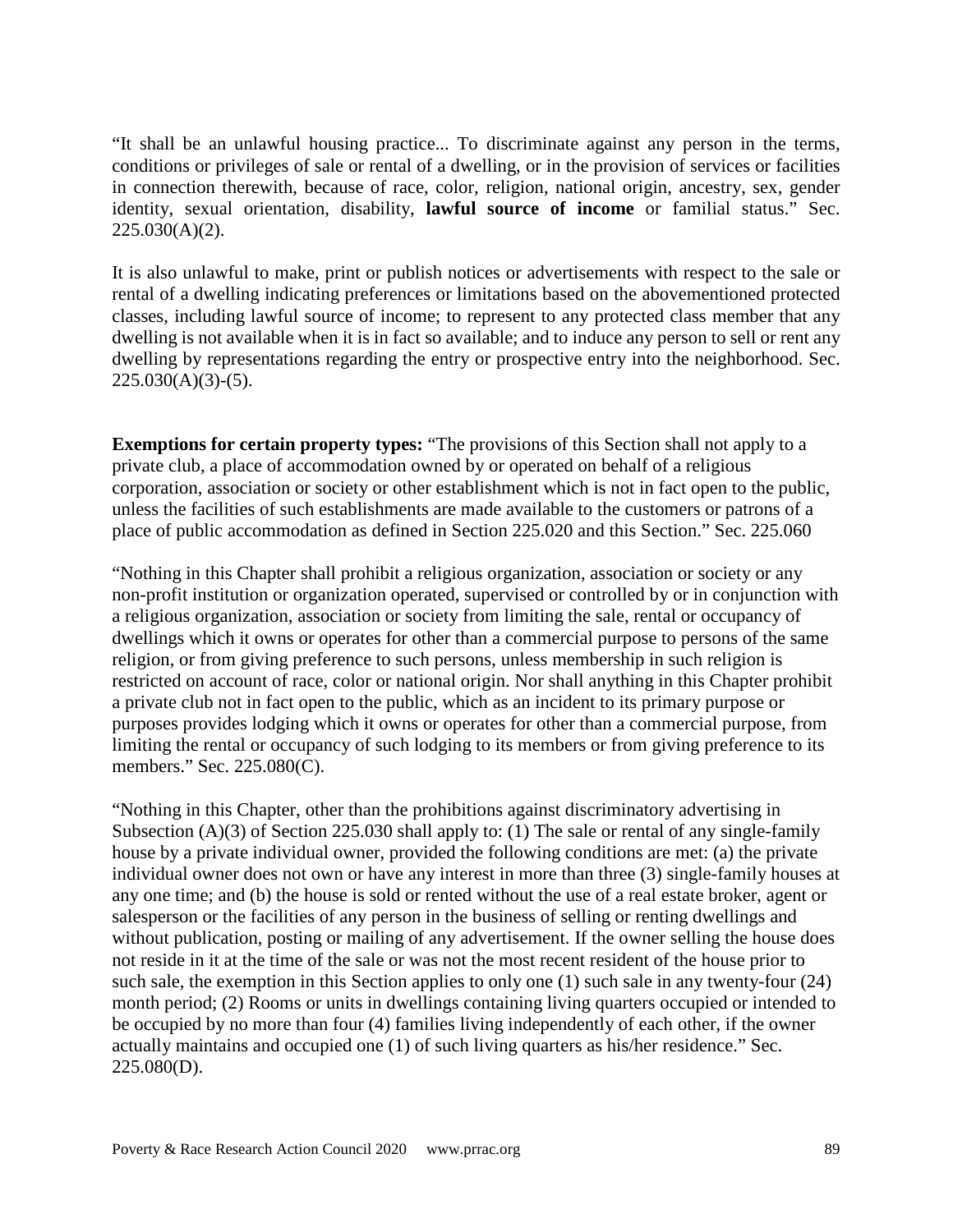## **Administrative complaint, private action, or both:** Administrative

**Identifies enforcement agency:** Missouri Commission on Human Rights

**Injunctive relief, damages, civil penalties or attorney's fees:** City ordinance does not mention what, if any, relief, damages, penalties, or fees are available for complainants under the Ordinance.

**Landlord incentives:** No

**Language re: minimum income or HCV program features:** No

**Includes risk mitigation fund:** No

**Provides tax abatement for HCV participation:** No

### **Saint Louis:**

**Citation**: Saint Louis City Ordinance Title 3 Ch. 44 Sec. 3.44.080 (https://library.municode.com/mo/st. louis/codes/code\_of\_ordinances?nodeId=TIT3AD\_CH3.44 [CIRIENAG\\_3.44.080PRDIPR\)](https://library.municode.com/mo/st._louis/codes/code_of_ordinances?nodeId=TIT3AD_CH3.44CIRIENAG_3.44.080PRDIPR)

### **Date enacted:** 2015

**Operative Language:** ""Source of income" means the point or form of the origination of legal gains of income accruing to a person in a stated period of time; from any occupation, profession or activity, from any contract, agreement or settlement, from federal, state or local payments, including Section 8 or any other rent subsidy or rent assistance program, from court ordered payments or from payments received as gifts, bequests, annuities or life insurance policies." (Sec. 344.010)

**Exemptions for certain property types:** Religious organizations; "Any single-family house sold or rented by an owner, provided that: such private individual owner does not own more than three single-family dwellings at any one time; that in the case of the sale of any single-family dwelling by a private owner who was not the most recent resident of such house prior to such sale, the exemption granted herein shall apply only with respect to one such sale within any twenty-four month period, if such bona fide private individual owner does not own any interest in, nor is there owned or reserved any interest on his behalf, under any express or voluntary agreement, title to or rental of, or any right to all or a portion of the proceeds from the sale or rental of, more than three single-family dwellings at one time; the sale or rental of any single family dwelling shall be excepted from the application of this subsection only if such house is sold or rented (A) without the use in any manner of the sales or rental facilities or the sales or rental services of any real estate broker, agent, or salesman, or of such facilities or services of any person in the business of selling or renting dwellings, or of any employee or agent of any such broker, agent, salesman, or of such facilities or services of any person in the business of selling or renting dwellings, or of any employee or agent of any such broker, and (B) without the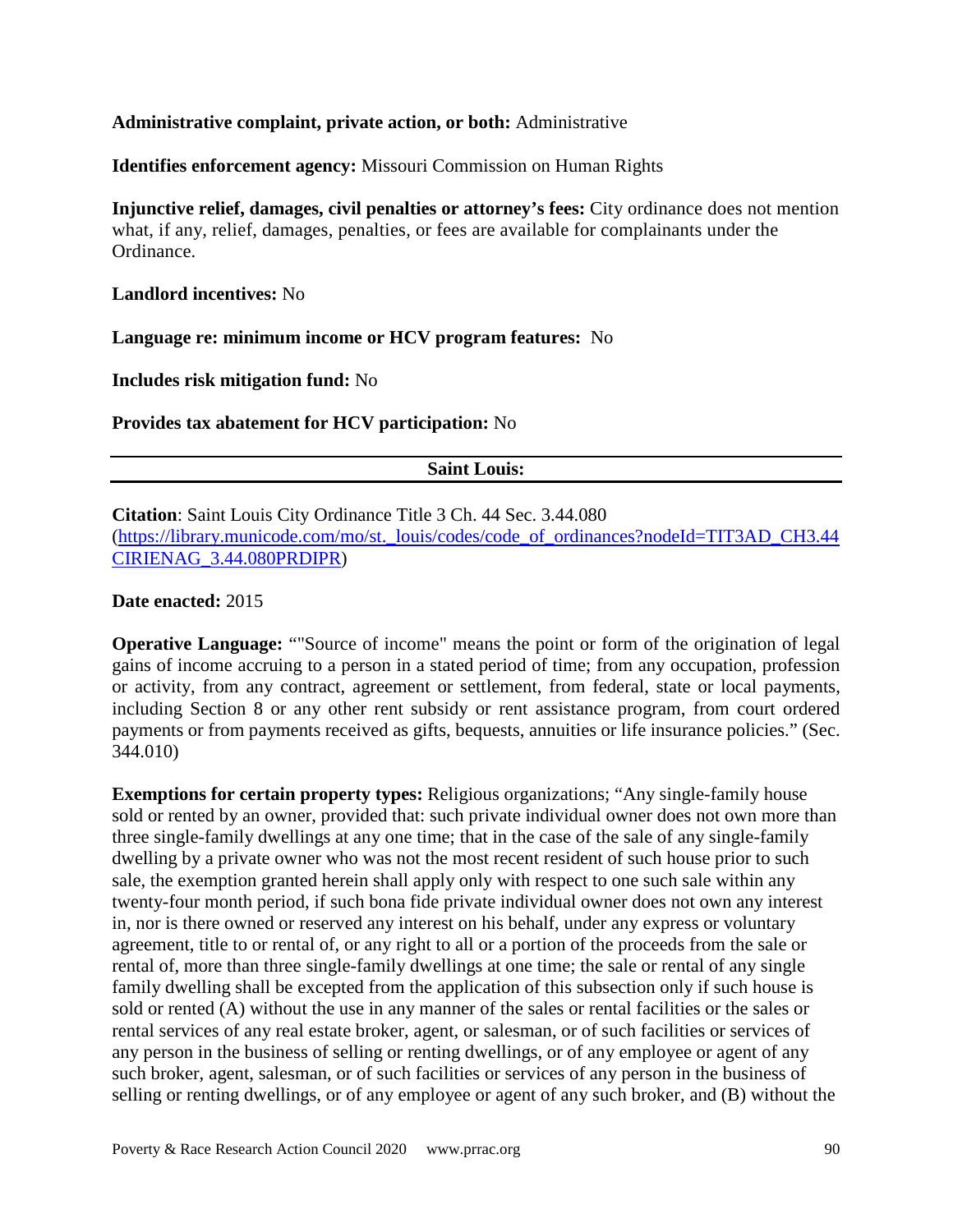publication, posting or mailing, after notice, of any advertisement or written notice in violation of subsection  $(C)(1)(f)$  of this section; except that nothing herein shall prohibit the use of attorneys, escrow agents, abstractors, title companies, and other such professional assistance as necessary to perfect or transfer title; or ii. Rooms or units in dwellings containing living quarters occupied or intended to be occupied by no more than four families living independently of each other, if the owner actually maintains and occupies one of such living quarters as his residence."

# **Administrative complaint, private action, or both:** Administrative

**Identifies enforcement agency:** Saint Louis Civil Rights Enforcement Commission

**Injunctive relief, damages, civil penalties or attorney's fees:** All. "Any person convicted of violation of this chapter shall be punished by a fine of not less than two hundred fifty dollars (\$250.00) nor more than five hundred dollars (\$500.00)"

**Landlord incentives:** No

**Language re: minimum income or HCV program features:** No

**Includes risk mitigation fund:** No

**Provides tax abatement for HCV participation:** No

**Webster Groves:** 

**Citation**: Webster Groves, Missouri Ch. 30, Article 3, Sec. 30.510 [\(https://prrac.org/pdf/webstergroves\\_ord9090.pdf\)](https://prrac.org/pdf/webstergroves_ord9090.pdf)

### **Date enacted:** 2019

**Operative Language:** ""Source of income" means "lawful, regular, verifiable income, including but not limited to housing vouchers and other subsidies provided by government or nongovernmental entities, child support, or spousal maintenance, but does not include future gifts." Sec. 30.510(h).

"It shall be unlawful for any person (a) To refuse to sell or rent after the making of a bona fide offer, or to refuse to negotiate for the sale or rental of, or otherwise make unavailable or deny, a dwelling to any person because of race, color, religion, national origin, ancestry, sex, disability, source of income, familial status, sexual orientation or gender identity; (b) To discriminate against any person in the terms, conditions or privileges of sale or rental of a dwelling, or in the provisions of service or facilities in connection therewith, because of race, color, religion, national origin, ancestry, sex, disability, source of income, familial status, sexual orientation or gender identity or an intention to make any such preference, limitation or discrimination; (c) To make, print or publish, or cause to be made, printed or published, any notice, statement or advertisement, with respect to the sale or rental of a dwelling, that indicates any preference,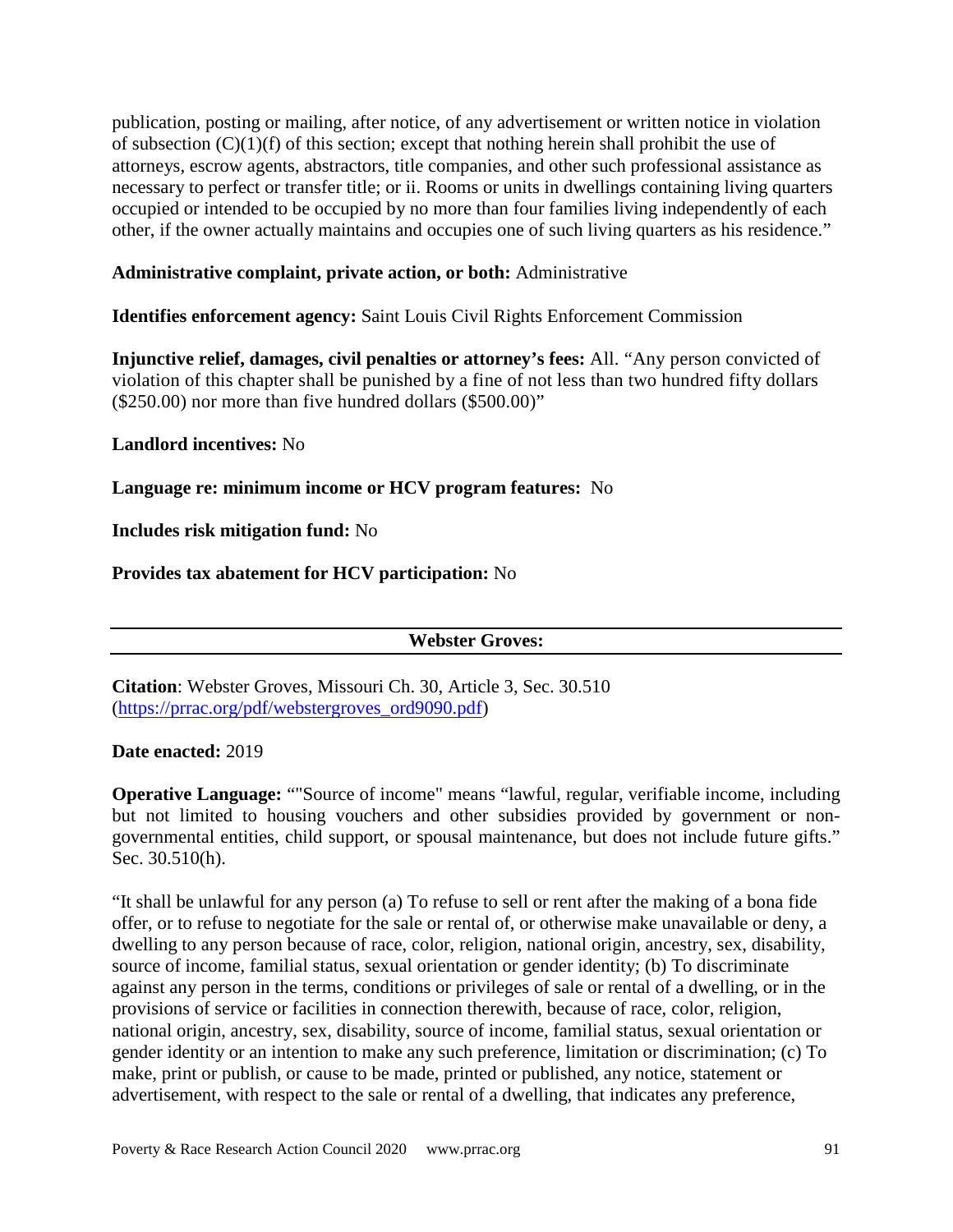limitation or discrimination based on race, color, religion, national origin, ancestry, sex, disability, source of income, sexual orientation or gender identity; (d) To represent to any person, because of race, color, religion, national origin, ancestry, sex, disability, source of income, familial status, sexual orientation or gender identity that any dwelling is not available for inspection, sale or rental when such dwelling is in fact so available; (e) For profit, to induce or attempt to induce any person to sell or rent any dwelling by representations regarding the entry or prospective entry into the neighborhood of a person or persons of a particular race, color, religion, national origin, ancestry, sex, disability, source of income, familial status, sexual orientation or gender identity." Sec. 30.520(a)-(e).

**Exemptions for certain property types:** "The provisions of this Section shall not apply to a private club, place of accommodation owned by or operated on behalf of a religious corporation, association or society or other establishment which is not in fact open to the public, unless the facilities of such establishments are made available to the customers or patrons of a place of public accommodation..." Sec. 30.535(c).

### **Administrative complaint, private action, or both:** Administrative

**Identifies enforcement agency:** Webster Groves Department of Planning and Development. Sec. 30.560.

**Injunctive relief, damages, civil penalties or attorney's fees:** "Any person who shall have committed a discriminatory housing practice in violation of this ordinance shall have their operating license revoked..." Sec. 30.570.

**Landlord incentives:** No

**Language re: minimum income or HCV program features:** No

**Includes risk mitigation fund:** No

**Provides tax abatement for HCV participation:** No

## **Cities/Counties in New York**

### **Buffalo:**

**Citation**: Buffalo Code of Ordinances Ch. 154 Art. IV [\(https://ecode360.com/13584158\)](https://ecode360.com/13584158)

**Date enacted:** May 2, 2006 (effective May 17, 2006)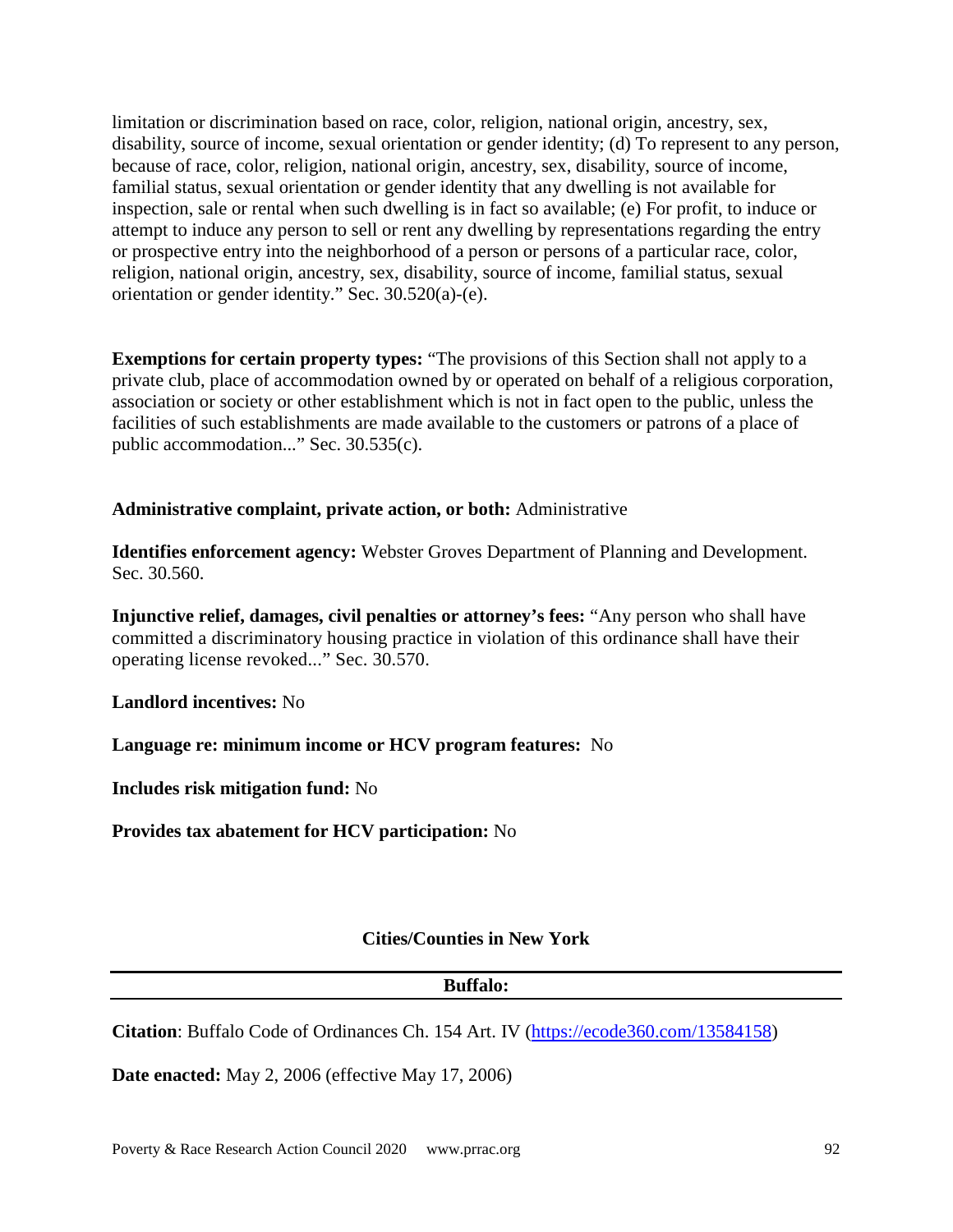**Operative Language: "**SOURCE OF INCOME: Payments from a lawful occupation or employment, as well as other payments including, but not limited to, public assistance, supplemental security income, pensions, annuities, unemployment benefits, government subsidies such as Section 8 or other housing subsidies." (Sec. 154-13)

**Exemptions for certain property types:** "A. The rental of a housing accommodation on a parcel that contains housing accommodations for not more than three households living independently, if the owner resides in one of the dwelling units, or the rental of a housing accommodation on a parcel that contains more than one residential dwelling in which no dwelling is for more than three households or less living independently, if the owner resides in one of the dwelling units; […] C. The rental of a room or rooms in a housing accommodation designed in such a way that the occupants would be required to share part of their living quarters with another occupant or occupants not of their own choice"

## **Administrative complaint, private action, or both:** Both

# **Identifies enforcement agency:** Fair Housing Officer

**Injunctive relief, damages, civil penalties or attorney's fees:** All. Civil penalties not exceeding \$1,500 for each offense, with each act of discrimination being considered a separate offense

# **Landlord incentives:** No

**Language re: minimum income or HCV program features:** "This article does not prohibit a landlord from refusing to rent a housing accommodation to a person if one or more of the following conditions are met: A. The person's source of income is unstable, or insufficient to pay the rent, or the source of said income is from an unlawful source; or B. The tenant has been unable to make timely rental payments in all or part of the preceding 18 months; or C. The person has been the source of past complaints from neighbors in all or part of the preceding 18 months, except where those complaints can be reasonably attributed to harassment or discriminatory intent"

## **Includes risk mitigation fund:** No

## **Provides tax abatement for HCV participation:** No

### **Erie County:**

**Citation**: Fair Housing in Erie County, Local Law 4 [\(https://locallaws.dos.ny.gov/sites/default/files/drop\\_laws\\_here/ECMMDIS\\_appid\\_DOS2018052](https://locallaws.dos.ny.gov/sites/default/files/drop_laws_here/ECMMDIS_appid_DOS20180529060015/Content/09021343801f3924.pdf) [9060015/Content/09021343801f3924.pdf\)](https://locallaws.dos.ny.gov/sites/default/files/drop_laws_here/ECMMDIS_appid_DOS20180529060015/Content/09021343801f3924.pdf)

**Date enacted:** May 22, 2018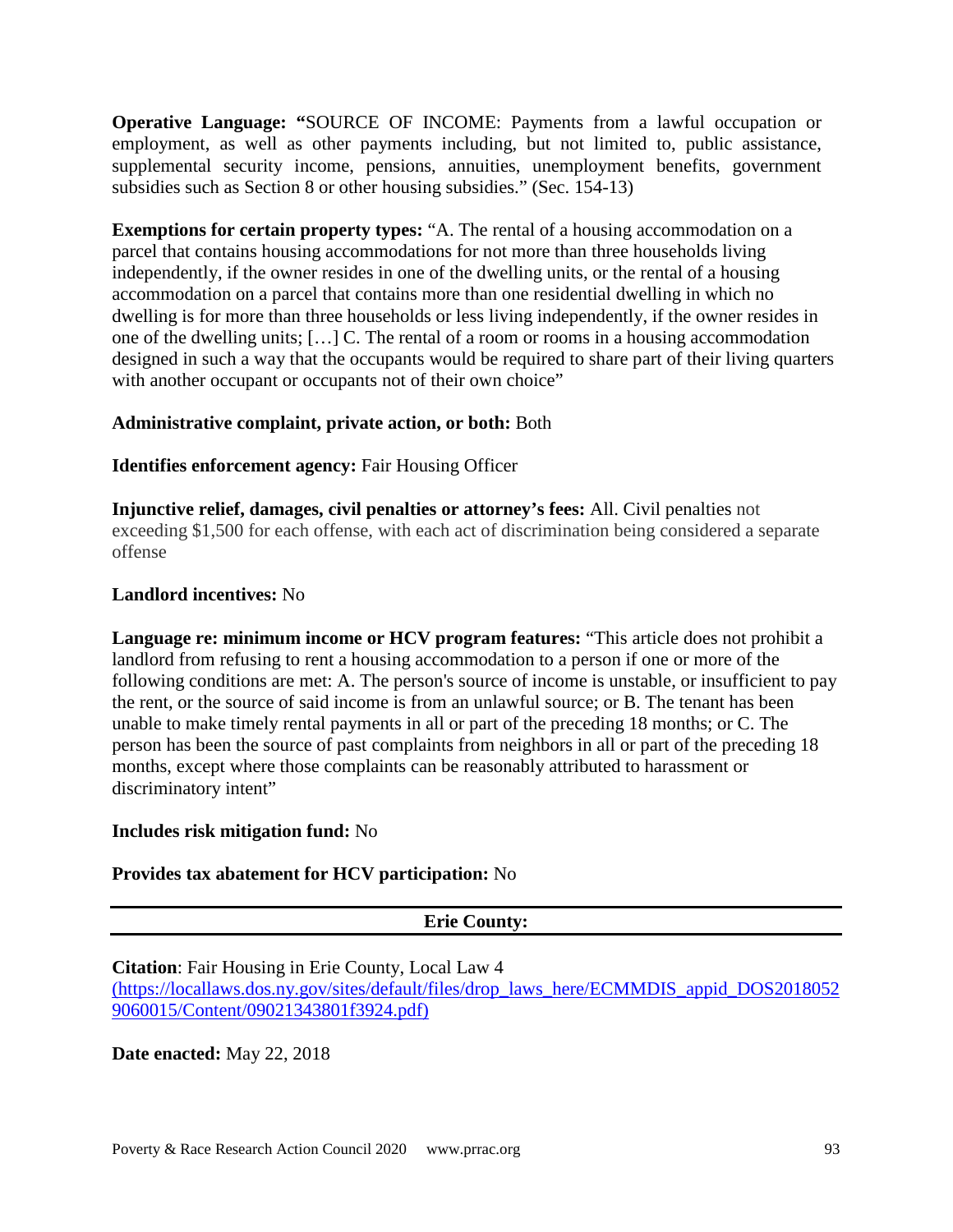**Operative Language:** "Source of Income: Payments from any lawful occupation or employment, as well as other payments including, but not limited to, public assistance, public assistance security agreements, supplemental security income, pensions, annuities, unemployment benefits, disability payments, government subsidies, or other housing subsidies." (Sec. 2)

**Exemptions for certain property types:** Religious organizations; "C) The rental of a housing accommodation in a building which contains housing accommodations for not more than two families living independently of each other, if the owner or members of his immediate family reside in one of such housing accommodations and the rental has occurred without advertising. D) The rental of rooms in a housing accommodation if such rental is by the occupant of the housing accommodation or the owner of the housing accommodation, and the occupant/owner or members of his/her family reside in such housing accommodation."

## **Administrative complaint, private action, or both:** Both

**Identifies enforcement agency:** Erie County Fair Housing Board

**Injunctive relief, damages, civil penalties or attorney's fees:** All. Civil penalties: "not more than five-thousand dollars (\$5,000) for the first violation and not more than ten thousand dollars (\$10,000) for a respondent adjudged to have committed any prior discriminatory housing practice"

**Landlord incentives:** No

**Language re: minimum income or HCV program features:** No

**Includes risk mitigation fund:** No

**Provides tax abatement for HCV participation:** No

**Hamburg:**

**Citation**: Hamburg General Code Ch. 109 [\(https://ecode360.com/8303087\)](https://ecode360.com/8303087)

**Date enacted:** May 14, 2005

**Operative Language:** "SOURCE OF INCOME. Payments from any lawful occupation or employment, as well as other payments including, but not limited to, public assistance, public assistance security agreements, supplemental security income, pensions, annuities, unemployment benefits, government subsidies such as Section 8, or other housing subsidies." (Sec. 109-2)

**Exemptions for certain property types:** Religious organizations; "C. The provisions of this chapter shall not apply to: (1) The rental of a housing accommodation in a building which contains housing accommodations for not more than two families living independently of each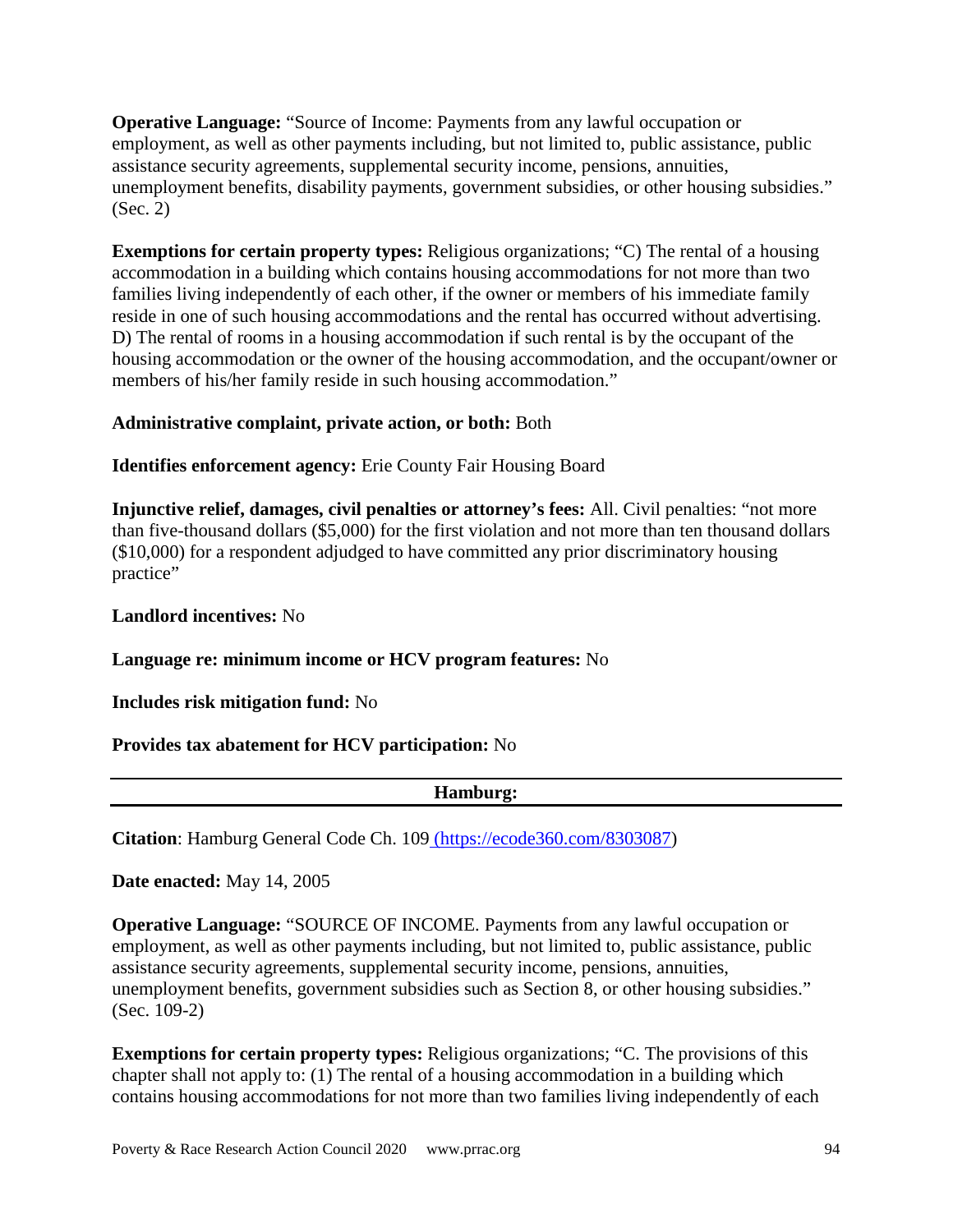other, if the owner or members of his family reside in one of such housing accommodations and the rental has occurred without advertising. (3) The rental of rooms in a housing accommodation, if such rental is by the occupant of the housing accommodation or by the owner of the housing accommodation and he or members of his family reside in such housing accommodations."

# **Administrative complaint, private action, or both:** Both

**Identifies enforcement agency:** Director of Community Development Office

**Injunctive relief, damages, civil penalties or attorney's fees:** All. Civil penalties of not more than \$5,000 for a first violation and not more than \$10,000 for a respondent adjudged to have committed any prior discriminatory housing practice.

**Landlord incentives:** No

### **Language re: minimum income or HCV program features:** No

**Includes risk mitigation fund:** No

## **Provides tax abatement for HCV participation:** No

### **Nassau County:**

**Citation**: Nassau County Administrative Code Art. XXI Title C-1 Sec. 21-9.7 [\(https://www.nassaucountyny.gov/DocumentCenter/View/17813/Administrative-Code-as-of-](https://www.nassaucountyny.gov/DocumentCenter/View/17813/Administrative-Code-as-of-June-21-2018?bidId=)[June-21-2018?bidId=\)](https://www.nassaucountyny.gov/DocumentCenter/View/17813/Administrative-Code-as-of-June-21-2018?bidId=)

**Date enacted:** 2006 (effective January 1, 2007)

**Operative Language:** "Source of income" means any lawful source of income, including federal, state, local, non-profit assistance or subsidy program." (Sec. 21-9.2)

**Exemptions for certain property types:** "The provisions of subparagraphs (i) through (iv) of this paragraph shall not apply: (1) to the rental of housing accommodations in a building which contains housing accommodations for not more than two families if the owner of such building actually maintains and occupies one of such housing accommodations as his or her residence, or (2) to the rental of a room or rooms in a housing accommodation by a person who actually maintains and occupies such housing accommodation as his or her residence."

**Administrative complaint, private action, or both:** Administrative and limited right to private action (Sec. 21-9.7)

**Identifies enforcement agency:** Nassau County Human Rights Commission

**Injunctive relief, damages, civil penalties or attorney's fees:** All. Civil penalties: "not more than fifty thousand dollars. Where the Commission finds that an unlawful discriminatory practice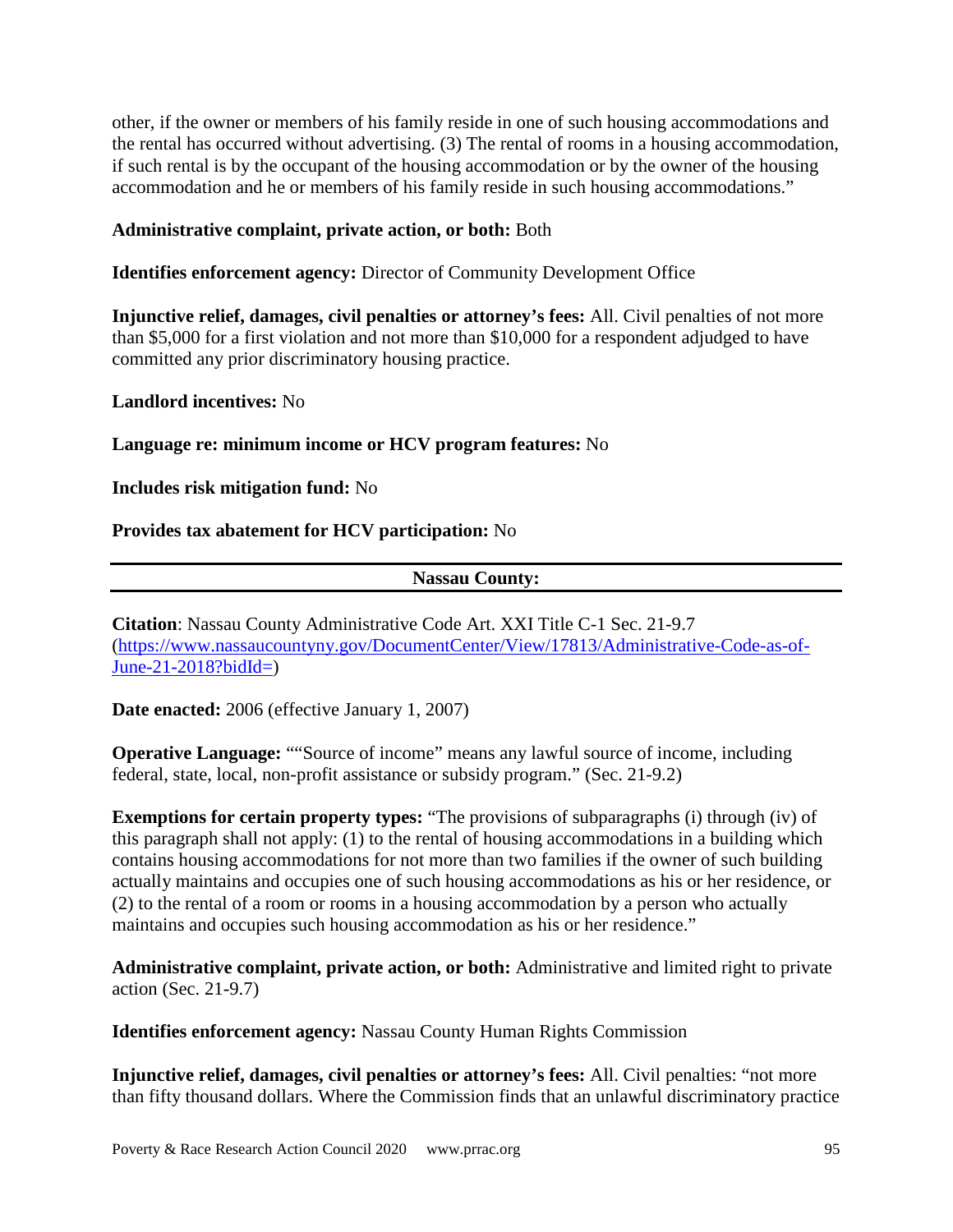was the result of the respondent's wanton or malicious act, the Commission or court shall impose a civil penalty in an amount not more than one hundred thousand dollars."

**Landlord incentives:** No

# **Language re: minimum income or HCV program features:** No

**Includes risk mitigation fund:** No

## **Provides tax abatement for HCV participation:** No

## **New York City:**

**Citation**: New York Administrative Code Title 8 Ch.1 Sec. 8-107 [\(http://library.amlegal.com/nxt/gateway.dll/New%20York/admin/newyorkcityadministrativecode](http://library.amlegal.com/nxt/gateway.dll/New%20York/admin/newyorkcityadministrativecode?f=templates$fn=default.htm$3.0$vid=amlegal:newyork_ny) [?f=templates\\$fn=default.htm\\$3.0\\$vid=amlegal:newyork\\_ny\)](http://library.amlegal.com/nxt/gateway.dll/New%20York/admin/newyorkcityadministrativecode?f=templates$fn=default.htm$3.0$vid=amlegal:newyork_ny)

## **Date enacted:** March 26, 2008

**Operative Language:** "The term "lawful source of income" shall include income derived from social security, or any form of federal, state or local public assistance or housing assistance including section 8 vouchers." (Sec. 8-102)

**Exemptions for certain property types:** Religious organizations; "(1) the rental of a housing accommodation, other than a publicly-assisted housing accommodation, in a building which contains housing accommodations for not more than two families living independently of each other, if the owner members of the owner's family reside in one of such housing accommodations, and if the available housing accommodation has not been publicly advertised, listed, or otherwise offered to the general public; or (2) the rental of a room or rooms in a housing accommodation, other than a publicly-assisted housing accommodation, if such rental is by the occupant of the housing accommodation or by the owner of the housing accommodation and the owner or members of the owner's family reside in such housing accommodation."

**Administrative complaint, private action, or both:** Administrative; private action unclear ("Nothing in this section shall be construed to prohibit (i) an aggrieved person from filing a complaint pursuant to section 8-109 or from commencing a civil action pursuant to chapter 5 of this title based upon the same facts pertaining to such a pattern or practice as are alleged in the civil action, or (ii) the commission from filing a commission-initiated complaint pursuant to section 8-109 alleging a pattern or practice of discrimination, provided that a civil action pursuant to this section shall not have previously been commenced.")

**Identifies enforcement agency:** New York Commission on Human Rights

**Injunctive relief, damages, civil penalties or attorney's fees:** All. Civil penalties: "not more than \$125,000. Where the commission finds that an unlawful discriminatory practice was the result of the respondent's willful, wanton or malicious act or where the commission finds that an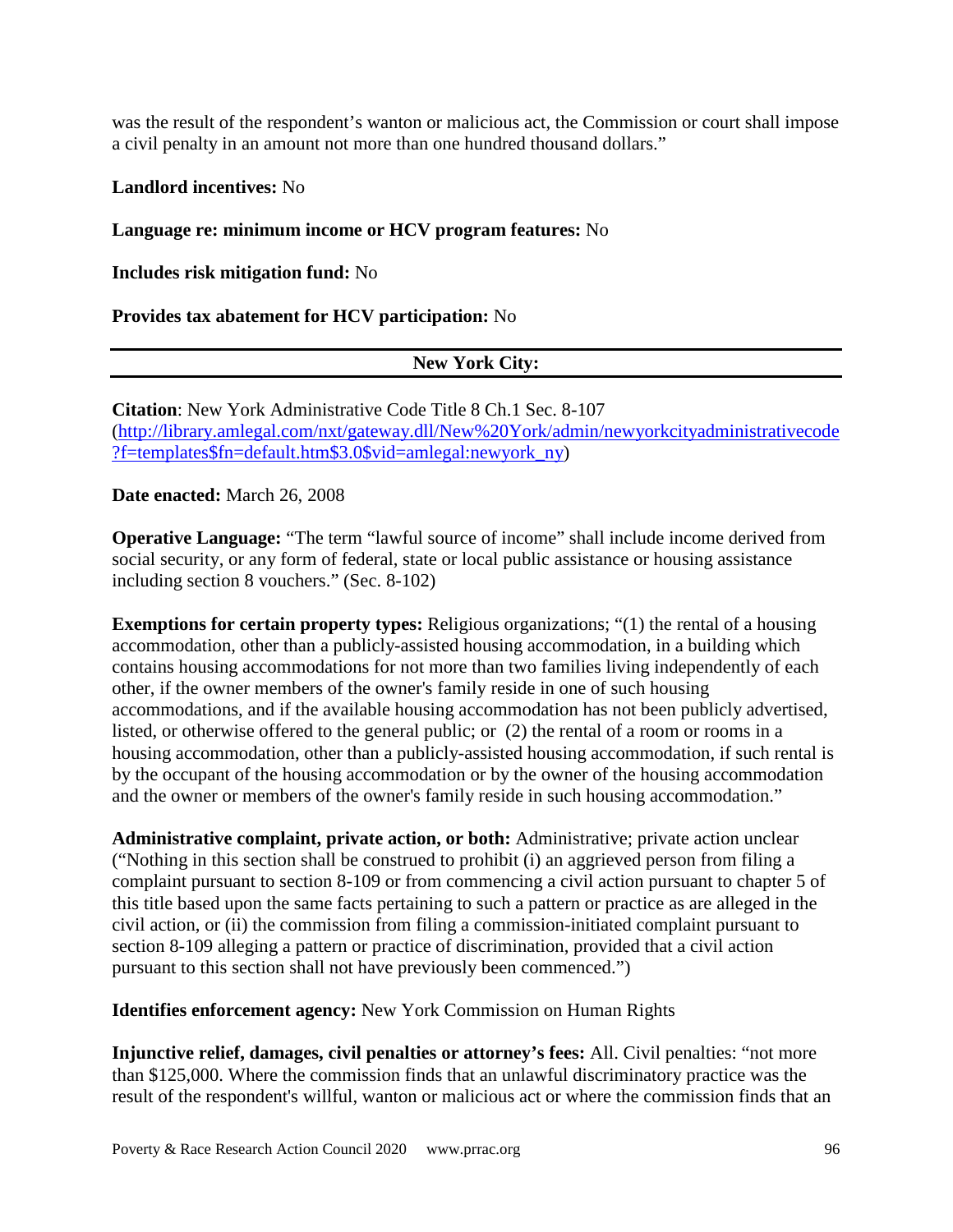act of discriminatory harassment or violence as set forth in chapter 6 of this title has occurred, the commission may, to vindicate the public interest, impose a civil penalty of not more than \$250,000."

**Landlord incentives:** Some incentives are available in the HCV housing mobility program; incentives also available for homeless individuals. (https://www.enterprisecommunity.org/sites/default/files/media-library/where-we-work/newyork/come-home-nyc-2-pager-4-2-15.pdf)

## **Language re: minimum income or HCV program features:** No

**Includes risk mitigation fund:** Risk mitigation fund for homeless individuals [\(https://www.enterprisecommunity.org/sites/default/files/media-library/where-we-work/new](https://www.enterprisecommunity.org/sites/default/files/media-library/where-we-work/new-york/come-home-nyc-2-pager-4-2-15.pdf)[york/come-home-nyc-2-pager-4-2-15.pdf\)](https://www.enterprisecommunity.org/sites/default/files/media-library/where-we-work/new-york/come-home-nyc-2-pager-4-2-15.pdf)

## **Provides tax abatement for HCV participation:** No

## **Rochester:**

**Citation**: Rochester Municipal Code Sec. 63-5 [\(https://ecode360.com/8676705\)](https://ecode360.com/8676705)

## **Date enacted:** June 20, 2017

**Operative Language:** "SOURCE OF INCOME Payments from a lawful occupation or employment, as well as other payments, including, but not limited to, pensions, annuities, public assistance, supplemental security income, social security disability insurance, unemployment benefits. Housing Choice Vouchers (formerly known as Section 8), other housing voucher or subsidy programs, and any other governmental or charitable subsidy." (Sec. 63-2)

**Exemptions for certain property types:** Religious organizations; "(1) To the rental of a dwelling unit in a two-family dwelling, if the owner or members of the owner's family reside in one of such dwelling units; (3) To the rental of a room or rooms in a dwelling if the renter or lessee would share common living areas with the owner or lessor or members of the owner's or lessor's family"

## **Administrative complaint, private action, or both:** Private action

**Identifies enforcement agency:** Center for Dispute Settlement (for mediation only)

**Injunctive relief, damages, civil penalties or attorney's fees:** All. Civil penalties: "\$500 for the first violation of this article; (2) A penalty of \$1,000 for each subsequent violation of this article."

## **Landlord incentives:** No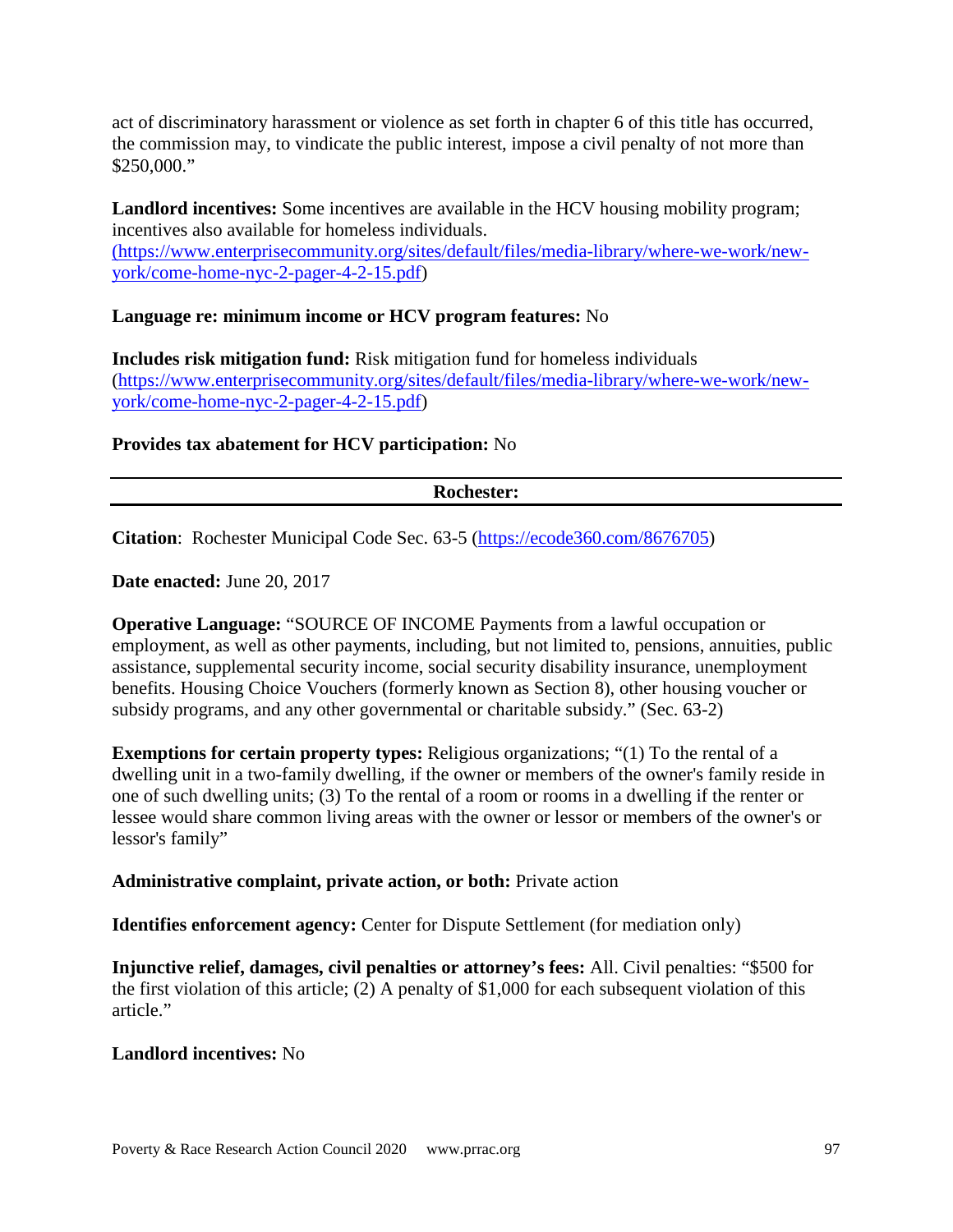**Language re: minimum income or HCV program features:** "The following conduct shall not constitute an unlawful discriminatory practice under Subsection C:

(1) An inquiry, required disclosure, or required verification about a person's source of income that is necessitated by a federal, state, or local law that is generally applicable, applicable to the housing at issue, or applicable to the financing or subsidies necessary to a person's purchase or leasing of such housing.

(2) A refusal to rent or lease housing to a person due to one or more of the following conditions and such refusal is based on selection criteria that are applied equally to all tenants or prospective tenants or purchaser without regard to the category of income source:

(a) The person's income is insufficient to make the payments over the term of the lease; and/or (b) The person is a tenant who has been unable to make timely lease payments in all or part of the preceding 18 months."

## **Includes risk mitigation fund:** No

### **Provides tax abatement for HCV participation:** No

### **Suffolk County:**

**Citation**: Suffolk County Administrative Code Ch.528 Art. 9 [\(http://ecode360.com/14946868\)](http://ecode360.com/14946868)

### **Date enacted:** January 21, 2015

**Operative Language:** "LAWFUL SOURCE OF INCOME Includes, but is not limited to, income derived from social security, or any form of federal, state or local public assistance or housing assistance, including the Housing Choice Voucher Program." (Sec. 528-6)

**Exemptions for certain property types:** "(2) The provisions of Subsection A(1) through (7) shall not apply: (a) To the rental of housing accommodations in a building which contains housing accommodations for not more than two families if the owner or members of his or her family reside in one of such housing accommodations; or (b) To the rental of a room or rooms in a housing accommodation if such rental is by the occupant of the housing accommodation or by the owner of the housing accommodation and he or she or members of his or her family reside in such housing accommodation; (3) The provisions of § 528-9, as they relate to unlawful discriminatory practices on the basis of lawful source of income, shall not apply to housing accommodations that contain two or fewer housing units; provided, however, the provisions of § 528-9 shall apply to all housing accommodations, regardless of the number of units contained in each, of any person who has the rights to sell, rent or lease or approve the sale, rental or lease of at least three housing accommodations within Suffolk County, constructed or to be constructed, or has the rights to sell, rent or lease or approve the sale, rental or lease of interests in at least three housing accommodations."

### **Administrative complaint, private action, or both:** Both

**Identifies enforcement agency:** Suffolk County Human Rights Commission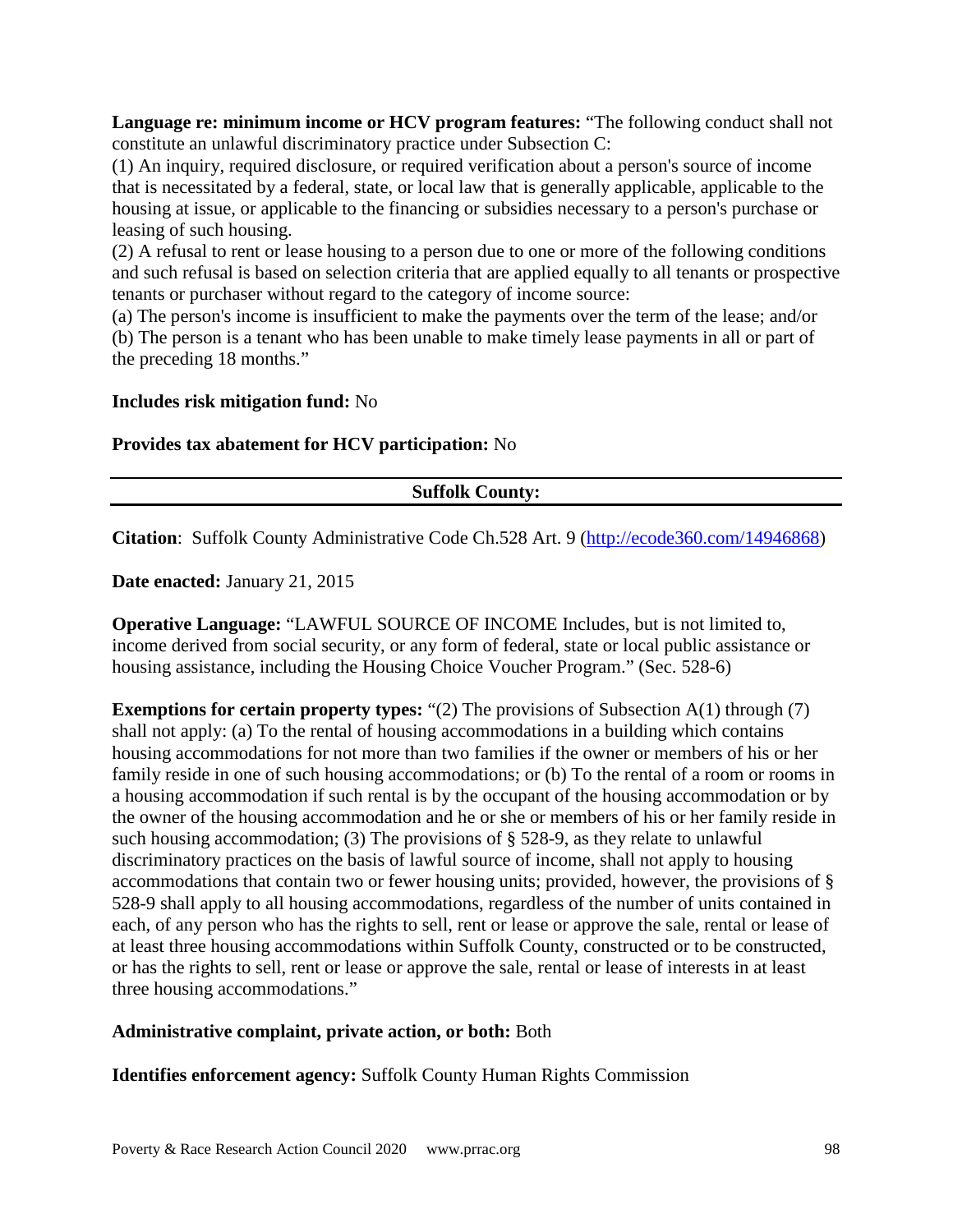**Injunctive relief, damages, civil penalties or attorney's fees:** All. Civil penalties: "not to exceed \$50,000, to be paid to the County general fund by a respondent, or not to exceed \$100,000 to be paid to the County general fund by a respondent found to have committed an unlawful discriminatory act which is found to be willful, wanton or malicious."

## **Landlord incentives:** No

### **Language re: minimum income or HCV program features:** No

**Includes risk mitigation fund:** No

**Provides tax abatement for HCV participation:** No

**Syracuse:** 

**Citation**: Syracuse Local Laws Ch. 8 Sec. 8-4 [\(https://library.municode.com/ny/syracuse/codes/code\\_of\\_ordinances?nodeId=PTLLOLA\\_CH8](https://library.municode.com/ny/syracuse/codes/code_of_ordinances?nodeId=PTLLOLA_CH8HURI_S8-4UNDIPR) [HURI\\_S8-4UNDIPR\)](https://library.municode.com/ny/syracuse/codes/code_of_ordinances?nodeId=PTLLOLA_CH8HURI_S8-4UNDIPR)

**Date enacted:** December 5, 2016

**Operative Language:** "The term "lawful source of income" includes payments from a lawful occupation or employment, as well as other lawful payments including, but not limited to, any form of state, federal or local public assistance, income derived from social security, pensions, annuities, state or federal disability programs or benefits, child support, alimony, foster care subsidies, unemployment benefits, disability or unemployment insurance, veteran's benefits, government subsidies such as Housing Choice Vouchers (also referred to as "Section 8 Vouchers") or other housing subsidies. The term "lawful source of income" shall include payments to, or on behalf of, the head of household, or to, or on behalf of, any of the members of their household who will be listed on the lease as residents living in the dwelling unit with the head of household, or any combination of such payments." (Sec. 8-3)

**Exemptions for certain property types:** Religious organizations

**Administrative complaint, private action, or both:** Private action

**Identifies enforcement agency:** No

**Injunctive relief, damages, civil penalties or attorney's fees:** All

**Landlord incentives:** No

**Language re: minimum income or HCV program features:** No

**Includes risk mitigation fund:** No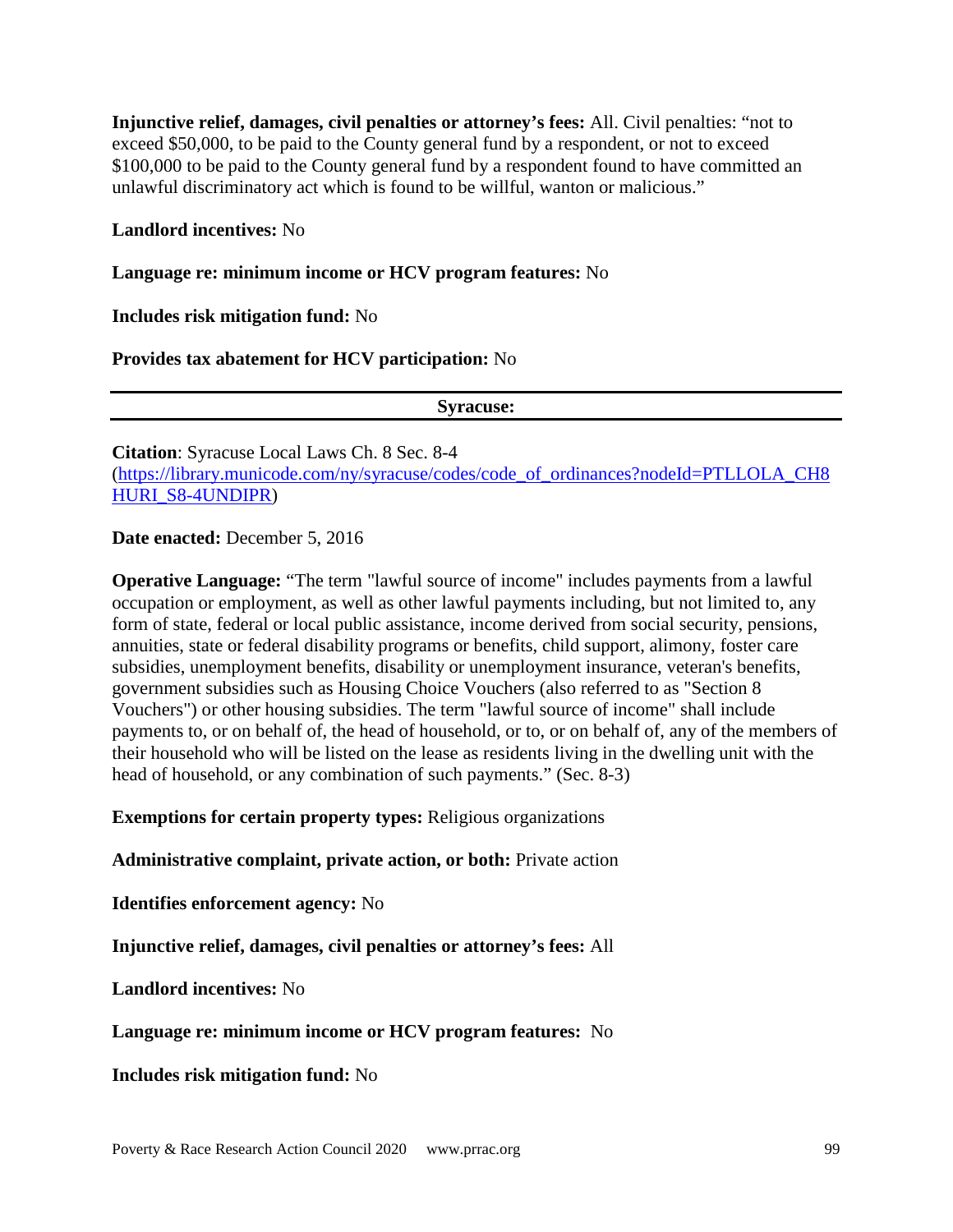### **Westchester County:**

**Citation**: Westchester County Code of Ordinances Part IV Ch. 700 Art. II Sec. 700.21 [\(https://library.municode.com/ny/westchester\\_county/codes/code\\_of\\_ordinances?nodeId=PTIVO](https://library.municode.com/ny/westchester_county/codes/code_of_ordinances?nodeId=PTIVOTLOLAACRE_CH700HURI_ARTIIFAHOLA_S700.22UNDIREESPRRECR) [TLOLAACRE\\_CH700HURI\\_ARTIIFAHOLA\\_S700.22UNDIREESPRRECR\)](https://library.municode.com/ny/westchester_county/codes/code_of_ordinances?nodeId=PTIVOTLOLAACRE_CH700HURI_ARTIIFAHOLA_S700.22UNDIREESPRRECR)

### **Date enacted:** June 17, 2013

**Operative Language:** "*Source of income* shall mean, as it relates to unlawful discriminatory real estate practices, lawful, verifiable income derived from social security, or any form of federal, state or local public assistance or housing assistance, grant of loan program, including the federal housing subsidy known as 'Section 8,' any disability payment, and assistance, or grant or loan program from a private housing assistance organization." (Sec. 700.20)

**Exemptions for certain property types:** Religious organizations; "The provisions of paragraph (A) (1)-(4) and (7)-(9) shall not apply: a. To any single-family house sold or rented by an owner provided: (i) That such private individual owner does not own more than three such singlefamily houses at any one time; and (ii) That in the case of the sale of any such single-family house by a private individual owner not residing in such house at the time of such sale or who was not the most recent resident of such house prior to such sale, the exemption granted by this subsection shall apply only with respect to one such sale within any twenty-four month period; and (iii) That such bona fide private individual owner does not own any interest in, nor is there owned or reserved on their behalf, under any express or voluntary agreement, title to or any right to all or a portion of the proceeds from the sale or rental of more than three such single-family houses at any one time; and (iv) That such single-family house is sold or rented: (a) Without the use in any manner of the sales or rental facilities or the sales or rental services of any real estate broker, agent or salesperson, or of such facilities or services of any person in the business of selling or renting housing accommodations, as defined in section 700.20(P) of this article, or of any employee or agent of any such broker, agent, salesperson, or person, and (b) Without the publication, posting, or mailing, after notice, of any advertisement or written notice in violation of § 700.21(A)(5) and (6) of this article, but nothing in this proviso shall prohibit the use of attorneys, escrow agents, abstractors, title companies, and other such professional assistance as necessary to perfect or transfer the title; b. To the transaction of, or the negotiation of a transaction of a housing accommodation, other than a publicly assisted housing accommodation, in a building that contains housing accommodations for not more than four families living independently of each other, if the owner actually resides in one of such housing accommodations"

## **Administrative complaint, private action, or both:** Both

**Identifies enforcement agency:** Fair Housing Board within the Westchester County Human Rights Commission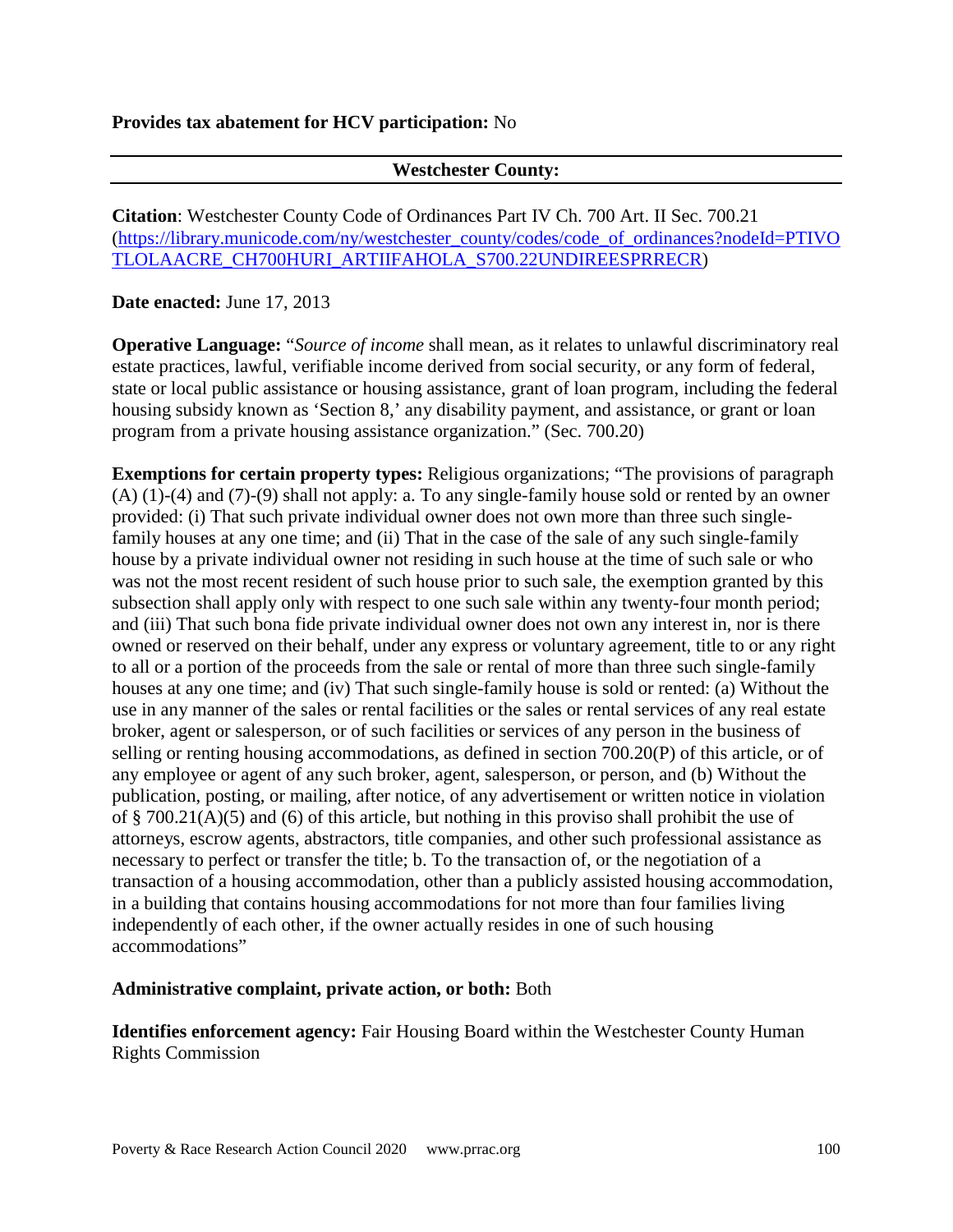**Injunctive relief, damages, civil penalties or attorney's fees:** All. Civil penalties: " not to exceed \$50,000.00, to be paid to the County of Westchester by a respondent found to have committed an unlawful discriminatory real estate practice which is found to be willful, wanton or malicious"

## **Landlord incentives:** No

**Language re: minimum income or HCV program features:** "It shall not constitute an unlawful discriminatory real estate practice on the basis of source of income that a housing accommodation was denied based on the use by a person of his or her reasonable business judgment in relation to transactions involving housing accommodations that the person owns or in which the person has an ownership interest."

### **Includes risk mitigation fund:** No

## **Provides tax abatement for HCV participation:** No

## **Relevant Case Law**

*County of Westchester v. U.S. Dept. of Housing and Urban Development (2013 WL 440084) (S.D. NY 2013)*: In order to receive certain federal funding from HUD, the County must certify that it will meet a variety of fair housing obligations, including that the County will affirmatively further fair housing ("AFFH"). See 42 U.S.C. § 5304(b)(2).1 As part of its duty to AFFH, the County was required to conduct an analysis of impediments, or AI, that analyzes the existence and impact of racial discrimination in barriers to housing opportunities. In the 2009 Opinion, the Court ruled that the County's certifications to HUD were false as a matter of law. Later that year, on August 10, 2009, the United States and the County entered into a Stipulation and Order of Settlement and Dismissal ("Settlement"), which required the County inter alia to complete a revised AI analyzing impediments to fair housing based on race that must be deemed acceptable by HUD; promote a model zoning ordinance to advance fair housing; and promote legislation to ban source-of-income discrimination in housing.

### **West Seneca:**

**Citation**: West Seneca Fair Housing Code Ch. 71 [\(https://ecode360.com/6842321\)](https://ecode360.com/6842321)

### **Date enacted:** March 5, 1979

**Operative Language: "**It shall be unlawful: A. To refuse to sell or rent or refuse to negotiate for the sale or deny a dwelling to any person because of race, color, religion, sex, age, marital status, handicap, national origin, source of income or because the person has a child or children."

### **Exemptions for certain property types:** Religious organizations

### **Administrative complaint, private action, or both:** Both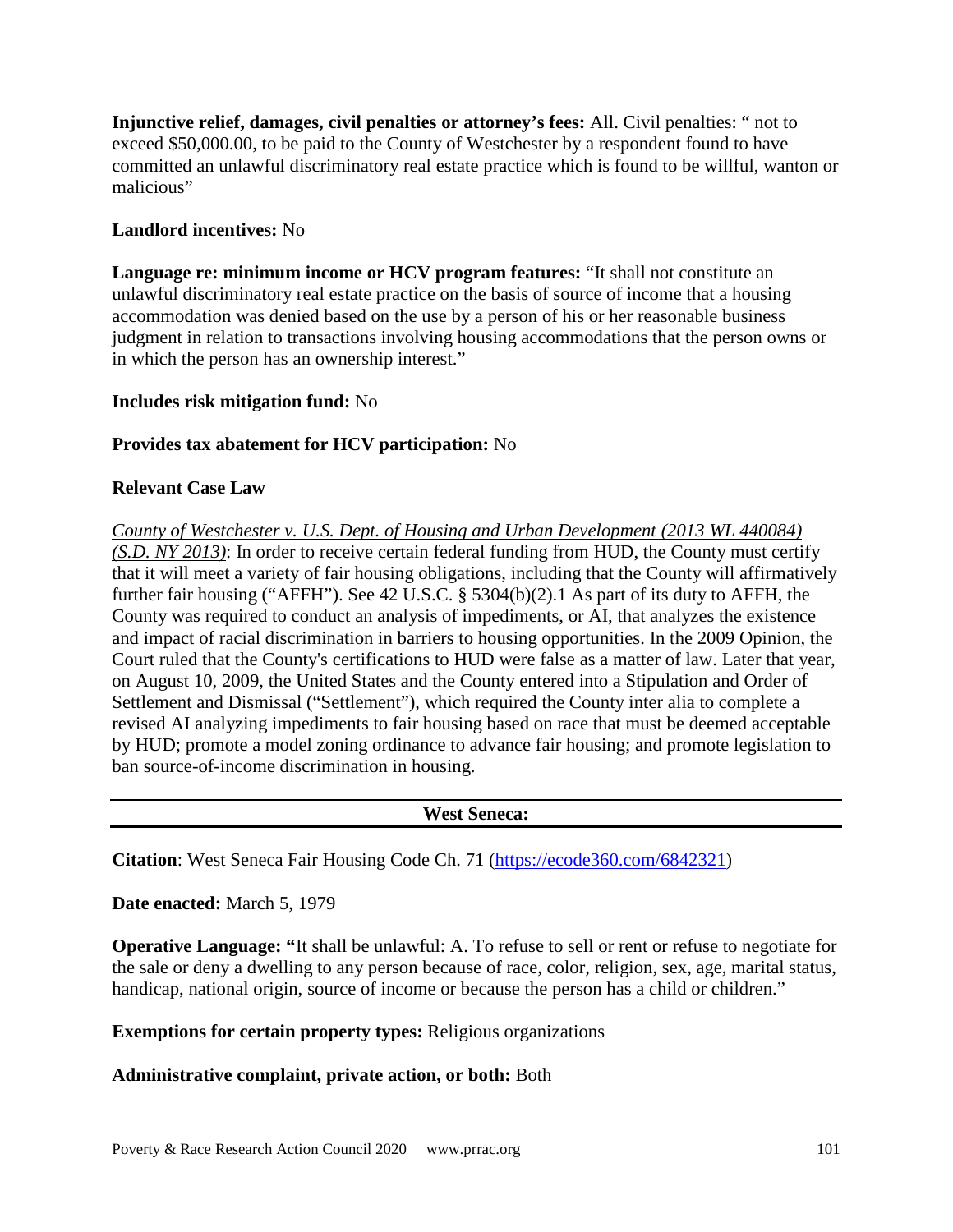**Identifies enforcement agency:** The Town of West Seneca or its designee shall receive, investigate and refer complaints under this chapter. The Supervisor shall designate a not-forprofit fair housing organization or the Affirmative Action Officer of the Town of West Seneca to perform the function contained in this section

**Injunctive relief, damages, civil penalties or attorney's fees:** All. Civil penalties of five hundred dollars (\$500). Each day such a violation continues shall constitute a separate violation of this chapter.

**Landlord incentives:** No

**Language re: minimum income or HCV program features:** No

**Includes risk mitigation fund:** No

**Provides tax abatement for HCV participation:** No

# **Cities in Ohio**

### **Bexley:**

**Citation**: BEXLEY, OHIO, ORDINANCE 28-20 (2020). [\(https://bexley.granicus.com/MetaViewer.php?view\\_id=2&clip\\_id=1188&meta\\_id=137979\)](https://bexley.granicus.com/MetaViewer.php?view_id=2&clip_id=1188&meta_id=137979)

**Date enacted:** September 23, 2020 (effective January 2021)

**Operative Language:** Defines "source of income" as "lawful income derived from wages, social security, supplemental security income, all forms of federal, state or local assistance payments or subsidies, including rent vouchers, child support, spousal support, and public assistance which can be verified and substantiated." (Sec. 1)

Amends Ch.  $637.02(a)(1)$  and  $(a)(3)$  to include "source of income" among the list of unlawful forms of discrimination.

"It shall be an unlawful discriminatory practice for any person to…

Refuse to sell, transfer, assign, rent, lease, sublease, finance or otherwise deny or withhold housing accommodations from any person because of…source of income…of any prospective owner, occupant, or user of such housing accommodations.

Refuse to lend money, whether or not secured by mortgage or otherwise, for the acquisition, construction, rehabilitation, repair, or maintenance of housing accommodations or otherwise withhold financing of housing accommodations from any person because of…source of income…provided such person, whether an individual, corporation, or association of any type, lends money as one of the principal aspects of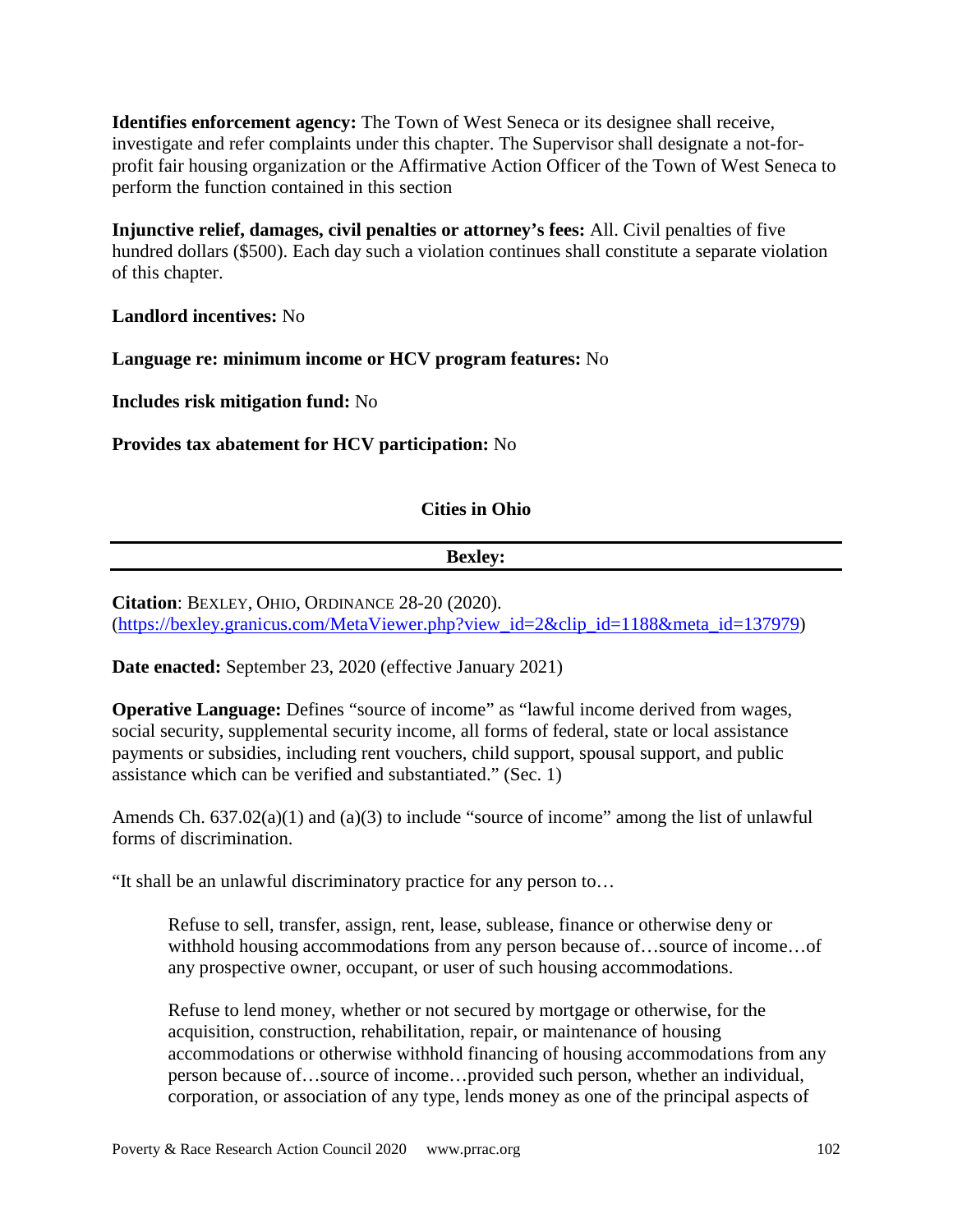their business or incidental to their principal business and not only as a part of the purchase price of an owner occupied residence they are selling nor merely casually or occasionally to a relative or friend.

Discriminate against any person in the terms or conditions of selling, transferring, assigning, renting, leasing or, subleasing any housing accommodations or in furnishing facilities, services, or privileges in connection with the ownership, occupancy or use of any housing accommodations because of…source of income." (Sec. 2)

### **Exemptions for certain property types:** No

**Administrative complaint, private action, or both:** Administrative complaint

**Identifies enforcement agency:** Ohio Civil Rights Commission/Equal Employment Opportunity Commission (following a complaint with the Bexley City Clerk of Courts)

**Injunctive relief, damages, civil penalties or attorney's fees:** Injunctive relief and civil penalties

**Landlord incentives:** No

**Language re: minimum income or HCV program features:** No

**Includes risk mitigation fund:** No

**Provides tax abatement for HCV participation:** No

# **Cincinnati:**

**Citation**: Sec. 740-11: Discrimination Against Government Housing Allowance Recipients Forbidden.

[https://library.municode.com/oh/cincinnati/codes/code\\_of\\_ordinances?nodeId=TITVIIGERE\\_C](https://library.municode.com/oh/cincinnati/codes/code_of_ordinances?nodeId=TITVIIGERE_CH740DIREBECISIPR) [H740DIREBECISIPR](https://library.municode.com/oh/cincinnati/codes/code_of_ordinances?nodeId=TITVIIGERE_CH740DIREBECISIPR)

#### **Date enacted:** 1980

**Operative Language:** "It is unlawful for owners of residential rental units or their agents to refuse to rent a vacant dwelling unit, to evict any person or otherwise discriminate in the terms of tenancy solely because a tenant or prospective tenant is a holder of a Certificate of Family Participation under the Section 8 Existing Housing Program of the Housing and Community for Development Act of 1974, as amended, or is a recipient of any other government housing allowance program."

#### **Exemptions for certain property types:** No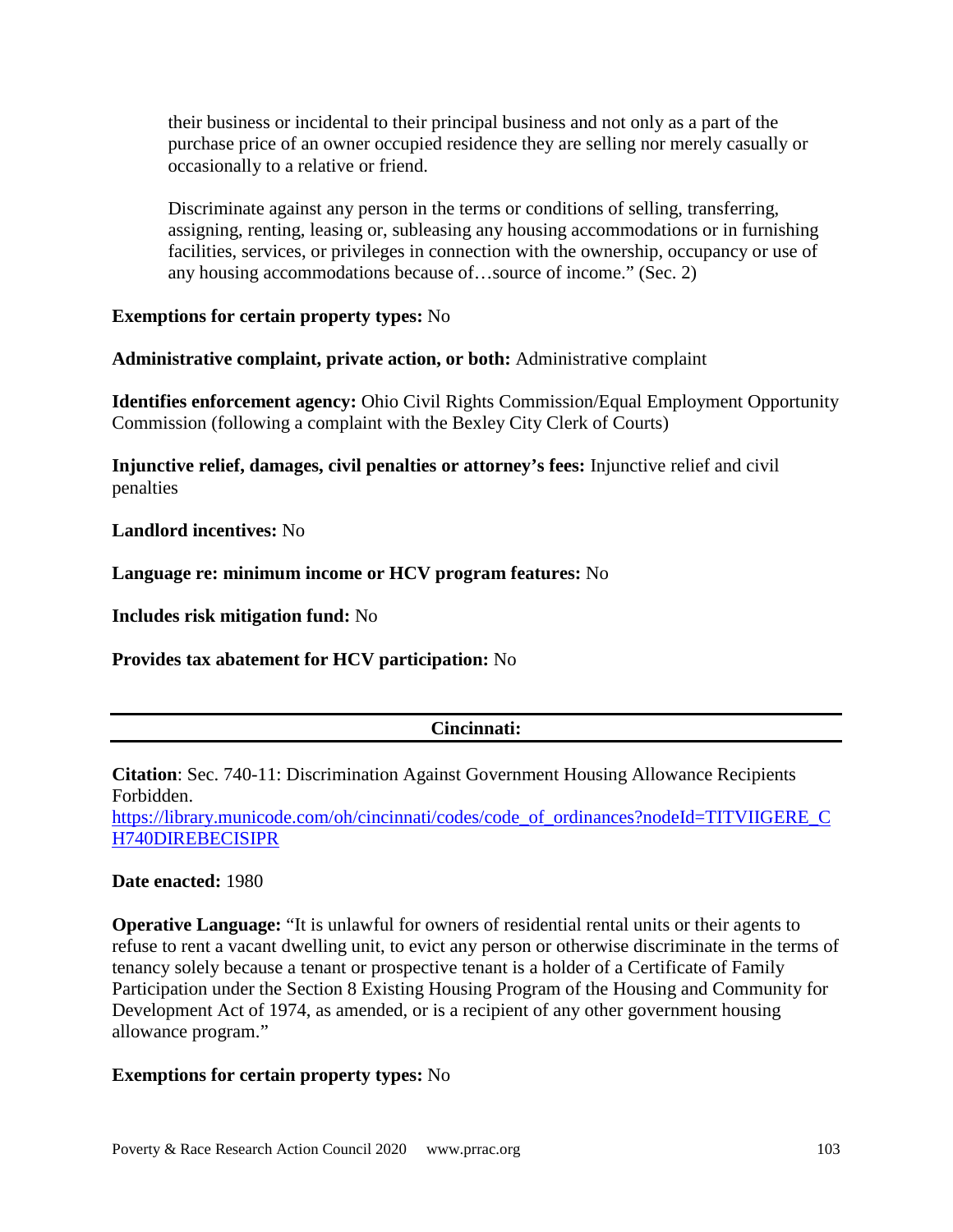**Administrative complaint, private action, or both:** Private right of action - "The rights granted by Section 740-11 may be enforced by civil action. The court may grant injunctive or other relief, and award to the tenant actual damages or \$300, whichever is greater, and punitive damages, together with court costs, and shall award reasonable attorney fees to a prevailing tenant." (Sec. 740-99 - Civil Remedy)

# **Identifies enforcement agency: N/A**

**Injunctive relief, damages, civil penalties or attorney's fees:** Actual damages capped at \$300; punitive damages and attorneys; fees permitted

**Landlord incentives:** No

**Language re: minimum income or HCV program features:** No

**Includes risk mitigation fund:** No

# **Provides tax abatement for HCV participation:** No

# **Linndale:**

**Citation**: Linndale Code of Ordinances Part Five Ch. 515 [\(http://library2.amlegal.com/nxt/gateway.dll/Ohio/linndale\\_oh/codifiedordinancesoflinndaleohio](http://library2.amlegal.com/nxt/gateway.dll/Ohio/linndale_oh/codifiedordinancesoflinndaleohio?f=templates$fn=default.htm$3.0$vid=amlegal:linndale_oh) [?f=templates\\$fn=default.htm\\$3.0\\$vid=amlegal:linndale\\_oh\)](http://library2.amlegal.com/nxt/gateway.dll/Ohio/linndale_oh/codifiedordinancesoflinndaleohio?f=templates$fn=default.htm$3.0$vid=amlegal:linndale_oh)

# **Date enacted:** May 1, 2012

**Operative Language:** "It shall be an unlawful housing practice and a violation of this chapter:(a) For any person or real estate agent: $(1)$  To discriminate against any person in the selling, leasing, subleasing, renting, assigning or otherwise transferring of any interest in a housing unit." (Sec. 515.03)

"(c) The terms "discrimination", "discriminating" or "discriminate" mean to render any difference in treatment to any person in the sale, lease, rental or financing of a dwelling or housing unit because of a person's race, color, religion, sex, familial status as defined in Section 4112.01 of the Ohio Revised Code, national origin, disability as defined in that section, ancestry, military status, sexual orientation, gender identity and source of income." (Sec. 515.02)

# **Exemptions for certain property types:** No

**Administrative complaint, private action, or both:** Administrative; private right unclear ("Nothing contained in this chapter shall prevent any person from exercising any right or seeking any remedy to which he might otherwise be entitled or from filing any complaint with any other agency or court of law or equity.")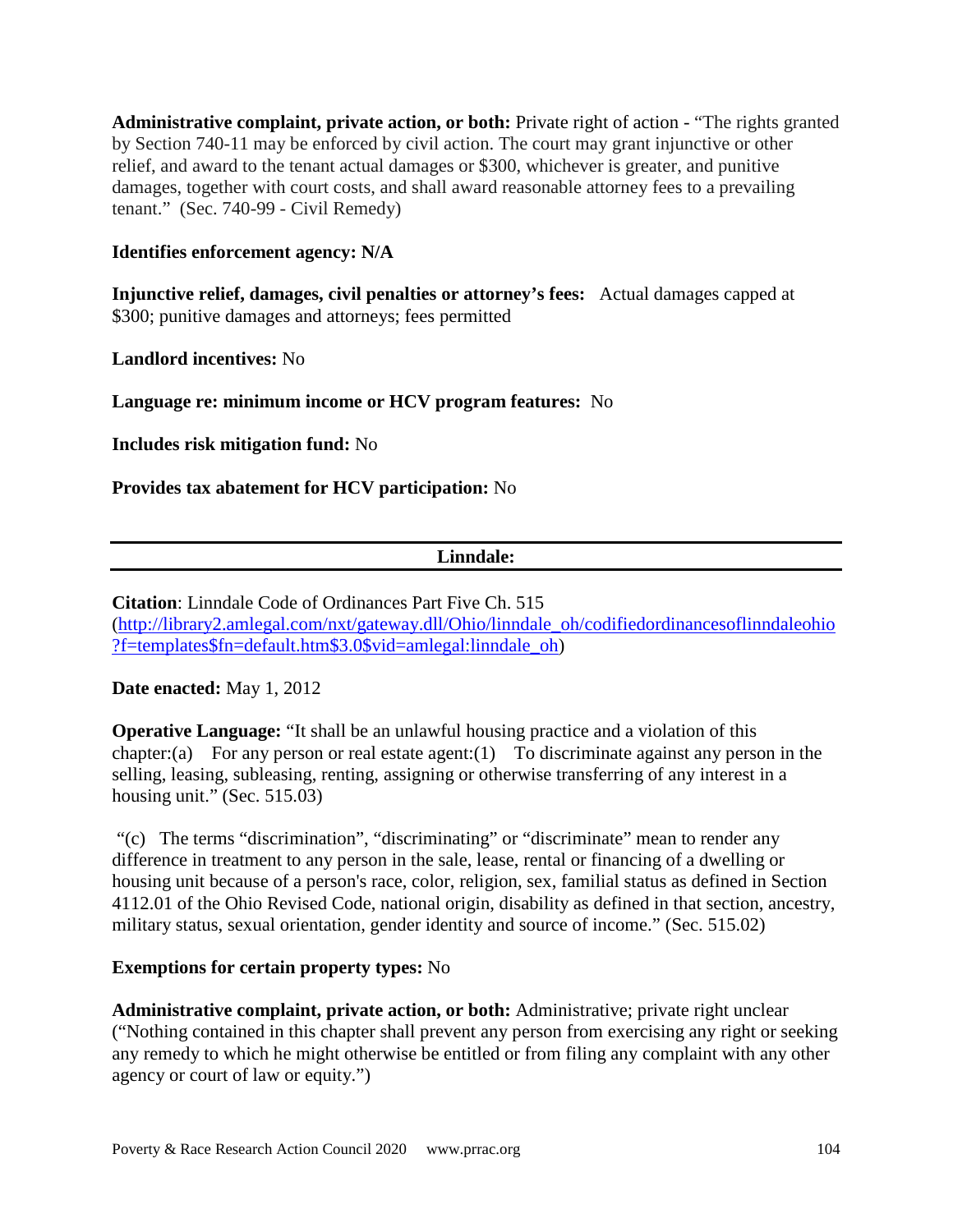**Identifies enforcement agency:** Linndale Officer of Fair Housing

**Injunctive relief, damages, civil penalties or attorney's fees: No damages.** Injunction and civil penalties. Civil penalties: "not more than one thousand dollars (\$1,000)"

**Landlord incentives:** No

**Language re: minimum income or HCV program features:** No

**Includes risk mitigation fund:** No

**Provides tax abatement for HCV participation:** No

**South Euclid:**

**Citation**: South Euclid Code of Ordinances Part Fourteen Ch. 1408 [\(http://library.amlegal.com/nxt/gateway.dll/Ohio/south\\_euclid\\_oh/codifiedordinancesofsoutheucl](http://library.amlegal.com/nxt/gateway.dll/Ohio/south_euclid_oh/codifiedordinancesofsoutheuclidohio?f=templates$fn=default.htm$3.0$vid=amlegal:southeuclid_oh) [idohio?f=templates\\$fn=default.htm\\$3.0\\$vid=amlegal:southeuclid\\_oh\)](http://library.amlegal.com/nxt/gateway.dll/Ohio/south_euclid_oh/codifiedordinancesofsoutheuclidohio?f=templates$fn=default.htm$3.0$vid=amlegal:southeuclid_oh)

**Date enacted:** April 9, 2018 (amended September 30, 2015)

**Operative Language:** "It is hereby declared to be a discriminatory housing practice and unlawful for any person to: (a) Refuse to sell, transfer, assign, rent, lease, sublease, finance, negotiate or otherwise deny or make unavailable a dwelling to any person because of the race, color, religion, sex, sexual orientation, gender identity, age, ancestry, disability, including people associated with or residing with a person meeting the definition of a disability, ethnic group, marital status, familial status, national origin, military status, association with someone of a protected class, sources of income, or receipt of public assistance of any present or prospective owner, occupant, or user of such dwelling, or an associate thereof" (Sec. 1408.04)

**Exemptions for certain property types:** Religious organizations; "any single-family house sold or rented by an owner under the terms and conditions set forth in 42 U.S.C. Section 3603(b), or to rooms or units in dwellings containing living quarters occupied or intended to be occupied by no more than four families living independently of each other, if the owner actually maintains and occupies one of such living quarters as his or her residence. However, the exclusions provided for in this subsection (h) shall only apply to the provisions of Sections 1408.04(a), (b), (d), (i) and (l) of this chapter."

**Administrative complaint, private action, or both:** Administrative; limited right of private action ("The City, or the complainant, or any person aggrieved by a violation of any provision of this chapter may, at any time within one year from the date of the alleged violation, and in lieu of proceeding with the administrative process set forth in this chapter, apply to any court of competent jurisdiction for appropriate relief")

**Identifies enforcement agency:** Fair Housing Review Board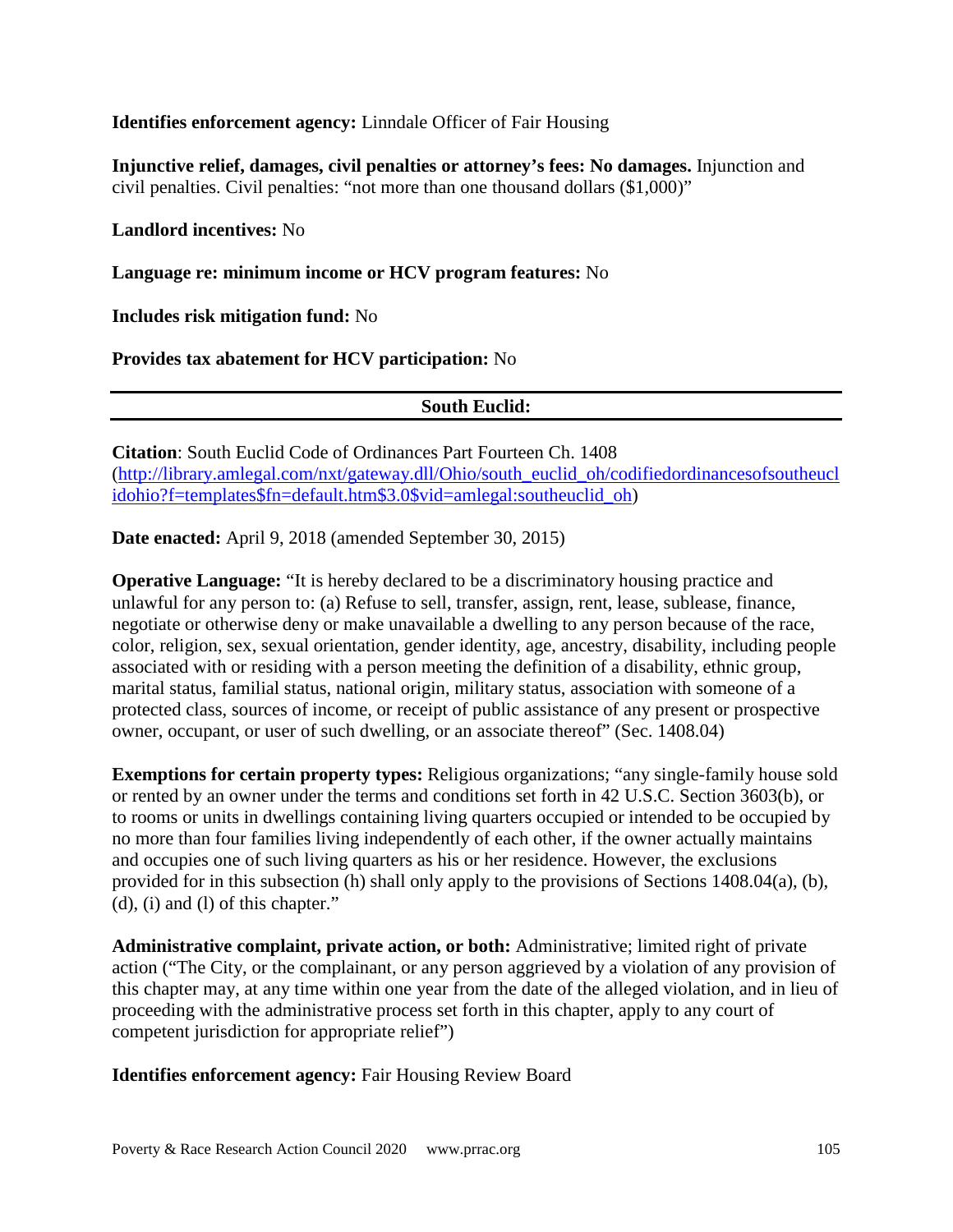**Injunctive relief, damages, civil penalties or attorney's fees:** All

**Landlord incentives:** No

**Language re: minimum income or HCV program features:** No

**Includes risk mitigation fund:** No

**Provides tax abatement for HCV participation:** No

# **University Heights:**

**Citation**: University Heights City Ordinances Part Eight Title Two Ch. 820 [\(http://Prrac.org/pdf/University-Heights-Fair-Housing-Ordinance.pdf\)](http://prrac.org/pdf/University-Heights-Fair-Housing-Ordinance.pdf)

**Date enacted:** April 2, 2012 (amended April 15, 2019)

**Operative Language: ""Source of income" means lawful income derived from wages, social** security, supplemental security income, all forms of federal, state or local assistance payments or subsidies, child support, spousal support, and public assistance which can be verified and substantiated"

**Exemptions for certain property types:** Religious organizations

**Administrative complaint, private action, or both:** Both

**Identifies enforcement agency:** Fair Housing Review Commission

**Injunctive relief, damages, civil penalties or attorney's fees:** All

**Landlord incentives:** No

**Language re: minimum income or HCV program features:** No

**Includes risk mitigation fund:** No

**Provides tax abatement for HCV participation:** No

## **Warrensville Heights:**

**Citation**: Warrensville Heights Code of Ordinances Part One Title One Chapter 113 [http://library2.amlegal.com/nxt/gateway.dll/Ohio/warrensvillehts\\_oh/codifiedordinancesofthecit](http://library2.amlegal.com/nxt/gateway.dll/Ohio/warrensvillehts_oh/codifiedordinancesofthecityofwarrensvill?f=templates$fn=default.htm$3.0$vid=amlegal:warrensvillehts_oh) [yofwarrensvill?f=templates\\$fn=default.htm\\$3.0\\$vid=amlegal:warrensvillehts\\_oh\)](http://library2.amlegal.com/nxt/gateway.dll/Ohio/warrensvillehts_oh/codifiedordinancesofthecityofwarrensvill?f=templates$fn=default.htm$3.0$vid=amlegal:warrensvillehts_oh)

**Date enacted:** May 15, 2012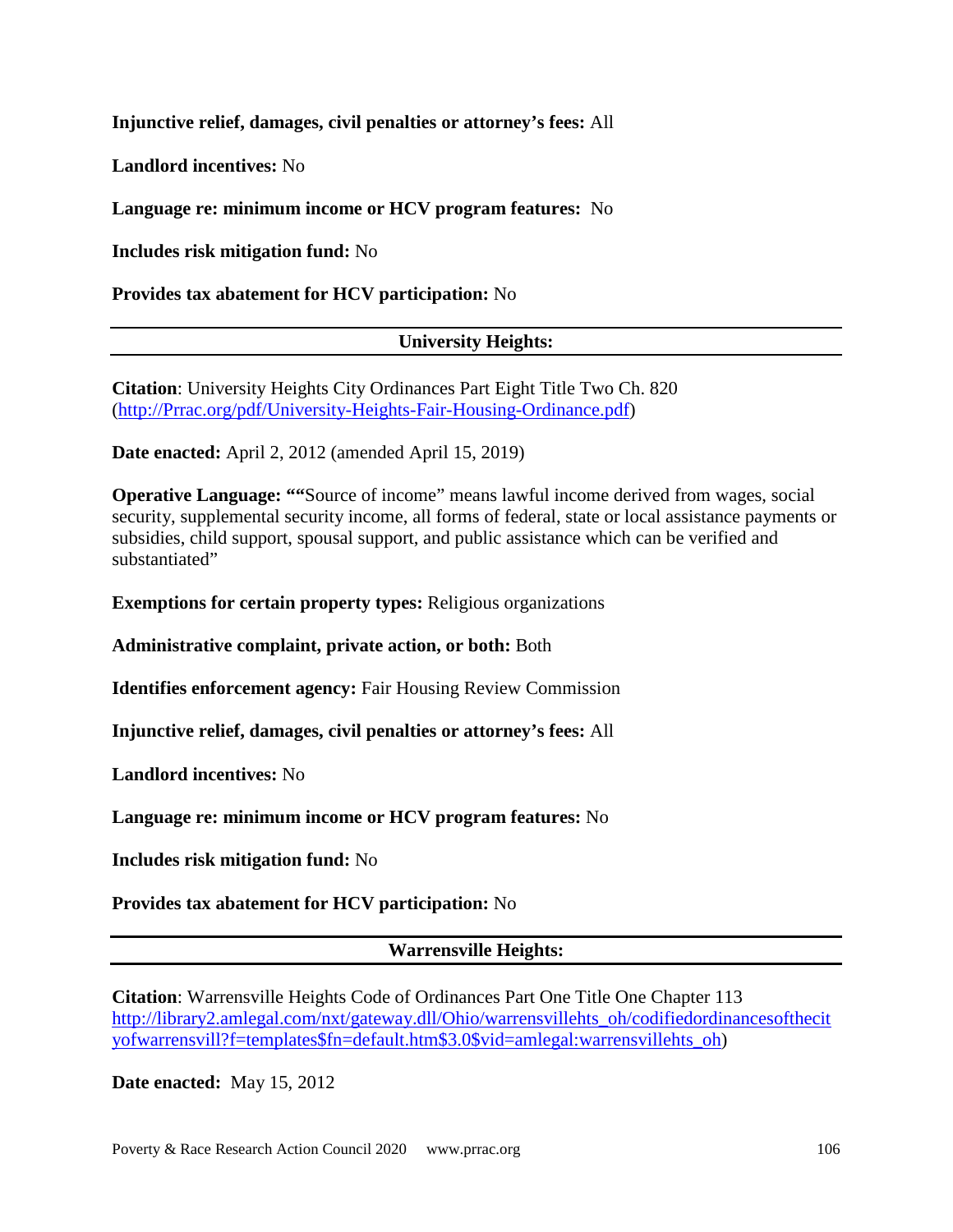**Operative Language:** "It shall be unlawful to: (a) Refuse to sell or rent after the making of a bona fide offer, or to refuse to negotiate for the sale or rental of, or otherwise make unavailable or deny a dwelling to any person because of race, color, creed, sex, religion, family status, disability or national origin, ancestry, military status, sexual orientation, gender identity or source of income." (Sec. 113.04)

## **Exemptions for certain property types:** No

**Administrative complaint, private action, or both:** Administrative; private right of action unclear ("Nothing contained in this chapter shall prevent any person from exercising any right or seeking any remedy to which he or she might otherwise be entitled or from filing any complaint with any other agency or court of law.")

**Identifies enforcement agency:** Building Commissioner for the City of Warrensville Heights

**Injunctive relief, damages, civil penalties or attorney's fees:** Unknown

**Landlord incentives:** No

**Language re: minimum income or HCV program features:** No

**Includes risk mitigation fund:** No

**Provides tax abatement for HCV participation:** No

# **Wickliffe:**

**Citation**: Wickliffe Code of Ordinances Part Eleven Title One Ch. 1103 [\(](http://www.conwaygreene.com/wickliffe/lpext.dll?f=templates&fn=main-h.htm&2.0)[http://library2.amlegal.com/nxt/gateway.dll/Ohio/wickliffe\\_oh/codifiedordinancesofthecityofwi](http://library2.amlegal.com/nxt/gateway.dll/Ohio/wickliffe_oh/codifiedordinancesofthecityofwickliffeoh?f=templates$fn=default.htm$3.0$vid=amlegal:wickliffe_oh) [ckliffeoh?f=templates\\$fn=default.htm\\$3.0\\$vid=amlegal:wickliffe\\_oh\)](http://library2.amlegal.com/nxt/gateway.dll/Ohio/wickliffe_oh/codifiedordinancesofthecityofwickliffeoh?f=templates$fn=default.htm$3.0$vid=amlegal:wickliffe_oh)

## **Date enacted:** June 8, 2009

**Operative Language:** "It shall be an unfair housing practice and unlawful for any owner, lessee, sub-lessee, assignee, managing agent, or other person, firm or corporation having the right to sell, rent, lease or sublease any housing accommodation, within the City of Wickliffe, or any agent of any of these, or any real estate broker licensed as such:

 (a) To make any distinction, discrimination, or restriction against any person in the price, terms, conditions or privileges of any kind relating to the sale, rental, lease or occupancy of any real estate used for residential purposes in the City of Wickliffe or in the furnishing of any facilities or services in connection therewith, predicated upon the race, color, sex, sexual orientation, gender identity, age, religion, disability, national origin, ancestry, marital status, parental status, military discharge status or source of income of the prospective or actual buyer or tenant thereof." (Sec. 1103.02)

**Exemptions for certain property types:** Religious organizations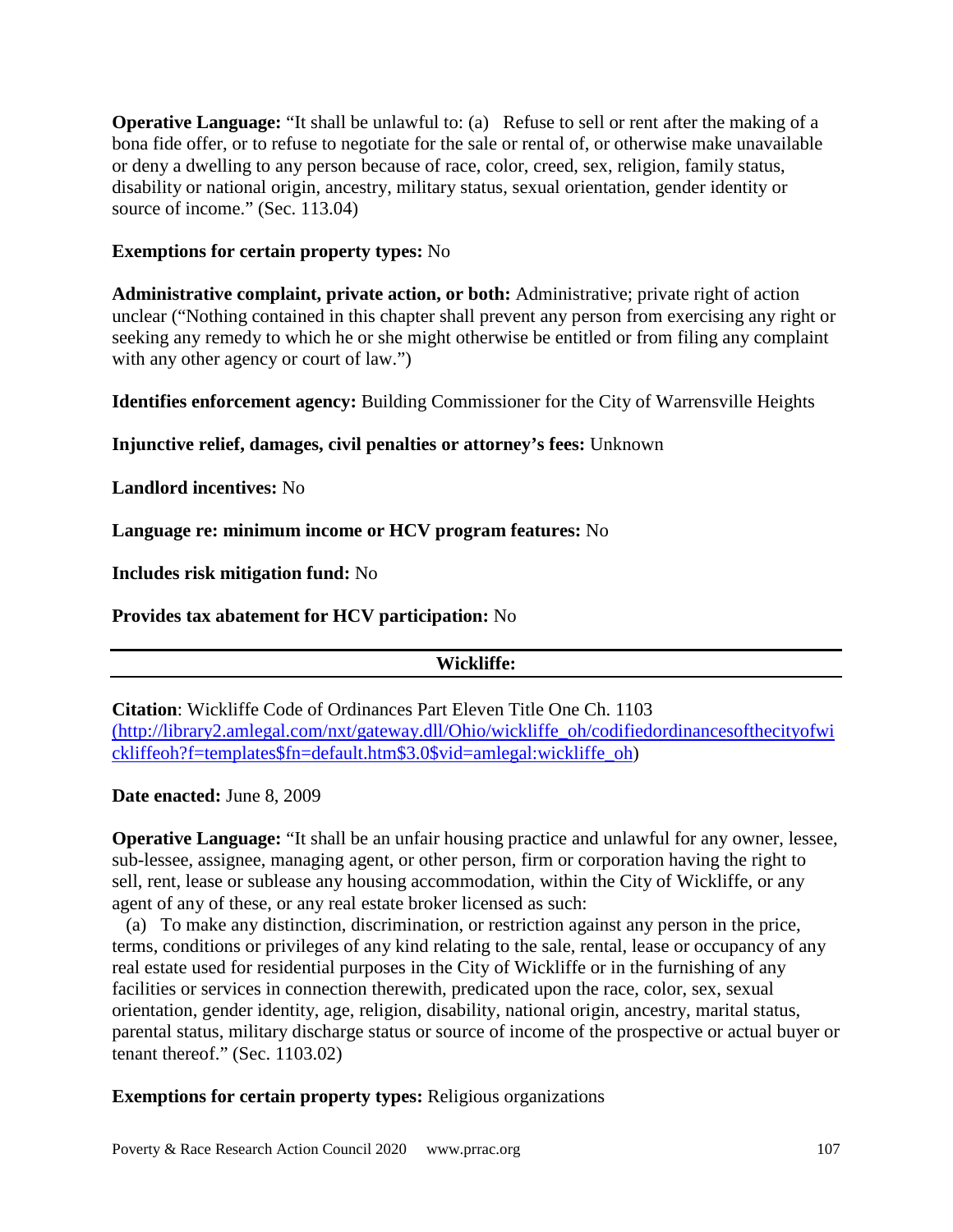**Administrative complaint, private action, or both:** Administrative; limited right of private action ("Nothing herein contained shall be construed so as to preclude any aggrieved person from pursuing such other and further legal and equitable relief to which he may be entitled.")

**Identifies enforcement agency:** Director of Public Safety

**Injunctive relief, damages, civil penalties or attorney's fees:** Unknown

**Landlord incentives:** No

**Language re: minimum income or HCV program features:** No

**Includes risk mitigation fund:** No

**Provides tax abatement for HCV participation:** No

## **Cities in Pennsylvania**

### **Borough of State College:**

**Citation**: Code of Ordinances of the Borough of State College Ch. V Part E [\(https://ecode360.com/32894192\)](https://ecode360.com/32894192)

**Date enacted:** March 9, 1993

**Operative Language: "**SOURCE OF INCOME - income received through any legal means including, but not limited to, wages, salaries, interest, dividends, child support, alimony, public assistance, pensions or other retirement benefits, social security or other documentation of ability to pay." (Sec. 5-502)

**Exemptions for certain property types:** Religious organizations; "Owner-Occupied Dwellings. This ordinance shall not apply to owner-occupied dwellings containing four units or less, providing the landlord occupies one of the units as his/her primary residence"; "Subleasing a Dwelling Unit. This ordinance shall not apply to the subleasing of a dwelling unit where one or more of the tenants named on the lease in effect at the time of the subleasing will continue to reside in the unit."

**Administrative complaint, private action, or both:** Administrative

**Identifies enforcement agency:** The Municipality

**Injunctive relief, damages, civil penalties or attorney's fees:** Injunctive relief, civil penalties, and attorney's fees. Civil penalties: "Any person who shall violate any provision of this ordinance or who resist or interfere with any authorized representative of the Municipality in the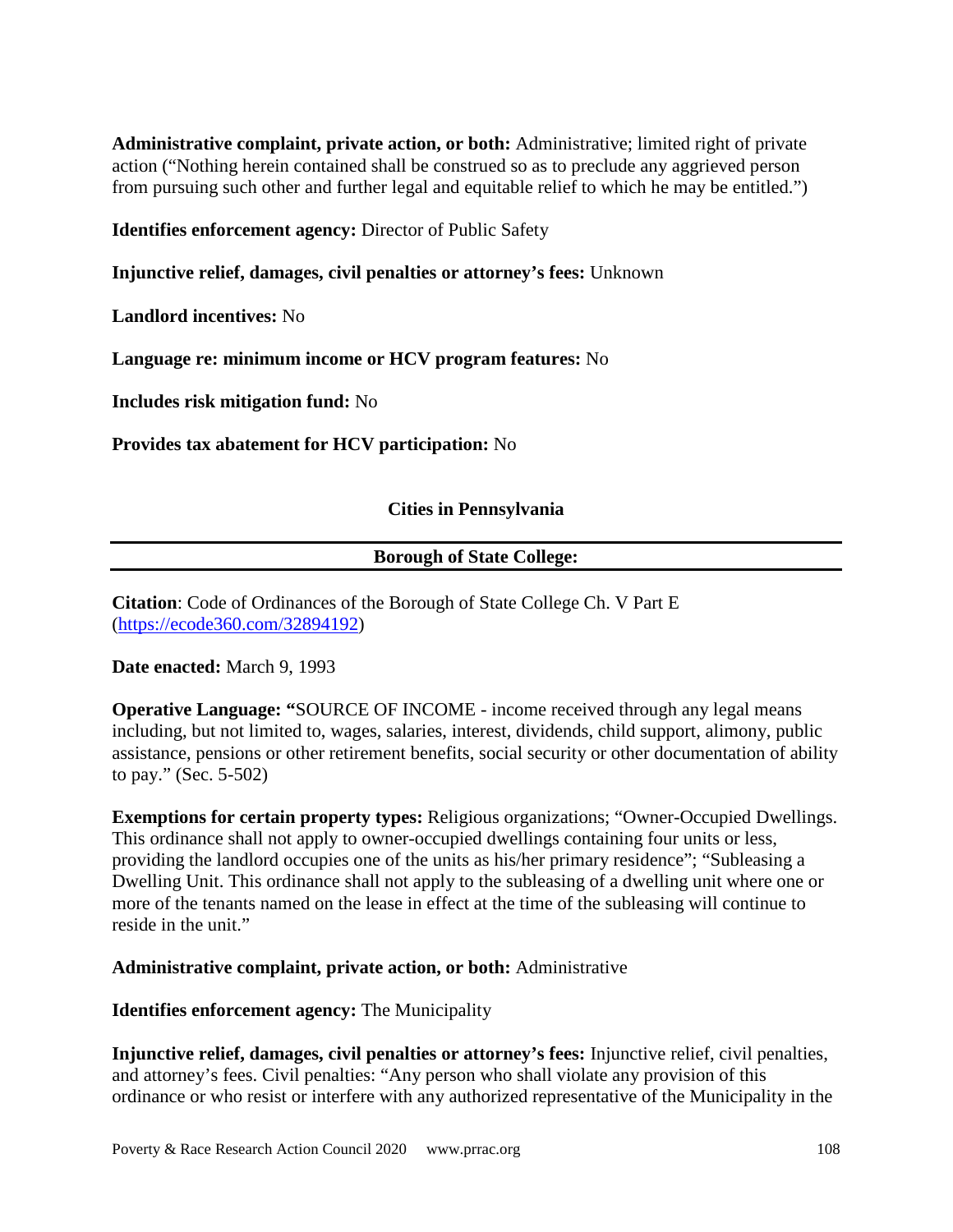performance of his duties shall, upon conviction thereof before any District Justice, be sentenced to pay a fine, not less than \$100 nor more than \$1,000 and the costs of prosecution"

# **Landlord incentives:** No

**Language re: minimum income or HCV program features: "**Nothing herein shall be construed to mean a landlord must rent to someone who does not have the ability to pay."

**Includes risk mitigation fund:** No

**Provides tax abatement for HCV participation:** No

#### **Philadelphia:**

**Citation**: Philadelphia Code Title 9 Ch. 9-1108

[\(http://library.amlegal.com/nxt/gateway.dll/Pennsylvania/philadelphia\\_pa/thephiladelphiacode?f](http://library.amlegal.com/nxt/gateway.dll/Pennsylvania/philadelphia_pa/thephiladelphiacode?f=templates$fn=default.htm$3.0$vid=amlegal:philadelphia_pa) [=templates\\$fn=default.htm\\$3.0\\$vid=amlegal:philadelphia\\_pa\)](http://library.amlegal.com/nxt/gateway.dll/Pennsylvania/philadelphia_pa/thephiladelphiacode?f=templates$fn=default.htm$3.0$vid=amlegal:philadelphia_pa)

#### **Date enacted:** 1980

**Operative Language:** "*Source of Income.* Shall include any lawful source of income, and shall include, but not be limited to, earned income, child support, alimony, insurance and pension proceeds, and all forms of public assistance, including Aid For Dependent Children and housing assistance programs." (Sec. 9-1102)

**Exemptions for certain property types:** Religious organizations; "rental or leasing of a room or rooms in a personal residence or the furnishing of facilities or services in connection therewith, except in the case of Limited Lodging, as defined in § [14-604\(13\).](http://library.amlegal.com/nxt/gateway.dll?f=jumplink$jumplink_x=Advanced$jumplink_vpc=first$jumplink_xsl=querylink.xsl$jumplink_sel=title;path;content-type;home-title;item-bookmark$jumplink_d=pennsylvania(philadelphia_pa)$jumplink_q=%5bfield%20folio-destination-name:%2714-604(13)%27%5d$jumplink_md=target-id=JD_14-604(13))"

**Administrative complaint, private action, or both:** Administrative; limited right of private action ("(1) If a complainant invokes the procedures set forth in this Chapter, that person's right of action in the courts of the Commonwealth shall not be foreclosed. If within one (1) year after the filing of a complaint with the Commission, the Commission dismisses the complaint or has not entered into a conciliation agreement to which the complainant is a party, the Commission must so notify the complainant. On receipt of such a notice the complainant may bring an action in the Court of Common Pleas of Philadelphia County based on the right to freedom from discrimination granted by this Chapter.")

**Identifies enforcement agency:** Philadelphia Commission on Human Relations

**Injunctive relief, damages, civil penalties or attorney's fees:** All. Civil penalties: of not more than two thousand (2,000) dollars per violation

#### **Landlord incentives:** No

# **Language re: minimum income or HCV program features:** No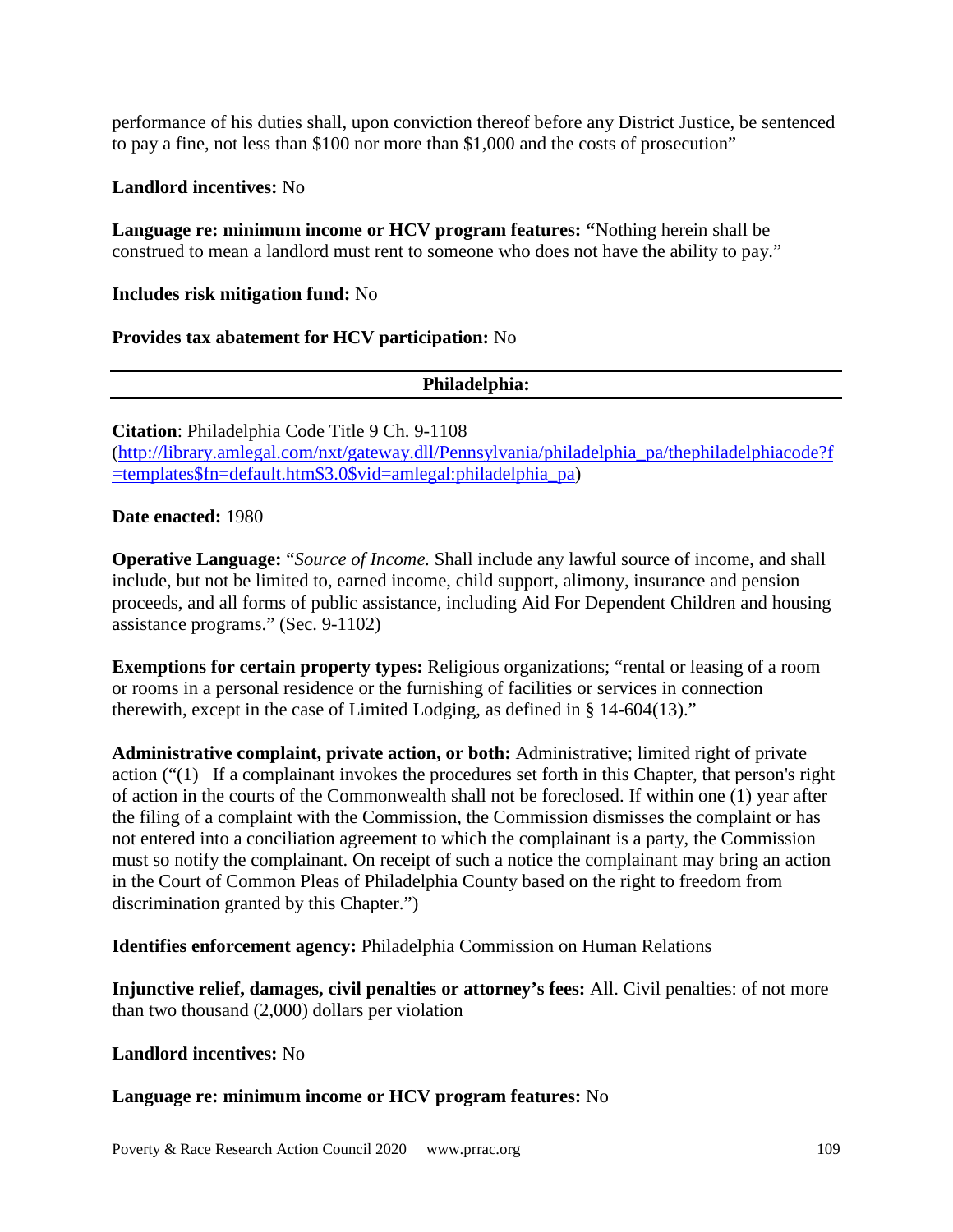#### **Includes risk mitigation fund:** No

#### **Provides tax abatement for HCV participation:** No

#### **Pittsburgh:**

(Temporarily suspended by litigation – see below)

**Citation**: Pittsburgh Code of Ordinances Title Six Art. V Ch. 659.03 [\(https://library.municode.com/pa/pittsburgh/codes/code\\_of\\_ordinances?nodeId=COOR\\_TITSIX](https://library.municode.com/pa/pittsburgh/codes/code_of_ordinances?nodeId=COOR_TITSIXCO_ARTVDI_CH659UNPR) [CO\\_ARTVDI\\_CH659UNPR\)](https://library.municode.com/pa/pittsburgh/codes/code_of_ordinances?nodeId=COOR_TITSIXCO_ARTVDI_CH659UNPR)

**Date enacted:** December 15, 2015

**Operative Language:** "*SOURCE OF INCOME.* All lawful sources of income or rental assistance program, including, but not limited to, earned income, child support, alimony, insurance and pension proceeds, and all forms of public assistance including federal, state and local housing assistance programs. This includes the Section 8 Housing Choice Voucher Program." (Sec. 651.04)

#### **Exemptions for certain property types:** Religious organizations

**Administrative complaint, private action, or both:** Administrative; limited right of private action ("If a complaint invokes the procedures set forth in this Article, that individual's right of action in the courts of the Commonwealth shall not be foreclosed. If within one (1) year after the filing of a complaint with the Commission, the Commission has not entered into a conciliation agreement to which the complainant is a party, the Commission must so notify the complainant. On receipt of such notice, the complainant shall be able to bring an action in the courts of Common Pleas of the Commonwealth based upon the right to freedom from discrimination granted by this Article. (b) An action under this subsection shall be filed two (2) years after the date of notice from the Commission closing the complaint. Any complaint so filed shall be served on the Commission at the time the complaint is filed in court. The Commission shall notify the complainant of this requirement.")

**Identifies enforcement agency:** Human Relations Commissions

**Injunctive relief, damages, civil penalties or attorney's fees:** All. Civil penalties: "not more than ten thousand dollars (\$10,000.00) if the respondent has not been adjudged to have committed any prior discriminatory housing practice. B. In an amount not exceeding twenty-five thousand dollars (\$25,000.00) if the respondent has been adjudged to have committed one (1) other discriminatory housing practice during the five-year period ending on the date of the filing of the charge; and C. In an amount not exceeding fifty thousand dollars (\$50,000.00) if the respondent has been adjudged to have committed more than one (1) other discriminatory practice during the seven-year period ending on the date of this charge." (Sec. 655.06)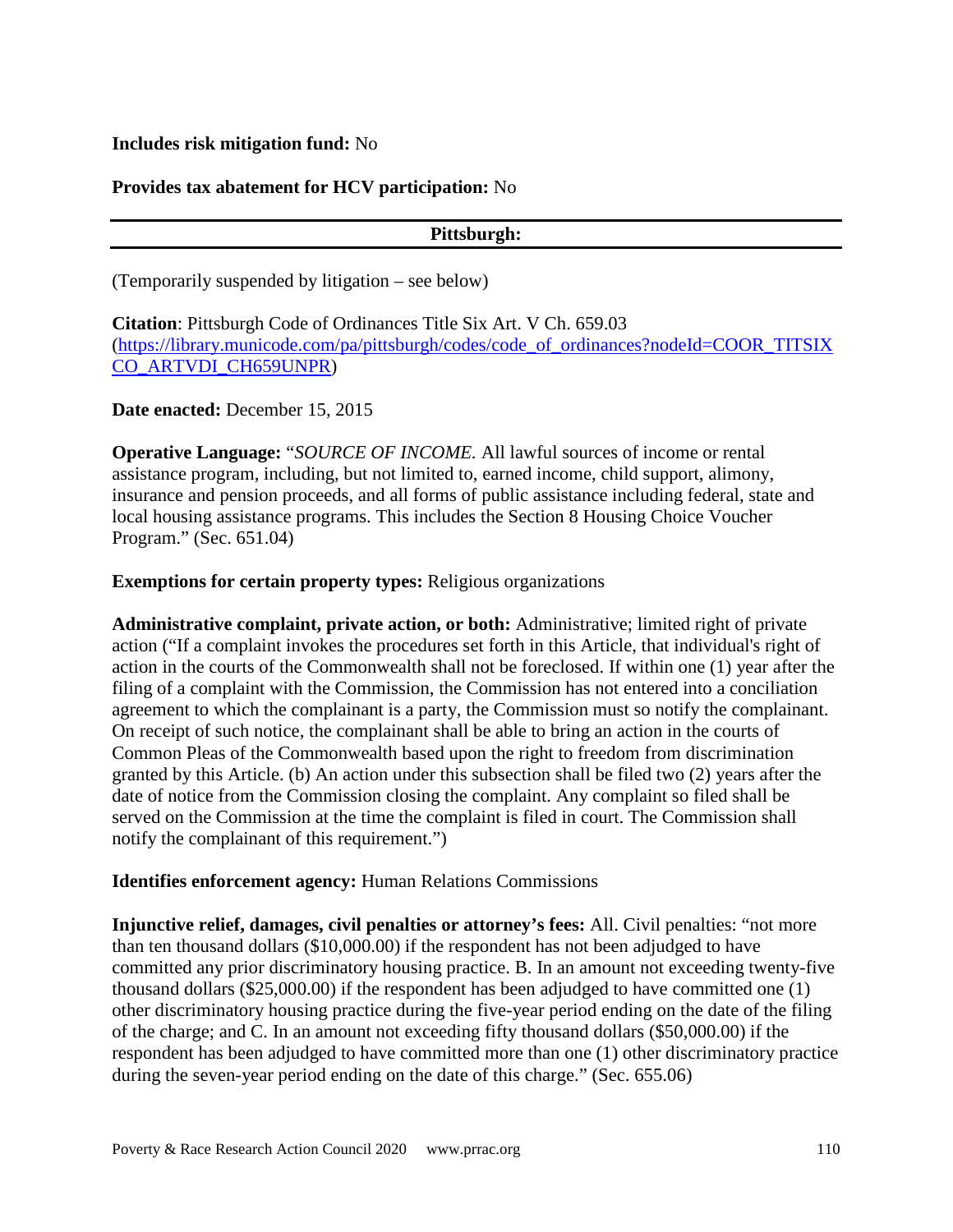**Landlord incentives:** HACP offers administrative services, including rental listing service, criminal background checks, lease preparation, paperwork, and option for custom lease. [\(https://hacp.org/app/uploads/2018/11/2018\\_\\_Landlord\\_Packet.pdf\)](https://hacp.org/app/uploads/2018/11/2018__Landlord_Packet.pdf)

# **Language re: minimum income or HCV program features:** No

# **Includes risk mitigation fund:** No

# **Provides tax abatement for HCV participation:** No

**Relevant Case Law:** The challenge to the Pittsburgh ordinance has centered on the powers of the city under the state home rule law. In *Apartment Association of Metropolitan Pittsburgh, Inc. v. The City of Pittsburgh*, (Commonwealth Court of Pennsylvania, No. 528 CD 2018, March 12, 2019), an intermediate court held that the ordinance imposed "affirmative duties" on property owners, in violation of the state Home Rule Law. In April 2019, the city appealed to the Pennsylvania Supreme Court. In September 2019, the appeal was granted, and the court remanded the case back to the intermediate court in light of the state supreme court's July 2019 decision in *Pennsylvania Restaurant and Lodging Ass'n v. City of Pittsburgh,* 211 A.3d 810 (which held that the city had the authority to enact a sick leave ordinance placing affirmative duties on businesses because it was "expressly authorized by statute," creating an exception to the "Business Exclusion" under home rule, but the city did not have the authority to enact the disaster preparedness ordinance because it was not authorized by statute, and the Business Exclusion therefore applied). In remanding the case, the highest court instructed the intermediate court to consider the Second Class City Code and Pennsylvania Human Rights Act to determine if the ordinance was "expressly authorized," and could therefore place affirmative duties on businesses (*Apartment Association of Metropolitan Pittsburgh, Inc. v. The City of Pittsburgh*, 217 A.3d 801). In March 2020, the intermediate court said that the ordinance was not expressly authorized, essentially affirming their previous decision striking down the ordinance because neither the Code nor the Act expressly authorized the city to "require landlords" to participate in Section 8 housing voucher program (*Apartment Association of Metropolitan Pittsburgh, Inc. v. The City of Pittsburgh*, --- A.3d ----, 2020 WL 1173660 (March 12, 2020)). In several amicus briefs, PRRAC, the National Housing Law Project, and the Fair Housing Partnership of Greater Pittsburgh have pointed out that the ordinance in question is simply a non-discrimination ordinance, well within the powers of Pennsylvania municipalities, home rule or otherwise. On May 11, 2020, the City filed a Petition for Allowance of Appeal with the Pennsylvania Supreme Court, seeking to reverse the intermediate Court's adverse opinion, and the *Amici* have filed brief in support the City's Petition.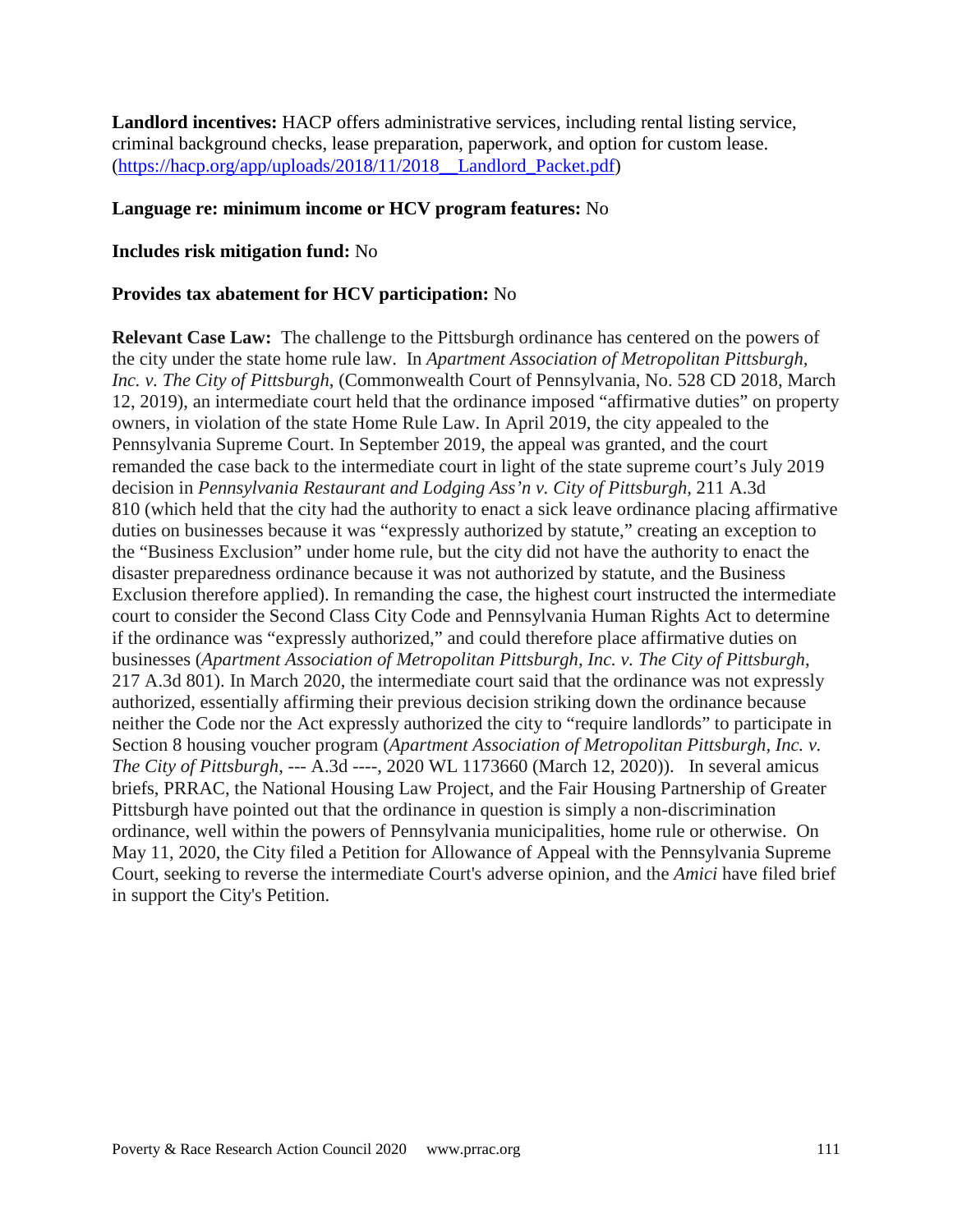**Memphis:**

**Citation:** Memphis Code of Ordinances Title 10 Ch. 10-36 [\(https://library.municode.com/tn/memphis/codes/code\\_of\\_ordinances?nodeId=TIT10PUPEMO](https://library.municode.com/tn/memphis/codes/code_of_ordinances?nodeId=TIT10PUPEMOWE_CH10-36FAHO) [WE\\_CH10-36FAHO\)](https://library.municode.com/tn/memphis/codes/code_of_ordinances?nodeId=TIT10PUPEMOWE_CH10-36FAHO)

**Date enacted:** March 5, 2002

**Operative Language:** "*Source of income* means a regular, verifiable income, or its equivalent, from which an individual can pay rental, mortgage or other payments associated with the provision of housing. The term shall specifically include Section 8 vouchers or certificates issued by the United States Department of Housing and Urban Development or other similar contractual commitments whereby a third party commits to making all or a portion of rental, mortgage or other housing-related payments." (Sec. 10-36-3)

**Exemptions for certain property types:** Religious organizations; "E. Nothing in this chapter shall apply to the rental of housing accommodations in a building which contains housing accommodations for not more than two families living independently of each other, if the owner or a member of the owner's family resides in one of the housing accommodations. F. Nothing in this chapter shall apply to the rental of one room or one rooming unit in a housing accommodation by an individual, if such individual or a member of such individual's family resides therein, or, with regard to discrimination based on sex, rooms or rental units where tenants would be required to share a common bath."

**Administrative complaint, private action, or both:** Administrative; private right of action unclear ("Nothing herein contained shall be construed so as to preclude any aggrieved person from pursuing such other and further and equitable relief to which he or she may be entitled. Fines collected pursuant to this section will be used to establish a fund to educate the community about fair housing and responsibilities and to promote fair housing in the city.")

**Identifies enforcement agency:** Division of Housing and Community Development

**Injunctive relief, damages, civil penalties or attorney's fees: "**Violation of any provision of this chapter shall be punished by a fine of \$50.00 and a penalty in any sum not exceeding \$200.00. Each day on which a continuing violation occurs shall constitute a new and separate violation of this chapter."

# **Landlord incentives:** No

**Language re: minimum income or HCV program features: "**Nothing in this chapter shall require a real estate broker or salesperson or operator to negotiate with any person who has not shown evidence of financial ability to consummate the purchase or rental of a housing accommodation"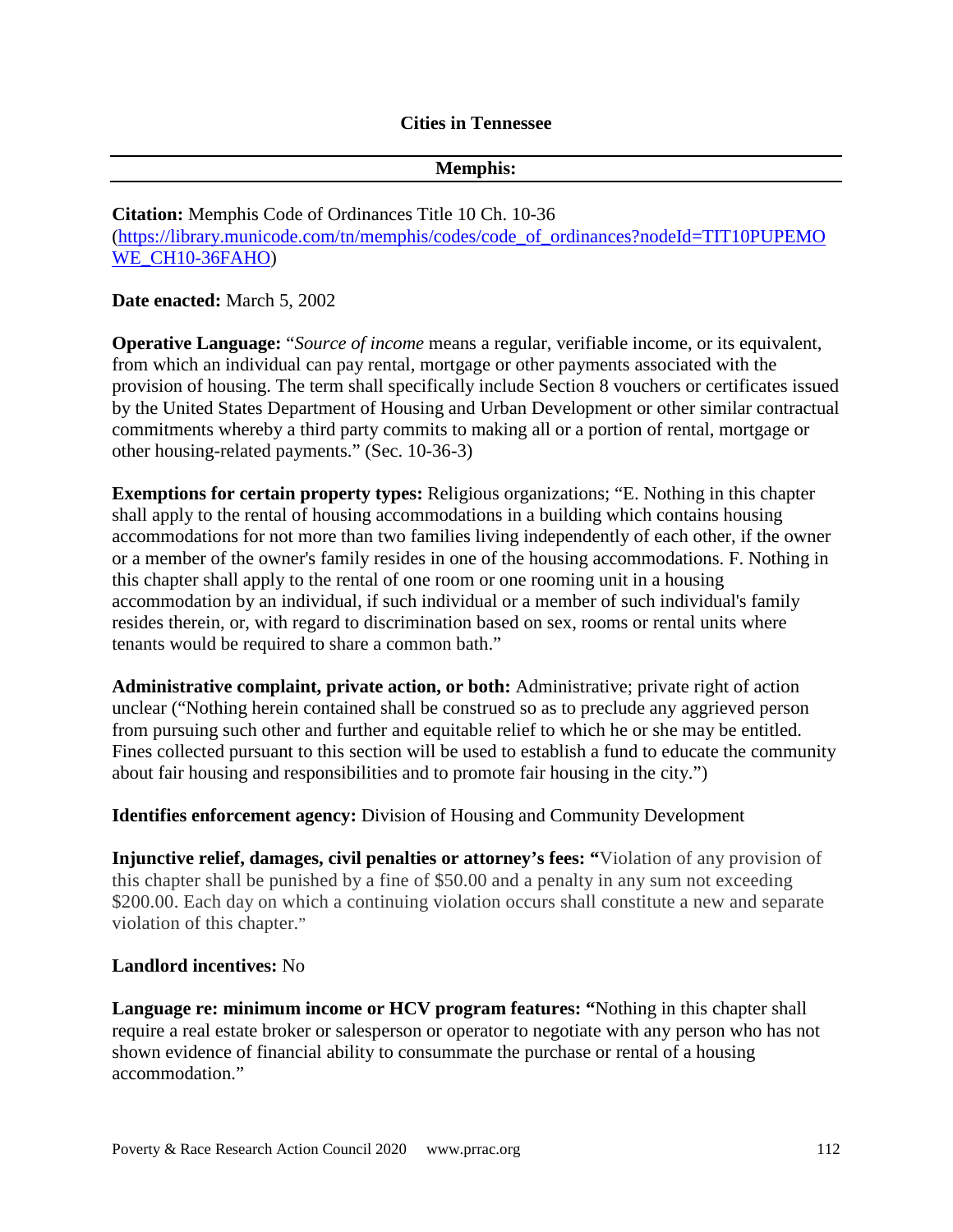**Includes risk mitigation fund:** No

# **Provides tax abatement for HCV participation:** No

# **Cities in Texas**

Note that local Source of Income Discrimination laws in Texas may be preempted by a state statute that purports to prohibit such laws, Tex. Local Gov't Code § 250.007, which is currently being challenged in federal court (see descriptions below).

**Citation:** Texas Local Government Code Sec. 250.007 [\(https://codes.findlaw.com/tx/local-government-code/loc-gov-t-sect-250-007.html\)](https://codes.findlaw.com/tx/local-government-code/loc-gov-t-sect-250-007.html)

**Date enacted:** September 1, 2015

**Operative Language:** "REGULATION OF RENTAL OR LEASING OF HOUSING ACCOMMODATIONS. Except as provided by this section, a municipality or county may not adopt or enforce an ordinance or regulation that prohibits an owner, lessee, sublessee, assignee, managing agent, or other person having the right to lease, sublease, or rent a housing accommodation from refusing to lease or rent the housing accommodation to a person because the person's lawful source of income to pay rent includes funding from a federal housing assistance program.

(b) This section does not affect an ordinance or regulation that prohibits the refusal to lease or rent a housing accommodation to a military veteran because of the veteran's lawful source of income to pay rent.

(c) This section does not affect any authority of a municipality or county or decree to create or implement an incentive, contract commitment, density bonus, or other voluntary program designed to encourage the acceptance of a housing voucher directly or indirectly funded by the federal government, including a federal housing choice voucher."

This preemption statute was challenged in the case below:

**Relevant Case Law:** *Inclusive Communities Project v. Governor Greg Abbott*, No. 3:17 cv-440 (N.D. Tex. 2017), complaint alleging the Texas statute, "Tex. Local Gov't Code § 250.007" outlawing local source of income discrimination laws violates the 14th Amendment to the U.S. Constitution and the Fair Housing Act.). See Complaint here: www.prrac.org/pdf/ICP\_Complaint - state\_preemption\_of\_SOI\_ordinance.pdf. Case was dismissed without prejudice for lack of standing on May 28, 2018. The court held that ICP failed to prove a causal link between its injury and the actions of the Governor. Further, the court held that the action was barred by the 11th Amendment. ICP has no plans to appeal this decision.

**Austin:**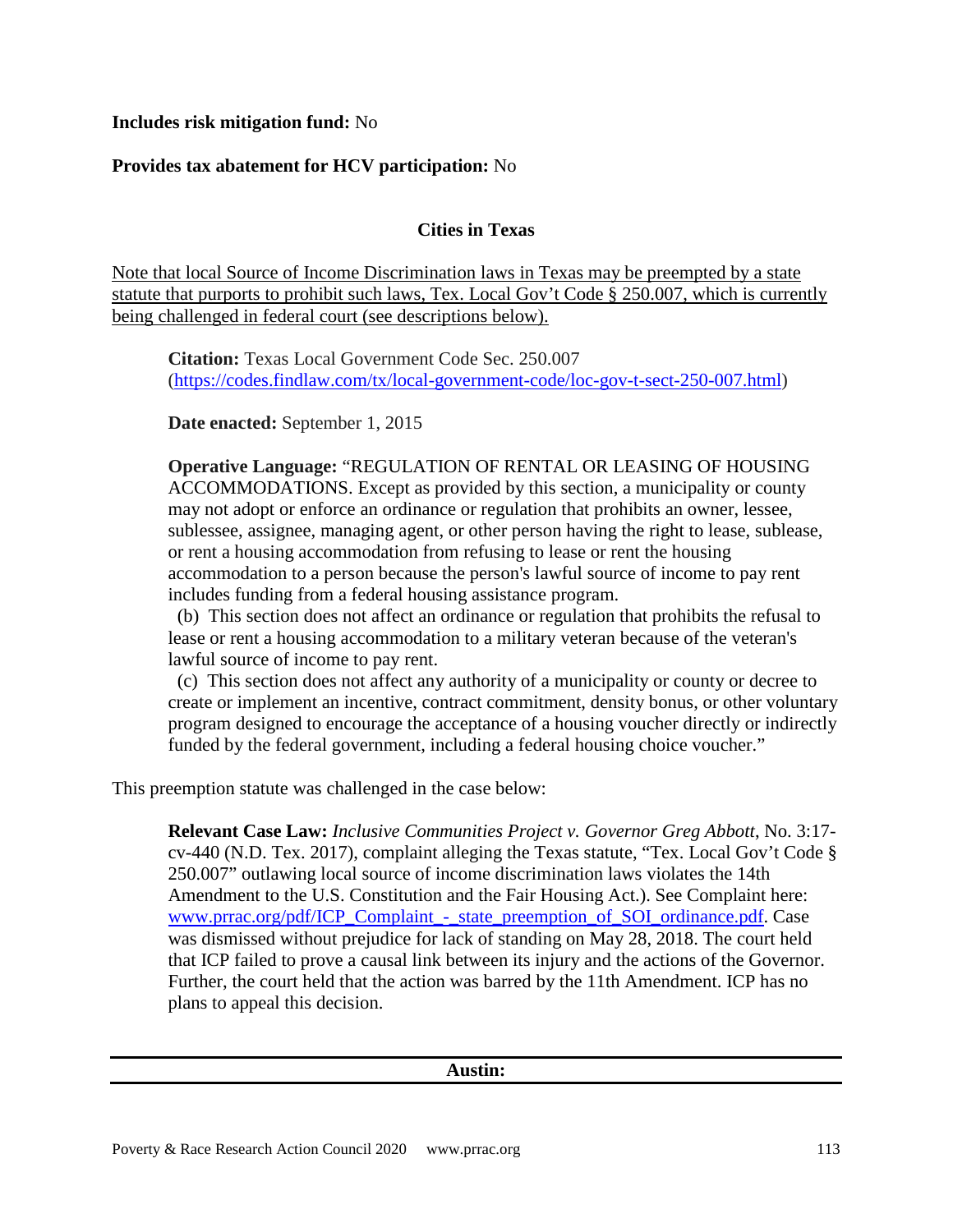**Citation:** Austin Code of Ordinances Title 5 Ch. 1. This ordinance is currently preempted by state law (see above) [\(https://library.municode.com/tx/austin/codes/code\\_of\\_ordinances\)](https://library.municode.com/tx/austin/codes/code_of_ordinances)

**Date enacted:** December 11, 2014 (effective January 12, 2015)

**Operative Language:** "SOURCE OF INCOME means lawful, regular, and verifiable income including, but not limited to, housing vouchers and other subsidies provided by government or non-governmental entities, child support, or spousal maintenance, but does not include future gifts." (Sec. 5-1-13)

Unsuccessful court challenge to ordinance by property owners (*Austin Apartment Association v. City of Austin*) was followed by state legislative repeal (below). But in 2017, a fair housing act challenge to state preemption law was filed. The case was dismissed for lack of standing in 2018 (see below).

**Exemptions for certain property types:** Religious organizations

**Administrative complaint, private action, or both:** Administrative with limited right to private action

**Identifies enforcement agency:** Equal Employment/Fair Housing Office

**Injunctive relief, damages, civil penalties or attorney's fees:** All. "To vindicate the public interest, the commission may assess a civil penalty against the respondent in an amount that does not exceed: (1) \$10,000 if the respondent has not been adjudged to have committed any prior discriminatory housing practice; (2) except as provided by Subsection (D), \$25,000 if the respondent has been adjudged by order of the commission or a court to have committed one other discriminatory housing practice during the five year period ending on the date of the filing of this charge; and (3) except as provided by Subsection (D), \$50,000 if the respondent has been adjudged by order of the commission or a court to have committed two or more discriminatory housing practices during the seven year period ending on the date of the filing of the charge."

**Landlord incentives:** No

**Language re: minimum income or HCV program features:** No

**Includes risk mitigation fund:** No

**Provides tax abatement for HCV participation:** No

# **Relevant Case Law:**

1. *Austin Apartment Assn. v. City of Austin*, 89 F. Supp.3d 886 (W.D. Tex. 2015): Austin Apartment Association (the Association), a trade association whose members control rental properties serving over 192,000 households, claimed the Ordinance is invalid and sought a preliminary injunction against its enforcement. Specifically, the Association argued that the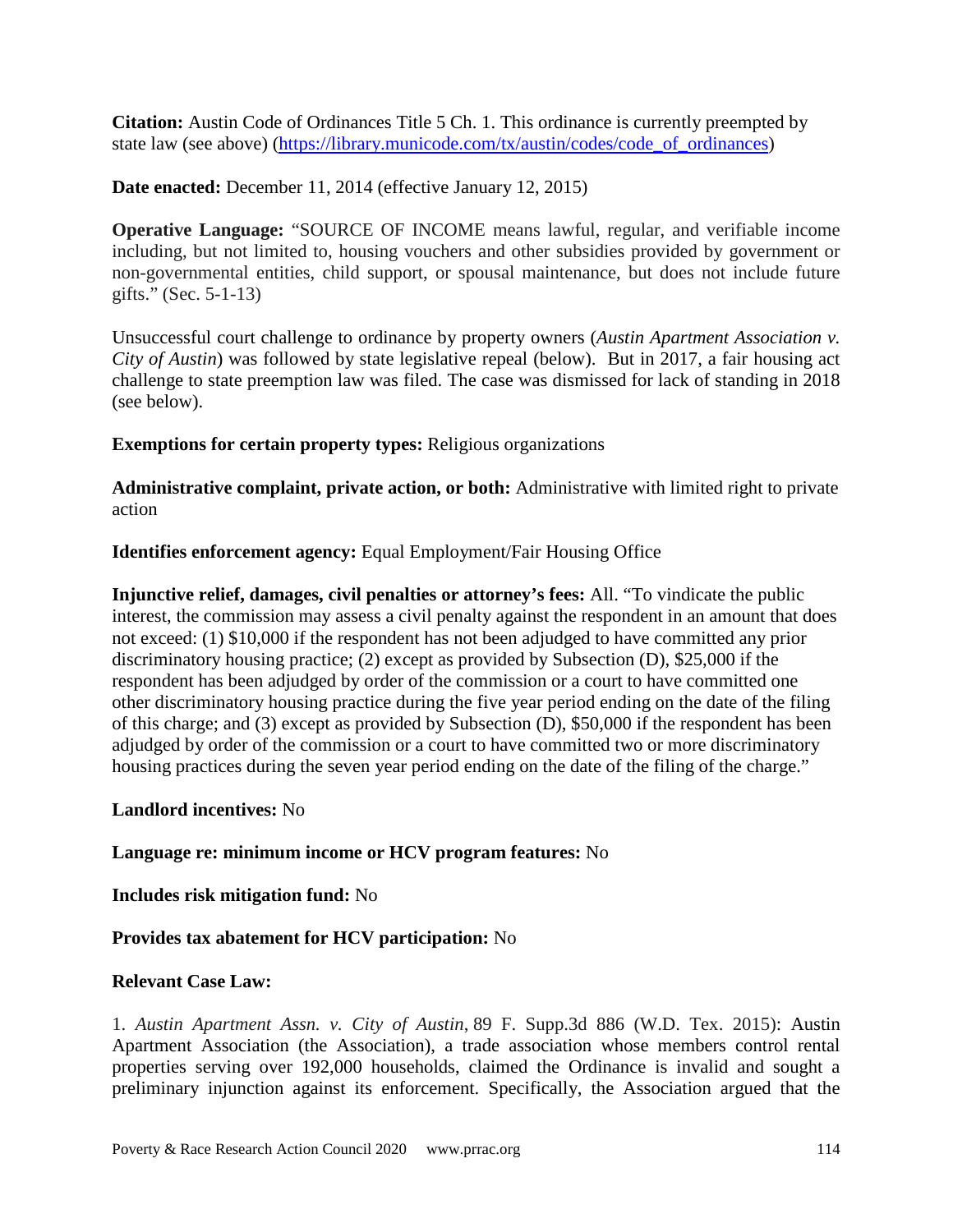Ordinance is preempted by Texas and federal law, impairs the obligation of contracts in violation of the Texas Constitution, and constitutes a regulatory taking and due process violation under the Texas and United States Constitutions. The Court denied the motion for preliminary injunction. Case and appeal subsequently mooted by state legislation.

2. In August, 2017, the Austin City Council also voted to sue the state of Texas for prohibiting source of income protections. City of Austin v. Ken Paxton, Texas Attorney General, in his official capacity, and the Texas Workforce Commission, No. 1:17-cv-00843-SS (W.D. Tex., filed Aug. 29, 2017). See article [here.](https://texashousers.net/2017/08/17/austin-city-council-votes-to-sue-state-for-prohibiting-protections-against-voucher-discrimination/) State's motion to dismiss City's § 3615 preemption claim was denied on July 12, 2018. See order [here.](https://www.casemine.com/judgement/us/5b5b0142fe30dd519068f9ad)

| <b>Dallas:</b> |
|----------------|
|                |

**Citation:** Dallas City Code Volume I Ch. 20A. This ordinance is currently preempted by state law (see above) [\(http://library.amlegal.com/nxt/gateway.dll/Texas/dallas/cityofdallastexascodeofordinances?f=te](http://library.amlegal.com/nxt/gateway.dll/Texas/dallas/cityofdallastexascodeofordinances?f=templates$fn=default.htm$3.0$vid=amlegal:dallas_tx)

[mplates\\$fn=default.htm\\$3.0\\$vid=amlegal:dallas\\_tx\)](http://library.amlegal.com/nxt/gateway.dll/Texas/dallas/cityofdallastexascodeofordinances?f=templates$fn=default.htm$3.0$vid=amlegal:dallas_tx)

# **Date enacted:** October 26, 2016

**Operative Language:** "SOURCE OF INCOME means lawful, regular, and verifiable income from whatever source derived (including housing vouchers and other subsidies provided by government or non-governmental entities, child support, or spousal maintenance), except as prohibited by Texas Local Government Code, Section 250.007, as amended. For purposes of housing accommodations that benefit from a subsidy approved by the city council on or after the effective date of this ordinance, source of income includes housing choice vouchers and other federal, state, and local housing subsidies." (Sec. 20A-3)

**Exemptions for certain property types:** Religious organizations; "(b) It is a defense to criminal prosecution or civil action under all of Section 20A-4 except Section 20A-4(c)(2) and (3) that the housing accommodation is: (1) a single-family dwelling owned by the respondent; except that, this defense is not available if the respondent: (A) owns an interest or title in more than three single-family dwellings, whether or not located inside the city, at the time the offense is committed; (B) has not resided in the dwelling within the preceding 24 months before the offense is committed; or (C) uses the services or facilities of a real estate agent, or any other person in the business of selling or renting real estate, in connection with a sale or rental involved in the offense; or (2) occupied or intended for occupancy by four or fewer families living independently of each other, and the respondent is the owner of the accommodation and occupies part of the accommodation as a residence; except that, this defense is not available if the offense involves a sale of all or part of the housing accommodation."

**Administrative complaint, private action, or both:** Administrative with limited right to private action

**Identifies enforcement agency:** Administrator of the Fair Housing Office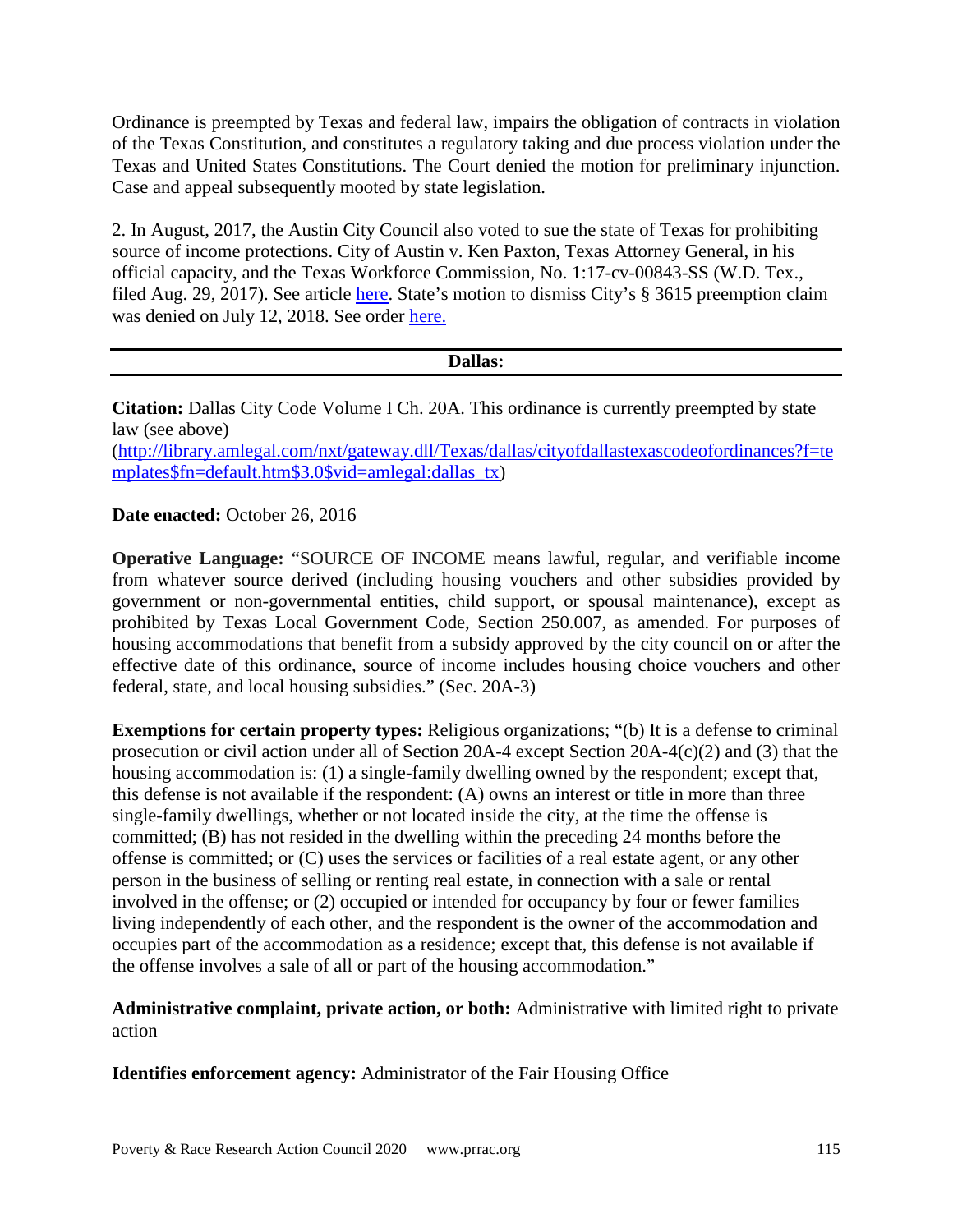**Injunctive relief, damages, civil penalties or attorney's fees:** All. Civil penalties in an amount that does not exceed: "(A) \$10,000 if the respondent has not been adjudged by order of a court to have committed a prior discriminatory housing practice; (B) except as provided by Subparagraph (D) of this paragraph, \$25,000 if the respondent has been adjudged by order of a court to have committed one other discriminatory housing practice during the five-year period ending on the date of the filing of the charge; and (C) except as provided by Subparagraph (D) of this paragraph, \$50,000 if the respondent has been adjudged by order of a court to have committed two or more discriminatory housing practices during the seven-year period ending on the date of the filing of the charge. (D) If the acts constituting the discriminatory housing practice that is the subject of the charge are committed by the same individual who has been previously adjudged to have committed acts constituting a discriminatory housing practice, the civil penalties in Subparagraphs (B) and (C) of this paragraph may be imposed without regard to the period of time within which any other discriminatory housing practice occurred"

**Landlord incentives:** "In accordance with Section 250.007(c) of the Texas Local Government Code, as amended, the city hereby creates and implements the following voluntary program to encourage acceptance of housing vouchers, including vouchers directly or indirectly funded by the federal government.

(a) Subsidy. All housing accommodations that benefit from a subsidy approved by the city council on or after the effective date of this ordinance shall not discriminate against holders of any housing vouchers, including vouchers directly or indirectly funded by the federal government.

(b) Financial award. Multifamily housing accommodations that benefit from a financial award approved by the city council on or after the effective date of this ordinance shall set aside at least 10 percent of the dwelling units and solely lease those dwelling units to holders of housing vouchers, including vouchers directly or indirectly funded by the federal government, for a minimum of 15 years from the date of the initial issuance of the housing accommodation's certificate of occupancy. Multifamily has the meaning assigned in Section 51A-4.209(b)(5) of the Dallas Development Code, as amended." (Sec. 20A-4.1: Housing Voucher Incentives)

# **Language re: minimum income or HCV program features:** No

# **Includes risk mitigation fund:** No

# **Provides tax abatement for HCV participation:** No

# **Cities/Counties in Washington**

#### **Bellevue:**

**Citation**: Bellevue City Code Title 9 Ch. 9.20 [\(https://bellevue.municipal.codes/BCC/9.20.010\)](https://bellevue.municipal.codes/BCC/9.20.010)

**Date enacted:** January 30, 1990 (effective February 5, 1990)

**Operative Language:** "No person shall refuse to rent a dwelling unit to any rental applicant solely on the basis that the applicant proposes to rent such unit pursuant to a Section 8 voucher or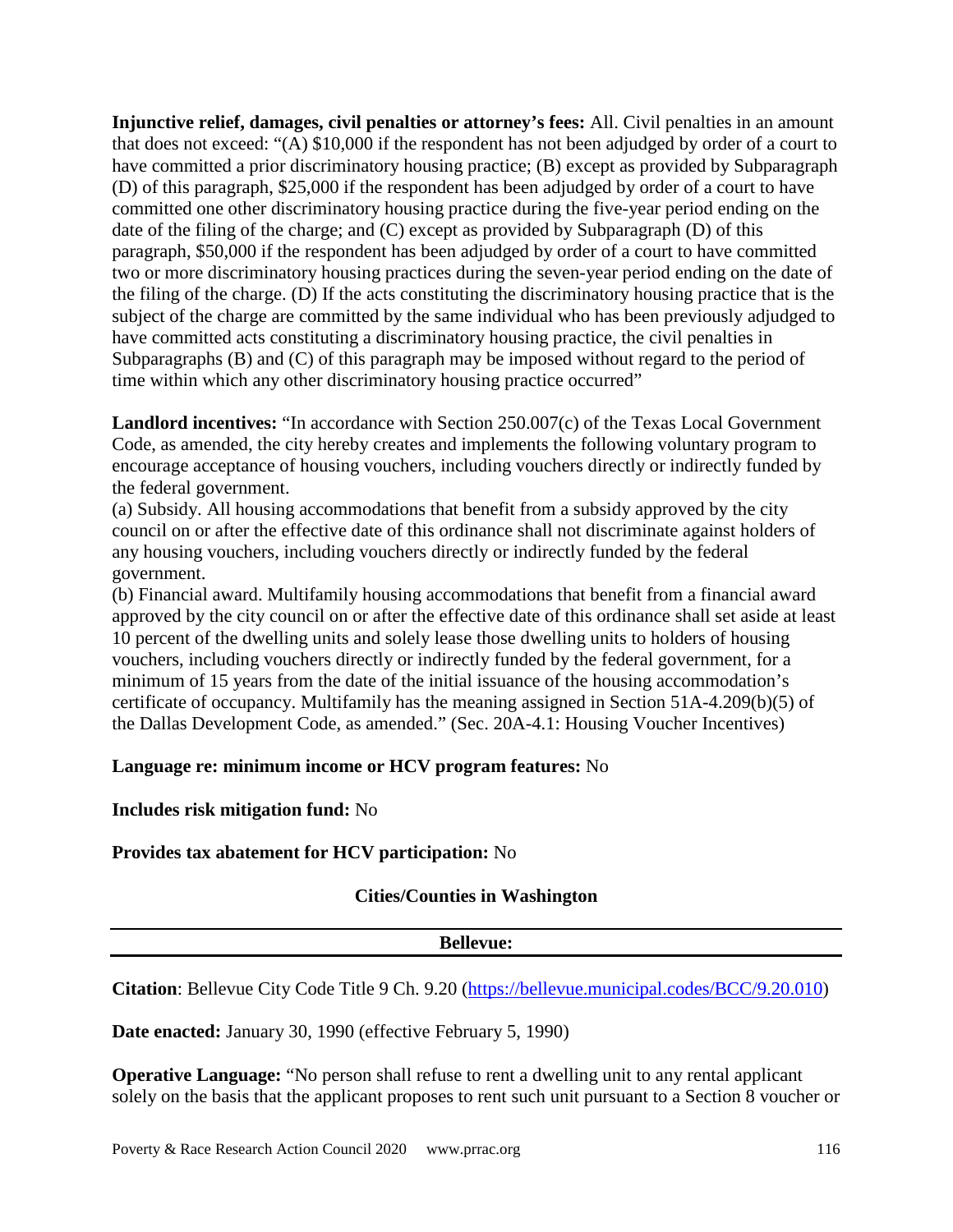certificate issued under the Housing and Community Development Act of 1974 (42 USC 1437(F)); provided this section shall only apply with respect to a Section 8 certificate if the monthly rent on such residential unit is within the limits of fair market rent as established by the Department of Housing and Urban Development." (Sec. 9.20.045)

# **Exemptions for certain property types:** Religious organizations

# **Administrative complaint, private action, or both:** Administrative

**Identifies enforcement agency:** Compliance officer appointed by the city manager

**Injunctive relief, damages, civil penalties or attorney's fees:** Civil penalties not exceeding \$500.00 for each day or portion thereof that the unlawful act or omission has continued.

**Landlord incentives:** No

**Language re: minimum income or HCV program features:** No

**Includes risk mitigation fund:** No

**Provides tax abatement for HCV participation:** No

# **King County (unincorporated areas only):**

**Citation**: King County Code Sec. 12.20.040 [\(https://www.kingcounty.gov/~/media/exec/civilrights/documents/OrdFH.ashx?la=en\)](https://www.kingcounty.gov/%7E/media/exec/civilrights/documents/OrdFH.ashx?la=en)

# **Date enacted:** March 2006

**Operative Language: "**A. It is a discriminatory practice and unlawful for any person, whether acting for himself or herself or another, because of race, color, religion, national origin, ancestry, age, gender, marital status, parental status, participation in the Section 8 program, sexual orientation, disability or use of a service or assistive animal by an individual with a disability: 1. To refuse to engage in a real estate transaction with a person or to otherwise make unavailable or deny a dwelling to any person; 2. To discriminate against a person in the terms, conditions or privileges of a real estate transaction, including financial terms and conditions such as the setting of rents or damage deposits, or in the furnishing of facilities or services in connection with any real estate transaction; however, rents and damage deposits may be adjusted to recognize the number of persons utilizing the property except insofar as such adjustment might discriminate based on race, color, religion, national origin, ancestry, age, gender, marital status, parental status, participation in the Section 8 program, sexual orientation, disability or use of a service or assistive animal by an individual with a disability"

**Exemptions for certain property types:** Religious organizations; "B. Nothing in this chapter, except K.C.C. 12.20.040.A.6, 12.20.040.A.7, 12.20.040.A.8, 12.20.040.B and 12.20.050, applies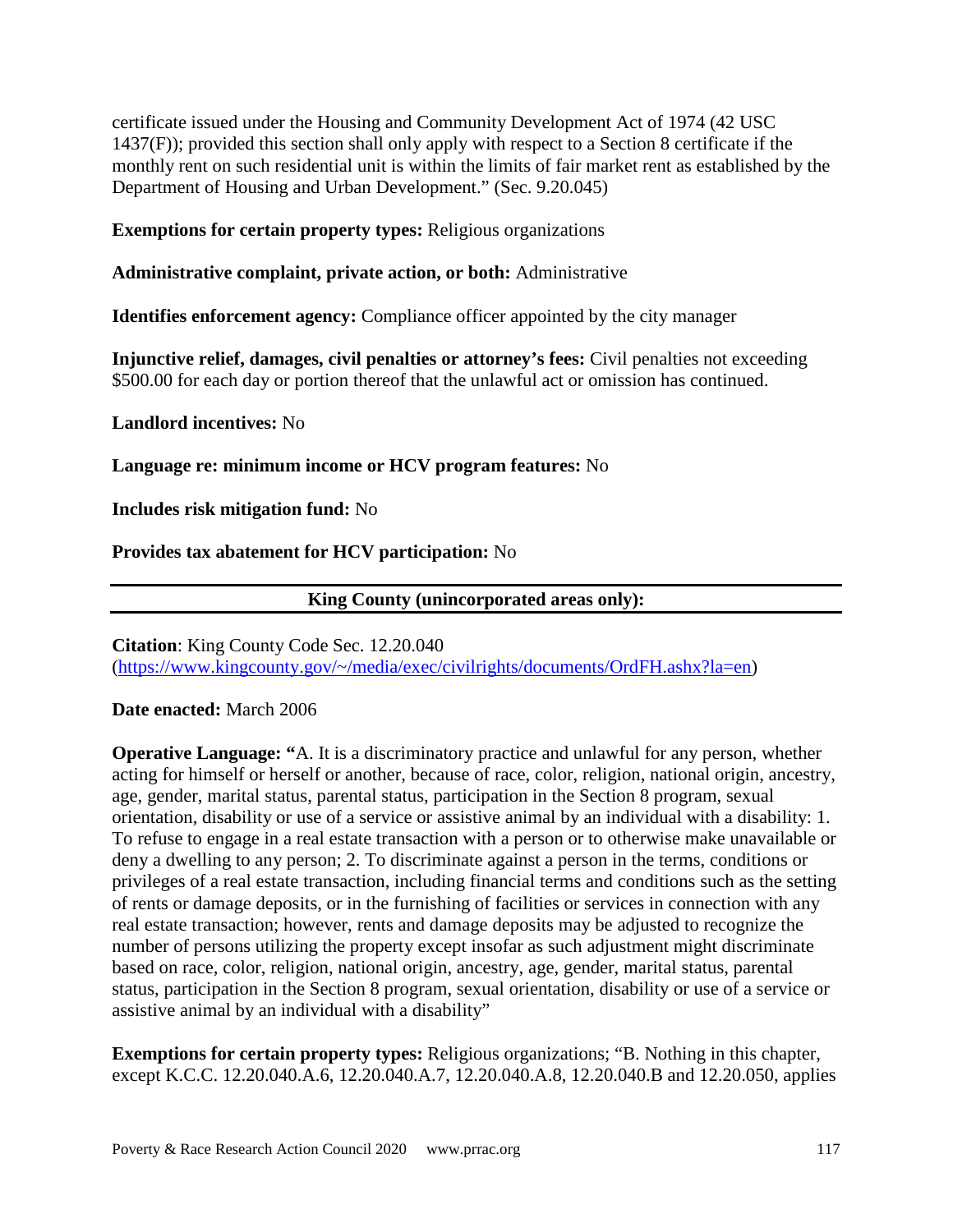to the renting, subrenting, leasing or subleasing of a single-family or duplex dwelling unit in which the owner normally maintains a permanent residence, home or abode"

# **Administrative complaint, private action, or both:** Both

# **Identifies enforcement agency:** Office of Civil Rights

**Injunctive relief, damages, civil penalties or attorney's fees:** All. Civil penalties up to the limits in 42 U.S.C. Sec. 3612(g)(3) and 24 C.F.R. 180.671(2003), as they exist on April 16, 2006

**Landlord incentives:** No

**Language re: minimum income or HCV program features:** "C. Nothing in this chapter prohibits any party to a real estate transaction or real estate-related transaction from considering the capacity to pay and credit history of any individual applicant."

**Includes risk mitigation fund:** Yes [\(http://creatingmoves.org/property-owners/\)](http://creatingmoves.org/property-owners/)

# **Provides tax abatement for HCV participation:** No

# **Kirkland:**

**Citation**: Kirkland Municipal Code Ch. 7.74 [\(https://www.codepublishing.com/WA/Kirkland/?Kirkland07/Kirkland0774.html#7.74.010\)](https://www.codepublishing.com/WA/Kirkland/?Kirkland07/Kirkland0774.html#7.74.010)

# **Date enacted:** March 19, 2013

**Operative Language:** "No person shall refuse to rent a dwelling unit to any rental applicant solely on the basis that the applicant proposes to rent such unit pursuant to a Section 8 voucher or certificate issued under the Housing and Community Development Act of 1974 (42 U.S.C. 1437f); provided, this section shall only apply with respect to a Section 8 certificate if the monthly rent on such residential unit is within the allowable rent as established by the Department of Housing and Urban Development. 'Dwelling unit' shall have the meaning set forth in KZC 5.250." (Sec. 7.74.010)

**Exemptions for certain property types:** Religious organizations; "renting, subrenting, leasing, or subleasing of a portion of a single-family dwelling, wherein the owner or person entitled to possession thereof maintains a permanent residence, home or abode therein"

# **Administrative complaint, private action, or both:** Administrative

#### **Identifies enforcement agency:** No

**Injunctive relief, damages, civil penalties or attorney's fees:** All. "(A) The penalty for firsttime violations is one hundred dollars per day for each violation; (B) The per-day penalty for repeat violations shall be double the previous per-day penalty amount. For example, the per-day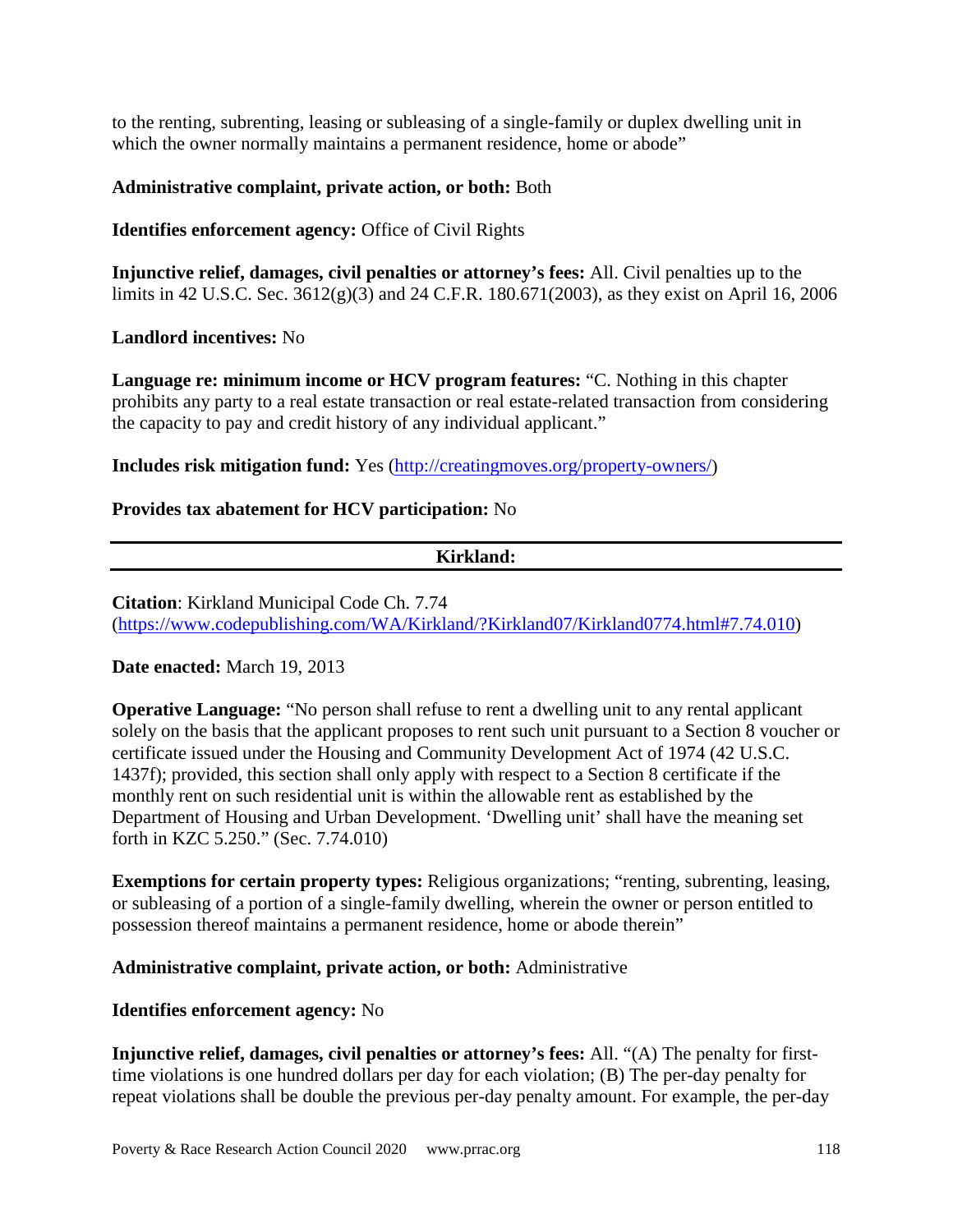penalty for second-time violations is two hundred dollars, and the per-day penalty for third-time violations is four hundred dollars. (2) Limit. The total monetary penalties for each violation shall not exceed ten thousand dollars per violation, except as provided for in Sections 1.12.050(d)(3) and (4)" (Ch. 1.12)

#### **Landlord incentives:** No

#### **Language re: minimum income or HCV program features:** No

#### **Includes risk mitigation fund:** No

# **Provides tax abatement for HCV participation:** No

| Immio.<br>$\mathbf{U}$ i yilipid. |  |
|-----------------------------------|--|
|                                   |  |

**Citation**: Olympia Municipal Code Title 5 Ch. 5.80 [\(https://www.codepublishing.com/WA/Olympia/?Olympia05/Olympia0580.html#5.80.010\)](https://www.codepublishing.com/WA/Olympia/?Olympia05/Olympia0580.html#5.80.010)

#### **Date enacted:** 1980

**Operative Language: "**No owner, lessee, sublessee, assignee, real estate broker, associate broker, salesperson, or employee, managing agent of, or other person having the right to sell, rent, lease, sublease, assign, transfer, or otherwise dispose of a housing accommodation shall refuse to sell, rent, lease, sublease, assign, transfer, or otherwise deny to, or withhold from any person or group of persons such housing accommodations, or segregate the use thereof, or represent that such housing accommodations are not available for inspection, when in fact they are so available, or expel or evict an occupant from a housing accommodation because of the race, color, religion, ancestry or national origin, gender, familial status, the presence of any sensory, mental, or physical disability, the use of a trained guide dog or service animal by a disabled person, marital status, sexual orientation, or gender identity, or the perception thereof, of such person or persons, or discriminate against or segregate any person because of the person's race, color, religion, ancestry, national origin, gender, familial status, the presence of any sensory, mental, or physical disability, the use of a trained guide dog or service animal by a disabled person, marital status, sexual orientation, or gender identity, or the perception thereof, in the terms, conditions, or privileges of the sale, rental, lease, sublease, assignment, transfer, or other disposition of any such housing accommodations or in the furnishing of facilities or services in connection therewith." (Sec. 5.80.040)

**Exemptions for certain property types:** "Renting, subrenting, leasing or subleasing of singlefamily dwellings wherein the owners or persons entitled to possession thereof normally maintain, or intend to maintain, their residences, homes or abodes"

**Administrative complaint, private action, or both:** Administrative with limited right to private action

**Identifies enforcement agency:** Washington State Human Rights Commission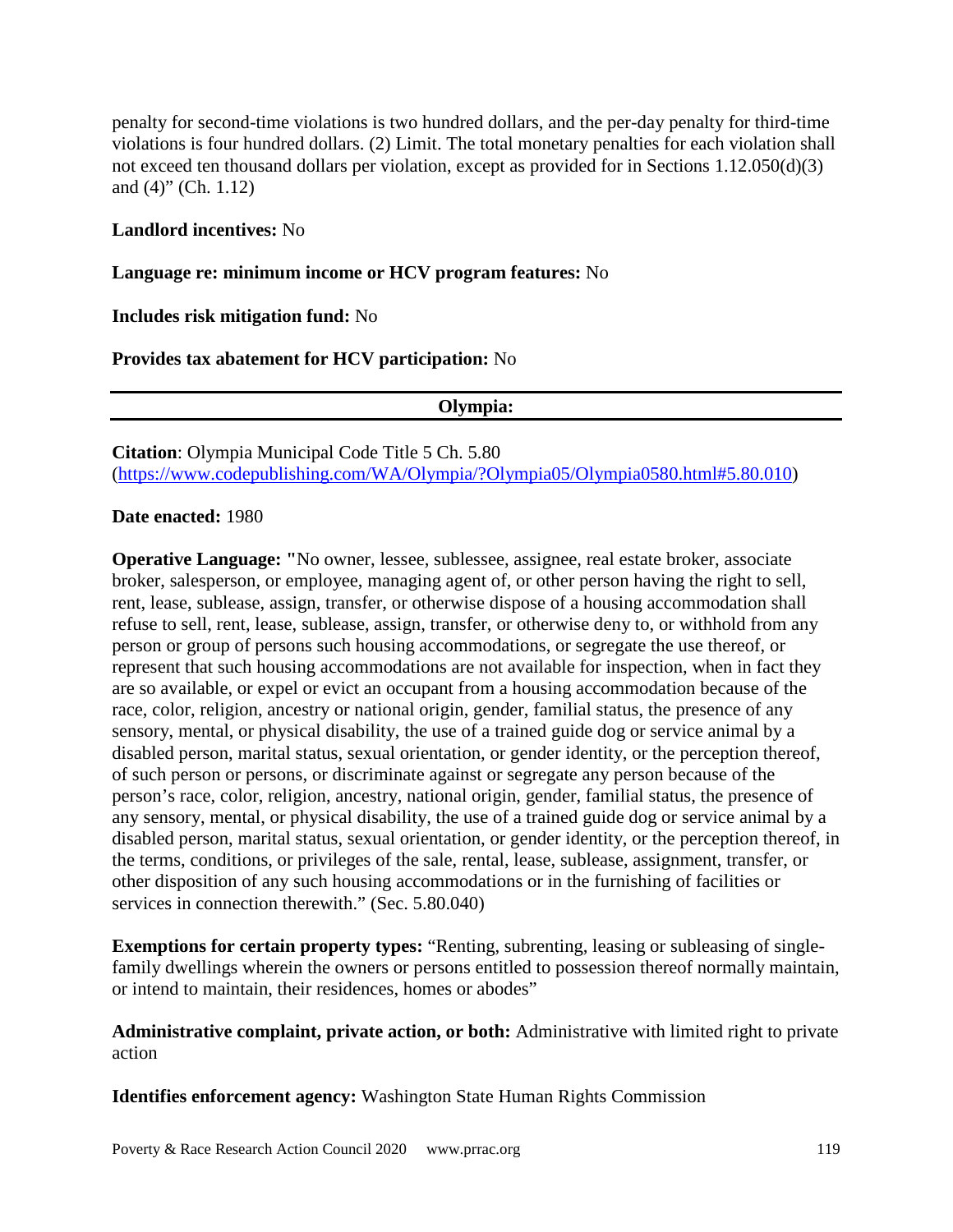**Injunctive relief, damages, civil penalties or attorney's fees:** "A. Any person, firm, or corporation who knowingly violates or fails to comply with any term or provision of this chapter shall be deemed to have committed a misdemeanor, and if found guilty, shall be subject to a fine not to exceed One Thousand Dollars (\$1,000), and/or to imprisonment not to exceed ninety (90) days or to both such fine and imprisonment. Each day shall be a separate offense. In the event of a continuing violation or failure to comply, the second and subsequent days shall constitute a gross misdemeanor punishable by a fine not to exceed Five Thousand Dollars (\$5,000) and/or imprisonment not to exceed three hundred and sixty-five (365) days or both such time and imprisonment. Continuing violation shall mean the same type of violation which is committed within a year of the initial violation.

B. As an additional concurrent penalty, it shall be a civil infraction for a person, firm, or corporation to violate or fail to comply with any term or provision of this chapter. Each day shall be a separate infraction. A person, firm, or corporation found to have committed a civil infraction shall be assessed a monetary penalty as follows: 1. First offense: Class 3 (\$50), not including statutory assessments. 2. Second offense arising out of the same facts as the first offense: Class 2 (\$125), not including statutory assessments. 3. Third offense arising out of the same facts as the first offense: Class 1 (\$250), not including statutory assessments."

**Landlord incentives:** No

#### **Language re: minimum income or HCV program features:** No

**Includes risk mitigation fund:** No

**Provides tax abatement for HCV participation:** No

#### **Redmond:**

**Citation**: Redmond Municipal Code Title 6 Ch. 6.38

[\(https://www.codepublishing.com/WA/Redmond/municode/Redmond06/Redmond0638.html#6.](https://www.codepublishing.com/WA/Redmond/municode/Redmond06/Redmond0638.html#6.38) [38\)](https://www.codepublishing.com/WA/Redmond/municode/Redmond06/Redmond0638.html#6.38)

**Date enacted:** February 7, 2012

**Operative Language:** "(A) No person shall refuse to rent a dwelling unit to any rental applicant solely on the basis that the applicant proposes to rent such a unit pursuant to a Section 8 voucher or certificate under the House and Community Development Act of 1974 (42 USC 1437(F)); provided this section shall only apply with respect to a Section 8 certificate if the monthly rent on such residential unit is within the allowable rent as established by the Department of Housing and Urban Development. 'Dwelling unit' shall have the meaning set forth in RZC 21.78." (Sec. 6.38.020)

**Exemptions for certain property types:** Religious organizations; "renting, sub-renting, leasing, or subleasing of a single-family dwelling, wherein the owner or person entitled to possession thereof maintains a permanent residence, home or abode"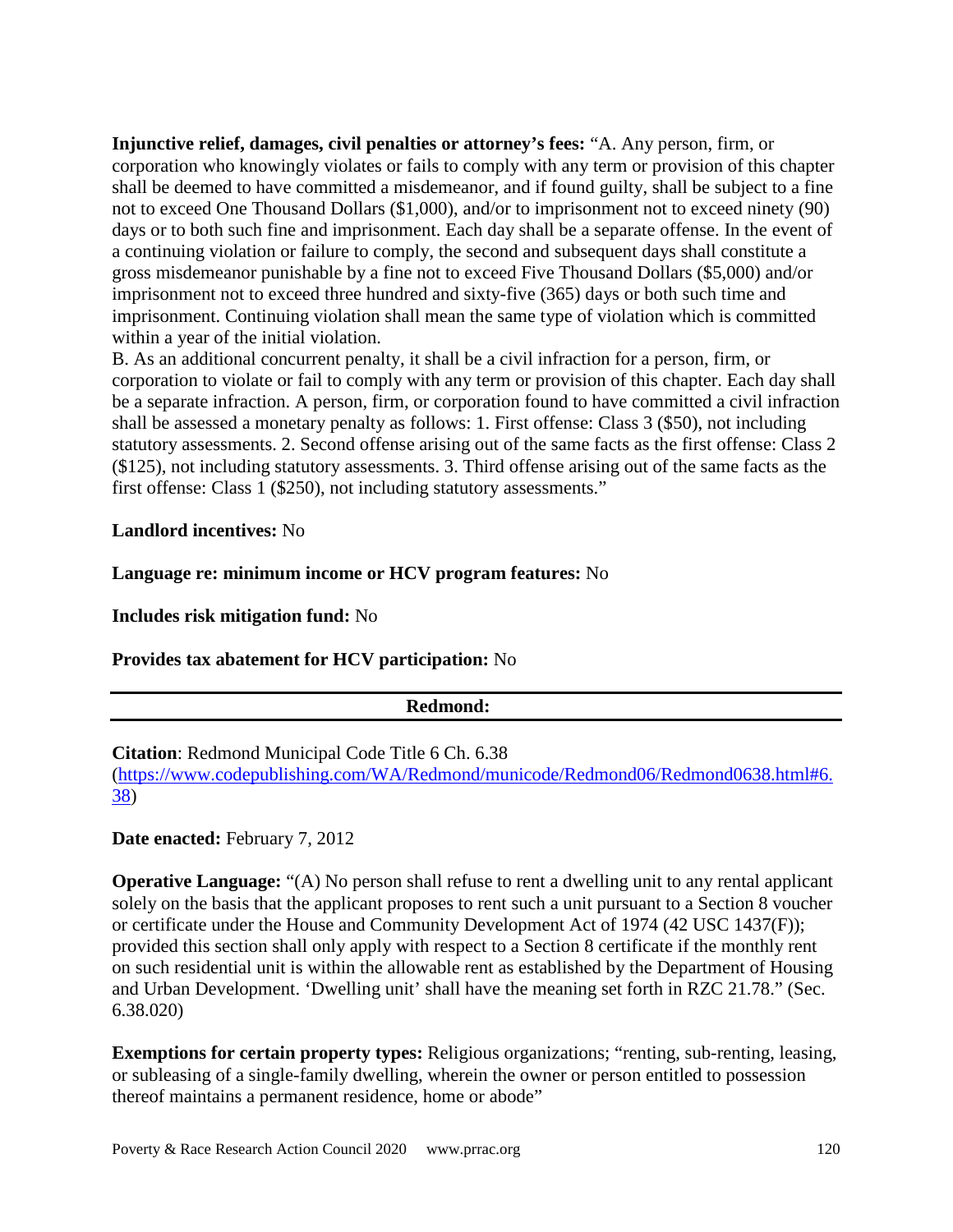# **Administrative complaint, private action, or both:** Unknown

#### **Identifies enforcement agency:** No

**Injunctive relief, damages, civil penalties or attorney's fees:** "Any person violating any of the provisions or failing to comply with any of the mandatory requirements of this Code, unless provision is otherwise made herein, shall upon conviction thereof, be punished by a fine of not more than five thousand dollars, or by imprisonment for a period of not more than one year, or by both such fine and imprisonment. Each such person is guilty of a separate offense for each and every day during any portion of which any violation of any provisions of this Code is committed, continued or permitted by such person and shall be punished accordingly. In addition to the penalties hereinabove provided, any condition caused or permitted to exist in violation of any of the provisions of this Code, is a public nuisance and all remedies given by law for the prevention and abatement of nuisances shall apply thereto. Further, each day that such condition continues shall be regarded as a new and separate offense." (Sec. 1.01.110)

#### **Landlord incentives:** No

**Language re: minimum income or HCV program features:** No

**Includes risk mitigation fund:** No

**Provides tax abatement for HCV participation:** No

# **Renton:**

**Citation:** Renton Municipal Code Title 6 Ch. 32 [\(https://www.codepublishing.com/WA/Renton/#!/Renton06/Renton0632.html#32\)](https://www.codepublishing.com/WA/Renton/#!/Renton06/Renton0632.html)

**Date enacted:** November 7, 2016 (amended May 7, 2018)

**Operative Language:** ""Source of income" includes benefits or subsidy programs including housing assistance, public assistance, emergency rental assistance, veterans benefits, social security, supplemental security income or other retirement programs, and other programs administered by any federal, state, local, or nonprofit entity. "Source of income" does not include income derived in an illegal manner." (Sec. 6-32-2)

**Exemptions for certain property types:** Religious organizations

**Administrative complaint, private action, or both:** Both

**Identifies enforcement agency:** No

**Injunctive relief, damages, civil penalties or attorney's fees:** "A violation of this Chapter is punishable by an order imposing a civil penalty in the amount of one thousand dollars (\$1,000).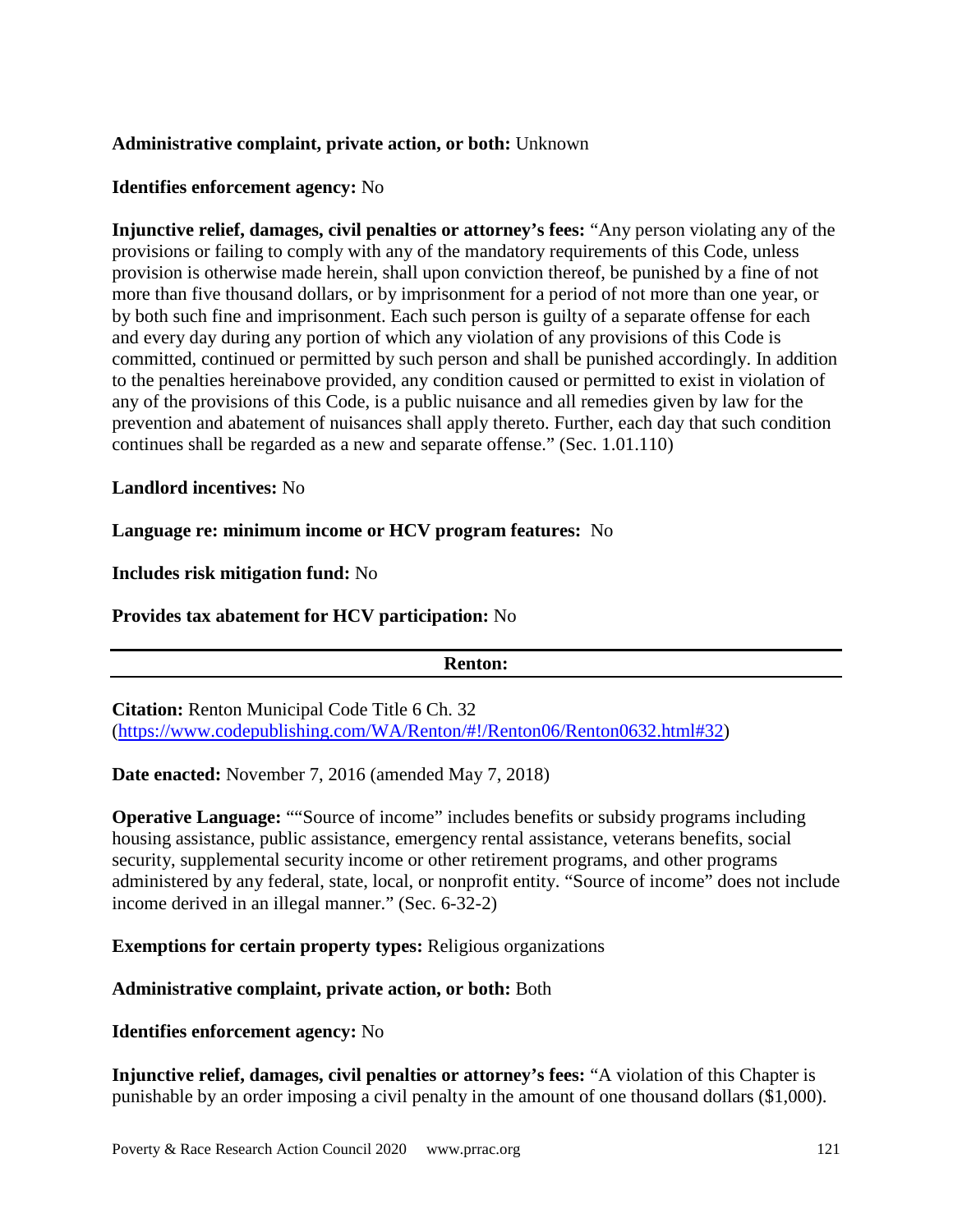A second violation of this Chapter by the same person within a two (2) year period is punishable by a civil penalty in the amount of two thousand five hundred dollars (\$2,500)."

**Landlord incentives:** No

# **Language re: minimum income or HCV program features:** No

**Includes risk mitigation fund:** No

# **Provides tax abatement for HCV participation:** No

**Seattle:**

**Citation**: Seattle Municipal Code Title 14 Ch. 14.08 [\(https://library.municode.com/wa/seattle/codes/municipal\\_code?nodeId=TIT14HURI\\_CH14.08](https://library.municode.com/wa/seattle/codes/municipal_code?nodeId=TIT14HURI_CH14.08UNHOPR) [UNHOPR\)](https://library.municode.com/wa/seattle/codes/municipal_code?nodeId=TIT14HURI_CH14.08UNHOPR)

**Date enacted:** December 11, 1989 (amended in 2016)

**Operative Language:** ""Section 8 or other subsidy program" means short or long term federal, state or local government, private nonprofit, or other assistance programs in which a tenant's rent is paid either partially by the program (through a direct arrangement between the program and the owner or lessor of the real property), and partially by the tenant or completely by the program. Other subsidy programs include but are not limited to HUD-Veteran Affairs Supportive Housing (VASH) vouchers, Housing and Essential Needs (HEN) funds, and short-term rental assistance provided by Rapid Rehousing subsidies." (Sec. 14.08.020)

**Exemptions for certain property types:** "Religious organizations; renting, subrenting, leasing or subleasing of a single-family dwelling, wherein the owner or person entitled to possession thereof maintains a permanent residence, home or abode, except as set forth in SMC 14.08.040(B), 14.08.040(C), SMC 14.08.045, SMC 14.08.060, SMC 14.08.070(A), and SMC  $14.08.070(B)$ "

# **Administrative complaint, private action, or both:** Both

**Identifies enforcement agency:** Seattle Office for Civil Rights

**Injunctive relief, damages, civil penalties or attorney's fees:** All. Civil penalties not to exceed: "1. Eleven Thousand Dollars (\$11,000) if the respondent has not been determined to have committed any prior unfair practice; 2. Twenty seven Thousand Five Hundred Dollars (\$27,500) if the respondent has been determined to have committed one (1) other unfair practice during the five (5) year period ending on the date of the filing of this charge; or 3. Fifty five Thousand Dollars (\$55,000) if the respondent has been determined to have committed two (2) or more unfair practices during the seven (7) year period ending on the date of the filing of this charge; except that if acts constituting the unfair practice that is the subject of the charge are committed by the same natural person who has been previously determined to have committed acts constituting an unfair practice, then the civil penalties set forth in subparagraphs 2 and 3 of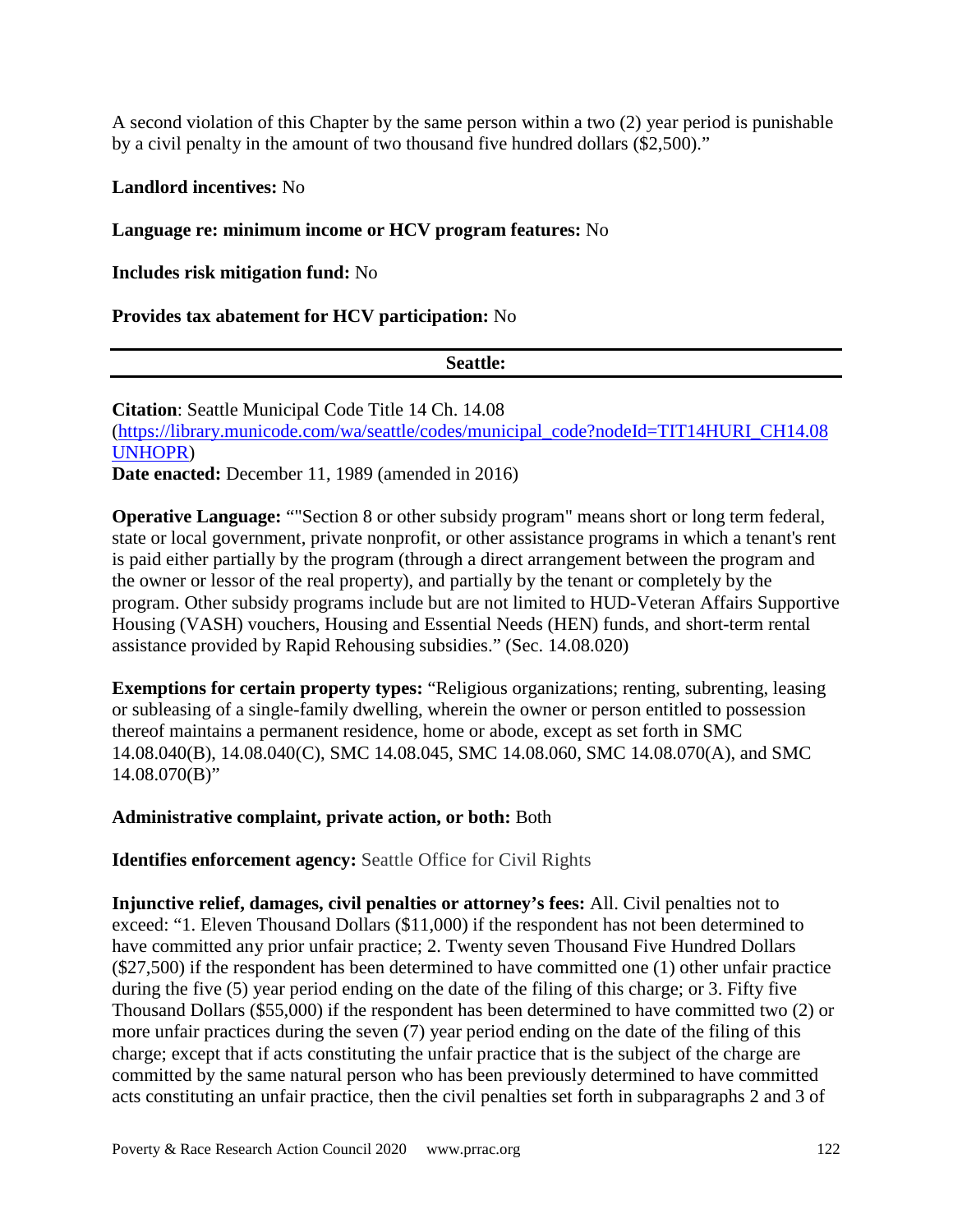subsection B of this section may be imposed without regard to the period of time within which those prior acts occurred."

**Landlord incentives:** No

#### **Language re: minimum income or HCV program features:** No

**Includes risk mitigation fund:** No

**Provides tax abatement for HCV participation:** No

| $\sim$<br><b>Spokane:</b> |
|---------------------------|
|                           |

**Citation**: Spokane Municipal Code Title 18 Ch. 18.01 [\(https://my.spokanecity.org/smc/?Chapter=18.01\)](https://my.spokanecity.org/smc/?Chapter=18.01)

**Date enacted:** March 27, 2017 (effective May 13, 2017)

**Operative Language:** "Housing choice or other subsidy program (or alternative source of income)" means, without limitation: (i) any short or long term federal, state or local government, private nonprofit, or other assistance program in which a tenant's rent is paid either partially by the program (through a direct arrangement between the program and the owner or lessor of the real property), and partially by the tenant or completely by the program; or (ii) HUD-Veteran Affairs Supportive Housing (VASH) vouchers, Housing and Essential Needs (HEN) funds, and short-term rental assistance provided by Rapid Rehousing subsidies." (Sec. 18.01.030)

**Exemptions for certain property types:** The provisions of this chapter do not apply to the owner of a single-family house rented or leased by the owner if: (i) the owner does not own or have an interest in the proceeds of the rental or lease of more than one single-family house at one time; and (ii) the owner also occupies the single-family house rented or leased.

# **Administrative complaint, private action, or both:** Administrative

**Identifies enforcement agency:** Spokane Human Rights Commission

**Injunctive relief, damages, civil penalties or attorney's fees:** Restitution damages allowed. "The maximum civil penalties and default amounts, not including statutory assessments, for a violation of this code, unless otherwise provided by state law, are: 1. Class 1 civil infraction: Two hundred sixty- one dollars." (Sec. 01.02.950: general penalty provision)

#### **Landlord incentives:** No

**Language re: minimum income or HCV program features:** "Nothing in this Title 18 prohibits the use of reasonable, non-discriminatory factors in housing decisions, including, without limitation, criminal background or rental history."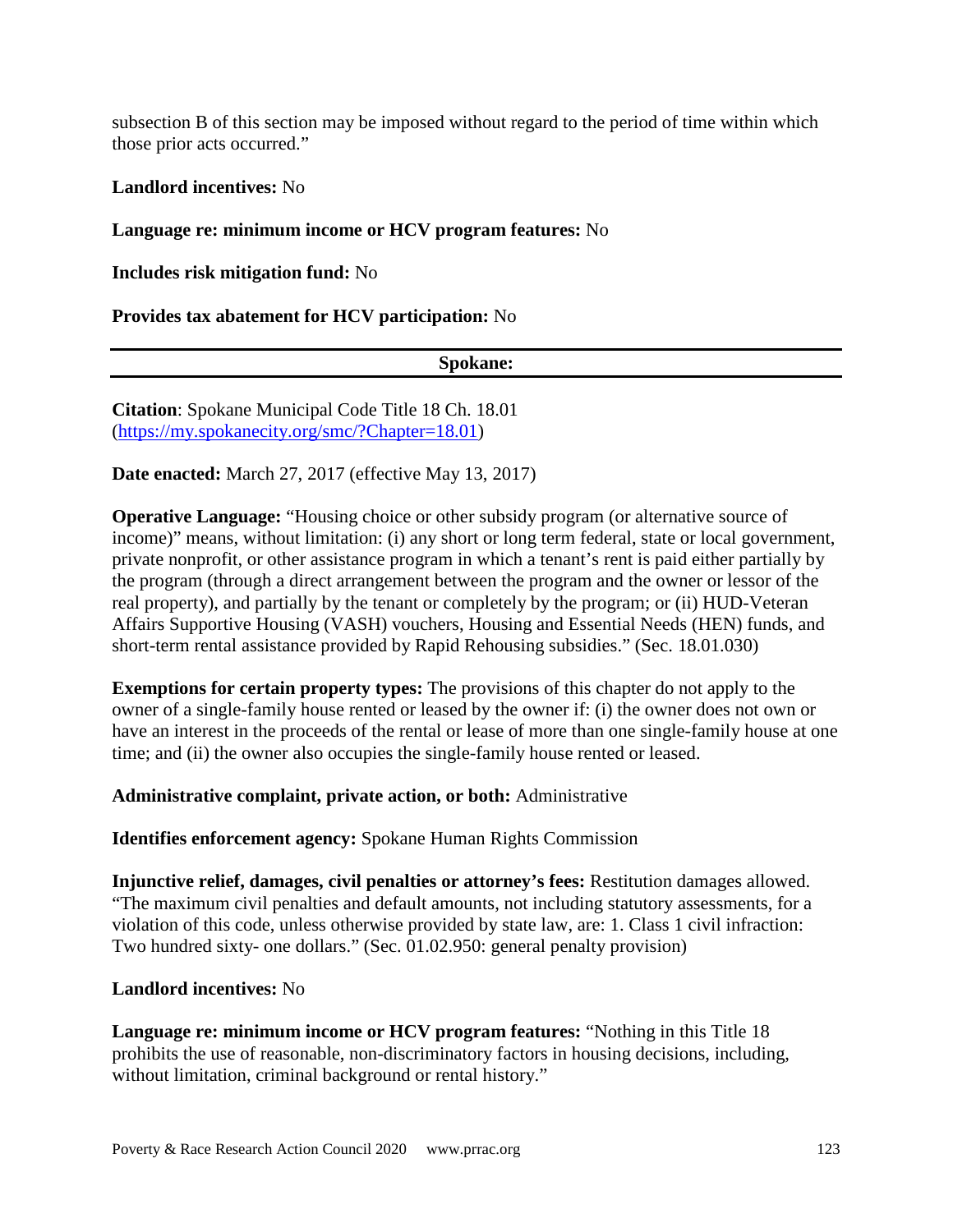#### **Includes risk mitigation fund:** No

#### **Provides tax abatement for HCV participation:** No

**Tumwater:**

**Citation**: Tumwater Municipal Code Ch. 5.70 [\(https://www.codepublishing.com/WA/Tumwater/html/Tumwater05/Tumwater0570.html#5.70\)](https://www.codepublishing.com/WA/Tumwater/html/Tumwater05/Tumwater0570.html#5.70)

#### **Date enacted:** December 21, 2010

**Operative Language:** "No owner, lessee, sublessee, assignee, real estate broker, real estate salesman, managing agent of, or other person having the right to sell, rent, lease, sublease, assign, transfer, or otherwise dispose of a housing accommodation shall refuse to sell, rent, lease, sublease, assign, transfer, or otherwise deny to, or withhold from any person or group of persons such housing accommodations, or segregate the use thereof, or represent that such housing accommodations are not available for inspection, when in fact they are so available, or expel or evict an occupant from a housing accommodation because of the race, color, religion, ancestry, sensory, mental, or physical disability, national origin, gender, familial status, marital status or sexual orientation of such person or persons, or use of federal housing assistance by such person or persons, or discriminate against or segregate any person because of his/her race, color, religion, ancestry, national origin, gender, sensory, mental, or physical disability, familial status, marital status, sexual orientation or use of federal housing assistance, in the terms, conditions, or privileges of the sale, rental, lease, sublease, assignment, transfer or other disposition of any such housing accommodations or in the furnishing of facilities or services in connection therewith." (Sec. 5.70.040)

**Exemptions for certain property types:** Religious organizations; "the renting, subrenting, leasing or subleasing of a single-family or duplex dwelling unit wherein the owner or person entitled to possession thereof normally maintains, or intends to maintain, a permanent residence, home or abode."

#### **Administrative complaint, private action, or both:** Administrative

**Identifies enforcement agency:** Washington State Human Rights Commission

**Injunctive relief, damages, civil penalties or attorney's fees:** "Any person who violates or fails to comply with any of the provisions of this chapter shall be subject to a civil penalty not exceeding \$500.00 for each day or portion thereof that the unlawful act or omission has continued."

#### **Landlord incentives:** No

# **Language re: minimum income or HCV program features:** No

#### **Includes risk mitigation fund:** No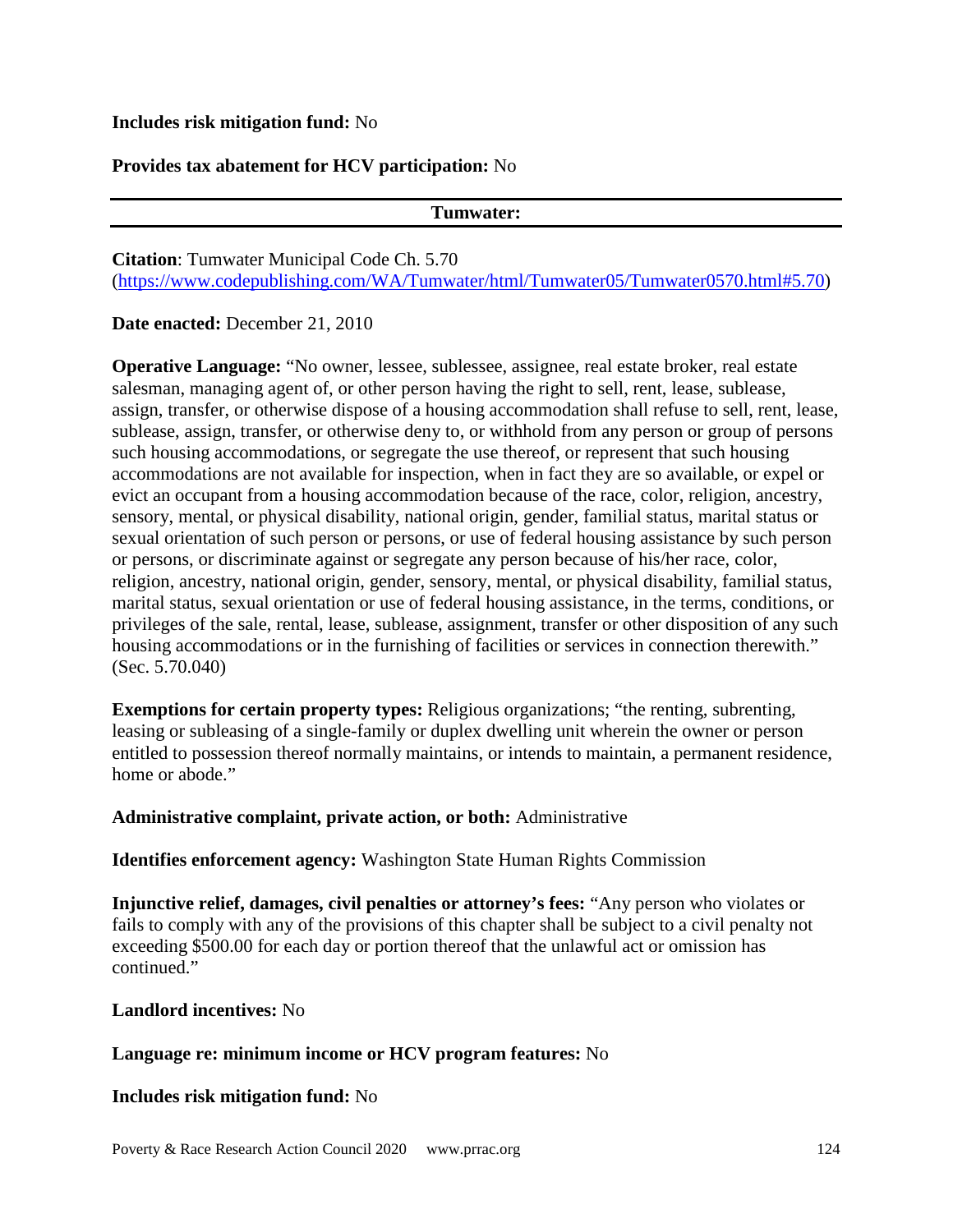# **Provides tax abatement for HCV participation:** No

#### **Vancouver:**

**Citation**: Vancouver Municipal Code Ch. 8.45 [\(https://vancouver.municipal.codes/VMC/8.45\)](https://vancouver.municipal.codes/VMC/8.45)

**Date enacted:** September 2015

**Operative Language:** ""Source of income" includes income derived from social security, supplemental security income, other retirement programs, and any federal, state, local, or nonprofit-administered benefit or subsidy programs, including housing assistance, public assistance, and general assistance programs. 'Source of income' does not include income derived in an illegal manner." (Sec. 8.45.010)

**Exemptions for certain property types:** Religious organizations; "renting, subrenting, leasing, or subleasing of a portion of a single-family dwelling, wherein the owner or person entitled to possession thereof maintains a permanent residence, home or abode therein"

**Administrative complaint, private action, or both:** Administrative

**Identifies enforcement agency:** Human Relations Commission

**Injunctive relief, damages, civil penalties or attorney's fees:** Unknown

**Landlord incentives:** No

**Language re: minimum income or HCV program features:** "Nothing in this chapter shall: [...] B. Be interpreted to prohibit any person from making a choice among prospective tenants on the basis of factors other than the source of income; 1. If income screening criteria are elected to be used, any source of income in the form of a rent voucher or subsidy must be subtracted from the total of the monthly rent prior to calculating if the income criteria have been met."

# **Includes risk mitigation fund:** No

#### **Provides tax abatement for HCV participation:** No

# **Cities/Counties in Wisconsin**

#### **Relevant Case Law:**

*Knapp v. Eagle Property Management Corp.*, 54 F.3d 1272 (Wis. 1995) (finding that Section 8 federal rent assistance vouchers were not "lawful source of income" within meaning of Wisconsin Open Housing Act provision prohibiting landlords from discriminating in housing on basis of lawful source of income). Therefore, note that local ordinances need to include specific language on housing assistance to avoid this federal court ruling.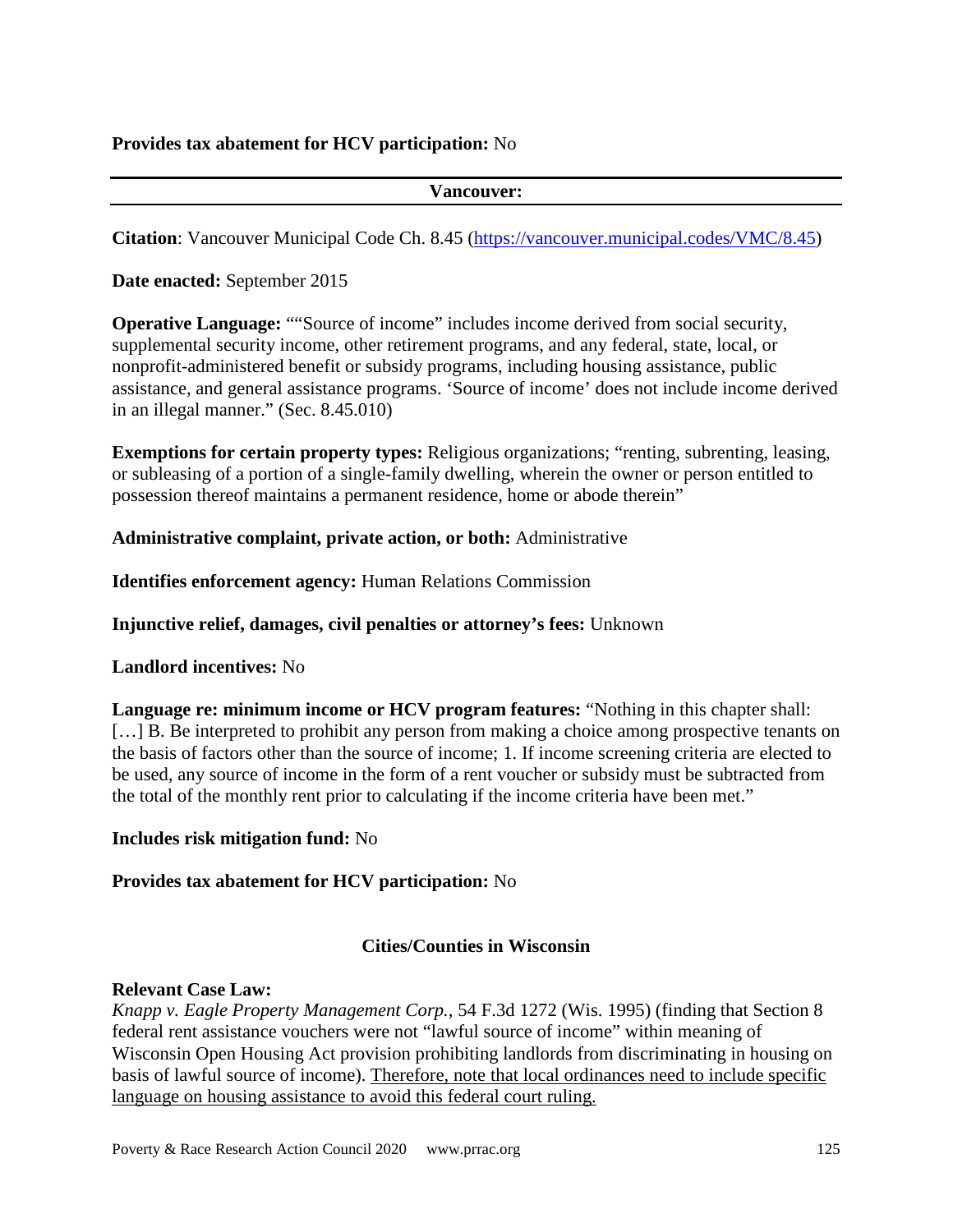### **Cambridge (does not cover housing vouchers):**

**Citation**: Village of Cambridge Wisconsin Code of Ordinances Title 9 Ch. 9.36 [\(https://library.municode.com/wi/cambridge/codes/code\\_of\\_ordinances?nodeId=TIT9PUPEMO](https://library.municode.com/wi/cambridge/codes/code_of_ordinances?nodeId=TIT9PUPEMOWE_CH9.36HODI) [WE\\_CH9.36HODI\)](https://library.municode.com/wi/cambridge/codes/code_of_ordinances?nodeId=TIT9PUPEMOWE_CH9.36HODI)

#### **Date enacted:** 2010

**Operative Language:** "It is declared to be the policy of the village to assure equal opportunity to all persons to live in adequate housing facilities regardless of race, color, religion, ancestry, national origin, sex, handicap, sexual preference, marital status of persons maintaining a household, lawful source of income, place of birth, or age, and, to that end, to prohibit discrimination in housing by any persons." (Sec. 9.36.010)

Cambridge follows WIS. STAT. § 106.50 and does not include Section 8 vouchers in "lawful source of income."

**Exemptions for certain property types:** Religious organizations; "C. Any single-family house sold or rented by an owner; provided, that such private individual owner does not own more than three such single-family houses at any one time; provided further, that in the case of the sale of any such single-family house by a private individual not residing in such house at the time of such sale or who was not the most recent resident of such house prior to such sale the exemption granted by this subsection shall apply only with respect to one such sale within any twenty-four (24) month period; provided further, that such bona fide private individual owner does not own any interest in, nor is there owned or served on his or her behalf, under any express or voluntary agreement, title to or any right to all or a portion of the proceeds from the sale or rental of more than three such single-family houses at any one time; provided further, the sale, or rental of any such single-family house shall be excepted from the application of this chapter only if such house is sold or rented: 1.Without the use of any manner of the sales or rental facilities or the sales or rental services of any real estate broker, agent, or salesperson or of such facilities or services of any person in the business of selling or renting dwellings, or of any employee or agent of any such broker, agent, salesperson, or person; 2.Without the publication, posting or mailing, after notice, of any advertisement or written notice in violation of the provisions of 42 United States Code Section 3604; and 3.Without the violation of Section 9.36.030 of this chapter; but nothing in this subsection shall prohibit the use of attorneys, escrow agents, abstractors, title companies, and other such professional assistance as necessary to perfect or transfer the title. D. Rooms or units in dwellings containing living quarters occupied or intended to be occupied by no more than four families living independently of each other, if the owner actually maintains and occupies one of such living quarters as his or her residence."

#### **Administrative complaint, private action, or both:** Administrative

# **Identifies enforcement agency:** Cambridge Village Board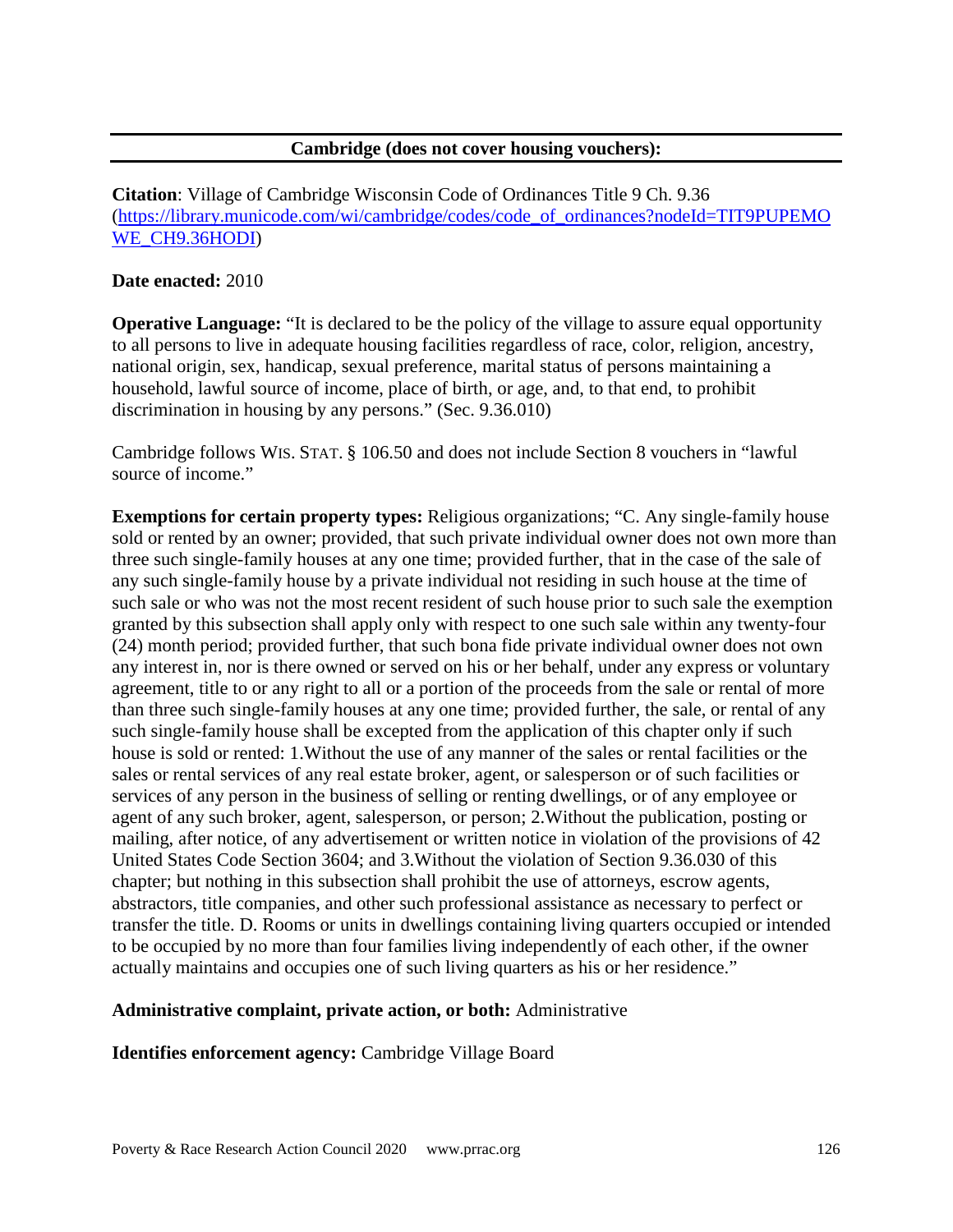**Injunctive relief, damages, civil penalties or attorney's fees:** All. "A. Except where a penalty is provided elsewhere in this code, any person who shall violate any of the provisions of this code shall upon conviction of such violation, be subject to a penalty, which shall be as follows: 1.First Offense—Penalty. Any person who shall violate any provision of this code shall, upon conviction thereof, forfeit not less than twenty-five dollars (\$25.00) nor more than one thousand dollars (\$1,000.00), together with the costs of prosecution and, in default of payment of such forfeiture and costs of prosecution, shall be imprisoned in the county jail until such forfeiture and costs are paid, but not exceeding ninety (90) days. 2.Second Offense—Penalty. Any person found guilty of violating any ordinance or part of an ordinance of this code who shall previously have been convicted of a violation of the same ordinance within one year shall upon conviction thereof, forfeit not less than fifty dollars (\$50.00) nor more than one thousand dollars (\$1,000.00) for each such offense, together with costs of prosecution and in default of payment of such forfeiture and costs shall be imprisoned in the county jail until such forfeiture and costs of prosecution are paid, but not exceeding ninety (90) days. B. Continued Violations. Each violation and each day a violation continues or occurs shall constitute a separate offense. Nothing in this code shall preclude the village from maintaining any appropriate action to prevent or remove a violation of any provision of this code. C. Other Remedies. The village shall have any and all other remedies afforded by the Wisconsin Statutes in addition to the forfeitures and costs of prosecution above." (Sec. 1.16.010: general penalty)

# **Landlord incentives:** No

# **Language re: minimum income or HCV program features:** No

**Includes risk mitigation fund:** No

# **Provides tax abatement for HCV participation:** No

# **Dane County:**

**Citation**: Dane County Ordinances Ch. 31 [\(https://danedocs.countyofdane.com/webdocs/pdf/ordinances/ord031.pdf\)](https://danedocs.countyofdane.com/webdocs/pdf/ordinances/ord031.pdf)

**Date enacted:** August 6, 1987 (effective January 1, 1988)

**Operative Language:** "Lawful source of income" includes, but is not limited to, lawful compensation or lawful remuneration in exchange for goods or services provided; profit from financial investments; any negotiable draft, coupon or voucher representing monetary value such as food stamps; social security; public assistance; unemployment compensation or worker's compensation payments. **(**Sec. 31.03 (citing Wis. Admin. Code DWD § 220.02))

# **Exemptions for certain property types:** No

**Administrative complaint, private action, or both:** Administrative with limited right to private action cases ("Nothing in this chapter shall limit an individual's right to maintain a private right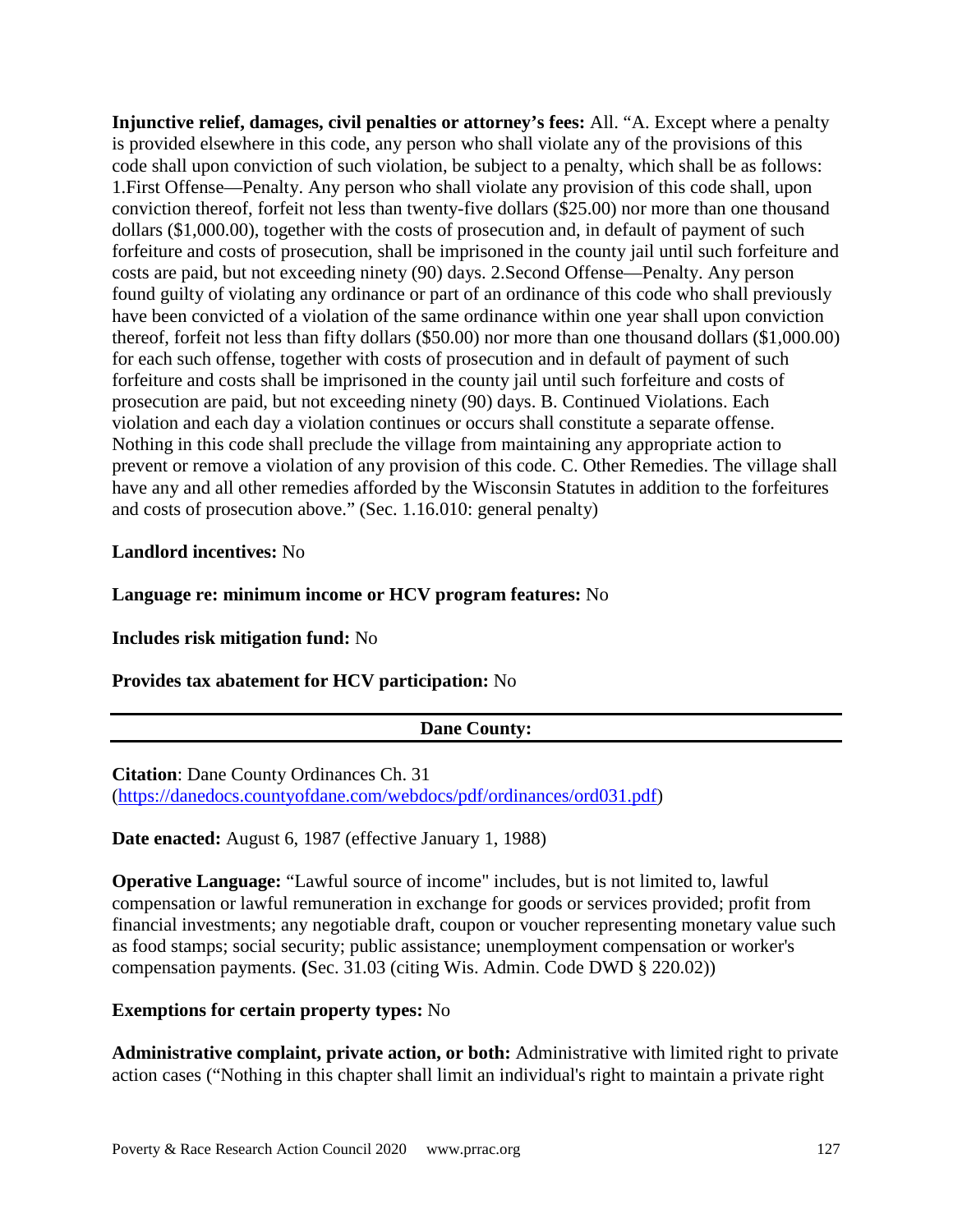of action to enforce his or her statutory or constitutional rights and privileges"). However, the Corporate Counsel refuses to enforce Section 8.

# **Identifies enforcement agency:** No

**Injunctive relief, damages, civil penalties or attorney's fees:** All Civil penalties: "(a) Any person who violates any provision of this chapter or any lawful order issued under this chapter shall, for the first violation, forfeit an amount not to exceed \$5,000. (b) Any person adjudged to have violated any provision of this chapter for the second time within a five year period shall, for that second violation committed within the same five year period, forfeit an amount not to exceed \$10,000. (c) Any person adjudged to have violated any provision of this chapter for a third or subsequent time within a five year period shall, for the third and subsequent violations committed within the same five year period, forfeit an amount not to exceed \$50,000."

#### **Landlord incentives:** No

#### **Language re: minimum income or HCV program features:** No

#### **Includes risk mitigation fund:** No

#### **Provides tax abatement for HCV participation:** No

**Madison:**

**Citation**: Madison Code of Ordinances Ch. 39.03 [\(https://library.municode.com/wi/madison/codes/code\\_of\\_ordinances?nodeId=COORMAWIVOI](https://library.municode.com/wi/madison/codes/code_of_ordinances?nodeId=COORMAWIVOIVCH32--45_CH39DECIRI) [VCH32--45\\_CH39DECIRI\)](https://library.municode.com/wi/madison/codes/code_of_ordinances?nodeId=COORMAWIVOIVCH32--45_CH39DECIRI)

**Date enacted:** October 29, 1977

**Operative Language:** "Source of income includes, but shall not be limited to, moneys received from public assistance, pension, and Supplementary Security Income (SSI). Source of income shall be limited to legally derived income."

#### **Exemptions for certain property types:** No

# **Administrative complaint, private action, or both:** Administrative

**Identifies enforcement agency:** Equal Opportunities Commission

**Injunctive relief, damages, civil penalties or attorney's fees:** Injunctive relief, damages, and civil penalties. Civil penalties: "(a) Any person violating any of the provisions of this section shall upon conviction be subject to a forfeiture of not less than one hundred dollars (\$100) nor more than five hundred dollars (\$500). (b) Any person who shall fail or neglect to comply with any lawful order of the Equal Opportunities Commission issued pursuant to the provisions of this section shall be deemed guilty of a violation of this section, and every day or fraction thereof on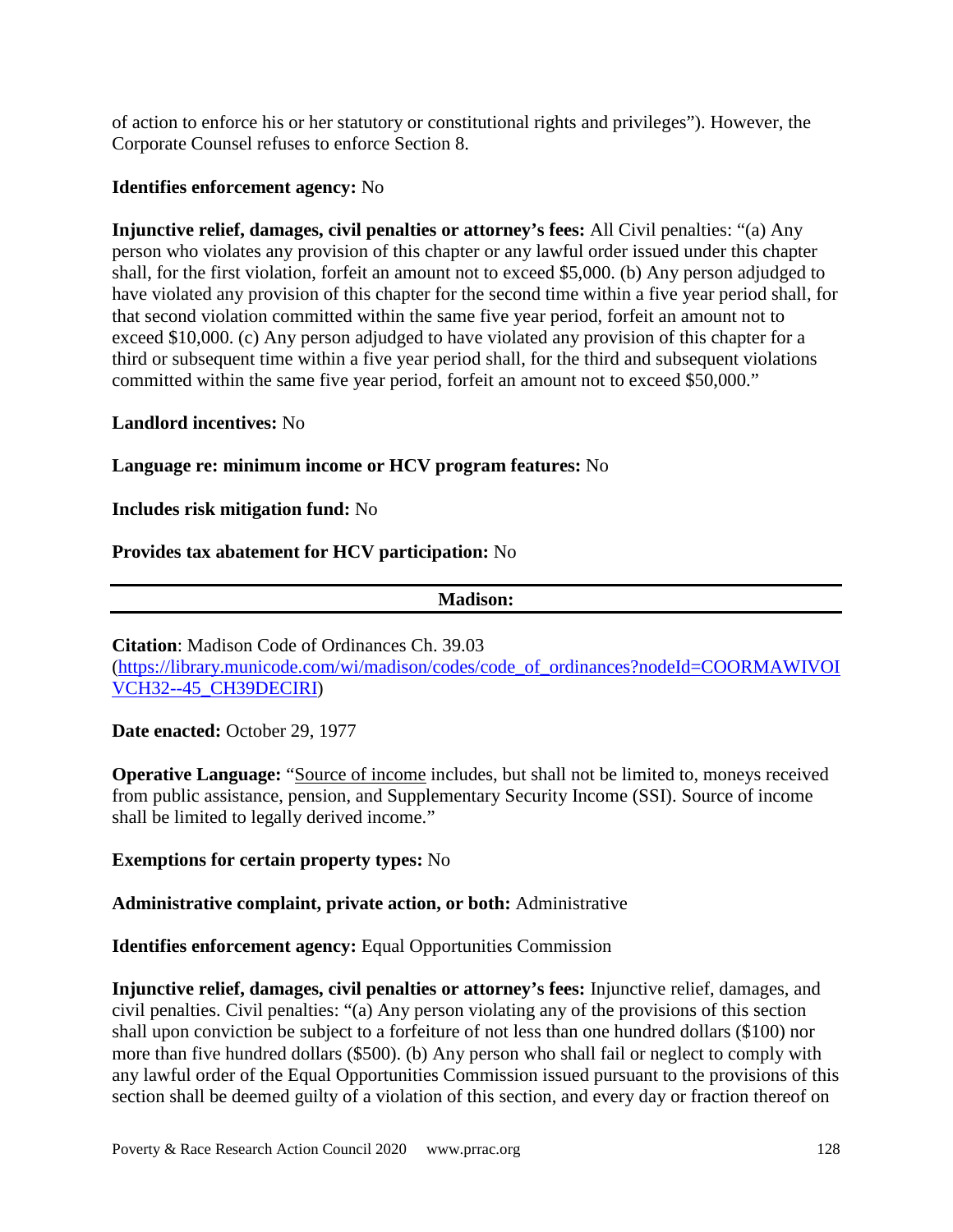which such person shall fail or neglect to comply with such order, shall be deemed a separate offense."

# **Landlord incentives:** No

**Language re: minimum income or HCV program features:** "(7) Minimum Income Requirements . (a) No landlord may deny an application for housing based solely on a minimum income requirement or minimum income-to-rent ratio or other financial criterion of a similar nature as part of a prospective tenant screening process if other reliable, demonstrable evidence of an applicant's actual ability to pay the rental amount exists and is provided by the applicant." (Sec. 32.12)

# **Includes risk mitigation fund:** No

# **Provides tax abatement for HCV participation:** No

#### **Milwaukee County:**

# **Milwaukee County, Wisconsin**

**Citation:** Milwaukee County Code of General Ordinances Volume II Chapter 107

**Date Enacted:** Chapter 107 created June 18, 1992 (prohibiting discrimination based on lawful source of income); Amended June 21, 2018 (adding "receipt of rental or housing assistance" as a basis on which housing discrimination is prohibited)

**Operative Language:** "It is unlawful for any person to discriminate: (1) By refusing to sell, lease, finance or contract to construct housing or by refusing to discuss the terms thereof. (2) By refusing to permit inspection or exacting different or more stringent price, terms or conditions for the sale, lease, financing or rental of housing. (3) By refusing to finance or sell an unimproved residential lot or to construct a home or residence upon such lot. (4) By publishing, circulating, issuing or displaying, or causing to be published, circulated, issued or displayed, any communication, notice, advertisement or sign in connection with the sale, financing, lease or rental of housing, which states or indicates any discrimination in connection with housing. (5) For a person in the business of insuring against hazards, by refusing to enter into, or by exacting different terms, conditions or privileges with respect to, a contract of insurance against hazards to a dwelling. (6) By refusing to renew a lease, causing the eviction of a tenant from rental housing or engaging in the harassment of a tenant." (Ch. 107, Sec. 3)

"It is declared policy of the county that all persons shall have an equal opportunity for housing regardless of sex, race, color, disability, religion, creed, national original or ancestry, marital status of a person maintaining a household, l**awful source of income, receipt of rental or housing assistance**, age, sexual orientation…" (107.01).

""Receipt of rental or housing assistance" means the receipt of any form of financial contribution from a third party for the purposes of creating or keeping affordable housing for tenants,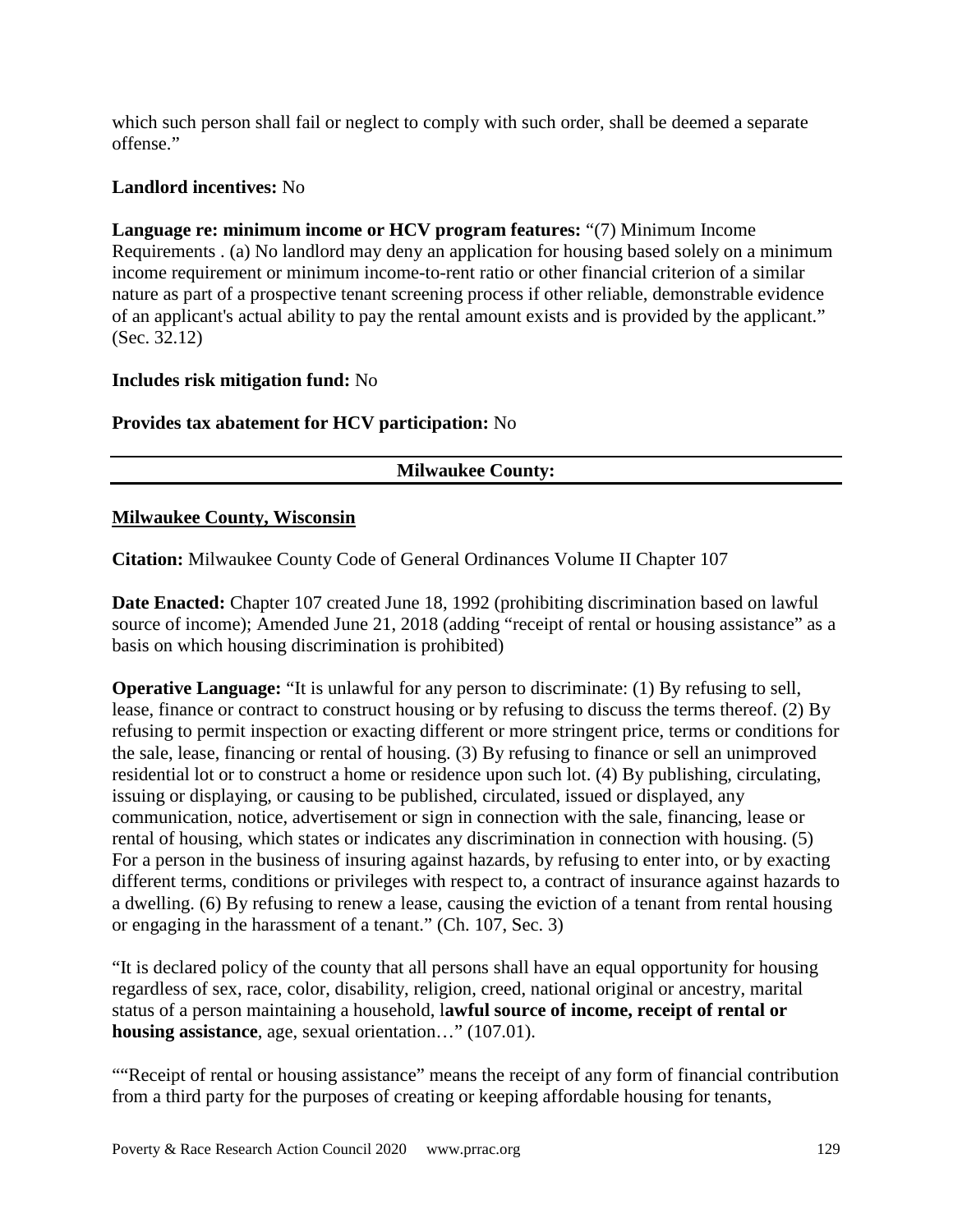purchasers, or other potential housing recipients, including but not limited to, assistance provided pursuant to title 42, United States Code, section 1437f (commonly known as the "Section 8" housing program), the HOME Partnership Program, the Community Development Block Grant Program, or any other public rental assistance vouchers or programs. It shall not be considered unlawful discrimination in housing for a housing provider to (1) refuse to accept emergency assistance funds under s. 49. 128, Wis. Stats., or (2) refuse to accept any other public rental assistance or voucher is such rental assistance or voucher does not fully reimburse the housing provider for the amount of rent due at the time a rental assistance or voucher payment is made"  $(107.02(9))$ .

**Exemptions for certain property types:** Housing designed to meet the needs of elderly individuals (107.04(1)); housing designed specifically for persons with a handicap (107.04(3)).

**Administrative complaint, private action, or both:** Administrative – Written complaints alleging the facts constituting discrimination charged are received and investigated by the corporation counsel. (107.07(2)). The corporation counsel "may endeavor to eliminate such discrimination by conference, conciliation and persuasion." (107.07(3)). The corporation counsel may then "commence a forfeiture ordinance action in the circuit court of the county for the enforcement of this chapter and penalty provided." (107.07(4)).

# **Identifies enforcement agency:** Corporation Counsel

**Injunctive relief, damages, civil penalties or attorney's fees:** Injunctive relief and civil penalties available: Corporation counsel may also file a complaint in the circuit court of the county seeking "appropriate temporary relief against the respondent, including an application for temporary injunction, restraining order, or other order against the person(s) responsible for the denial of rights granted by this chapter as the corporation counsel deems necessary in order to ensure the full enjoyment of these rights." (107.07(5)). "Any person who has willfully violated any provision of this chapter or any lawful order issued under this chapter shall, for the first violation, forfeit not less than one hundred dollars or more than one thousand dollars." (107.08(1)). "Any person adjudged to have violated any provision of this chapter within five years after having been adjudged to have violated subsection (1) for every violation committed within the five eyars, shall forfeit not less than one thousands dollars nor more than ten thousand dollars." (107.08(2)).

# **Landlord incentives:** No

# **Language re: minimum income or HCV program features:** No

# **Includes risk mitigation fund:** No

# **Provides tax abatement for HCV participation:** No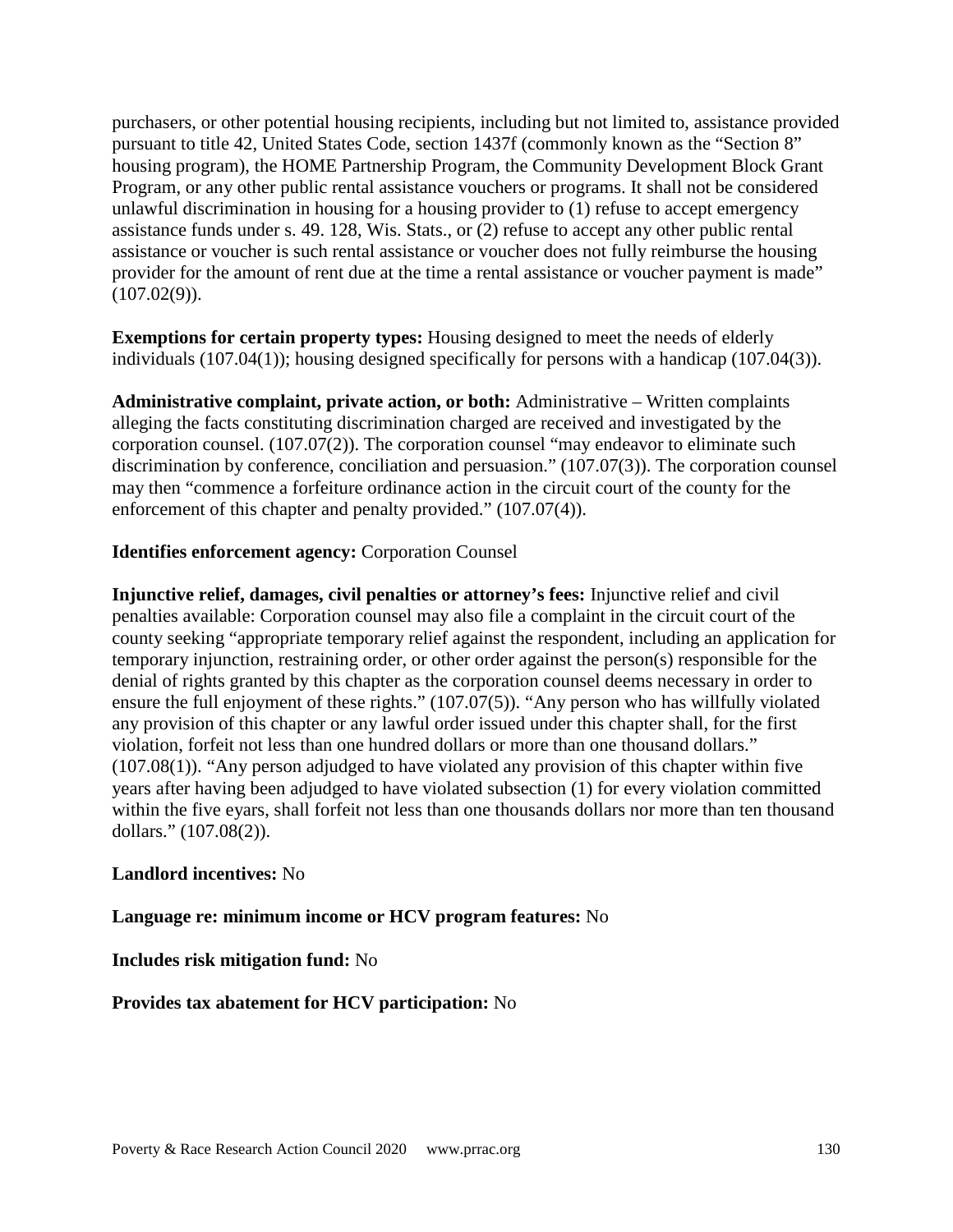# **Ripon (does not cover housing vouchers):**

**Citation**: Ripon Municipal Code Title 12 Part IV Ch. 12.48 [\(https://library.municode.com/wi/ripon/codes/code\\_of\\_ordinances?nodeId=TIT12PUPEMOWE\\_](https://library.municode.com/wi/ripon/codes/code_of_ordinances?nodeId=TIT12PUPEMOWE_IVOFAGPR_CH12.48HODI) [IVOFAGPR\\_CH12.48HODI\)](https://library.municode.com/wi/ripon/codes/code_of_ordinances?nodeId=TIT12PUPEMOWE_IVOFAGPR_CH12.48HODI)

#### **Date enacted:** 2007

**Operative Language:** "In connection with any of the transactions set forth in this section which affect any housing accommodation on the open market or in connection with any public sale, purchase, rental, financing or lease of any housing accommodation, it is unlawful within the city of Ripon for a person, owner, financial institution, real estate broker or real estate salesman, or any representative of the above, to: A. Refuse to sell, purchase, rent or lease, or deny to or withhold any housing accommodation from a person because of his or her race, color, religion, age, ancestry, national origin, gender, sexual orientation, disability, marital status, familial status, lawful source of income, or place of birth" (Sec. 12.48.030)

Ripon follows WIS. STAT. § 106.50 and does not include Section 8 vouchers in "lawful source of income."

**Exemptions for certain property types:** Religious organizations; "single-family house sold or rented by an owner; provided, that such private individual owner does not own more than three such single-family houses at any one time; provided further, that in the case of the sale of any such single-family house by a private individual owner not residing in such house at the time of sale or who was not the most recent resident of such house prior to such sale, the exemption granted by this subsection shall apply only with respect to one such sale within a twenty-fourmonth period; provided further, that such bona fide private individual owner does not own any interest in, nor is there owned or served on his or her behalf, under any express or voluntary agreement, title to or any right to all or a portion of the proceeds from the sale or rental of, more than three such single-family houses at any one time; provided further, the sale or rental of any such single-family house shall be excepted from the application of this chapter only if such house is sold or rented: 1. Without the use of any manner of the sales or rental facilities or the sales or rental services of any real estate broker, agent, or salesman or of such facilities or services of any person in the business of selling or renting dwellings, or of any employee or agent of any such broker, agent, salesman or person, and 2. Without the publication, posting or mailing, after notice, of any advertisement or written notice in violation of the provisions of 42 United States Code Section 3604(c) or of Section 12.48.030; but nothing in this provision shall prohibit the use of attorneys, escrow agents, abstractors, title companies and other such professional assistance as necessary to perfect or transfer the title; or D. Rooms or units in dwellings containing living quarters occupied or intended to be occupied by no more than four families living independently of each other, or if the owner actually maintains and occupies one of such living quarters as his or her residence."

# **Administrative complaint, private action, or both:** Administrative

**Identifies enforcement agency:** Code Enforcement Officer of the City of Ripon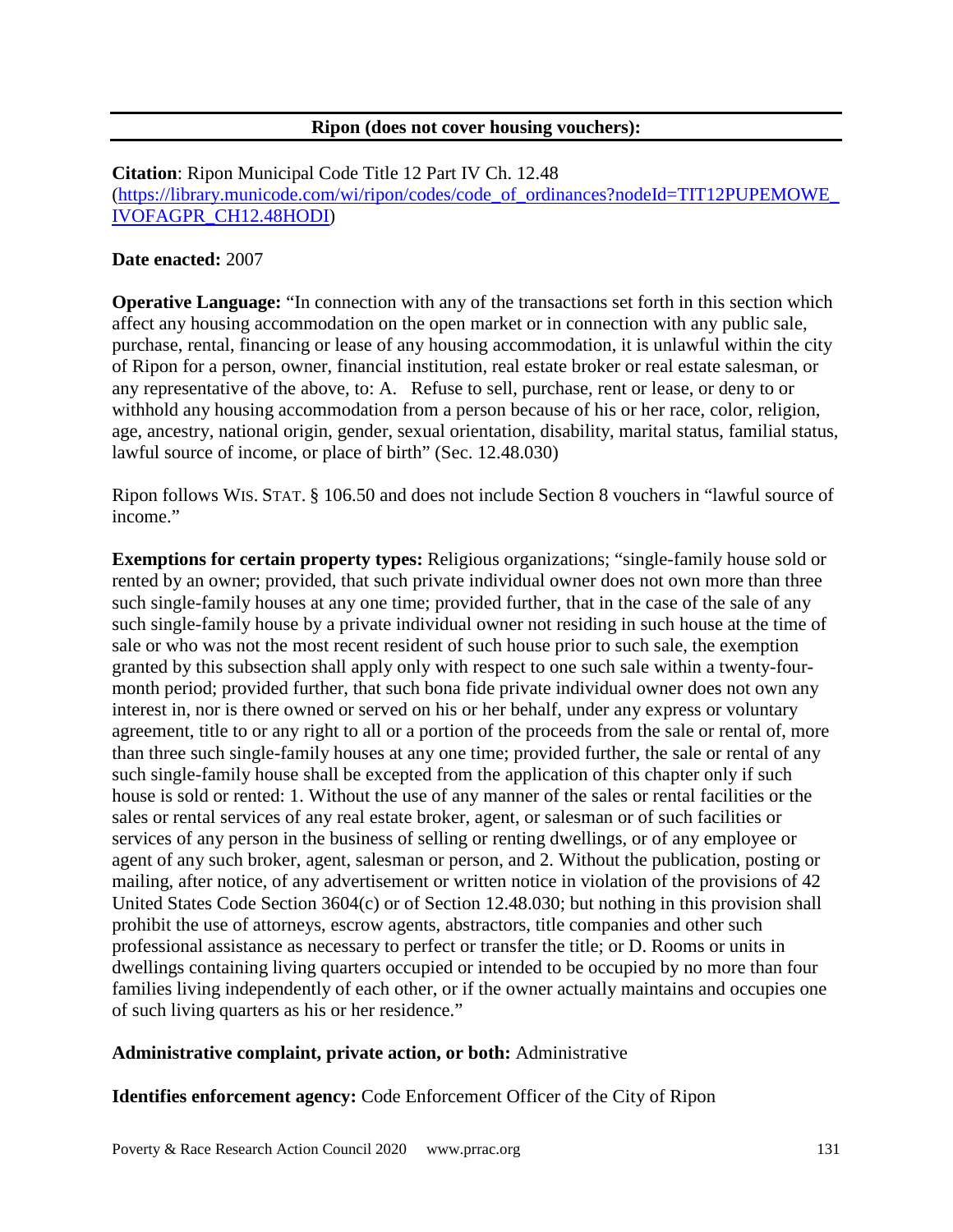**Injunctive relief, damages, civil penalties or attorney's fees:** Unknown regarding injunctive relief, damages, or attorney's fees. Civil penalties: "First Offense—Penalty. Any person who shall violate any provision of this code shall, upon conviction thereof, forfeit not less than twenty-five dollars nor more than five hundred dollars, together with the costs of prosecution and in default of payment of such forfeiture and costs of prosecution shall be imprisoned in the county jail until said forfeiture and costs are paid, but not exceeding ninety days. B. Second Offense—Penalty. Any person found guilty of violating any ordinance or part of an ordinance of this code who shall previously have been convicted of a violation of the same ordinance within one year shall, upon conviction thereof, forfeit not less than fifty dollars nor more than one thousand dollars for each such offense, together with costs of prosecution and in default of the payment of such forfeiture and costs shall be imprisoned in the county jail until such forfeiture and costs of prosecution are paid, but not exceeding ninety days maximum prison term. C. Maximum Penalty. In no case shall the forfeiture imposed for the violation of any provision of this code exceed the maximum forfeiture for the same offense under the laws of the state of Wisconsin." (Sec. 12.48.060 (citing Sec. 1.16.010))

#### **Landlord incentives:** No

#### **Language re: minimum income or HCV program features:** No

**Includes risk mitigation fund:** No

**Provides tax abatement for HCV participation:** No

**Sun Prairie (does not cover housing vouchers):** 

**Citation**: Sun Prairie Code of Ordinances Title 9 Ch. 9.20 [\(https://library.municode.com/wi/sun\\_prairie/codes/code\\_of\\_ordinances?nodeId=COOR\\_TIT9P](https://library.municode.com/wi/sun_prairie/codes/code_of_ordinances?nodeId=COOR_TIT9PUPEWE_CH9.20HODI) [UPEWE\\_CH9.20HODI\)](https://library.municode.com/wi/sun_prairie/codes/code_of_ordinances?nodeId=COOR_TIT9PUPEWE_CH9.20HODI)

# **Date enacted:** November 6, 2007

**Operative Language:** "In connection with any of the transactions set forth in this section which affect any housing accommodation on the open market, or in connection with any public sale, purchase, rental or lease of any accommodation, it is unlawful within the city for a person, owner, financial institution, real estate broker or real estate salesperson, or any representative of the above, to: A. Refuse to sell, purchase, rent or lease, or deny to or withhold any housing accommodation from a person because they are a member of a protected class" (Sec. 9.20.030)

**Exemptions for certain property types:** Religious organizations; "Any single-family house sold or rented by an owner; provided, that such private individual owner does not own more than three such single-family houses at any one time; provided further, that in the case of the sale of any such single-family house by a private individual not residing in such house at the time of such sale or who was not the most recent resident of such house prior to such sale the exemption granted by this subsection shall apply only with respect to one such sale within any twenty-four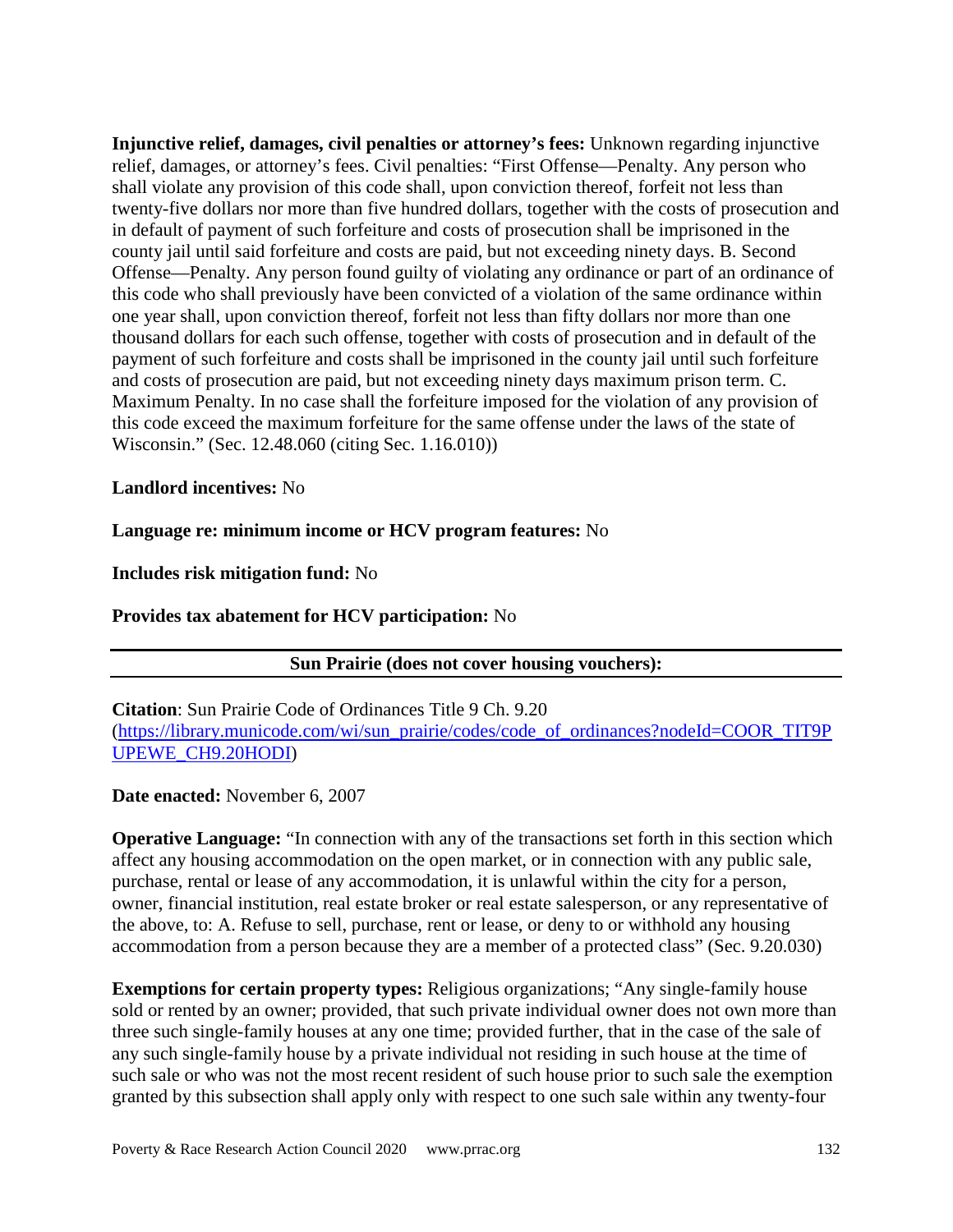(24) month period; provided further, that such bona fide private individual owner does not own any interest in, nor is there owned or served on his or her behalf, under any express or voluntary agreement, title to or any right to all or a portion of the proceeds from the sale or rental of, more than three such single-family houses at any one time; provided further, the sale, or rental of any such single-family house shall be excepted from the application of this chapter only if such house is sold or rented: 1. Without the use of any manner of the sales or rental facilities or the sales or rental services of any real estate broker, agent, or salesperson or of such facilities or services of any person in the business of selling or renting dwellings, or of any employee or agent of any such broker, agent, salesperson, or person; and 2. Without the publication, posting or mailing, after notice, of any advertisement or written notice in violation of the provisions of 42 United States Code Section 3604; or 3. Of Section 9.20.030 of this chapter; but nothing in this provision shall prohibit the use of attorneys, escrow agents, abstractors, title companies, and other such professional assistance as necessary to perfect or transfer the title. D. Rooms or units in dwellings containing living quarters occupied or intended to be occupied by no more than four families living independently of each other, if the owner actually maintains and occupies one of such living quarters as his or her residence."

#### **Administrative complaint, private action, or both:** Administrative

#### **Identifies enforcement agency:** Common Council

**Injunctive relief, damages, civil penalties or attorney's fees:** All. Civil penalties: "A. General Penalty. Except where a penalty is provided elsewhere in this code, any person who shall violate any of the provisions of this code shall upon conviction of such violation, be subject to a penalty, which shall be as follows: 1. First Offense—Penalty. Any person who shall violate any provision of this code shall, upon conviction thereof, forfeit not less than five dollars (\$5.00) nor more than five hundred dollars (\$500.00) together with the costs of prosecution and in default of payment of such forfeiture and costs of prosecution shall be imprisoned in the county jail until such forfeiture and costs are paid, but not exceeding ninety (90) days. 2. Second Offense—Penalty. Any person found guilty of violating any ordinance or part of an ordinance of this code who shall previously have been convicted of a violation of the same ordinance within one year shall upon conviction thereof, forfeit not less than twenty dollars (\$20.00) nor more than one thousand dollars (\$1,000.00) for each such offense, together with costs of prosecution and in default of payment of such forfeiture and costs shall be imprisoned in the county jail until such forfeiture and costs or prosecution are paid, as permitted by law. B. Continued Violations. Each violation and each day a violation continues or occurs shall constitute a separate offense. Nothing in this code shall preclude the city from maintaining any appropriate action to prevent or remove a violation of any provision of this code."

# **Landlord incentives:** No

**Language re: minimum income or HCV program features:** This policy does not preclude an owner from taking reasonable precautions and implementing sound business practice by screening tenants. This screening may include requiring credit histories and credit checks, requiring valid state or federal identification that provides sufficient identification of a person, or review of criminal background for reasonably related offenses. (Sec. 9.20.010)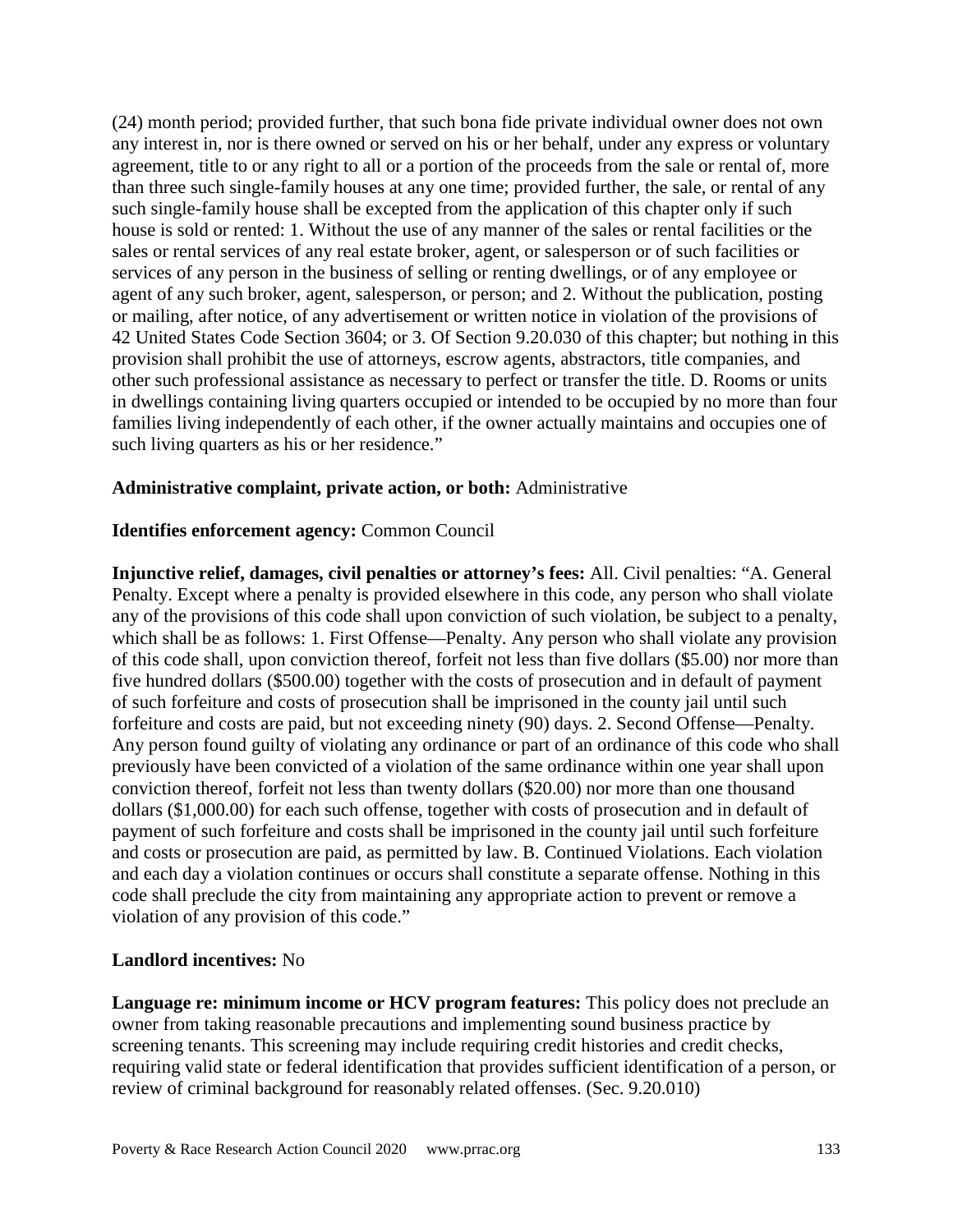'Discrimination' or 'discriminatory housing practice' means any difference in treatment based upon race, color, religion, sex, or national origin; or any act that is unlawful under this chapter. Discrimination as defined in this chapter does not include, and specifically exempts defining any of the following as protected classes for purposes of fair housing discrimination unless required by state statute or federal law: . . .

5. Refusal of Section 8 housing tenants, if not otherwise income qualified, if the owner has either refused all Section 8 tenants or if they have previously set capacity controls on the number of Section 8 units allowed within the property. (Sec. 9.20.020)

# **Includes risk mitigation fund:** No

#### **Provides tax abatement for HCV participation:** No

**Wauwatosa (does not cover housing vouchers):** 

**Citation**: Wauwatosa Municipal Code Title 15 Ch. 15.22 [\(https://library.municode.com/wi/wauwatosa/codes/code\\_of\\_ordinances?nodeId=TIT15BUCO\\_](https://library.municode.com/wi/wauwatosa/codes/code_of_ordinances?nodeId=TIT15BUCO_CH15.22DIHO) [CH15.22DIHO\)](https://library.municode.com/wi/wauwatosa/codes/code_of_ordinances?nodeId=TIT15BUCO_CH15.22DIHO)

#### **Date enacted:** 8/5/1986

**Operative Language:** "It is unlawful for any person to discriminate: A. By refusing to sell, lease, finance or contract to construct housing or by refusing to discuss the terms thereof" (Sec. 15.22.030)

""Discriminate" and "discrimination" mean to segregate, separate, exclude or treat any person unequally only because of sex, race, color, sexual orientation as defined in Section 111.32(13m) of the Wisconsin Statutes, handicap, religion, national origin, familial status, sex or marital status of the person maintaining a household, lawful source of income, age or ancestry. It is intended that the factors set forth herein shall be the sole basis for prohibiting discrimination." (Sec. 15.22.020)

Wauwatosa follows WIS. STAT. § 106.50 and does not include Section 8 vouchers in "lawful source of income."

#### **Exemptions for certain property types:** No

#### **Administrative complaint, private action, or both:** Administrative

#### **Identifies enforcement agency:** City Attorney

**Injunctive relief, damages, civil penalties or attorney's fees:** Attorney's fees and civil penalties. Civil penalties: "(1) In any case where there is a violation of a city ordinance for which no penalty is provided, the person violating the same shall be subject to a forfeiture of not less than one dollar, nor more than five thousand dollars for each offense, except as provided in the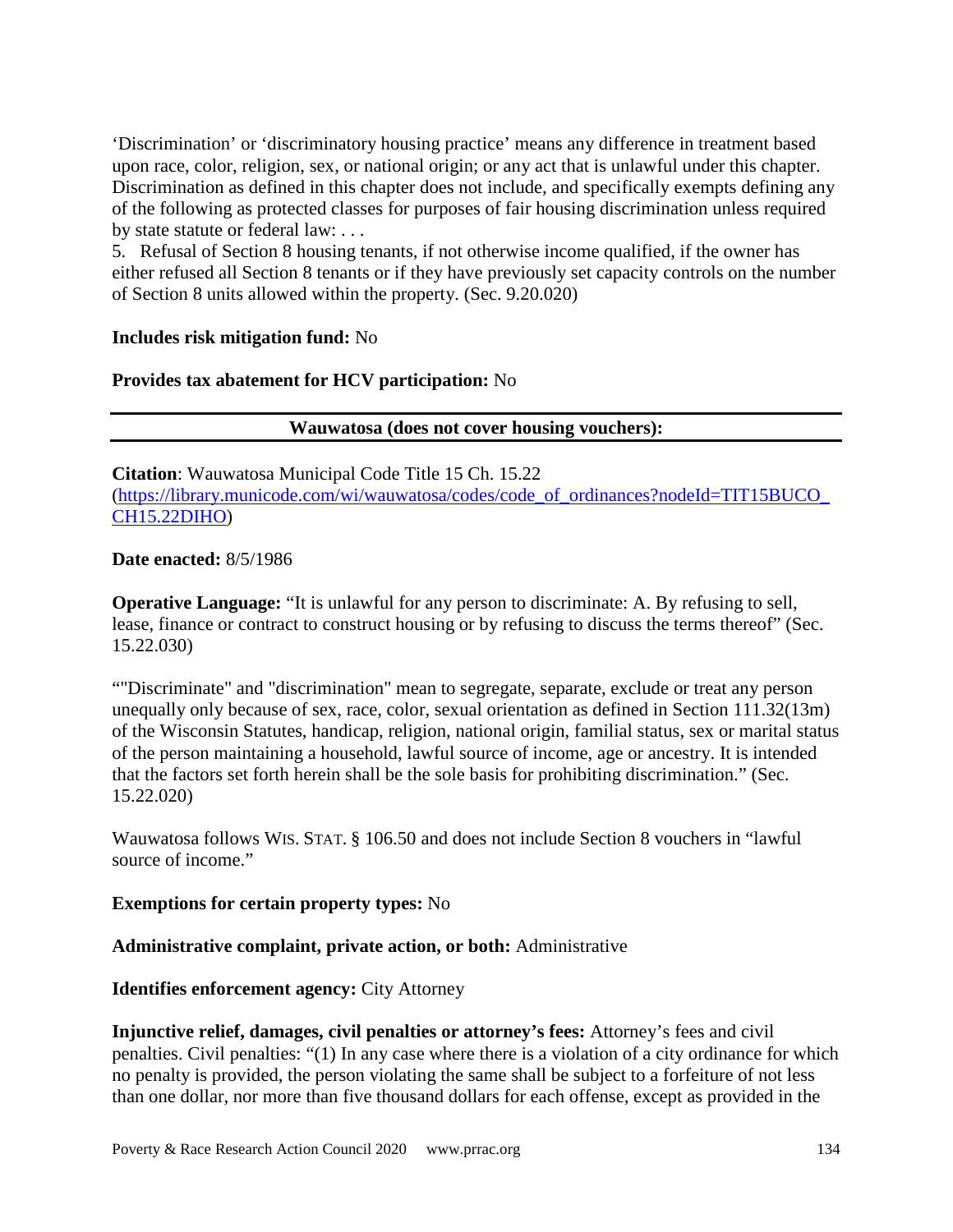following subsection. (2) In any case where any ordinance or section of an ordinance of the city does not provide the greater penalty for a second or subsequent conviction for a violation thereof, any person violating the same who has previously been convicted of a violation thereof shall be subject to a forfeiture of not less than twenty-five dollars nor more than two thousand dollars for each offense, except that where the penalty provided by any such ordinance or section for a first violation thereof is larger than the penalty herein provided such larger penalty shall be applicable. (3) No violation of any ordinance of the city shall be, or construed to be, a misdemeanor nor shall imprisonment be imposed as a punishment for violation of any ordinance of the city except in the event of a failure of the defendant to pay the forfeiture imposed by the court, any other provision of the general ordinances of the city to the contrary notwithstanding. (4) When a forfeiture is imposed for the violation of any ordinance of the city or any section thereof the court may also order the defendant to pay the cost of the action. The court may issue an execution against the property of the defendant for said forfeiture and costs. (Sec. 1.12.01: general penalty)

#### **Landlord incentives:** No

**Language re: minimum income or HCV program features:** "Nothing in this chapter shall be deemed to prohibit an owner, or his agent, from requiring that any person who seeks to buy, rent or lease housing supply information concerning his family, marital, financial and business status<sup>"</sup>

#### **Includes risk mitigation fund:** No

#### **Provides tax abatement for HCV participation:** No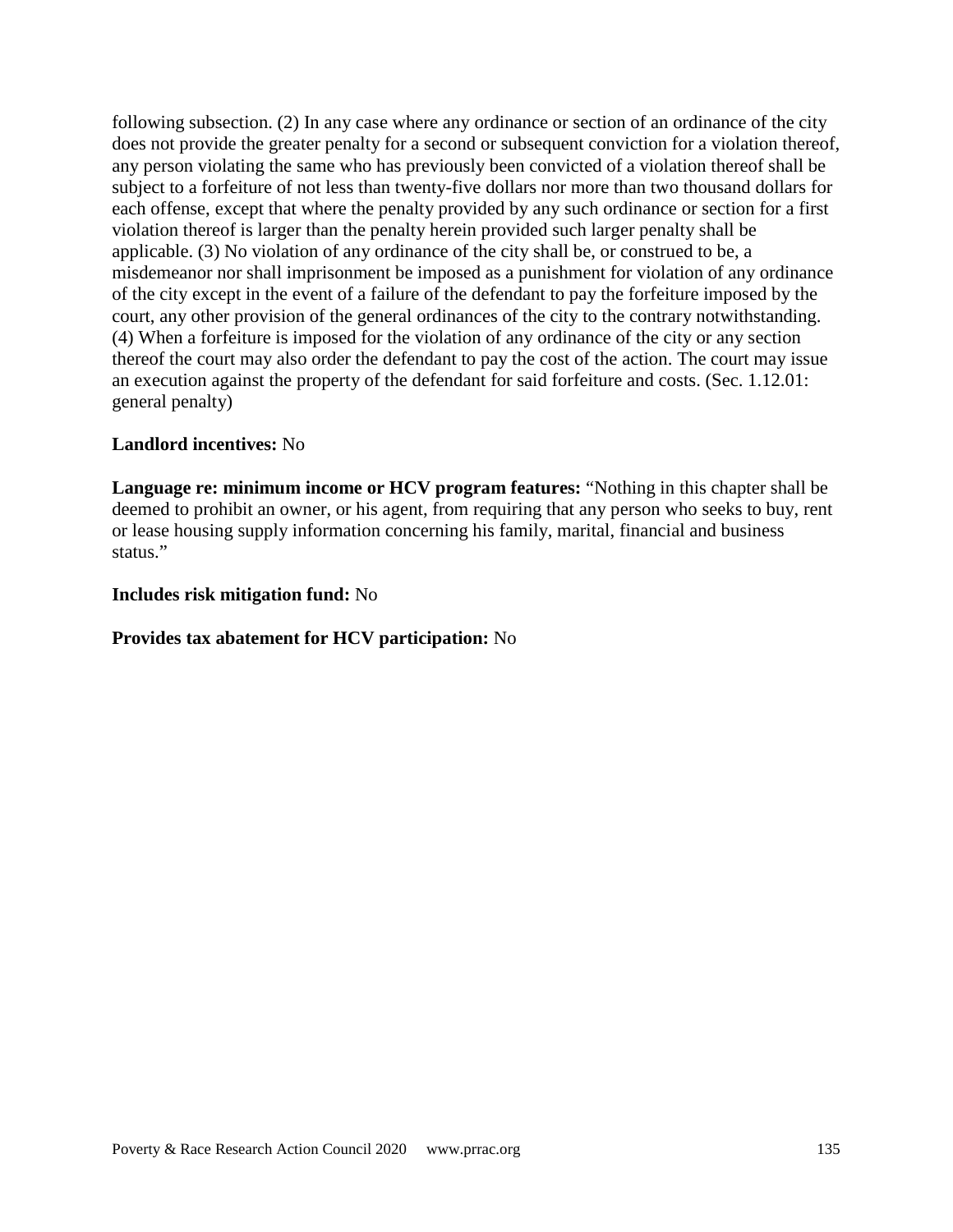# **STATE AND LOCAL INCENTIVES TO PROMOTE ACCEPTANCE OF HOUSING CHOICE VOUCHERS**

# **ILLINOIS**

#### **Citation:** Chapter 35. Revenue § 200/18-173

#### **Date enacted:** 8/15/2014

**Operative Language:** Housing opportunity area abatement program.

(a) For the purpose of promoting access to housing near work and in order to promote economic diversity throughout Illinois and to alleviate the concentration of low-income households in areas of high poverty, a housing opportunity area tax abatement program is created.

(c) The owner of property located within a housing opportunity area who has a housing choice voucher contract with a housing authority may apply for a housing opportunity area tax abatement by annually submitting an application to the housing authority that administers the housing choice voucher contract. The application must include the number of housing opportunity units as well as the total number of dwelling units contained within the property. The owner must, under oath, self-certify as to the total number of dwelling units in the property and must self-certify that the property is in substantial compliance with local building codes. The housing authority shall annually determine the number of qualified units located within each property for which an application is made. The housing authority shall establish rules and procedures governing the application processes and may charge an application fee. The county clerk may audit the applications to determine that the properties subject to the tax abatement meet the requirements of this Section. The determination of eligibility of a property for the housing opportunity area abatement shall be made annually; however, no property may receive an abatement for more than 10 tax years.

(d) The housing authority shall determine housing opportunity areas within its service area and annually deliver to the county clerk, in a manner determined by the county clerk, a list of all properties containing qualified units within that service area by December 31st of the tax year for which the property is eligible for abatement; the list shall include the number of qualified units and the total number of dwelling units for each property.

The county clerk shall deliver annually to a housing authority, upon that housing authority's request, the most recent available equalized assessed value for the county as a whole and for those taxing districts and townships so specified by the requesting housing authority.

(e) The county clerk shall abate the tax attributed to a portion of the property determined to be eligible for a housing opportunity area abatement. The portion eligible for abatement shall be determined by reducing the equalized assessment value by a percentage calculated using the following formula:  19% of the equalized assessed value of the property multiplied by a fraction where the numerator is the number of qualified units and denominator is the total number of dwelling units located within the property.

(f) Any municipality, except for municipalities with 1,000,000 or more inhabitants, may annually petition the county clerk to be excluded from a housing opportunity area if it is able to demonstrate that more than 2.5% of the total residential units located within that municipality are occupied by tenants under the housing choice voucher program. Properties located within an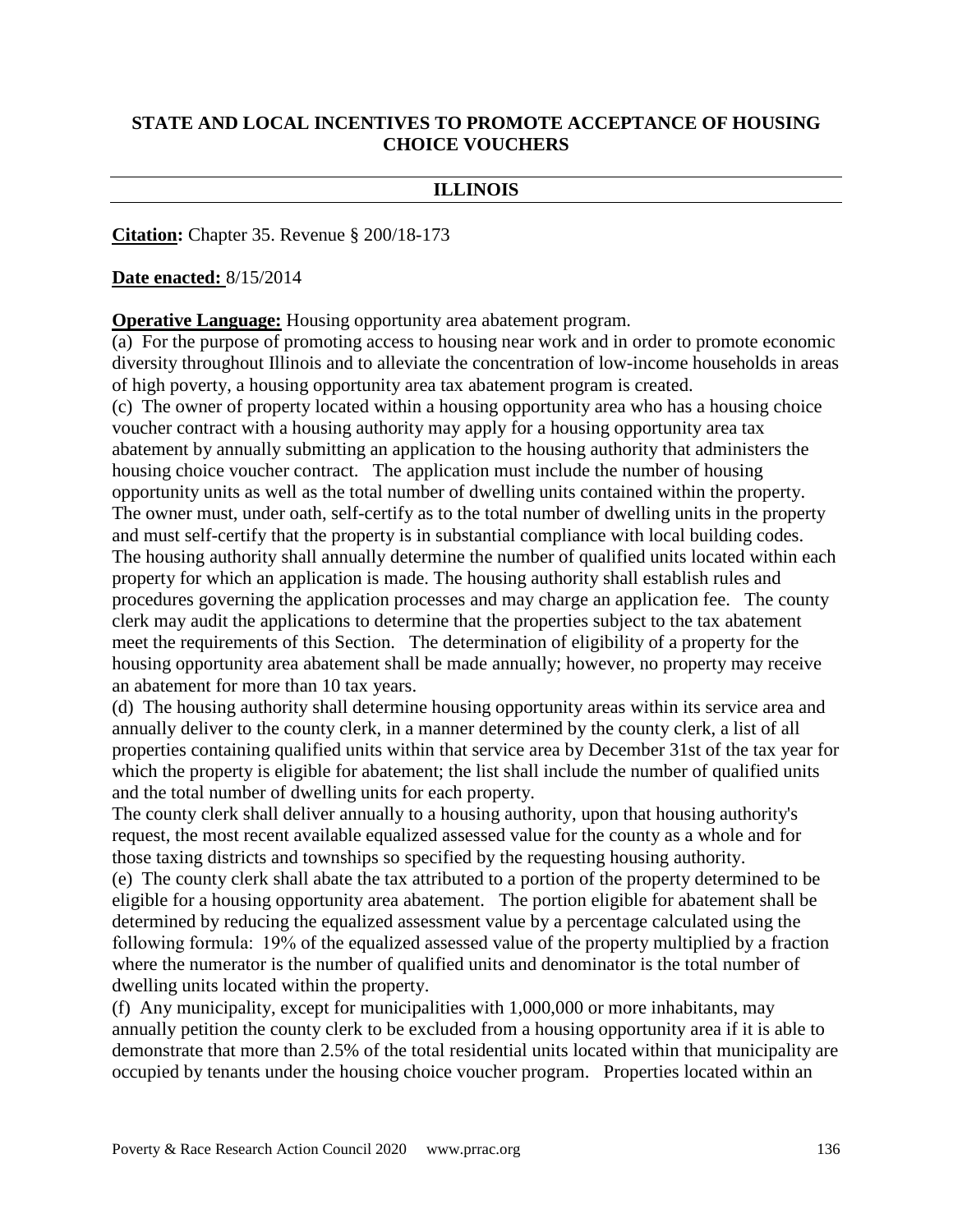excluded municipality shall not be eligible for the housing opportunity area abatement for the tax year in which the petition is made.

(g) Applicability. This Section applies to tax years 2004 through 2024, unless extended by law.

<http://www.ilga.gov/legislation/ilcs/fulltext.asp?DocName=003502000K18-173>

# **OREGON**

**Citation:** ORS 456.378. Housing Choice Landlord Guarantee Program

# **Date enacted:** 2013

# **Operative Language:**

(1)The Housing and Community Services Department shall develop and implement the Housing Choice Landlord Guarantee Program for the purpose of providing financial assistance to landlords to mitigate damages caused by tenants as a result of occupancy under the Housing Choice Voucher Program.

(2)Landlords that are eligible for assistance under the Housing Choice Landlord Guarantee Program must obtain a judgment against the tenant, following a hearing in which the landlord proves the amount of damages, in either the small claims department of a circuit court or a circuit court for the county in which the property is located. Assistance is limited to reimbursement for only those amounts in the judgment that are related to property damage, unpaid rent or other damages:

(a)Caused as a result of the tenant's occupancy under the Housing Choice Voucher Program;

(b)That exceed normal wear and tear; and

(c)That are in excess of \$500 but not more than \$5,000 per tenancy.

(3)A landlord must submit a claim for assistance to the department within one year of obtaining a judgment against a tenant pursuant to subsection (2) of this section.

(4)The department may contract with a public or private provider for the administration of the Housing Choice Landlord Guarantee Program. The department is not subject to the provisions of ORS chapter 279A or 279B in awarding a contract under the provisions of this subsection. The department shall establish by rule procedures for inviting proposals and awarding contracts under this subsection.

(5)The department shall adopt rules to implement the provisions of this section, including but not limited to prescribing additional qualifications and requirements that must be met by landlords and the form of application that must be submitted to the department to receive assistance under the program. [2013 c.740 §3; 2017 c.271 §2]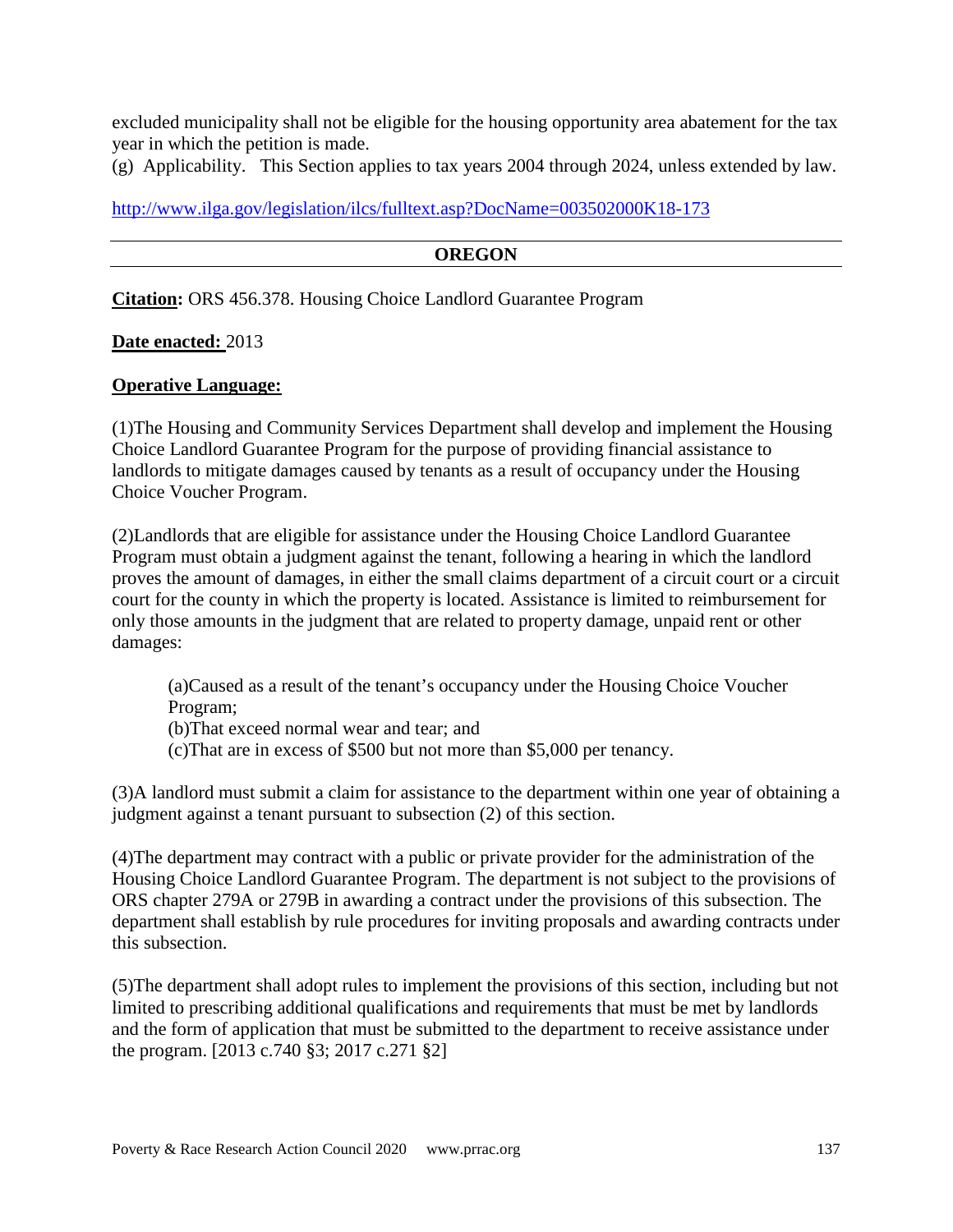#### **VIRGINIA**

**Citation:** § 58.1-439.12:04. Tax Credits for Technology Industries Grants for Investment and Research and Development in Tobacco-Dependent Localities.

#### **Date enacted:** 3/7/2016

**Operative Language:** "B. For taxable years beginning on or after January 1, 2010, a participating landlord renting a qualified housing unit shall be eligible for a credit against the tax levied pursuant to § [58.1-320](http://law.lis.virginia.gov/vacode/58.1-320/) or [58.1-400](http://law.lis.virginia.gov/vacode/58.1-400/) in an amount equal to 10 percent of the fair market value of the rent for the unit, computed for that portion of the taxable year in which the unit was rented by such landlord to a tenant participating in a housing choice voucher program. The Department of Housing and Community Development shall administer and issue the tax credit under this section. If (i) the same parcel of real property contains four or more dwelling units and (ii) the total number of qualified housing units on the parcel in the relevant taxable year exceeds 25 percent of the total dwelling units on the parcel, then the tax credit under this section shall apply only to a limited number of qualified housing units with regard to such parcel of real property, with the limited number being equal to 25 percent of the total dwelling units on such parcel of real property in the taxable year.

C. The Department of Housing and Community Development shall issue tax credits under this section on a fiscal year basis. The maximum amount of tax credits that may be issued under this section in each fiscal year shall be \$250,000.

D. Participating landlords shall apply to the Department of Housing and Community Development for tax credits under this section. The Department of Housing and Community Development shall determine the credit amount allowable to the participating landlord for the taxable year and shall also determine the fair market value of the rent for the qualified housing unit based on the fair market rent approved by the United States Department of Housing and Urban Development as the basis for the tenant-based assistance provided through the housing choice voucher program for the qualified housing unit. In issuing tax credits under this section, the Department of Housing and Community Development shall provide a written certification to the participating landlord, which certification shall report the amount of the tax credit approved by the Department. The participating landlord shall attach the certification to the applicable income tax return.

E. The Board of Housing and Community Development shall establish and issue guidelines for purposes of implementing the provisions of this section. The guidelines shall provide for the allocation of tax credits among participating landlords requesting credits. The guidelines shall be exempt from the Administrative Process Act (§ [2.2-4000](http://law.lis.virginia.gov/vacode/2.2-4000/) et seq.).

F. In no case shall the amount of credit taken by a participating landlord for any taxable year exceed the total amount of tax imposed by this chapter for the taxable year. If the amount of credit issued by the Department of Housing and Community Development for a taxable year exceeds the landlord's tax liability imposed by this chapter for such taxable year, then the amount that exceeds the tax liability may be carried over for credit against the income taxes of the participating landlord in the next five taxable years or until the total amount of the tax credit issued has been taken, whichever is sooner. Credits granted to a partnership, limited liability company, or electing small business corporation (S corporation) shall be allocated to the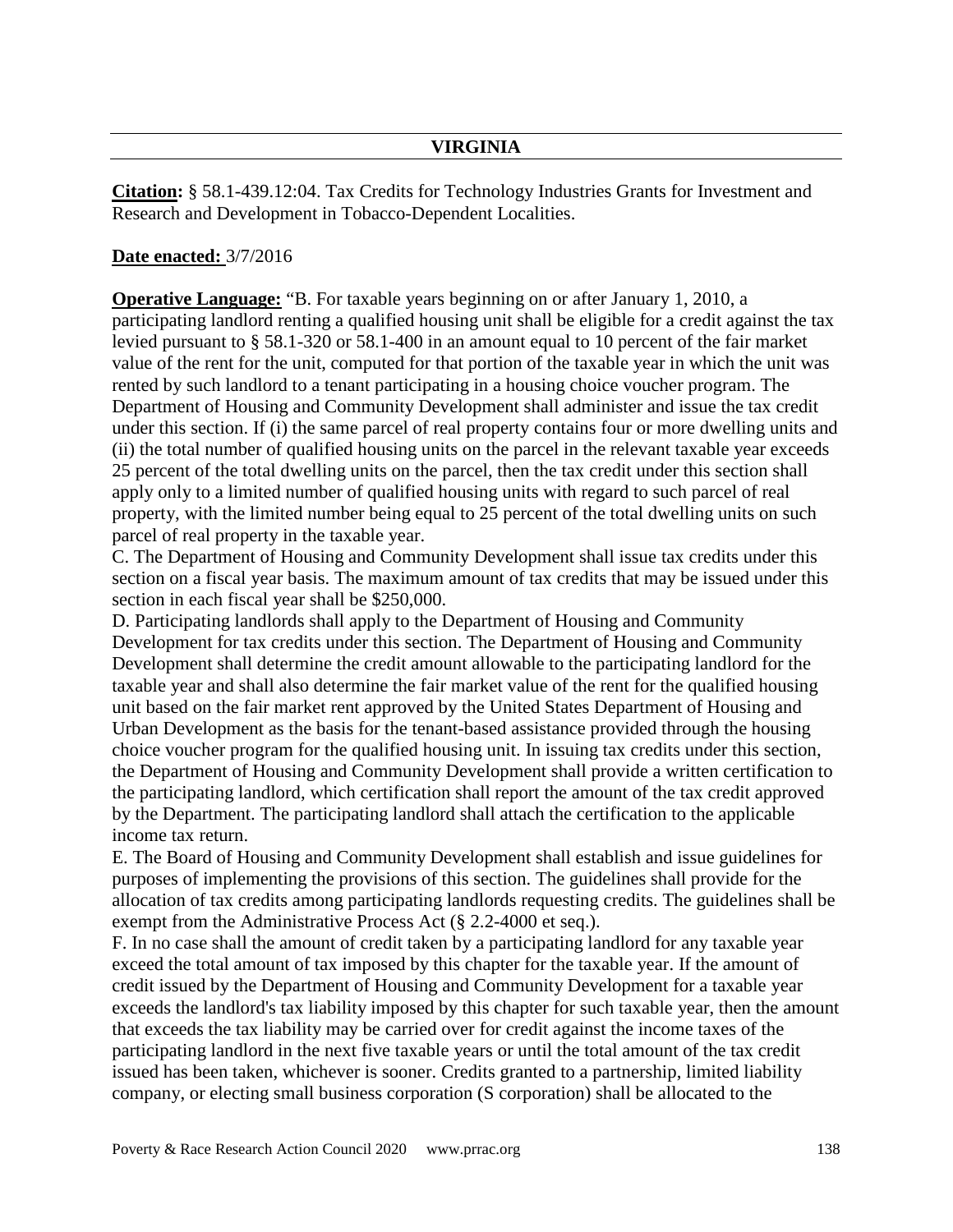individual partners, members, or shareholders, respectively, in proportion to their ownership or interest in such business entities.

G. In the event that the amount of the qualified requests for tax credits for participating landlords in the fiscal year exceeds \$250,000, the Department of Housing and Community Development shall pro rate the tax credits among the qualified applicants."

**<http://law.lis.virginia.gov/vacode/title58.1/chapter3/section58.1-439.12:04/>**

# **WASHINGTON**

**Citation:** Section 2 of ESHBD-2578 (Laws of 2018)

**Date enacted:** 3/15/2018

**Operative Language:** Landlord Mitigation Program. **"**The Department of Commerce was directed by the 2016 Washington State Legislature to develop and implement a Landlord Mitigation Program. The program is designed to provide financial assistance to landlords of private market units to mitigate qualifying damages caused by tenants who use HUD's [Housing](http://portal.hud.gov/hudportal/HUD?src=/program_offices/public_indian_housing/programs/hcv/about) Choice [Voucher](http://portal.hud.gov/hudportal/HUD?src=/program_offices/public_indian_housing/programs/hcv/about) Program to pay for their rent. Specifically, Section 2 of the Engrossed Second Substitute House Bill (ESHB) 2578 (Laws of 2018) states that the following claims related to landlord mitigation for renting private market rental units to low-income tenants using a housing subsidy program are eligible for reimbursement from the mitigation fund:

- a) Up to \$1000 for improvements,
- b) Reimbursement for damages as reflected in a judgment obtained against the tenant through an unlawful detainer proceeding or through a civil action after a hearing,
- c) Reimbursement for damages arising from repairs made after inspection, when the landlord submits a claim to the department and submits copies of the inspection report and supporting materials, and
- d) Reimbursement for unpaid rent and unpaid utilities, provided the landlord can present appropriate evidence.

# WHO CAN APPLY?

To be eligible for the program, a landlord must have leased a private market unit to a tenant using the HUD Housing Choice Voucher Program. For more details on the various Housing Choice Voucher types, visit HUD's Housing Choice Voucher [Program](http://portal.hud.gov/hudportal/HUD?src=/program_offices/public_indian_housing/programs/hcv/about) website. The damages to the rented unit/property must exceed normal wear and tear.

To qualify for reimbursement under Section 2(1)(a) (up to \$1000 for improvements), the landlord must pay the first \$500 for improvements, and rent to the tenant whose housing subsidy was conditioned on the property inspection. Reimbursement under this sub-section can also include up to 14 days of lost rental income from the date of offer of housing to the applicant whose housing subsidy was conditions on inspection until move in by that applicant.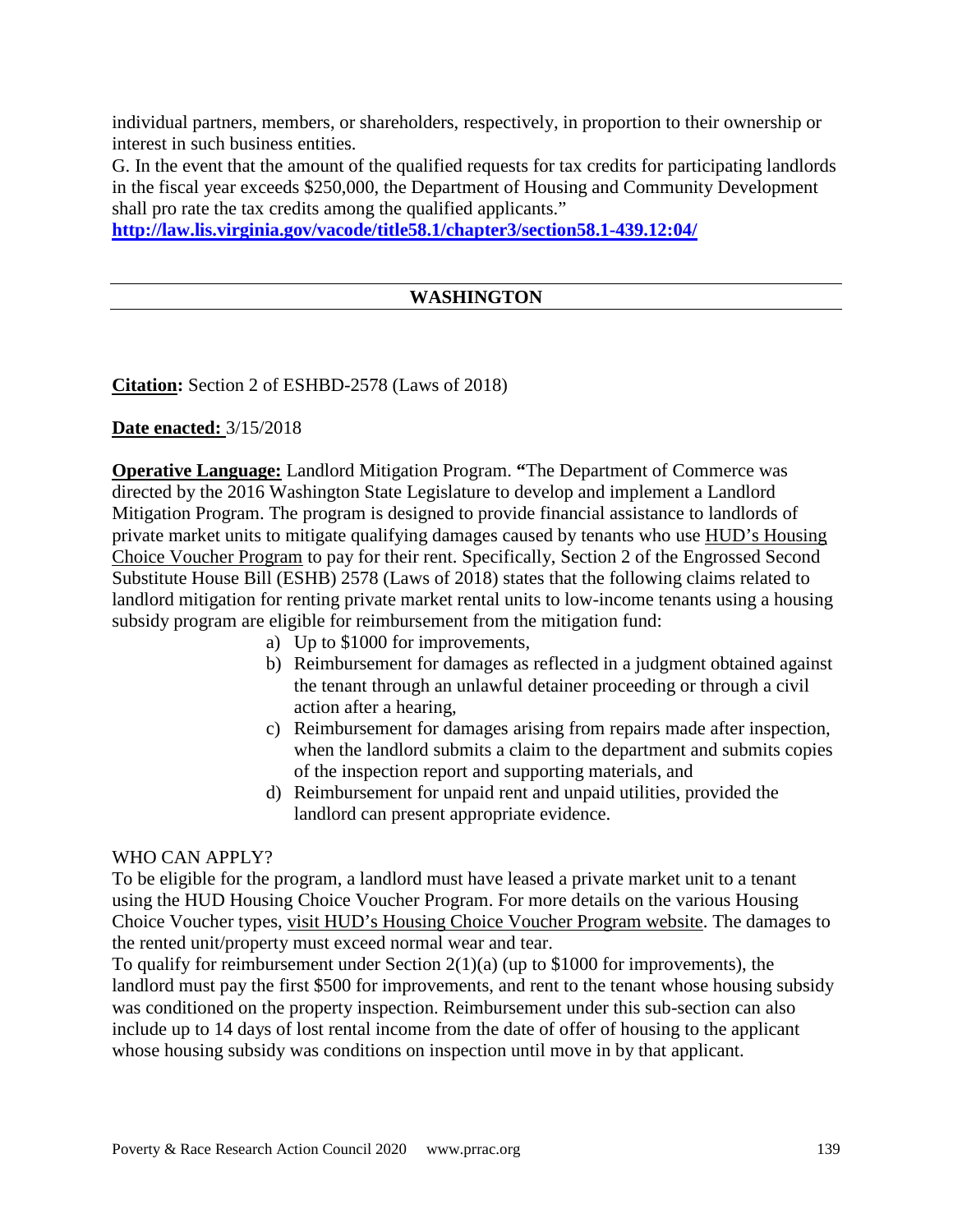To qualify for reimbursement under Section 2(1)(b) (reimbursement for damages reflected in a judgment against the tenant), the landlord must have obtained a judgment against the tenant through either an unlawful detainer proceeding or through a civil action in a court of competent jurisdiction after a hearing.

To qualify for reimbursement under Section 2(1)(c) (reimbursement for damages from repairs made after inspection), the landlord have ensured that the rental property was inspected at the commencement of tenancy by the tenant and landlord, or landlord's agent, and that a detailed inspection report was prepared and signed by all parties; make repairs and apply for reimbursement to the department; submit a claim to the department; and submit copies of the inspection report and supporting materials including photographs, videos, copies of receipts, and other documentation the department may request. See Section 2(2)(a)-(d).

To qualify for reimbursement under Section 2(1)(d) (unpaid rent or utilities), the landlord must provide sufficient evidence to the department proving unpaid rent and/or utilities.

The rented unit/property in question must also be located in a jurisdiction that prohibits landlords from denying tenancy based solely on the tenant's source of income. To the Department of Commerce's knowledge, the following locations currently have such protections in place. We recommend you check with authorities in your community, as local landlord-tenant ordinances vary and may change.

- Unincorporated King County
- Bellevue
- Redmond
- Kirkland
- Seattle
- Olympia
- Tumwater
- Vancouver

# HOW MUCH CAN I BE REIMBURSED?

Damages must exceed normal wear and tear on the property and must be in excess of \$500, but not more than \$5,000 *per tenancy*. Program assistance may be available on a judgment that exceeds \$5,000, but the amount of assistance provided will not exceed \$5,000.

For example, for a judgment of \$7,000 in qualifying damages, a landlord may seek reimbursement for up to \$5,000 of the qualifying damages. In such cases, the damages covered by this program must be clearly identified in the [application](http://www.commerce.wa.gov/wp-content/uploads/2016/10/hfu-landlord-mitigation-program-application-2016.docx) submitted to the Department of Commerce. All reimbursement requests must be clearly substantiated by paid invoices of work performed. We cannot disburse funds for requests based solely on estimates.

# WHAT DAMAGES ARE COVERED?

The following costs can be considered "damages" eligible for reimbursement under the Landlord Mitigation Program:

- Repairs or replacements due to property damage that exceed normal wear and tear, including but not limited to:
	- o Interior wall gouges and holes
	- o Damage to doors and cabinets, including hardware
	- o Carpet stains or burns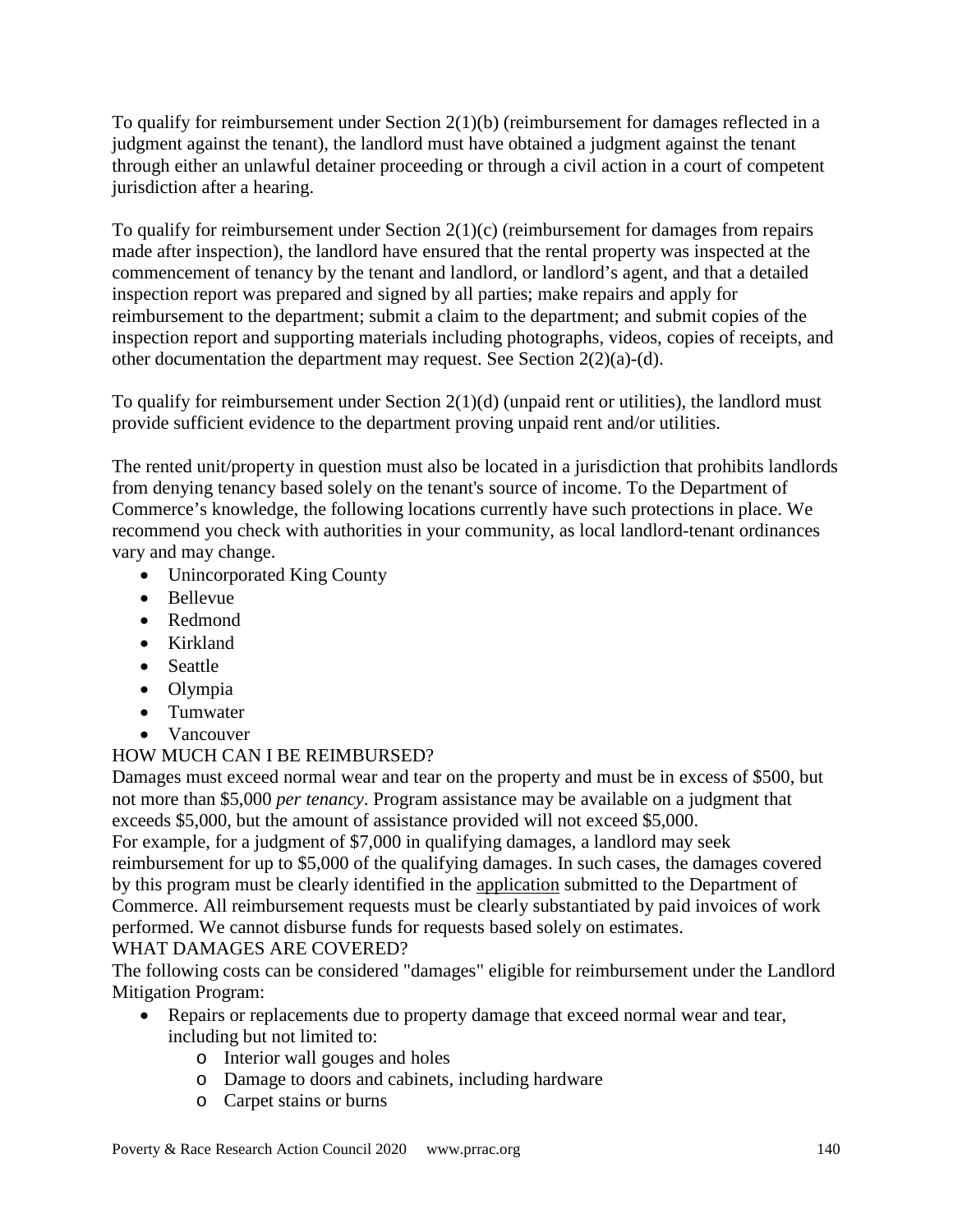- o Cracked tiles or hard surfaces
- o Broken windows
- o Damage to household fixtures such as disposal, toilet, sink, sink handle, ceiling fan, and lighting
- Unpaid rent and utilities

• Other damages caused as a result of the tenant's occupancy, at the department's discretion WHAT IS THE PROCESS FOR APPLYING AND RECEIVING THE FUNDS?

The application and submittal [instructions](http://www.commerce.wa.gov/wp-content/uploads/2016/10/hfu-landlord-mitigation-program-application-2016.docx) are available for download here. After submitting the application and supporting materials, the Department of Commerce will notify the landlord within 10 days that the application was received and ask for additional information or clarifications, if needed. The department will process applications on a first come, first served basis, and may inspect the property and the landlord's records related to a claim in order to assist in making its determination of eligibility. The department uses best efforts to notify the tenant of the amount and reasons for any reimbursements made.

Landlords who receive reimbursement from the mitigation fund are prohibited under Section 2(8) from: (a) taking any legal action against the tenant for damages attributable to the same tenancy; or (b) pursuing collection, or authorizing another entity to pursue collection on the landlord's behalf, or a judgment against the tenant for damages attributable to the same tenancy. Under Section 2(9), a landlord denied reimbursement under Section 2(1)(c) may seek to obtain a judgment from a court of competent jurisdiction and, if successful, can resubmit a claim for damages supported by the judgment. The department may then reimburse the landlord for that portion of the judgment based on any damages ordinarily reimbursable under the landlord mitigation program

[http://lawfilesext.leg.wa.gov/biennium/2017-18/Pdf/Bills/Session%20Laws/House/2578-](http://lawfilesext.leg.wa.gov/biennium/2017-18/Pdf/Bills/Session%20Laws/House/2578-S2.SL.pdf#page=1) [S2.SL.pdf#page=1](http://lawfilesext.leg.wa.gov/biennium/2017-18/Pdf/Bills/Session%20Laws/House/2578-S2.SL.pdf#page=1)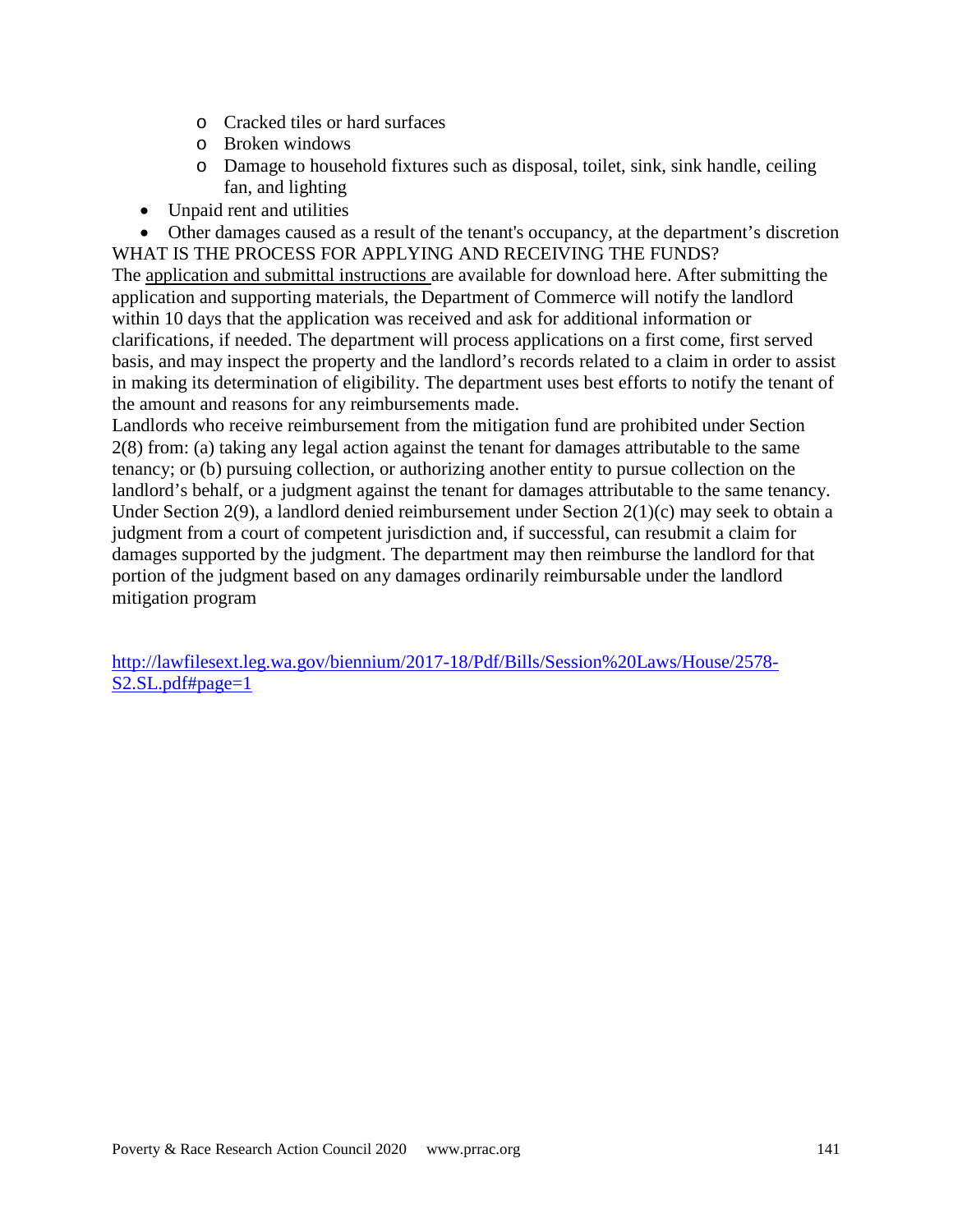#### **COLORADO**

#### **Citation**: Colorado House Bill No. 18-1432

**Status as of May 2018:** Passed by House of Representatives. Introduced into Senate Committee on State, Veterans, & Military Affairs and postponed indefinitely.

#### **Operative Language:**

*Section 1*. In Colorado Revised Statutes, 23-34-501, amend (4) and add (4.5) as follows:

24-34-501. Definitions. As used in this part 5, unless the context otherwise requires:

(4.5) "Source of income" means any lawful source of money paid directly, indirectly, or on behalf of a person, including: (a): Income derived from any lawful profession or occupation; and (b) Income of rental payments derived from any government or private assistance, grant, or loan program.

*Section 2*. In Colorado Revised Statutes 24-34-502, amend (1)(h) and add  $(1)(l),(1)(m),(1)(n),(1)(o),(1)(p)$ , and  $(1)(q)$  as follows:

24-34-502. Unfair housing practices prohibited. (1) It shall be an unfair housing practice and unlawful and hereby prohibited:

(h) For any person to deny another person access to or membership or participation in any multiple-listing service, real estate brokers' organization or other service, organization, or facility related to the business of selling or renting dwellings or to discriminate against such person in the terms or conditions of such access, membership, or participation on account of race, creed, color, religion, sex, sexual orientation, disability, marital status, familial status, or national origin or ancestry, or source of income;

(l) For any person to refuse to show, rent, or lease; to refuse to receive and transmit any bona fide offer to rent or lease; or to otherwise make unavailable or deny or withhold from another person any housing for rent or lease because of the person's source of income;

(m) For any person to discriminate in the terms, conditions, or privileges pertaining to the rental or lease of any housing, or in the furnishing of facilities or services in connection therewith, because of a person's source of income, including a person's receipt of public housing assistance or a person's participation in a third-party contract required by a public housing assistance program;

(n) For any person to make, print, or publish or cause to be made, printed, or published any notice or advertisement relating to the rental or lease of any housing that indicates any limitation, specification, or discriminated based on a person's source of income;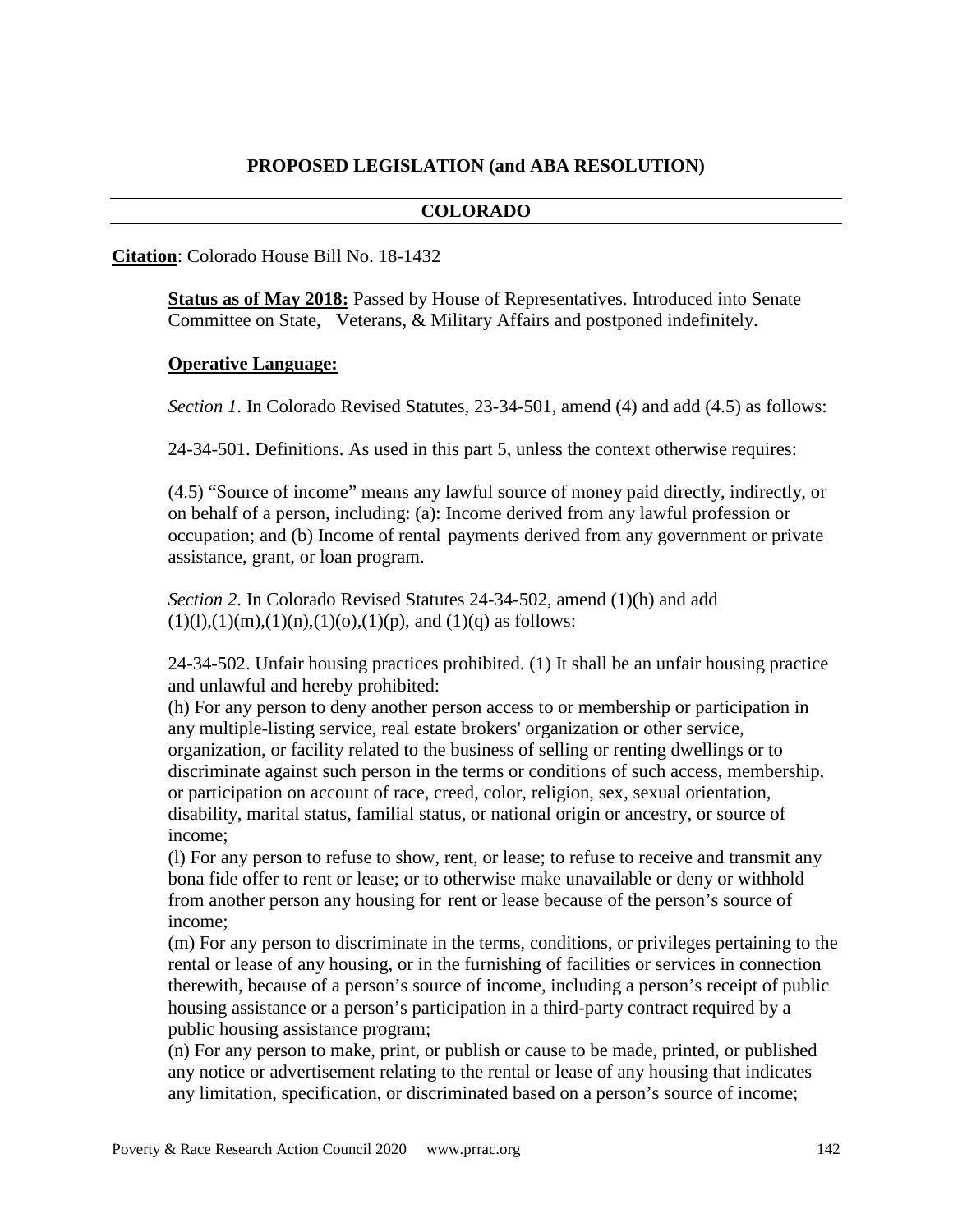(o) For any person to represent to another person that any dwelling is not available for rent or lease, when the dwelling is in fact available, for the purpose of discriminating against the person on the basis of the person's source of income; and (p) For any person, for profit, to induce or attempt to induce another person to rent any dwelling by representations regarding the entry or prospective entry into the neighborhood of a person or persons with particular sources of income

[http://leg.colorado.gov/sites/default/files/documents/2018A/bills/2018a\\_1432\\_ren.pdf](http://leg.colorado.gov/sites/default/files/documents/2018A/bills/2018a_1432_ren.pdf)

| $- - - - - -$<br>--<br>88. |
|----------------------------|
|                            |
|                            |

**Citation:** Hawaii Senate Bill No. 805

**Status as of April 2014:** Carried over to 2014 Regular Session

**Operative Language:** ""Source of income" means any lawful source of money paid directly or indirectly to a renter or buyer of housing, including:

(1) Any lawful profession or occupation;

(2) Any government or private assistance, grant, loan, or rental assistance program, including low-income housing assistance certificates and vouchers under the United States Housing Act of 1937, as amended;"

[http://capitol.hawaii.gov/measure\\_indiv.aspx?billtype=SB&billnumber=805](http://capitol.hawaii.gov/measure_indiv.aspx?billtype=SB&billnumber=805)

**Citation:** Hawaii House Bill No. 676

**Status as of April 2014:** Carried over to 2014 Regular Session

**Operative Language:** "Source of income" means any lawful source of money paid directly or indirectly to a renter or buyer of housing, including:

(1) Any lawful profession or occupation;

(2) Any government or private assistance, grant, loan, or rental assistance program, including low-income housing assistance certificates and vouchers under the United States Housing Act of 1937, as amended;"

[http://www.capitol.hawaii.gov/measure\\_indiv.aspx?billtype=HB&billnumber=676](http://www.capitol.hawaii.gov/measure_indiv.aspx?billtype=HB&billnumber=676)

# **OHIO**

**Citation:** Ohio House Bill 229

**Status as of June 2019:** Recently introduced in the Ohio Legislature

**Operative Language**: "Lawful source of income" includes benefits or subsidy programs including housing assistance, housing vouchers, public assistance, emergency rental assistance,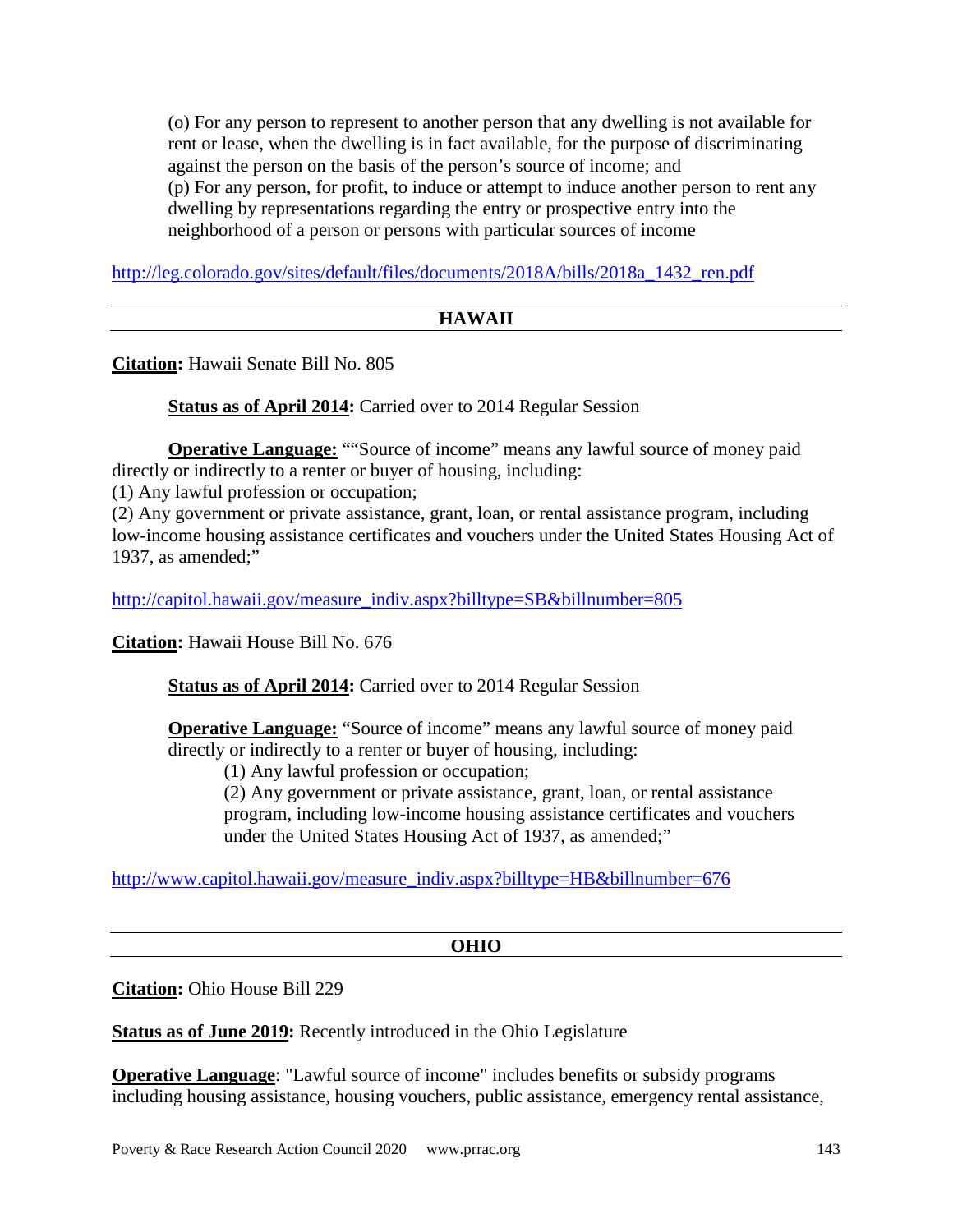veterans benefits, social security, supplemental security income or other retirement programs, and other programs administered by any federal, state, local, or nonprofit entity.

Sec. 4112.02. It shall be an unlawful discriminatory practice:

(23) Refuse to rent or lease a housing accommodation, or access to or use of the common areas and facilities of the housing accommodation, serve a notice of termination of tenancy, commence a forcible entry and detainer action on grounds not authorized under section 1923.02 of the Revised Code, or otherwise deny to or withhold from any person or persons, a housing accommodation on the basis of lawful source of income. (24) Represent to any person, on the basis of lawful source of income, that a housing accommodation is not available for inspection or rental when such housing accommodation is in fact available for inspection or rental, or to require different terms for such transactions on the basis of lawful source of income.

(25) Make, print, or publish, or cause to be made, printed, or published any notice, statement, sign, advertisement, application, or contract with regard to renting or leasing of a housing accommodation offered by that person that indicates any preference, limitation, or discrimination with respect to lawful source of income.

# **RHODE ISLAND**

**Citation:** Rhode Island Senate Bill No. 331 [\(http://webserver.rilin.state.ri.us/BillText/BillText18/SenateText18/S2301.pdf\)](http://webserver.rilin.state.ri.us/BillText/BillText18/SenateText18/S2301.pdf)

**Status as of June 2019:** The Senate passed the bill and referred it to the House Judiciary Committee for review

# **Operative Language:**

SECTION 1. Sections 34-37-1, 34-37-2, 34-37-3, 34-37-4 and 34-37-5.3 of the General Laws in Chapter 34-37 entitled "Rhode Island Fair Housing Practices Act" are hereby amended to read as follows:

# 34-37-1

(b) It is hereby declared to be the policy of the state to assure to all individuals regardless of …lawful source of income…, equal opportunity to live in decent, safe, sanitary, and healthful accommodations anywhere within the state in order that the peace, health, safety, and general welfare of all the inhabitants of the state may be protected and ensured.

(c) The practice of discrimination in rental housing based on the lawful source of income of an applicant for tenancy, or the potential or actual tenancy of a person with a minor child, or on the basis that a tenant or applicant or a member of the household is, or has been, or is threatened with being the victim of domestic abuse, or that the tenant or applicant has obtained, or sought, or is seeking relief from any court in the form of a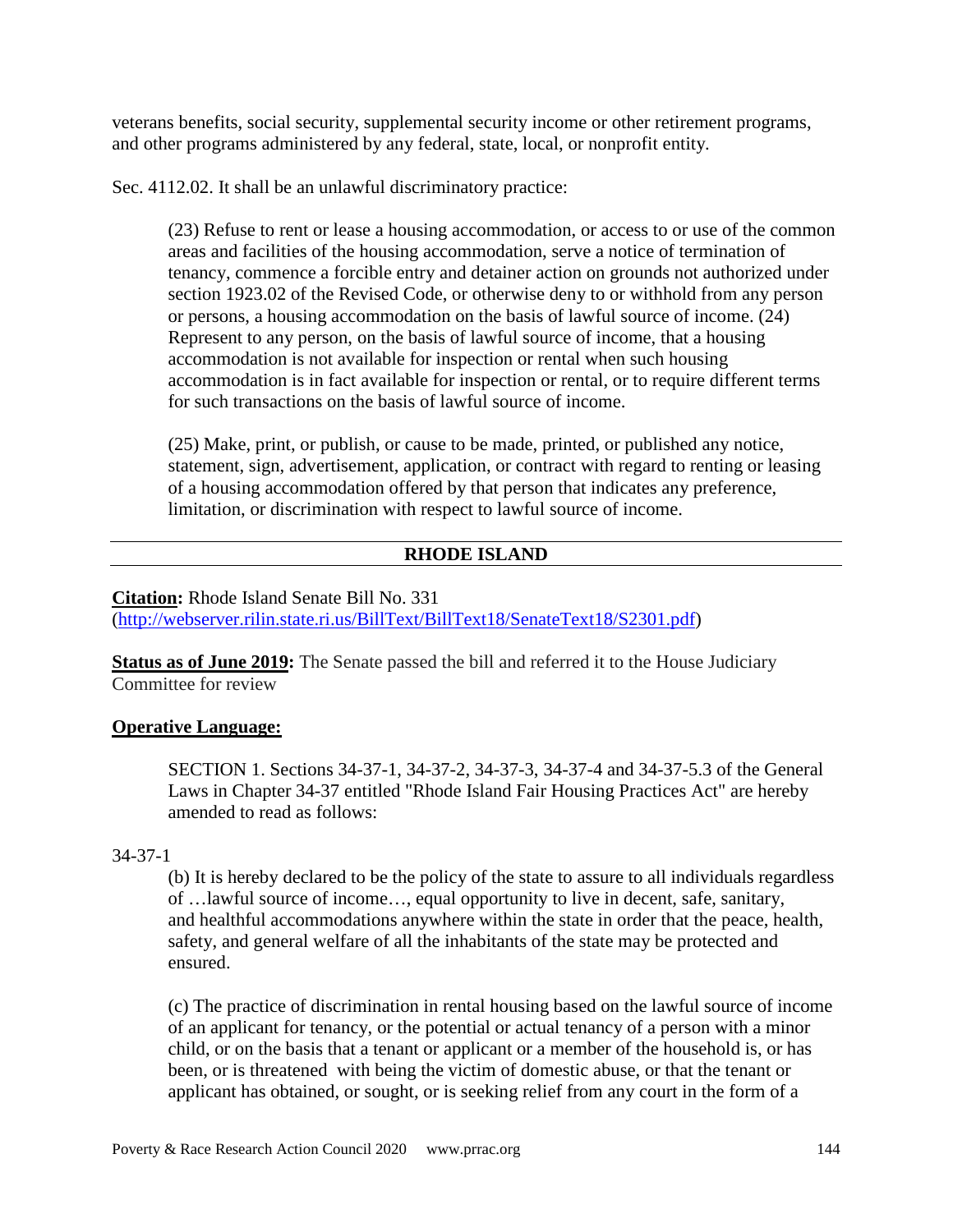restraining order for protection from domestic abuse is declared to be against public policy.

34-37-2. Right to equal housing opportunities – Civil Rights

The right of all individuals in the state to equal housing opportunities regardless of... lawful source of income… is hereby recognized as, and declared to be, a civil right. Nothing in this section shall prevent a landlord from proceeding with eviction action against a tenant who fails to comply with  $\S$  34-18-24(7)

34-37-3. Definitions.

When used in this chapter:

(18) The term "lawful source of income" means income or other assistance derived from Social Security; Supplemental Security Income; any other federal, state or local general public assistance, including medical assistance; any federal, state or local housing assistance, including Section 8 Housing as authorized by 42 U.S.C. §1437, and any other rental assistance; child support; or alimony.

# **SAINT LOUIS COUNTY, MO (unincorporated areas only)**

**Citation:** Bill Number 102

**Status as of June 2019:** Introduced by Councilwoman Clancy in April 2019 but has stalled due to recent vacancies on the County Council

**Operative Language:** "*Lawful source of income* includes but is not limited to income from Section 8 or other subsidy program, short or long-term federal, state or local government, private nonprofit, or other assistance programs in which a tenant's rent is paid either partially by the program (through a direct arrangement between the program and the owner or lessor of the real property), and partially by the tenant or completely by the program. Other subsidy programs which are lawful sources of income include but are not limited to HUD-Veteran Affairs 3 Supportive Housing (VASH) vouchers, Housing and Essential Needs (HEN) funds, and shortterm rental assistance provided by Rapid Rehousing subsidies."

"Except as exempted by Section 717.030, it shall be unlawful for any person:

1. To refuse to sell or rent after the making of a bona fide offer or to refuse to negotiate for the sale or rental of, or otherwise make unavailable or deny, a dwelling to any person because of race, color, religion, national origin, gender, disability, sexual orientation, gender identity, lawful source of income, or familial status.

2. To discriminate against any person in the terms, conditions, or privileges of sale or rental of a dwelling, or in the provision of services, or facilities in connection therewith, because of race,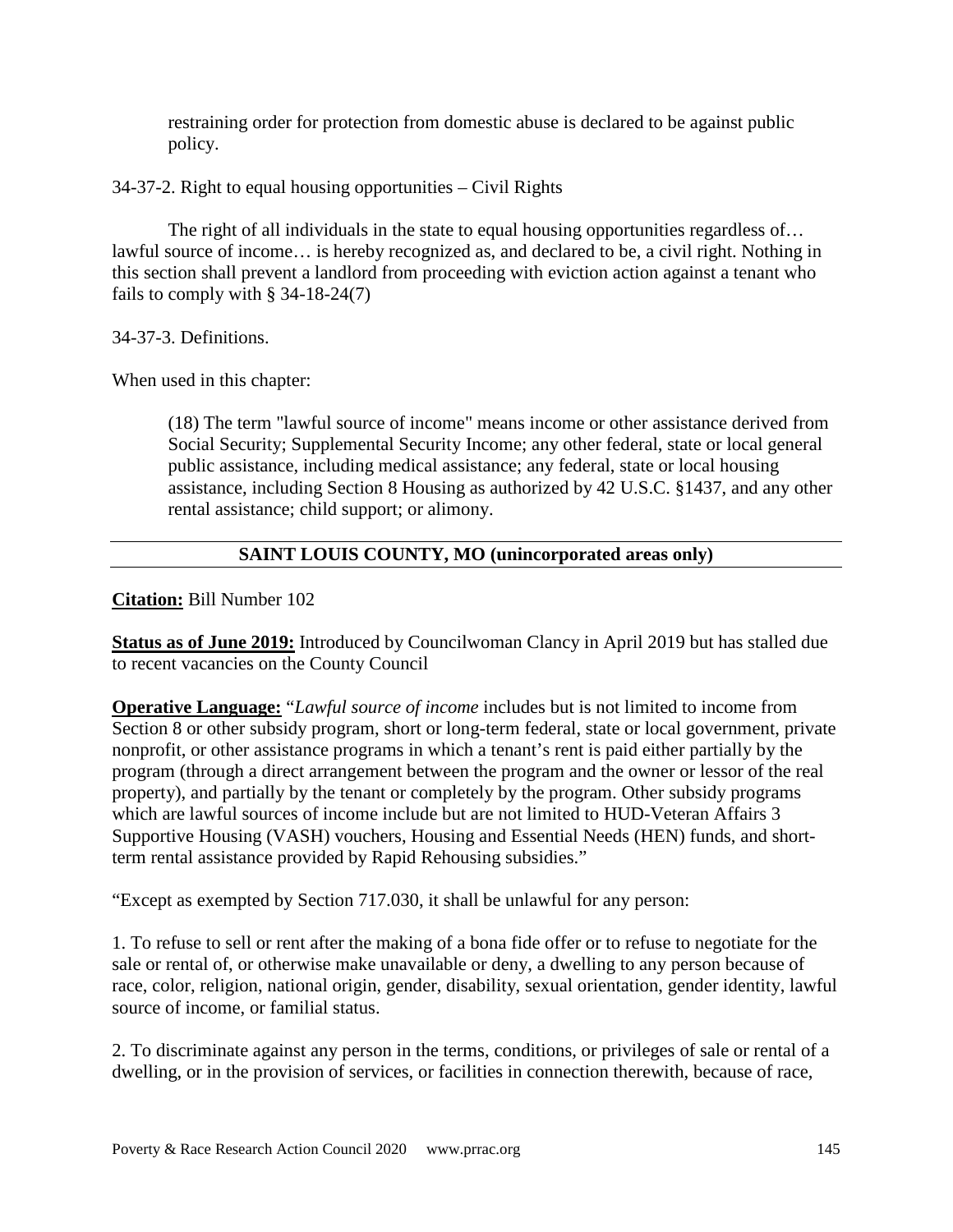color, religion, national origin, gender, disability, sexual orientation, gender identity, lawful source of income, or familial status.

3. To make, print, or publish, or cause to be made, printed, or published any notice, statement, or advertisement, with respect to the sale or rental of a dwelling that indicates any preference, limitation, or discrimination based on race, color, religion, national origin, gender, disability, sexual orientation, gender identity, lawful source of income, or familial status or an intention to make any such preference, limitation, or discrimination.

4. To represent to any person because of race, color, religion, national origin, gender, disability, sexual orientation, gender identity, lawful source of income, or familial status that any dwelling is not available for inspection, sale, or rental when such dwelling is in fact so available.

5. For profit, to induce or attempt to induce any person to sell or rent any dwelling by representation regarding the entry or prospective entry into the neighborhood of a person or persons of a particular race, color, religion, national origin, gender, disability, sexual orientation, gender identity, lawful 4 source of income, or familial status."

# **King County, WA**

# **Citation:** Proposed Ordinance 2017-0176

This proposed legislation would extend the list of protections that are part of the Open Housing Chapter of the King County Code. Landlords would be prohibited from denying housing for potential tenants who have a verifiable alternative source of income, such as Social Security. The legislation also includes housing subsidies including Veterans Affairs Supportive Housing (VASH) vouchers, state Housing and Essential Needs (HEN) funds, or rapid rehousing assistance.

**Status**: Passed by King County Council on April 16, 2018

<https://www.kingcounty.gov/council/news/2018/April/04-16-JKW-housingdiscrimination.aspx>

### **Operative Language:**

SECTION 2. Ordinance 5280, Section 1, as amended, and K.C.C. 12.20.010 are each hereby amended to read as follows:

This chapter is an exercise of the police power of King County for the protection of the public welfare, health, peace and safety of the residents of King County and in fulfillment of the state Constitution. The King County council finds and declares that practices of housing discrimination against any persons on the basis of race, color, religion, national origin, ancestry, age, gender, marital status, parental status, participation in the Section 8 program or other housing subsidy program, alternative source of income, sexual orientation, disability or use of a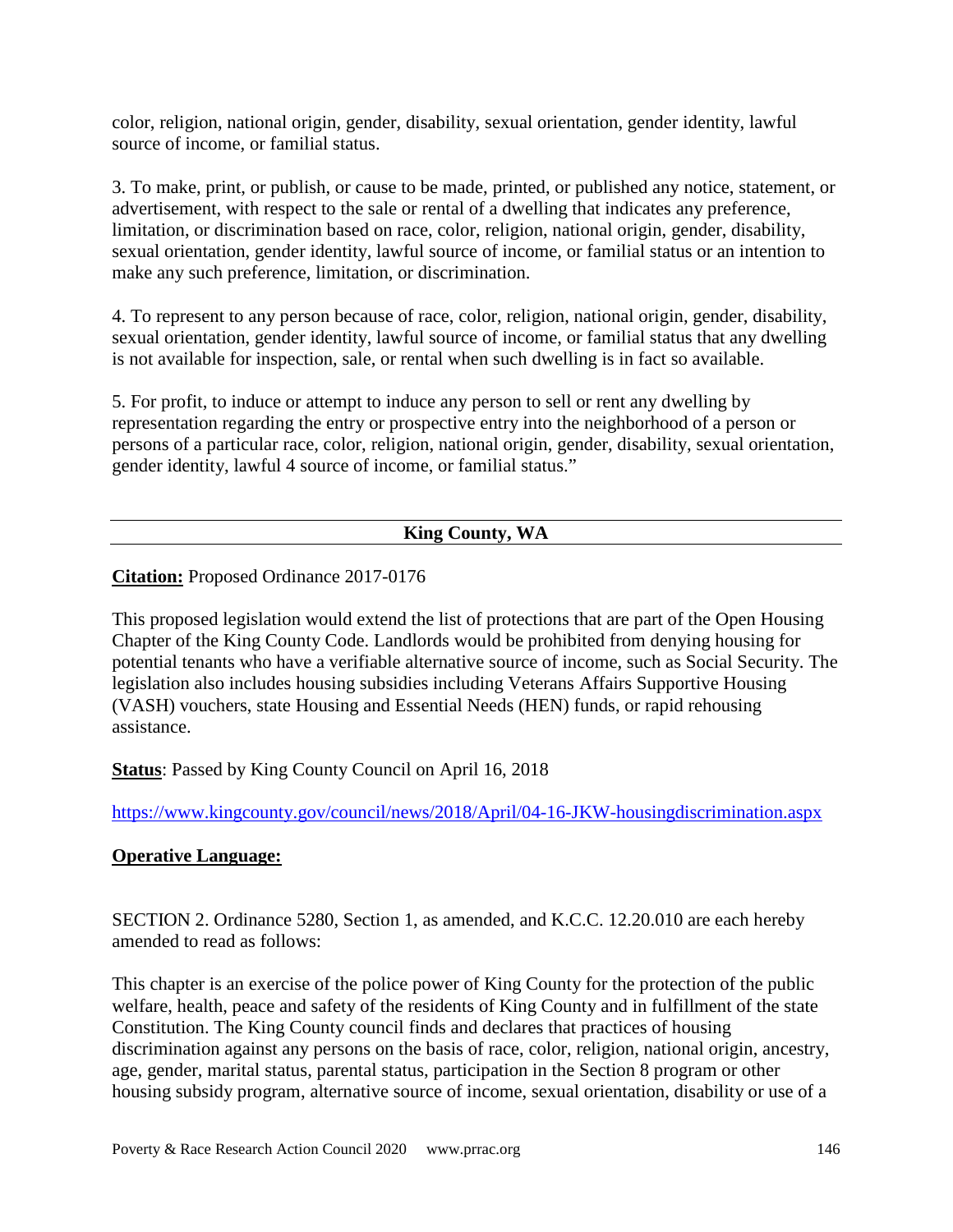service or assistive animal by an individual with a disability constitute matters of local concern and are contrary to the public welfare, health, peace and safety of the residents of King County.

SECTION 3. Ordinance 5280, Section 2, as amended, and K.C.C. 12.20.020 are each hereby amended to read as follows:

B. "Alternative source of income" means lawful, verifiable income derived from sources other than wages, salaries, or other compensation for employment. It includes but is not limited to moneys derived from Social Security benefits, other retirement programs, supplemental security income, unemployment benefits, child support, the state Aged, Blind or Disabled Cash Assistance Program, state Refugee Cash Assistance and any other federal, state, local government, private or nonprofit-administered cash benefit program.

J. "Participation in the Section 8 program or other housing subsidy program" means participating in a short- or long-term federal, state or local government, private, nonprofit or other assistance program in which a tenant's rent is paid either partially or completely by the program, through a direct 98 arrangement between the program and the owner or lessor of the real property. Other housing subsidy programs include, but are not limited to, the federal Veteran Affairs Supportive Housing vouchers, state Housing and Essential Needs funds and short-term rental assistance provided by rapid rehousing subsidies.

### **ABA Resolution on Source of Income Discrimination**

In August of 2017 the American Bar Association (ABA) House of Delegates adopted a [Resolution](http://prrac.org/pdf/2017_am_119A.pdf) urging federal, state, and local governments to "enact legislation prohibiting discrimination in housing on the basis of lawful source of income." The report accompanying the resolution recognized that source of income discrimination presented a significant barrier to families who wanted to use Housing Choice Vouchers to move out of high poverty, racially segregated neighborhoods. The ABA Report on the Resolution noted that a [Chicago study](http://lcbh.org/sites/default/files/resources/2002-lcbh-housing-voucher-barriers-report.pdf) found that voucher holders could not access 70% of the city's housing stock because of landlord's refusal to accept vouchers. The Report relied on data showing that families who live in high poverty, racially segregated neighborhoods were more likely to have poor health outcomes and inferior educational and employment outcomes than their peers in more integrated, highopportunity areas. Thus, the ABA found that supporting source of income discrimination laws would help it further its commitment to promoting "the human right to adequate housing for all" and preventing "infringement of that right."

The ABA resolution can be a useful tool in state or local advocacy for SOI, and may be something that a state bar association or local lawyers association could consider emulating. Contact Antonia Fasanelli at [afasanelli@hprplaw.org.](mailto:afasanelli@hprplaw.org) The ABA Resolution and Report can be accessed [here.](http://prrac.org/pdf/2017_am_119A.pdf)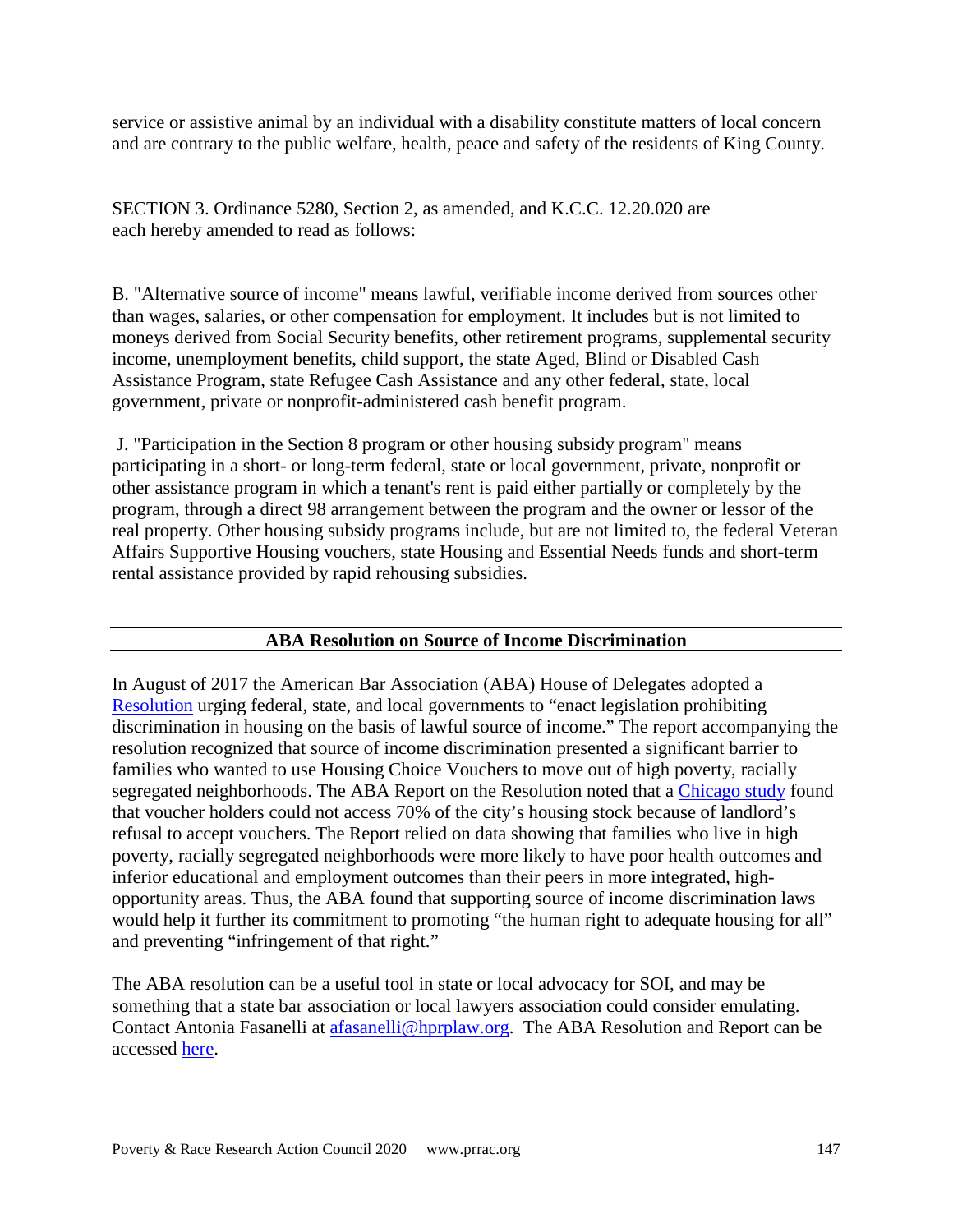## **2018 Federal Bills**

In 2018, several bills were introduced in Congress that included source of income discrimination protections, including:

"American Housing and Economic Mobility Act of 2018" [https://www.congress.gov/bill/115th](https://www.congress.gov/bill/115th-congress/senate-bill/3503/text)[congress/senate-bill/3503/text](https://www.congress.gov/bill/115th-congress/senate-bill/3503/text) (Senator Warren)

"Fair Housing Improvement Act of 2018" [https://www.congress.gov/bill/115th-congress/senate](https://www.congress.gov/bill/115th-congress/senate-bill/3612/text)[bill/3612/text](https://www.congress.gov/bill/115th-congress/senate-bill/3612/text) (Senators. Hatch and Kaine)

"Landlord Accountability Act of 2017" [https://www.congress.gov/bill/115th-congress/house](https://www.congress.gov/bill/115th-congress/house-bill/202)[bill/202](https://www.congress.gov/bill/115th-congress/house-bill/202) (Representative Velazquez)

"HOME Act of 2013,"<https://www.congress.gov/bill/113th-congress/senate-bill/1242> (Senator Brown)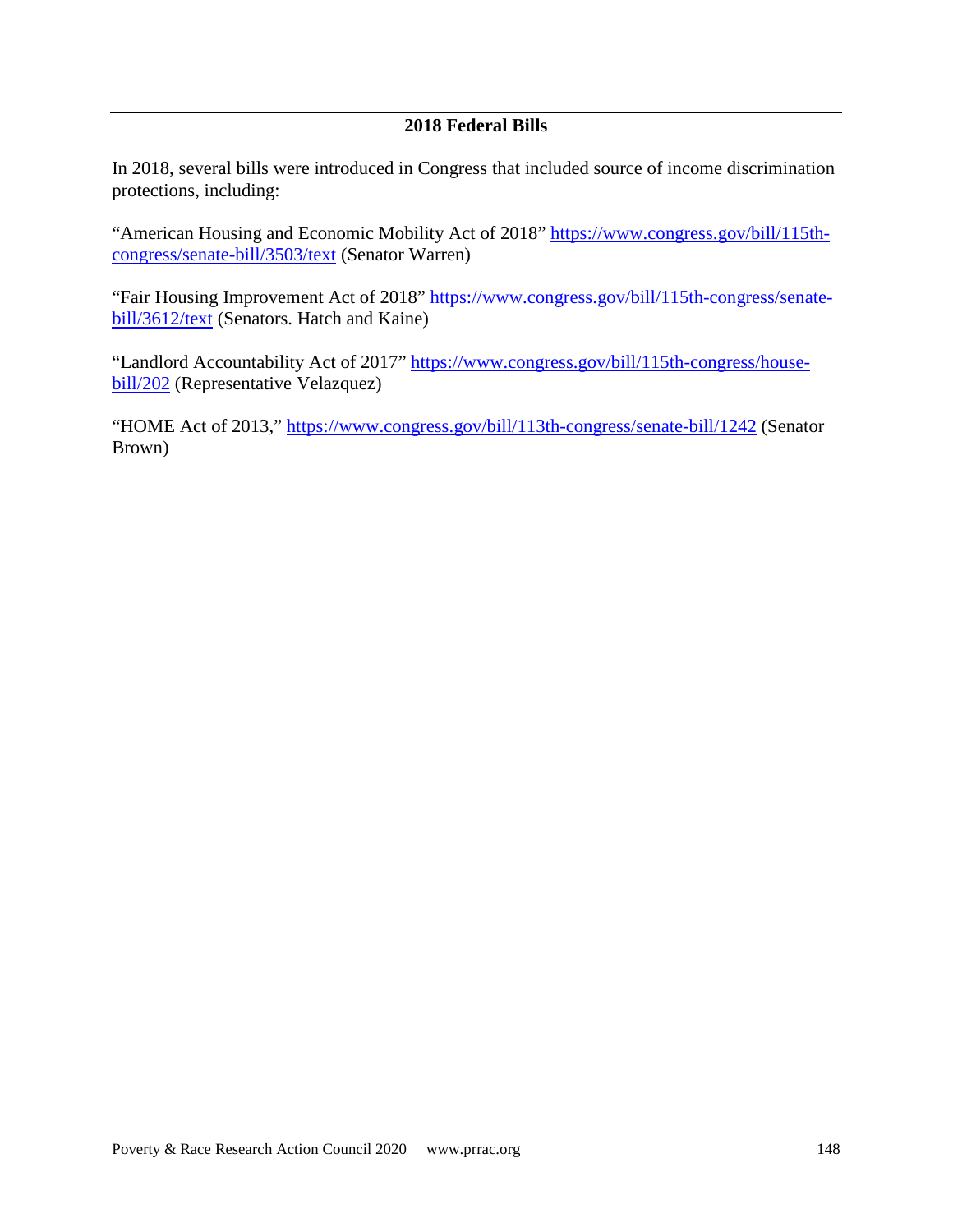# **FEDERAL LAWS PROHIBITING DISCRIMINATION AGAINST HOUSING CHOICE VOUCHER FAMILIES**

## **Capital Magnet Fund**

From Interim Rule, 81 Fed. Reg. 25 (February 8, 2016):

12 CFR §1807.401(b) *Nondiscrimination against rental assistance subsidy holders.* The Recipient shall require that the owner of a rental unit cannot refuse to lease the unit to a Section 8 Program certificate or voucher holder [\(24 CFR part 982,](https://www.federalregister.gov/select-citation/2016/02/08/24-CFR-982) Section 8 Tenant-Based Assistance: Unified Rule for Tenant-Based Assistance under the Section 8 Rental Certificate Program and the Section 8 Rental Voucher Program) or to the holder of a comparable document evidencing participation in a HOME tenant-based rental assistance program because of the status of the prospective tenant as a holder of such certificate, voucher, or comparable HOME tenant-based assistance document.

#### **HOME Program**

#### **42 USC 12745 (a)(1)(D):**

"(a)(1) Housing that is for rental shall qualify as affordable housing under this subchapter only if the housing –

(D) is not refused for leasing to a holder of a voucher or certificate of eligibility under section 1437f of this title because of the status of the prospective tenant as a holder of such voucher or certificate of eligibility"

#### **24 CFR 92.252(d):**

"(d) Nondiscrimination against rental assistance subsidy holders. The owner cannot refuse to lease HOME-assisted units to a certificate or voucher holder under 24 CFR part 982 — Section 8 Tenant-Based Assistance: Unified Rule for Tenant-Based Assistance under the Section 8 Rental Certificate Program and the Section 8 Rental Voucher Program or to the holder of a comparable document evidencing participation in a HOME tenant-based rental assistance program because of the status of the prospective tenant as a holder of such certificate, voucher, or comparable HOME tenant-based assistance document

### **Low-Income Housing Tax Credit Program (LIHTC)**

#### **26 U.S.C. § 42(h)(6)(B)(iv):**

"(6) Buildings eligible for credit only if minimum long-term commitment to low-income housing…

(B) Extended low-income housing commitment. For purposes of this paragraph, the term 'extended low-income housing commitment' means any agreement between the taxpayer and the

housing credit agency…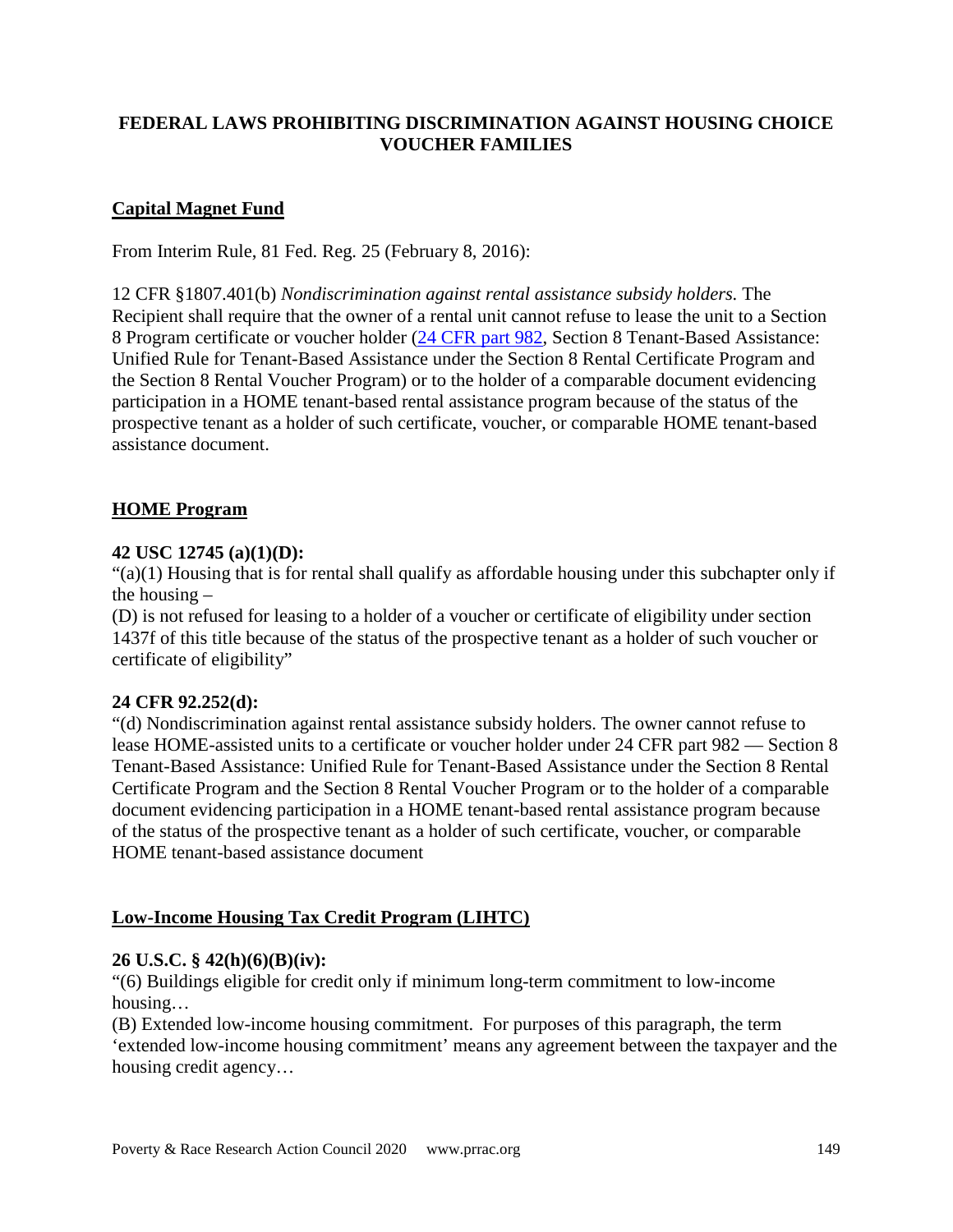(iv) which prohibits the refusal to lease to a holder of a voucher or certificate of eligibility under section 8 of the United States Housing Act of 1937 because of the status of the prospective tenant as such a holder…"

## **26 C.F.R. § 1.42-5(c)(1)(xi): Regulations Relating to IRS**

"(c) Certification and review provisions—

(1) Certification. Under the certification provision, the owner of a low-income housing project must be required to certify at least annually to the Agency that, for the preceding 12- month period—

(xi) An extended low-income housing commitment as described in section 42(h)(6) was in effect (for buildings subject to section 7108(c)(1) of the Omnibus Budget Reconciliation Act of 1989, 103 Stat. 2106, 2308-2311), including the requirement under section 42(h)(6)(B)(iv) that an owner cannot refuse to lease a unit in the project to an applicant because the applicant holds a voucher or certificate of eligibility under section 8 of the United States Housing Act of 1937, [42 U.S.C. 1437f](http://web2.westlaw.com/find/default.wl?rp=%2ffind%2fdefault.wl&vc=0&DB=1000546&DocName=42USCAS1437F&FindType=L&AP=&fn=_top&rs=WLW8.05&mt=LawSchoolPractitioner&vr=2.0&sv=Split) (for buildings subject to section 13142(b)(4) of the Omnibus Budget Reconciliation Act of 1993, 107 Stat. 312, 438-439)"

*See also* **HUD Notice PIH 2002-15** (HA) (June 7, 2002) Reinstatement - Notice PIH 2001-2 (HAs), Prohibition of Discrimination against Families with Housing Choice Vouchers by Owners of Low-Income Housing Tax Credit and HOME Developments (This Notice reinstates Notice PIH 2001-2 (HA), same subject, indefinitely. Notice PIH 2001-2 (HA) expired January 31, 2002)

# **Mark-to-Market**

### **United State Housing Act of 1937, 42 U.S.C. § 1437f**

### **24 C.F.R § 401.556: Regulations Relating to HUD**

"A Restructuring Plan must prohibit any refusal of the owner to lease a unit solely because of the status of the prospective tenant as a section 8 voucher holder."

### **Multifamily Properties Purchased from HUD**

### **National Housing Act, 12 U.S.C § 1701z–12**

"The Secretary shall require any purchaser of a multifamily housing project owned by the Secretary which is sold on or after October 1, 1978, to agree not to refuse unreasonably to lease a vacant dwelling unit in the project which rents for an amount not greater than the fair market rent for a comparable unit in the area as determined by the Secretary under [section 1437f of Title 42](http://web2.westlaw.com/find/default.wl?tf=-1&rs=WLW8.05&fn=_top&sv=Split&tc=-1&findtype=L&docname=42USCAS1437F&db=1000546&vr=2.0&rp=%2ffind%2fdefault.wl&mt=LawSchoolPractitioner) to a holder of a certificate of eligibility under that section solely because of such prospective tenant's status as a certificate holder."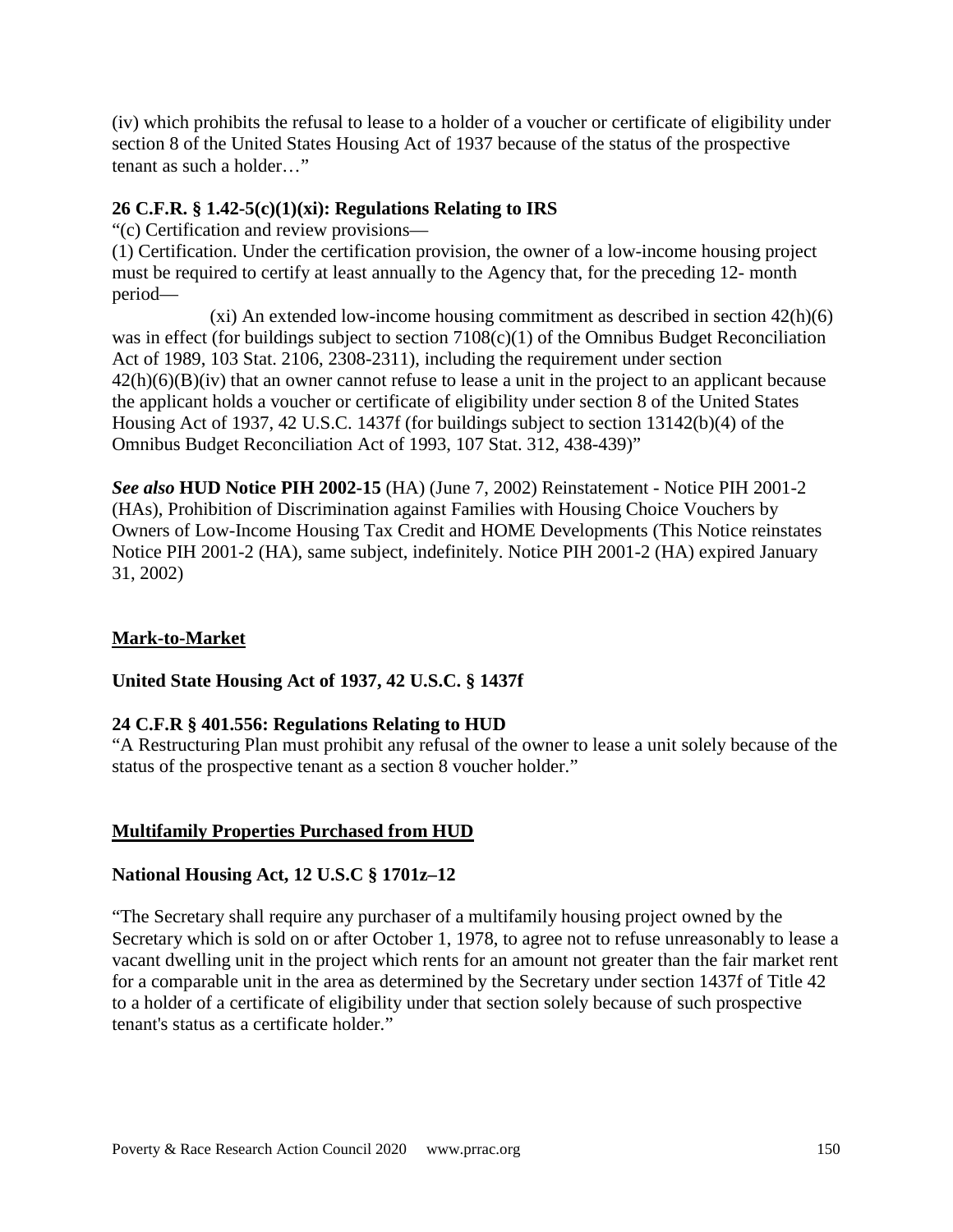## **24 C.F.R § 290.19: Regulations Relating to Multifamily properties purchased from HUD**

"The purchaser of any multifamily housing project shall not refuse unreasonably to lease a dwelling unit offered for rent, offer to sell cooperative stock, or otherwise discriminate in the terms of tenancy or cooperative purchase and sale because any tenant or purchaser is the holder of a Certificate of Family Participation or a Voucher under Section 8 of the United States Housing Act of 1937 [\(42 U.S.C. 1437f\)](http://web2.westlaw.com/find/default.wl?rp=%2ffind%2fdefault.wl&vc=0&DB=1000546&DocName=42USCAS1437F&FindType=L&AP=&fn=_top&rs=WLW8.05&mt=LawSchoolPractitioner&vr=2.0&sv=Split), or any successor legislation. This provision is limited in its application, for tenants or applicants with Section 8 Certificates or their equivalent (other than Vouchers), to those units which rent for an amount not greater than the Section 8 Fair Market Rent, as determined by HUD. The purchaser's agreement to this condition must be contained in any contract of sale and also may be contained in any regulatory agreement, use agreement, or deed entered into in connection with the disposition."

# **24 C.F. R § 290.39: Regulations Relating to Multifamily properties purchased from HUD**

"(a) Nondiscrimination requirement. For any mortgage described in paragraphs (c) or (d) of this section that HUD sells without FHA mortgage insurance, the project owner shall not unreasonably refuse to lease a dwelling unit offered for rent, offer to sell cooperative stock, or otherwise discriminate in the terms of tenancy or cooperative purchase and sale because any tenant or purchaser is a certificate or voucher holder under 24 CFR part 982…

(c) Applicability to mortgages securing unsubsidized projects receiving project-based assistance (partially-assisted projects) or securing subsidized projects.

(1) The nondiscrimination requirement in paragraph (a) of this section applies to the project owner upon the sale of a mortgage without FHA mortgage insurance if, at the time HUD offers it for sale, the mortgage secures:

> i) An unsubsidized project that receives any of the forms of assistance enumerated in paragraphs  $(4)(i)$  to  $(4)(iv)$  of the "subsidized project" definition in § 290.5; or

(ii) A subsidized project, as defined in [§ 290.3.](http://web2.westlaw.com/find/default.wl?rp=%2ffind%2fdefault.wl&vc=0&DB=1000547&DocName=24CFRS290%2E3&FindType=VP&AP=&fn=_top&rs=WLW8.05&mt=LawSchoolPractitioner&vr=2.0&sv=Split)

(2) This requirement shall continue in effect until the mortgage debt is satisfied.

(d) Covenant requirement for all delinquent mortgages sold without FHA mortgage insurance. This paragraph (d) applies to the sale of any mortgage that is delinquent at the time HUD offers it for sale without FHA mortgage insurance, without regard to the subsidy status of the project. The mortgage purchaser and its successors and assigns shall require the mortgagor to record a covenant running with the land as part of any loan restructuring or final compromise of the mortgage debt and shall include a covenant in any foreclosure deed executed in connection with the mortgage. The covenant shall set forth the nondiscrimination requirement in paragraph (a) of this section. The covenant shall continue in effect until a date that is the same as the maturity date of the mortgage sold by HUD."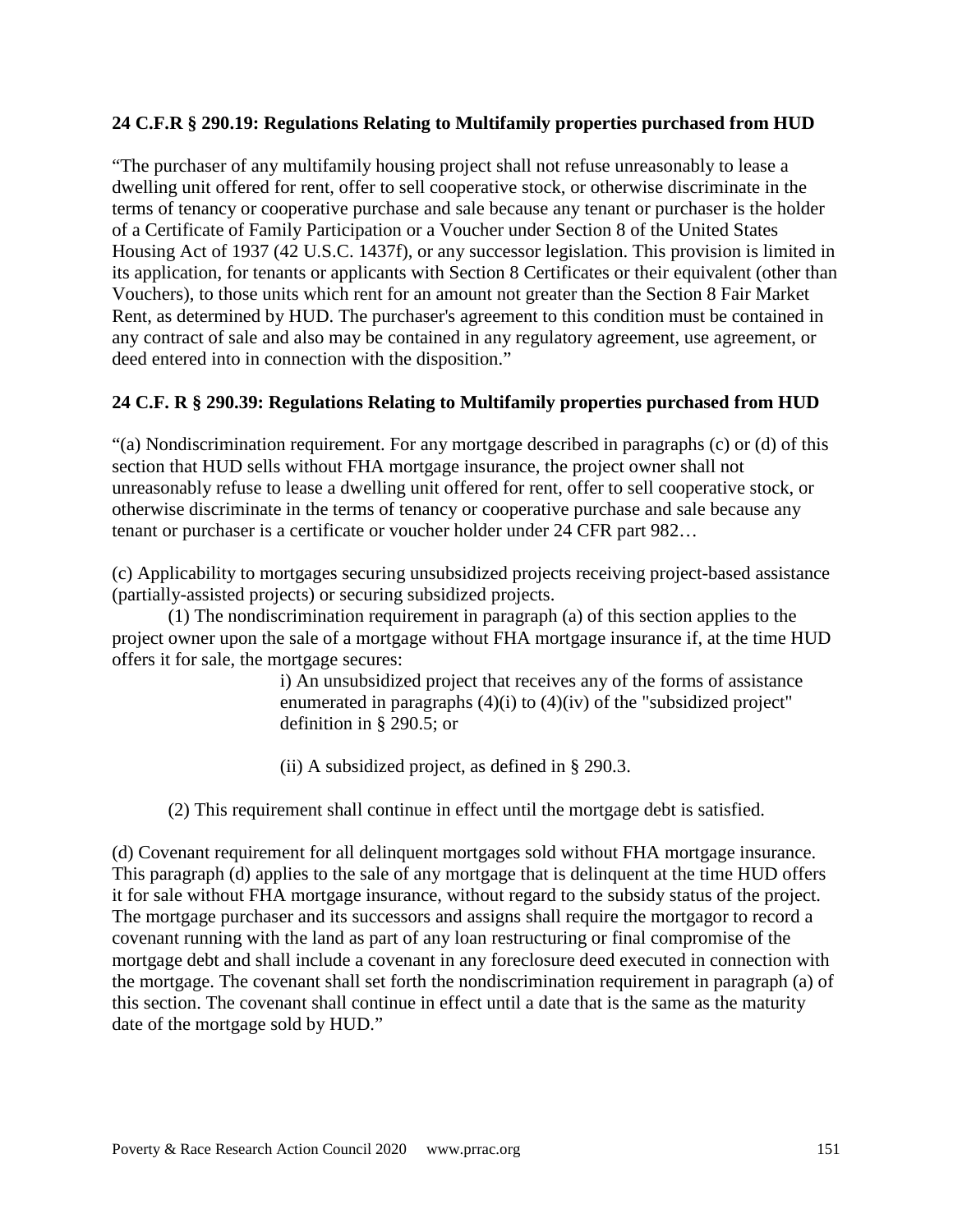## **National Housing Trust Fund**

The National Housing Trust Fund interim rule, 24 CFR part 93.303(d)(4), provides that properties receiving NHTF assistance "Do not exclude an applicant with a voucher under the Section 8 Tenant-Based Assistance: Housing Choice Voucher program (24 CFR part 982) or an applicant participating in a HOME tenant-based rental assistance program (24 CFR part 92) because of the status of the prospective tenant as a holder of such voucher or comparable HOME tenant-based assistance document."

**Neighborhood Stabilization Act of 2008:** In response to the federal loan and foreclosure crisis in the United States, the House of Representatives passed legislation which provided a loan and grant program for the distribution of money to areas severely impacted by foreclosures and predatory lending. Participants in this program cannot discriminate against holders of Section 8 vouchers. Section 8(h) of H.R. 5818.

## **[Related law: The Equal Credit Opportunity Act]**

The Equal Credit Opportunity Act, 15 USC §1691 et seq, prohibits discrimination in the provision of credit, including discrimination "because all or part of the applicant's income derives from any public assistance program," 15 USC §1691(a)(2). The Act's implementing regulations require that banks report any loans made or denied to multifamily properties that include units that are "income-restricted pursuant to Federal, State, or local affordable housing programs," 15 CFR §1003.4 (a)(32) and discrimination in lending based on presence of these deed restricted units is prohibited (note however that the statute does not require reporting of units that receive portable tenant based Housing Choice Vouchers).

### **A note on federal preemption:**

**Does the lack of a landlord mandate in the Housing Choice Voucher program "preempt" state and local source of income discrimination protections?** No. "Nothing in part 982 is intended to preempt operation of State and local laws that prohibit discrimination against a Section 8 voucher-holder because of status as a Section 8 voucher-holder. However, such State and local laws shall not change or affect any requirement of this part, or any other HUD requirements for administration or operation of the program." 24 C.F.R. 982.53(d).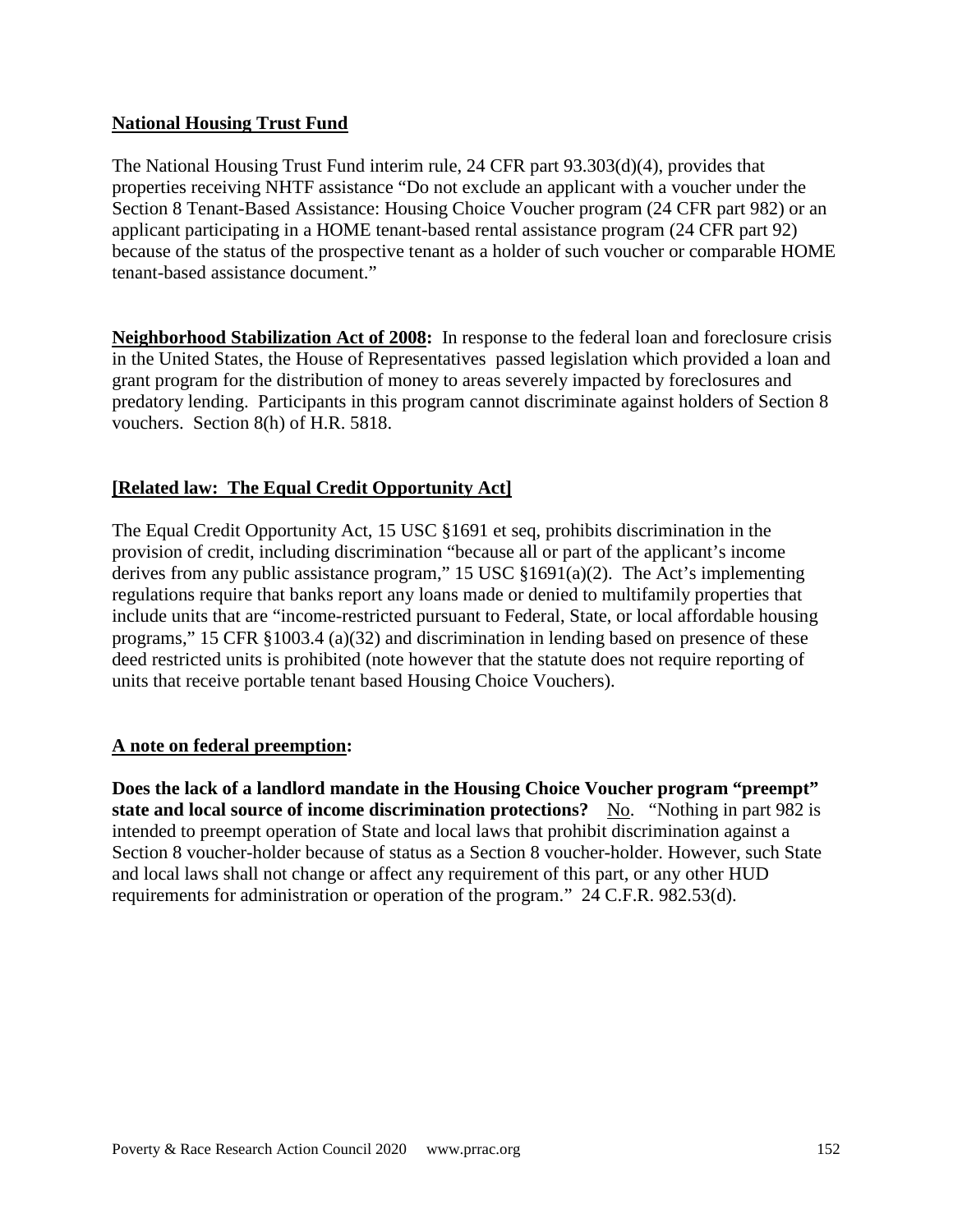### **ADDITIONAL RESOURCES**

#### **Annotated Bibliography: Law Reviews and Studies**

### **Law Review Articles on Source-of-Income Discrimination**

(in reverse chronological order)

Robert Schwemm, *Source-of-Income Discrimination and the Fair Housing Act*, 70 Case W. Res. L. Rev. 573 (2020), available at<https://scholarlycommons.law.case.edu/caselrev/vol70/iss3/4>

"This Article reviews the experience of states and localities that have banned source-ofincome discrimination in housing and then contemplates how the [Fair Housing Act], if amended to add this protected class, would work. Part I provides the legal background by describing the FHA, the Section 8 program, and the state and local laws that now ban source-of-income discrimination. Part II explores cases that have challenged source-ofincome discrimination, first under these local laws and then under the FHA's disparateimpact and other theories of liability. After Part III's review of the arguments for and against a source-of-income amendment to the FHA, Part IV examines the various types of claims that might arise if such an amendment were enacted. The Article concludes that a source-of-income amendment, though not a panacea, would be an important step forward in helping the FHA achieve its core missions of reducing segregation and ending arbitrary limits on housing choice."

Brendan Williams, *Ben Carson and U.S. Housing Policy*, 49 Sw. L. Rev. 122 (2020).

Author discusses the Department of Housing and Urban Development (HUD) under Secretary Ben Carson's leadership, and in President Donald Trump's administration. The author discusses the hope that jurisdictions will combat housing discrimination while HUD is "derelict in its duties," including discrimination against voucher holders.

Judith Fox, *The High Cost of Eviction: Struggling to Contain a Growing Social Problem*, 41 Mitchell Hamline L.J. Pub. Pol'y & Prac. 167 (2020).

This article focuses on the issue of eviction in the United States, and discusses Matthew Desmond's book, *Evicted: Poverty and Profit in the American City*, and the Eviction, Poverty and other Collateral Consequences symposium held at the Mitchell Hamline School of Law in the fall of 2019. The author examines some of the suggested causes of high eviction rates, and offers policy interventions that may have an impact on the crisis, including increasing the availability of housing. The author notes the lack of available housing is exacerbated by landlord discrimination against voucher holders, and the absence of federal law requiring landlords to accept vouchers. The author argues that requiring landlords to accept housing vouchers would increase the housing options currently available to low-income individuals. The author also argues that the number of vouchers should be expanded through a universal voucher system.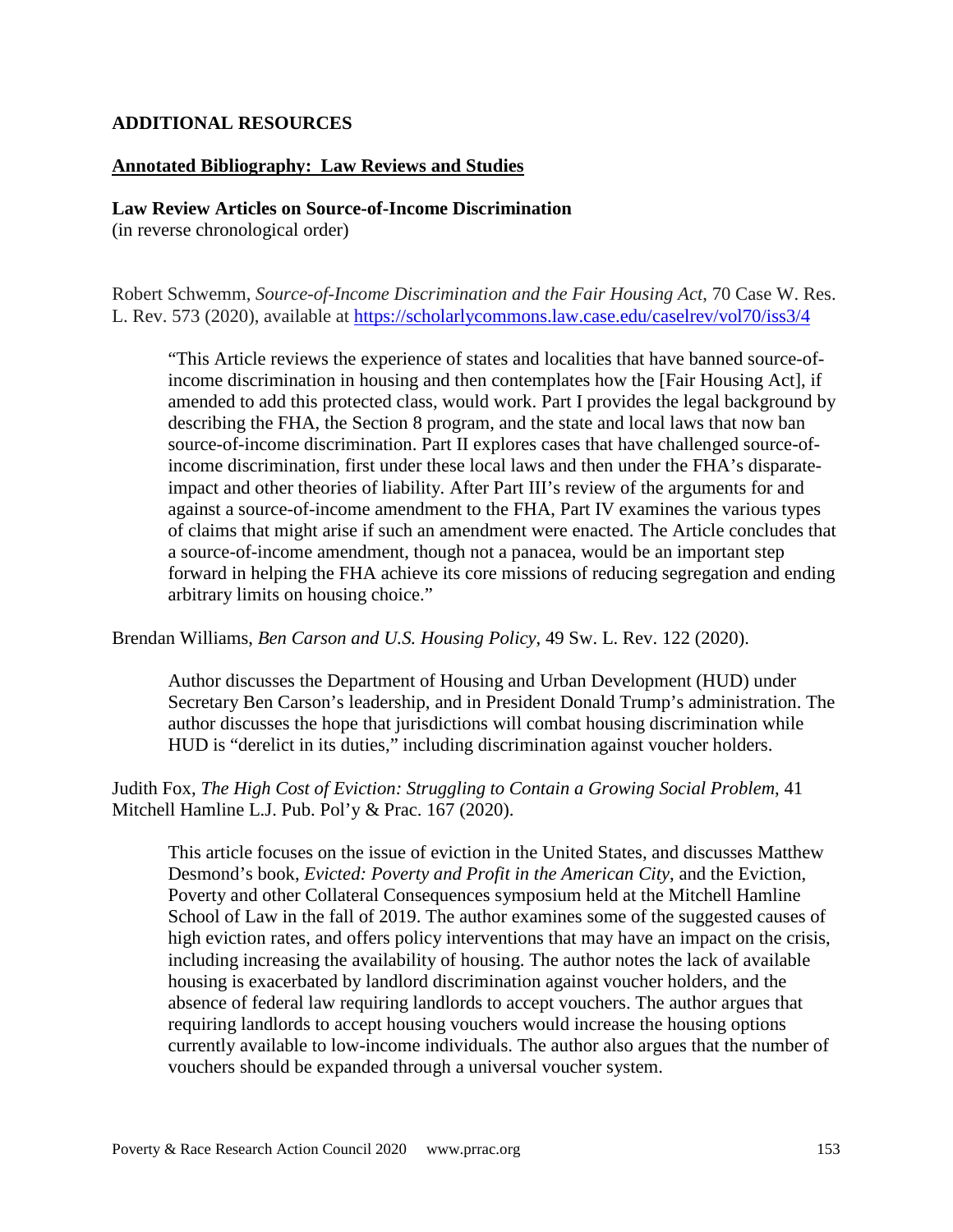Cydnee V. Bence, *A House is Not a Home: Learning From Our Mistakes to Prevent Unequitable Gentrification on a Local Level*, 44 Vt. L. Rev. 429 (2019).

The author discusses gentrification as an economic process with the result of unequal access to housing. The author notes that progressive and equitable housing codes do not address the causes of unequal gentrification, and argues that solutions should address the economic realities that stress community members in gentrifying areas. The author recommends income discrimination laws at the state and local level, including prohibitions on a lender's ability to inquire about source of income on rental applications. This would allow federally-assisted tenants to apply for housing without fear of immediate discrimination, and provide landlords or owners with flexibility to inquire about income before renting to tenants. Importantly, this would create usable evidence in income discrimination investigations.

## Frank Griffin, *Administering Housing Law as Health Care: Attorneys as Healthcare Providers*, 71 S.C. L. Rev. 349 (2019).

The author discusses the intersection between housing and health, and argues that housing attorneys should be recognized as important healthcare providers improving Americans' health, improving health care treatment outcomes, and reducing health care costs. For example, local attorneys can encourage state and local governments to adopt policies that encourage landlords in low-poverty areas to accept housing vouchers, and can help enact state or local laws prohibiting discrimination against voucher holders.

## Andrea J. Boyack, *Responsible Devolution of Affordable Housing*, 46 Fordham Urb. L.J. 1183 (2019).

"The federal government has been heavily involved in promoting housing affordability since the 1930s and continues to have a critical role to play. Over the past several decades, the federal government has financed affordability by promoting development and income subsidies, but specific allocation decisions have devolved. Housing inequities can best be addressed locally, but only if localities are held to high standards of fairness and regional coordination is facilitated. Successful and sustainable local solutions to housing affordability will also require a substantial financial investment, one that the federal government can and should reliably and adequately provide. Each year, Congress permits households with the least household need to receive billions of taxpayer dollars in unnecessary housing subsidies--Congress must correct this misallocation of funds in order to help those facing the severest housing burdens.

Much of federal affordable housing policy today involves a patchwork of insufficient and ineffective measures mitigating affordability harms. These measures provide critical short-term relief for the minority of genuinely needy households who receive assistance, but the federal government has inadequately invested in long-term solutions for housing instability. The federal government's responsibility to address persistent housing inequity arises in part from decades of its own harmful, racist housing policies. Although the inherently local nature of housing markets suggests that the actual implementation of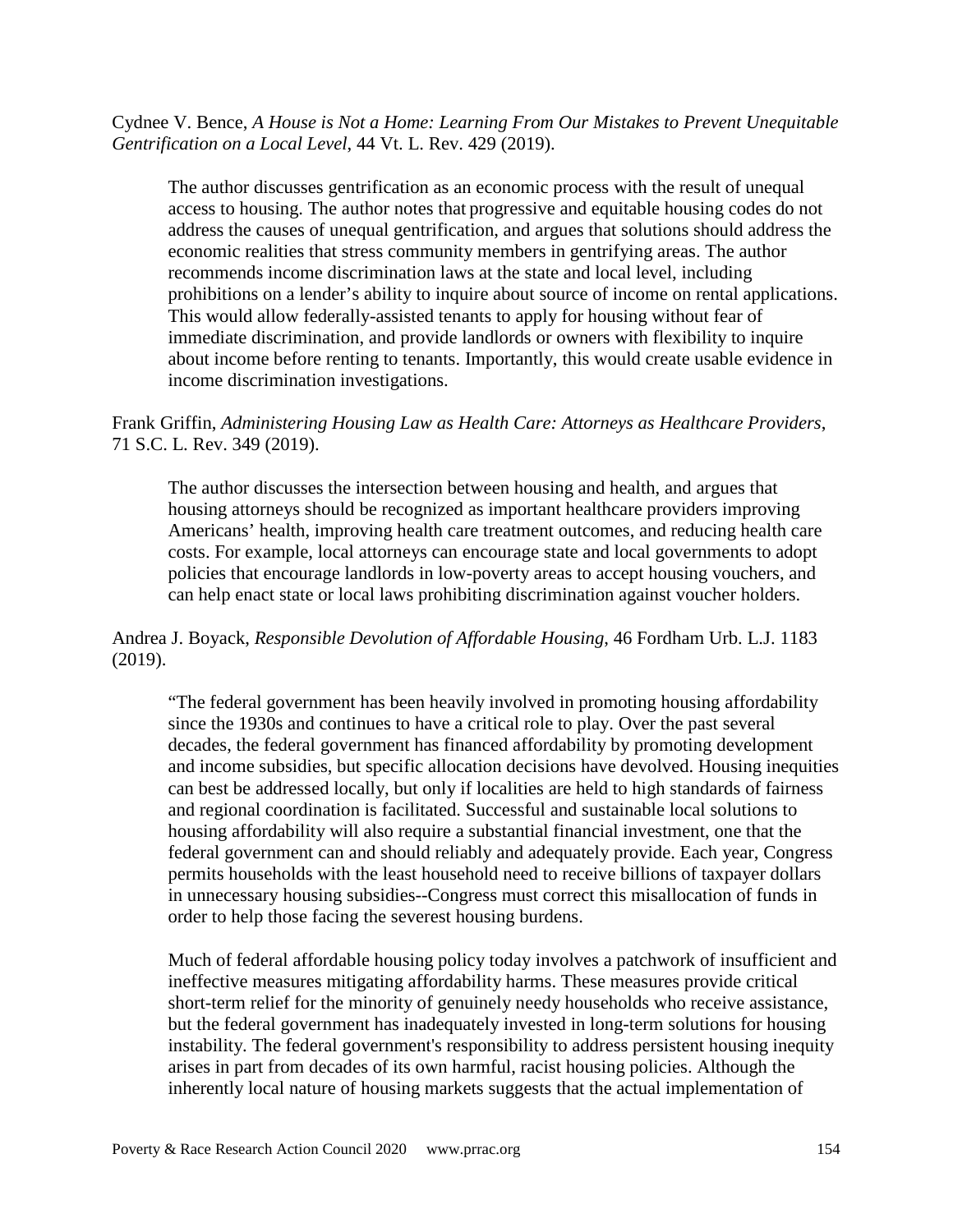housing assistance programs should continue to devolve, responsibility for ensuring fair access to quality housing ultimately lies with the federal government. Part I of this Article describes the ubiquity and impacts of the problem of unaffordable housing. Part II examines the spectrum of approaches that a government can use to address housing unaffordability, from police power mandates to supply- and demand-side subsidies. Part III makes the normative case for significant but reimagined federal involvement in the affordable housing sphere. Part IV points out the risks inherent in relying on federal funding and oversight and suggests ways the law might mitigate such risks."

### Rigel C. Oliveri, *Vouchers and Affordable Housing: The Limits of Choice in the Political Economy of Place*, 54 Harv. C.R.-C.L. L. Rev. 795 (2019).

Author discusses the challenge of deconcentrating poverty and promoting integration, and the limits of the housing choice voucher program in doing so. The author presents the theory of "place competition," created by the proliferation of multiple political subdivisions and significant economic inequality in places like St. Louis. The author argues that this presents a challenge to expanding affordable housing, but improved regional planning, including coordinated and comprehensive reform would help. The author specifically discusses discrimination against voucher holders, and the difficulty of making a successful case under the Fair Housing Act (FHA). The author notes that attempts to amend the FHA to include voucher holders as a protected class have failed, and state and local antidiscrimination laws do not always protect voucher holders, either through explicit exclusions or as determined by the courts. The author argues for source of income protections in every municipality in a region, which would also allow smallarea fair market rent rules to be successful in expanding the purchasing power of vouchers.

### Claudia DiGirolamo, *The Scarlet E: A Call to New Jersey Lawmakers to Regulate Tenant Screening Practices*, 43 Seton Hall Legs. J. 487 (2019).

Author discusses discriminatory tenant screening practices, including discrimination based on prospective tenants' income. The author argues that New Jersey lawmakers should pass a bill that would regulate tenant reporting agencies, ensure tenants are aware of their rights regarding tenant screening reports, and provide a process for overseeing and regulating landlord use of these reports. Specifically, legislation should prohibit landlords from considering anything but tenants' evictions when evaluating prospective renters to ensure that economic discrimination is not a factor in refusing to rent.

### Brandon M. Weiss, *Progressive Property Theory and Housing Justice Campaigns*, 10 UC Irvine L. Rev. 251 (2019).

"Progressive property theory emerged a decade ago to challenge law and economics as the dominant theoretical mode of property law analysis. Offering a fresh look at the rights and obligations of ownership, progressive property theory argues, among other propositions, that property rules and institutions should further the ability of all people to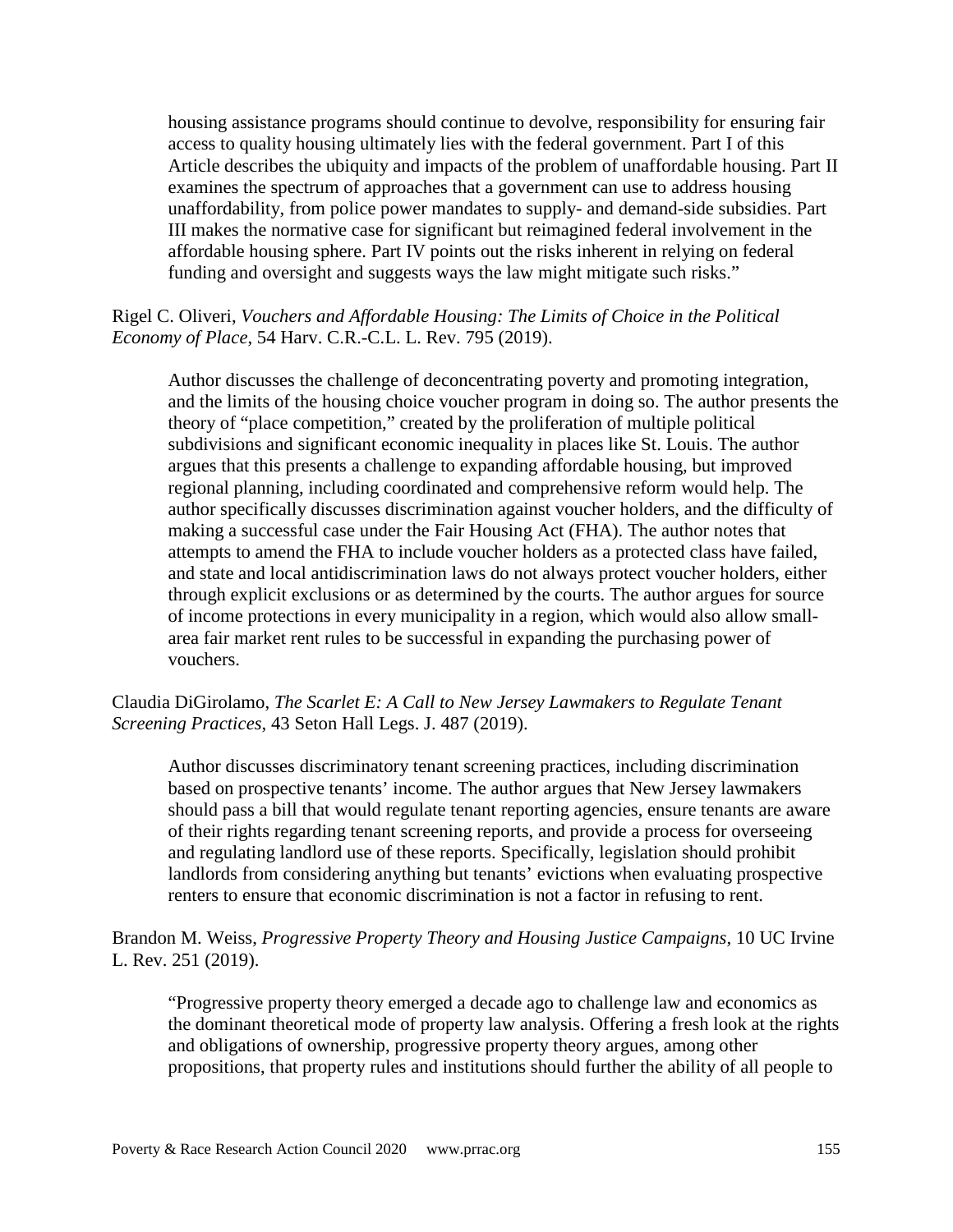obtain the basic resources necessary to engage in the social and political life of a community.

Meanwhile, housing justice campaigns being waged across the United States, promoting policies like inclusionary zoning and rent control, are frequently met by critics who make theoretical arguments about the fundamental nature of property. Housing advocates often cede the theoretical domain, and instead respond with pragmatic data-driven appeals or technical precedential arguments that, I argue here, would benefit from a more robust theoretical grounding of the sort progressive property theory could provide.

Progressive property theory, however, is yet to exert any measurable influence outside of legal academia. Scholars have offered a variety of critiques of the theory that may help to explain its limited impact. I argue that exogenous factors—those external to the theory itself—also hold significant explanatory force. I conclude that the law school clinic could serve as one "theory delivery mechanism" to infuse progressive property theory more broadly into U.S. law and legal institutions."

## Robert G. Schwemm, *State and Local Laws Banning Source of Income Discrimination,* 28 Journal of Affordable Housing 373 (2019).

Professor Schwemm provides a very helpful overview of source of income discrimination laws, legal challenges, and litigation trends.

Miriam Elnemr Rofael, *Improving the Housing Choice Voucher Program through Source of Income Discrimination Laws,* 107 Cal. L. Rev. 1635 (2019).

"The Housing Choice Voucher ("HCV") program is a government program that subsidizes the rent of low-income individuals or families, allowing them to afford housing in the private market. Families pay 30 percent of their income towards rent, and the voucher covers the remainder. Congress created the program with the goal of enabling low-income families to live in high-opportunity neighborhoods, thereby improving family outcomes and eliminating the concentrations of poverty often seen with other low-income housing programs. This goal has failed, however, largely due to landlord discrimination against voucher holders. Many families are unable to find housing that will accept their voucher. For families that do find housing, they are unable to access the low-poverty neighborhoods the HCV program promised. For families of color, discrimination has an especially significant effect. To improve the success of the HCV program, this Note argues that policymakers must limit the ability of landlords to refuse to accept HCVs and that the most effective method for doing so is through Source of Income ("SOI") discrimination laws that prohibit discrimination against voucher holders."

Derek Waller, *Leveraging State and Local Antidiscrimination Laws to Prohibit Discrimination Against Recipients of Federal Rental Assistance*, 27 J. Affordable Housing & Community Development Law 401 (2018).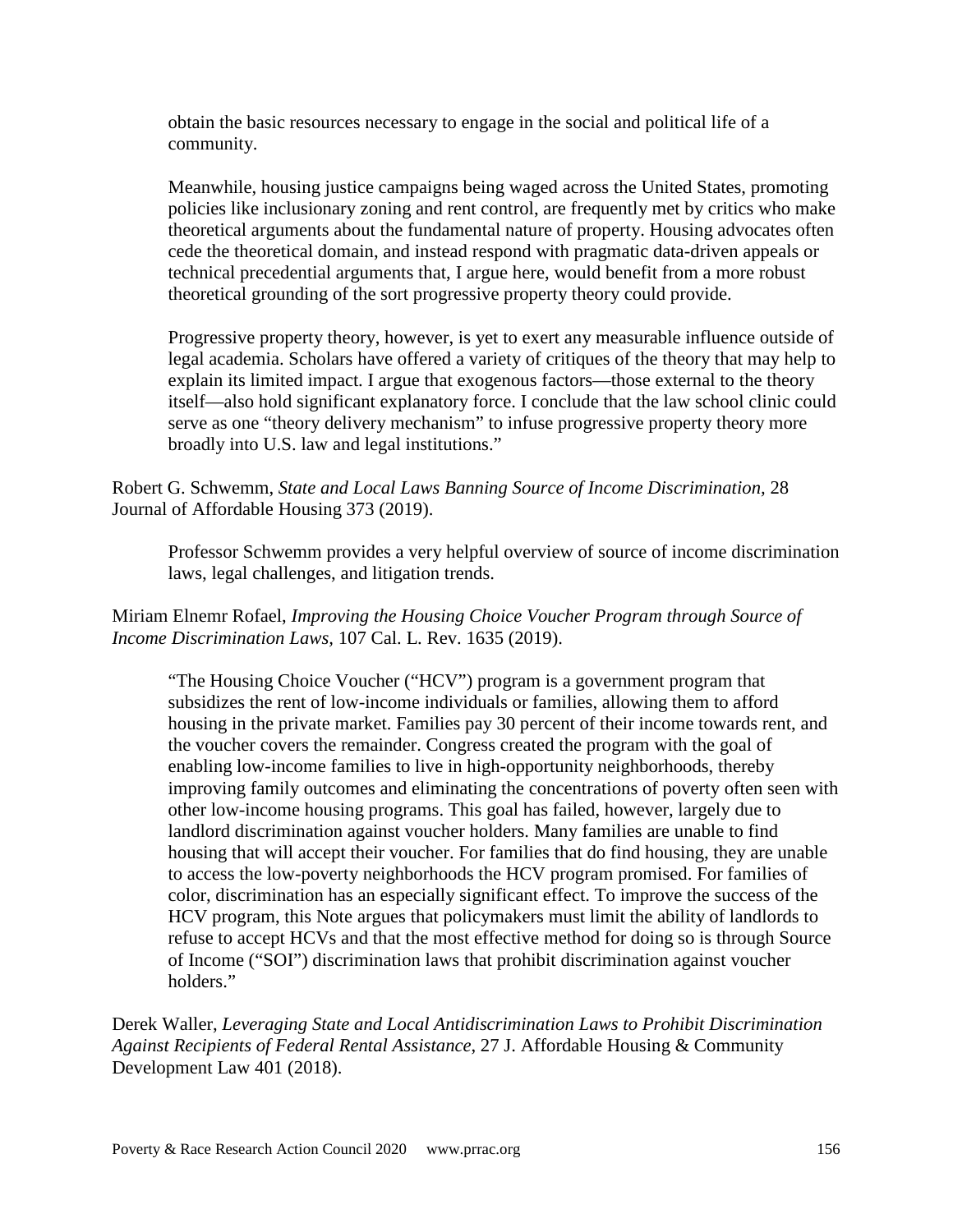Author argues that state and local housing antidiscrimination laws should be used to prohibit landlords from categorically excluding Section 8 voucher recipients. The author lays out the relevant federal laws regarding the housing choice voucher program, and ways that states are approaching the issue of voucher-based discrimination. Using Minnesota's antidiscrimination law as an example, the author explains why these laws prohibit landlords from turning away Section 8 voucher recipients. The Minnesota Court of Appeals ruled landlords can permit landlords to refuse voucher-recipients, but the author argues that permitting such discrimination contradicts Minnesota's source of income law. Minneapolis responded by adopting its own ordinance prohibiting discrimination against voucher holders. The author argues this ordinance is permissible, and that the legal battles and history in Minnesota are applicable to other states and to housing advocates.

### Maia Hutt, *This House Is Not Your Home: Litigating Landlord Rejections of Housing Choice Vouchers Under the Fair Housing Act,* 51 Colum. J. L. & Soc. Probs. 391 (2018).

"Over 2.2 million low-income households participate in the federal Housing Choice Voucher (HCV) program. Voucher holders, who are disproportionately people of color and individuals with disabilities, are frequently discriminated against or denied housing by landlords. This Note argues that prospective tenants who are rejected by landlords for participating in the HCV program have a right of action against landlords under the Fair Housing Act's disparate impact provisions. The Supreme Court's recent decision in Inclusive Communities provides the necessary framework for evaluating these claims, and suggests that federal courts' historical rejection of disparate impact claims brought by voucher holders is no longer good law. Integrating state and local source of income protection laws into the Inclusive Communities burden-shifting resolves the tension between state and federal approaches to source of income protection, and vitiates the rights of voucher holders."

#### Matthew Desmond, *Evicted: Poverty and Profit in the American City* (Crown, 2016)

### Stacy Seicshnaydre et al., *Missing Opportunity: Furthering Fair Housing in the Housing Choice Voucher Program,* 79 Law & Contemp. Probs. 173 (2016).

"The premier rental housing program created in part to reduce isolation of low-income renters is marked by a series of missed opportunities to provide expanded housing choice and upward socioeconomic mobility for those harmed by racial and economic segregation. The United States Department of Housing and Urban Development (HUD) never structured the program to address segregation, deconcentrate low-income persons, expand housing choice, or further fair housing. HUD's issuance of a new Fair Housing Act (FHA) rule, designed to affirmatively further fair housing, explicitly imposes detailed fair housing planning obligations on the public-housing authorities (PHAs) that administer voucher programs. Part I of the article describes the HCV Program's structure, purpose, and failure to fulfill its potential for expanding housing choice. Part II discusses the role of informed housing choice in transforming the HCV from a short-term instrument of survival to a long-term tool of opportunity. Part III conducts a case study using the dramatic expansion of HCV use in post-Katrina New Orleans following the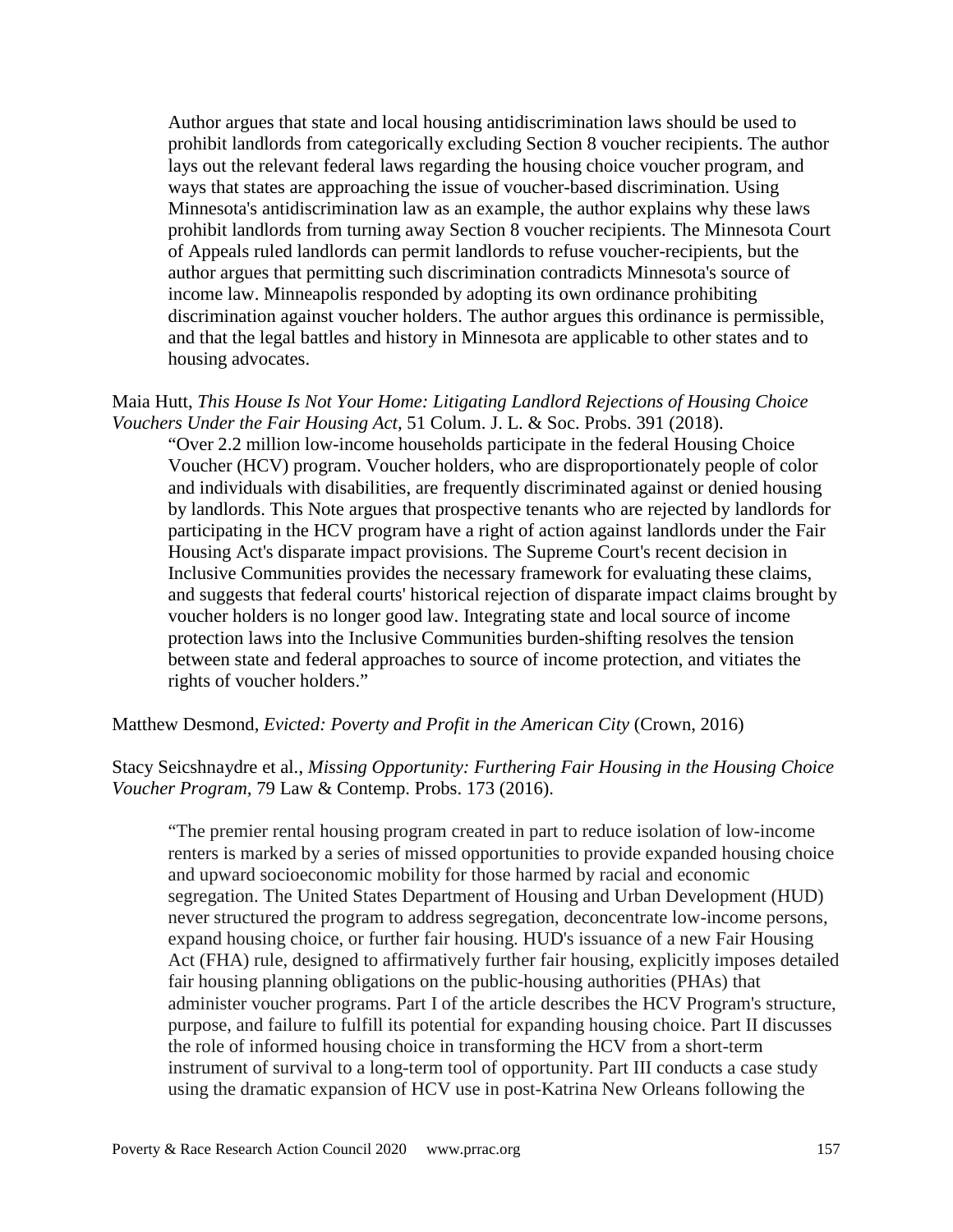hurricanes and accelerated public housing demolitions; this case study examines the clustering of vouchers and the extent to which the HCV Program delivers housing choice in a nondiscriminatory manner. Part V proposes tools for reforming the historical flaws in the HCV Program to affirmatively further fair housing."

## Armen H. Merjian, *Attempted Nullification: The Administrative Burden Defense in Source of Income Discrimination Cases*, 22 Geo. J. on Poverty L. & Pol'y 211 (2014-2015).

"The use of an administrative burden defense by defendants in a source of income discrimination case is wholly unsupported, and unsupportable, under the relevant laws. Not one of the seven state or local source of income laws analyzed provides an exception based upon administrative requirements or burdens. Creating an exception based upon these burdens would provide landlords with an easy ground upon which to evade compliance, rendering source of income protections nugatory. For a court to permit such an exception would be to nullify the laws, to render them meaningless by judicial fiat. This article examines existing source of income laws and analyzes the defense of administrative burden under those laws, concluding that there is no basis for this defense, with numerous independently dispositive grounds for rejecting it out of hand. Part I provides background on source of income discrimination in the United States. Part II provides an analysis of every case to date that has examined the administrative burden defense under source of income laws. Part III concludes by reviewing the multiple grounds upon which courts have found--and should find--the administrative burden defense impermissible."

### Jonathan Sheffield, *Cook County Prevents Source of Income Discrimination from Begetting Unlawful Race Discrimination and So Should Illinois*, 19 Pub. Interest L. Rptr. 86 (2014).

Author points to a recent amendment to Cook County's human rights ordinance that prohibits discrimination against Housing Choice Voucher (HCV) holders, and argues for Illinois to outlaw source of income (SOI) discrimination throughout the state to promote fair housing. The author presents research findings highlighting the impact SOI discrimination on HCV holders and their ability to move out of high-poverty, distressed neighborhoods into opportunity neighborhoods. The author also highlights the work of fair housing advocates in Cook County, who help monitor and enforce SOI discrimination. The author explains that some Cook County suburbs, such as Glenview, have attempted to nullify the recently amended ordinance by adopting retaliatory ordinances that repeal the protections for HCV holders.

## Kinara Flagg, *Mending the Safety Net through Source of Income Protections: The Nexus between Antidiscrimination and Social Welfare Law*, 20 CJGL (2011).

"Public sources of income that are targeted vary, but include everything from Social Security and unemployment compensation to food stamps, Temporary Assistance for Needy Families (TANF), and Section 8 housing participation; private sources include alimony and child support. Section 8 is perhaps the most well known of these federal income support programs: each year, over two million Section 8 vouchers are distributed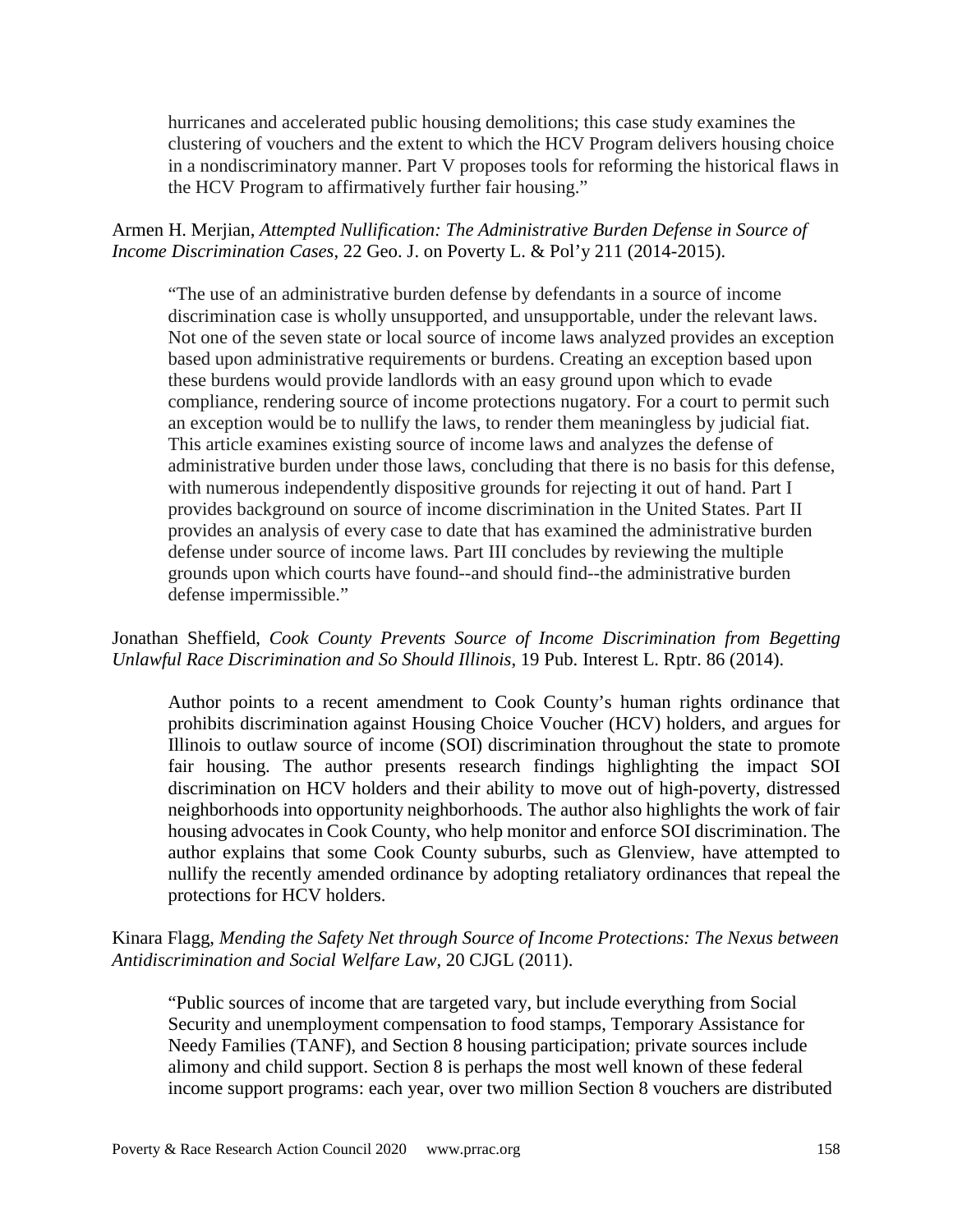to qualifying individuals and families. However, the Department of Housing and Urban Development (HUD) reports that in spite of the high number of vouchers distributed, approximately one-third of vouchers are returned unused. Low-income families and individuals who are denied housing on account of their vouchers are not left with many housing opportunities.m SOI discrimination harms people who pay their rents with income received through trusts, legal settlements and third-party payers. [...] success in curbing discrimination and improving the social welfare could emerge from this single change in housing discrimination policy."

### Michael Quirk, *Preserving Project- Based Housing in Massachusetts: Why the voucher Discrimination Law Falls Short,* 30 Rev. Banking & Fin. L. 651 (2011).

"Some plaintiffs in Massachusetts are attempting to use the state voucher discrimination statute as a means to preserve expiring project-based housing. This approach, however, is problematic. While the Massachusetts voucher discrimination law might be an effective tool to combat voucher discrimination toward individual tenants in the open market, it cannot be interpreted to apply to expiring project-based housing contracts. Moreover, the regulatory regime governing both mortgage prepayment and failure to renew Section 8 contracts is extensive, and there is some authority to suggest that federal law might preclude utilizing state anti-discrimination law to require a developer to renew a federal contract."

## Tamica H. Daniel, Note, *Bringing Real Choice to the Housing Choice Voucher Program: Addressing Voucher Discrimination under the Federal Fair Housing Act*, 98 Geo. L.J. 769 (2010).

Author provides an overview of the status of voucher discrimination under federal law and argues for an amendment to the Fair Housing Act which would add voucher holders as a protected class. The author analogizes to a similar legal climate as existed prior to the addition of familial status as a protected class under the Fair Housing Act in the 1980s. The author argues that current State, county and city statutes and ordinances which protect against source-of-income discrimination do not go far enough to significantly reduce the occurrences of voucher holder discrimination. The author argues that in lieu of a Congressional amendment to the Fair Housing Act, the courts could allow voucher holders to bring disparate impact claims for voucher discrimination, and thereby support the goals and purposes of the federal legislation.

## Rebecca Rotem, *Using Disparate Impact Analysis in Fair Housing Act Claims: Landlord Withdrawal from the Section 8 Voucher Program* 78 Fordham L. Rev. 1971 (2010).

"The U.S. Courts of Appeals for the Second and Seventh Circuits have held that, as a matter of law, a landlord who withdraws from the Section 8 voucher program cannot be held liable under the FHA, even if that action has a disproportionate impact on a protected class. In contrast, the Court of Appeals for the Sixth Circuit has held that a plaintiff can rely on evidence of disparate impact to show that a landlord violated the FHA by withdrawing from Section 8. This Note argues that in order to meet the FHA's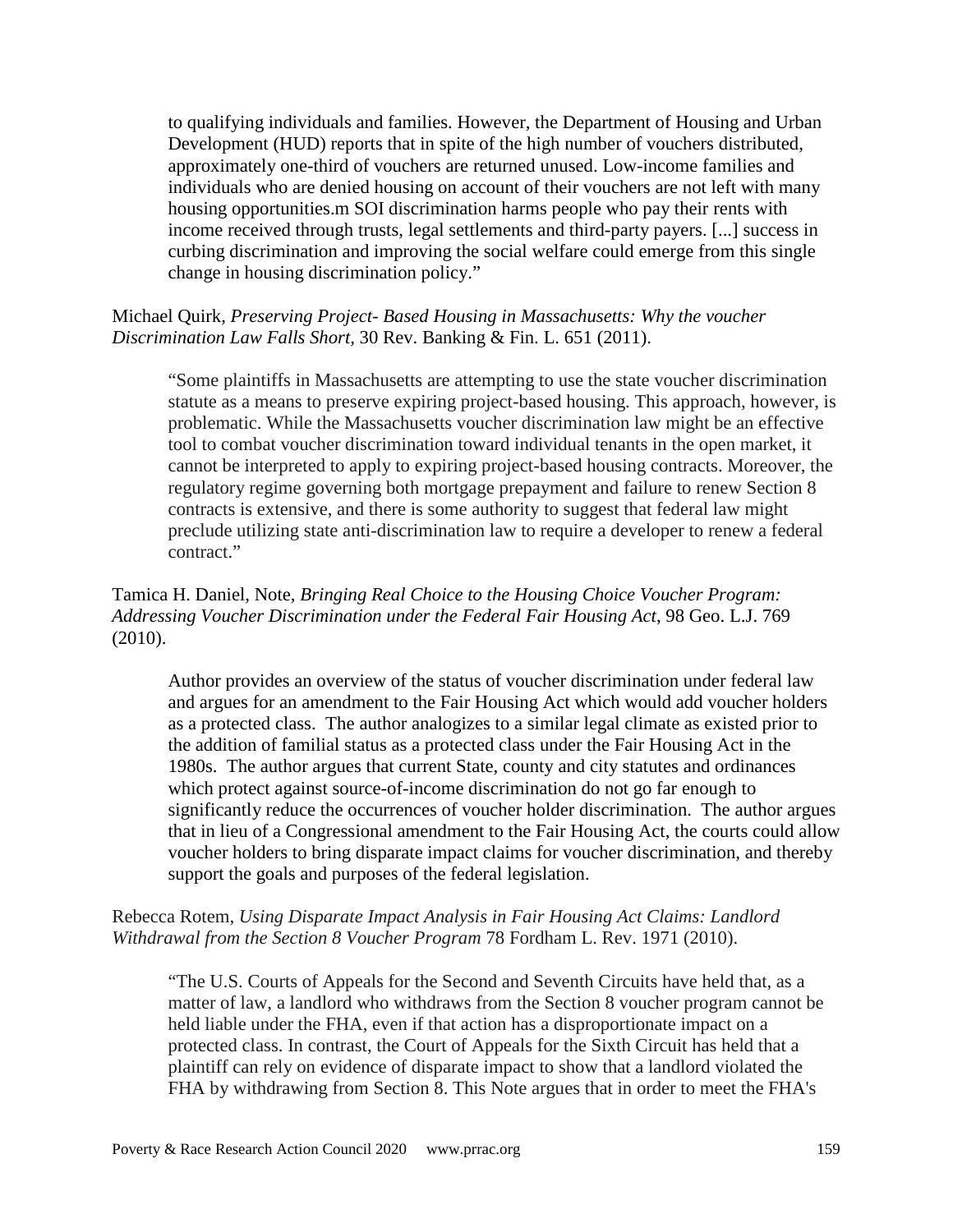goal of ending housing discrimination, landlords who withdraw from the Section 8 program should not be given a categorical exemption from liability under the FHA if that action has a disparate impact on a protected class."

### Jenna Bernstein, *Section 8 Source of Income Discrimination, and Federal Preemption: Setting the Record Straight*, Cardozo L. Rev. (2010).

"Since the mid 1980s, a number of state and local governments have passed legislation mandating participation in the Section 8 program in an attempt to combat what they perceive to be "source of income discrimination" by landlords. By amending state and local fair housing statutes to prohibit discrimination based on source of income--a category that lawmakers and courts have defined to include Section 8 vouchers--these state and local governments have left landlords virtually no choice but to accept a Section 8 tenant or face a discrimination action. This Note argues that decisions by courts that uphold state and local discriminatory laws run counter to federal preemption doctrine and stand in violation of the Supremacy Clause of the United States Constitution. Part I reviews the purpose and history of the Section 8 legislation, discusses the obstacles facing Section 8 voucher holders today, and reviews the legislation that federal, state, and local governments have passed to combat these problems. Part II summarizes the state cases that have rejected landlords' preemption defense, outlines federal preemption doctrine, applies preemption law to the state and local anti-discrimination regulations, and explains why the highest courts in Massachusetts, New Jersey, Connecticut, and Maryland reached the wrong result in holding that such state and local laws do not violate the Supremacy Clause."

Julie Becker, Rebecca Lindhurst & Antonia K. Fasanelli, *Case Note: D.C. Circuit says that enhanced-voucher tenants have "right to remain" and landlord's "benign motive" does not justify source-of-income discrimination*, 43 Clearing House J. Poverty L. & Pol'y 74 (2009).

"Between 2004 and 2008 the District of Columbia's active real estate market and the accompanying rise in sales prices for residential property increasingly pressured lowincome tenants. Eager landlords saw opportunities to turn affordable rental housing into luxury properties. Our litigation (see Feemster v. BSA Limited Partnership, 548 F.3d 1063 (D.C. Cir. 2008)) and transactional efforts during this period allowed ten lowincome tenants to keep their homes. We based our legal claims on our clients' federallaw "right to remain" in their subsidized housing units and on District of Columbia landlord-tenant law."

## Krista Sterken, *A Different Type of Housing Crisis: Allocating Costs Fairly and Encouraging Landlord Participation in Section 8*, 43 Colum. J.L. & Soc. Probs. 215 (2009).

"The Section 8 Housing Choice Voucher Program ("Section 8") is an important effort to make quality housing accessible to low-income families. Although the federal program is voluntary, several states, cities, and local communities have responded to the problem of landlord rejection of Section 8 tenants with laws prohibiting discrimination based on a prospective tenant's source-of-income. Mandatory Section 8 facilitates the program's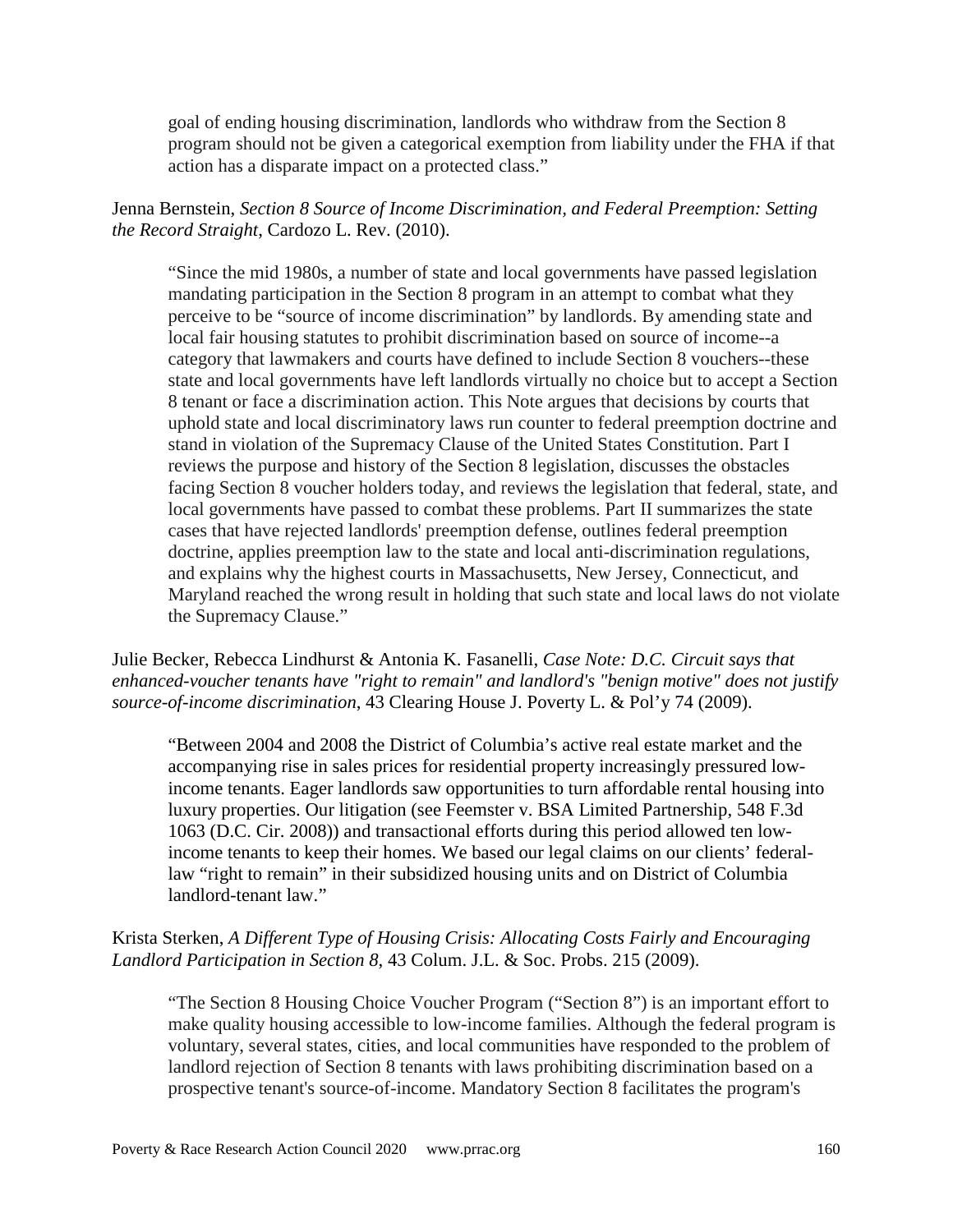success but also raises significant equity issues when individual landlords face unusually high burdens as a result of mandated participation. Further, mandatory participation undermines incentives to implement an efficient program because it removes the need to attract voluntary participants. As such, an exception is a necessary and desirable complement to a mandatory Section 8 scheme. An exception could be constructed as a statutory exemption or affirmative defense, or created through a play-or-pay approach. Finally, encouraging rather than coercing landlord participation offers significant advantages in achieving the program's objectives and is an important balance to mandated participation."

Laura Bacon, Note, Godinez v. Sullivan-Lackey*: Creating a Meaningful Choice for Housing Choice Voucher Holders*, 55 DePaul L. Rev. 1273 (2006).

Author offers Chicago and its local law barring source-of-income discrimination as a potential model for creating a realistic solution to discrimination against section 8 voucher recipients. Focusing on the HCVP in Chicago, the author discusses the history of the program and its limited effectiveness in the face of source-of-income discrimination. The city's ordinance, subject to challenge in *Godinez v. Sullivan-Lackey*, was upheld by the Illinois Appellate Court. The case may serve as an example to other cities and municipalities of the legal viability of local fair housing ordinances. Although there are shortcomings to the local legislative approach, if states and cities add source-ofincome protection to their legislative agendas, the goals of HCVP can be more likely realized.

Kinara Flagg, Mending the Safety Net Through Source of Income Protections: The Nexus Between Antidiscrimination and Social Welfare Law, 20 *Colum. J. Gender & L.* 201 (2011).

This Article considers the issue of SOI discrimination, discussing its effects in practice as well as its status in laws, and recommends that SOI discrimination be addressed through a change to federal law. In order to better understand the consequences of such an amendment, this Article argues that the addition of a source of income protection provision requires engagement with both the antidiscrimination model and the social welfare paradigm. The addition of a source of income provision would be compatible with both social welfare and antidiscrimination laws.

Paul Boudreaux, *Vouchers, Buses, and Flats: The Persistence of Social Segregation*, 49 Vill. L. Rev. 55 (2004).

Author presents an analysis of the failure of the Housing Choice Voucher Program in the face of the social trend towards racial and socio-economic segregation, the scarcity of affordable housing in many cities, and the difficulties of finding a landlord who will accept the voucher. Despite its goals, the rental subsidy program fails to protect its recipients from the discrimination that promotes segregation. Unless landlords are prevented from discrimination on the basis of source-of-income, real integration will not be possible.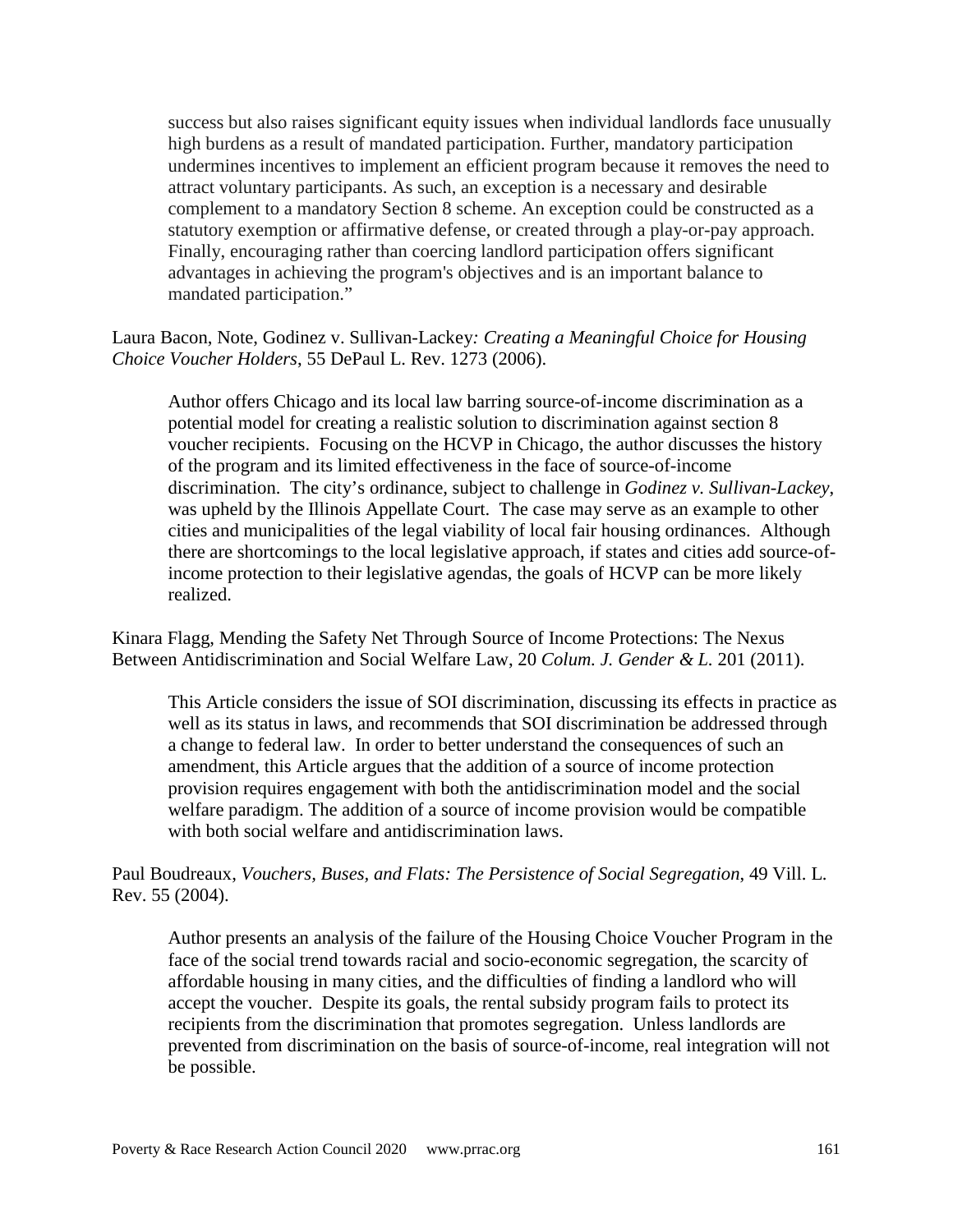Kim Johnson-Spratt, Note, *Housing Discrimination and Source of Income: A Tenant's Losing Battle*, 32 Ind. L. Rev. 457 (1999).

Author presents an overview of source-of-income litigation and discusses remedies for the lack of protection given to source-of-income under federal law. Previous discrimination cases have met with success by molding source-of-income discrimination into discrimination of a protected category such as familial status or gender. In jurisdictions where source-of-income protection does exist, results have been mixed and suggest that existing protections are inadequate. Without a federal law banning sourceof-income discrimination, section 8 voucher holders lack a meaningful choice in obtaining housing. The author examines Paula Beck's proposal to amend the Fair Housing Act and rejects the proposed amendment as incomplete and unlikely. The author further suggests that given legislative intent and the purpose of the section 8 statute and Personal Responsibility and Work Opportunity Reconciliation Act of 1996, protection against source-of-income discrimination may be implied in both laws. Given the public's fears of judicial activism, however, the best approach may be for HUD to promulgate a rule prohibiting discrimination on the basis of income source.

Paula Beck, *Fighting Section 8 Discrimination: The Fair Housing Act's New Frontier*, 31 Harv. C.R.-C.L. L. Rev. 155 (1996).

Author discusses the failures of the section 8 program to promote integration, reviews the effectiveness of current state and federal laws to protect against source-of-income discrimination, and suggests that an amendment to the Fair Housing Act is needed. By prohibiting discrimination on the basis of source-of-income, the social and economic burdens of section 8 vouchers will be shifted from low income renters to the landlords and middle-income renters who are in a better position to absorb them.

### Mark A. Malaspina, Note, *Demanding the Best: How to Restructure the Section 8 Housing-Based Rental Assistance Program*, 14 Yale L. & Pol'y Rev. 287 (1996).

Author reviews the flaws in the section 8 program, noting that many of the program's problems result from inappropriate use of supply-side housing policies in a demand-side program (including federal eviction standards, housing quality requirements, and fixed payment structure which may fail to motivate voucher-holders). Author further suggests reforms to (1) improve the administration of the program by replacing local public housing authorities with regional government agencies, (2) increase mobility through the implementation of counseling services and extended deadlines for finding an acceptable apartment, and (3) introduce a new payment structure. Landlord acceptance of section 8 vouchers could be further increased by a federal nondiscrimination provision, barring source-of-income discrimination.

*Courts Consider Landlord Defenses to Source of Income Laws*, Housing Law Bulletin, Volume 38, National Housing Law Project (2008)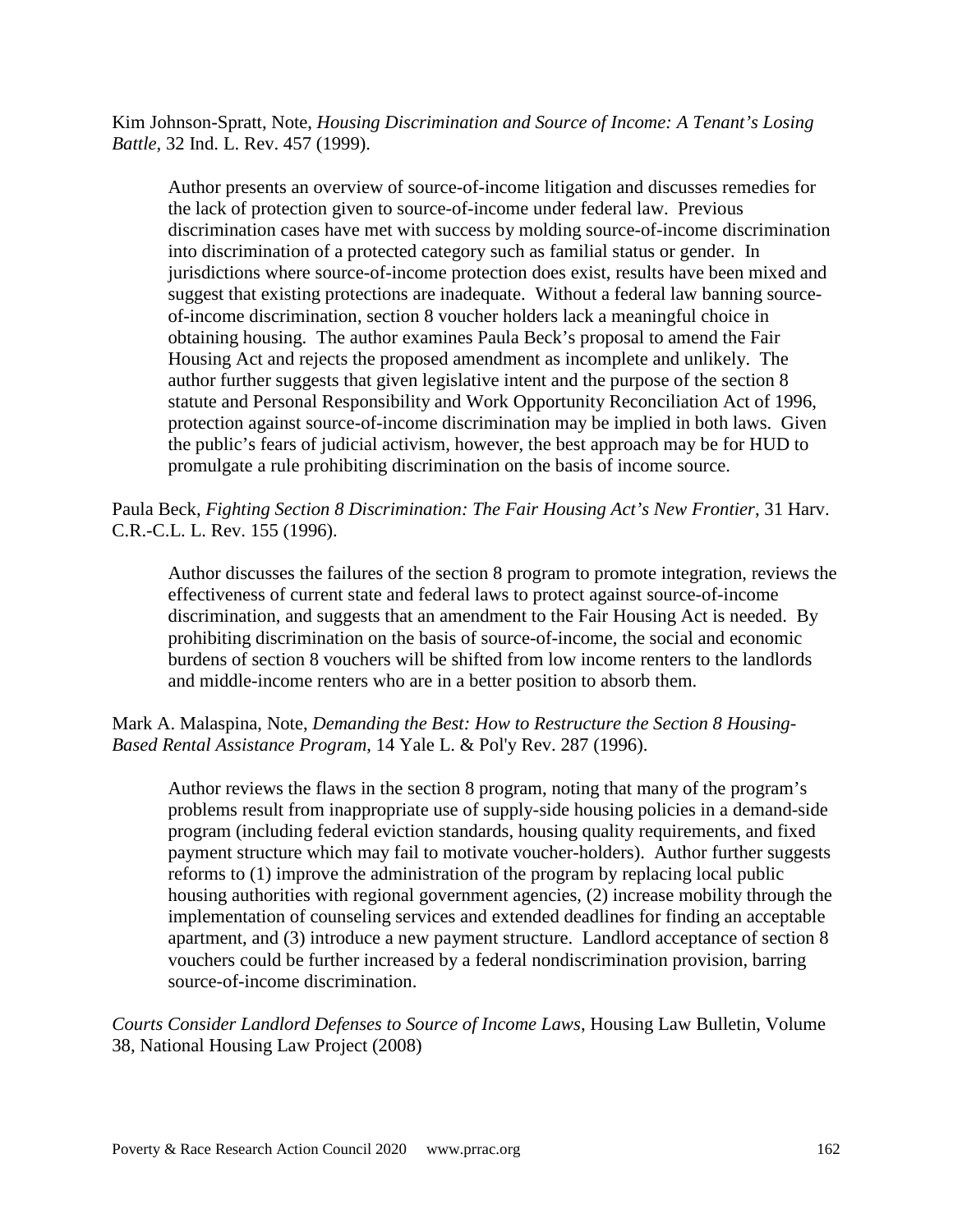"Over the past two years, courts have decided numerous cases where Section 8 voucher holders have sought enforcement of state and local laws that prohibit landlords from discriminating against tenants and applicants based upon source of income. Many of these cases have upheld local source of income statutes, rejecting landlord claims that local source of income laws are preempted. On what is usually the threshold question, courts have evaluated whether the state and local anti- discrimination protection covers the receipt of Section 8 assistance. Frequently, these cases have also addressed defenses raised by landlords that the rejection of a tenant with a Section 8 voucher was not discriminatory, but instead based upon legitimate reasons, such as burdensome program requirements, poor credit or insufficient income. The courts have usually rejected such claims as inadequate. This article briefly reviews these recent cases, as well as prior precedents addressing source of income issues where necessary."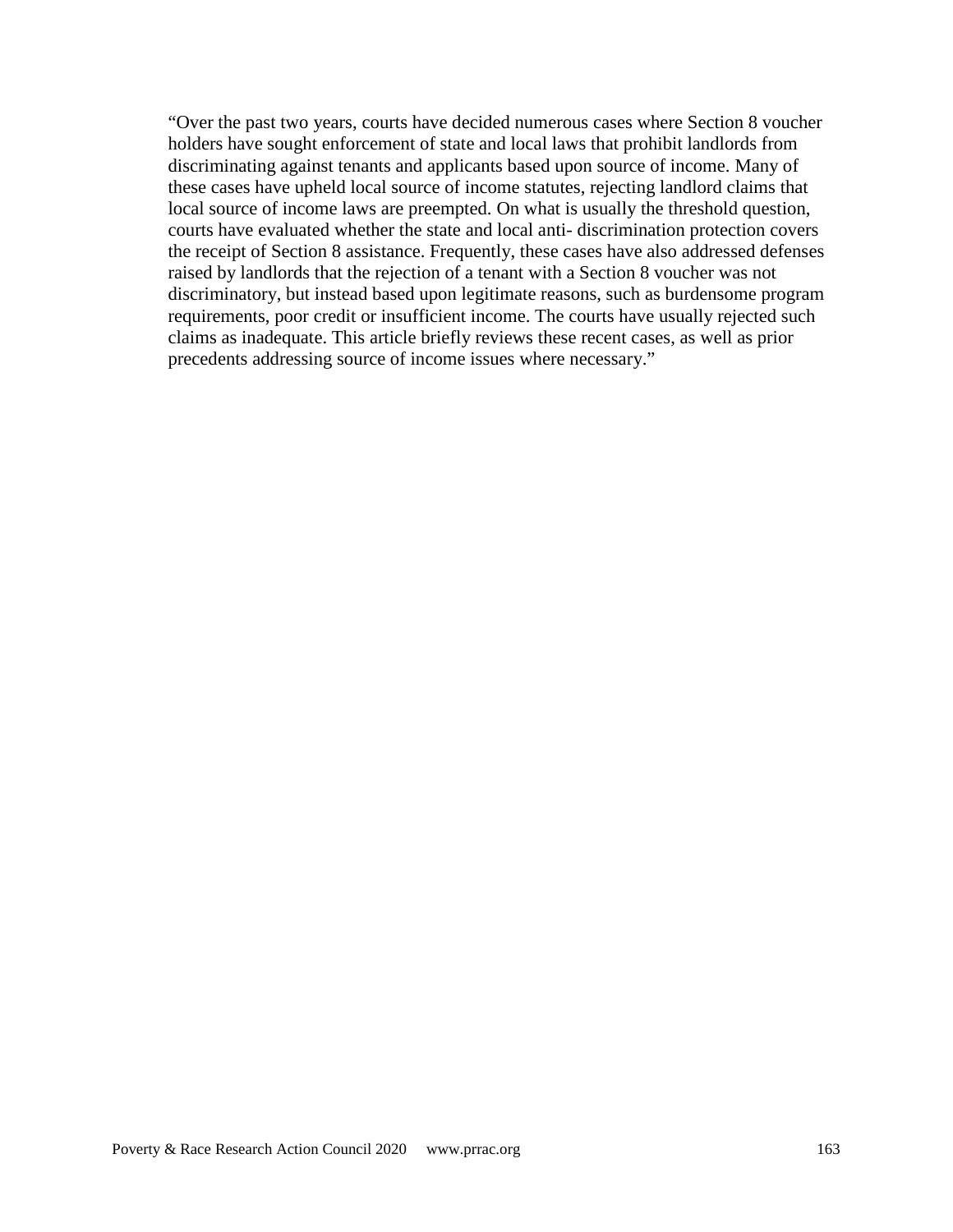**Other Recent Studies related to Source-of-Income Discrimination and HCV concentration** (reverse chronological order)

Martha M. Galvez, Solomon Greene, Alyse D. Oneto, Patrick Spauster, *Protecting Housing Choice Voucher Holders from Discrimination: Lessons from Oregon and Texas* (Urban Institute, October 2020), [https://www.urban.org/sites/default/files/publication/103088/protecting-housing](https://www.urban.org/sites/default/files/publication/103088/protecting-housing-choice-voucher-holders-from-discrimination.pdf)[choice-voucher-holders-from-discrimination.pdf](https://www.urban.org/sites/default/files/publication/103088/protecting-housing-choice-voucher-holders-from-discrimination.pdf)

Abstract: In this brief, the researchers examine the role of states in preventing discrimination against renters who participate in the federal Housing Choice Voucher program. The researchers focus on two states—Oregon and Texas—that over the past decade took differing approaches to protections for voucher holders. In 2013, Oregon passed a law that prohibits discrimination against voucher holders statewide; two years later, Texas passed a law that preempts local governments from adopting such protections. Based on a review of public documents and interviews with key stakeholders, the brief describes and compares each state's motivations in adopting the laws and the ways the laws have affected voucher program administration. The researchers find that in both states evidence of discrimination against voucher holders sparked state or local action to adopt antidiscrimination protections. Oregon's success passing a statewide law highlights the importance of dialogue among housing advocates and rental industry stakeholders, and of acknowledging some landlord concerns about the voucher program. And in both states, efforts to innovate voucher program operations in ways that address landlord concerns followed legislative action.

Ingrid Gould Ellen, *What Do we Know about Housing Choice Vouchers?* Regional Science and Urban Economics Vol 80 (2020)

Abstract: The Housing Choice Voucher Program provides assistance to approximately 2.2 million households each year, making it the largest low-income housing subsidy program managed by the U.S. Department of Housing and Urban Development (HUD). This paper reviews what we know about the program. In brief, experimental research shows that vouchers help to reduce the rent burdens of low-income households, allow them to live in less crowded homes, and minimize the risk of homelessness. Research also shows, however, that the program has been far less successful in getting recipients to better neighborhoods and schools. And perhaps the greatest disappointment of the program is its limited reach. Families typically wait for years to receive a voucher, and only one in four households eligible for a voucher nationally receives any federal rental housing assistance. Another issue is that a significant share of households who receive vouchers never use them, in part because of the difficulty of finding willing landlords with acceptable units. Thus, as effective as the program is, there is still room for improvement.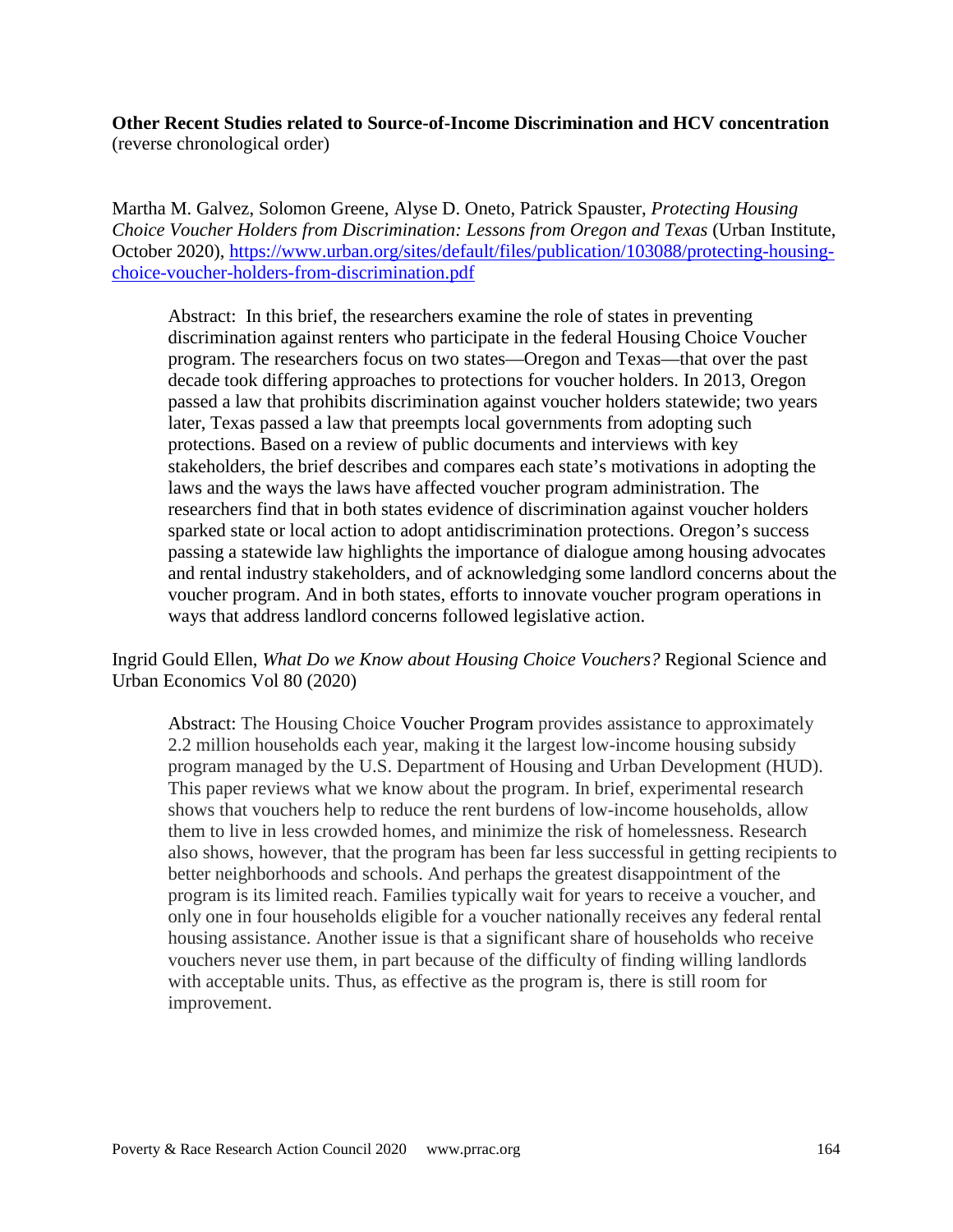Langowski, Jamie, William Berman, Grace Brittan, Catherine LaRaia, Jee-Yeon Lehmann, and Judson Woods, *Qualified Renters Need Not Apply: Race and Voucher Discrimination in the Metro Boston Rental Housing Market*, The Boston Foundation (2020)

Summary: This study measures the levels of discrimination in the Greater Boston rental housing market based on race and income level. Data from this study show that high levels of discrimination exist throughout the pre-rental application process against both Black people and individuals using housing vouchers, beginning with the very first interaction between a prospective tenant and the person advertising housing (referred to throughout as "housing provider"). In the vast majority of cases, real estate professionals perpetuated the discrimination. Policy makers should heed the findings from this study and work to enact measures that can curb housing discrimination.

Eva Rosen, *The Voucher Promise: "Section 8" Housing and the Fate of an American Neighborhood* (Princeton University Press, 2020)

Ingrid Gould Ellen, Gerrard Torrats-Espinosa, *Do Vouchers Protect Low-Income Households from Rising Rents?* Eastern Economic Journal Vol 46 (2019).

Summary: Using restricted administrative data on the voucher program, we examine the experience of voucher holders in metropolitan areas with rising rents. While some of our models suggest that rising rents in metropolitan areas are associated with a slight increase in rent-to-income ratios among voucher holders, poor renters in general see significantly larger increases in rent-to-income ratios. We see little evidence that rising rents push voucher holders to worse neighborhoods, with voucher holders in central cities ending up in *lower* poverty neighborhoods as rents rise. It appears that vouchers may help lowincome households remain in neighborhoods as they gentrify. In brief, we find that vouchers appear to protect low-income households from rising rents. While some of our models suggest that rising rents in metropolitan areas are associated with a slight increase in rent-to-income ratios among voucher holders in that metropolitan area, poor renters in general see significantly larger increases in rent-to-income ratios. Further, we see little evidence that rising rents push voucher holders to worse neighborhoods. Indeed, perhaps surprisingly, we find that voucher holders end up, if anything, in *lower* poverty neighborhoods as median rents rise in their metropolitan area. The magnitudes are small, however, and similar to those experienced by other poor families. The reduction in poverty exposure is experienced only by voucher holders living in central cities, and those who stay in their neighborhoods, suggesting it may be driven by gentrification of urban neighborhoods in metropolitan areas with rising rents. Vouchers, in other words, may help low-income households remain in neighborhoods as they gentrify.

Amy Ellen Schwartz, Kerens Mertens Horn, Ingrid Gould Ellen, Sarah A. Cordes, *Do Housing Vouchers Improve Academic Performance? Evidence from New York City*, Journal of Policy Analysis and Management Vol 39:1 (2019).

Abstract: The Housing Choice Voucher program is currently the largest federally funded housing assistance program. Although the program aims to provide housing assistance, it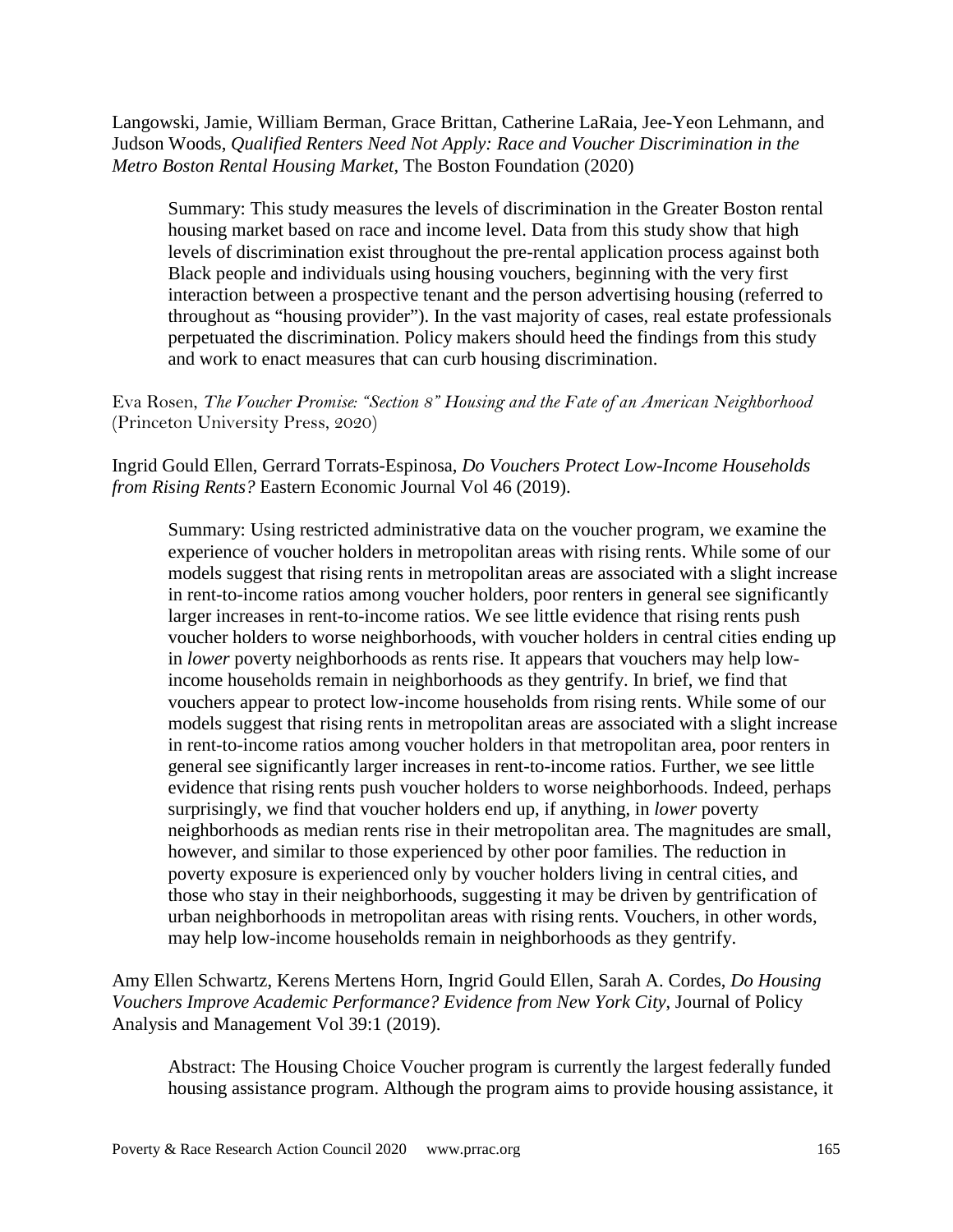also could affect children's educational outcomes by stabilizing their families, enabling them to move to better homes, neighborhoods, and schools, and increasing their disposable incomes. Using data from New York City, the nation's largest school district, we examine whether—and to what extent—housing vouchers improve educational outcomes for students whose families receive them. We match over 88,000 school‐age voucher recipients to longitudinal public school records and estimate the impact of vouchers on academic performance through a comparison of students' performance on standardized tests after voucher receipt to their pre‐voucher performance. We exploit the conditionally random timing of voucher receipt to estimate a causal model. Results indicate that students in voucher households perform 0.05 standard deviations better in both English Language Arts and Mathematics in the years after they receive a voucher. We see significant racial differences in impacts, with small or no gains for black students but significant gains for Hispanic, Asian, and white students. Impacts appear to be driven largely by reduced rent burdens, increased disposable income, or a greater sense of residential security.

### Stefanie DeLuca, Holly Wood, Peter Rosenblatt, *Why Poor Families Move (And Where They Go): Reactive Mobility and Residential Decisions*, City & Community Vol 18:2 (2019)

Abstract: Despite frequent moves, low‐income black families are more likely than any other group to churn among disadvantaged neighborhoods, and the least likely to escape them. Traditional explanations for neighborhood inequality invoke racial preferences and barriers to living in high‐income neighborhoods, but recent work suggests that it is also involuntary mobility—such as eviction—which predicts the neighborhood destinations of poor African American families in urban areas. However, we know little about how individuals actually make residential decisions under such unplanned and constrained conditions. Using longitudinal interviews with low‐income African‐American families residing in Mobile, AL, and Baltimore, MD, we describe the array of factors that lead poor black families to move, and describe how families secure housing in the wake of unplanned mobility. We observe that moving among the poor is more reactive than it is voluntary: Approximately 70 percent of most recent moves are catalyzed by landlords, housing quality failures, and violence. We show how this reactive mobility both accelerates and hampers residential selection in ways that may reproduce neighborhood context and inequality. Where mobility is characterized by a greater degree of agency, we show that the strategies families use to make decisions often prohibit them from investigating a wider range of residential options.

## Gregg Colburn, *The Effect of Market Conditions on the Housing Outcomes of Subsidized Households: the Case of the US Voucher Programme*, Housing Studies Vol 34:9 (2019)

Abstract: Since being created in the 1970s, housing vouchers have become the primary mode of federal housing support for low-income households in the US. The voucher programme was designed to provide recipients with the mobility needed to secure higher quality housing in neighbourhoods of their choice. Decades of analysis suggest that the programme has failed to produce the favourable outcomes envisioned by policymakers. To add to our understanding of the outcomes of this important federal programme, this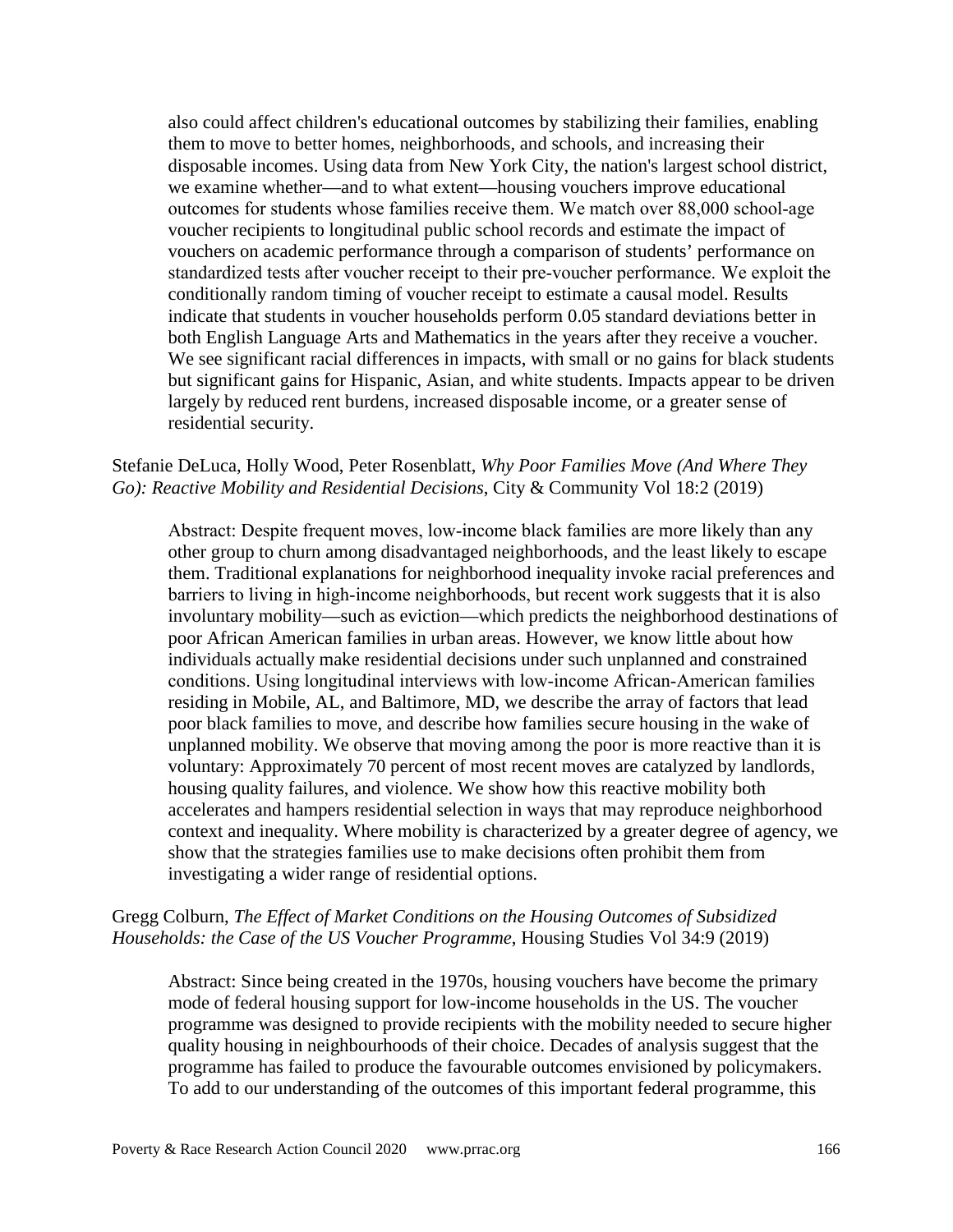paper seeks to underscore the importance of context-dependent policy analysis. In particular, this study analyses the impact of housing market conditions on the outcomes achieved by voucher recipients. Using neighbourhood and housing outcome data from the American Housing Survey, and median rent and rental market vacancy data, this paper demonstrates the important role that market conditions play in programme outcomes. The results from this study suggest that voucher recipients are successful at improving housing unit quality outcomes regardless of market conditions, but the ability to move to a better neighbourhood is a function of vacancy rates.

Anne Ray, Ruoniu Wang, Diep Nguyen, Jim Martinez, Nicholas Taylor, Jennison Kip Searchy, *Household Energy Costs and the Housing Choice Voucher Program: Do Utility Allowances Pay the Bills?* Housing Policy Debate Vol 29:4 (2019)

Abstract: Utility bills present a hidden threat to the affordability of a family's housing unknown before a household moves into a unit, and unpredictable from one month to the next. In theory, tenants receiving Housing Choice Vouchers are shielded from energy cost burdens through utility allowances built into rent subsidies. However, tenants may face actual energy costs that far outstrip allowances, effectively rendering their housing unaffordable. This study compares utility allowances with electric bills for over 19,000 Housing Choice Voucher households in four Florida cities and identifies household and unit characteristics associated with excessive costs. Nearly half of tenants in the sample faced bills in excess of posted allowances, with households renting single-family homes particularly at risk. On the other hand, state-sponsored affordable housing developments, such as those subsidized by the Low Income Housing Tax Credit, offered voucher tenants the chance to live in modern units with lower energy use and a better fit between costs and the utility allowance. The findings have implications for housing authorities and tenants seeking to reduce energy cost burdens.

### Atticus Jaramillo, William M. Rohe, Michael D. Webb, *Neighborhood Opportunity and Satisfaction Among Housing Choice Voucher Recipients: A Subjective Well-Being Perspective*, Housing Policy Debate (2019)

Abstract: This study analyzes how different neighborhood opportunity characteristics are associated with Housing Choice Voucher recipients' subjective well-being, as measured by neighborhood satisfaction. We focus on this topic because subjective well-being is linked to a variety of important outcomes, such as health, productivity, and social relationships. Thus, a complete understanding of how opportunity neighborhoods impact low-income households' lives requires consideration of subjective well-being. Relying on a sample of Housing Choice Voucher recipients living in Charlotte, North Carolina, we find that neighborhood opportunity indicators are not strong predictors of neighborhood satisfaction after controlling for perceptions of neighborhood conditions and household composition. This result suggests that mobility to opportunity neighborhoods may not result in corresponding increases in neighborhood satisfaction and, thus, subjective wellbeing.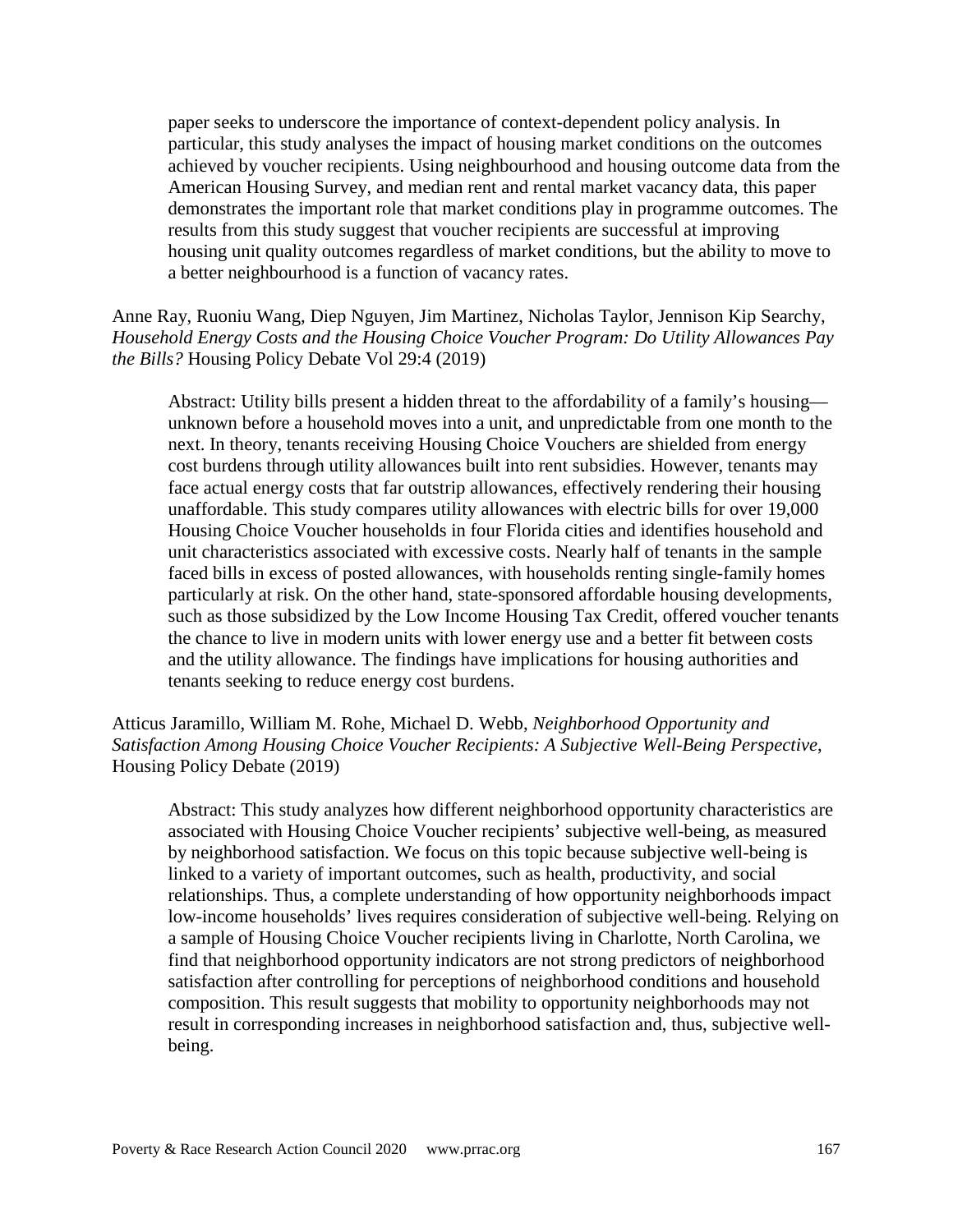Craig Evan Pollack, Amanda L. Blackford, Shawn Du, Stefanie Deluca, Rachel L. J. Thornton, Bradley Herring, *Association of Receipt of a Housing Voucher With Subsequent Hospital Utilization and Spending*, the Journal of the American Medical Association (2019)

Summary: Authors sought to examine whether housing policies that reduce exposure to high-poverty neighborhoods were associated with differences in long-term hospital use among adults and children. Authors designed an exploratory analysis of the Moving to Opportunity for Fair Housing Demonstration Program, a randomized social experiment conducted in 5 US cities. From 1994 to 1998, 4604 families in public housing were randomized to 1 of 3 groups: a control condition, a traditional Section 8 voucher toward rental costs in the private market, or a voucher that could only be used in low-poverty neighborhoods. Participants were linked to all-payer hospital discharge data (1995 through 2014 or 2015) and Medicaid data (1999 through 2009). The authors concluded that in this exploratory analysis of a randomized housing voucher intervention, adults who received a housing voucher did not experience significant differences in hospital use or spending. Receipt of a voucher during childhood was significantly associated with lower rates of hospitalization and less inpatient spending during long-term follow-up.

Alicia Mazzara and Brian Knudsen, *Where Families With Children Use Housing Vouchers: A Comparative Look at the 50 Largest Metropolitan Areas* (CBPP and PRRAC, January 2019), [https://prrac.org/pdf/where\\_families\\_use\\_vouchers\\_2019.pdf](https://prrac.org/pdf/where_families_use_vouchers_2019.pdf)

"This analysis examines the location of families with children using vouchers in all U.S. metropolitan areas and in the 50 largest metro areas across multiple neighborhood characteristics. Using Department of Housing and Urban Development (HUD) administrative data and Census Bureau survey data, we compare the location of these families to the location of voucher-affordable units using three measures: neighborhood poverty, an opportunity index, and the share of residents who are people of color."

Alison Bell, Barbara Sard, and Becky Koepnick, *Prohibiting Discrimination Against Renters Using Housing Vouchers Improves Results* (Center on Budget & Policy Priorities, December 2018)

Summary: This article provides a chronology and overview of jurisdictions which are covered by source-of-income discrimination laws, along with recommendations on implementing source-of-income discrimination laws.

Mary K. Cunningham, Martha Galvez, Claudia L. Aranda, Robert Santos, Doug Wissoker, Alyse Oneto, Rob Pitingolo, James Crawford, *A Pilot Study of Landlord Acceptance of Housing Choice Vouchers: Executive Summary*, U.S. Department of Housing and Urban Development Office of Policy Development and Research (2018)

Abstract: This pilot study uses rigorous paired testing methodology to explore landlord treatment of Housing Choice Voucher (HCV) holders during the initial stages of the housing search process. It is the first study to use paired testing methods across multiple sites to examine landlord treatment of HCV holders. The study finds that landlords often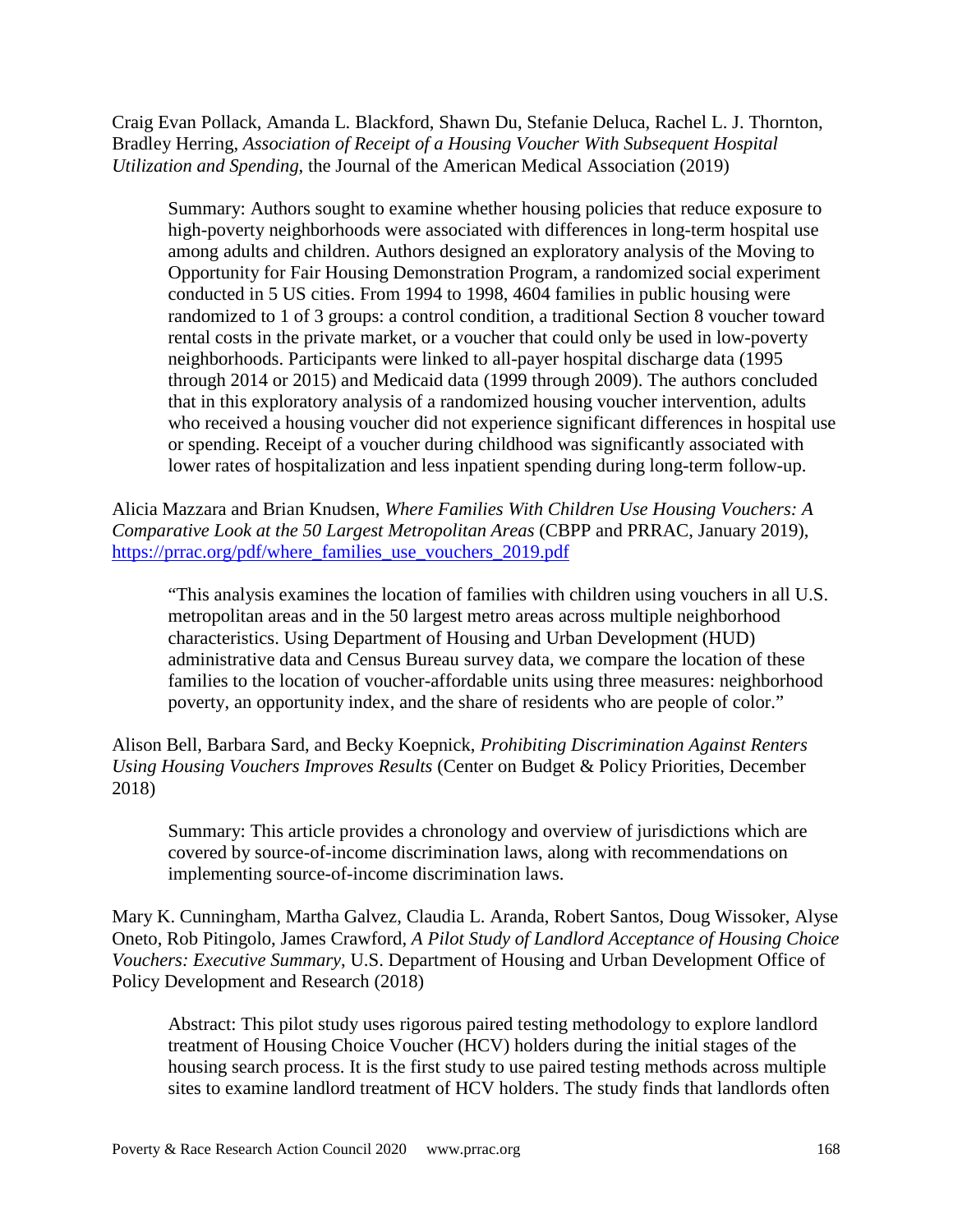refuse to rent to HCV holders. In most cases, the landlord refusal takes place early in the search process, when a tester calls the landlord and asks whether Housing Choice Vouchers are accepted. In other cases, the landlord may suggest that vouchers are accepted, but subsequently fail to show up for a scheduled appointment. Landlord denial rates vary across the five study sites and may be influenced by factors such as state or local laws that prohibit discrimination by source of income (particularly local source of income laws that include protections for Section 8/voucher holders), housing market conditions, and voucher payment standards.

Philip Garboden, Eva Rosen, Meredith Greif, Stefanie DeLuca, Kathryn Edin, The Poverty and Inequality Research Lab; Johns Hopkins University, *Urban Landlords and the Housing Choice Voucher Program – A Research Report*, U.S. Department of Housing and Urban Development Office of Policy Development and Research (2018)

Summary: Authors examine the role landlords play in shaping the residential experience of low and moderate-income renters, especially those with housing choice vouchers. Authors use interview data from 127 landlords and property managers in Baltimore, Dallas, and Cleveland combined with ethnographic observations collected between 2013 and 2015 and 1.5 million administrative records on landlords and tenants in the HCV program from HUD's 50058 database.

Equal Rights Center, Next Generation Segregation: A Civil Rights Testing Investigation and Report (2018), [https://equalrightscenter.org/wp-content/uploads/next-generation-segregation](https://equalrightscenter.org/wp-content/uploads/next-generation-segregation-report.pdf)[report.pdf.](https://equalrightscenter.org/wp-content/uploads/next-generation-segregation-report.pdf)

Fifteen tests were conducted with source of income as the basis of the tests, while 20 tests were conducted with familial status as the basis of the tests. Over half of the source of income based tests revealed concerning discrimination—three tests reflected outright denials of the Voucher, and five tests showed housing providers or property management companies disclosing incorrect or confusing information in response to questions about whether they accepted Vouchers from testers posing as potential applicants.

Results of this investigation indicate that source of income discrimination plays a clear role in maintaining, if not intensifying, racial segregation within the DC housing market. It also appears to be one piece of a complex confluence of factors that is leading African American families to move out of the District altogether. In order to undo these legacies of segregation and displacement, multiple stakeholders must take decisive action.

### Michael Lepley & Lenore Mangiarelli, The Housing Center, *Housing Voucher Discrimination and Race Discrimination in Cuyahoga County*, (2017)

Abstract: The Housing Center identified housing policies that limit choices of HCVP participants that include a region-wide voucher payment standard (Fair Market Rent) that is insufficient for participants to gain access to high-opportunity areas and the continual siting of Low Income Housing Tax Credit units, which are required to accept Housing Choice Vouchers, in low- opportunity neighborhoods throughout Cuyahoga County.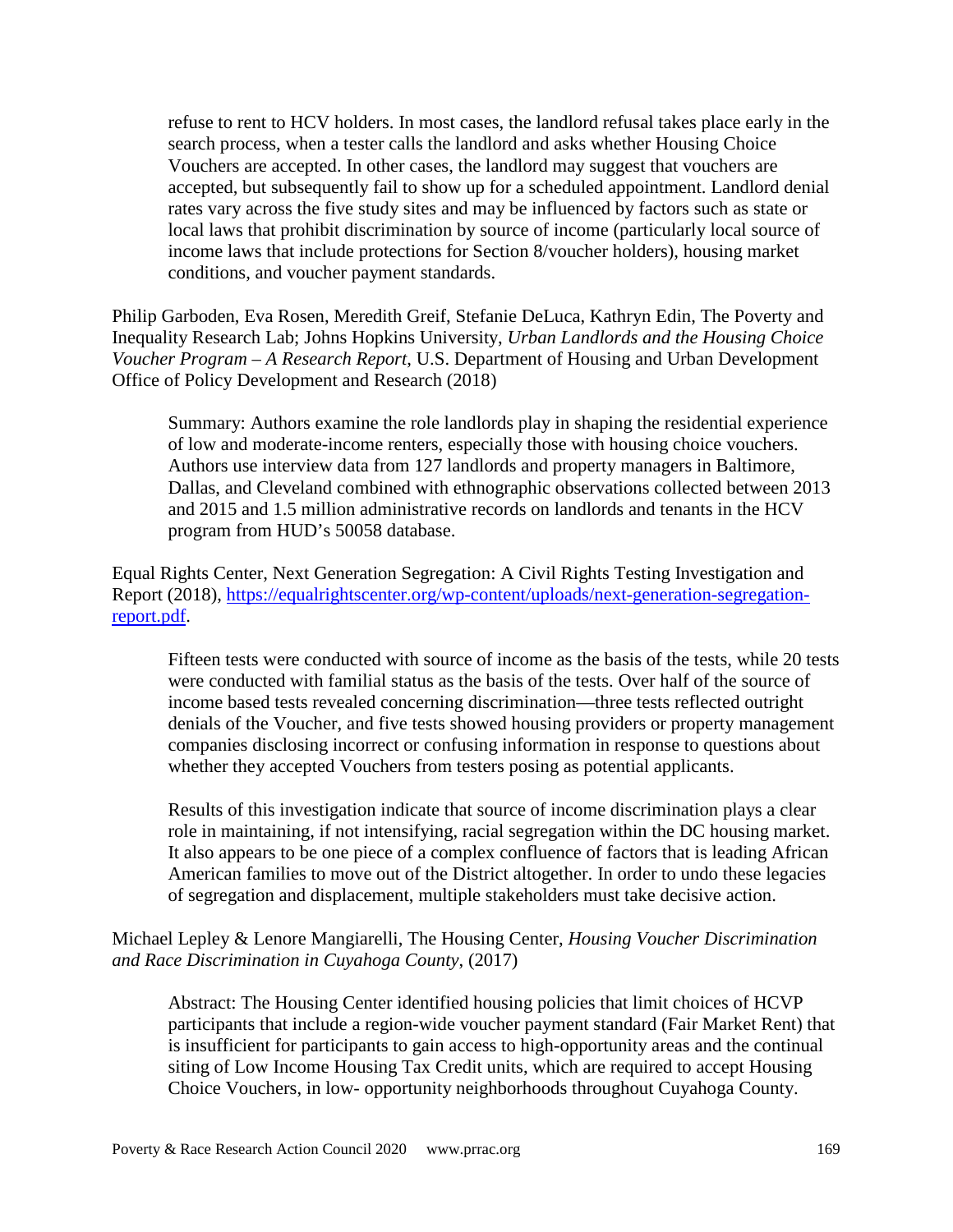Nearly 80% of HCVP participants surveyed reported that one barrier to finding housing is that landlords refuse (legally in most of Cuyahoga County) to accept housing vouchers, the most reported challenge. Using an investigatory technique known as "testing," this report explores the role housing providers play in limiting the housing choices of HCVP participants in Cuyahoga County: how refusal to take a voucher might serve as a proxy for race-based discrimination and how limited housing choices perpetuate racial segregation. The Housing Center used race-based, matched-pair, email testing (one African American tester and one white tester per test) to compare the incidences of "unfavorable treatment" on the basis of race by housing providers that advertise that they do not accept housing vouchers (Experiment Group) compared to the prevalence of unfavorable treatment on the basis of race by housing providers that state no preference for housing vouchers (Control Group). Differences in race-based discrimination could show that housing providers are racially motivated when refusing to accept vouchers.

### *Policy Basics: Federal Rental Assistance*. *Federal Rental assistance enables over 5 million lowincome households to afford modest homes*, Center on Budget and Policy Priorities (2017)

Summary: Article explains programs such as Housing Choice Vouchers, Section 8 Project-based Rental Assistance, and Public housing as well as the "202" and "811" Supportive Housing Programs for the Elderly and for People with Disabilities; Housing Opportunities for People with AIDS/HIC (HOPWA)l and McKiney-Vento permanent housing programs for the homeless. The authors also explain who is helped by federal rental assistance, who is eligible, how much assisted families pay for housing, the role of the private market, and the geographic location and funding of federal rental assistance.

## J. Rosie Tighe, Megan E. Hatch, Joseph Mead, *Source of Income Discrimination and Fair Housing Policy*, Journal of Planning Literature 32:1 (2017).

The housing choice voucher program was designed with two main goals in mind: to eliminate concentrations of poverty and the social problems it causes and to provide poor households with greater access to higher-opportunity neighborhoods. However, research suggests that voucher holders would like to move to higher-opportunity neighborhoods, but often are unable to do so. One of the most prominent reasons for this is that, in most cities and states, local law allows landlords to discriminate against potential tenants on the grounds of their "source of income" (SOI). This article reviews the literature on discrimination of voucher recipients and the potential for SOI antidiscrimination laws to mitigate some of these negative outcomes.

Matthew Desmond and Kristen L. Perkins, "Are Landlords Overcharging Housing Voucher Holders?" City and Community 15 (2): 137-162 (2016).

Abstract: The structure of rental markets coupled with the design of the Housing Choice Voucher Program (HCVP), the largest federal housing subsidy for low-income families in the United States, provides the opportunity to overcharge voucher holders. Applying hedonic regression models to a unique data set of Milwaukee renters combined with administrative records, we find that vouchered households are charged between \$51 and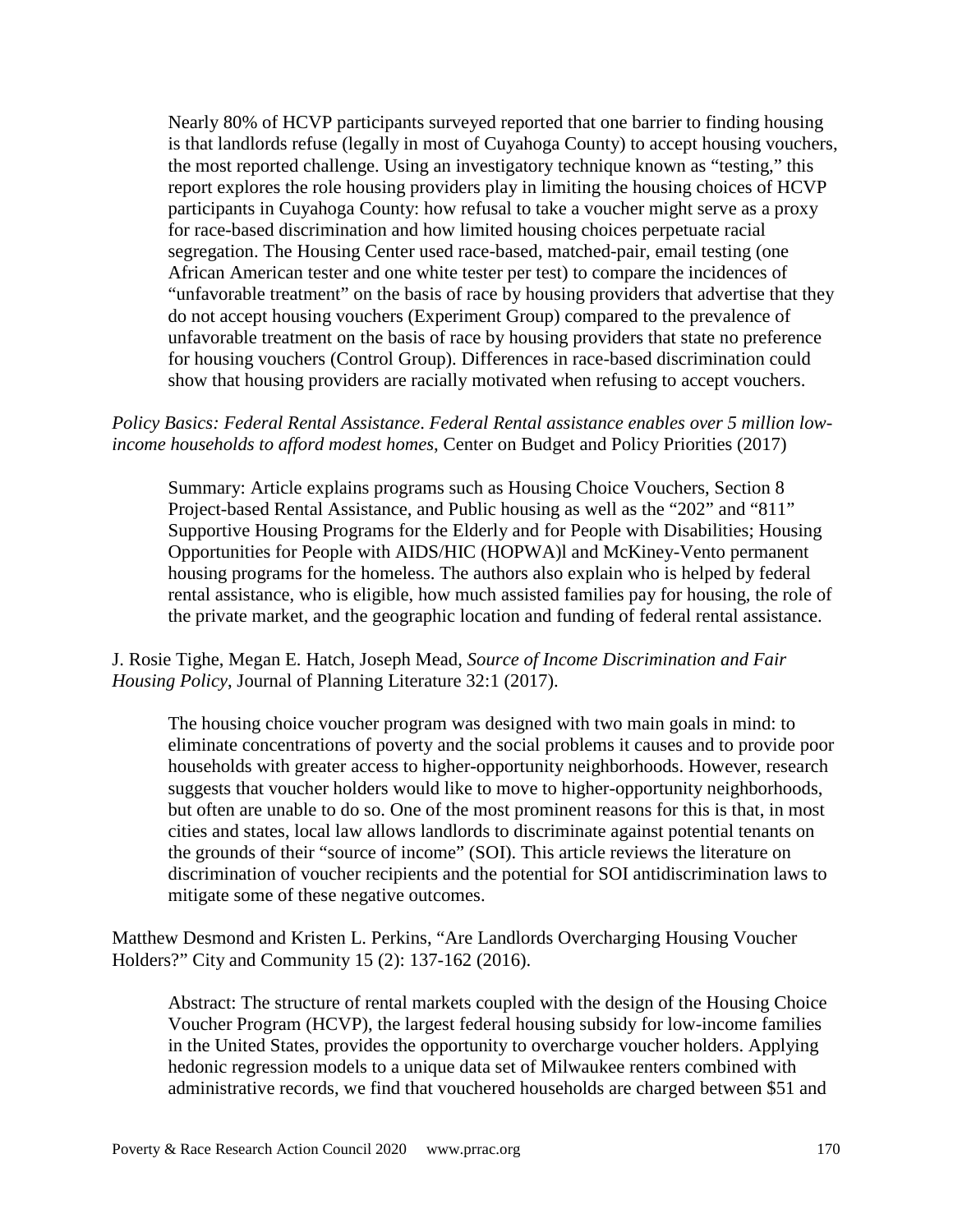\$68 more in monthly rent than unassisted renters in comparable units and neighborhoods. Overcharging voucher holders costs taxpayers an estimated \$3.8 million each year in Milwaukee alone, the equivalent of supplying 620additional families in that city with housing assistance. These findings suggest that the HCVP could be made more costeffective—and therefore more expansive—if overcharging were prevented.

### *Vouchers Help People of All Racial and Ethnic Backgrounds Afford Modest Housing*, Center on Budget and Policy Priorities (2016)

Summary: Infographic that details the share of the 2.2 million voucher households by race/ethnicity. Race/ethnicity categories are based on the household head. Household heads that identify as Hispanic/Latino are excluded from the other categories. Information was accumulated by CBPP tabulations of 2016 Department of Housing and Urban Development administrative data.

## Ruoniu Wang, UIC College of Urban Planning and Public Affairs, *Tracking "Choice" in the Housing Choice Voucher Program: The Relationship Between Neighborhood Preference and Locational Outcome*, Urban Affairs Review (2016)

Summary: Do residential locations of Housing Choice Voucher (HCV) households reflect tenants' preferences for neighborhood quality? Study results come from a three-part methodology: (1) survey of voucher holders to find neighborhood preferences and other factors in the consumer decision-making model, (2) geographic information system (GIS) analysis of actual locational outcomes in terms of neighborhood opportunity and transportation accessibility, and (3) quantitative analysis of the strength of preference– outcome relationships. The results reveal that survey participants placed high priority on neighborhoods that were safe and clean, and with quality schools. Despite this, higher priority on quality housing and search barriers affected the housing choice. As such, to a large extent, the residents did not live in places that met their location preferences. The study calls for an expansion of location assessment measures in the current policy framework and the provision of more information about housing and neighborhood options to voucher recipients.

## Alex F. Schwartz, Kirk McClure, and Lydia B. Taghavi, *Vouchers and Neighborhood Distress: The Unrealized Potential for Families with Housing Choice Vouchers to Reside in Neighborhoods with Low Levels of Distress*, Cityscape Vol 18:3 (2016)

Abstract: The Housing Choice Voucher (HCV) program seeks to help poor households locate in high-opportunity neighborhoods, but experts have reached little agreement on how to define high opportunity. Using low poverty as the sole criterion has proven ineffective. We offer an alternative metric to assess the level of distress in neighborhoods using multiple measures of neighborhood condition. With this new metric, we examine the extent to which female-headed families with children who have housing choice vouchers reside in census tracts with varying levels of distress by comparison with the availability of affordable rental housing. We find that HCV families are underrepresented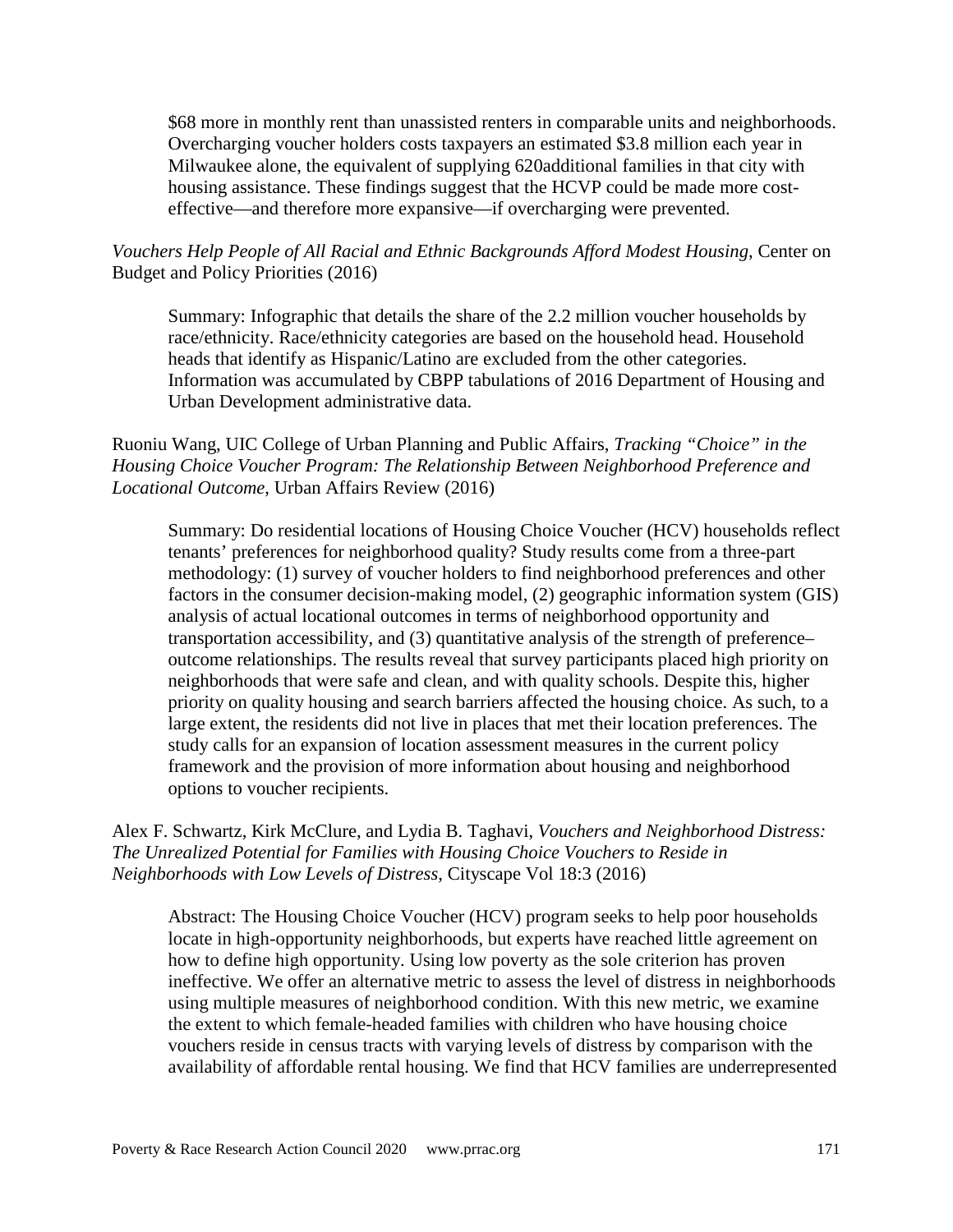in the least-distressed neighborhoods. The problem is especially acute among Black and Hispanic households.

## "The Answer", Shelterforce Staff, *Do Section 8 voucher holders increase crime in a neighborhood,* Shelterforce.org (2015)

Summary: One pager that details researchers' efforts to determine whether there was any association between an increase in Housing Choice Vouchers (formerly known as Section 8 vouchers) and the crime levels in that neighborhood. They found no association, rather, that in reality an increase in crime predicts an increase in voucher holders the next year.

Chetty, Raj, Nathaniel Hendren, and Lawrence F. Katz, *The Effects of Exposure to Better Neighborhoods on Children: New Evidence from the Moving to Opportunity Experiment*, American Economic Review Vol 106:4 (2015)

Abstract: The Moving to Opportunity (MTO) experiment offered randomly selected families living in high- poverty housing projects housing vouchers to move to lowerpoverty neighborhoods. We present new evidence on the impacts of MTO on children's long-term outcomes using administrative data from tax returns. We find that moving to a lower-poverty neighborhood significantly improves college attendance rates and earnings for children who were young (below age 13) when their families moved. These children also live in better neighborhoods themselves as adults and are less likely to become single parents. The treatment effects are substantial: children whose families take up an experimental voucher to move to a lower-poverty area when they are less than 13 years old have an annual income that is \$3,477 (31%) higher on average relative to a mean of \$11,270 in the control group in their mid-twenties. In contrast, the same moves have, if anything, negative long-term impacts on children who are more than 13 years old when their families move, perhaps because of the disruption effects of moving to a very different environment. The gains from moving fall with the age when children move, consistent with recent evidence that the duration of exposure to a better environment during childhood is a key determinant of an individual's long-term outcomes. The findings imply that offering vouchers to move to lower-poverty neighborhoods to families with young children who are living in high- poverty housing projects may reduce the intergenerational persistence of poverty and ultimately generate positive returns for taxpayers.

## Kirk McClure, Alex F. Schwartz, and Lydia B. Taghavi, *Housing Choice Voucher Location Patterns a Decade Later*, Housing Policy Debate Vol 25:2 (2015)

Abstract: In 2003, the U.S. Department of Housing and Urban Development (HUD) prepared a study of the location patterns of the Housing Choice Voucher (HCV) program. This study became an important baseline for the evaluation of the HCV program and its ability to serve the goal of poverty deconcentration. The study examined the ability of HCV households in the 50 largest metropolitan areas to make entry to a broad array of neighborhoods and to locate in high-opportunity neighborhoods with low levels of poverty.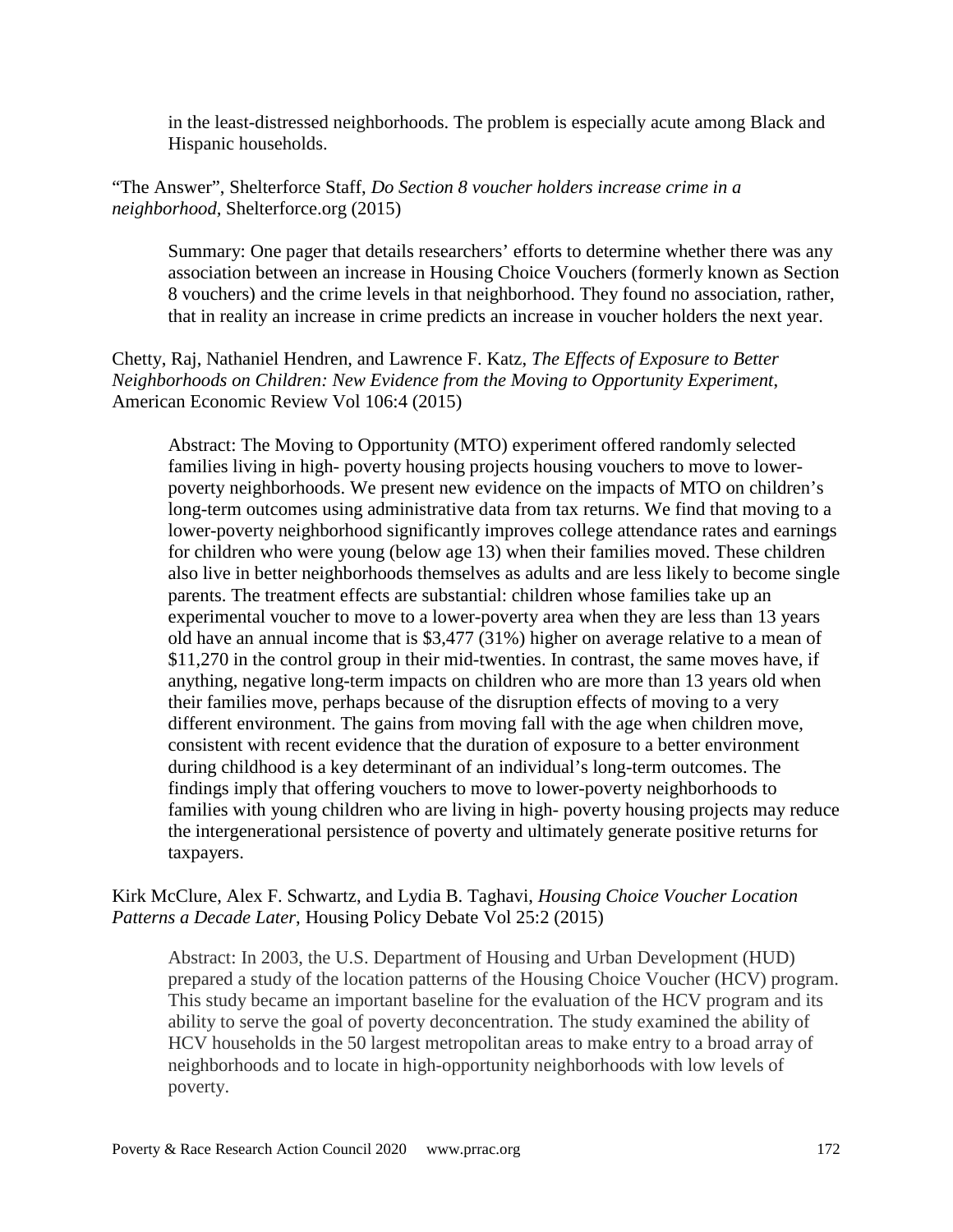New data from HUD and the American Community Survey permit the study to be replicated. We find that vouchers continue to consume only a small portion of the housing stock, with relatively small amounts of spatial concentration. Unfortunately, only about one in five voucher households locate in low-poverty neighborhoods, and this share is rising only very slowly. If the nation wants to pursue poverty deconcentration through the HCV program, we cannot rely on the program, as it is now structured, to accomplish this goal. Additional incentives and constraints will be needed, similar to those that were part of the Gautreaux and Moving to Opportunity programs.

### Lance Freeman & Yunjing Li, *Do Source of Income Anti-discrimination Laws Facilitate Access to Less Disadvantaged Neighborhoods?* Housing Studies Vol. 29:1 (2014).

Vouchers have come to be seen as a tool for promoting economic and racial/ethnic integration. Discrimination based on Source of Income (SOI), however, could hinder the use of vouchers to move to more desirable neighborhoods. State and local SOI antidiscrimination laws (SOI laws) are one policy response to address this issue. SOI laws make it illegal for landlords to discriminate against voucher recipients solely on the basis of their having a voucher. The research presented here tested whether SOI laws in the USA improve locational outcomes for voucher recipients. This research found that the impacts of SOI laws on locational outcomes are mixed. We found substantively important reductions in neighborhood poverty rates associated with the implementation of SOI laws and small but statistically significant reductions in minority concentration as well. The concentration of voucher recipients in a neighborhood, however, does not appear to be related to SOI law implementation.

Stefanie DeLuca, Philip M.E. Garboden & Peter Rosenblatt, *Segregating Shelter: How Housing Policies Shape the Residential Locations of Low-Income Minority Families,* The ANNALS of the American Academy of Political and Social Science, vol. 647:1 (2013).

Individuals participating in the HUD Housing Choice Voucher program, formerly Section 8, can rent units in the private market and are not tied to public housing projects in a specific neighborhood. We would expect vouchers to help poor families leave the ghetto and move to more diverse communities with higher socioeconomic opportunity, but many voucher holders remain concentrated in poor, segregated communities. We use longitudinal qualitative data from one hundred low-income African American families in Mobile, Alabama, to explore this phenomenon, finding that tenants' limited housing search resources, involuntary mobility, landlord practices, and several aspects of the voucher program itself limit families' ability to escape disadvantaged areas. We also find that the voucher program's regulations and funding structures do not incentivize housing authorities to promote neighborhood mobility and residential choice. This combination of forces often keeps voucher recipients in neighborhoods with high concentrations of poor and minority residents.

*Will You Take My Voucher? An update on Housing Choice Voucher discrimination in the District of Columbia*, The Equal Rights Center (2013)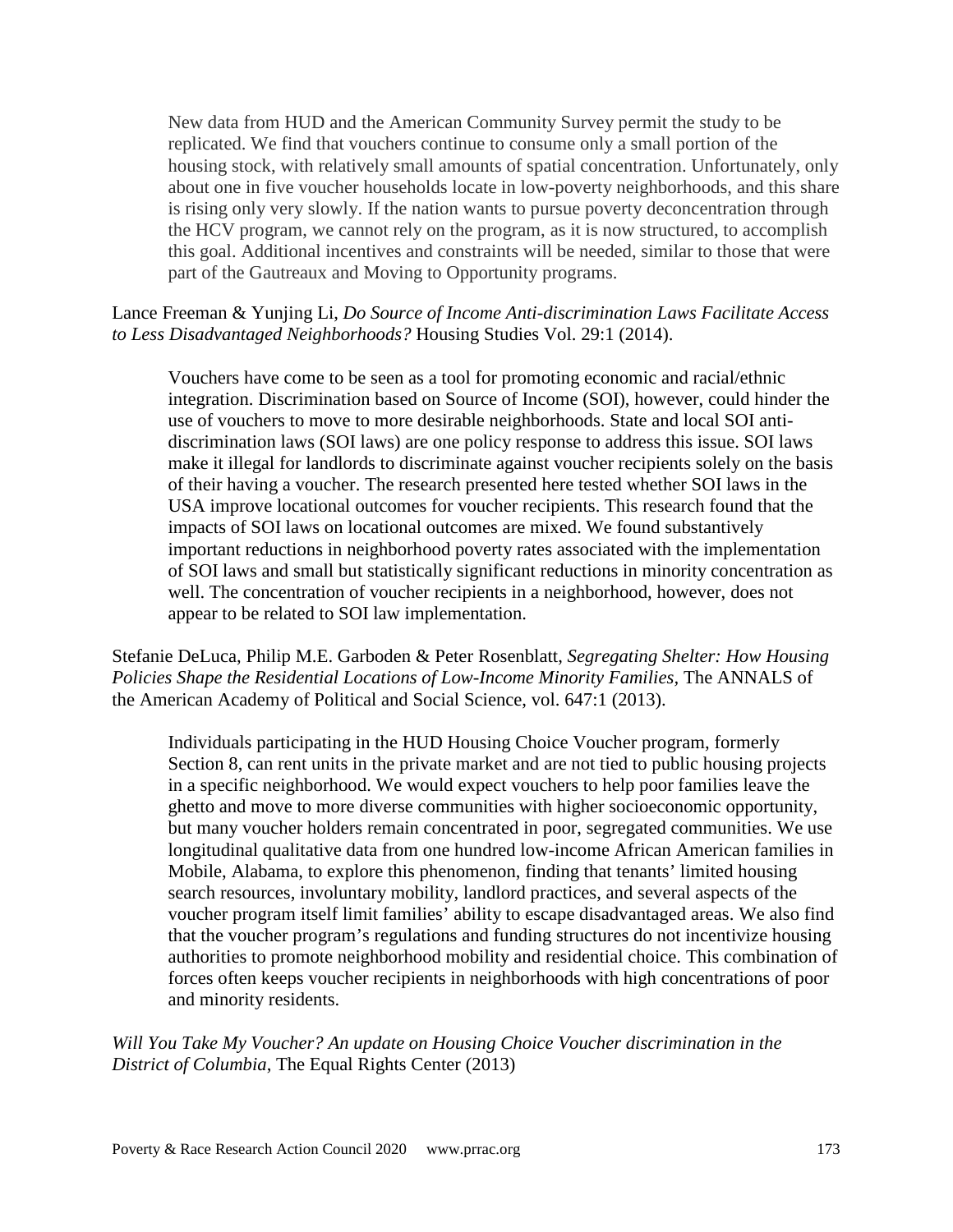Abstract: This report provides an update on source of income discrimination between 2011 and 2013 and confirms that while the Equal Rights Center's outreach efforts have proven useful, discrimination against voucher holders persists. In the most recent testing, voucher holders were subject to discrimination 28 percent of the time. While much improved, continued education and advocacy is needed to address the more than 1 out of 4 voucher holders who still experience some form of discrimination.

"The Answer", Shelterforce Staff, *Does affordable housing development lower nearby property values? No.*, Shelterforce.org (2013)

Summary: This infographic explains that affordable housing development does not lower property values but actually might raise them. Researchers combed through seven bibliographies and literature reviews and found 62 studies on the effects of affordable housing on property values.

Lance Freeman and Yunjing Li. "Do Source of Income (SOI) Anti-Discrimination Laws Facilitate Access to Better Neighborhoods?" Paper presented at the Association of Public Policy and Management Fall Research, Baltimore, MD, November 8, 2012.

In recent decades vouchers have come to be seen as a tool for promoting economic and racial/ethnic integration. The advantages of vouchers over project-based housing assistance depend on the ability of voucher recipients to locate a landlord who will accept the voucher. Some landlords wish to avoid the administrative burden associated with the voucher program. Other landlords perceive voucher recipients to be undesirable tenants and/or fear their other tenants would object to voucher recipients as neighbors. This type of discrimination based on SOI could hinder the use of vouchers to move to more desirable neighborhoods. State and local SOI anti-discrimination laws are one policy response to address this issue. SOI laws make it illegal for landlords to discriminate against voucher recipients solely on the basis of their having a voucher. The research presented here tested whether SOI laws improve locational outcomes for voucher recipients. This research found that SOI laws appear to have a modest impact on locational outcomes.

Lance Freeman, *The Impact of Source of Income Laws on Voucher Utilization,* HUD Office of Policy Development and Research Report, (2011). Available at: https://www.huduser.gov/publications/pdf/freeman\_impactlaws\_assistedhousingrcr06.pdf

Vouchers are lauded both for being the most efficient way of delivering housing assistance to needy households and for the potential to allow poor households to access better neighborhoods. The success of vouchers is of course predicated on recipients being able to successfully use a voucher. For a number of reasons, including discrimination by landlords on the basis of source of income (i.e. a voucher), voucher recipients frequently cannot find apartments to lease. Using a difference-in-differences approach the research reported here examines how Source of Income anti-discrimination laws affect the utilization of housing vouchers. The findings indicate that utilization rates are higher among Local Housing Authorities in jurisdictions with Source of Income anti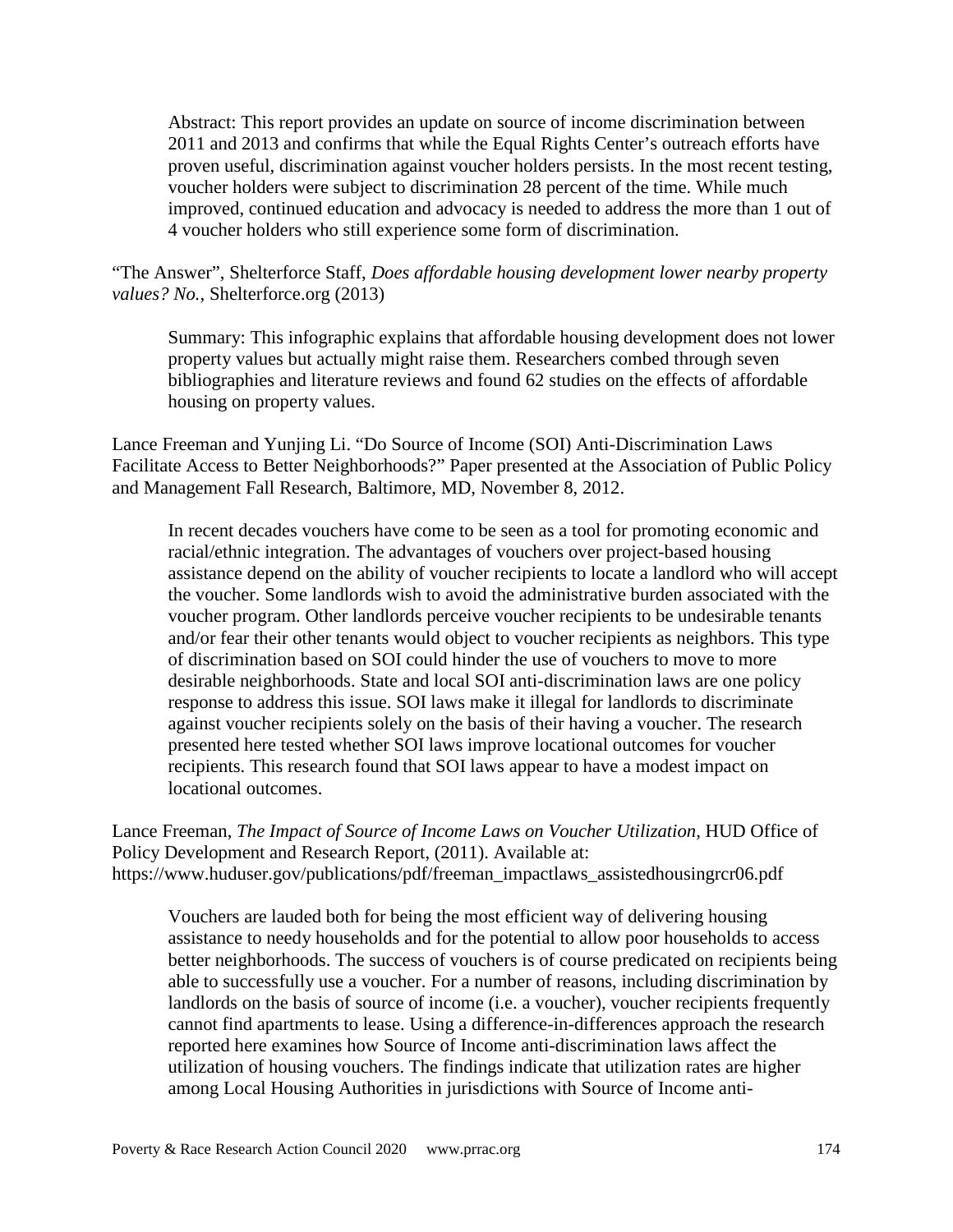discrimination laws. These findings suggest such laws can be an effective tool for increasing the rate at which vouchers are successfully utilized. In a time of scarce resources for affordable housing this is an important policy tool that should not be overlooked.

Austin Tenants' Council, *Voucher Holders Need Not Apply: An Audit Report on the Refusal of Housing Choice Vouchers by Landlords in the Austin MSA* (2012)

Abstract: The Austin Tenants' Council conducted this survey to measure the number of private landlords in the Austin MSA that accept Housing Choice Voucher Program subsidies to determine where in the MSA this rental housing is located. Such an audit is especially important as the area experiences record low apartment vacancy rates, a shortage of affordable housing, and persistently segregated residential neighborhoods. While discrimination based on source of income is not illegal in Texas, understanding the rate at which voucher holders encounter source of income discrimination is essential to evaluating the effectiveness of the HCVP. Examining where the housing is located helps answer whether the HCVP is meeting its goal of increasing housing choice for lowincome renters in areas of high opportunity with access to high-performing schools, sustainable employment, stable housing, safe neighborhoods, and health care.

Equal Rights Center, *Still in Search of Decent Housing: A Five-Year Reflection on Discrimination Against Housing Choice Voucher Holders in the District of Columbia, (2011)* (market testing survey)

Martha Galvez. "Defining Choice in the Housing Choice Voucher Program: The Role of Market Constraints and Household Preferences in Location Outcomes" PhD diss., Robert F. Wagner School of Public Service, New York University, 2011.

Abstract: This dissertation examines neighborhood concentration and quality outcomes for Housing Choice Voucher holders in 315 metropolitan areas (MSAs) in 2004, coupled with an in-depth analysis of move preferences and outcomes for a sample of new voucher holders in Seattle, Washington, in 2009. Results show that voucher holders lived in nearly all MSA neighborhoods and few experienced extremely high neighborhood poverty rates. However, assisted households were unevenly distributed in a manner similar to black residential segregation. On average, neighborhood quality for voucher holders was no better than that of similarly poor households or Low Income Housing Tax Credit unit locations. Results are consistent for the Seattle sample of households, who tended to shift from one low opportunity neighborhood to another. Results are more promising for black households specifically: on average nationally, black voucher holders lived in lower poverty, less distressed neighborhoods compared to similarly poor blacks in the same MSAs."

Martha M. Galvez, *Getting Past 'No': Housing Choice Voucher Holders' Experiences With Discrimination and Search Costs,* Poverty & Race Research Action Council (2010).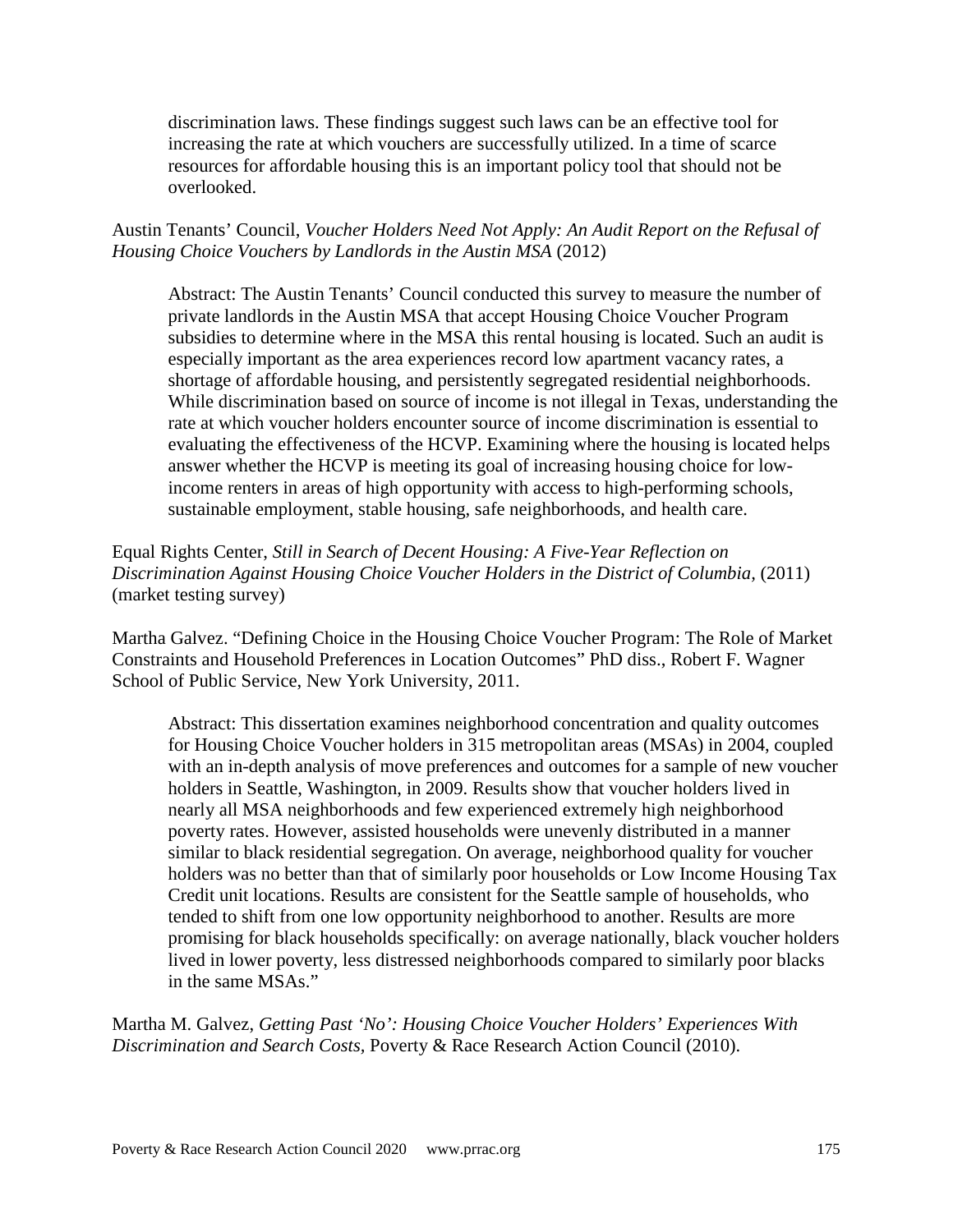Abstract: The federal Section 8/Housing Choice Voucher Program subsidizes the marketrate rents of close to 2 million low-income households nationwide. In many urban areas, voucher-assisted households tend to be concentrated in subsets of higher-poverty, distressed urban neighborhoods. This project explores two factors commonly believed to contribute to these trends in the City of Seattle: landlord discrimination against voucher holders, and high search costs. Interviews and focus groups with 31 successful voucher participants suggest that housing searches can be arduous, and that both discrimination and search costs can be significant obstacles to finding housing. The combination of poor credit and inability to pay search costs can be particularly challenging for voucher holders to overcome. Despite local source of income protections in the City of Seattle, half of the study participants experienced or perceived landlord discrimination because of their voucher status. Voucher holders reported similar strategies to minimize search costs and find landlords willing to accept a voucher

### Matthew D. Marr, *Mitigating apprehension about section 8 vouchers: The positive role of housing specialists in search and placement*, Housing Policy Debate, 16:1, 85- 111, DOI: [10.1080/10511482.2005.9521535](https://doi.org/10.1080/10511482.2005.9521535) (2010)

Abstract: The U.S. Department of Housing and Urban Development has found that Section 8 voucher recipients are often unable to secure apartments outside of highpoverty areas in tight urban rental markets. However, intensive housing placement services greatly improve the success and mobility of voucher holders. Drawing on ethnographic research in the housing placement department of a private, nonprofit community‐based organization, I first describe how fundamental problems in implementing the public subsidy program in a tight private rental market generate apprehension among landlords and voucher recipients that can prevent the successful use of vouchers. Second, I demonstrate how housing placement specialists can dispel and overcome this apprehension through a variety of tactics that require extensive soft skills and a deep commitment to the mission of housing poor families. These findings provide support for the increased use of housing placement services to improve success and mobility rates for Section 8 vouchers.

Stefanie DeLuca & James E. Rosenbaum, If low-income blacks are given a chance to live white neighborhoods, will they stay? *Examining mobility patterns in a quasi-experimental program with administrative data*, Housing Policy Debate Vol 14 (2003). available at http://dx.doi.org/10.1080/10511482.2003.9521479 (2010).

After describing the distinctive features of various policy models of residential mobility, we examine the long-term outcomes of the Gautreaux program. Administrative records provide baseline characteristics for all participants, and we located recent addresses for over 99 percent of a random sample of 1,506 participants an average of 14 years after original placement. Although 84 percent of the families made subsequent moves, the racial composition of the current address is strongly related to program placement, even among movers, and after family attributes and premove neighborhood characteristics are controlled. Combined with our prior findings, these results suggest that residential mobility has an enduring, long-term impact on the residential locations of these families.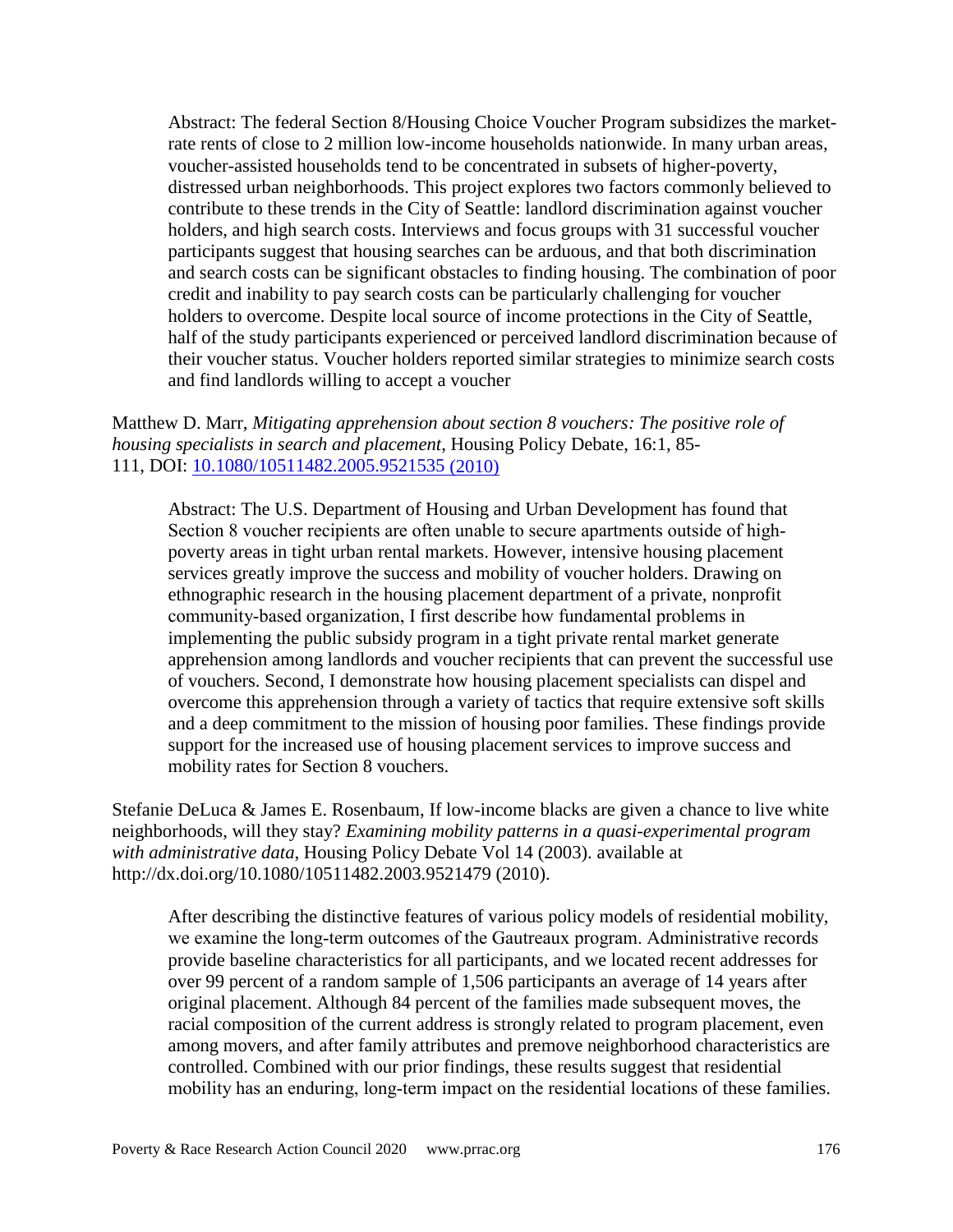Contrary to models that assume that families' enduring preferences will quickly erase these moves, these results suggest the need for further research to consider whether mobility alters preferences or structural barriers.

Greater New Orleans Fair Housing Action Center, *Housing Choice in Crisis: An Audit Report on Discrimination against Housing Choice Voucher Holders in the Greater New Orleans Rental Housing Market* (2009) (market testing survey)

Barbra Teater, *Residential Mobility of Section 8 Housing Choice Voucher Program Recipients: Assessing Changes in Poverty and Racial Composition in Neighborhoods*, Journal of Poverty, 12:3, 351-371, DOI: [10.1080/10875540802198651](https://doi.org/10.1080/10875540802198651) (2008)

Abstract: This study evaluates the locational outcomes of the HCV program recipients in Columbus, Ohio from 1999–2005 against the program's policy goals of deconcentration and desegregation by examining the change in poverty and change in racial composition from pre to post-move neighborhoods. The results reveal that the mobility of recipients does not predict a change in poverty and a recipient's race does not predict a change in racial composition in neighborhoods. The findings suggest that the HCV program policy goals of deconcentration and desegregation are currently being met in Columbus, Ohio.

Kirk McClure, *Deconcentrating Poverty With Housing Programs*, Journal of the American Planning Association, 74:1, 90-99, DOI: [10.1080/01944360701730165](https://doi.org/10.1080/01944360701730165) (2008)

Abstract: Administrative data from the Department of Housing and Urban Development are used to assess the degree to which federal housing programs help low-income homebuyers and rents locate in neighborhoods where less than 10% of the population is below poverty. Research indicates that housing vouchers supplied to households are not helping renters locate in low poverty areas any more effectively than are current project-based subsidies. Additionally, a disproportionately high share of low-income homebuyers are locating in low-poverty neighborhoods than are low-income renters. Author recommends that housing planners seeking to make poverty deconcentration more effective use housing placement counselors, administer programs at the metropolitan scale, lease and broker market-rate housing directly, promote mixed-income LIHTC developments, practice inclusionary zoning, and monitor impacts of these efforts.

Fred Freiberg and Diane L. Houk, Fair Housing Justice Center, *No License to Discriminate: Real Estate Advertising, Source of Income Discrimination, and Homelessness in New York City* (2008).

The Fair Housing Justice Center examines whether real estate brokers in New York City comply with the March 2008 addition of a prohibition on source-of-income discrimination to local fair housing law. The report focuses on the listings placed by brokers on the www.craigslist.org website during the month of July 2008. During that period, at least 363 postings used discriminatory language that made unavailable housing units based on receipt of Section 8 vouchers or of other "program" assistance. Seventysix percent of those advertised units were priced at rates affordable to low- and moderate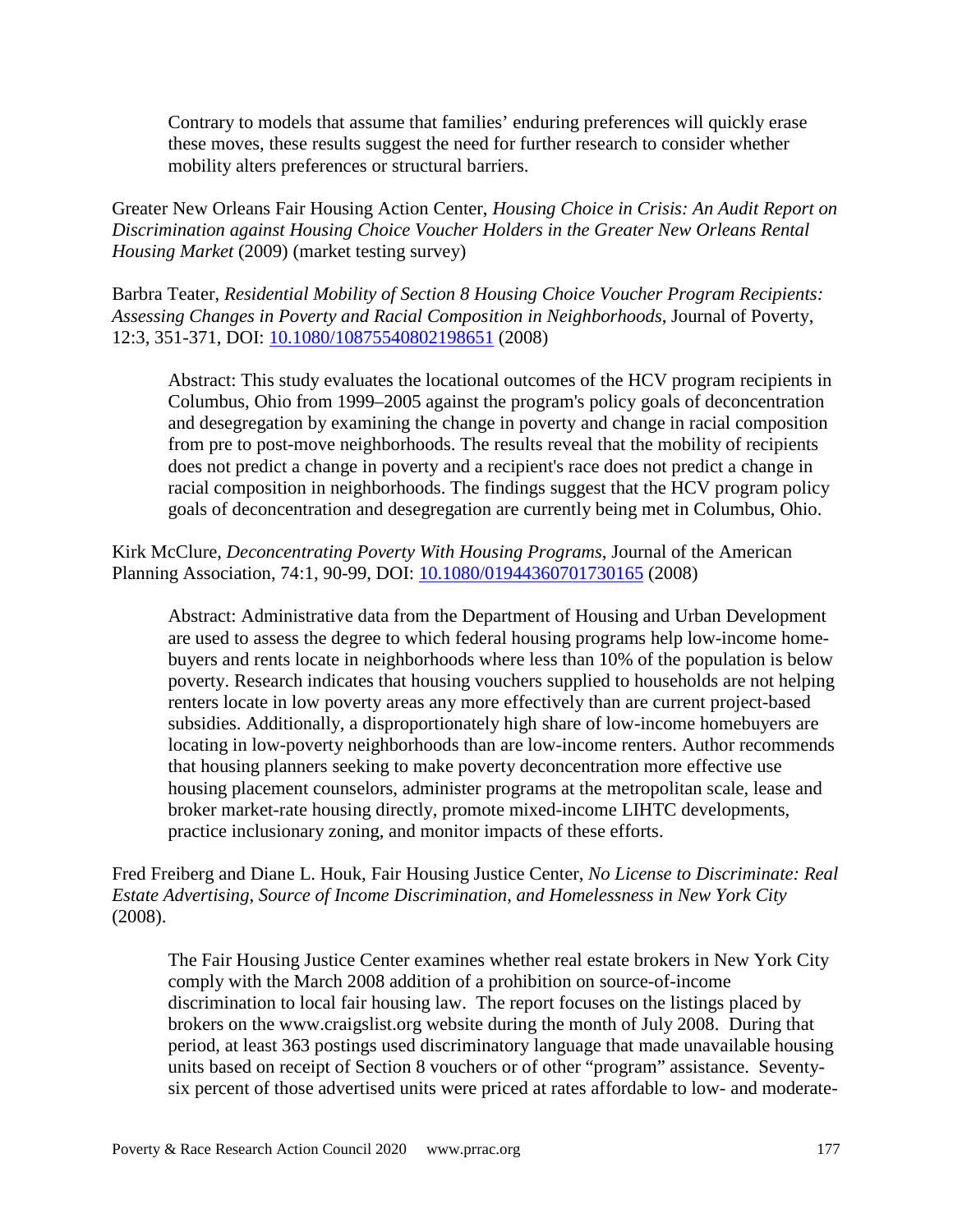income renters, and many were within the fair market rent allowed for voucher-holders. In response, the FHJC makes a number of recommendations aimed at strengthening and expanding fair housing enforcement activity: (1) City government should support systemic testing investigations: (2) fair housing organizations should increase efforts to notify state authorities when there is evidence of discrimination; and (3) fair housing enforcement should emphasize remedies that end discrimination, provide redress, and promote future compliance with fair housing laws. Additionally, the FHJC recommends that appropriate standards be created to evaluate the fair housing training received by brokers and that such training be required of all brokers. Finally, the FHJC also recommends that source-of-income protection be included in New York State fair housing law.

## New York ACORN, *Housing for Everyone: New York City, Section 8, and Source of Income Discrimination* (2007) (market testing survey)

ACORN conducted three series of tests to document discrimination experienced by Section 8 voucher holders seeking to rent in New York City. Results indicated that only a limited number (less than 21%) of property management companies offered apartments within voucher rent limits. Of these, less than half would accept a Section 8 voucher. In addition, only 13% of those apartments identified by common rental listing sources would accept vouchers. ACORN also found that over 40% of the units listed in the New York City Housing Authority's own rental materials were unavailable. To remedy this, ACORN recommends that New York City adopt source-of-income/Section 8 protection similar to than in place in a number of other states and cities.

### Rachel Blake, *Illegal Steering in America: Who's at the Wheel?*, ABA Journal of Affordable Housing & Community Development Law*.* 16: 2 (2007).

There are numerous mechanisms in place that perpetuate residential segregation in the United States. For decades, researchers have recognized that real estate agents have been a driving force behind steering, a major contributing factor to segregation in the United States. Recent studies indicate that large numbers of real estate agents continue to violate the laws that prohibit steering, some with full knowledge that they are violating the law. Whether the agent is maliciously withholding information from Black home seekers or offering a friendly suggestion to white prospective purchasers, the result is the same. A real estate agent's willingness to flout civil rights laws helps keep America segregated. Attorneys practicing in the field of affordable housing and community development are practicing in an area where race and poverty are constantly present. Whether these issues are at the forefront of our practice or fade into the background obscured by loan documents, zoning ordinances, or HUD regulations, an understanding of the continuing presence and evolving nature of these issues is critical to our work. Specifically, the topic of segregation is critical to practitioners of affordable housing and community development law because it negatively impacts either our clients or the clients of our direct clients. Segregation also impacts each of us individually. We are impacted generally as members of a segregated society; and, despite the fact that we are attorneys, we are not immune from civil rights violations of any type, including steering.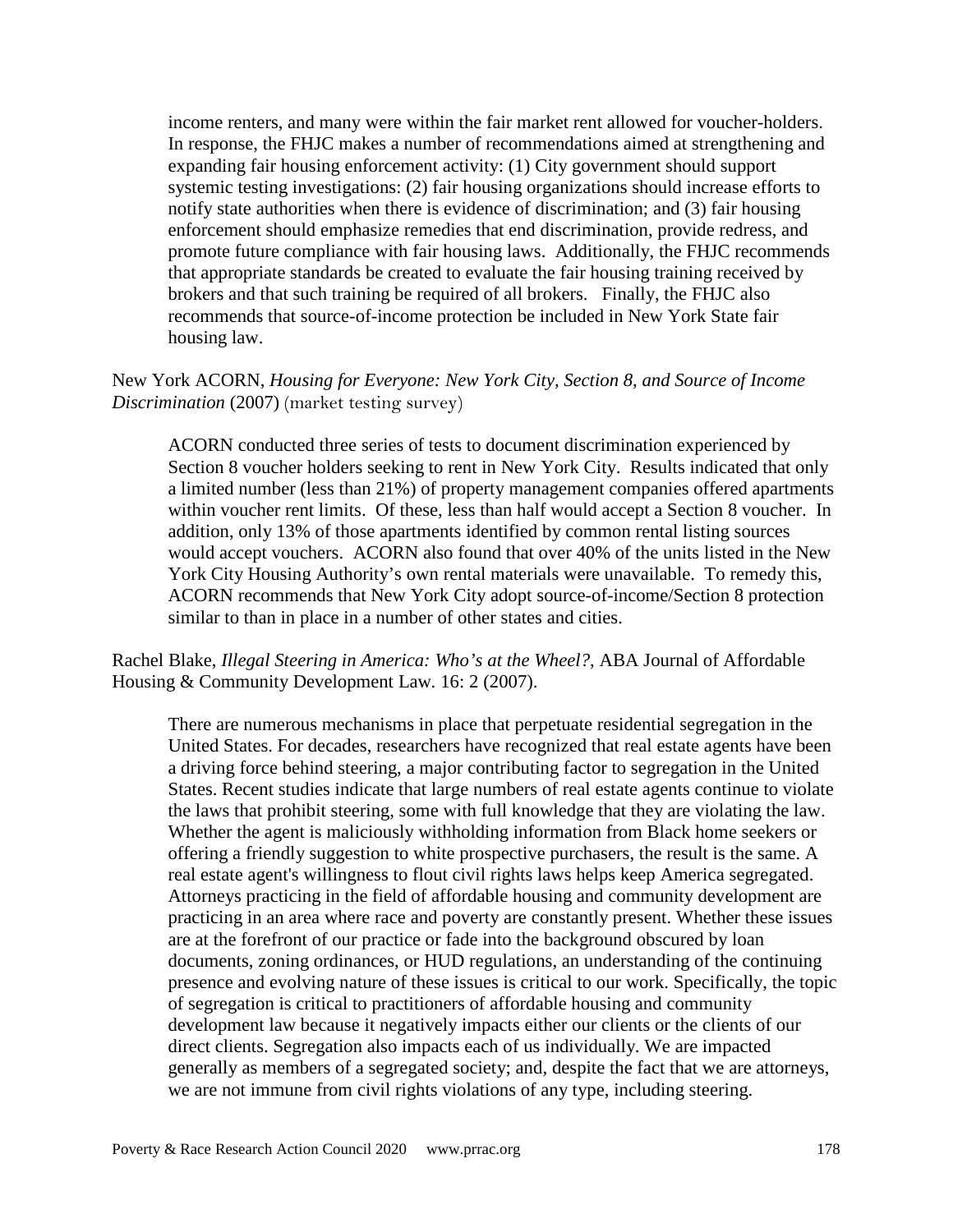Equal Rights Center, *In Search of Decent Housing in the DC Metropolitan Area: The Affordable Housing Crisis for Section 8 Voucher Holders*, (2005) (market testing survey)

Victoria Basolo, Mai Thi Nguyen, *Does mobility matter? The neighborhood conditions of housing voucher holders by race and ethnicity,* Housing Policy Debate, 16:3-4, 297- 324, DOI: [10.1080/10511482.2005.9521546](https://doi.org/10.1080/10511482.2005.9521546) (2005)

Abstract: Mobility is one mechanism used to address the federal goals of deconcen‐ trating poverty and minorities. The Housing Choice Voucher Program relies on participants to make residential location decisions consistent with these goals. Our research investigates the level and impact of mobility on the neighborhood quality of voucher holders, their neighborhood conditions by race and ethnicity, and perceived obstacles to mobility within the jurisdiction of a Southern California housing authority. About one‐third of the sample moved during the study and moving resulted in improved neighborhoods for only one subset of movers. Minorities live in more impoverished, overcrowded neighborhoods than nonminorities, even when controlling for mobility status, contract rent, and other factors. Further, most voucher holders see the lack of rental units as a major obstacle to mobility. These findings suggest that current policy is not uniformly achieving deconcentration and that real and perceived barriers to mobility exist, especially for minorities.

Isabelle M. Thabault & Eliza T. Platts-Mills, *Discrimination Against Participants in the Housing Choice Voucher Program: An Enforcement Strategy*, Poverty & Race Research Action Council (2006)

Summary: This article discusses the importance of enforcement strategies that include testing and litigation to open up housing opportunities to low-income families. The combination of rising rents and fewer available apartments abetted by discriminatory practices created a housing crisis for low-income tenants. The enforcement program described in this article can be replicated in other jurisdictions where local or state civil rights laws include source-of-income discrimination provisions.

### Lawyers Committee for Better Housing, Inc., *Locked Out: Barriers to Choice for Housing Voucher Holders, Report on Section 8 Housing Choice Voucher Discrimination* (2002).

Summary: This study by Lawyers Committee for Better Housing seeks to substantiate the accounts of discrimination encountered by Section 8 voucher holders in the Chicago area. LCBH worked with two fair housing centers to conduct phone and in-person testing. The study finds that (1) voucher holders are routinely discriminated against, (2) evidence exists indicating increased discrimination against vouchers seeking to rent in an area designated by the Chicago Housing Authority as an "exception rent area," and (3) evidence shows that vouchers face increased discrimination due to race and ethnicity. As a result, LCBH recommends: mandatory landlord education, education for voucher holders regarding their rights and remedies, increased enforcement of Chicago's Fair Housing Ordinance, increased landlord testing for noncompliance with fair housing laws,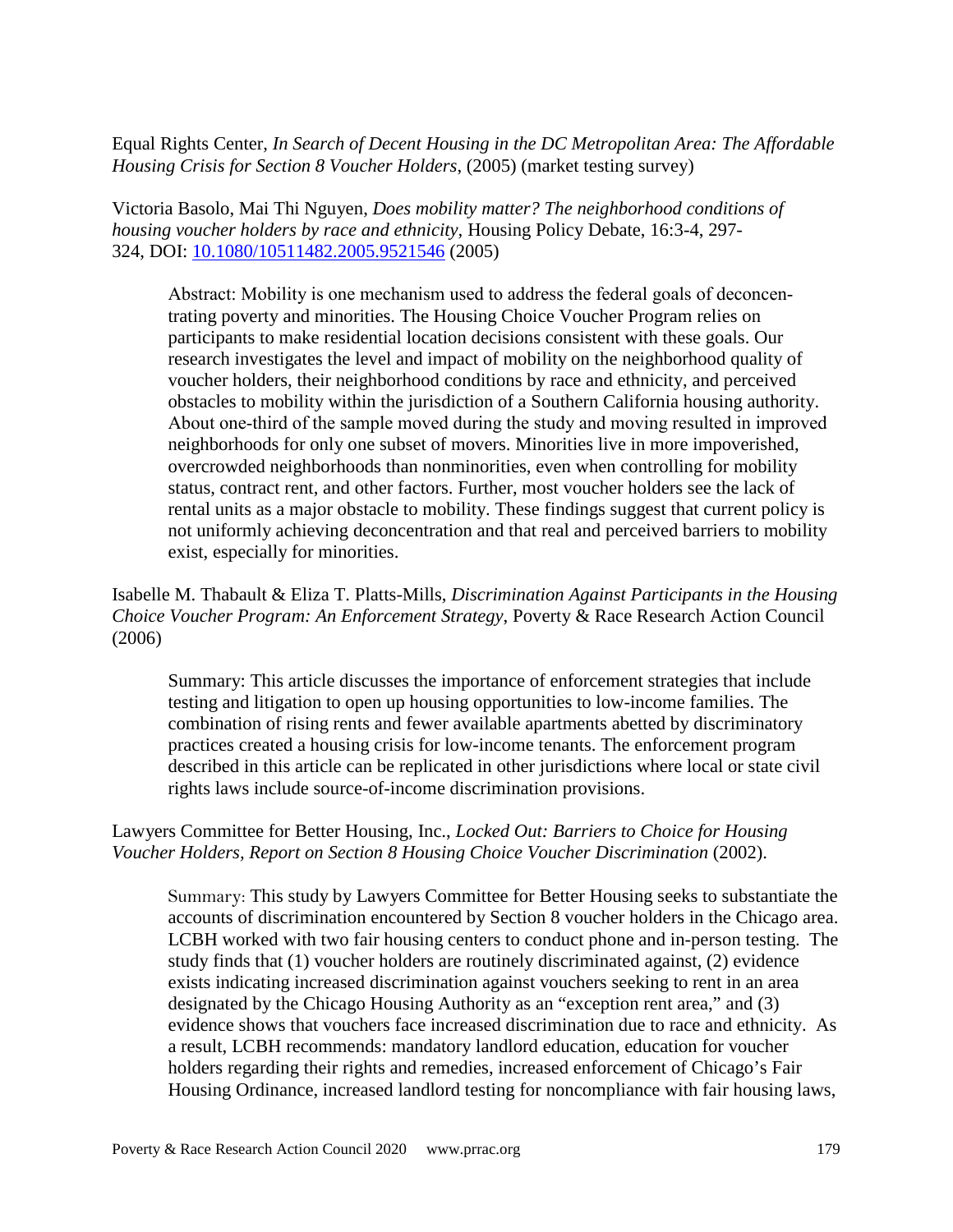greater inclusion source-of-income protection of county and state laws, and implementation of a media campaign to debunk myths of renting to voucher holders.

Meryl Finkel, Larry Buron, Abt Associates Inc., *Study on Section 8 Voucher Success Rates Volume I – Qualitative Study of Success Rates in Metropolitan Areas - Final Report*, U.S. Department of Housing and Urban Development Office of Policy Development and Research (2001)

Summary: Authors work to provide a national estimate of the success rate for Section 8 voucher holders in metropolitan areas and to compare success rates by demographic group and type of voucher issued. Authors also examine the role the tightness of a local housing market plays in success rates and in the time it takes successful voucher holders to lease a unit. In addition, authors examine the role specific PHA polices and procedures play in success rates. These policies and policies and procedures include applicant screening criteria, the level at which the PHA sets the payment standard compared with HUD's published Fair Market Rents (FMRs), and assistance provided to voucher holders searching for housing.

Rolf Pendall, "Why Voucher and Certificate Users Live in Distressed Neighborhoods," Housing Policy Debate 11 (4): 881-909, (2000).

Abstract: The Section 8 voucher and certificate program potentially allows recipients to choose better neighborhoods than they might otherwise be able to afford. This article compares the location of households using Section 8 vouchers and certificates with the location of other renter households, both low‐income renters and all renters. In 1998, Section 8 users were 75 percent as likely as other poor tenants to live in distressed neighborhoods but 150 percent more likely than all renters to live in such tracts. These national averages obscure substantial variation among metropolitan areas. Section 8 users concentrate in distressed neighborhoods when rental housing concentrates there, but they avoid distressed neighborhoods with very low rents. Concentration also hinges on race; when assisted households are mostly black and other residents are mostly white, assisted households are much more likely to live in distressed neighborhoods.

Susan J. Popkin & Mary K. Cunningham, The Urban Institute, *Searching for Rental Housing with Section 8 in Chicago Region* (2000).

Summary: This Urban Institute report examines the challenges facing a growing population of Section 8 voucher holders in Chicago and seeks to build on their 1999 study of unsuccessful voucher holders. The authors find that Chicago voucher holders have special needs as a group that will require a more intensive approach to housing counseling. Additionally, they find that few differences exist between those voucher holders who are successful at finding housing and those holders who are unsuccessful. Discrimination, financial barriers, and participants' personal problems create barriers to finding housing through Section 8 in Chicago. Housing authorities must strategize as to how these difficulties can be managed.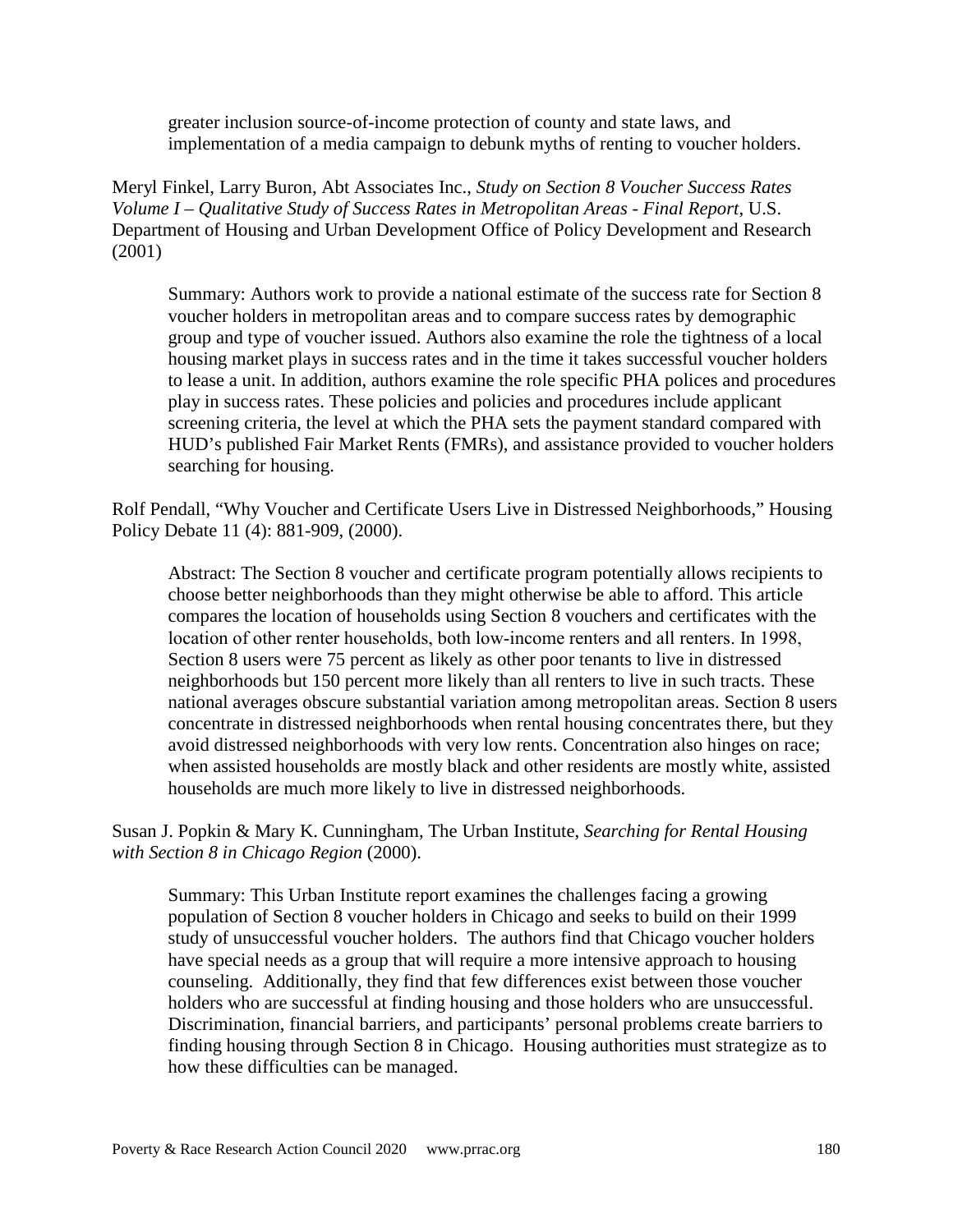Susan J. Popkin & Mary K. Cunningham, The Urban Institute, *CHAC Section 8 Program: Barriers to Successful Leasing Up* (1999).

Summary: This Urban Institute study examines the reasons behind voucher holders' unsuccessful searches for housing in Chicago. The authors describe four types of discrimination: (1) racial discrimination; (2) discrimination against families with children; (3) discrimination against Section 8 tenants; and (4) discrimination against former public housing high rise residents now attempting to use Section 8 vouchers. Although the study found that many factors may contribute to families' difficulty in locating housing, discrimination against voucher holders particularly demonstrates the need for mobility services to facilitate the transition to less segregated housing.

James H. Carr, Fannie Mae Foundation, *The Complexity of Segregation: Why it Continues 30 Years After the Enactment of the Fair Housing Act*, Cityscape: A Journal of Policy Development and Research, Volume 4, Number 3, U.S. Dept of Housing and Urban Development (1999)

Summary: Author highlights the complexities of housing segregation, improvements that have been made, the impact of federal programs on segregation, mobility programs to achieve integration, the lingering problem of housing discrimination, and the cost of discrimination and segregation to society. Author argues three main points: (1) The Fair Housing Act was not designed to address segregation directly, so its ability to further promote integration, particularly where it is most intransigent, is limited, (2) current Federal housing programs aimed at reducing segregation have had only modest influence on segregation, and (3) government-supported initiatives to reduce segregation must address segregation directly, and not just discrimination.

David P. Varady, Carole C. Walker, *Vouchering out Distressed Subsidized Developments – Does Moving Lead to Enhanced Feelings of Safety?*, DOI: [10.1177/00139169921971976](https://doi.org/10.1177%2F00139169921971976) (1999)

Abstract: When families are provided with Section 8 vouchers or certificates, with moderate counseling and no program requirements as to where they should move, how far will they move and how successful will the moves be in terms of attaining greater feelings of safety? This article offers some answers to these questions through analysis of the experiences of households relocated from four distressed privately-owned subsidized developments in Baltimore, Newport News, Virginia; Kansas City, Missouri; and San Francisco. Even though many of the residents chose to remain in the same area, most improved their situation in terms of safety by moving. The overwhelming majority reported that they felt safer at their new location, noting a lower incidence of crime, better neighbors, less loitering, and better security features. Thus, this article contends that inner-city families need not make long-distance moves toward the suburbs to enhance their sense of security.

Stephen D. Kennedy and Meryl Finkel. *Section 8 Rental Voucher and Rental Certificate Utilization Study: Final Report*. Cambridge, MA: Abt Associates (1994).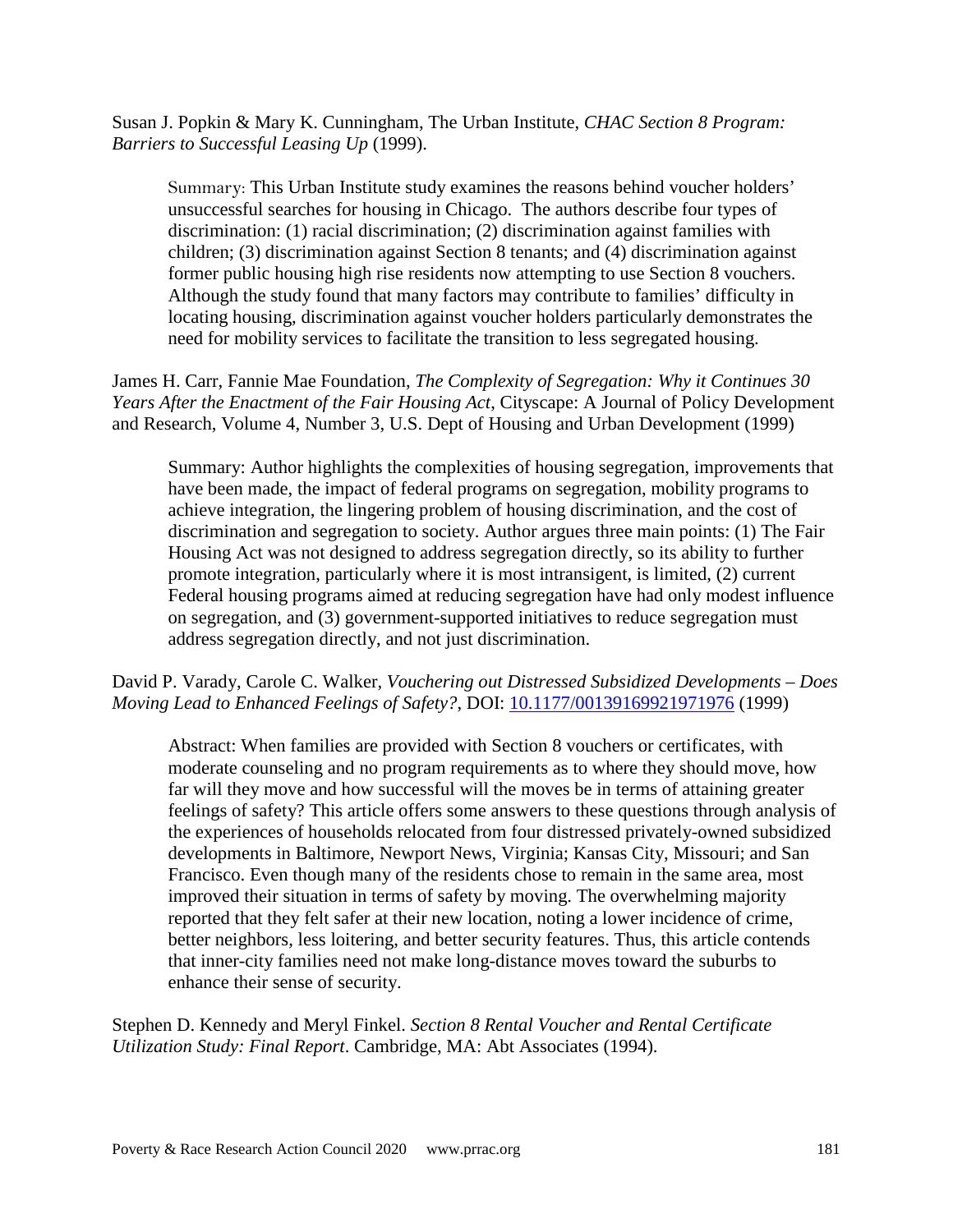Reynolds Farley, Charlotte Steeh, Maria Krysan, Tara Jackson, and Keith Reeves, *Stereotypes and Segregation: Neighborhoods in the Detroit Area*, American Journal of Sociology Vol. 100:3 (1994).

Two opposing hypotheses seek to explain why black-white residential segregation persists despite open housing laws. One perspective argues that discriminatory practices in the marketing of real estate are responsible. Another view contends that it is the preferences of both blacks and whites for their own neighborhoods that maintain segregation. Using data from the Detroit Area Study of 1976 and 1992, the authors test the hypothesis that stereotypes among whites play an important role in explaining their resistance to integrated neighborhoods. They conclude that stereotype use links white preferences to discriminatory real estate practices in a way that helps to explain the persistence of segregation in the Detroit area.

## **Other Resources**

PRRAC'S Housing Mobility Webpage: https://prrac.org/all-articles-under-the-housing-mobilityinitiative/

Housing mobility resources, program descriptions, and family stories: [www.housingmobility.org](http://www.housingmobility.org/)